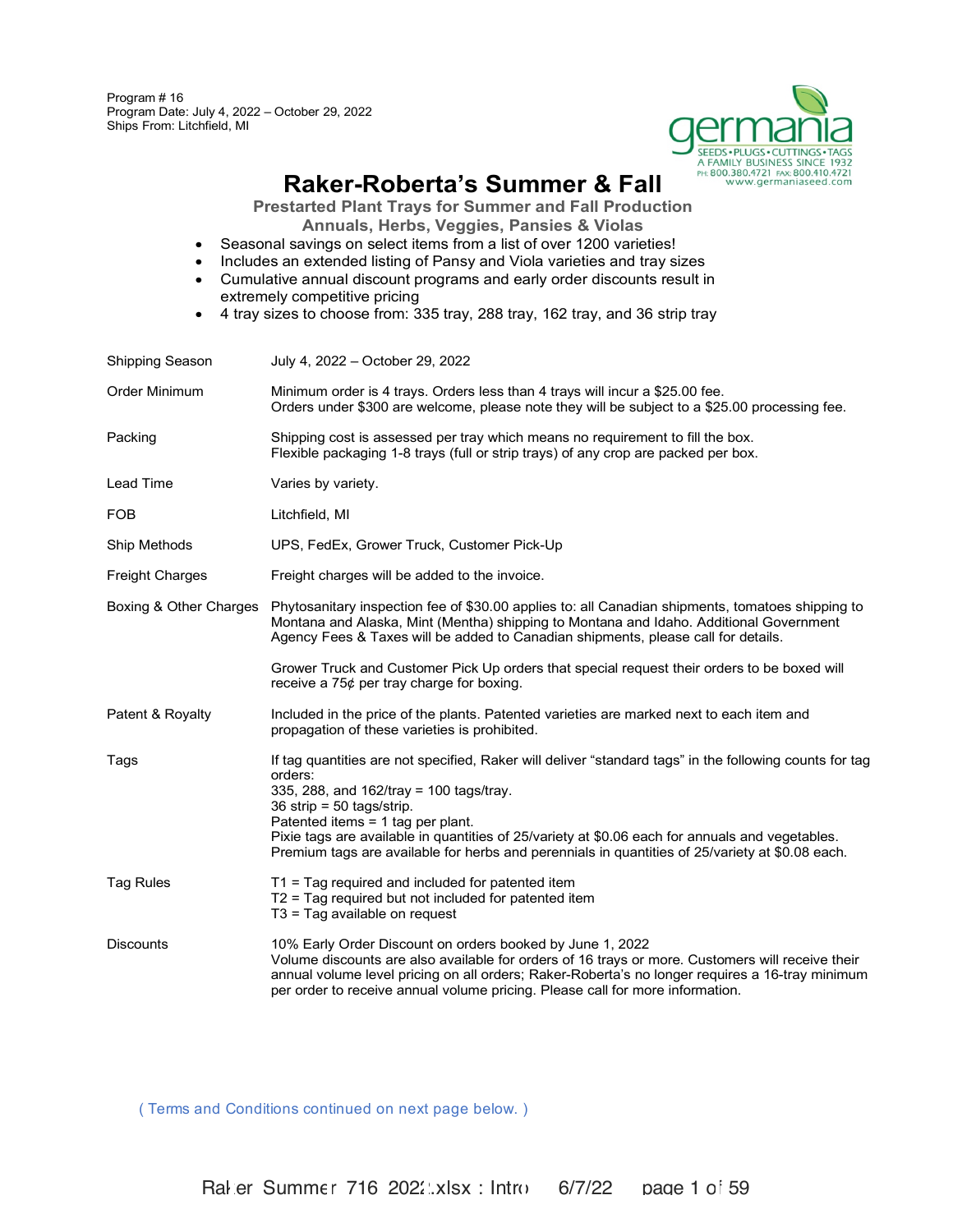| Claims          | Must be reported to Germania Seed Company within 24 hours of receiving plants. Photos are<br>required to aid in assessing claim. Please take clear photos of any damage to the box and/or<br>plants and include the tray label whenever possible. All requests for credit must be finalized within<br>21 days of shipment. Customers that utilize the FedEx Signature Release Authorization or waive<br>the requirement to sign for packages via UPS, can impair our ability to resolve shipping claims<br>and may limit liability for any resulting losses. |
|-----------------|--------------------------------------------------------------------------------------------------------------------------------------------------------------------------------------------------------------------------------------------------------------------------------------------------------------------------------------------------------------------------------------------------------------------------------------------------------------------------------------------------------------------------------------------------------------|
| Cancellations   | There is a 50% restocking fee for any item canceled after production has started.<br>For custom sown items, additional charges may apply.                                                                                                                                                                                                                                                                                                                                                                                                                    |
| Additional Info | Items in this Raker program may be combined with other Raker programs that ship on the same<br>date (annuals, perennials, mums, poinsettias, pansy) for volume discounts.                                                                                                                                                                                                                                                                                                                                                                                    |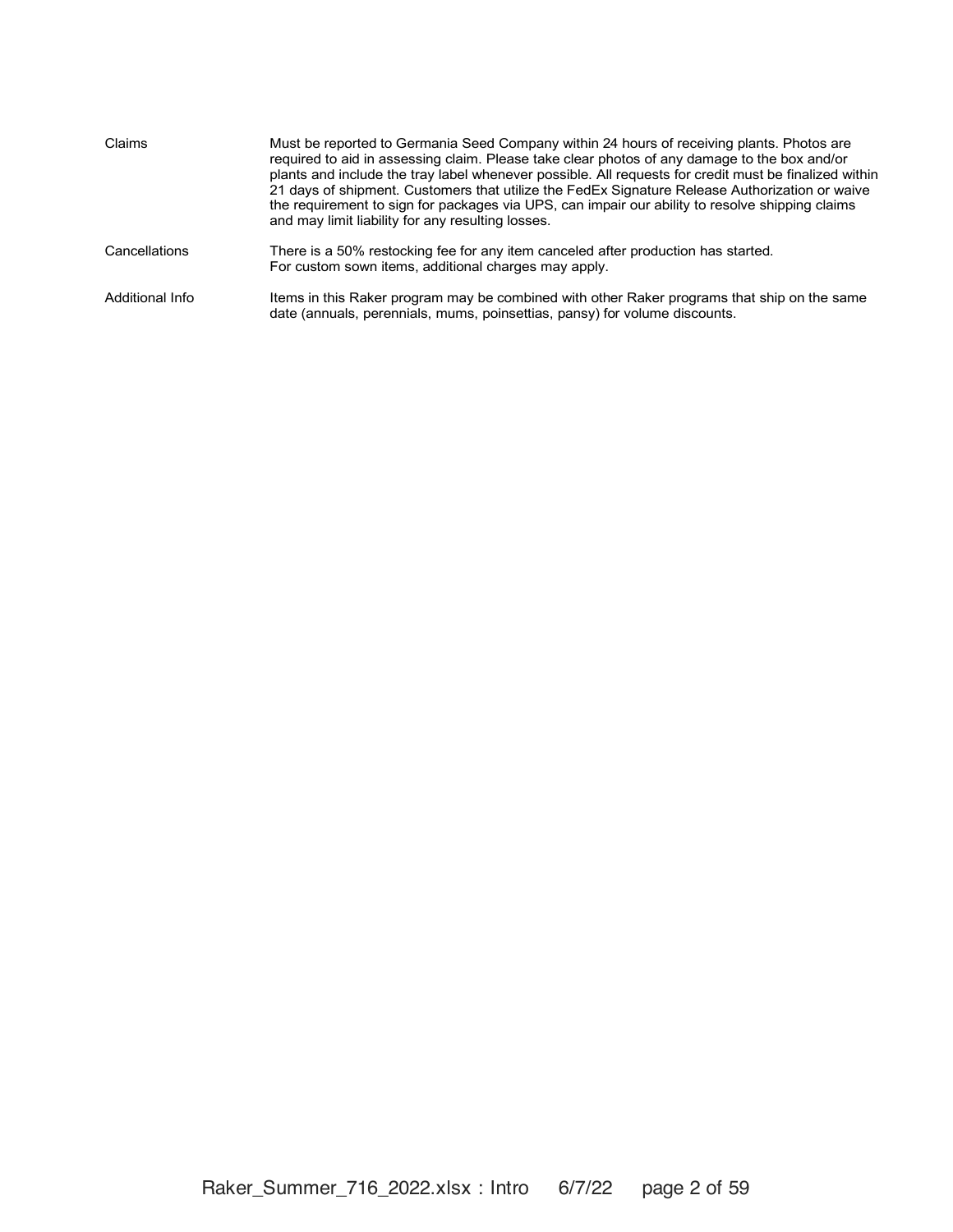# Raker-Roberta's Summer 2022 Plant Order Form

Ph. 800-380-4721

Fax: 800-410-4721

mail@germaniaseed.com

#### Company V# sku tray code QTY tray  $\sum_{n=1}^{\infty}$  Variety price price that the contract of the contract of the contract of the contract of the contract of the contract of the contract of the contract of the contract of the contract of the contract of the c each price tray 84562 RH 36 CELL ACHILLEA MILLEFOLIUM LITTLE MOONSHINE 1.639 \$59.00 40919 RH 36 CELL ACHILLEA MILLEFOLIUM MILLY ROCK RED 1.639 \$59.00 40920 RH 36 CELL ACHILLEA MILLEFOLIUM MILLY ROCK ROSE 1.639 \$59.00 91846 RH 36 CELL ACHILLEA MILLEFOLIUM MILLY ROCK YELLOW 1.639 \$59.00 30004 RH 36 CELL ACHILLEA MILLEFOLIUM PAPRIKA (Ruby Red) 1.183 \$42.58 94647 RH 36 CELL ✷ ACHILLEA MILLEFOLIUM SKYSAIL BRIGHT PINK 1.285 \$46.26 94648 RH 36 CELL ✷ ACHILLEA MILLEFOLIUM SKYSAIL FIRE 1.285 \$46.26 30008 RH 36 CELL ACHILLEA MOONSHINE (Yellow) 1.436 \$51.69 64062 RH 36 CELL ACMELLA (SPILANTHES) OLERACEA PEEK-A-BOO 1.235 \$44.46 64062 WN 162 TRAY ACMELLA (SPILANTHES) OLERACEA PEEK-A-BOO 0.630 \$100.80 56098 RH 36 CELL AGASTACHE RUGOSA BLUE FORTUNE (Blue/Violet) 1.235 \$44.46 78764 WN 162 TRAY AGERATUM ALOHA BLUE 0.359 \$57.44 78764 BX 288 TRAY AGERATUM ALOHA BLUE 0.199 \$56.71 40551 WN 162 TRAY AGERATUM BLUE HORIZON 0.359 \$57.44 40551 BX 288 TRAY AGERATUM BLUE HORIZON 0.199 \$56.71 72568 RH 36 CELL AJUGA REPTANS BLACK SCALLOP (Violet w/Green Black Leaves) 1.436 \$51.69 30016 RH 36 CELL AJUGA REPTANS BRONZE BEAUTY (Deep Bronze) 1.183 \$42.58 30017 RH 36 CELL AJUGA REPTANS BURGUNDY GLOW (Blue w/Variegated Foliage) 1.183 \$42.58 58986 RH 36 CELL AJUGA REPTANS CHOCOLATE CHIP (Deep Purple Foliage) 1.183 \$42.58 5977 RH 36 CELL ALCEA (HOLLYHOCK) CHATER'S DOUBLE MIX 1.082 \$38.95 5977 BX 288 TRAY ALCEA (HOLLYHOCK) CHATER'S DOUBLE MIX 0.265 \$75.52 5974 RH 36 CELL ALCEA (HOLLYHOCK) CHATER'S DOUBLE PINK 1.082 \$38.95 5974 BX 288 TRAY ALCEA (HOLLYHOCK) CHATER'S DOUBLE PINK 0.265 \$75.52 61016 RH 36 CELL ALCEA (HOLLYHOCK) CHATER'S DOUBLE PURPLE 1.082 \$38.95 61016 BX 288 TRAY ALCEA (HOLLYHOCK) CHATER'S DOUBLE PURPLE 0.265 \$75.52 33560 RH 36 CELL ALCEA (HOLLYHOCK) CHATER'S DOUBLE RED 1.082 \$38.95 33560 BX 288 TRAY ALCEA (HOLLYHOCK) CHATER'S DOUBLE RED 0.265 \$75.52 5975 RH 36 CELL ALCEA (HOLLYHOCK) CHATER'S DOUBLE YELLOW 1.082 \$38.95 5975 BX 288 TRAY ALCEA (HOLLYHOCK) CHATER'S DOUBLE YELLOW 0.265 \$75.52 69010 RH 36 CELL ALCEA (HOLLYHOCK) QUEENY PURPLE 1.082 \$38.95 69010 BX 288 TRAY ALCEA (HOLLYHOCK) QUEENY PURPLE 0.265 \$75.52 2656 RH 36 CELL ALCEA (HOLLYHOCK) SUMMER CARNIVAL MIX 1.082 \$38.95 2656 BX 288 TRAY ALCEA (HOLLYHOCK) SUMMER CARNIVAL MIX 0.246 \$70.11 40195 RH 36 CELL ALCHEMILLA MOLLIS THRILLER 1.032 \$37.15 40195 WN 162 TRAY ALCHEMILLA MOLLIS THRILLER 0.462 \$73.92 40195 BX 288 TRAY ALCHEMILLA MOLLIS THRILLER 0.265 \$75.52 1336 RH 36 CELL ALTERNANTHERA DENTATA PURPLE KNIGHT 1.235 \$44.46 1336 WN 162 TRAY ALTERNANTHERA DENTATA PURPLE KNIGHT 0.608 \$97.28 78381 RH 36 CELL ALTERNANTHERA PURPLE PRINCE 1.285 \$46.26 78381 WN 162 TRAY ALTERNANTHERA PURPLE PRINCE 0.698 \$111.68 91856 RH 36 CELL ALYSSUM (AURINIA) SAXATILIS GOLD RUSH 1.082 \$38.95 91856 WN 162 TRAY ALYSSUM (AURINIA) SAXATILIS GOLD RUSH 0.508 \$81.28 91856 BX 288 TRAY ALYSSUM (AURINIA) SAXATILIS GOLD RUSH 0.303 \$86.35 1254 BX 288 TRAY ALYSSUM CLEAR CRYSTALS LAVENDER SHADES 0.195 \$55.57 1257 BX 288 TRAY ALYSSUM CLEAR CRYSTALS MIX 0.195 \$55.57 1255 BX 288 TRAY ALYSSUM CLEAR CRYSTALS PURPLE SHADES 0.195 \$55.57 THE 1256 BX 288 TRAY ALYSSUM CLEAR CRYSTALS WHITE 2015 1256 88 55.57 1341 BX 288 TRAY ALYSSUM EASTER BONNET DEEP PINK 0.189 \$53.86 1338 BX 288 TRAY ALYSSUM EASTER BONNET DEEP ROSE 0.189 \$53.86 1343 BX 288 TRAY ALYSSUM EASTER BONNET MIX 0.189 \$53.86 The the test of the set of the set of the set of the set of the set of the set of the set of the set of the set of the set of the set of the set of the set of the set of the set of the set of the set of the set of the set THE 1337 BX 288 TRAY ALYSSUM EASTER BONNET WHITE 1991 120 AM 253.86 5531 RH 36 CELL ALYSSUM MONTANUM MOUNTAIN GOLD 1.032 \$37.15 10% Early Order Discount on orders booked by June 1, 2022. Volume discounts are also available for orders of 16 trays or more. Customers will receive their annual volume level pricing on all orders; Raker-Roberta's no longer requires a 16-tray minimum per order to receive annual volume pricing. Please call for more information. Who Placed How Did They Customer Customer Company Communication and the Ship Week The Order How Did They Place The Order Customer Number Add Tags to Match Order? Special Instructions: Subtotal Subtotal Subtotal Subtotal Subtotal Subtotal Subtotal Subtotal Subtotal Subtotal Subtotal Subtotal Subtotal Subtotal Subtotal Subtotal Subtotal Subtotal Subtotal Subt Volume 1  $EOD = N$

Raker Summer 716 2022.xlsx : Order 6/7/22 page 3 of 59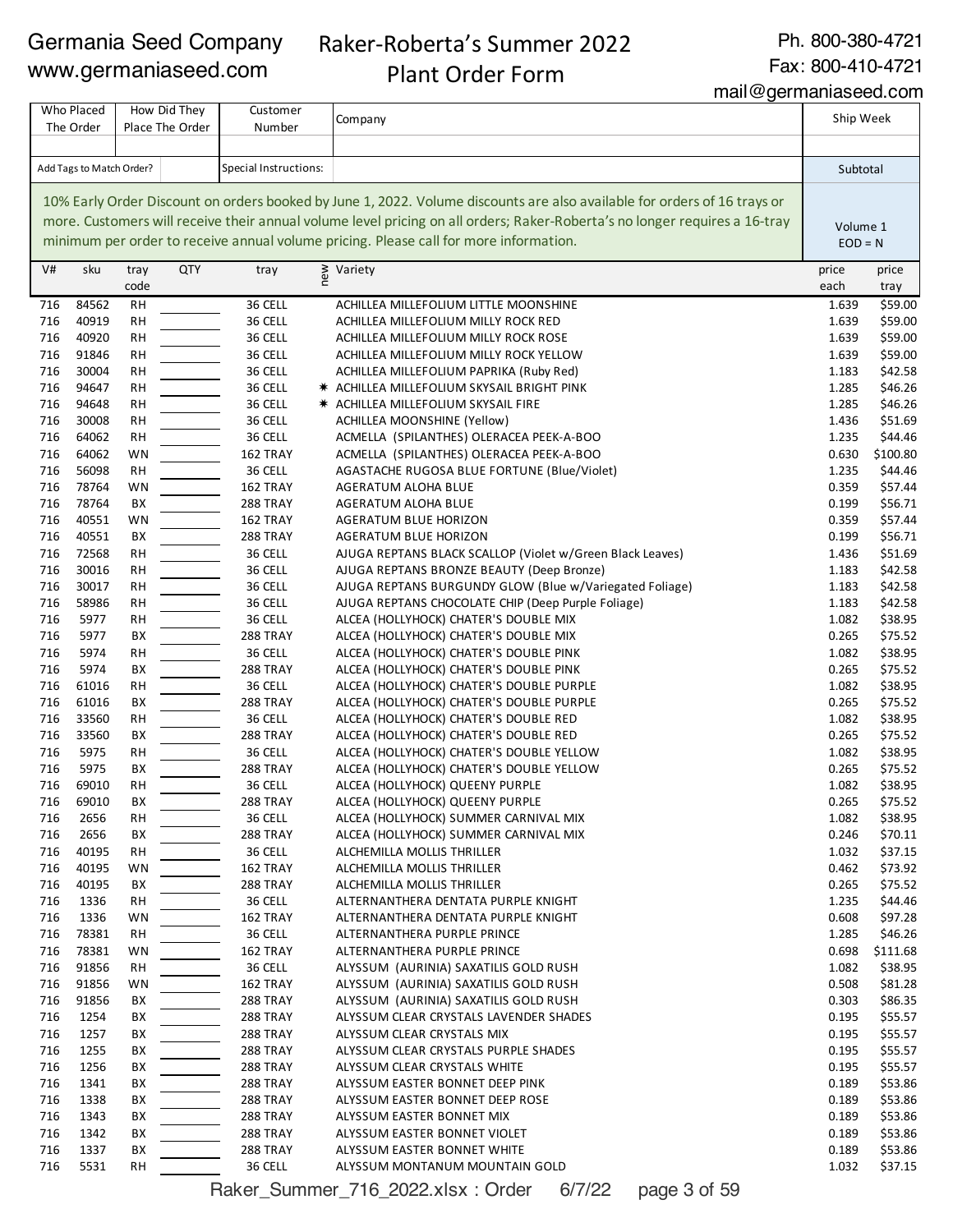### Raker-Roberta's Summer 2022 Plant Order Form

Ph. 800-380-4721 Fax: 800-410-4721

mail@germaniaseed.com

|            |                |                 |            |                 |                                    | $111$ an $\sim$ gor mannaoood.oon |                     |
|------------|----------------|-----------------|------------|-----------------|------------------------------------|-----------------------------------|---------------------|
| V#         | sku            | tray            | <b>QTY</b> | tray            | ≷ Variety<br>E                     | price                             | price               |
|            |                | code            |            |                 |                                    | each                              | tray                |
| 716        | 5531           | WN              |            | 162 TRAY        | ALYSSUM MONTANUM MOUNTAIN GOLD     | 0.429                             | \$68.64             |
| 716        | 5531           | BX              |            | 288 TRAY        | ALYSSUM MONTANUM MOUNTAIN GOLD     | 0.246                             | \$70.11             |
| 716        | 66361          | BX              |            | 288 TRAY        | ALYSSUM NORTH FACE (White)         | 0.199                             | \$56.71             |
| 716        | 1367           | <b>WN</b>       |            | 162 TRAY        | ALYSSUM SNOW CRYSTALS              | 0.340                             | \$54.40             |
| 716        | 1367           | BX              |            | 288 TRAY        | ALYSSUM SNOW CRYSTALS              | 0.195                             | \$55.57             |
| 716        | 40171          | RH              |            | 36 CELL         | ANEMONE SYLVESTRIS (White)         | 1.082                             | \$38.95             |
| 716        | 40171          | WN              |            | 162 TRAY        | ANEMONE SYLVESTRIS (White)         | 0.485                             | \$77.60             |
| 716        | 40171          | BX              |            | 288 TRAY        | ANEMONE SYLVESTRIS (White)         | 0.322                             | \$91.77             |
| 716        | 40552          | <b>RH</b>       |            | 36 CELL         | ANGELONIA SERENA BLUE              | 1.235                             | \$44.46             |
| 716        | 40552          | WN              |            | 162 TRAY        | ANGELONIA SERENA BLUE              | 0.596                             | \$95.36             |
| 716        | 40552          | BX              |            | 288 TRAY        | ANGELONIA SERENA BLUE              | 0.425                             | \$121.12            |
| 716        | 40553          | <b>RH</b>       |            | 36 CELL         | ANGELONIA SERENA MIX               | 1.235                             | \$44.46             |
| 716        | 40553          | <b>WN</b>       |            | 162 TRAY        | ANGELONIA SERENA MIX               | 0.596                             | \$95.36             |
| 716        | 40553          | BX              |            | <b>288 TRAY</b> | ANGELONIA SERENA MIX               | 0.425                             | \$121.12            |
| 716        | 40554          | RH              |            | 36 CELL         | ANGELONIA SERENA PURPLE            | 1.235                             | \$44.46             |
| 716        | 40554          | WN              |            | 162 TRAY        | ANGELONIA SERENA PURPLE            | 0.596                             | \$95.36             |
| 716        | 40554          | BX              |            | 288 TRAY        | ANGELONIA SERENA PURPLE            | 0.425                             | \$121.12            |
| 716        | 40555          | <b>RH</b>       |            | 36 CELL         | ANGELONIA SERENA ROSE              | 1.235                             | \$44.46             |
| 716        | 40555          | WN              |            | 162 TRAY        | ANGELONIA SERENA ROSE              | 0.596                             | \$95.36             |
| 716        | 40555          | BX              |            | 288 TRAY        | ANGELONIA SERENA ROSE              | 0.425                             | \$121.12            |
| 716        | 80678          | <b>RH</b>       |            | 36 CELL         | ANGELONIA SERENA WATERFALL MIX     | 1.235                             | \$44.46             |
| 716        | 80678          | WN              |            | 162 TRAY        | ANGELONIA SERENA WATERFALL MIX     | 0.596                             | \$95.36             |
| 716        | 80678          | BX              |            | 288 TRAY        | ANGELONIA SERENA WATERFALL MIX     | 0.425                             | \$121.12            |
| 716        | 40556          | RH              |            | 36 CELL         | ANGELONIA SERENA WHITE             | 1.235                             | \$44.46             |
| 716        | 40556          | WN              |            | 162 TRAY        | ANGELONIA SERENA WHITE             | 0.596                             | \$95.36             |
| 716        | 40556          | BX              |            | 288 TRAY        | ANGELONIA SERENA WHITE             | 0.425                             | \$121.12            |
| 716        | 92424          | <b>RH</b>       |            | 36 CELL         | ANGELONIA SERENITA LAVENDER        | 1.235                             | \$44.46             |
| 716        | 92424          | <b>WN</b>       |            | 162 TRAY        | ANGELONIA SERENITA LAVENDER        | 0.596                             | \$95.36             |
| 716        | 82675          | RH              |            | 36 CELL         | ANGELONIA SERENITA MIX             | 1.235                             | \$44.46             |
| 716        | 82675          | WN              |            | 162 TRAY        | ANGELONIA SERENITA MIX             | 0.596                             | \$95.36             |
| 716        | 86190          | <b>RH</b>       |            | 36 CELL         | ANGELONIA SERENITA PINK            | 1.235                             | \$44.46             |
| 716        | 86190          | WN              |            | 162 TRAY        | ANGELONIA SERENITA PINK            | 0.596                             | \$95.36             |
| 716        | 82676          | RH              |            | 36 CELL         | ANGELONIA SERENITA PURPLE          | 1.235                             | \$44.46             |
| 716        | 82676          | WN              |            | 162 TRAY        |                                    | 0.596                             | \$95.36             |
| 716        | 82676          | BX              |            | 288 TRAY        | ANGELONIA SERENITA PURPLE          |                                   | \$121.12            |
| 716        | 82677          | <b>RH</b>       |            | 36 CELL         | ANGELONIA SERENITA PURPLE          | 0.425<br>1.235                    | \$44.46             |
|            |                |                 |            |                 | ANGELONIA SERENITA RASPBERRY       |                                   |                     |
| 716        | 82677          | WN              |            | 162 TRAY        | ANGELONIA SERENITA RASPBERRY       | 0.596                             | \$95.36             |
| 716<br>716 | 82677<br>41197 | BX<br><b>RH</b> |            | 288 TRAY        | ANGELONIA SERENITA RASPBERRY       | 0.425                             | \$121.12<br>\$44.46 |
|            |                |                 |            | 36 CELL         | ANGELONIA SERENITA ROSE            | 1.235                             |                     |
|            | 716 41197      | WN              |            | 162 TRAY        | ANGELONIA SERENITA ROSE            | 0.596                             | \$95.36             |
| 716        | 41197          | BХ              |            | <b>288 TRAY</b> | ANGELONIA SERENITA ROSE            | 0.425                             | \$121.12            |
| 716        | 66362          | RH              |            | 36 CELL         | ANGELONIA SERENITA SKY BLUE        | 1.235                             | \$44.46             |
| 716        | 66362          | WN              |            | 162 TRAY        | ANGELONIA SERENITA SKY BLUE        | 0.596                             | \$95.36             |
| 716        | 82678          | RH              |            | 36 CELL         | ANGELONIA SERENITA WHITE           | 1.235                             | \$44.46             |
| 716        | 82678          | WN              |            | 162 TRAY        | ANGELONIA SERENITA WHITE           | 0.596                             | \$95.36             |
| 716        | 82678          | BХ              |            | 288 TRAY        | ANGELONIA SERENITA WHITE           | 0.425                             | \$121.12            |
| 716        | 5555           | WN              |            | 162 TRAY        | AQUILEGIA ALPINA (Alpine Blue)     | 0.440                             | \$70.40             |
| 716        | 5555           | ВX              |            | 288 TRAY        | AQUILEGIA ALPINA (Alpine Blue)     | 0.252                             | \$71.82             |
| 716        | 5560           | WN              |            | 162 TRAY        | AQUILEGIA CAERULEA BIEDERMEIER MIX | 0.429                             | \$68.64             |
| 716        | 5560           | BХ              |            | 288 TRAY        | AQUILEGIA CAERULEA BIEDERMEIER MIX | 0.246                             | \$70.11             |
| 716        | 40557          | RH              |            | 36 CELL         | AQUILEGIA CLEMENTINE BLUE          | 1.235                             | \$44.46             |
| 716        | 40557          | WN              |            | 162 TRAY        | AQUILEGIA CLEMENTINE BLUE          | 0.719                             | \$115.04            |
| 716        | 40557          | ВX              |            | 288 TRAY        | AQUILEGIA CLEMENTINE BLUE          | 0.462                             | \$131.67            |
| 716        | 40559          | RH              |            | 36 CELL         | AQUILEGIA CLEMENTINE RED           | 1.235                             | \$44.46             |
| 716        | 40559          | WN              |            | 162 TRAY        | AQUILEGIA CLEMENTINE RED           | 0.719                             | \$115.04            |
| 716        | 40559          | ВX              |            | 288 TRAY        | AQUILEGIA CLEMENTINE RED           | 0.462                             | \$131.67            |
| 716        | 40560          | RH              |            | 36 CELL         | AQUILEGIA CLEMENTINE ROSE          | 1.235                             | \$44.46             |
| 716        | 40560          | WN              |            | 162 TRAY        | AQUILEGIA CLEMENTINE ROSE          | 0.719                             | \$115.04            |
| 716        | 40560          | ВX              |            | <b>288 TRAY</b> | AQUILEGIA CLEMENTINE ROSE          | 0.462                             | \$131.67            |
| 716        | 40561          | RH              |            | 36 CELL         | AQUILEGIA CLEMENTINE SALMON ROSE   | 1.235                             | \$44.46             |
| 716        | 40561          | WN              |            | 162 TRAY        | AQUILEGIA CLEMENTINE SALMON ROSE   | 0.719                             | \$115.04            |
| 716        | 40561          | BX              |            | 288 TRAY        | AQUILEGIA CLEMENTINE SALMON ROSE   | 0.462                             | \$131.67            |

Raker\_Summer\_716\_2022.xlsx : Order 6/7/22 page 4 of 59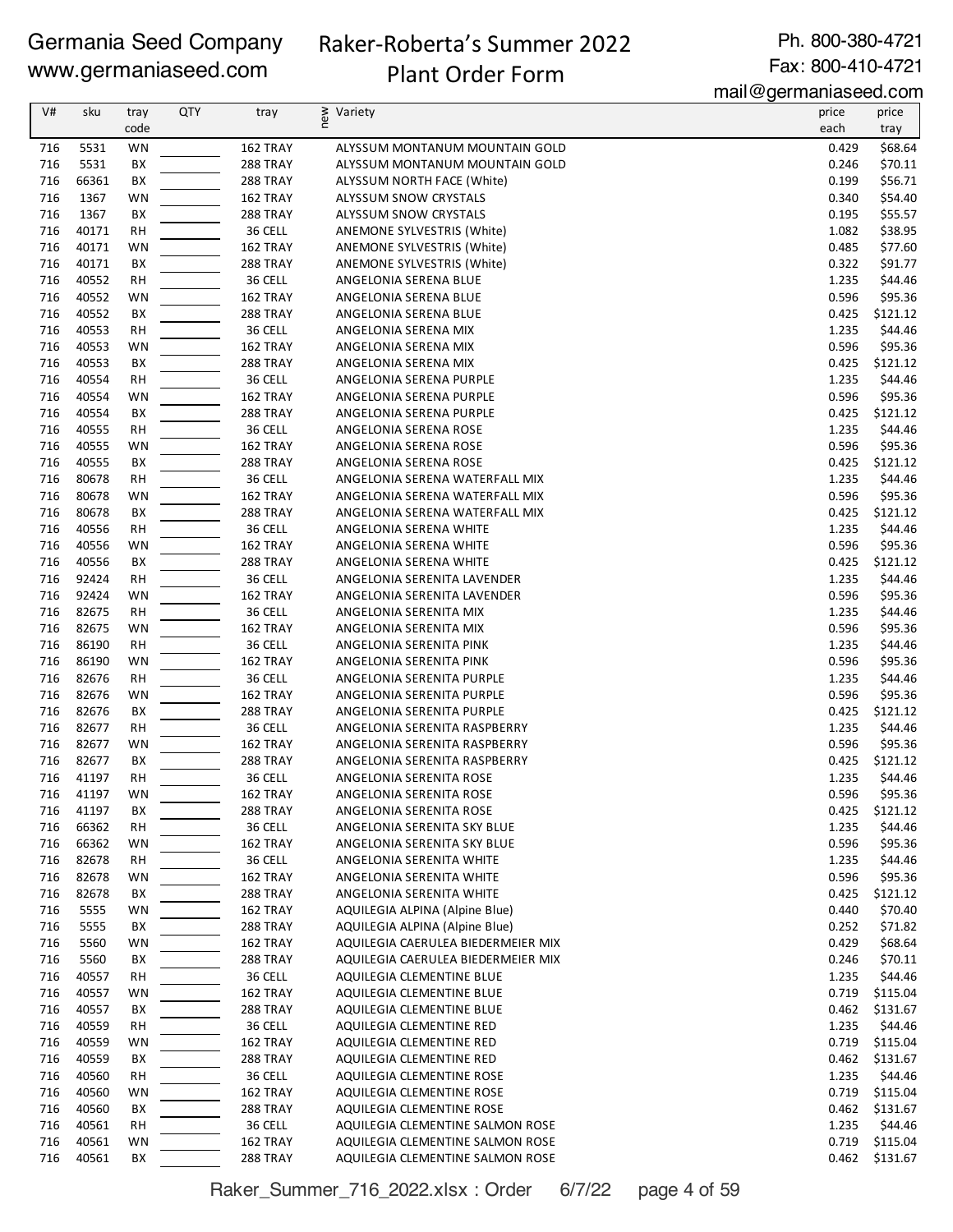# Raker-Roberta's Summer 2022 Plant Order Form

Ph. 800-380-4721 Fax: 800-410-4721

mail@germaniaseed.com

| V#         | sku            | tray<br>code    | <b>QTY</b> | tray                 | ≥ Variety<br>E                                                                   | price<br>each  | price<br>tray        |
|------------|----------------|-----------------|------------|----------------------|----------------------------------------------------------------------------------|----------------|----------------------|
| 716        | 91847          | RH              |            | 36 CELL              | AQUILEGIA EARLYBIRD BLUE WHITE                                                   | 1.183          | \$42.58              |
| 716        | 91847          | WN              |            | 162 TRAY             | AQUILEGIA EARLYBIRD BLUE WHITE                                                   | 0.719          | \$115.04             |
| 716        | 91847          | BX              |            | 288 TRAY             | AQUILEGIA EARLYBIRD BLUE WHITE                                                   | 0.425          | \$121.12             |
| 716        | 91848          | <b>RH</b>       |            | 36 CELL              | AQUILEGIA EARLYBIRD MIX                                                          | 1.183          | \$42.58              |
| 716        | 91848          | WN              |            | 162 TRAY             | AQUILEGIA EARLYBIRD MIX                                                          | 0.719          | \$115.04             |
| 716        | 91848          | BX              |            | 288 TRAY             | AQUILEGIA EARLYBIRD MIX                                                          | 0.425          | \$121.12             |
| 716        | 91849          | <b>RH</b>       |            | 36 CELL              | AQUILEGIA EARLYBIRD PURPLE BLUE                                                  | 1.183          | \$42.58              |
| 716        | 91849          | WN              |            | 162 TRAY             | AQUILEGIA EARLYBIRD PURPLE BLUE                                                  | 0.719          | \$115.04             |
| 716        | 91849          | BX              |            | 288 TRAY             | AQUILEGIA EARLYBIRD PURPLE BLUE                                                  | 0.425          | \$121.12             |
| 716        | 91850          | RH              |            | 36 CELL              | AQUILEGIA EARLYBIRD PURPLE WHITE                                                 | 1.183          | \$42.58              |
| 716        | 91850          | WN              |            | 162 TRAY             | AQUILEGIA EARLYBIRD PURPLE WHITE                                                 | 0.719          | \$115.04             |
| 716        | 91850          | BХ              |            | <b>288 TRAY</b>      | AQUILEGIA EARLYBIRD PURPLE WHITE                                                 | 0.425          | \$121.12             |
| 716        | 91851          | <b>RH</b>       |            | 36 CELL              | AQUILEGIA EARLYBIRD PURPLE YELLOW                                                | 1.183          | \$42.58              |
| 716        | 91851          | WN              |            | 162 TRAY             | AQUILEGIA EARLYBIRD PURPLE YELLOW                                                | 0.719          | \$115.04             |
| 716        | 91851          | BX              |            | 288 TRAY             | AQUILEGIA EARLYBIRD PURPLE YELLOW                                                | 0.425          | \$121.12             |
| 716        | 91852          | RH              |            | 36 CELL              | AQUILEGIA EARLYBIRD RED WHITE                                                    | 1.183          | \$42.58              |
| 716        | 91852          | WN              |            | 162 TRAY             | AQUILEGIA EARLYBIRD RED WHITE                                                    | 0.719          | \$115.04             |
| 716        | 91852          | BX              |            | 288 TRAY             | AQUILEGIA EARLYBIRD RED WHITE                                                    | 0.425          | \$121.12             |
| 716        | 91853          | <b>RH</b>       |            | 36 CELL              | AQUILEGIA EARLYBIRD RED YELLOW                                                   | 1.183          | \$42.58              |
| 716        | 91853          | WN              |            | 162 TRAY             | AQUILEGIA EARLYBIRD RED YELLOW                                                   | 0.719          | \$115.04             |
| 716        | 91853          | BХ              |            | 288 TRAY             | AQUILEGIA EARLYBIRD RED YELLOW                                                   | 0.425          | \$121.12             |
| 716        | 91854          | <b>RH</b>       |            | 36 CELL              | AQUILEGIA EARLYBIRD WHITE                                                        | 1.183          | \$42.58              |
| 716        | 91854          | WN              |            | 162 TRAY             | AQUILEGIA EARLYBIRD WHITE                                                        | 0.719          | \$115.04             |
| 716        | 91854          | BX              |            | 288 TRAY             | AQUILEGIA EARLYBIRD WHITE                                                        | 0.425          | \$121.12             |
| 716        | 91855          | <b>RH</b>       |            | 36 CELL              | AQUILEGIA EARLYBIRD YELLOW                                                       | 1.183          | \$42.58              |
| 716        | 91855          | WN              |            | 162 TRAY             | AQUILEGIA EARLYBIRD YELLOW                                                       | 0.719          | \$115.04             |
| 716<br>716 | 91855<br>90367 | BX              |            | 288 TRAY             | AQUILEGIA EARLYBIRD YELLOW                                                       | 0.425          | \$121.12<br>\$42.58  |
| 716        | 90367          | <b>RH</b><br>WN |            | 36 CELL<br>162 TRAY  | AQUILEGIA KIRIGAMI DEEP BLUE AND WHITE<br>AQUILEGIA KIRIGAMI DEEP BLUE AND WHITE | 1.183<br>0.719 | \$115.04             |
| 716        | 90367          | BХ              |            | 288 TRAY             | AQUILEGIA KIRIGAMI DEEP BLUE AND WHITE                                           | 0.425          | \$121.12             |
| 716        | 90368          | RH              |            | 36 CELL              | AQUILEGIA KIRIGAMI LIGHT BLUE AND WHITE                                          | 1.183          | \$42.58              |
| 716        | 90368          | WN              |            | 162 TRAY             | AQUILEGIA KIRIGAMI LIGHT BLUE AND WHITE                                          | 0.719          | \$115.04             |
| 716        | 90368          | BX              |            | 288 TRAY             | AQUILEGIA KIRIGAMI LIGHT BLUE AND WHITE                                          | 0.425          | \$121.12             |
| 716        | 90369          | RH              |            | 36 CELL              | AQUILEGIA KIRIGAMI MIXTURE                                                       | 1.183          | \$42.58              |
| 716        | 90369          | WN              |            | 162 TRAY             | AQUILEGIA KIRIGAMI MIXTURE                                                       | 0.719          | \$115.04             |
| 716        | 90369          | BX              |            | 288 TRAY             | AQUILEGIA KIRIGAMI MIXTURE                                                       | 0.425          | \$121.12             |
| 716        | 90370          | RH              |            | 36 CELL              | AQUILEGIA KIRIGAMI RED AND WHITE                                                 | 1.183          | \$42.58              |
| 716        | 90370          | WN              |            | 162 TRAY             | AQUILEGIA KIRIGAMI RED AND WHITE                                                 | 0.719          | \$115.04             |
| 716        | 90370          | BX              |            | 288 TRAY             | AQUILEGIA KIRIGAMI RED AND WHITE                                                 | 0.425          | \$121.12             |
| 716        | 90371          | RH              |            | 36 CELL              | AQUILEGIA KIRIGAMI ROSE AND PINK                                                 |                | 1.183 \$42.58        |
| 716        | 90371          | WN              |            | 162 TRAY             | AQUILEGIA KIRIGAMI ROSE AND PINK                                                 | 0.719          | \$115.04             |
| 716        | 90371          | BХ              |            | 288 TRAY             | AQUILEGIA KIRIGAMI ROSE AND PINK                                                 | 0.425          | \$121.12             |
| 716        | 90372          | RH              |            | 36 CELL              | AQUILEGIA KIRIGAMI YELLOW                                                        | 1.183          | \$42.58              |
| 716        | 90372          | WN              |            | 162 TRAY             | AQUILEGIA KIRIGAMI YELLOW                                                        | 0.719          | \$115.04             |
| 716        | 90372          | BХ              |            | 288 TRAY             | AQUILEGIA KIRIGAMI YELLOW                                                        | 0.425          | \$121.12             |
| 716        | 5564           | RH              |            | 36 CELL              | AQUILEGIA MC KANA'S GIANT MIX                                                    | 1.032          | \$37.15              |
| 716        | 5564           | WN              |            | 162 TRAY             | AQUILEGIA MC KANA'S GIANT MIX                                                    | 0.429          | \$68.64              |
| 716        | 5564           | BХ              |            | 288 TRAY             | AQUILEGIA MC KANA'S GIANT MIX                                                    | 0.246          | \$70.11              |
| 716        | 40216          | WN              |            | 162 TRAY             | AQUILEGIA WINKY BLUE AND WHITE                                                   | 0.540          | \$86.40              |
| 716        | 40216          | BХ              |            | 288 TRAY             | AQUILEGIA WINKY BLUE AND WHITE                                                   | 0.322          | \$91.77              |
| 716        | 72571          | RH              |            | 36 CELL              | AQUILEGIA WINKY DOUBLE DARK BLUE AND WHITE                                       | 1.183          | \$42.58              |
| 716        | 72571          | WN              |            | 162 TRAY             | AQUILEGIA WINKY DOUBLE DARK BLUE AND WHITE                                       | 1.389          | \$222.24             |
| 716        | 72571          | BХ              |            | 288 TRAY             | AQUILEGIA WINKY DOUBLE DARK BLUE AND WHITE                                       | 0.513          | \$146.20             |
| 716        | 80679          | RH              |            | 36 CELL              | AQUILEGIA WINKY DOUBLE MIX                                                       | 1.183          | \$42.58              |
| 716        | 80679          | WN              |            | 162 TRAY             | AQUILEGIA WINKY DOUBLE MIX                                                       | 0.640          | \$102.40             |
| 716        | 80679          | BХ              |            | 288 TRAY             | AQUILEGIA WINKY DOUBLE MIX                                                       | 0.399          | \$113.71             |
| 716        | 66569          | RH              |            | 36 CELL              | AQUILEGIA WINKY DOUBLE RED AND WHITE                                             | 1.183          | \$42.58              |
| 716        | 66569          | WN              |            | 162 TRAY             | AQUILEGIA WINKY DOUBLE RED AND WHITE                                             | 0.640          | \$102.40             |
| 716        | 66569          | BХ              |            | 288 TRAY             | AQUILEGIA WINKY DOUBLE RED AND WHITE                                             | 0.399          | \$113.71             |
| 716        | 78536          | RH              |            | 36 CELL              | AQUILEGIA WINKY DOUBLE ROSE AND WHITE                                            | 1.183          | \$42.58              |
| 716<br>716 | 78536<br>78536 | WN<br>BХ        |            | 162 TRAY<br>288 TRAY | AQUILEGIA WINKY DOUBLE ROSE AND WHITE<br>AQUILEGIA WINKY DOUBLE ROSE AND WHITE   | 0.640<br>0.399 | \$102.40<br>\$113.71 |
|            |                |                 |            |                      |                                                                                  |                |                      |

Raker\_Summer\_716\_2022.xlsx : Order 6/7/22 page 5 of 59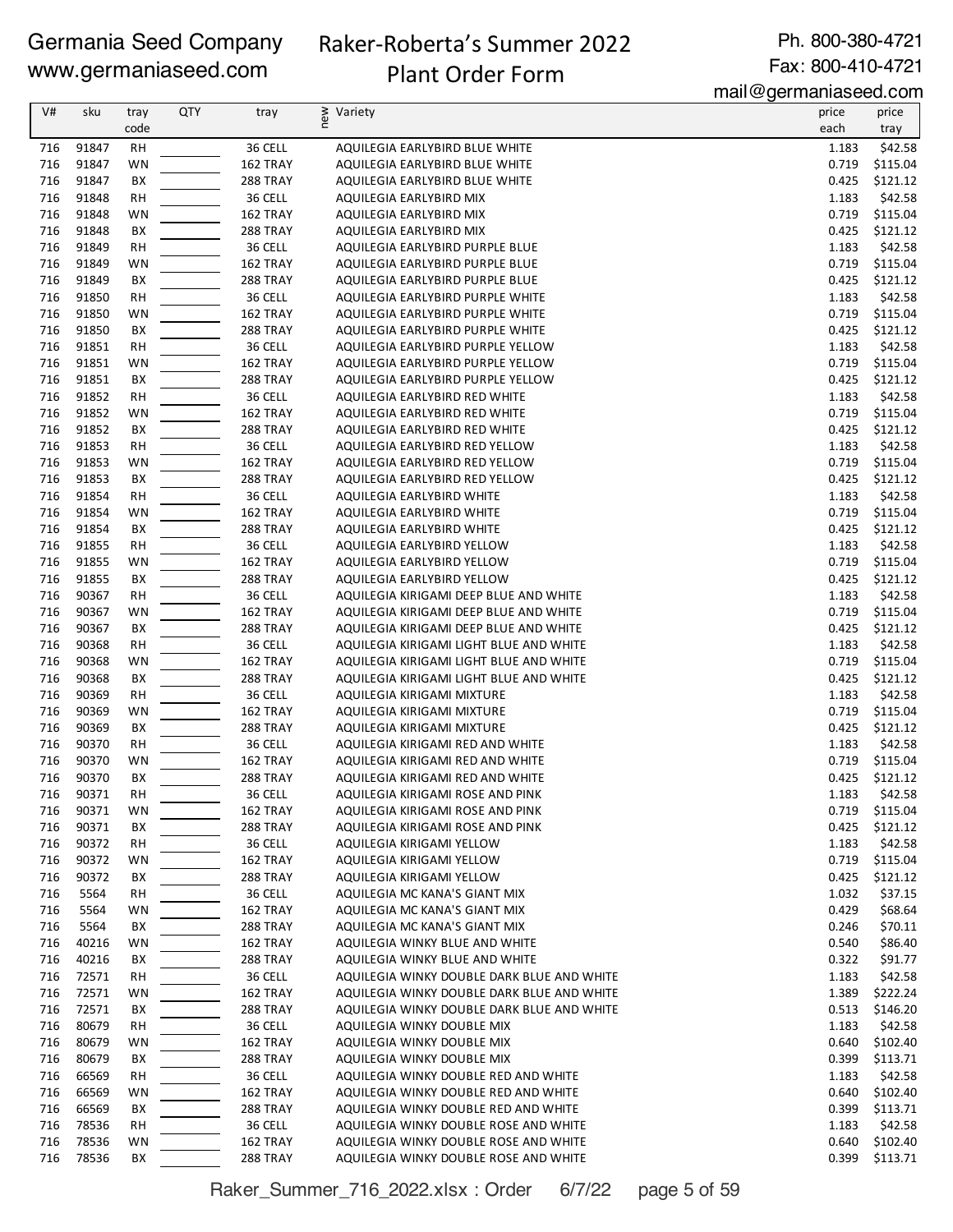# Raker-Roberta's Summer 2022

Ph. 800-380-4721 Fax: 800-410-4721

# Plant Order Form

mail@germaniaseed.com

|     |       |           |            |                 |                                                     | $11001$ $\sim$ gormaniao oo a.oo n |         |
|-----|-------|-----------|------------|-----------------|-----------------------------------------------------|------------------------------------|---------|
| V#  | sku   | tray      | <b>QTY</b> | tray            | new<br>Variety                                      | price                              | price   |
|     |       | code      |            |                 |                                                     | each                               | tray    |
| 716 | 40217 | <b>RH</b> |            | 36 CELL         | <b>AQUILEGIA WINKY MIX</b>                          | 1.082                              | \$38.95 |
| 716 | 40217 | <b>WN</b> |            | 162 TRAY        | AQUILEGIA WINKY MIX                                 | 0.540                              | \$86.40 |
| 716 | 40217 | BX        |            | 288 TRAY        | <b>AQUILEGIA WINKY MIX</b>                          | 0.322                              | \$91.77 |
| 716 | 40218 | <b>WN</b> |            | 162 TRAY        | AQUILEGIA WINKY PURPLE AND WHITE                    | 0.540                              | \$86.40 |
| 716 |       |           |            |                 |                                                     |                                    | \$91.77 |
|     | 40218 | BX        |            | 288 TRAY        | AQUILEGIA WINKY PURPLE AND WHITE                    | 0.322                              |         |
| 716 | 40219 | WN        |            | 162 TRAY        | AQUILEGIA WINKY RED AND WHITE                       | 0.540                              | \$86.40 |
| 716 | 40219 | BX        |            | 288 TRAY        | AQUILEGIA WINKY RED AND WHITE                       | 0.322                              | \$91.77 |
| 716 | 40220 | WN        |            | 162 TRAY        | <b>AQUILEGIA WINKY ROSE</b>                         | 0.540                              | \$86.40 |
| 716 | 40220 | BX        |            | 288 TRAY        | AQUILEGIA WINKY ROSE                                | 0.322                              | \$91.77 |
| 716 | 94735 | <b>RH</b> |            | 36 CELL         | * ARABIS BLEPHAROPHYLLA BARRANCA DEEP ROSE          | 1.082                              | \$38.95 |
| 716 | 94735 | WN        |            | 162 TRAY        | * ARABIS BLEPHAROPHYLLA BARRANCA DEEP ROSE          | 0.496                              | \$79.36 |
| 716 | 94735 | BX        |            | 288 TRAY        | * ARABIS BLEPHAROPHYLLA BARRANCA DEEP ROSE          | 0.303                              | \$86.35 |
| 716 | 92153 | <b>RH</b> |            | 36 CELL         | * ARABIS BLEPHAROPHYLLA BARRANCA PINK               | 1.082                              | \$38.95 |
| 716 | 92153 | <b>WN</b> |            | 162 TRAY        | * ARABIS BLEPHAROPHYLLA BARRANCA PINK               | 0.496                              | \$79.36 |
| 716 | 92153 | BX        |            | 288 TRAY        | * ARABIS BLEPHAROPHYLLA BARRANCA PINK               | 0.303                              | \$86.35 |
| 716 | 94736 | <b>RH</b> |            | 36 CELL         | * ARABIS CAUCASICA CATWALK WHITE                    | 1.082                              | \$38.95 |
| 716 | 94736 | WN        |            | 162 TRAY        | * ARABIS CAUCASICA CATWALK WHITE                    | 0.496                              | \$79.36 |
| 716 | 94736 | BX        |            | 288 TRAY        | * ARABIS CAUCASICA CATWALK WHITE                    | 0.303                              | \$86.35 |
|     |       |           |            |                 |                                                     |                                    |         |
| 716 | 5571  | WN        |            | 162 TRAY        | ARENARIA MONTANA (White)                            | 0.519                              | \$83.04 |
| 716 | 5571  | BX        |            | 288 TRAY        | ARENARIA MONTANA (White)                            | 0.342                              | \$97.47 |
| 716 | 75847 | <b>RH</b> |            | 36 CELL         | ARMERIA MARITIMA MORNING STAR DEEP ROSE             | 1.032                              | \$37.15 |
| 716 | 75847 | <b>WN</b> |            | 162 TRAY        | ARMERIA MARITIMA MORNING STAR DEEP ROSE             | 0.473                              | \$75.68 |
| 716 | 75847 | BX        |            | 288 TRAY        | ARMERIA MARITIMA MORNING STAR DEEP ROSE             | 0.296                              | \$84.36 |
| 716 | 76708 | RH        |            | 36 CELL         | ARMERIA MARITIMA MORNING STAR WHITE                 | 1.032                              | \$37.15 |
| 716 | 76708 | WN        |            | 162 TRAY        | ARMERIA MARITIMA MORNING STAR WHITE                 | 0.473                              | \$75.68 |
| 716 | 76708 | BX        |            | 288 TRAY        | ARMERIA MARITIMA MORNING STAR WHITE                 | 0.296                              | \$84.36 |
| 716 | 5573  | <b>RH</b> |            | 36 CELL         | ARMERIA MARITIMA SPLENDENS (Rose Pink Globe Shaped) | 1.032                              | \$37.15 |
| 716 | 5573  | <b>WN</b> |            | 162 TRAY        | ARMERIA MARITIMA SPLENDENS (Rose Pink Globe Shaped) | 0.440                              | \$70.40 |
| 716 | 5573  | BX        |            | 288 TRAY        | ARMERIA MARITIMA SPLENDENS (Rose Pink Globe Shaped) | 0.259                              | \$73.81 |
| 716 | 5146  | <b>RH</b> |            | 36 CELL         | ARMERIA PSEUDOARMERIA BALLERINA RED (Salmon Red)    | 1.082                              | \$38.95 |
| 716 | 5146  | <b>WN</b> |            | 162 TRAY        | ARMERIA PSEUDOARMERIA BALLERINA RED (Salmon Red)    | 0.540                              | \$86.40 |
| 716 | 5146  |           |            | 288 TRAY        |                                                     | 0.329                              | \$93.76 |
|     |       | BX        |            |                 | ARMERIA PSEUDOARMERIA BALLERINA RED (Salmon Red)    |                                    |         |
| 716 | 30060 | RH        |            | 36 CELL         | ARTEMISIA ARBORESCENS POWIS CASTLE                  | 1.235                              | \$44.46 |
| 716 | 30061 | <b>RH</b> |            | 36 CELL         | ARTEMISIA SCHMIDTIANA NANA SILVER MOUND             | 1.285                              | \$46.26 |
| 716 | 30062 | <b>RH</b> |            | 36 CELL         | ARTEMISIA STELLERIANA SILVER BROCADE                | 1.235                              | \$44.46 |
| 716 | 5576  | <b>RH</b> |            | 36 CELL         | ASCLEPIAS TUBEROSA (BUTTERFLY WEED) (Bright Orange) | 1.032                              | \$37.15 |
| 716 | 5576  | <b>WN</b> |            | 162 TRAY        | ASCLEPIAS TUBEROSA (BUTTERFLY WEED) (Bright Orange) | 0.440                              | \$70.40 |
| 716 | 5576  | BX        |            | 288 TRAY        | ASCLEPIAS TUBEROSA (BUTTERFLY WEED) (Bright Orange) | 0.265                              | \$75.52 |
| 716 | 87985 | <b>RH</b> |            | 36 CELL         | ASTER ALPINUS MIX                                   | 1.032                              | \$37.15 |
| 716 | 87985 | WN        |            | 162 TRAY        | ASTER ALPINUS MIX                                   | 0.429                              | \$68.64 |
| 716 | 87985 | BХ        |            | <b>288 TRAY</b> | ASTER ALPINUS MIX                                   | 0.259                              | \$73.81 |
| 716 | 40925 | <b>RH</b> |            | 36 CELL         | * ASTER DUMOSUS ISLAND BAHAMAS (Pink)               | 1.235                              | \$44.46 |
| 716 | 40926 | <b>RH</b> |            | 36 CELL         | * ASTER DUMOSUS ISLAND BARBADOS                     | 1.235                              | \$44.46 |
| 716 | 40927 | <b>RH</b> |            | 36 CELL         | * ASTER DUMOSUS ISLAND SAMOA (Purple)               | 1.235                              | \$44.46 |
| 716 | 40928 | <b>RH</b> |            | 36 CELL         | * ASTER DUMOSUS ISLAND TONGA (Pink)                 | 1.235                              | \$44.46 |
| 716 | 1419  | ВX        |            | 288 TRAY        | ASTER MATSUMOTO MIX                                 | 0.252                              | \$71.82 |
| 716 | 95010 | BХ        |            | 288 TRAY        | * ASTER PIXIE PRINCESS MIX                          | 0.195                              | \$55.57 |
| 716 | 40221 | <b>RH</b> |            | 36 CELL         | ASTER TONGOLENSIS WARTBURG STAR (Blue)              | 1.032                              | \$37.15 |
| 716 | 40221 | BX        |            | 288 TRAY        | ASTER TONGOLENSIS WARTBURG STAR (Blue)              | 0.259                              | \$73.81 |
|     |       |           |            | 36 CELL         | ASTILBE CHINENSIS PUMILA (Dwarf Lavender/Pink)      |                                    | \$38.95 |
| 716 | 32747 | <b>RH</b> |            |                 |                                                     | 1.082                              |         |
| 716 | 32747 | BХ        |            | 288 TRAY        | ASTILBE CHINENSIS PUMILA (Dwarf Lavender/Pink)      | 0.270                              | \$76.95 |
| 716 | 94737 | <b>RH</b> |            | 36 CELL         | * AUBRIETA ROCK ON BLUE                             | 1.589                              | \$57.20 |
| 716 | 94738 | RH        |            | 36 CELL         | <b>★ AUBRIETA ROCK ON PINK</b>                      | 1.589                              | \$57.20 |
| 716 | 94739 | RH        |            | 36 CELL         | <b>* AUBRIETA ROCK ON PURPLE</b>                    | 1.589                              | \$57.20 |
| 716 | 40859 | RH        |            | 36 CELL         | AUBRIETA ROYAL MIX                                  | 1.032                              | \$37.15 |
| 716 | 40859 | WN        |            | 162 TRAY        | AUBRIETA ROYAL MIX                                  | 0.429                              | \$68.64 |
| 716 | 40859 | BX        |            | 288 TRAY        | AUBRIETA ROYAL MIX                                  | 0.246                              | \$70.11 |
| 716 | 5595  | RH        |            | 36 CELL         | AUBRIETA WHITEWELL GEM (Deep Purple)                | 1.032                              | \$37.15 |
| 716 | 5595  | WN        |            | 162 TRAY        | AUBRIETA WHITEWELL GEM (Deep Purple)                | 0.429                              | \$68.64 |
| 716 | 5595  | BХ        |            | 288 TRAY        | AUBRIETA WHITEWELL GEM (Deep Purple)                | 0.246                              | \$70.11 |
| 716 | 40562 | RH        |            | 36 CELL         | BACOPA SUTERA BLUTOPIA BLUE                         | 1.183                              | \$42.58 |
| 716 | 40562 | WN        |            | 162 TRAY        | BACOPA SUTERA BLUTOPIA BLUE                         | 0.575                              | \$92.00 |

Raker\_Summer\_716\_2022.xlsx : Order 6/7/22 page 6 of 59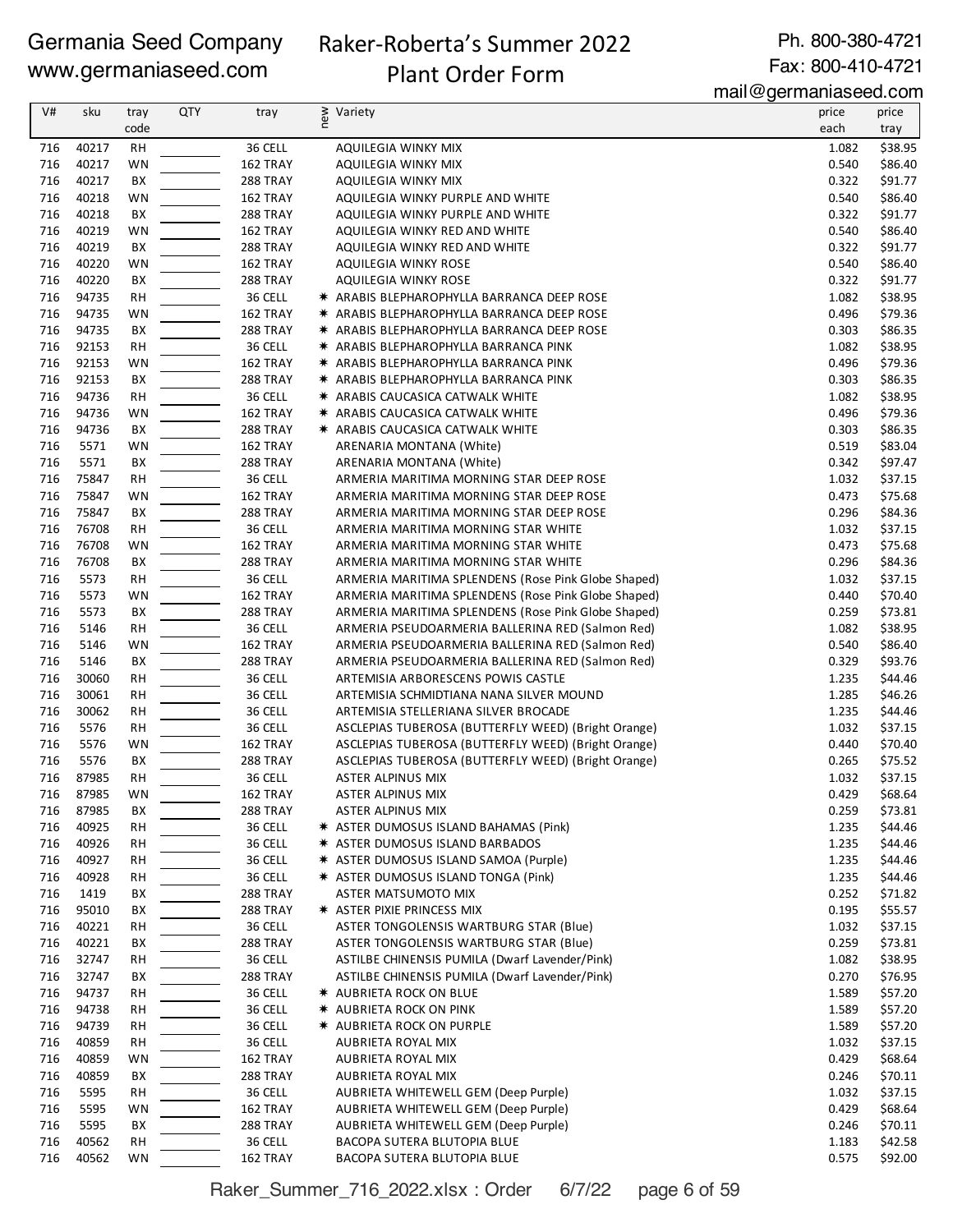# Raker-Roberta's Summer 2022

Ph. 800-380-4721 Fax: 800-410-4721

# Plant Order Form

mail@germaniaseed.com

| V#  | sku   | tray      | <b>QTY</b> | tray                 | Variety                                                                  | price | price    |
|-----|-------|-----------|------------|----------------------|--------------------------------------------------------------------------|-------|----------|
|     |       |           |            |                      | new                                                                      |       |          |
|     |       | code      |            |                      |                                                                          | each  | tray     |
| 716 | 40860 | RH        |            | 36 CELL              | BACOPA SUTERA PINKTOPIA                                                  | 1.183 | \$42.58  |
| 716 | 40860 | WN        |            | 162 TRAY             | BACOPA SUTERA PINKTOPIA                                                  | 0.575 | \$92.00  |
| 716 | 40563 | <b>RH</b> |            | 36 CELL              | BACOPA SUTERA SNOWTOPIA WHITE                                            | 1.183 | \$42.58  |
| 716 | 40563 | WN        |            | 162 TRAY             | BACOPA SUTERA SNOWTOPIA WHITE                                            | 0.575 | \$92.00  |
| 716 | 91868 | WN        |            | 162 TRAY             | BEGONIA BENARIENSIS BIG (BRONZE LEAF) DEEP ROSE                          | 0.570 | \$91.20  |
| 716 | 91868 | BХ        |            | <b>288 TRAY</b>      | BEGONIA BENARIENSIS BIG (BRONZE LEAF) DEEP ROSE                          | 0.318 | \$90.63  |
| 716 | 78382 | WN        |            | 162 TRAY             | BEGONIA BENARIENSIS BIG (BRONZE LEAF) PINK                               | 0.570 | \$91.20  |
| 716 | 78382 | BX        |            | <b>288 TRAY</b>      | BEGONIA BENARIENSIS BIG (BRONZE LEAF) PINK                               | 0.318 | \$90.63  |
| 716 | 75308 | WN        |            | 162 TRAY             | BEGONIA BENARIENSIS BIG (BRONZE LEAF) RED                                | 0.570 | \$91.20  |
| 716 | 75308 | BХ        |            | <b>288 TRAY</b>      | BEGONIA BENARIENSIS BIG (BRONZE LEAF) RED                                | 0.318 | \$90.63  |
| 716 | 75307 | WN        |            | 162 TRAY             | BEGONIA BENARIENSIS BIG (BRONZE LEAF) ROSE                               | 0.570 | \$91.20  |
| 716 | 75307 | ВX        |            | 288 TRAY             | BEGONIA BENARIENSIS BIG (BRONZE LEAF) ROSE                               | 0.318 | \$90.63  |
| 716 | 86167 | WN        |            | 162 TRAY             | BEGONIA BENARIENSIS BIG (GREEN LEAF) PINK                                | 0.570 | \$91.20  |
| 716 | 86167 | BХ        |            | <b>288 TRAY</b>      | BEGONIA BENARIENSIS BIG (GREEN LEAF) PINK                                | 0.318 | \$90.63  |
| 716 | 75309 | WN        |            | 162 TRAY             | BEGONIA BENARIENSIS BIG (GREEN LEAF) RED                                 | 0.570 | \$91.20  |
| 716 | 75309 | BX        |            | <b>288 TRAY</b>      | BEGONIA BENARIENSIS BIG (GREEN LEAF) RED                                 | 0.318 | \$90.63  |
| 716 | 66376 | <b>WN</b> |            | 162 TRAY             | BEGONIA BENARIENSIS BIG (GREEN LEAF) ROSE                                | 0.570 | \$91.20  |
| 716 | 66376 | BХ        |            | <b>288 TRAY</b>      | BEGONIA BENARIENSIS BIG (GREEN LEAF) ROSE                                | 0.318 | \$90.63  |
| 716 | 91757 | WN        |            | 162 TRAY             | BEGONIA BENARIENSIS BIG (GREEN LEAF) WHITE                               | 0.570 | \$91.20  |
| 716 | 91757 | BX        |            | 288 TRAY             | BEGONIA BENARIENSIS BIG (GREEN LEAF) WHITE                               | 0.318 | \$90.63  |
| 716 | 82682 | WN        |            | 162 TRAY             | BEGONIA BENARIENSIS WHOPPER (BRONZE LEAF) RED                            | 0.570 |          |
|     |       |           |            |                      |                                                                          |       | \$91.20  |
| 716 | 82682 | BX        |            | 288 TRAY             | BEGONIA BENARIENSIS WHOPPER (BRONZE LEAF) RED                            | 0.318 | \$90.63  |
| 716 | 82683 | WN        |            | 162 TRAY             | BEGONIA BENARIENSIS WHOPPER (BRONZE LEAF) ROSE                           | 0.570 | \$91.20  |
| 716 | 82683 | BХ        |            | 288 TRAY             | BEGONIA BENARIENSIS WHOPPER (BRONZE LEAF) ROSE                           | 0.318 | \$90.63  |
| 716 | 82685 | WN        |            | 162 TRAY             | BEGONIA BENARIENSIS WHOPPER (GREEN LEAF) RED                             | 0.570 | \$91.20  |
| 716 | 82685 | BХ        |            | <b>288 TRAY</b>      | BEGONIA BENARIENSIS WHOPPER (GREEN LEAF) RED                             | 0.318 | \$90.63  |
| 716 | 82684 | <b>WN</b> |            | 162 TRAY             | BEGONIA BENARIENSIS WHOPPER (GREEN LEAF) ROSE                            | 0.570 | \$91.20  |
| 716 | 82684 | BХ        |            | <b>288 TRAY</b>      | BEGONIA BENARIENSIS WHOPPER (GREEN LEAF) ROSE                            | 0.318 | \$90.63  |
| 716 | 86168 | RH        |            | 36 CELL              | BEGONIA BOLIVIENSIS BOSSA NOVA MIX (Trailing)                            | 1.386 | \$49.89  |
| 716 | 86168 | WN        |            | 162 TRAY             | BEGONIA BOLIVIENSIS BOSSA NOVA MIX (Trailing)                            | 0.570 | \$91.20  |
| 716 | 90200 | <b>RH</b> |            | 36 CELL              | * BEGONIA BOLIVIENSIS BOSSA NOVA NIGHT FEVER PAPAYA (Trailing)           | 1.386 | \$49.89  |
| 716 | 90200 | WN        |            | 162 TRAY             | * BEGONIA BOLIVIENSIS BOSSA NOVA NIGHT FEVER PAPAYA (Trailing)           | 0.570 | \$91.20  |
| 716 | 94741 | <b>RH</b> |            | 36 CELL              | BEGONIA BOLIVIENSIS BOSSA NOVA NIGHT FEVER ROSSO                         | 1.386 | \$49.89  |
| 716 | 94741 | WN        |            | 162 TRAY             | BEGONIA BOLIVIENSIS BOSSA NOVA NIGHT FEVER ROSSO                         | 0.570 | \$91.20  |
| 716 | 86169 | RH        |            | 36 CELL              | BEGONIA BOLIVIENSIS BOSSA NOVA ORANGE (Trailing)                         | 1.386 | \$49.89  |
| 716 | 86169 | <b>WN</b> |            | 162 TRAY             | BEGONIA BOLIVIENSIS BOSSA NOVA ORANGE (Trailing)                         | 0.570 | \$91.20  |
| 716 | 62849 | RH        |            | 36 CELL              | BEGONIA BOLIVIENSIS BOSSA NOVA PINK GLOW (Trailing)                      | 1.386 | \$49.89  |
| 716 | 62849 | WN        |            | 162 TRAY             | BEGONIA BOLIVIENSIS BOSSA NOVA PINK GLOW (Trailing)                      | 0.570 | \$91.20  |
| 716 | 66365 | <b>RH</b> |            | 36 CELL              | BEGONIA BOLIVIENSIS BOSSA NOVA PURE WHITE (Trailing)                     | 1.386 | \$49.89  |
| 716 | 66365 | WN        |            | 162 TRAY             | BEGONIA BOLIVIENSIS BOSSA NOVA PURE WHITE (Trailing)                     | 0.570 | \$91.20  |
| 716 | 86170 | RH        |            | 36 CELL              | BEGONIA BOLIVIENSIS BOSSA NOVA RED (Trailing)                            | 1.386 | \$49.89  |
| 716 | 86170 | WN        |            | 162 TRAY             | BEGONIA BOLIVIENSIS BOSSA NOVA RED (Trailing)                            | 0.570 | \$91.20  |
| 716 | 86171 | RH        |            | 36 CELL              | BEGONIA BOLIVIENSIS BOSSA NOVA ROSE (Trailing)                           | 1.386 | \$49.89  |
| 716 | 86171 | WN        |            | 162 TRAY             | BEGONIA BOLIVIENSIS BOSSA NOVA ROSE (Trailing)                           | 0.570 | \$91.20  |
| 716 | 62850 | RH        |            | 36 CELL              | BEGONIA BOLIVIENSIS BOSSA NOVA YELLOW (Trailing)                         | 1.386 | \$49.89  |
| 716 | 62850 | WN        |            | 162 TRAY             | BEGONIA BOLIVIENSIS BOSSA NOVA YELLOW (Trailing)                         | 0.570 | \$91.20  |
| 716 | 91857 | RH        |            | 36 CELL              | BEGONIA BOLIVIENSIS GROOVY MELLOW YELLOW (Trailing)                      | 1.386 | \$49.89  |
| 716 | 91857 | WN        |            | 162 TRAY             | BEGONIA BOLIVIENSIS GROOVY MELLOW YELLOW (Trailing)                      | 0.570 | \$91.20  |
| 716 | 91858 | RH        |            | 36 CELL              | BEGONIA BOLIVIENSIS GROOVY MIX (Trailing)                                | 1.386 | \$49.89  |
| 716 | 91858 | WN        |            | 162 TRAY             | BEGONIA BOLIVIENSIS GROOVY MIX (Trailing)                                | 0.570 | \$91.20  |
| 716 | 91859 | RH        |            | 36 CELL              | BEGONIA BOLIVIENSIS GROOVY ORANGE (Trailing)                             | 1.386 | \$49.89  |
| 716 | 91859 | WN        |            | 162 TRAY             | BEGONIA BOLIVIENSIS GROOVY ORANGE (Trailing)                             | 0.570 | \$91.20  |
| 716 | 91860 | RH        |            | 36 CELL              | BEGONIA BOLIVIENSIS GROOVY RED (Trailing)                                | 1.386 | \$49.89  |
| 716 | 91860 | WN        |            | 162 TRAY             | BEGONIA BOLIVIENSIS GROOVY RED (Trailing)                                | 0.570 | \$91.20  |
| 716 | 91861 | RH        |            | 36 CELL              | BEGONIA BOLIVIENSIS GROOVY ROSE (Trailing)                               | 1.386 | \$49.89  |
| 716 | 91861 | WN        |            | 162 TRAY             | BEGONIA BOLIVIENSIS GROOVY ROSE (Trailing)                               | 0.570 | \$91.20  |
| 716 | 91862 | RH        |            | 36 CELL              | BEGONIA BOLIVIENSIS GROOVY WHITE (Trailing)                              | 1.386 | \$49.89  |
| 716 | 91862 | WN        |            | 162 TRAY             | BEGONIA BOLIVIENSIS GROOVY WHITE (Trailing)                              | 0.570 | \$91.20  |
| 716 | 66367 |           |            | 36 CELL              | BEGONIA BOLIVIENSIS SUN CITIES SAN FRANCISCO (Sun Cities, Bright Salmon) | 1.386 | \$49.89  |
|     | 66367 | RH        |            |                      | BEGONIA BOLIVIENSIS SUN CITIES SAN FRANCISCO (Sun Cities, Bright Salmon) | 0.570 |          |
| 716 | 66367 | WN        |            | 162 TRAY<br>288 TRAY |                                                                          |       | \$91.20  |
| 716 |       | BХ        |            |                      | BEGONIA BOLIVIENSIS SUN CITIES SAN FRANCISCO (Sun Cities, Bright Salmon) | 0.415 | \$118.27 |
| 716 | 58455 | RH        |            | 36 CELL              | BEGONIA BOLIVIENSIS SUN CITIES SANTA BARBARA (Sun Cities, Pure White)    | 1.386 | \$49.89  |

Raker\_Summer\_716\_2022.xlsx : Order 6/7/22 page 7 of 59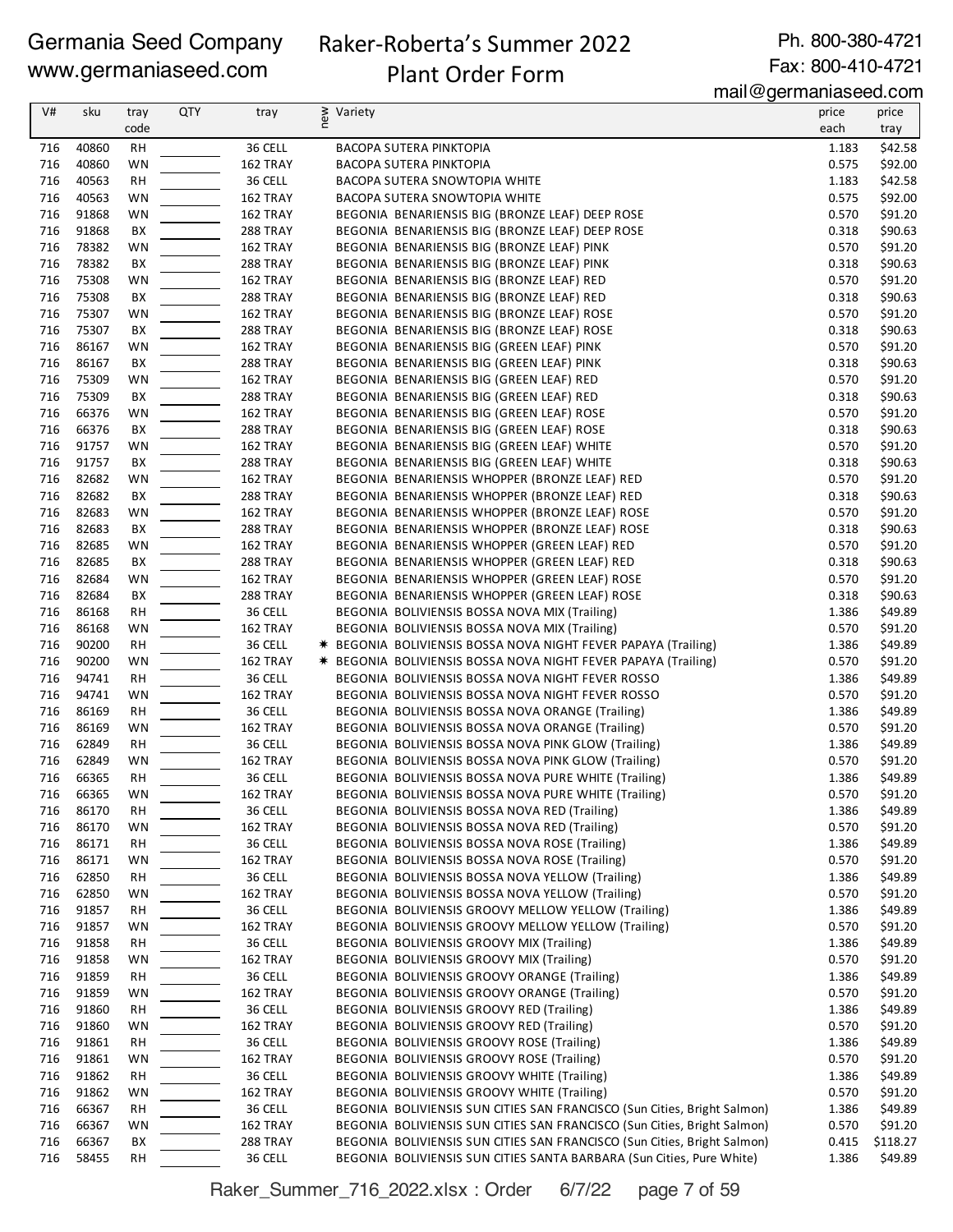# Raker-Roberta's Summer 2022

Ph. 800-380-4721 Fax: 800-410-4721

# Plant Order Form

mail@germaniaseed.com

| V#         | sku            | tray<br>code    | <b>QTY</b> | tray                 | ≷ Variety<br>E |                                                                                                  | price<br>each  | price<br>tray       |
|------------|----------------|-----------------|------------|----------------------|----------------|--------------------------------------------------------------------------------------------------|----------------|---------------------|
| 716        | 58455          | WN              |            | 162 TRAY             |                | BEGONIA BOLIVIENSIS SUN CITIES SANTA BARBARA (Sun Cities, Pure White)                            | 0.570          | \$91.20             |
| 716        | 58455          | BХ              |            | 288 TRAY             |                | BEGONIA BOLIVIENSIS SUN CITIES SANTA BARBARA (Sun Cities, Pure White)                            | 0.415          | \$118.27            |
| 716        | 82680          | <b>RH</b>       |            | 36 CELL              |                | BEGONIA BOLIVIENSIS SUN CITIES SANTA CRUZ (Sun Cities, Sunset)                                   | 1.386          | \$49.89             |
| 716        | 82680          | WN              |            | 162 TRAY             |                | BEGONIA BOLIVIENSIS SUN CITIES SANTA CRUZ (Sun Cities, Sunset)                                   | 0.570          | \$91.20             |
| 716        | 82680          | BX              |            | 288 TRAY             |                | BEGONIA BOLIVIENSIS SUN CITIES SANTA CRUZ (Sun Cities, Sunset)                                   | 0.415          | \$118.27            |
| 716        | 82681          | <b>RH</b>       |            | 36 CELL              |                | BEGONIA HYBRIDA BABY WING (BRONZE LEAF) WHITE                                                    | 1.183          | \$42.58             |
| 716        | 82681          | WN              |            | 162 TRAY             |                | BEGONIA HYBRIDA BABY WING (BRONZE LEAF) WHITE                                                    | 0.570          | \$91.20             |
| 716        | 82681          | BX              |            | <b>288 TRAY</b>      |                | BEGONIA HYBRIDA BABY WING (BRONZE LEAF) WHITE                                                    | 0.318          | \$90.63<br>\$42.58  |
| 716<br>716 | 66372<br>66372 | RH<br>WN        |            | 36 CELL<br>162 TRAY  |                | BEGONIA HYBRIDA BABY WING (GREEN LEAF) BICOLOR<br>BEGONIA HYBRIDA BABY WING (GREEN LEAF) BICOLOR | 1.183<br>0.570 | \$91.20             |
| 716        | 66372          | BХ              |            | <b>288 TRAY</b>      |                | BEGONIA HYBRIDA BABY WING (GREEN LEAF) BICOLOR                                                   | 0.318          | \$90.63             |
| 716        | 68456          | <b>RH</b>       |            | 36 CELL              |                | BEGONIA HYBRIDA BABY WING (GREEN LEAF) PINK                                                      | 1.183          | \$42.58             |
| 716        | 68456          | WN              |            | 162 TRAY             |                | BEGONIA HYBRIDA BABY WING (GREEN LEAF) PINK                                                      | 0.570          | \$91.20             |
| 716        | 68456          | ВX              |            | <b>288 TRAY</b>      |                | BEGONIA HYBRIDA BABY WING (GREEN LEAF) PINK                                                      | 0.318          | \$90.63             |
| 716        | 66375          | <b>RH</b>       |            | 36 CELL              |                | BEGONIA HYBRIDA BABY WING (GREEN LEAF) RED                                                       | 1.183          | \$42.58             |
| 716        | 66375          | WN              |            | 162 TRAY             |                | BEGONIA HYBRIDA BABY WING (GREEN LEAF) RED                                                       | 0.570          | \$91.20             |
| 716        | 66375          | BX              |            | <b>288 TRAY</b>      |                | BEGONIA HYBRIDA BABY WING (GREEN LEAF) RED                                                       | 0.318          | \$90.63             |
| 716        | 72251          | RH              |            | 36 CELL              |                | BEGONIA HYBRIDA BABY WING (GREEN LEAF) WHITE                                                     | 1.183          | \$42.58             |
| 716        | 72251          | WN              |            | 162 TRAY             |                | BEGONIA HYBRIDA BABY WING (GREEN LEAF) WHITE                                                     | 0.570          | \$91.20             |
| 716        | 72251          | BХ              |            | <b>288 TRAY</b>      |                | BEGONIA HYBRIDA BABY WING (GREEN LEAF) WHITE                                                     | 0.318          | \$90.63             |
| 716        | 40795          | <b>RH</b>       |            | 36 CELL              |                | BEGONIA HYBRIDA DRAGON WING PINK                                                                 | 1.183          | \$42.58             |
| 716        | 40795          | WN              |            | 162 TRAY             |                | BEGONIA HYBRIDA DRAGON WING PINK                                                                 | 0.570          | \$91.20             |
| 716<br>716 | 40795<br>40796 | BX              |            | 288 TRAY             |                | BEGONIA HYBRIDA DRAGON WING PINK<br>BEGONIA HYBRIDA DRAGON WING RED                              | 0.318<br>1.183 | \$90.63             |
| 716        | 40796          | <b>RH</b><br>WN |            | 36 CELL<br>162 TRAY  |                | BEGONIA HYBRIDA DRAGON WING RED                                                                  | 0.570          | \$42.58<br>\$91.20  |
| 716        | 40796          | ВX              |            | <b>288 TRAY</b>      |                | BEGONIA HYBRIDA DRAGON WING RED                                                                  | 0.318          | \$90.63             |
| 716        | 41373          | RH              |            | 36 CELL              |                | BEGONIA HYBRIDA FUNKY LIGHT PINK                                                                 | 1.285          | \$46.26             |
| 716        | 41373          | WN              |            | 162 TRAY             |                | BEGONIA HYBRIDA FUNKY LIGHT PINK                                                                 | 0.642          | \$102.72            |
| 716        | 90382          | <b>RH</b>       |            | 36 CELL              |                | BEGONIA HYBRIDA FUNKY ORANGE                                                                     | 1.285          | \$46.26             |
| 716        | 90382          | WN              |            | 162 TRAY             |                | BEGONIA HYBRIDA FUNKY ORANGE                                                                     | 0.642          | \$102.72            |
| 716        | 58463          | RH              |            | 36 CELL              |                | BEGONIA HYBRIDA FUNKY PINK                                                                       | 1.285          | \$46.26             |
| 716        | 58463          | WN              |            | 162 TRAY             |                | BEGONIA HYBRIDA FUNKY PINK                                                                       | 0.642          | \$102.72            |
| 716        | 91865          | <b>RH</b>       |            | 36 CELL              |                | BEGONIA HYBRIDA FUNKY RED                                                                        | 1.285          | \$46.26             |
| 716        | 91865          | WN              |            | 162 TRAY             |                | BEGONIA HYBRIDA FUNKY RED                                                                        | 0.642          | \$102.72            |
| 716        | 41199          | RH              |            | 36 CELL              |                | BEGONIA HYBRIDA FUNKY SCARLET                                                                    | 1.285          | \$46.26             |
| 716        | 41199          | WN              |            | 162 TRAY             |                | BEGONIA HYBRIDA FUNKY SCARLET                                                                    | 0.642          | \$102.72            |
| 716        | 90383          | RH              |            | 36 CELL              |                | BEGONIA HYBRIDA FUNKY WHITE                                                                      | 1.285          | \$46.26             |
| 716<br>716 | 90383<br>78384 | <b>WN</b><br>WN |            | 162 TRAY             |                | <b>BEGONIA HYBRIDA FUNKY WHITE</b>                                                               | 0.642<br>0.570 | \$102.72<br>\$91.20 |
| 716        | 78384          | BΧ              |            | 162 TRAY<br>288 TRAY |                | BEGONIA HYBRIDA MEGAWATT (BRONZE LEAF) PINK<br>BEGONIA HYBRIDA MEGAWATT (BRONZE LEAF) PINK       | 0.318          | \$90.63             |
| 716        | 88210          | WN              |            | 162 TRAY             |                | BEGONIA HYBRIDA MEGAWATT (BRONZE LEAF) RED                                                       | 0.570          | \$91.20             |
| 716        | 88210          | BX              |            | 288 TRAY             |                | BEGONIA HYBRIDA MEGAWATT (BRONZE LEAF) RED                                                       | 0.318          | \$90.63             |
| 716        | 68977          | WN              |            | 162 TRAY             |                | BEGONIA HYBRIDA MEGAWATT (BRONZE LEAF) ROSE                                                      | 0.570          | \$91.20             |
| 716        | 68977          | BХ              |            | 288 TRAY             |                | BEGONIA HYBRIDA MEGAWATT (BRONZE LEAF) ROSE                                                      | 0.318          | \$90.63             |
| 716        | 90384          | WN              |            | 162 TRAY             |                | BEGONIA HYBRIDA MEGAWATT (GREEN LEAF) PINK                                                       | 0.570          | \$91.20             |
| 716        | 90384          | BХ              |            | 288 TRAY             |                | BEGONIA HYBRIDA MEGAWATT (GREEN LEAF) PINK                                                       | 0.318          | \$90.63             |
| 716        | 68978          | WN              |            | 162 TRAY             |                | BEGONIA HYBRIDA MEGAWATT (GREEN LEAF) RED                                                        | 0.570          | \$91.20             |
| 716        | 68978          | BХ              |            | 288 TRAY             |                | BEGONIA HYBRIDA MEGAWATT (GREEN LEAF) RED                                                        | 0.318          | \$90.63             |
| 716        | 78385          | WN              |            | 162 TRAY             |                | BEGONIA  HYBRIDA MEGAWATT (GREEN LEAF) ROSE                                                      | 0.570          | \$91.20             |
| 716        | 78385          | BХ              |            | <b>288 TRAY</b>      |                | BEGONIA HYBRIDA MEGAWATT (GREEN LEAF) ROSE                                                       | 0.318          | \$90.63             |
| 716        | 89243          | WN              |            | 162 TRAY             |                | BEGONIA HYBRIDA TOPHAT (GREEN LEAF) PINK                                                         | 0.606          | \$96.96             |
| 716        | 89243          | BX              |            | <b>288 TRAY</b>      |                | BEGONIA HYBRIDA TOPHAT (GREEN LEAF) PINK                                                         | 0.396          | \$112.86            |
| 716        | 41200          | WN              |            | 162 TRAY             |                | BEGONIA HYBRIDA TOPHAT (GREEN LEAF) ROSE BICOLOR                                                 | 0.606          | \$96.96             |
| 716<br>716 | 41200<br>89242 | BХ<br>WN        |            | 288 TRAY<br>162 TRAY |                | BEGONIA HYBRIDA TOPHAT (GREEN LEAF) ROSE BICOLOR<br>BEGONIA HYBRIDA TOPHAT (GREEN LEAF) SCARLET  | 0.396<br>0.606 | \$112.86<br>\$96.96 |
| 716        | 89242          | BХ              |            | 288 TRAY             |                | BEGONIA HYBRIDA TOPHAT (GREEN LEAF) SCARLET                                                      | 0.396          | \$112.86            |
| 716        | 89244          | WN              |            | 162 TRAY             |                | BEGONIA HYBRIDA TOPHAT (GREEN LEAF) WHITE                                                        | 0.606          | \$96.96             |
| 716        | 89244          | BХ              |            | <b>288 TRAY</b>      |                | BEGONIA HYBRIDA TOPHAT (GREEN LEAF) WHITE                                                        | 0.396          | \$112.86            |
| 716        | 94745          | WN              |            | 162 TRAY             |                | * BEGONIA HYBRIDA VIKING (GREEN LEAF) EXPLORER RED                                               | 0.589          | \$94.24             |
| 716        | 94745          | BХ              |            | <b>288 TRAY</b>      |                | * BEGONIA HYBRIDA VIKING (GREEN LEAF) EXPLORER RED                                               | 0.336          | \$95.76             |
| 716        | 94746          | WN              |            | 162 TRAY             |                | * BEGONIA HYBRIDA VIKING (GREEN LEAF) EXPLORER ROSE                                              | 0.589          | \$94.24             |
| 716        | 94746          | BХ              |            | 288 TRAY             |                | * BEGONIA HYBRIDA VIKING (GREEN LEAF) EXPLORER ROSE                                              | 0.336          | \$95.76             |

Raker\_Summer\_716\_2022.xlsx : Order 6/7/22 page 8 of 59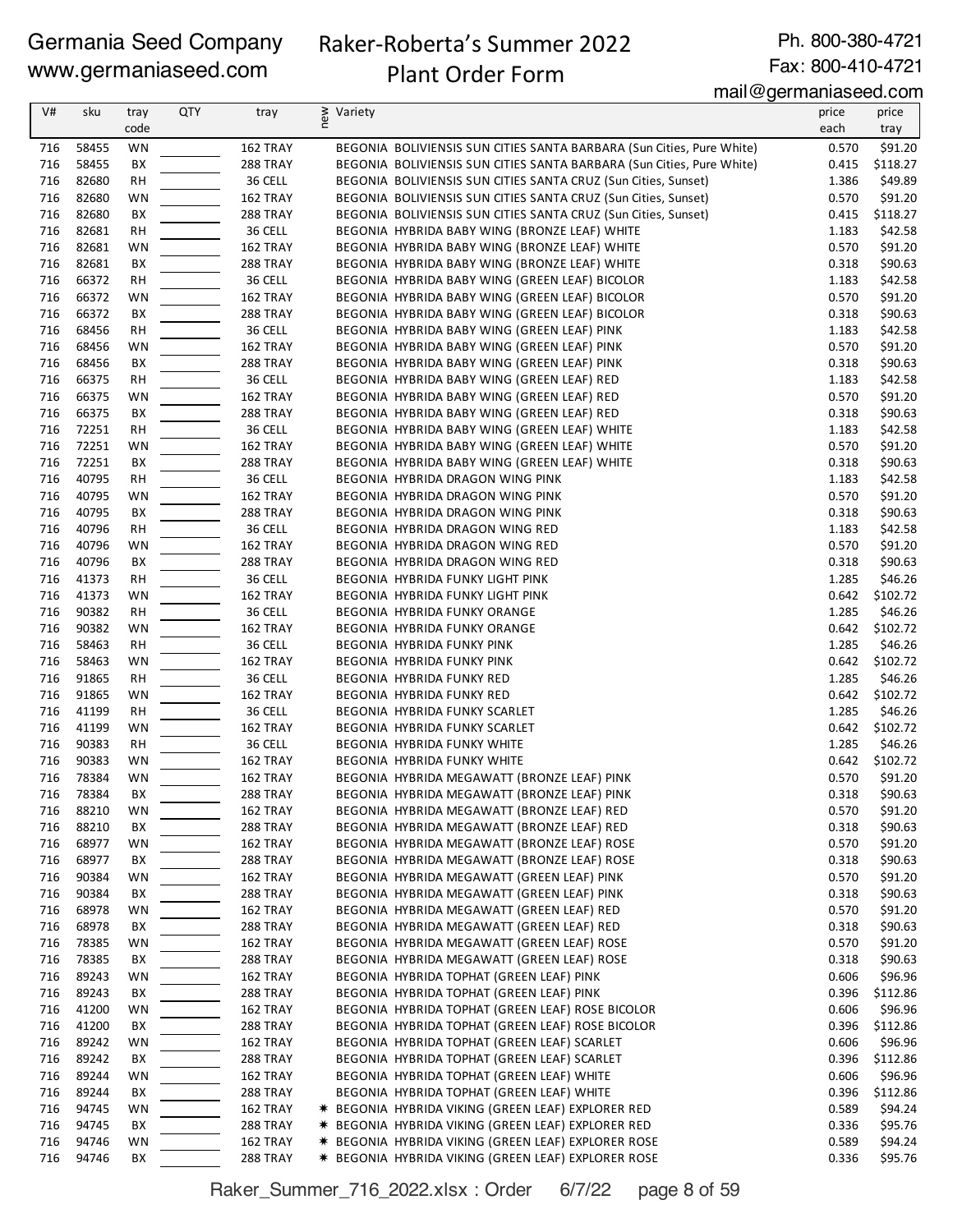# Raker-Roberta's Summer 2022

Ph. 800-380-4721 Fax: 800-410-4721

# Plant Order Form

mail@germaniaseed.com

| V#         | sku            | tray      | <b>QTY</b> | tray            | Variety |                                                                                                                               | price | price   |
|------------|----------------|-----------|------------|-----------------|---------|-------------------------------------------------------------------------------------------------------------------------------|-------|---------|
|            |                | code      |            |                 | new     |                                                                                                                               | each  | tray    |
|            |                |           |            |                 |         |                                                                                                                               |       |         |
| 716        | 41724          | WN        |            | 162 TRAY        |         | BEGONIA HYBRIDA VIKING XL (BRONZE LEAF) RED ON CHOCOLATE                                                                      | 0.589 | \$94.24 |
| 716<br>716 | 41724<br>65219 | BX        |            | 288 TRAY        |         | BEGONIA HYBRIDA VIKING XL (BRONZE LEAF) RED ON CHOCOLATE<br>BEGONIA TUBEROUS ILLUMINATION APRICOT (APRICOT SHADES) (Trailing) | 0.336 | \$95.76 |
|            |                | <b>RH</b> |            | 36 CELL         |         |                                                                                                                               | 1.133 | \$40.78 |
| 716        | 65219          | WN        |            | 162 TRAY        |         | BEGONIA TUBEROUS ILLUMINATION APRICOT (APRICOT SHADES) (Trailing)                                                             | 0.448 | \$71.68 |
| 716        | 78545          | <b>RH</b> |            | 36 CELL         |         | BEGONIA TUBEROUS ILLUMINATION GOLDEN PICOTEE (Trailing)                                                                       | 1.133 | \$40.78 |
| 716        | 78545          | WN        |            | 162 TRAY        |         | BEGONIA TUBEROUS ILLUMINATION GOLDEN PICOTEE (Trailing)                                                                       | 0.448 | \$71.68 |
| 716        | 66369          | <b>RH</b> |            | 36 CELL         |         | BEGONIA TUBEROUS ILLUMINATION LEMON (Trailing)                                                                                | 1.133 | \$40.78 |
| 716        | 66369          | WN        |            | 162 TRAY        |         | <b>BEGONIA TUBEROUS ILLUMINATION LEMON (Trailing)</b>                                                                         | 0.448 | \$71.68 |
| 716        | 40715          | RH        |            | 36 CELL         |         | BEGONIA TUBEROUS ILLUMINATION MIX (Trailing)                                                                                  | 1.133 | \$40.78 |
| 716        | 40715          | WN        |            | 162 TRAY        |         | BEGONIA TUBEROUS ILLUMINATION MIX (Trailing)                                                                                  | 0.448 | \$71.68 |
| 716        | 40716          | <b>RH</b> |            | 36 CELL         |         | BEGONIA TUBEROUS ILLUMINATION ORANGE (Trailing)                                                                               | 1.133 | \$40.78 |
| 716        | 40716          | WN        |            | 162 TRAY        |         | BEGONIA TUBEROUS ILLUMINATION ORANGE (Trailing)                                                                               | 0.448 | \$71.68 |
| 716        | 40717          | <b>RH</b> |            | 36 CELL         |         | BEGONIA TUBEROUS ILLUMINATION ROSE (Trailing)                                                                                 | 1.133 | \$40.78 |
| 716        | 40717          | WN        |            | 162 TRAY        |         | BEGONIA TUBEROUS ILLUMINATION ROSE (Trailing)                                                                                 | 0.448 | \$71.68 |
| 716        | 40718          | RH        |            | 36 CELL         |         | BEGONIA TUBEROUS ILLUMINATION SALMON PINK (Trailing)                                                                          | 1.133 | \$40.78 |
| 716        | 40718          | WN        |            | 162 TRAY        |         | BEGONIA TUBEROUS ILLUMINATION SALMON PINK (Trailing)                                                                          | 0.448 | \$71.68 |
| 716        | 40719          | <b>RH</b> |            | 36 CELL         |         | BEGONIA TUBEROUS ILLUMINATION SCARLET (Trailing)                                                                              | 1.133 | \$40.78 |
| 716        | 40719          | WN        |            | 162 TRAY        |         | BEGONIA TUBEROUS ILLUMINATION SCARLET (Trailing)                                                                              | 0.448 | \$71.68 |
| 716        | 40720          | RH        |            | 36 CELL         |         | BEGONIA TUBEROUS ILLUMINATION WHITE (Trailing)                                                                                | 1.133 | \$40.78 |
| 716        | 40720          | WN        |            | 162 TRAY        |         | BEGONIA TUBEROUS ILLUMINATION WHITE (Trailing)                                                                                | 0.448 | \$71.68 |
| 716        | 40787          | <b>RH</b> |            | 36 CELL         |         | BEGONIA TUBEROUS NONSTOP APPLEBLOSSOM                                                                                         | 1.032 | \$37.15 |
| 716        | 40787          | WN        |            | 162 TRAY        |         | BEGONIA TUBEROUS NONSTOP APPLEBLOSSOM                                                                                         | 0.403 | \$64.48 |
| 716        | 40787          | BX        |            | 288 TRAY        |         | BEGONIA TUBEROUS NONSTOP APPLEBLOSSOM                                                                                         | 0.229 | \$65.26 |
| 716        | 80684          | <b>RH</b> |            | 36 CELL         |         | * BEGONIA TUBEROUS NONSTOP DEEP ROSE                                                                                          | 1.032 | \$37.15 |
| 716        | 80684          | WN        |            | 162 TRAY        |         | <b>* BEGONIA TUBEROUS NONSTOP DEEP ROSE</b>                                                                                   | 0.403 | \$64.48 |
| 716        | 80684          | BX        |            | 288 TRAY        |         | <b>* BEGONIA TUBEROUS NONSTOP DEEP ROSE</b>                                                                                   | 0.229 | \$65.26 |
| 716        | 40810          | <b>RH</b> |            | 36 CELL         |         | BEGONIA TUBEROUS NONSTOP DEEP SALMON                                                                                          | 1.032 | \$37.15 |
| 716        | 40810          | WN        |            | 162 TRAY        |         | BEGONIA TUBEROUS NONSTOP DEEP SALMON                                                                                          | 0.403 | \$64.48 |
| 716        | 40810          | BX        |            | <b>288 TRAY</b> |         | BEGONIA TUBEROUS NONSTOP DEEP SALMON                                                                                          | 0.229 | \$65.26 |
| 716        | 91759          | <b>RH</b> |            | 36 CELL         |         | BEGONIA TUBEROUS NONSTOP FIRE                                                                                                 | 1.032 | \$37.15 |
| 716        | 91759          | WN        |            | 162 TRAY        |         | BEGONIA TUBEROUS NONSTOP FIRE                                                                                                 | 0.403 | \$64.48 |
| 716        | 91759          | BX        |            | 288 TRAY        |         | BEGONIA TUBEROUS NONSTOP FIRE                                                                                                 | 0.229 | \$65.26 |
| 716        | 94744          | <b>RH</b> |            | 36 CELL         |         | <b>* BEGONIA TUBEROUS NONSTOP JOY MIX</b>                                                                                     | 1.082 | \$38.95 |
| 716        | 88208          | <b>RH</b> |            | 36 CELL         |         | BEGONIA TUBEROUS NONSTOP JOY MOCCA WHITE                                                                                      | 1.082 | \$38.95 |
| 716        | 88208          | <b>WN</b> |            | 162 TRAY        |         | BEGONIA TUBEROUS NONSTOP JOY MOCCA WHITE                                                                                      | 0.465 | \$74.40 |
| 716        | 88208          | ВX        |            | 288 TRAY        |         | BEGONIA TUBEROUS NONSTOP JOY MOCCA WHITE                                                                                      | 0.258 | \$73.53 |
| 716        | 91863          | RH        |            | 36 CELL         |         | BEGONIA TUBEROUS NONSTOP JOY ORANGE                                                                                           | 1.082 | \$38.95 |
| 716        | 91863          | WN        |            | 162 TRAY        |         | BEGONIA TUBEROUS NONSTOP JOY ORANGE                                                                                           | 0.465 | \$74.40 |
| 716        | 91863          | ВX        |            | 288 TRAY        |         | BEGONIA TUBEROUS NONSTOP JOY ORANGE                                                                                           | 0.258 | \$73.53 |
| 716        | 91864          | <b>RH</b> |            | 36 CELL         |         | BEGONIA TUBEROUS NONSTOP JOY RED                                                                                              | 1.082 | \$38.95 |
| 716        | 91864          | WN        |            | 162 TRAY        |         | BEGONIA TUBEROUS NONSTOP JOY RED                                                                                              | 0.465 | \$74.40 |
| 716        | 91864          | BХ        |            | <b>288 TRAY</b> |         | BEGONIA TUBEROUS NONSTOP JOY RED                                                                                              | 0.258 | \$73.53 |
| 716        | 94742          | RH        |            | 36 CELL         |         | * BEGONIA TUBEROUS NONSTOP JOY ROSE PICOTEE                                                                                   | 1.082 | \$38.95 |
| 716        | 66370          | RH        |            | 36 CELL         |         | BEGONIA TUBEROUS NONSTOP JOY YELLOW                                                                                           | 1.082 | \$38.95 |
| 716        | 66370          | WN        |            | 162 TRAY        |         | BEGONIA TUBEROUS NONSTOP JOY YELLOW                                                                                           | 0.465 | \$74.40 |
| 716        | 66370          | BХ        |            | <b>288 TRAY</b> |         | BEGONIA TUBEROUS NONSTOP JOY YELLOW                                                                                           | 0.258 | \$73.53 |
| 716        | 40789          | RH        |            | 36 CELL         |         | BEGONIA TUBEROUS NONSTOP MIX                                                                                                  | 1.032 | \$37.15 |
| 716        | 40789          | WN        |            | 162 TRAY        |         | BEGONIA TUBEROUS NONSTOP MIX                                                                                                  | 0.403 | \$64.48 |
| 716        | 40789          | BХ        |            | <b>288 TRAY</b> |         | BEGONIA TUBEROUS NONSTOP MIX                                                                                                  | 0.229 | \$65.26 |
|            |                |           |            |                 |         | BEGONIA TUBEROUS NONSTOP MOCCA BRIGHT ORANGE                                                                                  | 1.032 |         |
| 716<br>716 | 40708<br>40708 | RH        |            | 36 CELL         |         |                                                                                                                               | 0.403 | \$37.15 |
|            |                | WN        |            | 162 TRAY        |         | BEGONIA TUBEROUS NONSTOP MOCCA BRIGHT ORANGE                                                                                  |       | \$64.48 |
| 716        | 40708          | BХ        |            | 288 TRAY        |         | BEGONIA TUBEROUS NONSTOP MOCCA BRIGHT ORANGE                                                                                  | 0.229 | \$65.26 |
| 716        | 84693          | RH        |            | 36 CELL         |         | BEGONIA TUBEROUS NONSTOP MOCCA CHERRY                                                                                         | 1.032 | \$37.15 |
| 716        | 84693          | WN        |            | 162 TRAY        |         | BEGONIA TUBEROUS NONSTOP MOCCA CHERRY                                                                                         | 0.403 | \$64.48 |
| 716        | 84693          | BХ        |            | <b>288 TRAY</b> |         | BEGONIA TUBEROUS NONSTOP MOCCA CHERRY                                                                                         | 0.229 | \$65.26 |
| 716        | 40709          | RH        |            | 36 CELL         |         | BEGONIA TUBEROUS NONSTOP MOCCA DEEP ORANGE                                                                                    | 1.032 | \$37.15 |
| 716        | 40709          | WN        |            | 162 TRAY        |         | BEGONIA TUBEROUS NONSTOP MOCCA DEEP ORANGE                                                                                    | 0.403 | \$64.48 |
| 716        | 40709          | BХ        |            | <b>288 TRAY</b> |         | BEGONIA TUBEROUS NONSTOP MOCCA DEEP ORANGE                                                                                    | 0.229 | \$65.26 |
| 716        | 92054          | RH        |            | 36 CELL         |         | BEGONIA TUBEROUS NONSTOP MOCCA DEEP RED                                                                                       | 1.032 | \$37.15 |
| 716        | 92054          | WN        |            | 162 TRAY        |         | BEGONIA TUBEROUS NONSTOP MOCCA DEEP RED                                                                                       | 0.403 | \$64.48 |
| 716        | 92054          | BХ        |            | <b>288 TRAY</b> |         | BEGONIA TUBEROUS NONSTOP MOCCA DEEP RED                                                                                       | 0.229 | \$65.26 |
| 716        | 40710          | RH        |            | 36 CELL         |         | BEGONIA TUBEROUS NONSTOP MOCCA MIX                                                                                            | 1.032 | \$37.15 |

Raker\_Summer\_716\_2022.xlsx : Order 6/7/22 page 9 of 59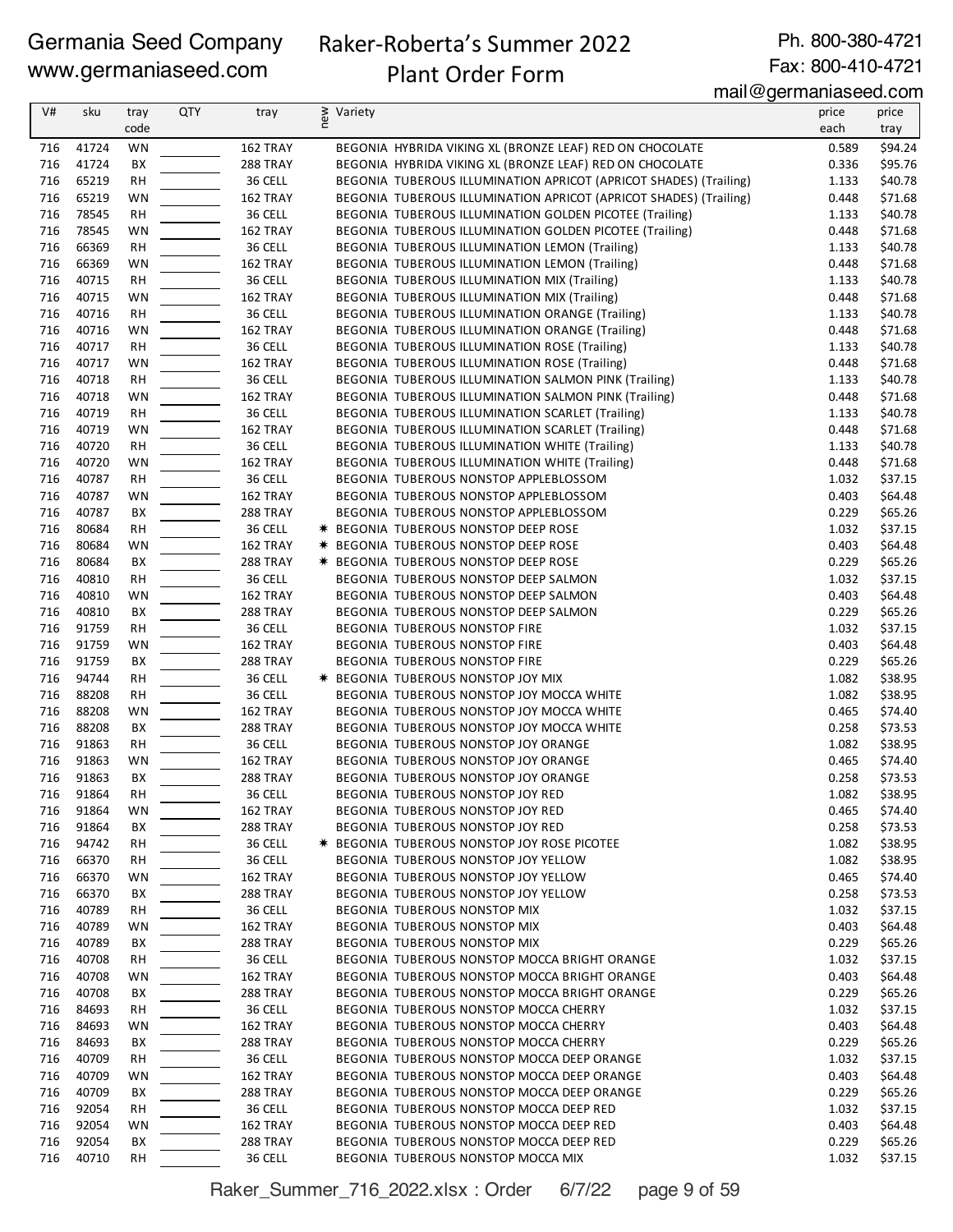# Raker-Roberta's Summer 2022

Ph. 800-380-4721 Fax: 800-410-4721

# Plant Order Form

mail@germaniaseed.com

| V#  | sku   | tray      | <b>QTY</b> | tray            | ≷ Variety<br>E |                                                        | price | price   |
|-----|-------|-----------|------------|-----------------|----------------|--------------------------------------------------------|-------|---------|
|     |       | code      |            |                 |                |                                                        | each  | tray    |
|     |       |           |            |                 |                |                                                        |       |         |
| 716 | 40710 | WN        |            | 162 TRAY        |                | <b>BEGONIA TUBEROUS NONSTOP MOCCA MIX</b>              | 0.403 | \$64.48 |
| 716 | 40710 | BX        |            | 288 TRAY        |                | BEGONIA TUBEROUS NONSTOP MOCCA MIX                     | 0.229 | \$65.26 |
| 716 | 40711 | <b>RH</b> |            | 36 CELL         |                | BEGONIA TUBEROUS NONSTOP MOCCA PINK SHADES             | 1.032 | \$37.15 |
| 716 | 40711 | WN        |            | 162 TRAY        |                | BEGONIA TUBEROUS NONSTOP MOCCA PINK SHADES             | 0.403 | \$64.48 |
| 716 | 40711 | BХ        |            | <b>288 TRAY</b> |                | BEGONIA TUBEROUS NONSTOP MOCCA PINK SHADES             | 0.229 | \$65.26 |
| 716 | 88209 |           |            |                 |                |                                                        | 1.032 | \$37.15 |
|     |       | RH        |            | 36 CELL         |                | * BEGONIA TUBEROUS NONSTOP MOCCA RED                   |       |         |
| 716 | 88209 | WN        |            | 162 TRAY        |                | * BEGONIA TUBEROUS NONSTOP MOCCA RED                   | 0.403 | \$64.48 |
| 716 | 88209 | ВX        |            | <b>288 TRAY</b> |                | * BEGONIA TUBEROUS NONSTOP MOCCA RED                   | 0.229 | \$65.26 |
| 716 | 40712 | <b>RH</b> |            | 36 CELL         |                | * BEGONIA TUBEROUS NONSTOP MOCCA SCARLET               | 1.032 | \$37.15 |
| 716 | 40712 | WN        |            | 162 TRAY        |                | * BEGONIA TUBEROUS NONSTOP MOCCA SCARLET               | 0.403 | \$64.48 |
| 716 | 40712 | BХ        |            | 288 TRAY        |                | * BEGONIA TUBEROUS NONSTOP MOCCA SCARLET               | 0.229 | \$65.26 |
|     |       |           |            |                 |                |                                                        |       |         |
| 716 | 40713 | <b>RH</b> |            | 36 CELL         |                | BEGONIA TUBEROUS NONSTOP MOCCA WHITE                   | 1.032 | \$37.15 |
| 716 | 40713 | WN        |            | 162 TRAY        |                | BEGONIA TUBEROUS NONSTOP MOCCA WHITE                   | 0.403 | \$64.48 |
| 716 | 40713 | BХ        |            | 288 TRAY        |                | BEGONIA TUBEROUS NONSTOP MOCCA WHITE                   | 0.229 | \$65.26 |
| 716 | 40714 | RH        |            | 36 CELL         |                | BEGONIA TUBEROUS NONSTOP MOCCA YELLOW                  | 1.032 | \$37.15 |
| 716 | 40714 | WN        |            | 162 TRAY        |                | BEGONIA TUBEROUS NONSTOP MOCCA YELLOW                  | 0.403 | \$64.48 |
| 716 | 40714 | BХ        |            | 288 TRAY        |                | BEGONIA TUBEROUS NONSTOP MOCCA YELLOW                  | 0.229 | \$65.26 |
|     |       |           |            |                 |                |                                                        |       |         |
| 716 | 40790 | <b>RH</b> |            | 36 CELL         |                | <b>BEGONIA TUBEROUS NONSTOP ORANGE</b>                 | 1.032 | \$37.15 |
| 716 | 40790 | WN        |            | 162 TRAY        |                | BEGONIA TUBEROUS NONSTOP ORANGE                        | 0.403 | \$64.48 |
| 716 | 40790 | ВX        |            | 288 TRAY        |                | BEGONIA TUBEROUS NONSTOP ORANGE                        | 0.229 | \$65.26 |
| 716 | 40791 | <b>RH</b> |            | 36 CELL         |                | <b>BEGONIA TUBEROUS NONSTOP PINK</b>                   | 1.032 | \$37.15 |
| 716 | 40791 | WN        |            | 162 TRAY        |                | BEGONIA TUBEROUS NONSTOP PINK                          | 0.403 | \$64.48 |
| 716 | 40791 | BХ        |            | <b>288 TRAY</b> |                | BEGONIA TUBEROUS NONSTOP PINK                          | 0.229 | \$65.26 |
|     |       |           |            |                 |                |                                                        |       |         |
| 716 | 64274 | <b>RH</b> |            | 36 CELL         |                | * BEGONIA TUBEROUS NONSTOP RED                         | 1.032 | \$37.15 |
| 716 | 64274 | WN        |            | 162 TRAY        |                | * BEGONIA TUBEROUS NONSTOP RED                         | 0.403 | \$64.48 |
| 716 | 64274 | BХ        |            | <b>288 TRAY</b> |                | * BEGONIA TUBEROUS NONSTOP RED                         | 0.229 | \$65.26 |
| 716 | 94743 | <b>RH</b> |            | 36 CELL         |                | * BEGONIA TUBEROUS NONSTOP ROSE PICOTEE                | 1.032 | \$37.15 |
| 716 | 94743 | WN        |            | 162 TRAY        |                | <b>* BEGONIA TUBEROUS NONSTOP ROSE PICOTEE</b>         | 0.403 | \$64.48 |
| 716 |       |           |            |                 |                |                                                        |       |         |
|     | 94743 | BХ        |            | <b>288 TRAY</b> |                | * BEGONIA TUBEROUS NONSTOP ROSE PICOTEE                | 0.229 | \$65.26 |
| 716 | 40788 | <b>RH</b> |            | 36 CELL         |                | * BEGONIA TUBEROUS NONSTOP SALMON                      | 1.032 | \$37.15 |
| 716 | 40788 | WN        |            | 162 TRAY        |                | * BEGONIA TUBEROUS NONSTOP SALMON                      | 0.403 | \$64.48 |
| 716 | 40788 | ВX        |            | <b>288 TRAY</b> |                | * BEGONIA TUBEROUS NONSTOP SALMON                      | 0.229 | \$65.26 |
| 716 | 91760 | <b>RH</b> |            | 36 CELL         |                | BEGONIA TUBEROUS NONSTOP SUNSET                        | 1.032 | \$37.15 |
| 716 | 91760 | WN        |            | 162 TRAY        |                | BEGONIA TUBEROUS NONSTOP SUNSET                        | 0.403 | \$64.48 |
|     |       |           |            |                 |                |                                                        |       |         |
| 716 | 91760 | BX        |            | <b>288 TRAY</b> |                | <b>BEGONIA TUBEROUS NONSTOP SUNSET</b>                 | 0.229 | \$65.26 |
| 716 | 40793 | RH        |            | 36 CELL         |                | BEGONIA TUBEROUS NONSTOP WHITE                         | 1.032 | \$37.15 |
| 716 | 40793 | WN        |            | 162 TRAY        |                | <b>BEGONIA TUBEROUS NONSTOP WHITE</b>                  | 0.403 | \$64.48 |
| 716 | 40793 | BХ        |            | <b>288 TRAY</b> |                | <b>BEGONIA TUBEROUS NONSTOP WHITE</b>                  | 0.229 | \$65.26 |
| 716 | 40794 | <b>RH</b> |            | 36 CELL         |                | BEGONIA TUBEROUS NONSTOP YELLOW                        | 1.032 | \$37.15 |
| 716 | 40794 | WN        |            | 162 TRAY        |                | BEGONIA TUBEROUS NONSTOP YELLOW                        | 0.403 | \$64.48 |
|     |       |           |            | 288 TRAY        |                |                                                        |       |         |
| 716 | 40794 | BХ        |            |                 |                | BEGONIA TUBEROUS NONSTOP YELLOW                        | 0.229 | \$65.26 |
| 716 | 80685 | RH        |            | 36 CELL         |                | BEGONIA TUBEROUS NONSTOP YELLOW W/RED BACK             | 1.032 | \$37.15 |
| 716 | 80685 | WN        |            | 162 TRAY        |                | BEGONIA TUBEROUS NONSTOP YELLOW W/RED BACK             | 0.403 | \$64.48 |
| 716 | 80685 | BХ        |            | 288 TRAY        |                | BEGONIA TUBEROUS NONSTOP YELLOW W/RED BACK             | 0.229 | \$65.26 |
| 716 | 40576 | BХ        |            | <b>288 TRAY</b> |                | BEGONIA WAX AMBASSADOR (GREEN LEAF) MIX                | 0.189 | \$53.86 |
| 716 | 40577 | BХ        |            | <b>288 TRAY</b> |                | BEGONIA WAX AMBASSADOR (GREEN LEAF) PINK               | 0.189 | \$53.86 |
| 716 | 40578 | BХ        |            | <b>288 TRAY</b> |                | BEGONIA WAX AMBASSADOR (GREEN LEAF) ROSE               | 0.189 | \$53.86 |
|     |       |           |            |                 |                |                                                        |       |         |
| 716 | 40579 | BХ        |            | <b>288 TRAY</b> |                | BEGONIA WAX AMBASSADOR (GREEN LEAF) SCARLET            | 0.189 | \$53.86 |
| 716 | 40580 | BХ        |            | 288 TRAY        |                | BEGONIA WAX AMBASSADOR (GREEN LEAF) WHITE              | 0.189 | \$53.86 |
| 716 | 75978 | BХ        |            | <b>288 TRAY</b> |                | BEGONIA WAX BADA BING (GREEN LEAF) MIX                 | 0.189 | \$53.86 |
| 716 | 74663 | BХ        |            | 288 TRAY        |                | BEGONIA WAX BADA BING (GREEN LEAF) PINK                | 0.189 | \$53.86 |
| 716 | 74664 | BХ        |            | 288 TRAY        |                | BEGONIA WAX BADA BING (GREEN LEAF) ROSE                | 0.189 | \$53.86 |
| 716 | 79601 | BХ        |            | 288 TRAY        |                | BEGONIA WAX BADA BING (GREEN LEAF) ROSE BICOLOR        | 0.189 | \$53.86 |
|     |       |           |            |                 |                |                                                        |       |         |
| 716 | 74665 | BХ        |            | <b>288 TRAY</b> |                | BEGONIA WAX BADA BING (GREEN LEAF) SCARLET             | 0.189 | \$53.86 |
| 716 | 74666 | BХ        |            | <b>288 TRAY</b> |                | BEGONIA WAX BADA BING (GREEN LEAF) WHITE               | 0.189 | \$53.86 |
| 716 | 73587 | BХ        |            | 288 TRAY        |                | BEGONIA WAX BADA BOOM (BRONZE LEAF) MIX                | 0.189 | \$53.86 |
| 716 | 74667 | BХ        |            | <b>288 TRAY</b> |                | BEGONIA WAX BADA BOOM (BRONZE LEAF) PINK               | 0.189 | \$53.86 |
| 716 | 74668 | BХ        |            | <b>288 TRAY</b> |                | BEGONIA WAX BADA BOOM (BRONZE LEAF) ROSE               | 0.189 | \$53.86 |
|     |       |           |            |                 |                |                                                        |       |         |
| 716 | 79604 | BХ        |            | <b>288 TRAY</b> |                | BEGONIA WAX BADA BOOM (BRONZE LEAF) ROSE BICOLOR       | 0.189 | \$53.86 |
| 716 | 74669 | BХ        |            | 288 TRAY        |                | BEGONIA WAX BADA BOOM (BRONZE LEAF) SCARLET            | 0.189 | \$53.86 |
| 716 | 74670 | BХ        |            | <b>288 TRAY</b> |                | BEGONIA WAX BADA BOOM (BRONZE LEAF) WHITE              | 0.189 | \$53.86 |
| 716 | 40564 | <b>WN</b> |            | 162 TRAY        |                | BEGONIA WAX COCKTAIL (BRONZE LEAF) BRANDY (Light Pink) | 0.340 | \$54.40 |

Raker\_Summer\_716\_2022.xlsx : Order 6/7/22 page 10 of 59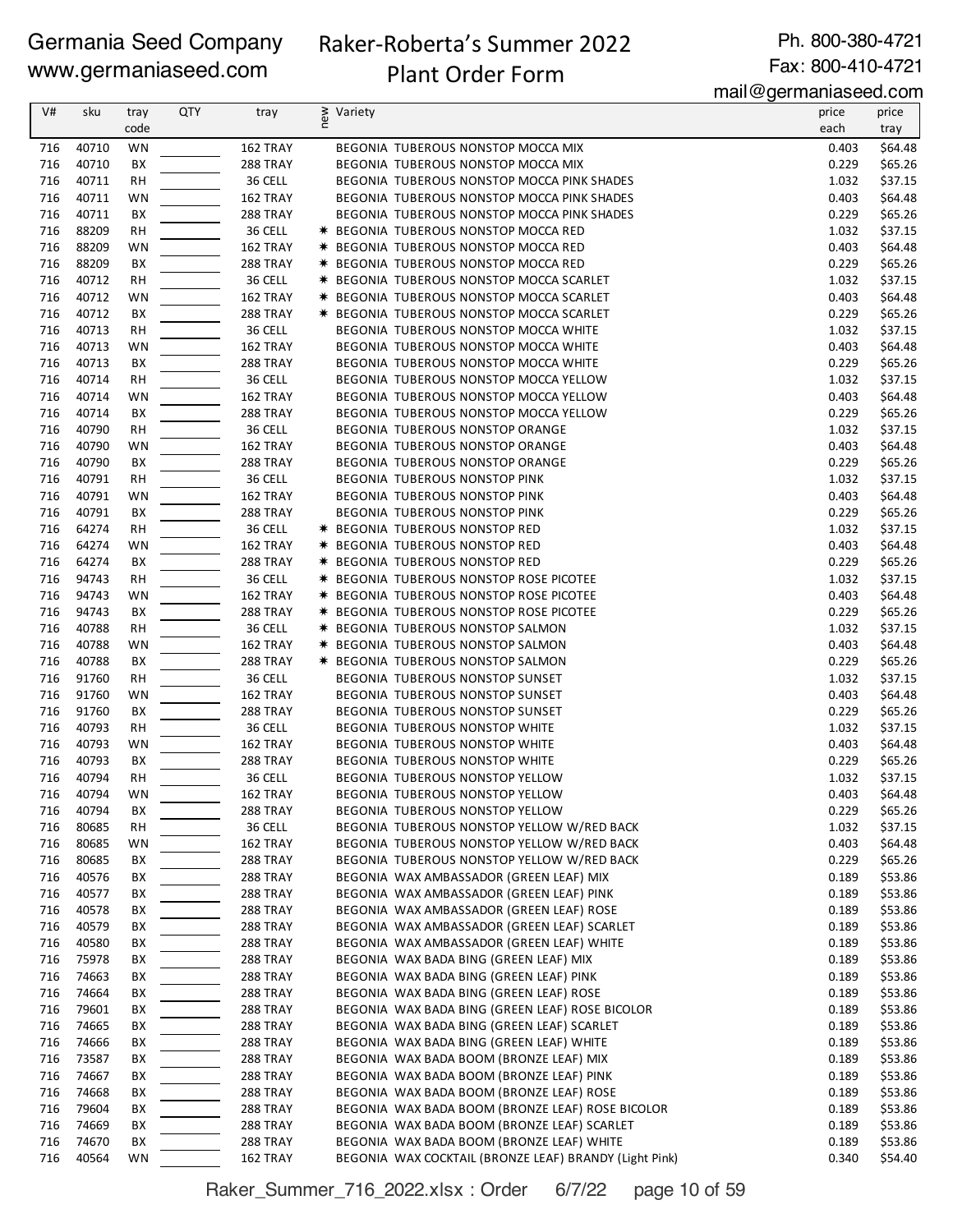# Raker-Roberta's Summer 2022

Ph. 800-380-4721 Fax: 800-410-4721

# Plant Order Form

mail@germaniaseed.com

| V#  | sku   | tray      | QTY | tray            | ≷ Variety<br>E                                         | price | price    |
|-----|-------|-----------|-----|-----------------|--------------------------------------------------------|-------|----------|
|     |       | code      |     |                 |                                                        | each  | tray     |
| 716 | 40564 | BХ        |     | <b>288 TRAY</b> | BEGONIA WAX COCKTAIL (BRONZE LEAF) BRANDY (Light Pink) | 0.189 | \$53.86  |
| 716 | 40565 | WN        |     | 162 TRAY        | BEGONIA WAX COCKTAIL (BRONZE LEAF) GIN (Pink)          | 0.340 | \$54.40  |
| 716 | 40565 | ВX        |     | 288 TRAY        | BEGONIA WAX COCKTAIL (BRONZE LEAF) GIN (Pink)          | 0.189 | \$53.86  |
| 716 | 40566 |           |     |                 |                                                        | 0.340 | \$54.40  |
|     |       | WN        |     | 162 TRAY        | BEGONIA WAX COCKTAIL (BRONZE LEAF) MIX                 |       |          |
| 716 | 40566 | BХ        |     | <b>288 TRAY</b> | BEGONIA WAX COCKTAIL (BRONZE LEAF) MIX                 | 0.189 | \$53.86  |
| 716 | 40567 | WN        |     | 162 TRAY        | BEGONIA WAX COCKTAIL (BRONZE LEAF) RUM (White/Rose)    | 0.340 | \$54.40  |
| 716 | 40567 | BХ        |     | <b>288 TRAY</b> | BEGONIA WAX COCKTAIL (BRONZE LEAF) RUM (White/Rose)    | 0.189 | \$53.86  |
| 716 | 40568 | WN        |     | 162 TRAY        | BEGONIA WAX COCKTAIL (BRONZE LEAF) TEQUILA (Dark Rose) | 0.340 | \$54.40  |
| 716 | 40568 | BХ        |     | 288 TRAY        | BEGONIA WAX COCKTAIL (BRONZE LEAF) TEQUILA (Dark Rose) | 0.189 | \$53.86  |
| 716 | 40569 | WN        |     | 162 TRAY        | BEGONIA WAX COCKTAIL (BRONZE LEAF) VODKA (Scarlet)     | 0.340 | \$54.40  |
| 716 | 40569 | BX        |     | <b>288 TRAY</b> | BEGONIA WAX COCKTAIL (BRONZE LEAF) VODKA (Scarlet)     | 0.189 | \$53.86  |
| 716 | 40570 | WN        |     | 162 TRAY        | BEGONIA WAX COCKTAIL (BRONZE LEAF) WHISKEY (White)     | 0.340 | \$54.40  |
| 716 | 40570 | ВX        |     | <b>288 TRAY</b> | BEGONIA WAX COCKTAIL (BRONZE LEAF) WHISKEY (White)     | 0.189 | \$53.86  |
| 716 | 90870 | BХ        |     | <b>288 TRAY</b> | BEGONIA WAX SENATOR IQ (DARK BRONZE LEAF) DEEP ROSE    | 0.189 | \$53.86  |
| 716 | 90871 | BХ        |     | <b>288 TRAY</b> | BEGONIA WAX SENATOR IQ (DARK BRONZE LEAF) MIX          | 0.189 | \$53.86  |
| 716 | 90868 | BХ        |     | <b>288 TRAY</b> | BEGONIA WAX SENATOR IQ (DARK BRONZE LEAF) PINK         | 0.189 | \$53.86  |
| 716 | 90873 | BХ        |     | <b>288 TRAY</b> | BEGONIA WAX SENATOR IQ (DARK BRONZE LEAF) ROSE         | 0.189 | \$53.86  |
| 716 | 90872 | BХ        |     | <b>288 TRAY</b> | BEGONIA WAX SENATOR IQ (DARK BRONZE LEAF) ROSE BICOLOR | 0.189 | \$53.86  |
| 716 | 90869 | BХ        |     | <b>288 TRAY</b> | BEGONIA WAX SENATOR IQ (DARK BRONZE LEAF) SCARLET      | 0.189 | \$53.86  |
| 716 | 90867 | BX        |     | <b>288 TRAY</b> | BEGONIA WAX SENATOR IQ (DARK BRONZE LEAF) WHITE        | 0.189 | \$53.86  |
| 716 | 40581 | WN        |     | 162 TRAY        | BEGONIA WAX SUPER OLYMPIA (GREEN LEAF) MIX             | 0.340 | \$54.40  |
| 716 | 40581 | BX        |     | 288 TRAY        | BEGONIA WAX SUPER OLYMPIA (GREEN LEAF) MIX             | 0.189 | \$53.86  |
| 716 | 40582 | WN        |     | 162 TRAY        | BEGONIA WAX SUPER OLYMPIA (GREEN LEAF) PINK            | 0.340 | \$54.40  |
| 716 | 40582 | BХ        |     | 288 TRAY        | BEGONIA WAX SUPER OLYMPIA (GREEN LEAF) PINK            | 0.189 | \$53.86  |
| 716 | 40583 | WN        |     | 162 TRAY        | BEGONIA WAX SUPER OLYMPIA (GREEN LEAF) RED             | 0.340 | \$54.40  |
| 716 | 40583 | BХ        |     | <b>288 TRAY</b> | BEGONIA WAX SUPER OLYMPIA (GREEN LEAF) RED             | 0.189 | \$53.86  |
| 716 | 40584 | WN        |     | 162 TRAY        | BEGONIA WAX SUPER OLYMPIA (GREEN LEAF) ROSE            | 0.340 | \$54.40  |
| 716 | 40584 |           |     |                 |                                                        | 0.189 | \$53.86  |
|     |       | BХ        |     | <b>288 TRAY</b> | BEGONIA WAX SUPER OLYMPIA (GREEN LEAF) ROSE            |       |          |
| 716 | 40585 | WN        |     | 162 TRAY        | BEGONIA WAX SUPER OLYMPIA (GREEN LEAF) WHITE           | 0.340 | \$54.40  |
| 716 | 40585 | BX        |     | <b>288 TRAY</b> | BEGONIA WAX SUPER OLYMPIA (GREEN LEAF) WHITE           | 0.189 | \$53.86  |
| 716 | 40798 | <b>RH</b> |     | 36 CELL         | <b>BEGONIA GRYPHON (Silver/Green)</b>                  | 1.235 | \$44.46  |
| 716 | 40798 | WN        |     | 162 TRAY        | <b>BEGONIA GRYPHON (Silver/Green)</b>                  | 0.652 | \$104.32 |
| 716 | 40798 | BX        |     | <b>288 TRAY</b> | <b>BEGONIA GRYPHON (Silver/Green)</b>                  | 0.488 | \$139.08 |
| 716 | 71190 | <b>RH</b> |     | 36 CELL         | BELLIS PERENNIS BELLISSIMA MIX                         | 1.082 | \$38.95  |
| 716 | 71190 | WN        |     | 162 TRAY        | BELLIS PERENNIS BELLISSIMA MIX                         | 0.473 | \$75.68  |
| 716 | 71190 | BХ        |     | <b>288 TRAY</b> | BELLIS PERENNIS BELLISSIMA MIX                         | 0.296 | \$84.36  |
| 716 | 79720 | BХ        |     | <b>288 TRAY</b> | BELLIS PERENNIS BELLISSIMA RED                         | 0.296 | \$84.36  |
| 716 | 79719 | BХ        |     | <b>288 TRAY</b> | BELLIS PERENNIS BELLISSIMA ROSE                        | 0.296 | \$84.36  |
| 716 | 79721 | ВX        |     | <b>288 TRAY</b> | BELLIS PERENNIS BELLISSIMA WHITE                       | 0.296 | \$84.36  |
| 716 | 75851 | <b>RH</b> |     | 36 CELL         | BELLIS PERENNIS SPEEDSTAR PLUS MIX                     | 1.082 | \$38.95  |
| 716 | 75851 | WN        |     | 162 TRAY        | BELLIS PERENNIS SPEEDSTAR PLUS MIX                     | 0.485 | \$77.60  |
| 716 | 75851 | ВX        |     | 288 TRAY        | BELLIS PERENNIS SPEEDSTAR PLUS MIX                     | 0.316 | \$90.06  |
| 716 | 5621  | <b>RH</b> |     | 36 CELL         | BELLIS PERENNIS SUPER ENORMA MIX                       | 1.032 | \$37.15  |
| 716 | 5621  | WN        |     | 162 TRAY        | BELLIS PERENNIS SUPER ENORMA MIX                       | 0.429 | \$68.64  |
| 716 | 5621  | BХ        |     | <b>288 TRAY</b> | BELLIS PERENNIS SUPER ENORMA MIX                       | 0.246 | \$70.11  |
| 716 | 5625  | RH        |     | 36 CELL         | BERGENIA CORDIFOLIA (Rose Pink)                        | 1.032 | \$37.15  |
| 716 | 5625  | WN        |     | 162 TRAY        | BERGENIA CORDIFOLIA (Rose Pink)                        | 0.473 | \$75.68  |
| 716 | 5625  | BХ        |     | <b>288 TRAY</b> | BERGENIA CORDIFOLIA (Rose Pink)                        | 0.290 | \$82.65  |
| 716 | 87282 | RH        |     | 36 CELL         | <b>BUDDLEIA BUZZ HOT RASPBERRY</b>                     | 1.943 | \$69.94  |
| 716 | 84788 | RH        |     | 36 CELL         | <b>BUDDLEIA BUZZ MIDNIGHT</b>                          | 1.943 | \$69.94  |
| 716 | 80653 | RH        |     | 36 CELL         | <b>BUDDLEIA BUZZ PURPLE</b>                            | 1.943 | \$69.94  |
| 716 | 80654 | <b>RH</b> |     | 36 CELL         | <b>BUDDLEIA BUZZ SKY BLUE</b>                          | 1.943 | \$69.94  |
| 716 | 81213 | RH        |     | 36 CELL         | BUDDLEIA BUZZ VELVET                                   | 1.943 | \$69.94  |
| 716 | 94654 | RH        |     | 36 CELL         | <b>* BUDDLEIA CHRYSALIS BLUE</b>                       | 1.893 | \$68.14  |
| 716 | 94655 | RH        |     | 36 CELL         | * BUDDLEIA CHRYSALIS CRANBERRY                         | 1.893 | \$68.14  |
| 716 | 94656 |           |     | 36 CELL         | <b>* BUDDLEIA CHRYSALIS PINK</b>                       | 1.893 | \$68.14  |
|     | 94657 | RH        |     | 36 CELL         |                                                        |       | \$68.14  |
| 716 |       | RH        |     |                 | <b>* BUDDLEIA CHRYSALIS PURPLE</b>                     | 1.893 |          |
| 716 | 94658 | RH        |     | 36 CELL         | <b>* BUDDLEIA CHRYSALIS WHITE</b>                      | 1.893 | \$68.14  |
| 716 | 30110 | RH        |     | 36 CELL         | BUDDLEIA DAVIDII BLACK KNIGHT (Dark Purple)            | 1.285 | \$46.26  |
| 716 | 68233 | RH        |     | 36 CELL         | BUDDLEIA MONARCH PRINCE CHARMING (Bright Cerise)       | 1.893 | \$68.14  |
| 716 | 91688 | RH        |     | 36 CELL         | BUDDLEIA MONARCH PRINCESS PINK (Bright Cerise-Pink)    | 1.893 | \$68.14  |
| 716 | 94386 | ВX        |     | 288 TRAY        | CABBAGE FLOWERING OSAKA IQ RED (DYNASTY)               | 0.195 | \$55.57  |

Raker\_Summer\_716\_2022.xlsx : Order 6/7/22 page 11 of 59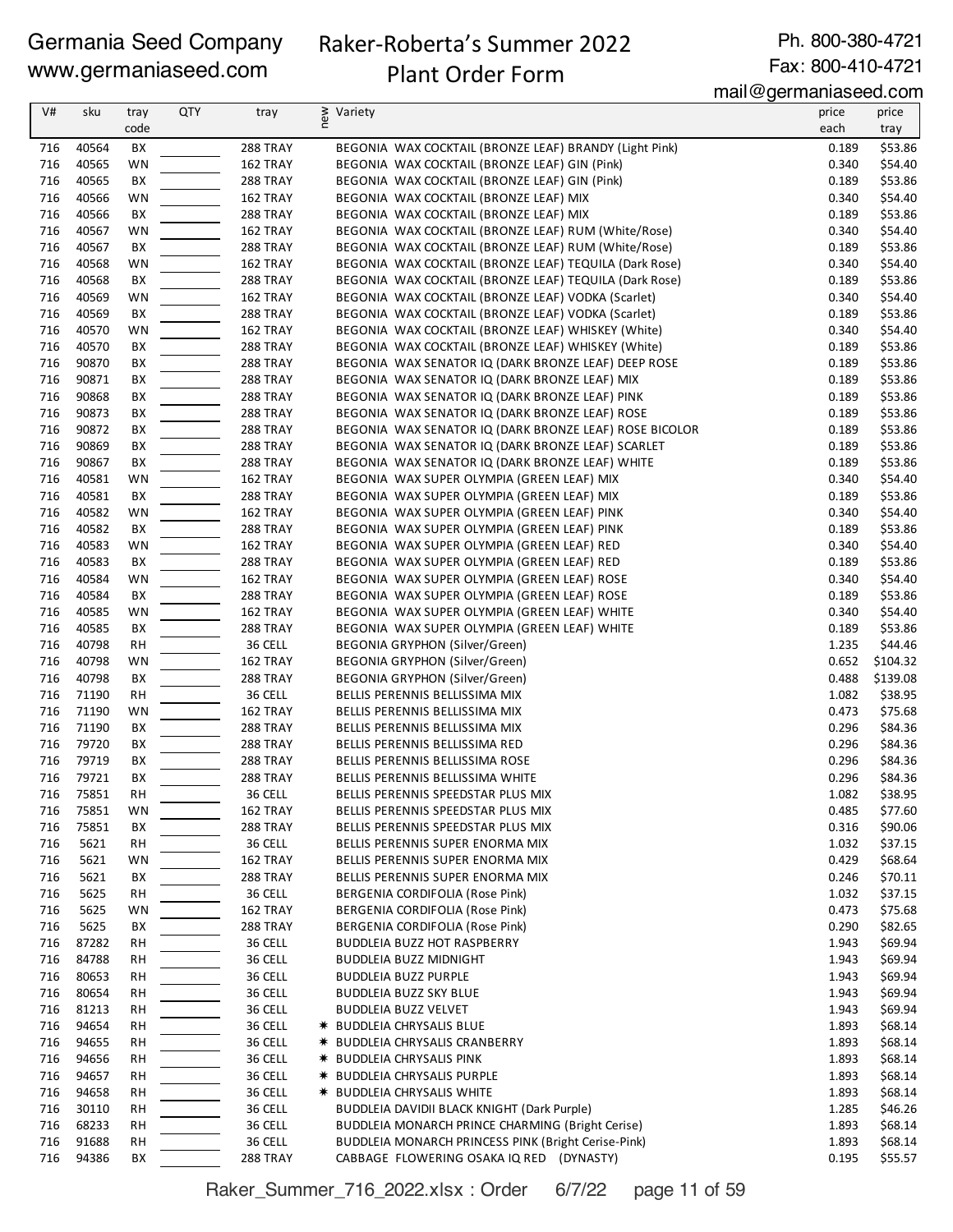# Raker-Roberta's Summer 2022

Ph. 800-380-4721 Fax: 800-410-4721

# Plant Order Form

mail@germaniaseed.com

|     |       |           |            |                 |                                                     | $m\alpha n \approx q\beta n\alpha n\alpha n\alpha\beta \cos\alpha\beta$ |               |
|-----|-------|-----------|------------|-----------------|-----------------------------------------------------|-------------------------------------------------------------------------|---------------|
| V#  | sku   | tray      | <b>QTY</b> | tray            | ≥ Variety<br>E                                      | price                                                                   | price         |
|     |       | code      |            |                 |                                                     | each                                                                    | tray          |
| 716 | 66951 | BX        |            | 288 TRAY        | CABBAGE FLOWERING OSAKA MIX (DYNASTY) (Wavy Leaf)   | 0.195                                                                   | \$55.57       |
| 716 | 53322 | ВX        |            | <b>288 TRAY</b> | CABBAGE FLOWERING OSAKA PINK (DYNASTY) (Wavy Leaf)  | 0.195                                                                   | \$55.57       |
| 716 | 52774 | ВX        |            | 288 TRAY        | CABBAGE FLOWERING OSAKA WHITE (DYNASTY) (Wavy Leaf) | 0.195                                                                   | \$55.57       |
| 716 | 40212 | RH        |            | 36 CELL         | CAMPANULA CARPATICA CLIPS BLUE                      | 1.082                                                                   | \$38.95       |
| 716 | 40212 | WN        |            | 162 TRAY        | CAMPANULA CARPATICA CLIPS BLUE                      | 0.485                                                                   | \$77.60       |
| 716 | 40212 | BХ        |            | 288 TRAY        | CAMPANULA CARPATICA CLIPS BLUE                      | 0.309                                                                   | \$88.06       |
| 716 | 90387 | RH        |            | 36 CELL         | CAMPANULA CARPATICA CLIPS DEEP BLUE                 | 1.082                                                                   | \$38.95       |
| 716 | 90387 | WN        |            | 162 TRAY        | CAMPANULA CARPATICA CLIPS DEEP BLUE                 | 0.485                                                                   | \$77.60       |
| 716 | 90387 | BX        |            | <b>288 TRAY</b> | CAMPANULA CARPATICA CLIPS DEEP BLUE                 | 0.309                                                                   | \$88.06       |
| 716 | 40213 | <b>RH</b> |            | 36 CELL         | CAMPANULA CARPATICA CLIPS WHITE                     | 1.082                                                                   | \$38.95       |
| 716 | 40213 | WN        |            | 162 TRAY        | CAMPANULA CARPATICA CLIPS WHITE                     | 0.485                                                                   | \$77.60       |
| 716 | 40213 | ВX        |            | 288 TRAY        | CAMPANULA CARPATICA CLIPS WHITE                     | 0.309                                                                   | \$88.06       |
| 716 | 5689  | RH        |            | 36 CELL         | CAMPANULA CARPATICA PEARL DEEP BLUE                 | 1.082                                                                   | \$38.95       |
| 716 | 5689  | WN        |            | 162 TRAY        | CAMPANULA CARPATICA PEARL DEEP BLUE                 | 0.519                                                                   | \$83.04       |
| 716 | 5689  | BX        |            | 288 TRAY        | CAMPANULA CARPATICA PEARL DEEP BLUE                 | 0.348                                                                   | \$99.18       |
| 716 | 5692  | <b>RH</b> |            | 36 CELL         | CAMPANULA CARPATICA PEARL WHITE                     | 1.082                                                                   | \$38.95       |
| 716 | 5692  | WN        |            | 162 TRAY        | CAMPANULA CARPATICA PEARL WHITE                     | 0.519                                                                   | \$83.04       |
| 716 | 5692  | BX        |            | 288 TRAY        | CAMPANULA CARPATICA PEARL WHITE                     | 0.348                                                                   | \$99.18       |
| 716 | 61678 | RH        |            | 36 CELL         | CAMPANULA CARPATICA RAPIDO BLUE                     | 1.082                                                                   | \$38.95       |
| 716 | 61678 | WN        |            | 162 TRAY        | CAMPANULA CARPATICA RAPIDO BLUE                     | 0.519                                                                   | \$83.04       |
| 716 | 61678 | BX        |            | 288 TRAY        | CAMPANULA CARPATICA RAPIDO BLUE                     | 0.348                                                                   | \$99.18       |
| 716 | 61679 | <b>RH</b> |            | 36 CELL         | CAMPANULA CARPATICA RAPIDO WHITE                    | 1.082                                                                   | \$38.95       |
| 716 | 61679 | WN        |            | 162 TRAY        | CAMPANULA CARPATICA RAPIDO WHITE                    | 0.519                                                                   | \$83.04       |
| 716 | 61679 | BX        |            | 288 TRAY        | CAMPANULA CARPATICA RAPIDO WHITE                    | 0.348                                                                   | \$99.18       |
| 716 | 5649  | RН        |            | 36 CELL         | CAMPANULA GLOMERATA SUPERBA (Purple)                | 1.032                                                                   | \$37.15       |
| 716 | 5649  | BX        |            | 288 TRAY        | CAMPANULA GLOMERATA SUPERBA (Purple)                | 0.246                                                                   | \$70.11       |
| 716 | 5661  | RH        |            | 36 CELL         | CAMPANULA PERSICIFOLIA BLUE                         | 1.032                                                                   | \$37.15       |
| 716 | 5661  | WN        |            | 162 TRAY        | CAMPANULA PERSICIFOLIA BLUE                         | 0.429                                                                   | \$68.64       |
| 716 | 5661  | BХ        |            | <b>288 TRAY</b> | CAMPANULA PERSICIFOLIA BLUE                         | 0.246                                                                   | \$70.11       |
| 716 | 5662  | <b>RH</b> |            | 36 CELL         | CAMPANULA PERSICIFOLIA WHITE (ALBA)                 | 1.032                                                                   | \$37.15       |
| 716 | 5662  | BX        |            | 288 TRAY        | CAMPANULA PERSICIFOLIA WHITE (ALBA)                 | 0.246                                                                   | \$70.11       |
| 716 | 88223 | <b>RH</b> |            | 36 CELL         | CANNA CANNOVA BRONZE ORANGE (BRONZE LEAF)           | 1.690                                                                   | \$60.84       |
| 716 | 88223 | WN        |            | 162 TRAY        | CANNA CANNOVA BRONZE ORANGE (BRONZE LEAF)           | 1.076                                                                   | \$172.16      |
| 716 | 92570 | <b>RH</b> |            | 36 CELL         | * CANNA CANNOVA BRONZE PEACH (BRONZE LEAF)          | 1.690                                                                   | \$60.84       |
| 716 | 92570 | WN        |            | 162 TRAY        | * CANNA CANNOVA BRONZE PEACH (BRONZE LEAF)          | 1.076                                                                   | \$172.16      |
| 716 | 86215 | RH        |            | 36 CELL         | CANNA CANNOVA BRONZE SCARLET (BRONZE LEAF)          | 1.690                                                                   | \$60.84       |
| 716 | 86215 | <b>WN</b> |            | 162 TRAY        | CANNA CANNOVA BRONZE SCARLET (BRONZE LEAF)          | 1.076                                                                   | \$172.16      |
| 716 | 66381 | RH        |            | 36 CELL         | CANNA CANNOVA LEMON                                 | 1.690                                                                   | \$60.84       |
| 716 | 66381 | WN        |            | 162 TRAY        | CANNA CANNOVA LEMON                                 | 1.076                                                                   | \$172.16      |
| 716 | 56626 | <b>RH</b> |            | 36 CELL         | CANNA CANNOVA MANGO                                 |                                                                         | 1.690 \$60.84 |
| 716 | 56626 | WN        |            | 162 TRAY        | CANNA CANNOVA MANGO                                 | 1.076                                                                   | \$172.16      |
| 716 | 56627 | RH        |            | 36 CELL         | CANNA CANNOVA ORANGE SHADES                         | 1.690                                                                   | \$60.84       |
| 716 | 56627 | WN        |            | 162 TRAY        | CANNA CANNOVA ORANGE SHADES                         | 1.076                                                                   | \$172.16      |
| 716 | 94752 | <b>RH</b> |            | 36 CELL         | <b>★ CANNA CANNOVA RED GOLDEN FLAME</b>             | 1.690                                                                   | \$60.84       |
| 716 | 94752 | WN        |            | 162 TRAY        | * CANNA CANNOVA RED GOLDEN FLAME                    | 1.076                                                                   | \$172.16      |
| 716 | 86217 | RH        |            | 36 CELL         | CANNA CANNOVA ROSE                                  | 1.690                                                                   | \$60.84       |
| 716 | 86217 | WN        |            | 162 TRAY        | CANNA CANNOVA ROSE                                  | 1.076                                                                   | \$172.16      |
| 716 | 92129 | <b>RH</b> |            | 36 CELL         | * CANNA CANNOVA SCARLET                             | 1.690                                                                   | \$60.84       |
| 716 | 92129 | WN        |            | 162 TRAY        | * CANNA CANNOVA SCARLET                             | 1.076                                                                   | \$172.16      |
| 716 | 86218 | RH        |            | 36 CELL         | CANNA CANNOVA YELLOW                                | 1.690                                                                   | \$60.84       |
| 716 | 86218 | WN        |            | 162 TRAY        | CANNA CANNOVA YELLOW                                | 1.076                                                                   | \$172.16      |
| 716 | 5679  | RН        |            | 36 CELL         | CANNA SOUTH PACIFIC SCARLET (Red)                   | 1.690                                                                   | \$60.84       |
| 716 | 5679  | WN        |            | 162 TRAY        | CANNA SOUTH PACIFIC SCARLET (Red)                   | 1.076                                                                   | \$172.16      |
| 716 | 5695  | RН        |            | 36 CELL         | (CUPID'S DART)<br>CATANANCHE CAERULEA BLUE          | 1.032                                                                   | \$37.15       |
| 716 | 5695  | BХ        |            | <b>288 TRAY</b> | (CUPID'S DART)<br>CATANANCHE CAERULEA BLUE          | 0.252                                                                   | \$71.82       |
| 716 | 93855 | BХ        |            | 288 TRAY        | CELOSIA CELWAY PURPLE                               | 0.248                                                                   | \$70.68       |
| 716 | 93856 | BХ        |            | <b>288 TRAY</b> | CELOSIA CELWAY RED                                  | 0.248                                                                   | \$70.68       |
| 716 | 60530 | WN        |            | 162 TRAY        | CELOSIA CRISTATA ARMOR MIX                          | 0.340                                                                   | \$54.40       |
| 716 | 60530 | BХ        |            | <b>288 TRAY</b> | CELOSIA CRISTATA ARMOR MIX                          | 0.189                                                                   | \$53.86       |
| 716 | 1954  | BХ        |            | <b>288 TRAY</b> | CELOSIA CRISTATA PRESTIGE SCARLET                   | 0.189                                                                   | \$53.86       |
| 716 | 1937  | WN        |            | 162 TRAY        | CELOSIA PLUMOSA CENTURY FEATHER MIX                 | 0.340                                                                   | \$54.40       |
| 716 | 1937  | ВX        |            | 288 TRAY        | CELOSIA PLUMOSA CENTURY FEATHER MIX                 | 0.189                                                                   | \$53.86       |

Raker\_Summer\_716\_2022.xlsx : Order 6/7/22 page 12 of 59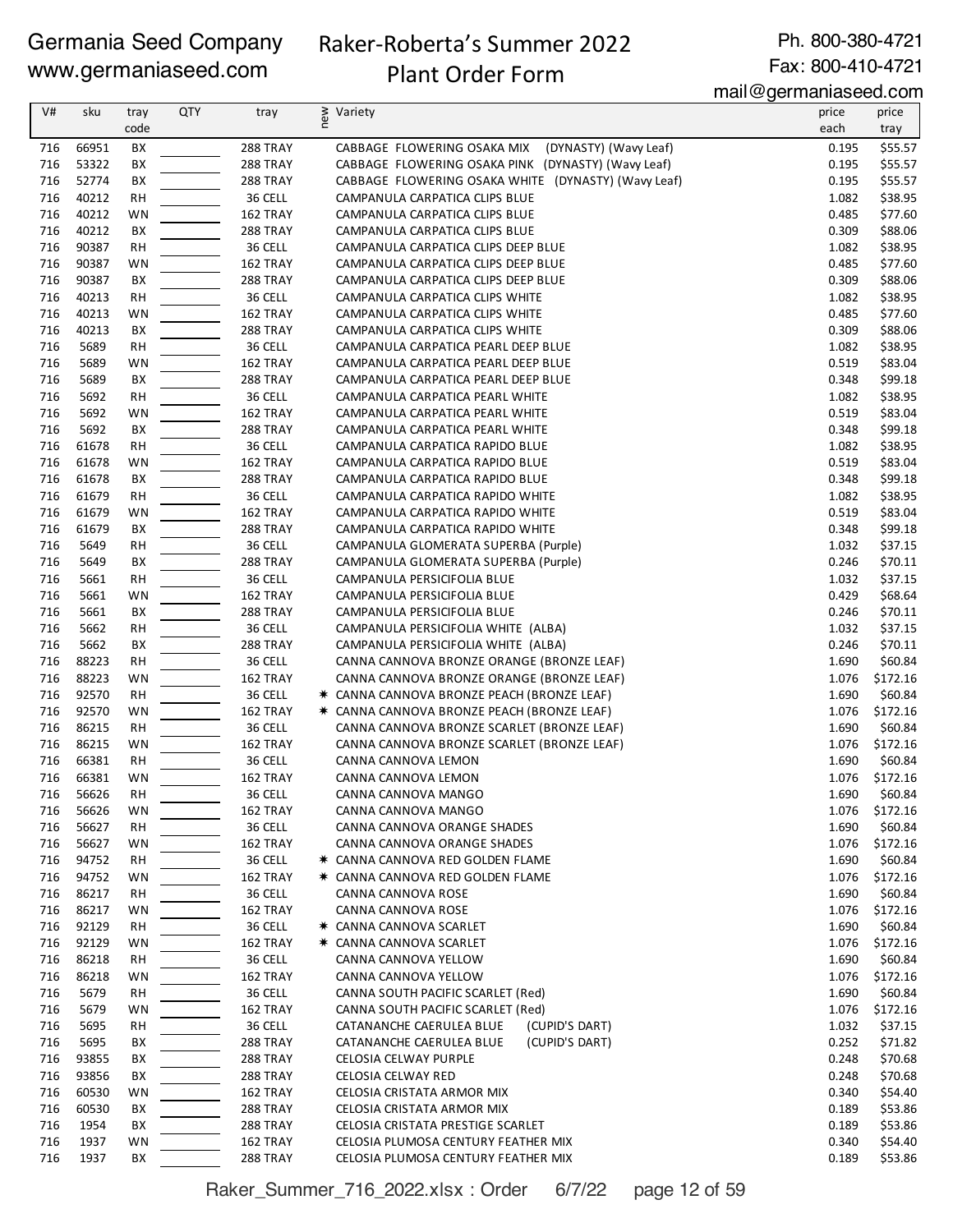# Raker-Roberta's Summer 2022

Ph. 800-380-4721 Fax: 800-410-4721

# Plant Order Form

mail@germaniaseed.com

| V#         | sku            | tray      | <b>QTY</b> | tray                 | new<br>Variety                                                                                   | price | price              |
|------------|----------------|-----------|------------|----------------------|--------------------------------------------------------------------------------------------------|-------|--------------------|
|            |                | code      |            |                      |                                                                                                  | each  | tray               |
| 716        | 66383          | WN        |            | 162 TRAY             | CELOSIA PLUMOSA DRAGONS BREATH (Red w/Green-Red Foliage)                                         | 0.448 | \$71.68            |
| 716        | 66383          | BX        |            | 288 TRAY             | CELOSIA PLUMOSA DRAGONS BREATH (Red w/Green-Red Foliage)                                         | 0.298 | \$84.93            |
| 716        | 68712          | WN        |            | 162 TRAY             | CELOSIA PLUMOSA FRESH LOOK MIX                                                                   | 0.340 | \$54.40            |
| 716        | 68712          | BX        |            | 288 TRAY             | CELOSIA PLUMOSA FRESH LOOK MIX                                                                   | 0.189 | \$53.86            |
| 716        | 1958           | WN        |            | 162 TRAY             | CELOSIA PLUMOSA FRESH LOOK ORANGE                                                                | 0.340 | \$54.40            |
| 716        | 1958           | ВX        |            | 288 TRAY             | CELOSIA PLUMOSA FRESH LOOK ORANGE                                                                | 0.189 | \$53.86            |
| 716        | 1952           | WN        |            | 162 TRAY             | CELOSIA PLUMOSA FRESH LOOK RED                                                                   | 0.340 | \$54.40            |
| 716        | 1952           | BX        |            | 288 TRAY             | CELOSIA PLUMOSA FRESH LOOK RED                                                                   | 0.189 | \$53.86            |
| 716        | 1953           | WN        |            | 162 TRAY             | CELOSIA PLUMOSA FRESH LOOK YELLOW                                                                | 0.340 | \$54.40            |
| 716        | 1953           | BX        |            | 288 TRAY             | CELOSIA PLUMOSA FRESH LOOK YELLOW                                                                | 0.189 | \$53.86            |
| 716        | 78551          | WN        |            | 162 TRAY             | CELOSIA PLUMOSA GLORIOUS MIX                                                                     | 0.340 | \$54.40            |
| 716        | 78551          | BX        |            | 288 TRAY             | CELOSIA PLUMOSA GLORIOUS MIX                                                                     | 0.189 | \$53.86            |
| 716        | 1927           | WN        |            | 162 TRAY             | CELOSIA PLUMOSA NEW LOOK (Red w/Bronze Foliage)                                                  | 0.340 | \$54.40            |
| 716        | 1927           | ВX        |            | 288 TRAY             | CELOSIA PLUMOSA NEW LOOK (Red w/Bronze Foliage)                                                  | 0.189 | \$53.86            |
| 716        | 34082          | BХ        |            | 288 TRAY             | CELOSIA PLUMOSA SMART LOOK RED                                                                   | 0.189 | \$53.86            |
| 716        | 92078          | <b>RH</b> |            | 36 CELL              | CELOSIA SOL GEKKO GREEN                                                                          | 1.133 | \$40.78            |
| 716        | 92078          | WN        |            | 162 TRAY             | CELOSIA SOL GEKKO GREEN                                                                          | 0.596 | \$95.36            |
| 716        | 92079          | <b>RH</b> |            | 36 CELL              | CELOSIA SOL LIZZARD LEAF                                                                         | 1.133 | \$40.78            |
| 716        | 92079          | WN        |            | 162 TRAY             | CELOSIA SOL LIZZARD LEAF                                                                         | 0.596 | \$95.36            |
| 716        | 57335          | BX        |            | 288 TRAY             | CELOSIA SPICATA FLAMINGO FEATHER PINK AND WHITE                                                  | 0.189 | \$53.86            |
| 716        | 1932           | BX        |            | 288 TRAY             | CELOSIA SPICATA FLAMINGO FEATHER PURPLE                                                          | 0.189 | \$53.86            |
| 716        | 5716           | <b>RH</b> |            | 36 CELL              | CENTRANTHUS RUBER VALERIAN RED                                                                   | 1.032 | \$37.15            |
| 716        | 5716           | WN        |            | 162 TRAY             | CENTRANTHUS RUBER VALERIAN RED                                                                   | 0.429 | \$68.64            |
| 716        | 5716           | ВX        |            | 288 TRAY             | CENTRANTHUS RUBER VALERIAN RED                                                                   | 0.252 | \$71.82            |
| 716        | 30125          | RH        |            | 36 CELL              | CERASTIUM TOMENTOSUM SNOW IN SUMMER                                                              | 1.032 | \$37.15            |
| 716        | 30125          | <b>WN</b> |            | 162 TRAY             | CERASTIUM TOMENTOSUM SNOW IN SUMMER                                                              | 0.429 | \$68.64            |
| 716        | 30125          | BХ        |            | 288 TRAY             | CERASTIUM TOMENTOSUM SNOW IN SUMMER                                                              | 0.246 | \$70.11            |
| 716        | 31314          | BX        |            | 288 TRAY             | CHRYSANTHEMUM PALUDOSUM SNOWLAND (Daisy Flowered)                                                | 0.205 | \$58.42            |
| 716        | 2070           | BX        |            | 288 TRAY             | <b>CLEOME QUEEN MIX</b>                                                                          | 0.195 | \$55.57            |
| 716        | 95131          | BX        |            | 288 TRAY             | * CLEOME SPARKLER 2.0 BLUSH                                                                      | 0.308 | \$87.78            |
| 716        | 95132          | BX        |            | 288 TRAY             | <b>* CLEOME SPARKLER 2.0 LAVENDER</b>                                                            | 0.308 | \$87.78            |
| 716        | 95133          | WN        |            | 162 TRAY             | * CLEOME SPARKLER 2.0 MIX                                                                        | 0.456 | \$72.96            |
| 716        | 95133          | BХ        |            | 288 TRAY             | * CLEOME SPARKLER 2.0 MIX                                                                        | 0.308 | \$87.78            |
| 716        | 94753          | BХ        |            | 288 TRAY             | <b>* CLEOME SPARKLER 2.0 PURPLE</b>                                                              | 0.308 | \$87.78            |
| 716        | 95135          | BХ        |            | <b>288 TRAY</b>      | <b>* CLEOME SPARKLER 2.0 ROSE</b>                                                                | 0.308 | \$87.78            |
| 716        | 95137          | BХ        |            | 288 TRAY             | <b>* CLEOME SPARKLER 2.0 WHITE</b>                                                               | 0.308 | \$87.78            |
| 716        | 2123           | BХ        |            | 288 TRAY             | COLEUS BLACK DRAGON (Red Serrated Black/Purple)                                                  | 0.189 | \$53.86            |
| 716        | 85025          | WN        |            | 162 TRAY             | COLEUS KONG EMPIRE MIX                                                                           | 0.456 | \$72.96            |
| 716        | 85025          | BX        |            | 288 TRAY             | COLEUS KONG EMPIRE MIX                                                                           | 0.308 | \$87.78            |
| 716        | 84699          | WN        |            | 162 TRAY             | COLEUS KONG JR GREEN HALO                                                                        | 0.456 | \$72.96            |
| 716        | 84699          | BХ        |            | <b>288 TRAY</b>      | COLEUS KONG JR GREEN HALO                                                                        | 0.308 | \$87.78            |
| 716        | 84700          | WN        |            | 162 TRAY             | COLEUS KONG JR LIME VEIN                                                                         | 0.456 | \$72.96            |
| 716        | 84700          | BХ        |            | 288 TRAY             | COLEUS KONG JR LIME VEIN                                                                         | 0.308 | \$87.78            |
| 716        | 84701          | <b>WN</b> |            | 162 TRAY             | COLEUS KONG JR ROSE                                                                              | 0.456 | \$72.96            |
| 716        | 84701          | BХ        |            | 288 TRAY             | <b>COLEUS KONG JR ROSE</b>                                                                       | 0.308 | \$87.78            |
| 716        | 84702          | WN        |            | 162 TRAY             | COLEUS KONG JR SCARLET                                                                           | 0.456 | \$72.96            |
| 716        | 84702          | BХ        |            | 288 TRAY             | COLEUS KONG JR SCARLET                                                                           | 0.308 | \$87.78            |
| 716        | 86173          | WN        |            | 162 TRAY             | COLEUS KONG LIME SPRITE                                                                          | 0.456 | \$72.96            |
| 716        | 86173          | BХ        |            | 288 TRAY             | COLEUS KONG LIME SPRITE                                                                          | 0.308 | \$87.78            |
| 716        | 68461          | WN        |            | 162 TRAY             | COLEUS KONG MOSAIC (Bright Green w/Red and Cream)                                                | 0.456 | \$72.96            |
| 716        | 68461          | BХ        |            | 288 TRAY             | COLEUS KONG MOSAIC (Bright Green w/Red and Cream)                                                | 0.308 | \$87.78            |
| 716        | 68462          |           |            | 162 TRAY             | <b>COLEUS KONG RED</b>                                                                           | 0.456 | \$72.96            |
| 716        | 68462          | WN<br>BХ  |            | 288 TRAY             | <b>COLEUS KONG RED</b>                                                                           | 0.308 | \$87.78            |
| 716        | 68463          |           |            | 162 TRAY             | COLEUS KONG ROSE (Rose Center w/Green Edge)                                                      | 0.456 | \$72.96            |
|            |                | WN        |            |                      | COLEUS KONG ROSE (Rose Center w/Green Edge)                                                      | 0.308 |                    |
| 716<br>716 | 68463<br>75546 | BХ<br>WN  |            | 288 TRAY<br>162 TRAY | COLEUS KONG SALMON PINK (Salmon Pink w/Chocolate Edge)                                           | 0.456 | \$87.78<br>\$72.96 |
| 716        | 75546          | BX        |            | 288 TRAY             | COLEUS KONG SALMON PINK (Salmon Pink w/Chocolate Edge)                                           | 0.308 |                    |
| 716        | 68464          |           |            |                      |                                                                                                  | 0.456 | \$87.78<br>\$72.96 |
|            |                | WN        |            | 162 TRAY             | COLEUS KONG SCARLET (Scarlet Center w/Green Edge)                                                | 0.308 |                    |
| 716<br>716 | 68464          | BХ        |            | 288 TRAY             | COLEUS KONG SCARLET (Scarlet Center w/Green Edge)<br>COLEUS PREMIUM SUN CHOCOLATE COVERED CHERRY | 0.448 | \$87.78            |
| 716        | 82718<br>82718 | WN<br>BX  |            | 162 TRAY             | COLEUS PREMIUM SUN CHOCOLATE COVERED CHERRY                                                      | 0.298 | \$71.68            |
|            |                |           |            | 288 TRAY             |                                                                                                  |       | \$84.93<br>\$71.68 |
| 716        | 73601          | WN        |            | 162 TRAY             | COLEUS PREMIUM SUN CHOCOLATE MINT (Chocolate w/Mint Edge)                                        | 0.448 |                    |

Raker\_Summer\_716\_2022.xlsx : Order 6/7/22 page 13 of 59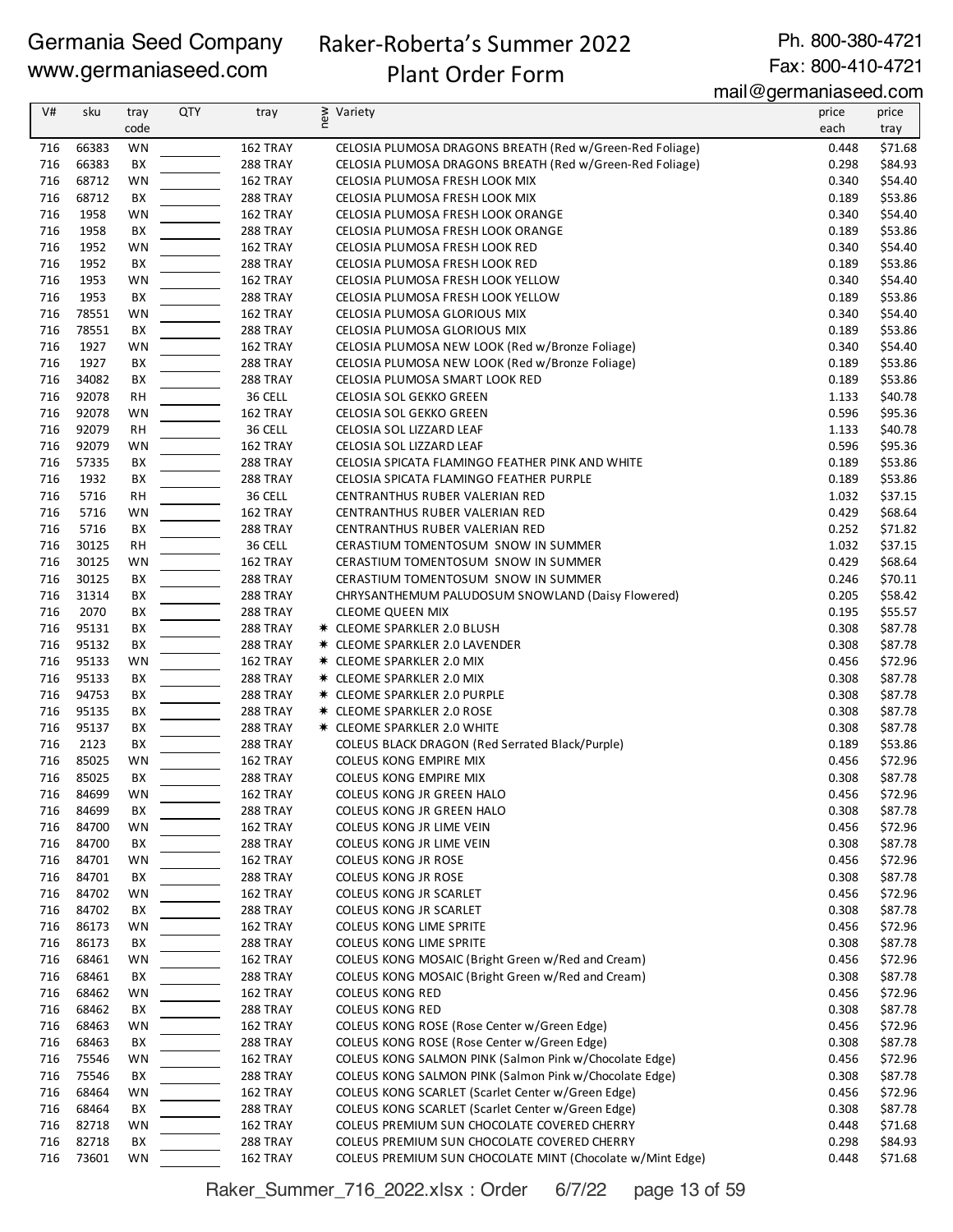# Raker-Roberta's Summer 2022

Ph. 800-380-4721 Fax: 800-410-4721

# Plant Order Form

mail@germaniaseed.com

| V#         | sku            | tray      | <b>QTY</b> | tray                 | § Variety<br>E                                                                                                       | price          | price              |
|------------|----------------|-----------|------------|----------------------|----------------------------------------------------------------------------------------------------------------------|----------------|--------------------|
|            |                | code      |            |                      |                                                                                                                      | each           | tray               |
| 716        | 73601          | BХ        |            | 288 TRAY             | COLEUS PREMIUM SUN CHOCOLATE MINT (Chocolate w/Mint Edge)                                                            | 0.298          | \$84.93            |
| 716        | 40592          | WN        |            | 162 TRAY             | COLEUS PREMIUM SUN CRIMSON GOLD (VERSA) (Burgundy Red w/Lime Edge)                                                   | 0.448          | \$71.68            |
| 716        | 40592          | BX        |            | 288 TRAY             | COLEUS PREMIUM SUN CRIMSON GOLD (VERSA) (Burgundy Red w/Lime Edge)                                                   | 0.298          | \$84.93            |
| 716        | 75310          | WN        |            | 162 TRAY             | COLEUS PREMIUM SUN DARK CHOCOLATE                                                                                    | 0.448          | \$71.68            |
| 716<br>716 | 75310          | BX        |            | 288 TRAY             | COLEUS PREMIUM SUN DARK CHOCOLATE                                                                                    | 0.298          | \$84.93            |
| 716        | 40593<br>40593 | WN<br>BX  |            | 162 TRAY<br>288 TRAY | COLEUS PREMIUM SUN LIME DELIGHT (VERSA) (Lime/Golden)<br>COLEUS PREMIUM SUN LIME DELIGHT (VERSA) (Lime/Golden)       | 0.448<br>0.298 | \$71.68<br>\$84.93 |
| 716        | 84703          | WN        |            | 162 TRAY             | COLEUS PREMIUM SUN MIGHTY MOSAIC                                                                                     | 0.448          | \$71.68            |
| 716        | 84703          | BX        |            | 288 TRAY             | COLEUS PREMIUM SUN MIGHTY MOSAIC                                                                                     | 0.298          | \$84.93            |
| 716        | 70381          | WN        |            | 162 TRAY             | COLEUS PREMIUM SUN PINEAPPLE SURPRISE                                                                                | 0.448          | \$71.68            |
| 716        | 70381          | BX        |            | 288 TRAY             | COLEUS PREMIUM SUN PINEAPPLE SURPRISE                                                                                | 0.298          | \$84.93            |
| 716        | 40594          | WN        |            | 162 TRAY             | COLEUS PREMIUM SUN ROSE TO LIME MAGIC (VERSA)                                                                        | 0.448          | \$71.68            |
| 716        | 40594          | BХ        |            | 288 TRAY             | COLEUS PREMIUM SUN ROSE TO LIME MAGIC (VERSA)                                                                        | 0.298          | \$84.93            |
| 716        | 71944          | WN        |            | 162 TRAY             | COLEUS PREMIUM SUN WATERMELON (VERSA)                                                                                | 0.448          | \$71.68            |
| 716        | 71944          | BX        |            | 288 TRAY             | COLEUS PREMIUM SUN WATERMELON (VERSA)                                                                                | 0.298          | \$84.93            |
| 716        | 2149           | BX        |            | 288 TRAY             | COLEUS WIZARD CORAL SUNRISE (Pink Shades w/Green Margins)                                                            | 0.189          | \$53.86            |
| 716        | 2153           | BX        |            | 288 TRAY             | COLEUS WIZARD GOLDEN (Gold w/Green Mottling)                                                                         | 0.189          | \$53.86            |
| 716        | 2158           | BX        |            | 288 TRAY             | COLEUS WIZARD JADE (Ivory w/Green)                                                                                   | 0.189          | \$53.86            |
| 716        | 2159           | BX        |            | 288 TRAY             | COLEUS WIZARD MOSAIC                                                                                                 | 0.189          | \$53.86            |
| 716        | 2162           | BX        |            | 288 TRAY             | COLEUS WIZARD ROSE (Rose w/Creamy Green Border)                                                                      | 0.189          | \$53.86<br>\$53.86 |
| 716<br>716 | 2160<br>40326  | BX<br>WN  |            | 288 TRAY<br>162 TRAY | COLEUS WIZARD SCARLET (Dark Red w/Light Green Edge)<br>* COLEUS WIZARD SELECT MIX                                    | 0.189<br>0.349 | \$55.84            |
| 716        | 40326          | BХ        |            | 288 TRAY             | * COLEUS WIZARD SELECT MIX                                                                                           | 0.189          | \$53.86            |
| 716        | 2163           | ВX        |            | 288 TRAY             | COLEUS WIZARD SUNSET (Vivid Apricot)                                                                                 | 0.189          | \$53.86            |
| 716        | 71456          | BX        |            | 288 TRAY             | COLEUS WIZARD VELVET RED (Deep Red w/Light Edge)                                                                     | 0.189          | \$53.86            |
| 716        | 94756          | <b>RH</b> |            | 36 CELL              | * COREOPSIS AURICULATA SUNBRIGHT                                                                                     | 1.842          | \$66.31            |
| 716        | 94757          | <b>RH</b> |            | 36 CELL              | * COREOPSIS AURICULATA SUNBRIGHT GOLDEN                                                                              | 1.842          | \$66.31            |
| 716        | 90118          | RH        |            | 36 CELL              | COREOPSIS GRANDIFLORA DOUBLE THE SUN                                                                                 | 1.082          | \$38.95            |
| 716        | 90118          | WN        |            | 162 TRAY             | COREOPSIS GRANDIFLORA DOUBLE THE SUN                                                                                 | 0.508          | \$81.28            |
| 716        | 90118          | BX        |            | 288 TRAY             | COREOPSIS GRANDIFLORA DOUBLE THE SUN                                                                                 | 0.303          | \$86.35            |
| 716        | 5734           | RН        |            | 36 CELL              | COREOPSIS GRANDIFLORA EARLY SUNRISE (Gold)                                                                           | 1.032          | \$37.15            |
| 716        | 5734           | WN        |            | 162 TRAY             | COREOPSIS GRANDIFLORA EARLY SUNRISE (Gold)                                                                           | 0.473          | \$75.68            |
| 716        | 5734           | ВX        |            | 288 TRAY             | COREOPSIS GRANDIFLORA EARLY SUNRISE (Gold)                                                                           | 0.283          | \$80.65            |
| 716        | 88177          | RН        |            | 36 CELL              | COREOPSIS GRANDIFLORA MOONSWIRL (Yellow Semi-Double)                                                                 | 1.386          | \$49.89            |
| 716        | 5693           | RH        |            | 36 CELL              | COREOPSIS GRANDIFLORA SUNFIRE (Yellow w/Burgundy Center)                                                             | 1.082          | \$38.95            |
| 716<br>716 | 5693<br>5693   | WN<br>BX  |            | 162 TRAY<br>288 TRAY | COREOPSIS GRANDIFLORA SUNFIRE (Yellow w/Burgundy Center)<br>COREOPSIS GRANDIFLORA SUNFIRE (Yellow w/Burgundy Center) | 0.496<br>0.309 | \$79.36<br>\$88.06 |
| 716        | 55463          | <b>RH</b> |            | 36 CELL              | COREOPSIS GRANDIFLORA SUNKISS (Bright Yellow w/Red Blotch)                                                           | 1.082          | \$38.95            |
| 716        | 55463          | WN        |            | 162 TRAY             | COREOPSIS GRANDIFLORA SUNKISS (Bright Yellow w/Red Blotch)                                                           | 0.485          | \$77.60            |
| 716        | 55463          | BX        |            | <b>288 TRAY</b>      | COREOPSIS GRANDIFLORA SUNKISS (Bright Yellow w/Red Blotch)                                                           | 0.309          | \$88.06            |
| 716        | 88178          | RН        |            | 36 CELL              | * COREOPSIS GRANDIFLORA SUNSWIRL                                                                                     | 1.842          | \$66.31            |
| 716        | 94661          | RH        |            | 36 CELL              | * COREOPSIS HYBRIDA FALL SENSATION AMBER                                                                             | 1.740          | \$62.64            |
| 716        | 94662          | RH        |            | 36 CELL              | * COREOPSIS HYBRIDA FALL SENSATION QUARTZ                                                                            | 1.740          | \$62.64            |
| 716        | 94663          | RH        |            | 36 CELL              | * COREOPSIS HYBRIDA FALL SENSATION SANDSTONE                                                                         | 1.740          | \$62.64            |
| 716        | 94664          | RН        |            | 36 CELL              | * COREOPSIS HYBRIDA FALL SENSATION SUNNY SIDE                                                                        | 1.740          | \$62.64            |
| 716        | 94665          | RH        |            | 36 CELL              | * COREOPSIS HYBRIDA FALL SENSATION VERMILION                                                                         | 1.740          | \$62.64            |
| 716        | 90120          | RН        |            | 36 CELL              | COREOPSIS HYBRIDA SUPER STAR                                                                                         | 1.589          | \$57.20            |
| 716        | 66052          | RН        |            | 36 CELL              | COREOPSIS HYBRIDA UPTICK CREAM                                                                                       | 1.589          | \$57.20            |
| 716        | 66053          | RН        |            | 36 CELL              | COREOPSIS HYBRIDA UPTICK CREAM AND RED                                                                               | 1.589          | \$57.20            |
| 716        | 66054          | RН        |            | 36 CELL              | COREOPSIS HYBRIDA UPTICK GOLD AND BRONZE                                                                             | 1.589          | \$57.20            |
| 716        | 94666<br>66055 | RH        |            | 36 CELL<br>36 CELL   | * COREOPSIS HYBRIDA UPTICK RED                                                                                       | 1.589<br>1.589 | \$57.20            |
| 716<br>716 | 82437          | RH<br>RH  |            | 36 CELL              | COREOPSIS HYBRIDA UPTICK YELLOW AND RED<br>COREOPSIS SOLANNA GOLDEN SPHERE                                           | 1.589          | \$57.20<br>\$57.20 |
| 716        | 76532          | RН        |            | 36 CELL              | COREOPSIS VERTICILLATA CRUIZIN ROUTE 66 (Yellow w/Red Streak)                                                        | 1.842          | \$66.31            |
| 716        | 30183          | RН        |            | 36 CELL              | COREOPSIS VERTICILLATA MOONBEAM (Creamy Yellow)                                                                      | 1.235          | \$44.46            |
| 716        | 30184          | RH        |            | 36 CELL              | COREOPSIS VERTICILLATA ZAGREB (Golden Yellow)                                                                        | 1.235          | \$44.46            |
| 716        | 66148          | WN        |            | 162 TRAY             | COSMOS COSMIC MIX                                                                                                    | 0.349          | \$55.84            |
| 716        | 66148          | BХ        |            | 288 TRAY             | COSMOS COSMIC MIX                                                                                                    | 0.195          | \$55.57            |
| 716        | 2227           | BХ        |            | 288 TRAY             | COSMOS COSMIC ORANGE                                                                                                 | 0.195          | \$55.57            |
| 716        | 68465          | BХ        |            | 288 TRAY             | COSMOS COSMIC RED                                                                                                    | 0.195          | \$55.57            |
| 716        | 2228           | BХ        |            | 288 TRAY             | COSMOS COSMIC YELLOW                                                                                                 | 0.195          | \$55.57            |
| 716        | 2208           | BX        |            | 288 TRAY             | COSMOS SEA SHELLS MIX                                                                                                | 0.189          | \$53.86            |

Raker\_Summer\_716\_2022.xlsx : Order 6/7/22 page 14 of 59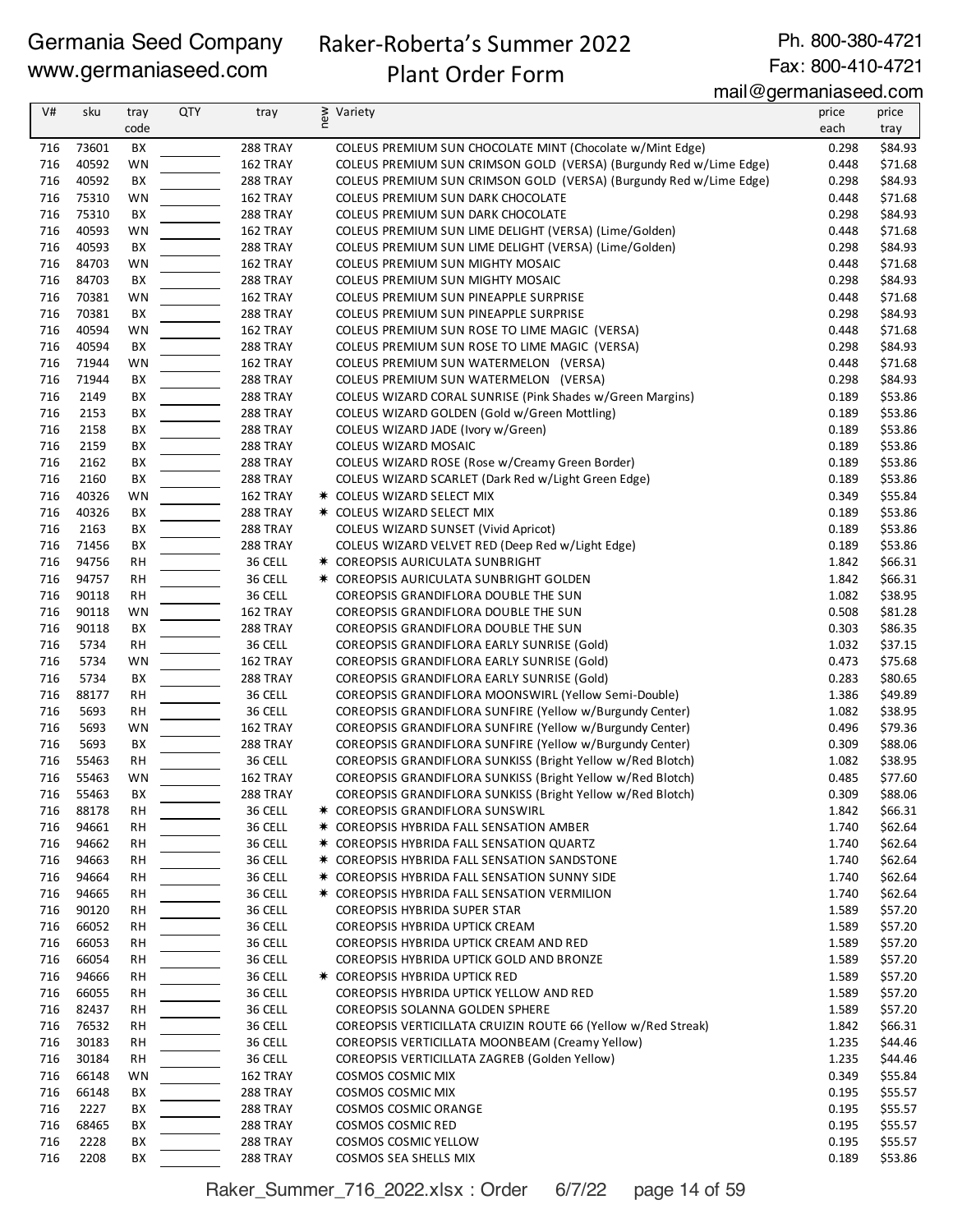### Raker-Roberta's Summer 2022 Plant Order Form

Ph. 800-380-4721 Fax: 800-410-4721

mail@germaniaseed.com

| V#  | sku   | tray      | <b>QTY</b> | tray            | Variety                                                                     | price | price    |
|-----|-------|-----------|------------|-----------------|-----------------------------------------------------------------------------|-------|----------|
|     |       |           |            |                 | new                                                                         |       |          |
|     |       | code      |            |                 |                                                                             | each  | tray     |
| 716 | 2200  | BX        |            | 288 TRAY        | COSMOS SONATA CARMINE                                                       | 0.213 | \$60.70  |
| 716 | 2211  | WN        |            | 162 TRAY        | <b>COSMOS SONATA MIX</b>                                                    | 0.385 | \$61.60  |
| 716 | 2211  | BX        |            | <b>288 TRAY</b> | <b>COSMOS SONATA MIX</b>                                                    | 0.213 | \$60.70  |
| 716 | 2201  | BX        |            | <b>288 TRAY</b> | <b>COSMOS SONATA PINK</b>                                                   | 0.213 | \$60.70  |
| 716 | 2202  | ВX        |            | 288 TRAY        | COSMOS SONATA PINK BLUSH                                                    | 0.213 | \$60.70  |
| 716 | 90397 | ВX        |            | <b>288 TRAY</b> | COSMOS SONATA PURPLE SHADES                                                 | 0.213 | \$60.70  |
| 716 | 40811 | ВX        |            | 288 TRAY        | <b>COSMOS SONATA RED SHADES</b>                                             | 0.213 | \$60.70  |
| 716 | 2207  | ВX        |            | 288 TRAY        | <b>COSMOS SONATA WHITE</b>                                                  | 0.213 | \$60.70  |
| 716 | 78555 | RH        |            | 36 CELL         | CYCLAMEN INTERMEDIATE LASER SYNCHRO MIX                                     | 1.386 | \$49.89  |
| 716 | 78555 | WN        |            | 162 TRAY        | CYCLAMEN INTERMEDIATE LASER SYNCHRO MIX                                     | 0.763 | \$122.08 |
| 716 | 78556 | <b>RH</b> |            | 36 CELL         | CYCLAMEN INTERMEDIATE LASER SYNCHRO PINK                                    | 1.386 | \$49.89  |
| 716 | 78557 | <b>RH</b> |            | 36 CELL         | CYCLAMEN INTERMEDIATE LASER SYNCHRO PINK FLAME                              | 1.386 | \$49.89  |
| 716 | 78558 | RH        |            | 36 CELL         | CYCLAMEN INTERMEDIATE LASER SYNCHRO PURPLE                                  | 1.386 | \$49.89  |
| 716 | 78559 | RH        |            | 36 CELL         | CYCLAMEN INTERMEDIATE LASER SYNCHRO PURPLE FLAME                            | 1.386 | \$49.89  |
| 716 | 82721 | RH        |            | 36 CELL         | CYCLAMEN INTERMEDIATE LASER SYNCHRO ROSE FLAME                              | 1.386 | \$49.89  |
| 716 | 78560 | RH        |            | 36 CELL         | CYCLAMEN INTERMEDIATE LASER SYNCHRO SALMON                                  | 1.386 | \$49.89  |
| 716 | 78561 | <b>RH</b> |            | 36 CELL         | CYCLAMEN INTERMEDIATE LASER SYNCHRO SCARLET                                 | 1.386 | \$49.89  |
| 716 | 78562 | RH        |            | 36 CELL         | CYCLAMEN INTERMEDIATE LASER SYNCHRO WHITE                                   | 1.386 | \$49.89  |
| 716 | 78563 | RH        |            | 36 CELL         | CYCLAMEN INTERMEDIATE LASER SYNCHRO WINE                                    | 1.386 | \$49.89  |
| 716 | 80690 | WN        |            | 162 TRAY        | CYCLAMEN MINI WINFALL MIX                                                   | 0.763 | \$122.08 |
| 716 | 80699 | <b>RH</b> |            | 36 CELL         | CYCLAMEN STANDARD FRILLER MIX                                               | 1.386 | \$49.89  |
| 716 | 80699 | WN        |            | 162 TRAY        | CYCLAMEN STANDARD FRILLER MIX                                               | 0.763 | \$122.08 |
| 716 | 66029 | RH        |            | 36 CELL         | CYCLAMEN STANDARD HALIOS MIX                                                | 1.386 | \$49.89  |
| 716 | 66029 | WN        |            | 162 TRAY        | CYCLAMEN STANDARD HALIOS MIX                                                | 0.763 | \$122.08 |
|     |       |           |            |                 |                                                                             |       |          |
| 716 | 78386 | <b>RH</b> |            | 36 CELL         | CYCLAMEN STANDARD SIERRA SYNCHRO MIX                                        | 1.386 | \$49.89  |
| 716 | 78386 | <b>WN</b> |            | 162 TRAY        | CYCLAMEN STANDARD SIERRA SYNCHRO MIX                                        | 0.763 | \$122.08 |
| 716 | 2317  | WN        |            | 162 TRAY        | DAHLIA FIGARO MIX                                                           | 0.368 | \$58.88  |
| 716 | 2317  | BХ        |            | 288 TRAY        | DAHLIA FIGARO MIX                                                           | 0.229 | \$65.26  |
| 716 | 81031 | <b>RH</b> |            | 36 CELL         | * DELOSPERMA JEWEL OF DESERT GARNET (PINK RIBBON) (Iridescent Pink)         | 1.235 | \$44.46  |
| 716 | 55167 | <b>RH</b> |            | 36 CELL         | * DELOSPERMA JEWEL OF DESERT OPAL (Vibrant Fuchsia)                         | 1.235 | \$44.46  |
| 716 | 81033 | <b>RH</b> |            | 36 CELL         | * DELOSPERMA JEWEL OF DESERT PERIDOT (RISE AND SHINE) (Lemon Yellow w/White | 1.235 | \$44.46  |
| 716 | 81030 | RH        |            | 36 CELL         | * DELOSPERMA JEWEL OF DESERT TOPAZ (PERFECT ORANGE)                         | 1.235 | \$44.46  |
| 716 | 65624 | RH        |            | 36 CELL         | DELPHINIUM BELLADONNA (Light Blue)                                          | 1.082 | \$38.95  |
| 716 | 65624 | WN        |            | 162 TRAY        | DELPHINIUM BELLADONNA (Light Blue)                                          | 0.440 | \$70.40  |
| 716 | 65624 | BХ        |            | <b>288 TRAY</b> | DELPHINIUM BELLADONNA (Light Blue)                                          | 0.252 | \$71.82  |
| 716 | 40237 | RH        |            | 36 CELL         | DELPHINIUM BELLADONNA BELLAMOSUM (Deep Blue)                                | 1.082 | \$38.95  |
| 716 | 40237 | WN        |            | 162 TRAY        | DELPHINIUM BELLADONNA BELLAMOSUM (Deep Blue)                                | 0.440 | \$70.40  |
| 716 | 40237 | ВX        |            | 288 TRAY        | DELPHINIUM BELLADONNA BELLAMOSUM (Deep Blue)                                | 0.252 | \$71.82  |
| 716 | 92039 | <b>RH</b> |            | 36 CELL         | DELPHINIUM ELATUM DASANTE BLUE (True Blue)                                  | 1.285 | \$46.26  |
| 716 | 92039 | WN        |            | 162 TRAY        | DELPHINIUM ELATUM DASANTE BLUE (True Blue)                                  | 0.596 | \$95.36  |
| 716 | 92039 | ВX        |            | <b>288 TRAY</b> | DELPHINIUM ELATUM DASANTE BLUE (True Blue)                                  | 0.438 | \$124.83 |
| 716 | 40235 | RH        |            | 36 CELL         | DELPHINIUM ELATUM PACIFIC GIANT ASTOLAT (Raspberry Red)                     | 1.082 | \$38.95  |
| 716 | 40235 | WN        |            | 162 TRAY        | DELPHINIUM ELATUM PACIFIC GIANT ASTOLAT (Raspberry Red)                     | 0.462 | \$73.92  |
| 716 | 40235 | BХ        |            | <b>288 TRAY</b> | DELPHINIUM ELATUM PACIFIC GIANT ASTOLAT (Raspberry Red)                     | 0.270 | \$76.95  |
| 716 | 5773  | RH        |            | 36 CELL         | DELPHINIUM ELATUM PACIFIC GIANT BLACK KNIGHT (Midnight Blue w/Black Bee)    | 1.082 | \$38.95  |
| 716 | 5773  | WN        |            | 162 TRAY        | DELPHINIUM ELATUM PACIFIC GIANT BLACK KNIGHT (Midnight Blue w/Black Bee)    | 0.462 | \$73.92  |
| 716 | 5773  | ВX        |            | <b>288 TRAY</b> | DELPHINIUM ELATUM PACIFIC GIANT BLACK KNIGHT (Midnight Blue w/Black Bee)    | 0.270 | \$76.95  |
| 716 | 5772  | RH        |            | 36 CELL         | DELPHINIUM ELATUM PACIFIC GIANT BLUE BIRD (Clear Blue w/White Bee)          | 1.082 | \$38.95  |
| 716 | 5772  | WN        |            | 162 TRAY        | DELPHINIUM ELATUM PACIFIC GIANT BLUE BIRD (Clear Blue w/White Bee)          | 0.462 | \$73.92  |
| 716 | 5772  | ВX        |            | <b>288 TRAY</b> | DELPHINIUM ELATUM PACIFIC GIANT BLUE BIRD (Clear Blue w/White Bee)          | 0.270 | \$76.95  |
| 716 | 5776  | RH        |            | 36 CELL         | DELPHINIUM ELATUM PACIFIC GIANT GALAHAD (Clear White)                       | 1.082 | \$38.95  |
| 716 | 5776  | WN        |            | 162 TRAY        | DELPHINIUM ELATUM PACIFIC GIANT GALAHAD (Clear White)                       | 0.462 | \$73.92  |
| 716 | 5776  | ВX        |            | <b>288 TRAY</b> | DELPHINIUM ELATUM PACIFIC GIANT GALAHAD (Clear White)                       | 0.270 | \$76.95  |
| 716 | 40234 | RH        |            | 36 CELL         | DELPHINIUM ELATUM PACIFIC GIANT GUINEVERE (Lavender Pink)                   | 1.082 | \$38.95  |
| 716 | 40234 | WN        |            | 162 TRAY        | DELPHINIUM ELATUM PACIFIC GIANT GUINEVERE (Lavender Pink)                   | 0.462 | \$73.92  |
| 716 | 40234 | BХ        |            | 288 TRAY        | DELPHINIUM ELATUM PACIFIC GIANT GUINEVERE (Lavender Pink)                   | 0.270 | \$76.95  |
| 716 | 40233 | RH        |            | 36 CELL         | DELPHINIUM ELATUM PACIFIC GIANT KING ARTHUR (Violet w/White Bee)            | 1.082 | \$38.95  |
| 716 | 40233 | WN        |            | 162 TRAY        | DELPHINIUM ELATUM PACIFIC GIANT KING ARTHUR (Violet w/White Bee)            | 0.462 | \$73.92  |
| 716 | 40233 | BХ        |            | <b>288 TRAY</b> | DELPHINIUM ELATUM PACIFIC GIANT KING ARTHUR (Violet w/White Bee)            | 0.270 | \$76.95  |
| 716 | 40232 | RH        |            | 36 CELL         | DELPHINIUM ELATUM PACIFIC GIANT MIX                                         | 1.082 | \$38.95  |
| 716 | 40232 | WN        |            | 162 TRAY        | DELPHINIUM ELATUM PACIFIC GIANT MIX                                         | 0.462 | \$73.92  |
| 716 | 40232 | BХ        |            | <b>288 TRAY</b> | DELPHINIUM ELATUM PACIFIC GIANT MIX                                         | 0.270 | \$76.95  |
|     |       |           |            |                 |                                                                             |       |          |

Raker\_Summer\_716\_2022.xlsx : Order 6/7/22 page 15 of 59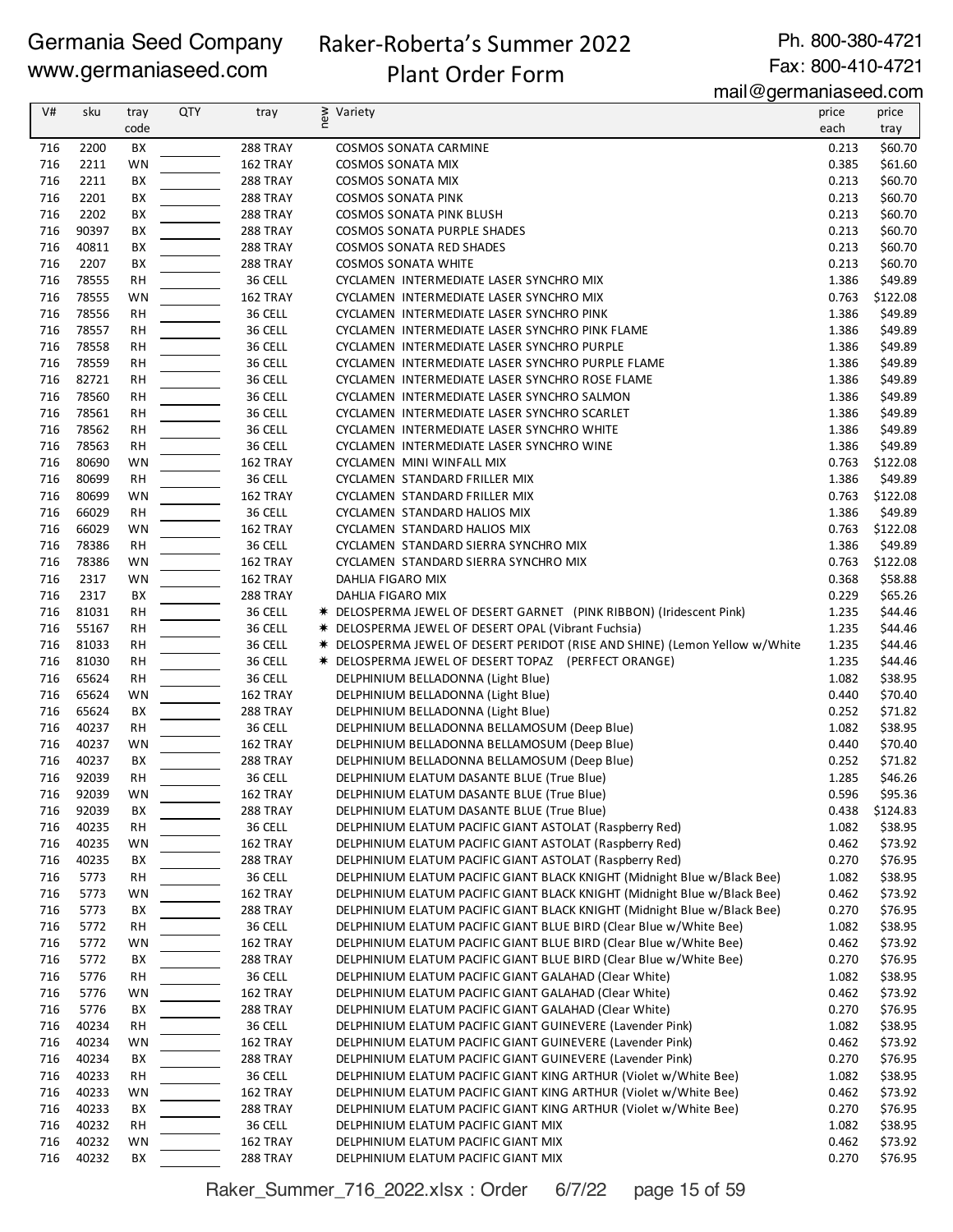# Raker-Roberta's Summer 2022 Plant Order Form

Ph. 800-380-4721 Fax: 800-410-4721

mail@germaniaseed.com

| V#         | sku            | tray<br>code | <b>QTY</b> | tray                        | ≥ Variety<br>E                                                                                                            | price<br>each  | price              |
|------------|----------------|--------------|------------|-----------------------------|---------------------------------------------------------------------------------------------------------------------------|----------------|--------------------|
|            |                |              |            |                             |                                                                                                                           |                | tray               |
| 716        | 57652          | RH           |            | 36 CELL                     | DELPHINIUM ELATUM PACIFIC GIANT PERCIVAL (White w/Dark Blue)                                                              | 1.082          | \$38.95            |
| 716<br>716 | 57652<br>57652 | WN<br>BX     |            | 162 TRAY                    | DELPHINIUM ELATUM PACIFIC GIANT PERCIVAL (White w/Dark Blue)                                                              | 0.462<br>0.270 | \$73.92<br>\$76.95 |
| 716        | 40231          | RH           |            | <b>288 TRAY</b><br>36 CELL  | DELPHINIUM ELATUM PACIFIC GIANT PERCIVAL (White w/Dark Blue)<br>DELPHINIUM ELATUM PACIFIC GIANT SUMMER SKIES (Light Blue) | 1.082          | \$38.95            |
| 716        | 40231          | WN           |            | 162 TRAY                    | DELPHINIUM ELATUM PACIFIC GIANT SUMMER SKIES (Light Blue)                                                                 | 0.462          | \$73.92            |
| 716        | 40231          | BX           |            | 288 TRAY                    | DELPHINIUM ELATUM PACIFIC GIANT SUMMER SKIES (Light Blue)                                                                 | 0.270          | \$76.95            |
| 716        | 5770           | <b>RH</b>    |            | 36 CELL                     | DELPHINIUM GRANDIFLORUM BLUE MIRROR (Navy Blue)                                                                           | 1.082          | \$38.95            |
| 716        | 5770           | WN           |            | 162 TRAY                    | DELPHINIUM GRANDIFLORUM BLUE MIRROR (Navy Blue)                                                                           | 0.462          | \$73.92            |
| 716        | 5770           | BX           |            | 288 TRAY                    | DELPHINIUM GRANDIFLORUM BLUE MIRROR (Navy Blue)                                                                           | 0.265          | \$75.52            |
| 716        | 91900          | <b>RH</b>    |            | 36 CELL                     | DELPHINIUM GRANDIFLORUM JENNY'S PEARL BLUE                                                                                | 1.538          | \$55.36            |
| 716        | 91900          | WN           |            | 162 TRAY                    | DELPHINIUM GRANDIFLORUM JENNY'S PEARL BLUE                                                                                | 0.809          | \$129.44           |
| 716        | 91901          | <b>RH</b>    |            | 36 CELL                     | DELPHINIUM GRANDIFLORUM JENNY'S PEARL PINK                                                                                | 1.538          | \$55.36            |
| 716        | 91901          | WN           |            | 162 TRAY                    | DELPHINIUM GRANDIFLORUM JENNY'S PEARL PINK                                                                                | 0.809          | \$129.44           |
| 716        | 40596          | <b>RH</b>    |            | 36 CELL                     | DELPHINIUM GRANDIFLORUM SUMMER BLUES (Sky Blue)                                                                           | 1.082          | \$38.95            |
| 716        | 40596          | WN           |            | 162 TRAY                    | DELPHINIUM GRANDIFLORUM SUMMER BLUES (Sky Blue)                                                                           | 0.508          | \$81.28            |
| 716        | 40596          | BX           |            | <b>288 TRAY</b>             | DELPHINIUM GRANDIFLORUM SUMMER BLUES (Sky Blue)                                                                           | 0.303          | \$86.35            |
| 716        | 5448           | <b>RH</b>    |            | 36 CELL                     | DELPHINIUM GRANDIFLORUM SUMMER CLOUD (Blue/White Bicolor)                                                                 | 1.082          | \$38.95            |
| 716<br>716 | 5448<br>5448   | WN<br>BX     |            | 162 TRAY<br>288 TRAY        | DELPHINIUM GRANDIFLORUM SUMMER CLOUD (Blue/White Bicolor)                                                                 | 0.508<br>0.303 | \$81.28            |
| 716        | 73424          | <b>RH</b>    |            | 36 CELL                     | DELPHINIUM GRANDIFLORUM SUMMER CLOUD (Blue/White Bicolor)<br>DELPHINIUM GRANDIFLORUM SUMMER MORNING (Pink)                | 1.082          | \$86.35<br>\$38.95 |
| 716        | 73424          | WN           |            | 162 TRAY                    | DELPHINIUM GRANDIFLORUM SUMMER MORNING (Pink)                                                                             | 0.508          | \$81.28            |
| 716        | 73424          | BX           |            | 288 TRAY                    | DELPHINIUM GRANDIFLORUM SUMMER MORNING (Pink)                                                                             | 0.303          | \$86.35            |
| 716        | 40202          | RH           |            | 36 CELL                     | DELPHINIUM GRANDIFLORUM SUMMER NIGHTS (Deep Blue/Dwarf)                                                                   | 1.082          | \$38.95            |
| 716        | 40202          | WN           |            | 162 TRAY                    | DELPHINIUM GRANDIFLORUM SUMMER NIGHTS (Deep Blue/Dwarf)                                                                   | 0.508          | \$81.28            |
| 716        | 40202          | ВX           |            | <b>288 TRAY</b>             | DELPHINIUM GRANDIFLORUM SUMMER NIGHTS (Deep Blue/Dwarf)                                                                   | 0.303          | \$86.35            |
| 716        | 40236          | <b>RH</b>    |            | 36 CELL                     | DELPHINIUM GRANDIFLORUM SUMMER STARS (Pure White)                                                                         | 1.082          | \$38.95            |
| 716        | 40236          | WN           |            | 162 TRAY                    | DELPHINIUM GRANDIFLORUM SUMMER STARS (Pure White)                                                                         | 0.508          | \$81.28            |
| 716        | 40236          | BX           |            | 288 TRAY                    | DELPHINIUM GRANDIFLORUM SUMMER STARS (Pure White)                                                                         | 0.303          | \$86.35            |
| 716        | 5786           | <b>RH</b>    |            | 36 CELL                     | DELPHINIUM MAGIC FOUNTAINS CHERRY BLOSSOM / WHITE BEE                                                                     | 1.082          | \$38.95            |
| 716        | 5786           | WN           |            | 162 TRAY                    | DELPHINIUM MAGIC FOUNTAINS CHERRY BLOSSOM / WHITE BEE                                                                     | 0.462          | \$73.92            |
| 716        | 5786           | BX           |            | 288 TRAY                    | DELPHINIUM MAGIC FOUNTAINS CHERRY BLOSSOM / WHITE BEE                                                                     | 0.270          | \$76.95            |
| 716        | 5763           | RH           |            | 36 CELL                     | DELPHINIUM MAGIC FOUNTAINS DARK BLUE / DARK BEE                                                                           | 1.082          | \$38.95            |
| 716<br>716 | 5763<br>5763   | WN<br>BX     |            | 162 TRAY<br><b>288 TRAY</b> | DELPHINIUM MAGIC FOUNTAINS DARK BLUE / DARK BEE<br>DELPHINIUM MAGIC FOUNTAINS DARK BLUE / DARK BEE                        | 0.462<br>0.270 | \$73.92<br>\$76.95 |
| 716        | 5753           | RH           |            | 36 CELL                     | DELPHINIUM MAGIC FOUNTAINS DARK BLUE / WHITE BEE                                                                          | 1.082          | \$38.95            |
| 716        | 5753           | WN           |            | 162 TRAY                    | DELPHINIUM MAGIC FOUNTAINS DARK BLUE / WHITE BEE                                                                          | 0.462          | \$73.92            |
| 716        | 5753           | BX           |            | 288 TRAY                    | DELPHINIUM MAGIC FOUNTAINS DARK BLUE / WHITE BEE                                                                          | 0.270          | \$76.95            |
| 716        | 5754           | <b>RH</b>    |            | 36 CELL                     | DELPHINIUM MAGIC FOUNTAINS LAVENDER / WHITE BEE                                                                           | 1.082          | \$38.95            |
| 716        | 5754           | WN           |            | 162 TRAY                    | DELPHINIUM MAGIC FOUNTAINS LAVENDER / WHITE BEE                                                                           | 0.462          | \$73.92            |
| 716        | 5754           | BХ           |            | 288 TRAY                    | DELPHINIUM MAGIC FOUNTAINS LAVENDER / WHITE BEE                                                                           | 0.270          | \$76.95            |
| 716        | 5766           | WN           |            | 162 TRAY                    | DELPHINIUM MAGIC FOUNTAINS LILAC PINK / WHITE BEE                                                                         | 0.462          | \$73.92            |
| 716        | 5760           | RH           |            | 36 CELL                     | DELPHINIUM MAGIC FOUNTAINS MIX                                                                                            | 1.082          | \$38.95            |
| 716        | 5760           | WN           |            | 162 TRAY                    | DELPHINIUM MAGIC FOUNTAINS MIX                                                                                            | 0.462          | \$73.92            |
| 716        | 5760           | ВX           |            | 288 TRAY                    | DELPHINIUM MAGIC FOUNTAINS MIX                                                                                            | 0.270          | \$76.95            |
| 716<br>716 | 5757           | RH           |            | 36 CELL                     | DELPHINIUM MAGIC FOUNTAINS PURE WHITE                                                                                     | 1.082<br>0.462 | \$38.95            |
| 716        | 5757<br>5757   | WN<br>ВX     |            | 162 TRAY<br><b>288 TRAY</b> | DELPHINIUM MAGIC FOUNTAINS PURE WHITE<br>DELPHINIUM MAGIC FOUNTAINS PURE WHITE                                            | 0.270          | \$73.92<br>\$76.95 |
| 716        | 5755           | <b>RH</b>    |            | 36 CELL                     | DELPHINIUM MAGIC FOUNTAINS SKY BLUE / WHITE BEE                                                                           | 1.082          | \$38.95            |
| 716        | 5755           | WN           |            | 162 TRAY                    | DELPHINIUM MAGIC FOUNTAINS SKY BLUE / WHITE BEE                                                                           | 0.462          | \$73.92            |
| 716        | 5755           | BХ           |            | 288 TRAY                    | DELPHINIUM MAGIC FOUNTAINS SKY BLUE / WHITE BEE                                                                           | 0.270          | \$76.95            |
| 716        | 94761          | RH           |            | 36 CELL                     | * DIANTHUS (CARNATION) CARYOPHYLLUS ROCK PURPLE                                                                           | 1.589          | \$57.20            |
| 716        | 94762          | RH           |            | 36 CELL                     | * DIANTHUS (CARNATION) CARYOPHYLLUS ROCK RUBY                                                                             | 1.589          | \$57.20            |
| 716        | 94763          | RH           |            | 36 CELL                     | * DIANTHUS (CARNATION) CARYOPHYLLUS ROCK VIOLET                                                                           | 1.589          | \$57.20            |
| 716        | 94764          | RH           |            | 36 CELL                     | * DIANTHUS (CARNATION) CARYOPHYLLUS ROCK WHITE                                                                            | 1.589          | \$57.20            |
| 716        | 40597          | WN           |            | 162 TRAY                    | DIANTHUS AMAZON NEON CHERRY                                                                                               | 0.376          | \$60.16            |
| 716        | 40598          | WN           |            | 162 TRAY                    | DIANTHUS AMAZON NEON DUO (Cherry and Purple)                                                                              | 0.376          | \$60.16            |
| 716        | 66064          | WN           |            | 162 TRAY                    | DIANTHUS AMAZON NEON PURPLE                                                                                               | 0.376          | \$60.16            |
| 716        | 66062          | WN           |            | 162 TRAY                    | DIANTHUS AMAZON ROSE MAGIC                                                                                                | 0.376          | \$60.16            |
| 716        | 32708          | RH           |            | 36 CELL                     | DIANTHUS BARBATUS DOUBLE DWARF MIX (SWEET WILLIAM)                                                                        | 1.032          | \$37.15            |
| 716<br>716 | 32708<br>32708 | WN<br>ВX     |            | 162 TRAY<br>288 TRAY        | DIANTHUS BARBATUS DOUBLE DWARF MIX (SWEET WILLIAM)<br>DIANTHUS BARBATUS DOUBLE DWARF MIX (SWEET WILLIAM)                  | 0.429<br>0.246 | \$68.64<br>\$70.11 |
| 716        | 58466          | RH           |            | 36 CELL                     | DIANTHUS BARBATUS INDIAN CARPET MIX                                                                                       | 1.032          | \$37.15            |
|            |                |              |            |                             |                                                                                                                           |                |                    |

Raker\_Summer\_716\_2022.xlsx : Order 6/7/22 page 16 of 59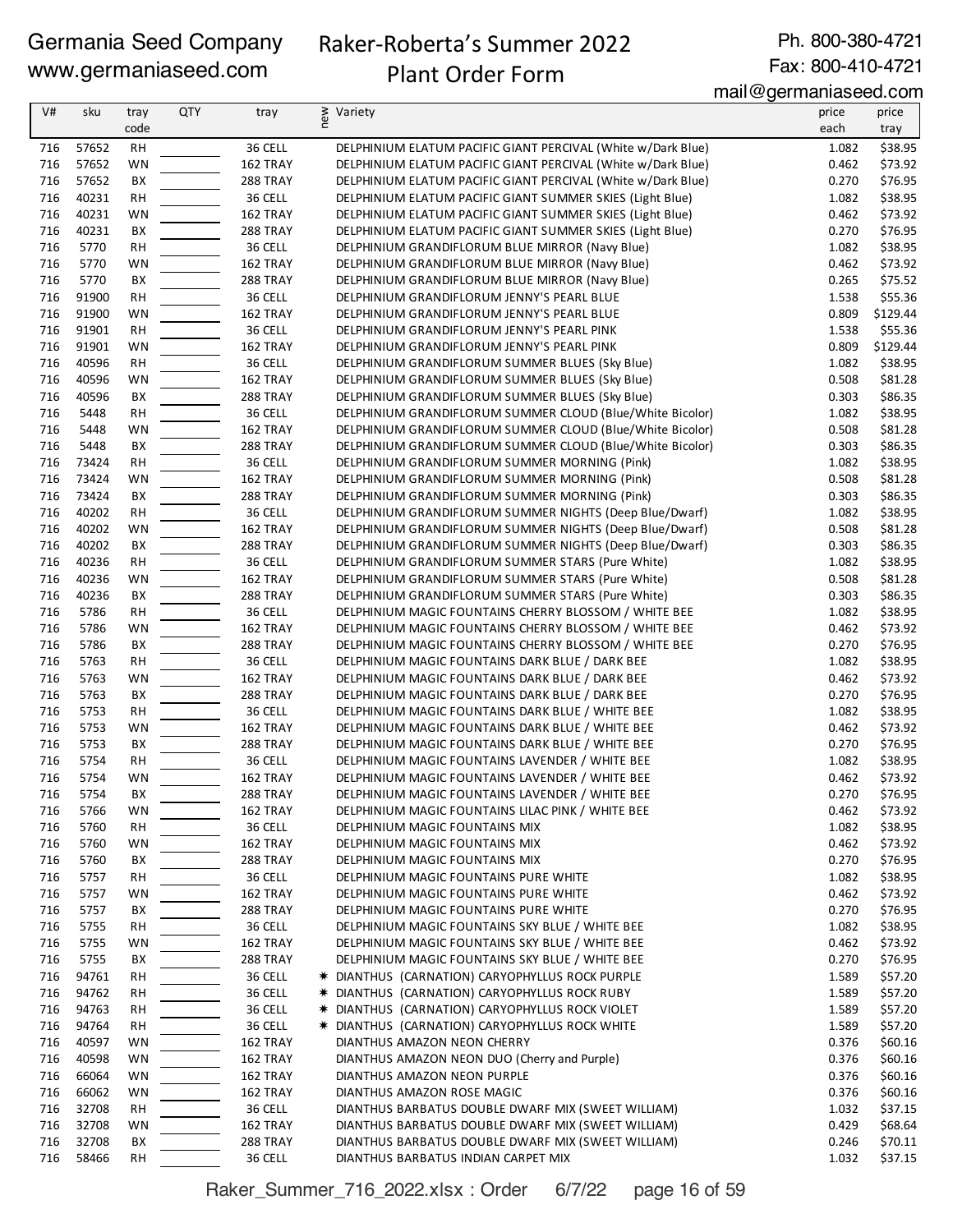# Raker-Roberta's Summer 2022

Plant Order Form

Ph. 800-380-4721 Fax: 800-410-4721

mail@germaniaseed.com

| V#         | sku            | tray      | QTY | tray                        | new<br>Variety                                                         | price          | price              |
|------------|----------------|-----------|-----|-----------------------------|------------------------------------------------------------------------|----------------|--------------------|
|            |                | code      |     |                             |                                                                        | each           | tray               |
| 716        | 58466          | WN        |     | 162 TRAY                    | DIANTHUS BARBATUS INDIAN CARPET MIX                                    | 0.429          | \$68.64            |
| 716        | 58466          | BX        |     | 288 TRAY                    | DIANTHUS BARBATUS INDIAN CARPET MIX                                    | 0.246          | \$70.11            |
| 716        | 41208          | RH        |     | 36 CELL                     | DIANTHUS BARBATUS ROCKIN PINK MAGIC                                    | 1.133          | \$40.78            |
| 716        | 41208          | WN        |     | 162 TRAY                    | DIANTHUS BARBATUS ROCKIN PINK MAGIC                                    | 0.540          | \$86.40            |
| 716        | 41208          | BX        |     | 288 TRAY                    | DIANTHUS BARBATUS ROCKIN PINK MAGIC                                    | 0.360          | \$102.60           |
| 716        | 41209          | RH        |     | 36 CELL                     | DIANTHUS BARBATUS ROCKIN PURPLE                                        | 1.133          | \$40.78            |
| 716        | 41209          | WN        |     | 162 TRAY                    | DIANTHUS BARBATUS ROCKIN PURPLE                                        | 0.540          | \$86.40            |
| 716        | 41209          | ВX        |     | 288 TRAY                    | DIANTHUS BARBATUS ROCKIN PURPLE                                        | 0.360          | \$102.60           |
| 716        | 41210          | <b>RH</b> |     | 36 CELL                     | DIANTHUS BARBATUS ROCKIN ROSE                                          | 1.133          | \$40.78            |
| 716        | 41210          | WN        |     | 162 TRAY                    | DIANTHUS BARBATUS ROCKIN ROSE                                          | 0.540          | \$86.40            |
| 716        | 41210          | BX        |     | <b>288 TRAY</b>             | DIANTHUS BARBATUS ROCKIN ROSE                                          | 0.360          | \$102.60           |
| 716        | 80753          | BX        |     | 288 TRAY                    | DIANTHUS CHINENSIS DIANA LAVENDER PICOTEE                              | 0.219          | \$62.41            |
| 716        | 40599          | RН        |     | 36 CELL                     | DIANTHUS CHINENSIS VELVET N' LACE                                      | 1.032          | \$37.15            |
| 716        | 40599          | BX        |     | 288 TRAY                    | DIANTHUS CHINENSIS VELVET N' LACE                                      | 0.246          | \$70.11            |
| 716        | 90404          | WN        |     | 162 TRAY                    | DIANTHUS CORONET STRAWBERRY (WAS CORONA)                               | 0.359          | \$57.44            |
| 716        | 90404          | BX        |     | 288 TRAY                    | DIANTHUS CORONET STRAWBERRY (WAS CORONA)                               | 0.219          | \$62.41            |
| 716        | 5829           | RH        |     | 36 CELL                     | DIANTHUS DELTOIDES ARCTIC FIRE (White Fuchsia Ring/Pink Eye)           | 1.032          | \$37.15            |
| 716        | 5829           | WN        |     | 162 TRAY                    | DIANTHUS DELTOIDES ARCTIC FIRE (White Fuchsia Ring/Pink Eye)           | 0.440          | \$70.40            |
| 716        | 5829           | BX        |     | <b>288 TRAY</b>             | DIANTHUS DELTOIDES ARCTIC FIRE (White Fuchsia Ring/Pink Eye)           | 0.265          | \$75.52            |
| 716        | 80705          | RH        |     | 36 CELL                     | DIANTHUS DELTOIDES VAMPIRE (Deep Red)                                  | 1.032          | \$37.15            |
| 716        | 80705          | WN        |     | 162 TRAY                    | DIANTHUS DELTOIDES VAMPIRE (Deep Red)                                  | 0.440          | \$70.40            |
| 716        | 80705          | BX        |     | 288 TRAY                    | DIANTHUS DELTOIDES VAMPIRE (Deep Red)                                  | 0.259          | \$73.81            |
| 716        | 5834           | <b>RH</b> |     | 36 CELL                     | DIANTHUS DELTOIDES ZING ROSE (Deep Rose/Red)                           | 1.032          | \$37.15            |
| 716        | 5834           | WN        |     | 162 TRAY                    | DIANTHUS DELTOIDES ZING ROSE (Deep Rose/Red)                           | 0.440          | \$70.40            |
| 716        | 5834           | BX        |     | 288 TRAY                    | DIANTHUS DELTOIDES ZING ROSE (Deep Rose/Red)                           | 0.252          | \$71.82            |
| 716        | 40600          | WN        |     | 162 TRAY                    | DIANTHUS IDEAL SELECT MIX                                              | 0.349          | \$55.84            |
| 716        | 40600          | BX        |     | <b>288 TRAY</b>             | DIANTHUS IDEAL SELECT MIX                                              | 0.209          | \$59.56            |
| 716        | 70507          | BX        |     | <b>288 TRAY</b>             | DIANTHUS IDEAL SELECT RASPBERRY                                        | 0.209          | \$59.56            |
| 716        | 73307          | BX        |     | <b>288 TRAY</b>             | DIANTHUS IDEAL SELECT RED                                              | 0.209          | \$59.56            |
| 716        | 2404           | BX        |     | 288 TRAY                    | DIANTHUS IDEAL SELECT ROSE                                             | 0.209          | \$59.56            |
| 716        | 63598          | BХ        |     | <b>288 TRAY</b>             | DIANTHUS IDEAL SELECT VIOLET                                           | 0.209          | \$59.56            |
| 716        | 63599          | BX        |     | 288 TRAY                    | DIANTHUS IDEAL SELECT WHITE                                            | 0.209          | \$59.56            |
| 716        | 2369           | BX        |     | 288 TRAY                    | DIANTHUS IDEAL SELECT WHITE FIRE                                       | 0.209          | \$59.56            |
| 716        | 66342          | BX        |     | 288 TRAY                    | DIANTHUS JOLT CHERRY                                                   | 0.292          | \$83.22            |
| 716        | 66341          | BX        |     | 288 TRAY                    | DIANTHUS JOLT PINK                                                     | 0.292          | \$83.22            |
| 716        | 75367          | BX        |     | <b>288 TRAY</b>             | DIANTHUS JOLT PINK MAGIC                                               | 0.292          | \$83.22            |
| 716        | 94765          | BХ        |     | 288 TRAY                    | * DIANTHUS JOLT PURPLE                                                 | 0.292          | \$83.22            |
| 716        | 94674          | RH        |     | 36 CELL                     | * DIANTHUS PEMAN                                                       | 1.690          | \$60.84            |
| 716        | 94675          | RH        |     | 36 CELL                     | * DIANTHUS PEMAN FANCY CERISE                                          | 1.690          | \$60.84            |
| 716        | 94676          | RH        |     | 36 CELL                     | * DIANTHUS PEMAN FANCY LILAC                                           | 1.690          | \$60.84            |
| 716        | 94677          | RH        |     | 36 CELL                     | * DIANTHUS PEMAN VIOLET                                                | 1.690          | \$60.84            |
| 716        | 2371           | WN        |     | 162 TRAY                    | DIANTHUS SUPER PARFAIT RASPBERRY                                       | 0.359          | \$57.44            |
| 716        | 2371           | ВX        |     | <b>288 TRAY</b>             | DIANTHUS SUPER PARFAIT RASPBERRY                                       | 0.219          | \$62.41            |
| 716        | 75725          | WN        |     | 162 TRAY                    | DIANTHUS SUPER PARFAIT RED PEPPERMINT                                  | 0.359          | \$57.44            |
| 716        | 75725          | ВX        |     | 288 TRAY                    | DIANTHUS SUPER PARFAIT RED PEPPERMINT                                  | 0.219          | \$62.41            |
| 716        | 2372           | WN        |     | 162 TRAY                    | DIANTHUS SUPER PARFAIT STRAWBERRY                                      | 0.359          | \$57.44            |
| 716        | 2372           | ВX        |     | <b>288 TRAY</b>             | DIANTHUS SUPER PARFAIT STRAWBERRY                                      | 0.219          | \$62.41            |
| 716        | 88338          | BХ        |     | <b>288 TRAY</b>             | DIANTHUS SUPERBUS SUPRA PINK                                           | 0.219          | \$62.41            |
| 716        | 52765          | BХ        |     | 288 TRAY                    | DIANTHUS TELSTAR CRIMSON                                               | 0.213          | \$60.70            |
| 716        | 2360           | WN        |     | 162 TRAY                    | DIANTHUS TELSTAR MIX                                                   | 0.359          | \$57.44            |
| 716        | 2360           | BХ        |     | <b>288 TRAY</b>             | DIANTHUS TELSTAR MIX                                                   | 0.213          | \$60.70            |
| 716        | 59063          | BХ        |     | <b>288 TRAY</b>             | DIANTHUS TELSTAR PURPLE PICOTEE                                        | 0.213          | \$60.70            |
| 716<br>716 | 52766<br>91902 | ВX        |     | <b>288 TRAY</b>             | DIANTHUS TELSTAR RED PICOTEE                                           | 0.213<br>0.219 | \$60.70            |
|            | 86324          | ВX<br>BХ  |     | 288 TRAY                    | DIANTHUS VENTI PARFAIT BLUEBERRY EYE<br>DIANTHUS VENTI PARFAIT CRIMSON | 0.219          | \$62.41<br>\$62.41 |
| 716<br>716 | 78585          | ВX        |     | <b>288 TRAY</b><br>288 TRAY | DIANTHUS VENTI PARFAIT CRIMSON EYE                                     | 0.219          | \$62.41            |
| 716        | 91903          | BХ        |     | <b>288 TRAY</b>             | DIANTHUS VENTI PARFAIT STRAWBERRY SHADES                               | 0.219          | \$62.41            |
| 716        | 2378           | RН        |     | 36 CELL                     | DICHONDRA ARGENTEA SILVER FALLS                                        | 1.183          | \$42.58            |
| 716        | 2378           | WN        |     | 162 TRAY                    | DICHONDRA ARGENTEA SILVER FALLS                                        | 0.575          | \$92.00            |
| 716        | 40601          | RH        |     | 36 CELL                     | DICHONDRA REPENS EMERALD FALLS                                         | 1.183          | \$42.58            |
| 716        | 40601          | WN        |     | 162 TRAY                    | DICHONDRA REPENS EMERALD FALLS                                         | 0.575          | \$92.00            |
| 716        | 5855           | WN        |     | 162 TRAY                    | DIGITALIS GRANDIFLORA CARILLON DWARF (Yellow)                          | 0.429          | \$68.64            |
|            |                |           |     |                             |                                                                        |                |                    |

Raker\_Summer\_716\_2022.xlsx : Order 6/7/22 page 17 of 59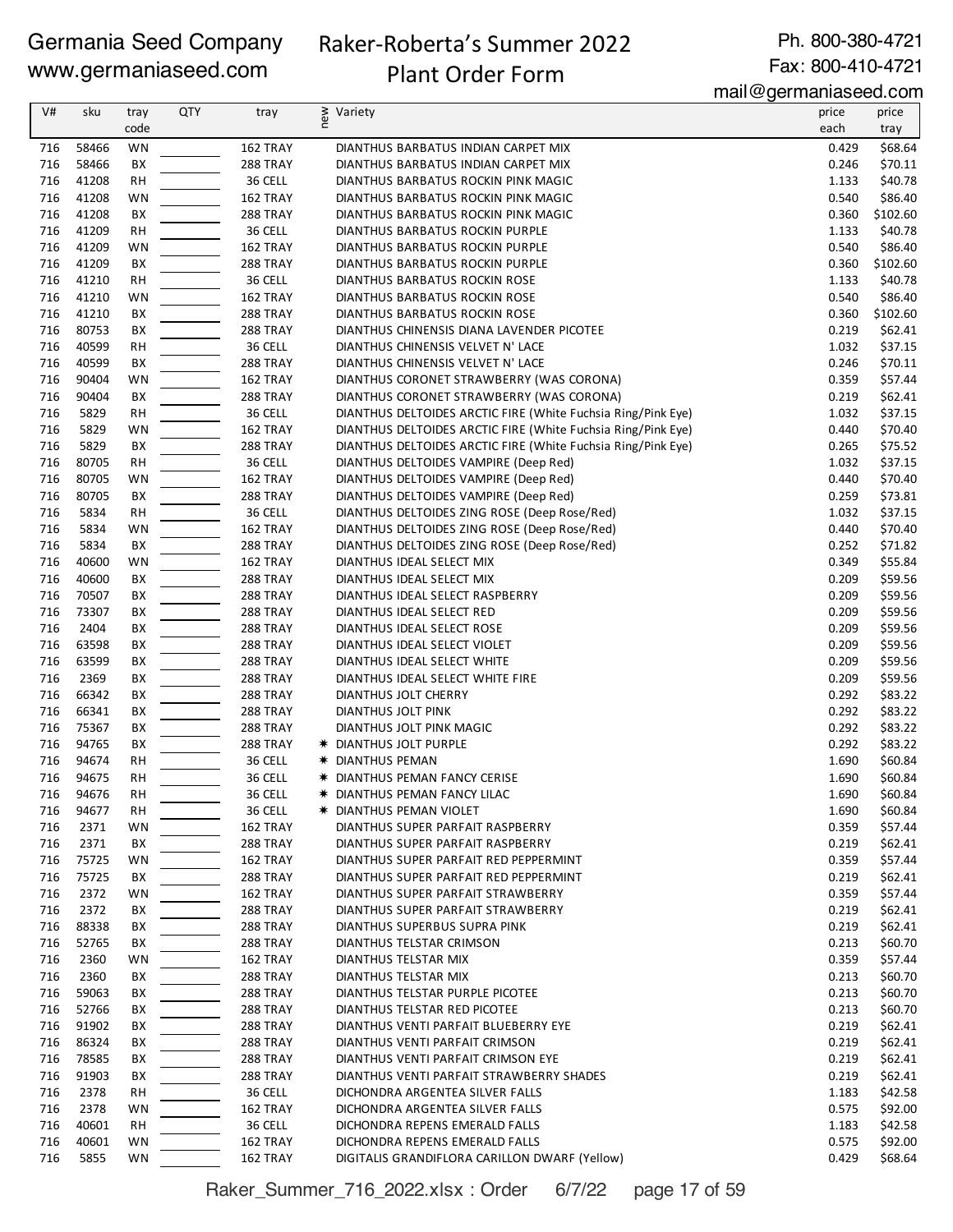# Raker-Roberta's Summer 2022

Ph. 800-380-4721 Fax: 800-410-4721

# Plant Order Form

mail@germaniaseed.com

|     |           |           |            |                      | $\overline{11}$ idi e yomana nasoo $\overline{0}$ .com        |       |               |
|-----|-----------|-----------|------------|----------------------|---------------------------------------------------------------|-------|---------------|
| V#  | sku       | tray      | <b>QTY</b> | tray                 | ≥ Variety<br>E                                                | price | price         |
|     |           | code      |            |                      |                                                               | each  | tray          |
| 716 | 5855      | BХ        |            | 288 TRAY             | DIGITALIS GRANDIFLORA CARILLON DWARF (Yellow)                 | 0.252 | \$71.82       |
| 716 | 5863      | <b>RH</b> |            | 36 CELL              | DIGITALIS MERTONENSIS STRAWBERRY (Deep Rose/Pink)             | 1.032 | \$37.15       |
| 716 | 5863      | WN        |            | 162 TRAY             | DIGITALIS MERTONENSIS STRAWBERRY (Deep Rose/Pink)             | 0.429 | \$68.64       |
| 716 | 5863      | BX        |            | 288 TRAY             | DIGITALIS MERTONENSIS STRAWBERRY (Deep Rose/Pink)             | 0.246 | \$70.11       |
| 716 | 41211     | <b>RH</b> |            | 36 CELL              | DIGITALIS PINK PANTHER                                        | 1.183 | \$42.58       |
| 716 | 41211     | WN        |            | 162 TRAY             | DIGITALIS PINK PANTHER                                        | 0.608 | \$97.28       |
| 716 | 41211     | ВX        |            | 288 TRAY             | DIGITALIS PINK PANTHER                                        | 0.412 | \$117.42      |
| 716 | 40183     | WN        |            | 162 TRAY             | DIGITALIS PURPUREA CAMELOT CREAM                              | 0.529 | \$84.64       |
| 716 | 40183     | BX        |            | 288 TRAY             | DIGITALIS PURPUREA CAMELOT CREAM                              | 0.355 | \$101.17      |
| 716 | 40185     | <b>RH</b> |            | 36 CELL              | DIGITALIS PURPUREA CAMELOT LAVENDER                           | 1.133 | \$40.78       |
| 716 | 40185     | WN        |            | 162 TRAY             | DIGITALIS PURPUREA CAMELOT LAVENDER                           | 0.529 | \$84.64       |
| 716 | 40185     | BХ        |            | 288 TRAY             | DIGITALIS PURPUREA CAMELOT LAVENDER                           | 0.355 | \$101.17      |
| 716 | 40602     | <b>RH</b> |            | 36 CELL              | DIGITALIS PURPUREA CAMELOT MIX                                | 1.133 | \$40.78       |
| 716 | 40602     | WN        |            | 162 TRAY             | DIGITALIS PURPUREA CAMELOT MIX                                | 0.529 | \$84.64       |
| 716 | 40602     | BX        |            | 288 TRAY             | DIGITALIS PURPUREA CAMELOT MIX                                | 0.355 | \$101.17      |
| 716 | 40186     | RH        |            | 36 CELL              | DIGITALIS PURPUREA CAMELOT ROSE                               | 1.133 | \$40.78       |
| 716 | 40186     | WN        |            | 162 TRAY             | DIGITALIS PURPUREA CAMELOT ROSE                               | 0.529 | \$84.64       |
| 716 | 40186     | BX        |            | 288 TRAY             | DIGITALIS PURPUREA CAMELOT ROSE                               | 0.355 | \$101.17      |
| 716 | 40184     | <b>RH</b> |            | 36 CELL              | DIGITALIS PURPUREA CAMELOT WHITE                              | 1.133 | \$40.78       |
| 716 | 40184     | WN        |            | 162 TRAY             | DIGITALIS PURPUREA CAMELOT WHITE                              | 0.529 | \$84.64       |
| 716 | 40184     | BХ        |            | 288 TRAY             | DIGITALIS PURPUREA CAMELOT WHITE                              | 0.355 | \$101.17      |
| 716 | 5861      | WN        |            | 162 TRAY             | DIGITALIS PURPUREA EXCELSIOR (COMMON FOXGLOVE) (Mixed Colors) | 0.429 | \$68.64       |
| 716 | 5861      | BX        |            | <b>288 TRAY</b>      | DIGITALIS PURPUREA EXCELSIOR (COMMON FOXGLOVE) (Mixed Colors) | 0.246 | \$70.11       |
| 716 | 40166     | RH        |            | 36 CELL              | DIGITALIS PURPUREA FOXY (Mixed Pastel)                        | 1.032 | \$37.15       |
| 716 | 40166     |           |            |                      | DIGITALIS PURPUREA FOXY (Mixed Pastel)                        | 0.429 | \$68.64       |
| 716 | 40166     | WN<br>BX  |            | 162 TRAY<br>288 TRAY | DIGITALIS PURPUREA FOXY (Mixed Pastel)                        | 0.246 | \$70.11       |
| 716 | 5850      | <b>RH</b> |            | 36 CELL              | DORONICUM ORIENTALE LITTLE LEO (Golden Yellow)                | 1.082 | \$38.95       |
|     |           |           |            |                      |                                                               |       |               |
| 716 | 5850      | WN        |            | 162 TRAY             | DORONICUM ORIENTALE LITTLE LEO (Golden Yellow)                | 0.485 | \$77.60       |
| 716 | 5850      | BX        |            | 288 TRAY             | DORONICUM ORIENTALE LITTLE LEO (Golden Yellow)                | 0.309 | \$88.06       |
| 716 | 2410      | BX        |            | 288 TRAY             | <b>DUSTY MILLER CIRRUS</b>                                    | 0.229 | \$65.26       |
| 716 | 2415      | WN        |            | 162 TRAY             | DUSTY MILLER SILVER DUST                                      | 0.349 | \$55.84       |
| 716 | 2415      | BX        |            | 288 TRAY             | DUSTY MILLER SILVER DUST                                      | 0.195 | \$55.57       |
| 716 | 91907     | RН        |            | 36 CELL              | ECHINACEA ARTISAN RED OMBRE                                   | 2.146 | \$77.25       |
| 716 | 91907     | WN        |            | 162 TRAY             | ECHINACEA ARTISAN RED OMBRE                                   | 1.433 | \$229.28      |
| 716 | 91908     | <b>RH</b> |            | 36 CELL              | ECHINACEA ARTISAN SOFT ORANGE                                 | 2.146 | \$77.25       |
| 716 | 91908     | WN        |            | 162 TRAY             | ECHINACEA ARTISAN SOFT ORANGE                                 | 1.433 | \$229.28      |
| 716 | 82507     | <b>RH</b> |            | 36 CELL              | ECHINACEA CHEYENNE SPIRIT (Mix)                               | 1.386 | \$49.89       |
| 716 | 82507     | WN        |            | 162 TRAY             | ECHINACEA CHEYENNE SPIRIT (Mix)                               | 1.120 | \$179.20      |
| 716 | 82507     | ВX        |            | 288 TRAY             | ECHINACEA CHEYENNE SPIRIT (Mix)                               | 0.640 | \$182.40      |
|     | 716 78588 | RH        |            | 36 CELL              | ECHINACEA PURPUREA POW WOW WHITE                              |       | 1.335 \$48.06 |
| 716 | 78588     | WN        |            | 162 TRAY             | ECHINACEA PURPUREA POW WOW WHITE                              | 0.898 | \$143.68      |
| 716 | 78588     | BХ        |            | 288 TRAY             | ECHINACEA PURPUREA POW WOW WHITE                              | 0.590 | \$168.15      |
| 716 | 78589     | RН        |            | 36 CELL              | ECHINACEA PURPUREA POW WOW WILD BERRY                         | 1.335 | \$48.06       |
| 716 | 78589     | WN        |            | 162 TRAY             | ECHINACEA PURPUREA POW WOW WILD BERRY                         | 0.898 | \$143.68      |
| 716 | 78589     | BX        |            | <b>288 TRAY</b>      | ECHINACEA PURPUREA POW WOW WILD BERRY                         | 0.590 | \$168.15      |
| 716 | 72658     | RH        |            | 36 CELL              | ECHINACEA PURPUREA PRAIRIE SPLENDOR (Deep Rose)               | 1.082 | \$38.95       |
| 716 | 72658     | WN        |            | 162 TRAY             | ECHINACEA PURPUREA PRAIRIE SPLENDOR (Deep Rose)               | 0.496 | \$79.36       |
| 716 | 72658     | BХ        |            | 288 TRAY             | ECHINACEA PURPUREA PRAIRIE SPLENDOR (Deep Rose)               | 0.335 | \$95.47       |
| 716 | 59144     | RН        |            | 36 CELL              | ECHINACEA PURPUREA RUBY STAR (RUBINSTERN) (Magenta Red)       | 1.082 | \$38.95       |
| 716 | 59144     | WN        |            | 162 TRAY             | ECHINACEA PURPUREA RUBY STAR (RUBINSTERN) (Magenta Red)       | 0.473 | \$75.68       |
| 716 | 59144     | BХ        |            | <b>288 TRAY</b>      | ECHINACEA PURPUREA RUBY STAR (RUBINSTERN) (Magenta Red)       | 0.303 | \$86.35       |
| 716 | 6223      | RН        |            | 36 CELL              | ECHINACEA PURPUREA WHITE SWAN (Creamy White)                  | 1.032 | \$37.15       |
| 716 | 6223      | WN        |            | 162 TRAY             | ECHINACEA PURPUREA WHITE SWAN (Creamy White)                  | 0.429 | \$68.64       |
| 716 | 6223      | BХ        |            | <b>288 TRAY</b>      | ECHINACEA PURPUREA WHITE SWAN (Creamy White)                  | 0.259 | \$73.81       |
| 716 | 5871      | RН        |            | 36 CELL              | ECHINOPS RITRO (GLOBE THISTLE)                                | 1.082 | \$38.95       |
| 716 | 5871      | WN        |            | 162 TRAY             | ECHINOPS RITRO (GLOBE THISTLE)                                | 0.429 | \$68.64       |
| 716 | 5871      | BХ        |            | <b>288 TRAY</b>      | ECHINOPS RITRO (GLOBE THISTLE)                                | 0.259 | \$73.81       |
| 716 | 95003     | RН        |            | 36 CELL              | <b>* EUPATORIUM DUBIUM LITTLE PYE</b>                         | 1.488 | \$53.56       |
| 716 | 66406     | RH        |            | 36 CELL              | EUPHORBIA HYPERICIFOLIA GLAMOUR                               | 1.183 | \$42.58       |
| 716 | 66406     | WN        |            | 162 TRAY             | EUPHORBIA HYPERICIFOLIA GLAMOUR                               | 0.608 | \$97.28       |
| 716 | 86247     | RН        |            | 36 CELL              | EUPHORBIA HYPERICIFOLIA GLITZ                                 | 1.183 | \$42.58       |
| 716 | 86247     | WN        |            | 162 TRAY             | EUPHORBIA HYPERICIFOLIA GLITZ                                 | 0.585 | \$93.60       |

Raker\_Summer\_716\_2022.xlsx : Order 6/7/22 page 18 of 59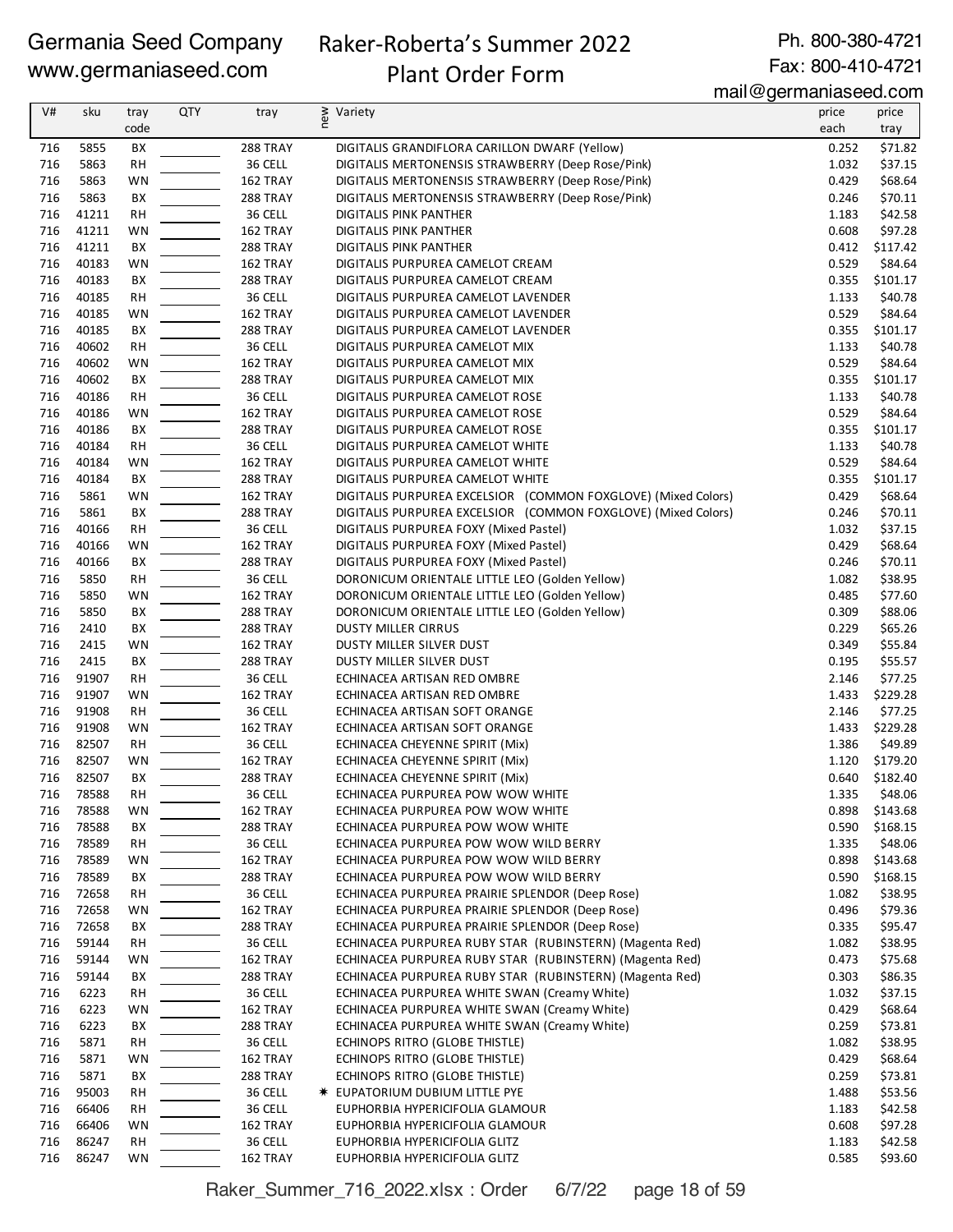# Raker-Roberta's Summer 2022

Ph. 800-380-4721 Fax: 800-410-4721

# Plant Order Form

mail@germaniaseed.com

| V#  | sku   | tray      | QTY | tray            | ≥ Variety<br>E                                               | price | price    |
|-----|-------|-----------|-----|-----------------|--------------------------------------------------------------|-------|----------|
|     |       | code      |     |                 |                                                              | each  | tray     |
| 716 | 5883  | <b>RH</b> |     | 36 CELL         | EUPHORBIA MYRSINITES (DONKEY TAIL) (Blue/Gray Leaves)        | 1.133 | \$40.78  |
| 716 | 5883  | BX        |     | <b>288 TRAY</b> | EUPHORBIA MYRSINITES (DONKEY TAIL) (Blue/Gray Leaves)        | 0.412 | \$117.42 |
| 716 | 90150 | RH        |     | 36 CELL         | * GAILLARDIA ARISTATA SPINTOP MARIACHI COPPER SUN            | 1.488 | \$53.56  |
| 716 | 88158 | <b>RH</b> |     | 36 CELL         | <b>* GAILLARDIA ARISTATA SPINTOP RED</b>                     | 1.488 | \$53.56  |
| 716 | 88198 | <b>RH</b> |     | 36 CELL         | <b>* GAILLARDIA ARISTATA SPINTOP RED STARBURST</b>           | 1.488 | \$53.56  |
| 716 | 88157 | <b>RH</b> |     | 36 CELL         | * GAILLARDIA ARISTATA SPINTOP YELLOW TOUCH                   | 1.488 | \$53.56  |
| 716 | 80492 | RH        |     | 36 CELL         | GAILLARDIA GRANDIFLORA ARIZONA APRICOT (Yellow and Apricot)  | 1.082 | \$38.95  |
| 716 | 80492 | WN        |     | 162 TRAY        | GAILLARDIA GRANDIFLORA ARIZONA APRICOT (Yellow and Apricot)  | 0.496 | \$79.36  |
| 716 | 80492 | BX        |     | <b>288 TRAY</b> | GAILLARDIA GRANDIFLORA ARIZONA APRICOT (Yellow and Apricot)  | 0.303 | \$86.35  |
| 716 | 78592 | <b>RH</b> |     | 36 CELL         | GAILLARDIA GRANDIFLORA ARIZONA RED SHADES                    | 1.082 | \$38.95  |
| 716 | 78592 | WN        |     | 162 TRAY        | GAILLARDIA GRANDIFLORA ARIZONA RED SHADES                    | 0.496 | \$79.36  |
| 716 | 78592 | BX        |     | <b>288 TRAY</b> | GAILLARDIA GRANDIFLORA ARIZONA RED SHADES                    | 0.303 | \$86.35  |
| 716 | 5893  | <b>RH</b> |     | 36 CELL         | GAILLARDIA GRANDIFLORA ARIZONA SUN (Red and Yellow)          | 1.082 | \$38.95  |
| 716 | 5893  | WN        |     | 162 TRAY        | GAILLARDIA GRANDIFLORA ARIZONA SUN (Red and Yellow)          | 0.496 | \$79.36  |
| 716 | 5893  | BX        |     | 288 TRAY        | GAILLARDIA GRANDIFLORA ARIZONA SUN (Red and Yellow)          | 0.303 | \$86.35  |
| 716 | 5896  | <b>RH</b> |     | 36 CELL         | GAILLARDIA GRANDIFLORA BURGUNDY (Wine Red)                   | 1.032 | \$37.15  |
| 716 | 5896  | WN        |     | 162 TRAY        | GAILLARDIA GRANDIFLORA BURGUNDY (Wine Red)                   | 0.452 | \$72.32  |
| 716 | 5896  | BX        |     | <b>288 TRAY</b> | GAILLARDIA GRANDIFLORA BURGUNDY (Wine Red)                   | 0.265 | \$75.52  |
| 716 | 86248 | RH        |     | 36 CELL         | GAILLARDIA GRANDIFLORA CELEBRATION                           | 1.943 | \$69.94  |
| 716 | 78976 | <b>RH</b> |     | 36 CELL         | GAILLARDIA GRANDIFLORA FANFARE BLAZE (Orange Tubular)        | 1.893 | \$68.14  |
| 716 | 5452  | RH        |     | 36 CELL         | GAILLARDIA GRANDIFLORA MESA BRIGHT BICOLOR                   | 1.133 | \$40.78  |
| 716 | 5452  | WN        |     | 162 TRAY        | GAILLARDIA GRANDIFLORA MESA BRIGHT BICOLOR                   | 0.596 | \$95.36  |
| 716 | 5452  | BX        |     | <b>288 TRAY</b> | GAILLARDIA GRANDIFLORA MESA BRIGHT BICOLOR                   | 0.366 | \$104.31 |
| 716 | 82929 | <b>RH</b> |     | 36 CELL         | GAILLARDIA GRANDIFLORA MESA PEACH                            | 1.133 | \$40.78  |
| 716 | 82929 | WN        |     | 162 TRAY        | GAILLARDIA GRANDIFLORA MESA PEACH                            | 0.596 | \$95.36  |
| 716 | 82929 | BX        |     | 288 TRAY        | GAILLARDIA GRANDIFLORA MESA PEACH                            | 0.366 | \$104.31 |
| 716 | 55474 | <b>RH</b> |     | 36 CELL         | GAILLARDIA GRANDIFLORA MESA RED                              | 1.133 | \$40.78  |
| 716 | 55474 | WN        |     | 162 TRAY        | GAILLARDIA GRANDIFLORA MESA RED                              | 0.596 | \$95.36  |
| 716 | 55474 | BX        |     | 288 TRAY        | GAILLARDIA GRANDIFLORA MESA RED                              | 0.366 | \$104.31 |
| 716 | 5453  | <b>RH</b> |     | 36 CELL         | GAILLARDIA GRANDIFLORA MESA YELLOW                           | 1.133 | \$40.78  |
| 716 | 5453  | WN        |     | 162 TRAY        | GAILLARDIA GRANDIFLORA MESA YELLOW                           | 0.596 | \$95.36  |
| 716 | 5453  | BX        |     | <b>288 TRAY</b> | GAILLARDIA GRANDIFLORA MESA YELLOW                           | 0.366 | \$104.31 |
| 716 | 30240 | RH        |     | 36 CELL         | GALIUM ODORATUM (SWEET WOODRUFF)                             | 1.235 | \$44.46  |
| 716 | 76909 | RH        |     | 36 CELL         | GAURA LINDHEIMERI BALLERINA COMPACT WHITE                    | 1.285 | \$46.26  |
| 716 | 70520 | <b>RH</b> |     | 36 CELL         | GAURA LINDHEIMERI BALLERINA ROSE                             | 1.285 | \$46.26  |
| 716 | 72817 | <b>RH</b> |     | 36 CELL         | GAURA LINDHEIMERI BELLEZA DARK PINK                          | 1.183 | \$42.58  |
| 716 | 72816 | RH        |     | 36 CELL         | GAURA LINDHEIMERI BELLEZA LIGHT PINK COMPACT                 | 1.183 | \$42.58  |
| 716 | 72818 | RH        |     | 36 CELL         | GAURA LINDHEIMERI BELLEZA WHITE                              | 1.183 | \$42.58  |
| 716 | 91910 | <b>RH</b> |     | 36 CELL         | GAURA LINDHEIMERI GRACEFUL MAGIC                             | 1.235 | \$44.46  |
| 716 | 90018 | <b>RH</b> |     | 36 CELL         | * GAURA LINDHEIMERI GRACEFUL PINK (LIGHT PINK)               | 1.235 | \$44.46  |
| 716 | 90019 | RH        |     | 36 CELL         | * GAURA LINDHEIMERI GRACEFUL WHITE                           | 1.235 | \$44.46  |
| 716 | 54288 | <b>RH</b> |     | 36 CELL         | GAURA LINDHEIMERI SISKIYOU PINK (Wine Red Buds to Rose Pink) | 1.183 | \$42.58  |
| 716 | 84711 | RH        |     | 36 CELL         | GAURA LINDHEIMERI SPARKLE WHITE                              | 1.133 | \$40.78  |
| 716 | 84711 | WN        |     | 162 TRAY        | GAURA LINDHEIMERI SPARKLE WHITE                              | 0.563 | \$90.08  |
| 716 | 30241 | RH        |     | 36 CELL         | GAURA LINDHEIMERI WHIRLING BUTTERFLIES (White to Pink)       | 1.183 | \$42.58  |
| 716 | 76980 | BХ        |     | 288 TRAY        | GAZANIA BIG KISS MIX                                         | 0.288 | \$82.08  |
| 716 | 90413 | BХ        |     | <b>288 TRAY</b> | GAZANIA BIG KISS ORANGE                                      | 0.288 | \$82.08  |
| 716 | 94767 | BХ        |     | 288 TRAY        | * GAZANIA BIG KISS ORANGE FLAME                              | 0.288 | \$82.08  |
| 716 | 86174 | BХ        |     | 288 TRAY        | GAZANIA BIG KISS RED                                         | 0.288 | \$82.08  |
| 716 | 58478 | BХ        |     | <b>288 TRAY</b> | <b>GAZANIA BIG KISS WHITE</b>                                | 0.288 | \$82.08  |
| 716 | 77109 | BХ        |     | <b>288 TRAY</b> | GAZANIA BIG KISS WHITE FLAME (Pink/White Stripe)             | 0.288 | \$82.08  |
| 716 | 86175 | BХ        |     | 288 TRAY        | <b>GAZANIA BIG KISS YELLOW</b>                               | 0.288 | \$82.08  |
| 716 | 77110 | BХ        |     | 288 TRAY        | GAZANIA BIG KISS YELLOW FLAME (Yellow w/Orange Stripe)       | 0.288 | \$82.08  |
| 716 | 78533 | BХ        |     | 288 TRAY        | GAZANIA KISS FROSTY FLAME MIX                                | 0.248 | \$70.68  |
| 716 | 3518  | WN        |     | 162 TRAY        | GAZANIA KISS FROSTY MIX                                      | 0.412 | \$65.92  |
| 716 | 3518  | BХ        |     | 288 TRAY        | <b>GAZANIA KISS FROSTY MIX</b>                               | 0.243 | \$69.25  |
| 716 | 84113 | WN        |     | 162 TRAY        | GAZANIA NEW DAY BRIGHT MIX                                   | 0.385 | \$61.60  |
| 716 | 84113 | BХ        |     | 288 TRAY        | GAZANIA NEW DAY BRIGHT MIX                                   | 0.213 | \$60.70  |
| 716 | 80712 | BХ        |     | 288 TRAY        | GAZANIA NEW DAY CLEAR ORANGE                                 | 0.213 | \$60.70  |
| 716 | 80713 | WN        |     | 162 TRAY        | GAZANIA NEW DAY MIX                                          | 0.385 | \$61.60  |
| 716 | 80713 | BХ        |     | 288 TRAY        | GAZANIA NEW DAY MIX                                          | 0.213 | \$60.70  |
| 716 | 80714 | BX        |     | 288 TRAY        | GAZANIA NEW DAY PINK SHADES                                  | 0.213 | \$60.70  |

Raker\_Summer\_716\_2022.xlsx : Order 6/7/22 page 19 of 59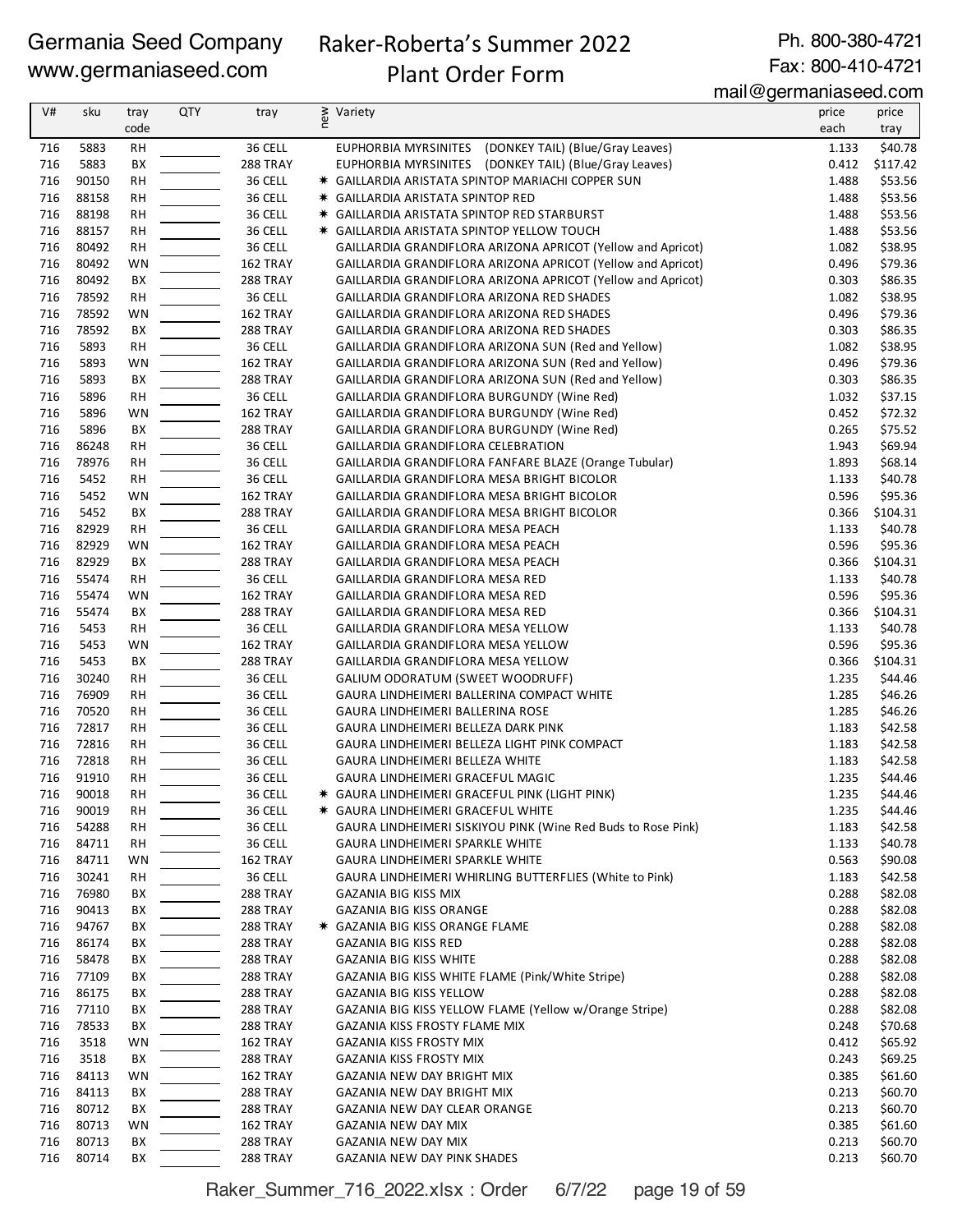### Raker-Roberta's Summer 2022 Plant Order Form

Ph. 800-380-4721 Fax: 800-410-4721

mail@germaniaseed.com

| V#  | sku   | tray | QTY | tray            | new<br>Variety                               | price | price   |
|-----|-------|------|-----|-----------------|----------------------------------------------|-------|---------|
|     |       | code |     |                 |                                              | each  | tray    |
| 716 | 84712 | BX   |     | 288 TRAY        | <b>GAZANIA NEW DAY RED SHADES</b>            | 0.213 | \$60.70 |
| 716 | 66407 | BX   |     | 288 TRAY        | <b>GAZANIA NEW DAY RED STRIPE</b>            | 0.213 | \$60.70 |
| 716 | 86176 | BX   |     | 288 TRAY        | <b>GAZANIA NEW DAY ROSE STRIPE</b>           | 0.213 | \$60.70 |
| 716 | 66484 | WN   |     | 162 TRAY        | GAZANIA NEW DAY TIGER MIX                    | 0.385 | \$61.60 |
| 716 | 66484 | BX   |     | <b>288 TRAY</b> | <b>GAZANIA NEW DAY TIGER MIX</b>             | 0.213 | \$60.70 |
| 716 | 80715 | BX   |     | 288 TRAY        | <b>GAZANIA NEW DAY YELLOW</b>                | 0.213 | \$60.70 |
| 716 | 68467 | WN   |     | 162 TRAY        | <b>GERANIUM BULLS EYE CHERRY</b>             | 0.456 | \$72.96 |
| 716 | 68467 | BX   |     | 288 TRAY        | <b>GERANIUM BULLS EYE CHERRY</b>             | 0.282 | \$80.37 |
| 716 | 69237 | WN   |     | 162 TRAY        | <b>GERANIUM BULLS EYE LIGHT PINK</b>         | 0.456 | \$72.96 |
| 716 | 69237 | BX   |     | 288 TRAY        | <b>GERANIUM BULLS EYE LIGHT PINK</b>         | 0.282 | \$80.37 |
| 716 | 82732 | WN   |     | 162 TRAY        | <b>GERANIUM BULLS EYE RED</b>                | 0.456 | \$72.96 |
| 716 | 82732 | BX   |     | 288 TRAY        | <b>GERANIUM BULLS EYE RED</b>                | 0.282 | \$80.37 |
| 716 | 68468 | WN   |     | 162 TRAY        | <b>GERANIUM BULLS EYE SALMON</b>             | 0.456 | \$72.96 |
| 716 | 68468 | BX   |     | <b>288 TRAY</b> | <b>GERANIUM BULLS EYE SALMON</b>             | 0.282 | \$80.37 |
| 716 | 68469 | WN   |     | 162 TRAY        | <b>GERANIUM BULLS EYE SCARLET</b>            | 0.456 | \$72.96 |
| 716 | 68469 | BX   |     | <b>288 TRAY</b> | <b>GERANIUM BULLS EYE SCARLET</b>            | 0.282 | \$80.37 |
| 716 | 68911 | WN   |     | 162 TRAY        | <b>GERANIUM MAVERICK APPLEBLOSSOM</b>        | 0.456 | \$72.96 |
| 716 | 68911 | BX   |     | 288 TRAY        | <b>GERANIUM MAVERICK APPLEBLOSSOM</b>        | 0.282 | \$80.37 |
| 716 | 2501  | WN   |     | 162 TRAY        | <b>GERANIUM MAVERICK CORAL</b>               | 0.456 | \$72.96 |
| 716 | 2501  | BX   |     | 288 TRAY        | <b>GERANIUM MAVERICK CORAL</b>               | 0.282 | \$80.37 |
| 716 | 2475  | WN   |     | 162 TRAY        | <b>GERANIUM MAVERICK MIX</b>                 | 0.456 | \$72.96 |
| 716 | 2504  | WN   |     | 162 TRAY        | <b>GERANIUM MAVERICK ORANGE</b>              | 0.456 | \$72.96 |
| 716 | 2504  | BX   |     | 288 TRAY        | <b>GERANIUM MAVERICK ORANGE</b>              | 0.282 | \$80.37 |
| 716 | 2544  | WN   |     | 162 TRAY        | <b>GERANIUM MAVERICK PINK</b>                | 0.456 | \$72.96 |
| 716 | 2544  | BX   |     | 288 TRAY        | <b>GERANIUM MAVERICK PINK</b>                | 0.282 | \$80.37 |
| 716 | 2536  | WN   |     | 162 TRAY        | <b>GERANIUM MAVERICK QUICKSILVER</b>         | 0.456 | \$72.96 |
| 716 | 2536  | BX   |     | 288 TRAY        | <b>GERANIUM MAVERICK QUICKSILVER</b>         | 0.282 | \$80.37 |
| 716 | 2545  | WN   |     | 162 TRAY        | <b>GERANIUM MAVERICK RED</b>                 | 0.456 | \$72.96 |
| 716 | 2545  | BX   |     | <b>288 TRAY</b> | <b>GERANIUM MAVERICK RED</b>                 | 0.282 | \$80.37 |
| 716 | 2506  | WN   |     | 162 TRAY        | <b>GERANIUM MAVERICK ROSE</b>                | 0.456 | \$72.96 |
| 716 | 2506  | BX   |     | <b>288 TRAY</b> | <b>GERANIUM MAVERICK ROSE</b>                | 0.282 | \$80.37 |
| 716 | 2556  | WN   |     | 162 TRAY        | <b>GERANIUM MAVERICK SALMON</b>              | 0.456 | \$72.96 |
| 716 | 2556  | BX   |     | 288 TRAY        | <b>GERANIUM MAVERICK SALMON</b>              | 0.282 | \$80.37 |
| 716 | 2557  | WN   |     | 162 TRAY        | <b>GERANIUM MAVERICK SCARLET</b>             | 0.456 | \$72.96 |
| 716 | 2557  | BX   |     | <b>288 TRAY</b> | <b>GERANIUM MAVERICK SCARLET</b>             | 0.282 | \$80.37 |
| 716 | 85027 | WN   |     | 162 TRAY        | <b>GERANIUM MAVERICK SCARLET PICOTEE</b>     | 0.456 | \$72.96 |
| 716 | 85027 | BX   |     | <b>288 TRAY</b> | <b>GERANIUM MAVERICK SCARLET PICOTEE</b>     | 0.282 | \$80.37 |
| 716 | 2503  | WN   |     | 162 TRAY        | <b>GERANIUM MAVERICK STAR (Pink Bicolor)</b> | 0.456 | \$72.96 |
| 716 | 2503  | BX   |     | <b>288 TRAY</b> | <b>GERANIUM MAVERICK STAR (Pink Bicolor)</b> | 0.282 | \$80.37 |
| 716 | 2499  | WN   |     | 162 TRAY        | GERANIUM MAVERICK VIOLET                     | 0.456 | \$72.96 |
| 716 | 2499  | BХ   |     | 288 TRAY        | <b>GERANIUM MAVERICK VIOLET</b>              | 0.282 | \$80.37 |
| 716 | 58479 | WN   |     | 162 TRAY        | <b>GERANIUM MAVERICK VIOLET PICOTEE</b>      | 0.456 | \$72.96 |
| 716 | 58479 | BХ   |     | <b>288 TRAY</b> | <b>GERANIUM MAVERICK VIOLET PICOTEE</b>      | 0.282 | \$80.37 |
| 716 | 2558  | WN   |     | 162 TRAY        | <b>GERANIUM MAVERICK WHITE</b>               | 0.456 | \$72.96 |
| 716 | 2558  | BХ   |     | 288 TRAY        | <b>GERANIUM MAVERICK WHITE</b>               | 0.282 | \$80.37 |
| 716 | 53419 | WN   |     | 162 TRAY        | <b>GERANIUM PINTO PREMIUM CORAL</b>          | 0.456 | \$72.96 |
| 716 | 53419 | BХ   |     | <b>288 TRAY</b> | <b>GERANIUM PINTO PREMIUM CORAL</b>          | 0.282 | \$80.37 |
| 716 | 79877 | WN   |     | 162 TRAY        | <b>GERANIUM PINTO PREMIUM DEEP RED</b>       | 0.456 | \$72.96 |
| 716 | 79877 | BХ   |     | 288 TRAY        | <b>GERANIUM PINTO PREMIUM DEEP RED</b>       | 0.282 | \$80.37 |
| 716 | 80756 | WN   |     | 162 TRAY        | <b>GERANIUM PINTO PREMIUM DEEP ROSE</b>      | 0.456 | \$72.96 |
| 716 | 80756 | BХ   |     | 288 TRAY        | <b>GERANIUM PINTO PREMIUM DEEP ROSE</b>      | 0.282 | \$80.37 |
| 716 | 88232 | WN   |     | 162 TRAY        | <b>GERANIUM PINTO PREMIUM DEEP SCARLET</b>   | 0.456 | \$72.96 |
| 716 | 88232 | BХ   |     | <b>288 TRAY</b> | <b>GERANIUM PINTO PREMIUM DEEP SCARLET</b>   | 0.282 | \$80.37 |
| 716 | 80717 | WN   |     | 162 TRAY        | <b>GERANIUM PINTO PREMIUM LAVENDER</b>       | 0.456 | \$72.96 |
| 716 | 80717 | BХ   |     | 288 TRAY        | <b>GERANIUM PINTO PREMIUM LAVENDER</b>       | 0.282 | \$80.37 |
| 716 | 86177 | WN   |     | 162 TRAY        | <b>GERANIUM PINTO PREMIUM LAVENDER ROSE</b>  | 0.456 | \$72.96 |
| 716 | 86177 | BХ   |     | <b>288 TRAY</b> | <b>GERANIUM PINTO PREMIUM LAVENDER ROSE</b>  | 0.282 | \$80.37 |
| 716 | 88381 | WN   |     | 162 TRAY        | <b>GERANIUM PINTO PREMIUM ORANGE</b>         | 0.456 | \$72.96 |
| 716 | 88381 | BX   |     | <b>288 TRAY</b> | <b>GERANIUM PINTO PREMIUM ORANGE</b>         | 0.282 | \$80.37 |
| 716 | 84713 | WN   |     | 162 TRAY        | <b>GERANIUM PINTO PREMIUM ORANGE BICOLOR</b> | 0.456 | \$72.96 |
| 716 | 84713 | BХ   |     | <b>288 TRAY</b> | <b>GERANIUM PINTO PREMIUM ORANGE BICOLOR</b> | 0.282 | \$80.37 |
| 716 | 84714 | WN   |     | 162 TRAY        | GERANIUM PINTO PREMIUM ROSE BICOLOR          | 0.456 | \$72.96 |

Raker\_Summer\_716\_2022.xlsx : Order 6/7/22 page 20 of 59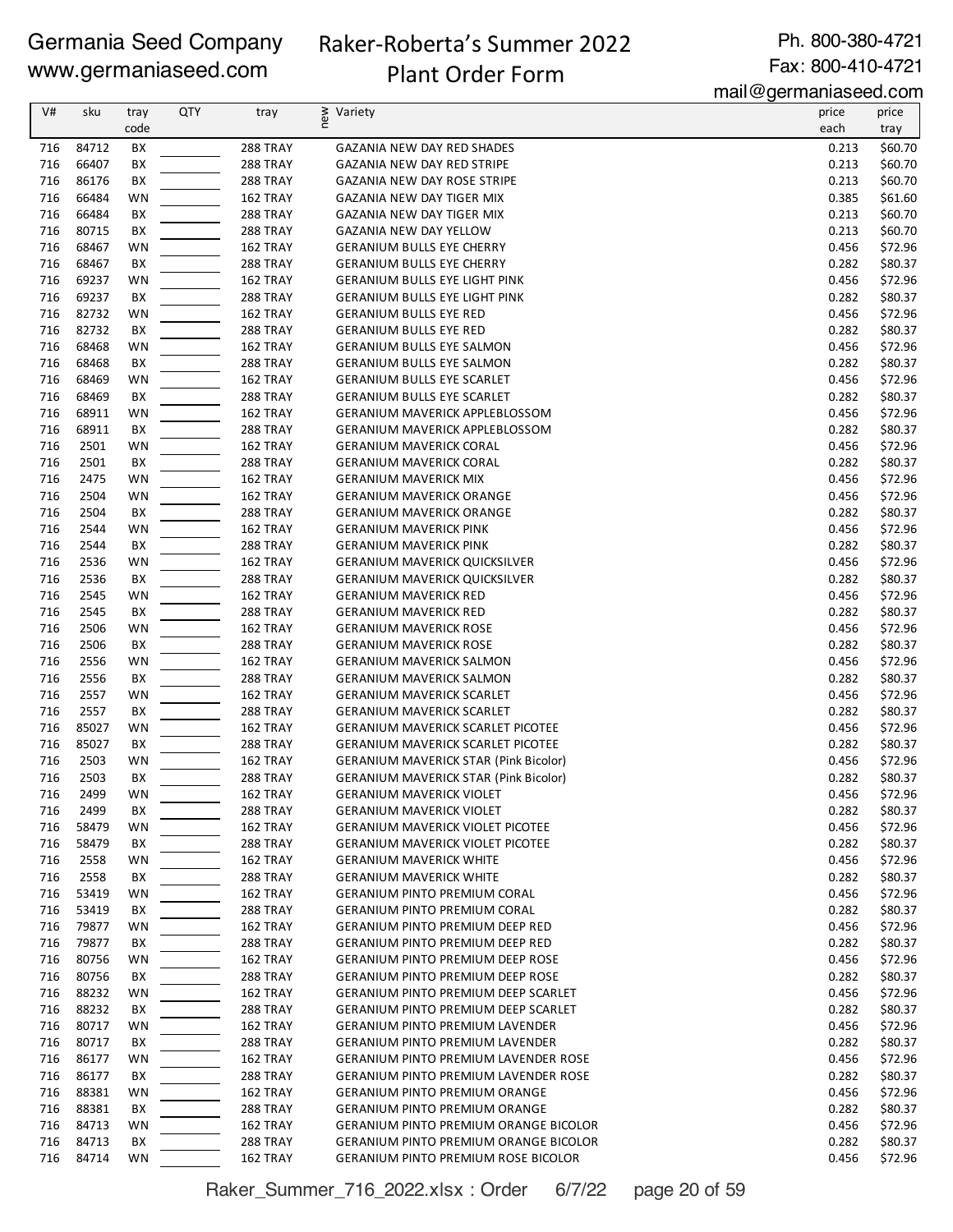# Raker-Roberta's Summer 2022

Plant Order Form

Ph. 800-380-4721 Fax: 800-410-4721

mail@germaniaseed.com

| V#         | sku            | tray            | <b>QTY</b> | tray                               | new<br>Variety                                                                               | price          | price               |
|------------|----------------|-----------------|------------|------------------------------------|----------------------------------------------------------------------------------------------|----------------|---------------------|
|            |                | code            |            |                                    |                                                                                              | each           | tray                |
| 716        | 84714          | BX              |            | 288 TRAY                           | <b>GERANIUM PINTO PREMIUM ROSE BICOLOR</b>                                                   | 0.282          | \$80.37             |
| 716        | 80718          | WN              |            | 162 TRAY                           | <b>GERANIUM PINTO PREMIUM SALMON</b>                                                         | 0.456          | \$72.96             |
| 716        | 80718          | BX              |            | 288 TRAY                           | <b>GERANIUM PINTO PREMIUM SALMON</b>                                                         | 0.282          | \$80.37             |
| 716        | 80719          | WN              |            | 162 TRAY                           | <b>GERANIUM PINTO PREMIUM SALMON SPLASH</b>                                                  | 0.456          | \$72.96             |
| 716        | 80719          | BХ              |            | <b>288 TRAY</b>                    | <b>GERANIUM PINTO PREMIUM SALMON SPLASH</b>                                                  | 0.282          | \$80.37             |
| 716        | 80721          | WN              |            | 162 TRAY                           | <b>GERANIUM PINTO PREMIUM VIOLET</b>                                                         | 0.456          | \$72.96             |
| 716        | 80721          | BX              |            | <b>288 TRAY</b>                    | <b>GERANIUM PINTO PREMIUM VIOLET</b>                                                         | 0.282          | \$80.37             |
| 716        | 84715          | WN              |            | 162 TRAY                           | <b>GERANIUM PINTO PREMIUM WHITE</b>                                                          | 0.456          | \$72.96             |
| 716        | 84715          | BХ              |            | <b>288 TRAY</b>                    | <b>GERANIUM PINTO PREMIUM WHITE</b>                                                          | 0.282          | \$80.37             |
| 716        | 84716          | WN              |            | 162 TRAY                           | <b>GERANIUM PINTO PREMIUM WHITE TO ROSE</b>                                                  | 0.456          | \$72.96             |
| 716        | 84716          | BX              |            | <b>288 TRAY</b>                    | <b>GERANIUM PINTO PREMIUM WHITE TO ROSE</b>                                                  | 0.282          | \$80.37             |
| 716        | 55973          | BX              |            | 288 TRAY                           | <b>GERANIUM RINGO 2000 CARDINAL</b>                                                          | 0.282          | \$80.37             |
| 716        | 64034          | BX              |            | 288 TRAY                           | GERANIUM RINGO 2000 DEEP RED                                                                 | 0.282          | \$80.37             |
| 716        | 34083          | BX              |            | <b>288 TRAY</b>                    | <b>GERANIUM RINGO 2000 DEEP ROSE</b>                                                         | 0.282          | \$80.37             |
| 716<br>716 | 40603<br>87997 | BХ<br>BX        |            | <b>288 TRAY</b>                    | GERANIUM RINGO 2000 DEEP SCARLET                                                             | 0.282<br>0.282 | \$80.37<br>\$80.37  |
| 716        | 53318          | BХ              |            | <b>288 TRAY</b><br><b>288 TRAY</b> | <b>GERANIUM RINGO 2000 LAVENDER</b><br><b>GERANIUM RINGO 2000 PINK</b>                       | 0.282          | \$80.37             |
| 716        | 55974          | BХ              |            | <b>288 TRAY</b>                    | <b>GERANIUM RINGO 2000 ROSE STAR</b>                                                         | 0.282          | \$80.37             |
| 716        | 34084          | ВX              |            | <b>288 TRAY</b>                    | <b>GERANIUM RINGO 2000 SALMON</b>                                                            | 0.282          | \$80.37             |
| 716        | 55975          | BX              |            | <b>288 TRAY</b>                    | <b>GERANIUM RINGO 2000 SCARLET STAR</b>                                                      | 0.282          | \$80.37             |
| 716        | 34085          | ВX              |            | <b>288 TRAY</b>                    | <b>GERANIUM RINGO 2000 VIOLET</b>                                                            | 0.282          | \$80.37             |
| 716        | 33373          | BX              |            | <b>288 TRAY</b>                    | <b>GERANIUM RINGO 2000 WHITE</b>                                                             | 0.282          | \$80.37             |
| 716        | 78595          | RН              |            | 36 CELL                            | GERBERA FLORILINE MAXI DARK EYE MIX                                                          | 1.335          | \$48.06             |
| 716        | 78595          | WN              |            | 162 TRAY                           | <b>GERBERA FLORILINE MAXI DARK EYE MIX</b>                                                   | 0.719          | \$115.04            |
| 716        | 33508          | RH              |            | 36 CELL                            | <b>GERBERA FLORILINE MAXI SELECT MIX</b>                                                     | 1.335          | \$48.06             |
| 716        | 33508          | WN              |            | 162 TRAY                           | <b>GERBERA FLORILINE MAXI SELECT MIX</b>                                                     | 0.719          | \$115.04            |
| 716        | 60800          | RH              |            | 36 CELL                            | <b>GERBERA FLORILINE MAXI SPIDER MIX</b>                                                     | 1.335          | \$48.06             |
| 716        | 60800          | WN              |            | 162 TRAY                           | <b>GERBERA FLORILINE MAXI SPIDER MIX</b>                                                     | 0.719          | \$115.04            |
| 716        | 78609          | <b>RH</b>       |            | 36 CELL                            | GERBERA FLORILINE MIDI DARK EYE BICOLOR                                                      | 1.335          | \$48.06             |
| 716        | 78609          | WN              |            | 162 TRAY                           | <b>GERBERA FLORILINE MIDI DARK EYE BICOLOR</b>                                               | 0.719          | \$115.04            |
| 716        | 84116          | RH              |            | 36 CELL                            | GERBERA FLORILINE MIDI DARK EYE DARK FIREBALL                                                | 1.335          | \$48.06             |
| 716        | 84116          | WN              |            | 162 TRAY                           | GERBERA FLORILINE MIDI DARK EYE DARK FIREBALL                                                | 0.719          | \$115.04            |
| 716        | 87421          | <b>RH</b>       |            | 36 CELL                            | GERBERA FLORILINE MIDI DARK EYE LAVENDER                                                     | 1.335          | \$48.06             |
| 716        | 87421          | WN              |            | 162 TRAY                           | GERBERA FLORILINE MIDI DARK EYE LAVENDER                                                     | 0.719          | \$115.04            |
| 716        | 77242          | RH              |            | 36 CELL                            | <b>GERBERA FLORILINE MIDI DARK EYE ORANGE</b>                                                | 1.335          | \$48.06             |
| 716        | 77242          | WN              |            | 162 TRAY                           | <b>GERBERA FLORILINE MIDI DARK EYE ORANGE</b>                                                | 0.719          | \$115.04            |
| 716        | 77245          | <b>RH</b>       |            | 36 CELL                            | <b>GERBERA FLORILINE MIDI DARK EYE RED</b>                                                   | 1.335          | \$48.06             |
| 716        | 77245          | WN              |            | 162 TRAY                           | <b>GERBERA FLORILINE MIDI DARK EYE RED</b>                                                   | 0.719          | \$115.04            |
| 716        | 40797          | RH              |            | 36 CELL                            | GERBERA FLORILINE MIDI DARK EYE SELECT MIX                                                   | 1.335          | \$48.06             |
| 716        | 40797          | WN              |            | 162 TRAY                           | GERBERA FLORILINE MIDI DARK EYE SELECT MIX                                                   | 0.719          | \$115.04<br>\$48.06 |
| 716<br>716 | 77247<br>77247 | <b>RH</b><br>WN |            | 36 CELL<br>162 TRAY                | <b>GERBERA FLORILINE MIDI DARK EYE WHITE</b><br><b>GERBERA FLORILINE MIDI DARK EYE WHITE</b> | 1.335<br>0.719 | \$115.04            |
| 716        | 77249          | RH              |            | 36 CELL                            | <b>GERBERA FLORILINE MIDI DARK EYE YELLOW</b>                                                | 1.335          | \$48.06             |
| 716        | 77249          | WN              |            | 162 TRAY                           | <b>GERBERA FLORILINE MIDI DARK EYE YELLOW</b>                                                | 0.719          | \$115.04            |
| 716        | 84119          | RH              |            | 36 CELL                            | GERBERA FLORILINE MIDI EYECATCHER DARK EYE DARK PURPLE                                       | 1.335          | \$48.06             |
| 716        | 84119          | WN              |            | 162 TRAY                           | GERBERA FLORILINE MIDI EYECATCHER DARK EYE DARK PURPLE                                       | 0.719          | \$115.04            |
| 716        | 78593          | RH              |            | 36 CELL                            | GERBERA FLORILINE MIDI EYECATCHER DARK EYE PURPLE                                            | 1.335          | \$48.06             |
| 716        | 78593          | WN              |            | 162 TRAY                           | GERBERA FLORILINE MIDI EYECATCHER DARK EYE PURPLE                                            | 0.719          | \$115.04            |
| 716        | 77237          | RH              |            | 36 CELL                            | GERBERA FLORILINE MIDI EYECATCHER DARK EYE RED                                               | 1.335          | \$48.06             |
| 716        | 77237          | WN              |            | 162 TRAY                           | GERBERA FLORILINE MIDI EYECATCHER DARK EYE RED                                               | 0.719          | \$115.04            |
| 716        | 40813          | RH              |            | 36 CELL                            | <b>GERBERA FLORILINE MIDI SELECT MIX</b>                                                     | 1.335          | \$48.06             |
| 716        | 40813          | WN              |            | 162 TRAY                           | <b>GERBERA FLORILINE MIDI SELECT MIX</b>                                                     | 0.719          | \$115.04            |
| 716        | 90417          | RH              |            | 36 CELL                            | <b>GERBERA FLORILINE MINI MIX</b>                                                            | 1.335          | \$48.06             |
| 716        | 90417          | WN              |            | 162 TRAY                           | <b>GERBERA FLORILINE MINI MIX</b>                                                            | 0.719          | \$115.04            |
| 716        | 78618          | <b>RH</b>       |            | 36 CELL                            | GERBERA JAGUAR DARK EYE FIRE                                                                 | 1.335          | \$48.06             |
| 716        | 78618          | WN              |            | 162 TRAY                           | GERBERA JAGUAR DARK EYE FIRE                                                                 | 0.719          | \$115.04            |
| 716        | 85028          | RH              |            | 36 CELL                            | GERBERA JAGUAR DARK EYE LEMON                                                                | 1.335          | \$48.06             |
| 716        | 85028          | WN              |            | 162 TRAY                           | GERBERA JAGUAR DARK EYE LEMON                                                                | 0.719          | \$115.04            |
| 716        | 61975          | <b>RH</b>       |            | 36 CELL                            | GERBERA JAGUAR DARK EYE ROSE                                                                 | 1.335          | \$48.06             |
| 716        | 61975          | <b>WN</b>       |            | 162 TRAY                           | GERBERA JAGUAR DARK EYE ROSE                                                                 | 0.719          | \$115.04            |
| 716        | 73967          | <b>RH</b>       |            | 36 CELL                            | GERBERA JAGUAR DARK EYE SCARLET SHADES                                                       | 1.335          | \$48.06             |
| 716        | 73967          | WN              |            | 162 TRAY                           | GERBERA JAGUAR DARK EYE SCARLET SHADES                                                       | 0.719          | \$115.04            |

Raker\_Summer\_716\_2022.xlsx : Order 6/7/22 page 21 of 59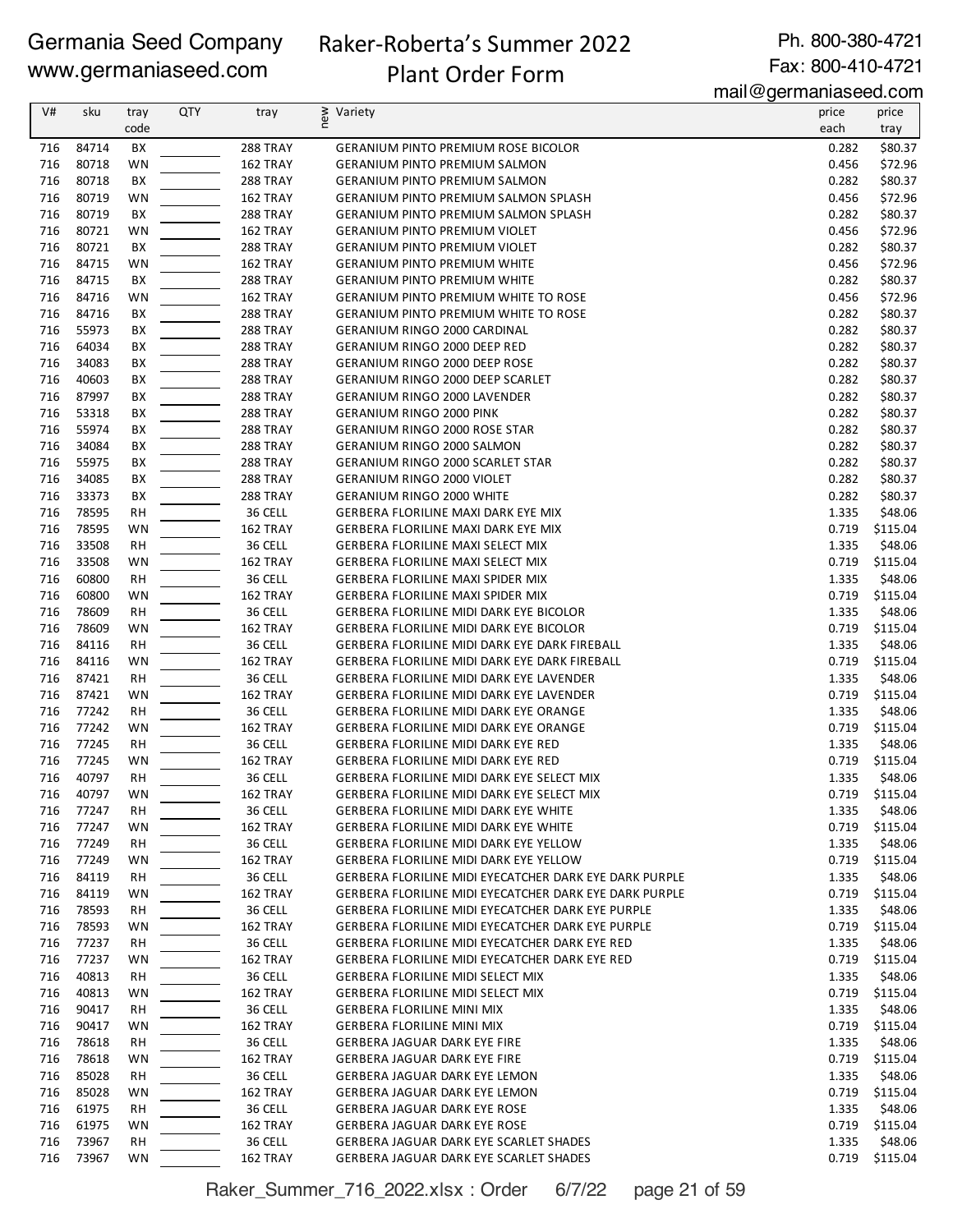# Raker-Roberta's Summer 2022

Ph. 800-380-4721 Fax: 800-410-4721

# Plant Order Form

mail@germaniaseed.com

| V#         | sku   | tray      | <b>QTY</b> |                      | Variety                                                                         | <br>price | price              |
|------------|-------|-----------|------------|----------------------|---------------------------------------------------------------------------------|-----------|--------------------|
|            |       | code      |            | tray                 | new                                                                             | each      |                    |
|            |       |           |            |                      |                                                                                 |           | tray               |
| 716        | 61981 | RH        |            | 36 CELL              | GERBERA JAGUAR DARK EYE YELLOW                                                  | 1.335     | \$48.06            |
| 716        | 61981 | WN        |            | 162 TRAY             | GERBERA JAGUAR DARK EYE YELLOW                                                  | 0.719     | \$115.04           |
| 716        | 80743 | <b>RH</b> |            | 36 CELL              | GERBERA JAGUAR FALL COLORS MIX                                                  | 1.335     | \$48.06            |
| 716        | 80743 | WN        |            | 162 TRAY             | GERBERA JAGUAR FALL COLORS MIX                                                  | 0.719     | \$115.04           |
| 716        | 64038 | RH        |            | 36 CELL              | GERBERA JAGUAR FORMULA MIX                                                      | 1.335     | \$48.06            |
| 716        | 64038 | WN        |            | 162 TRAY             | GERBERA JAGUAR FORMULA MIX                                                      | 0.719     | \$115.04           |
| 716        | 61977 | <b>RH</b> |            | 36 CELL              | GERBERA JAGUAR LIGHT EYE DEEP ORANGE (Formerly Scarlet)                         | 1.335     | \$48.06            |
| 716        | 61977 | WN        |            | 162 TRAY             | GERBERA JAGUAR LIGHT EYE DEEP ORANGE (Formerly Scarlet)                         | 0.719     | \$115.04           |
| 716        | 61973 | RH        |            | 36 CELL              | <b>GERBERA JAGUAR LIGHT EYE DEEP ROSE</b>                                       | 1.335     | \$48.06            |
| 716        | 61973 | WN        |            | 162 TRAY             | GERBERA JAGUAR LIGHT EYE DEEP ROSE                                              | 0.719     | \$115.04           |
| 716        | 66096 | <b>RH</b> |            | 36 CELL              | GERBERA JAGUAR LIGHT EYE FIRE                                                   | 1.335     | \$48.06            |
| 716        | 66096 | WN        |            | 162 TRAY             | GERBERA JAGUAR LIGHT EYE FIRE                                                   | 0.719     | \$115.04           |
| 716        | 75923 | <b>RH</b> |            | 36 CELL              | GERBERA JAGUAR LIGHT EYE PINK                                                   | 1.335     | \$48.06            |
| 716        | 75923 | WN        |            | 162 TRAY             | GERBERA JAGUAR LIGHT EYE PINK                                                   | 0.719     | \$115.04           |
| 716        | 68915 | RH        |            | 36 CELL              | GERBERA JAGUAR LIGHT EYE ROSE PICOTEE                                           | 1.335     | \$48.06            |
| 716        | 68915 | WN        |            | 162 TRAY             | GERBERA JAGUAR LIGHT EYE ROSE PICOTEE                                           | 0.719     | \$115.04           |
| 716        | 61979 | <b>RH</b> |            | 36 CELL              |                                                                                 | 1.335     | \$48.06            |
| 716        | 61979 | WN        |            | 162 TRAY             | GERBERA JAGUAR LIGHT EYE TANGERINE<br><b>GERBERA JAGUAR LIGHT EYE TANGERINE</b> | 0.719     | \$115.04           |
|            |       |           |            |                      |                                                                                 |           |                    |
| 716        | 61980 | RH        |            | 36 CELL              | <b>GERBERA JAGUAR LIGHT EYE YELLOW</b>                                          | 1.335     | \$48.06            |
| 716        | 61980 | WN        |            | 162 TRAY             | <b>GERBERA JAGUAR LIGHT EYE YELLOW</b>                                          | 0.719     | \$115.04           |
| 716        | 92123 | <b>RH</b> |            | 36 CELL              | <b>GERBERA JAGUAR RED</b>                                                       | 1.335     | \$48.06            |
| 716        | 92123 | WN        |            | 162 TRAY             | <b>GERBERA JAGUAR RED</b>                                                       | 0.719     | \$115.04           |
| 716        | 80744 | RH        |            | 36 CELL              | GERBERA JAGUAR SALSA MIX                                                        | 1.335     | \$48.06            |
| 716        | 80744 | WN        |            | 162 TRAY             | GERBERA JAGUAR SALSA MIX                                                        | 0.719     | \$115.04           |
| 716        | 80745 | RH        |            | 36 CELL              | GERBERA JAGUAR SPRING TIME MIX                                                  | 1.335     | \$48.06            |
| 716        | 80745 | WN        |            | 162 TRAY             | GERBERA JAGUAR SPRING TIME MIX                                                  | 0.719     | \$115.04           |
| 716        | 91914 | RH        |            | 36 CELL              | <b>GERBERA JAGUAR WHITE</b>                                                     | 1.335     | \$48.06            |
| 716        | 91914 | WN        |            | 162 TRAY             | <b>GERBERA JAGUAR WHITE</b>                                                     | 0.719     | \$115.04           |
| 716        | 70540 | <b>RH</b> |            | 36 CELL              | <b>GERBERA MAJORETTE MIX</b>                                                    | 1.335     | \$48.06            |
| 716        | 70540 | WN        |            | 162 TRAY             | <b>GERBERA MAJORETTE MIX</b>                                                    | 0.698     | \$111.68           |
| 716        | 84773 | RH        |            | 36 CELL              | <b>GERBERA SUNDAYZ MIDI MIX</b>                                                 | 1.386     | \$49.89            |
| 716        | 84773 | WN        |            | 162 TRAY             | <b>GERBERA SUNDAYZ MIDI MIX</b>                                                 | 0.698     | \$111.68           |
| 716        | 5912  | RH        |            | 36 CELL              | <b>GEUM CHILOENSE LADY STRATHEDEN</b>                                           | 1.032     | \$37.15            |
| 716        | 5912  | WN        |            | 162 TRAY             | <b>GEUM CHILOENSE LADY STRATHEDEN</b>                                           | 0.440     | \$70.40            |
| 716        | 5912  | BX        |            | <b>288 TRAY</b>      | <b>GEUM CHILOENSE LADY STRATHEDEN</b>                                           | 0.259     | \$73.81            |
| 716        | 5913  | RH        |            | 36 CELL              | <b>GEUM CHILOENSE MRS. BRADSHAW (Carmine Red)</b>                               | 1.032     | \$37.15            |
| 716        | 5913  | WN        |            | 162 TRAY             | <b>GEUM CHILOENSE MRS. BRADSHAW (Carmine Red)</b>                               | 0.440     | \$70.40            |
| 716        | 5913  | BX        |            | 288 TRAY             | GEUM CHILOENSE MRS. BRADSHAW (Carmine Red)                                      | 0.252     | \$71.82            |
| 716        | 76984 | WN        |            | 162 TRAY             | GOMPHRENA FIREWORKS (Hot Pink w/Yellow Tip)                                     | 0.585     | \$93.60            |
| 716        | 76984 | ВX        |            | 288 TRAY             | GOMPHRENA FIREWORKS (Hot Pink w/Yellow Tip)                                     | 0.399     | \$113.71           |
| 716        | 52805 | BХ        |            | 288 TRAY             | <b>GOMPHRENA GNOME MIX</b>                                                      | 0.199     | \$56.71            |
| 716        | 52807 |           |            | 162 TRAY             | <b>GOMPHRENA GNOME PURPLE</b>                                                   | 0.349     | \$55.84            |
|            | 52807 | WN        |            |                      |                                                                                 | 0.199     |                    |
| 716<br>716 | 83050 | BХ<br>BХ  |            | 288 TRAY<br>288 TRAY | <b>GOMPHRENA GNOME PURPLE</b><br><b>GOMPHRENA PING PONG PURPLE</b>              | 0.219     | \$56.71<br>\$62.41 |
|            |       |           |            |                      |                                                                                 |           |                    |
| 716        | 2598  | BX        |            | <b>288 TRAY</b>      | <b>GOMPHRENA QIS CARMINE</b>                                                    | 0.199     | \$56.71            |
| 716        | 40800 | BХ        |            | <b>288 TRAY</b>      | GOMPHRENA QIS FORMULA MIX                                                       | 0.199     | \$56.71            |
| 716        | 88000 | BХ        |            | <b>288 TRAY</b>      | <b>GOMPHRENA QIS PURPLE</b>                                                     | 0.199     | \$56.71            |
| 716        | 2582  | BХ        |            | <b>288 TRAY</b>      | <b>GOMPHRENA QIS RED</b>                                                        | 0.199     | \$56.71            |
| 716        | 40230 | RH        |            | 36 CELL              | GRASS CAREX BUCHANANII RED ROOSTER                                              | 1.133     | \$40.78            |
| 716        | 40230 | WN        |            | 162 TRAY             | GRASS CAREX BUCHANANII RED ROOSTER                                              | 0.519     | \$83.04            |
| 716        | 40230 | BХ        |            | 288 TRAY             | GRASS CAREX BUCHANANII RED ROOSTER                                              | 0.342     | \$97.47            |
| 716        | 40229 | RH        |            | 36 CELL              | GRASS CAREX COMANS AMAZON MIST                                                  | 1.133     | \$40.78            |
| 716        | 40229 | WN        |            | 162 TRAY             | GRASS CAREX COMANS AMAZON MIST                                                  | 0.519     | \$83.04            |
| 716        | 40229 | BХ        |            | <b>288 TRAY</b>      | GRASS CAREX COMANS AMAZON MIST                                                  | 0.342     | \$97.47            |
| 716        | 40228 | RН        |            | 36 CELL              | GRASS CAREX COMANS BRONCO                                                       | 1.133     | \$40.78            |
| 716        | 40228 | WN        |            | 162 TRAY             | GRASS CAREX COMANS BRONCO                                                       | 0.519     | \$83.04            |
| 716        | 40228 | BХ        |            | 288 TRAY             | GRASS CAREX COMANS BRONCO                                                       | 0.342     | \$97.47            |
| 716        | 30559 | RН        |            | 36 CELL              | GRASS CORTADERIA SELLOANA ROSEA (PINK) (PAMPAS)                                 | 1.032     | \$37.15            |
| 716        | 30559 | WN        |            | 162 TRAY             | GRASS CORTADERIA SELLOANA ROSEA (PINK) (PAMPAS)                                 | 0.429     | \$68.64            |
| 716        | 30559 | BХ        |            | <b>288 TRAY</b>      | GRASS CORTADERIA SELLOANA ROSEA (PINK) (PAMPAS)                                 | 0.246     | \$70.11            |
| 716        | 78670 | RН        |            | 36 CELL              | GRASS CORTADERIA SELLOANA WHITE FEATHER (PAMPAS)                                | 1.032     | \$37.15            |
| 716        | 78670 | WN        |            | 162 TRAY             | GRASS CORTADERIA SELLOANA WHITE FEATHER (PAMPAS)                                | 0.429     | \$68.64            |

Raker\_Summer\_716\_2022.xlsx : Order 6/7/22 page 22 of 59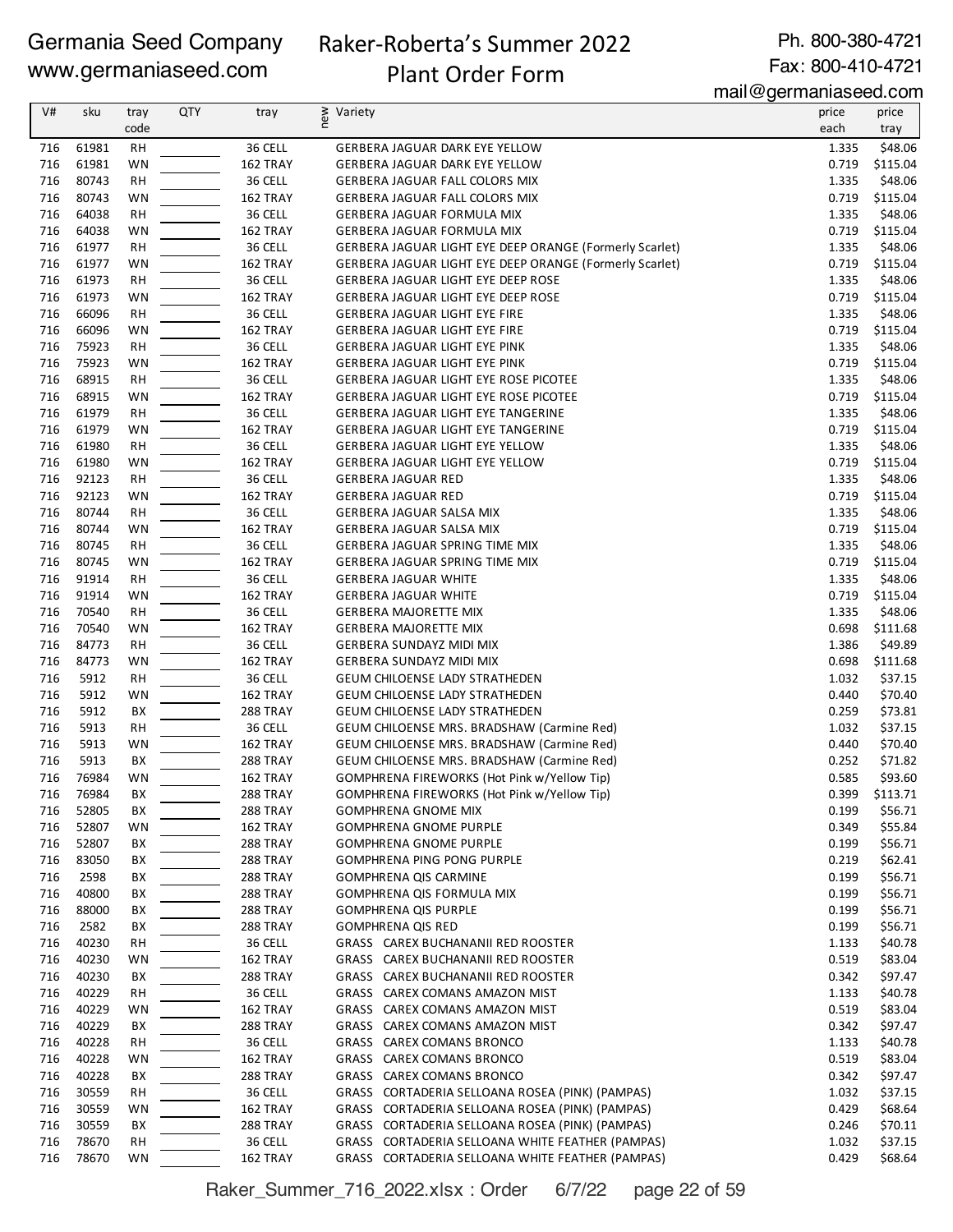# Raker-Roberta's Summer 2022

Ph. 800-380-4721 Fax: 800-410-4721

# Plant Order Form

mail@germaniaseed.com

|     |       |           |            |                 |                |                                                     | $\frac{1}{2}$ llan $\approx$ y $\approx$ llana ilas $\approx$ coll $\approx$ |          |
|-----|-------|-----------|------------|-----------------|----------------|-----------------------------------------------------|------------------------------------------------------------------------------|----------|
| V#  | sku   | tray      | <b>QTY</b> | tray            | ≥ Variety<br>E |                                                     | price                                                                        | price    |
|     |       | code      |            |                 |                |                                                     | each                                                                         | tray     |
| 716 | 78670 | BX        |            | 288 TRAY        |                | GRASS CORTADERIA SELLOANA WHITE FEATHER (PAMPAS)    | 0.246                                                                        | \$70.11  |
| 716 | 30562 | <b>RH</b> |            | 36 CELL         |                | GRASS ERIANTHUS RAVENNAE (RAVEN)                    | 1.082                                                                        | \$38.95  |
| 716 | 30562 | WN        |            | 162 TRAY        |                | GRASS ERIANTHUS RAVENNAE (RAVEN)                    | 0.440                                                                        | \$70.40  |
| 716 | 30562 | ВX        |            | 288 TRAY        |                | GRASS ERIANTHUS RAVENNAE (RAVEN)                    | 0.265                                                                        | \$75.52  |
| 716 | 2613  | <b>RH</b> |            | 36 CELL         |                | GRASS FESTUCA (OVINA) GLAUCA (Blue Fescue)          | 1.032                                                                        | \$37.15  |
| 716 | 2613  | WN        |            | 162 TRAY        |                | GRASS FESTUCA (OVINA) GLAUCA (Blue Fescue)          | 0.429                                                                        | \$68.64  |
| 716 | 2613  | BХ        |            | 288 TRAY        |                | GRASS FESTUCA (OVINA) GLAUCA (Blue Fescue)          | 0.246                                                                        | \$70.11  |
| 716 | 30563 | RH        |            | 36 CELL         |                | GRASS FESTUCA GLAUCA ELIJAH BLUE (SHEEP FESCUE)     | 1.082                                                                        | \$38.95  |
| 716 | 30563 | WN        |            | 162 TRAY        |                | GRASS FESTUCA GLAUCA ELIJAH BLUE (SHEEP FESCUE)     | 0.508                                                                        | \$81.28  |
| 716 | 30563 | ВX        |            | 288 TRAY        |                | GRASS FESTUCA GLAUCA ELIJAH BLUE (SHEEP FESCUE)     | 0.290                                                                        | \$82.65  |
| 716 | 58476 | RH        |            | 36 CELL         |                | GRASS FESTUCA VALESIACA BUDDY BLUE                  | 1.082                                                                        | \$38.95  |
| 716 | 58476 | WN        |            | 162 TRAY        |                | GRASS FESTUCA VALESIACA BUDDY BLUE                  | 0.508                                                                        | \$81.28  |
| 716 | 58476 | ВX        |            | 288 TRAY        |                | GRASS FESTUCA VALESIACA BUDDY BLUE                  | 0.309                                                                        | \$88.06  |
| 716 | 40604 | <b>RH</b> |            | 36 CELL         |                | GRASS ISOLEPIS CERNUA LIVE WIRE (FIBER OPTIC GRASS) | 1.133                                                                        | \$40.78  |
| 716 | 40604 | WN        |            | 162 TRAY        |                | GRASS ISOLEPIS CERNUA LIVE WIRE (FIBER OPTIC GRASS) | 0.540                                                                        | \$86.40  |
|     |       |           |            |                 |                |                                                     |                                                                              |          |
| 716 | 40604 | ВX        |            | 288 TRAY        |                | GRASS ISOLEPIS CERNUA LIVE WIRE (FIBER OPTIC GRASS) | 0.366                                                                        | \$104.31 |
| 716 | 61414 | RH        |            | 36 CELL         |                | * GRASS JUNCUS FILIFORMUS SPIRALIS                  | 1.235                                                                        | \$44.46  |
| 716 | 61414 | WN        |            | 162 TRAY        |                | * GRASS JUNCUS FILIFORMUS SPIRALIS                  | 0.575                                                                        | \$92.00  |
| 716 | 61414 | ВX        |            | 288 TRAY        |                | * GRASS JUNCUS FILIFORMUS SPIRALIS                  | 0.399                                                                        | \$113.71 |
| 716 | 73408 | RH        |            | 36 CELL         |                | GRASS JUNCUS INFLEXUS BLUE ARROWS                   | 1.133                                                                        | \$40.78  |
| 716 | 73408 | WN        |            | 162 TRAY        |                | GRASS JUNCUS INFLEXUS BLUE ARROWS                   | 0.540                                                                        | \$86.40  |
| 716 | 73408 | ВX        |            | 288 TRAY        |                | GRASS JUNCUS INFLEXUS BLUE ARROWS                   | 0.366                                                                        | \$104.31 |
| 716 | 73409 | <b>RH</b> |            | 36 CELL         |                | GRASS JUNCUS PALLIDUS JAVELIN                       | 1.133                                                                        | \$40.78  |
| 716 | 73409 | WN        |            | 162 TRAY        |                | GRASS JUNCUS PALLIDUS JAVELIN                       | 0.540                                                                        | \$86.40  |
| 716 | 73409 | ВX        |            | 288 TRAY        |                | GRASS JUNCUS PALLIDUS JAVELIN                       | 0.366                                                                        | \$104.31 |
| 716 | 40605 | RH        |            | 36 CELL         |                | GRASS JUNCUS TENUIS BLUE DART                       | 1.133                                                                        | \$40.78  |
| 716 | 40605 | WN        |            | 162 TRAY        |                | GRASS JUNCUS TENUIS BLUE DART                       | 0.540                                                                        | \$86.40  |
| 716 | 40605 | BХ        |            | 288 TRAY        |                | GRASS JUNCUS TENUIS BLUE DART                       | 0.366                                                                        | \$104.31 |
| 716 | 80751 | <b>RH</b> |            | 36 CELL         |                | GRASS JUNCUS TWISTED ARROWS                         | 1.183                                                                        | \$42.58  |
| 716 | 80751 | WN        |            | 162 TRAY        |                | GRASS JUNCUS TWISTED ARROWS                         | 0.585                                                                        | \$93.60  |
| 716 | 76794 | <b>RH</b> |            | 36 CELL         |                | GRASS MILLET PENNISETUM JADE PRINCESS               | 1.285                                                                        | \$46.26  |
| 716 | 76794 | WN        |            | 162 TRAY        |                | GRASS MILLET PENNISETUM JADE PRINCESS               | 0.663                                                                        | \$106.08 |
| 716 | 3404  | <b>RH</b> |            | 36 CELL         |                | GRASS MILLET PENNISETUM JESTER                      | 1.285                                                                        | \$46.26  |
| 716 | 3404  | WN        |            | 162 TRAY        |                | GRASS MILLET PENNISETUM JESTER                      | 0.608                                                                        | \$97.28  |
| 716 | 70602 | <b>RH</b> |            | 36 CELL         |                | GRASS MILLET PENNISETUM PURPLE BARON                | 1.285                                                                        | \$46.26  |
| 716 | 70602 | WN        |            | 162 TRAY        |                | GRASS MILLET PENNISETUM PURPLE BARON                | 0.608                                                                        | \$97.28  |
| 716 | 3409  | RH        |            | 36 CELL         |                | GRASS MILLET PENNISETUM PURPLE MAJESTY              | 1.285                                                                        | \$46.26  |
| 716 | 3409  | WN        |            | 162 TRAY        |                | GRASS MILLET PENNISETUM PURPLE MAJESTY              | 0.608                                                                        | \$97.28  |
| 716 | 30593 | <b>RH</b> |            | 36 CELL         |                | GRASS PENNISETUM ALOPECUROIDES FOUNTAIN GRASS       | 1.133                                                                        | \$40.78  |
| 716 | 30593 | WN        |            | 162 TRAY        |                | GRASS PENNISETUM ALOPECUROIDES FOUNTAIN GRASS       | 0.462                                                                        | \$73.92  |
| 716 | 30593 | BХ        |            | <b>288 TRAY</b> |                | GRASS PENNISETUM ALOPECUROIDES FOUNTAIN GRASS       | 0.283                                                                        | \$80.65  |
| 716 | 66066 | WN        |            | 162 TRAY        |                | <b>GYPSOPHILA MURALIS GYPSY DEEP ROSE</b>           | 0.429                                                                        | \$68.64  |
| 716 | 66066 | BХ        |            | <b>288 TRAY</b> |                | GYPSOPHILA MURALIS GYPSY DEEP ROSE                  | 0.278                                                                        | \$79.23  |
| 716 | 90419 | WN        |            | 162 TRAY        |                | GYPSOPHILA MURALIS GYPSY WHITE                      | 0.429                                                                        | \$68.64  |
| 716 | 90419 | ВX        |            | 288 TRAY        |                | GYPSOPHILA MURALIS GYPSY WHITE                      | 0.278                                                                        | \$79.23  |
| 716 | 65099 | RH        |            | 36 CELL         |                | GYPSOPHILA PANICULATA SNOWFLAKE (SEMI TO DOUBLE)    | 1.032                                                                        | \$37.15  |
|     |       |           |            |                 |                | GYPSOPHILA PANICULATA SNOWFLAKE (SEMI TO DOUBLE)    | 0.429                                                                        | \$68.64  |
| 716 | 65099 | WN        |            | 162 TRAY        |                | GYPSOPHILA PANICULATA SNOWFLAKE (SEMI TO DOUBLE)    | 0.252                                                                        |          |
| 716 | 65099 | BХ        |            | <b>288 TRAY</b> |                |                                                     |                                                                              | \$71.82  |
| 716 | 5927  | RH        |            | 36 CELL         |                | GYPSOPHILA REPENS ROSE (CREEPING BABY'S BREATH)     | 1.032                                                                        | \$37.15  |
| 716 | 5927  | WN        |            | 162 TRAY        |                | GYPSOPHILA REPENS ROSE (CREEPING BABY'S BREATH)     | 0.429                                                                        | \$68.64  |
| 716 | 5927  | BХ        |            | <b>288 TRAY</b> |                | GYPSOPHILA REPENS ROSE (CREEPING BABY'S BREATH)     | 0.246                                                                        | \$70.11  |
| 716 | 5925  | RH        |            | 36 CELL         |                | GYPSOPHILA REPENS WHITE (CREEPING BABY'S BREATH)    | 1.032                                                                        | \$37.15  |
| 716 | 5925  | WN        |            | 162 TRAY        |                | GYPSOPHILA REPENS WHITE (CREEPING BABY'S BREATH)    | 0.429                                                                        | \$68.64  |
| 716 | 5925  | BХ        |            | 288 TRAY        |                | GYPSOPHILA REPENS WHITE (CREEPING BABY'S BREATH)    | 0.246                                                                        | \$70.11  |
| 716 | 40606 | RH        |            | 36 CELL         |                | HELENIUM AMARUM DAKOTA GOLD                         | 1.183                                                                        | \$42.58  |
| 716 | 40606 | WN        |            | 162 TRAY        |                | HELENIUM AMARUM DAKOTA GOLD                         | 0.585                                                                        | \$93.60  |
| 716 | 64202 | RH        |            | 36 CELL         |                | HELICHRYSUM PETIOLARE SILVER MIST                   | 1.183                                                                        | \$42.58  |
| 716 | 64202 | WN        |            | 162 TRAY        |                | HELICHRYSUM PETIOLARE SILVER MIST                   | 0.585                                                                        | \$93.60  |
| 716 | 76709 | RH        |            | 36 CELL         |                | HERB BASIL ARISTOTLE                                | 1.032                                                                        | \$37.15  |
| 716 | 76709 | WN        |            | 162 TRAY        |                | HERB BASIL ARISTOTLE                                | 0.385                                                                        | \$61.60  |
| 716 | 7737  | RH        |            | 36 CELL         | HERB           | <b>BASIL CINNAMON</b>                               | 0.980                                                                        | \$35.28  |
| 716 | 7737  | WN        |            | 162 TRAY        |                | HERB BASIL CINNAMON                                 | 0.340                                                                        | \$54.40  |

Raker\_Summer\_716\_2022.xlsx : Order 6/7/22 page 23 of 59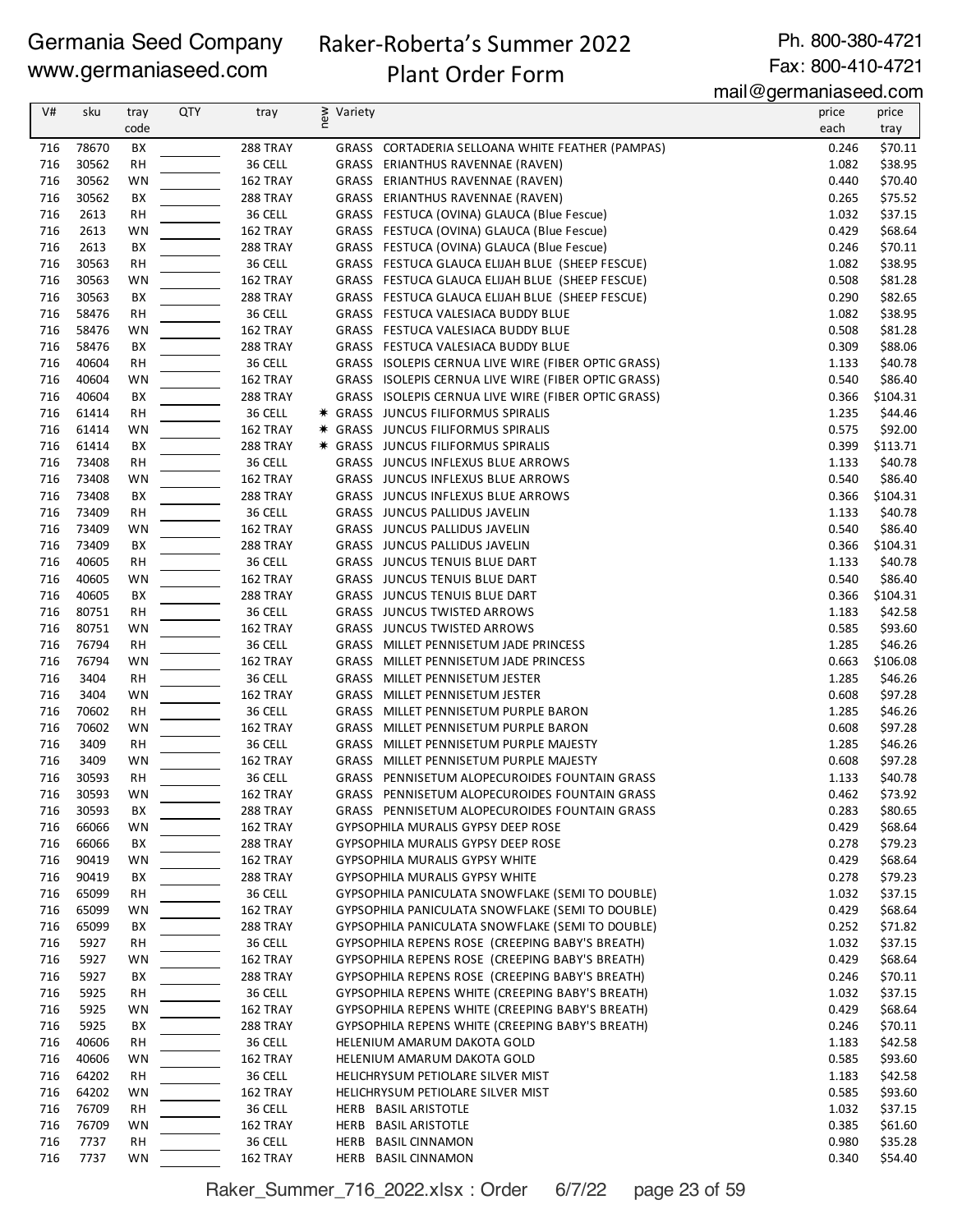# Raker-Roberta's Summer 2022

Ph. 800-380-4721 Fax: 800-410-4721

# Plant Order Form

mail@germaniaseed.com

|     |       |           |     |                 |     |         | $m$ an $\infty$ germanaseed.com                                  |       |          |
|-----|-------|-----------|-----|-----------------|-----|---------|------------------------------------------------------------------|-------|----------|
| V#  | sku   | tray      | QTY | tray            | new | Variety |                                                                  | price | price    |
|     |       | code      |     |                 |     |         |                                                                  | each  | tray     |
| 716 | 66364 | <b>RH</b> |     | 36 CELL         |     |         | HERB BASIL DOLCE FRESCA                                          | 0.980 | \$35.28  |
| 716 | 66364 | BX        |     | 288 TRAY        |     | HERB    | <b>BASIL DOLCE FRESCA</b>                                        | 0.189 | \$53.86  |
| 716 | 41198 | WN        |     | 162 TRAY        |     | HERB    | <b>BASIL EVERLEAF EMERALD TOWERS</b>                             | 0.393 | \$62.88  |
| 716 | 41198 | BX        |     | 288 TRAY        |     |         | HERB BASIL EVERLEAF EMERALD TOWERS                               | 0.229 | \$65.26  |
| 716 | 89122 | WN        |     | 162 TRAY        |     |         | HERB BASIL EVERLEAF GENOVESE                                     | 0.393 | \$62.88  |
| 716 | 89122 | BX        |     | 288 TRAY        |     |         | HERB BASIL EVERLEAF GENOVESE                                     | 0.229 | \$65.26  |
| 716 | 94740 | WN        |     | 162 TRAY        |     |         | * HERB BASIL EVERLEAF THAI TOWERS                                | 0.393 | \$62.88  |
| 716 | 94740 | BX        |     | 288 TRAY        |     |         | * HERB BASIL EVERLEAF THAI TOWERS                                | 0.229 | \$65.26  |
| 716 | 40809 | WN        |     | 162 TRAY        |     |         | HERB BASIL NEWTON (Genovese Flavor)                              | 0.340 | \$54.40  |
| 716 | 40809 | BX        |     | 288 TRAY        |     |         | HERB BASIL NEWTON (Genovese Flavor)                              | 0.189 | \$53.86  |
| 716 | 7739  | WN        |     |                 |     |         | HERB BASIL PURPLE RUFFLES                                        | 0.340 | \$54.40  |
|     |       |           |     | 162 TRAY        |     |         |                                                                  |       |          |
| 716 | 30862 | WN        |     | 162 TRAY        |     | HERB    | <b>BASIL SPICY GLOBE</b>                                         | 0.340 | \$54.40  |
| 716 | 7759  | <b>WN</b> |     | 162 TRAY        |     |         | HERB BASIL SWEET DANI LEMON                                      | 0.340 | \$54.40  |
| 716 | 7759  | BX        |     | 288 TRAY        |     |         | HERB BASIL SWEET DANI LEMON                                      | 0.189 | \$53.86  |
| 716 | 30863 | WN        |     | 162 TRAY        |     |         | HERB BASIL SWEET LARGE LEAF                                      | 0.340 | \$54.40  |
| 716 | 30863 | BX        |     | 288 TRAY        |     |         | HERB BASIL SWEET LARGE LEAF                                      | 0.189 | \$53.86  |
| 716 | 7577  | <b>RH</b> |     | 36 CELL         |     | HERB    | CHIVES ALLIUM SCHOENOPRASUM CHIVES                               | 1.032 | \$37.15  |
| 716 | 7577  | WN        |     | 162 TRAY        |     |         | HERB CHIVES ALLIUM SCHOENOPRASUM CHIVES                          | 0.332 | \$53.12  |
| 716 | 7577  | BX        |     | 288 TRAY        |     |         | HERB CHIVES ALLIUM SCHOENOPRASUM CHIVES                          | 0.189 | \$53.86  |
| 716 | 7747  | <b>RH</b> |     | 36 CELL         |     |         | HERB CHIVES ALLIUM TUBEROSUM GARLIC CHIVES                       | 1.032 | \$37.15  |
| 716 | 7747  | WN        |     | 162 TRAY        |     |         | HERB CHIVES ALLIUM TUBEROSUM GARLIC CHIVES                       | 0.332 | \$53.12  |
| 716 | 7747  | BX        |     | 288 TRAY        |     | HERB    | CHIVES ALLIUM TUBEROSUM GARLIC CHIVES                            | 0.189 | \$53.86  |
| 716 | 7898  | <b>RH</b> |     | 36 CELL         |     |         | HERB CILANTRO CORIANDRUM SANTO                                   | 1.082 | \$38.95  |
| 716 | 7898  | <b>WN</b> |     | 162 TRAY        |     |         | HERB CILANTRO CORIANDRUM SANTO                                   | 0.332 | \$53.12  |
| 716 | 7898  | BX        |     | 288 TRAY        |     | HERB    | CILANTRO CORIANDRUM SANTO                                        | 0.185 | \$52.72  |
| 716 | 70564 | WN        |     | 162 TRAY        |     | HERB    | CILANTRO CORIANDRUM SLOW BOLT                                    | 0.332 | \$53.12  |
| 716 | 7698  | <b>RH</b> |     | 36 CELL         |     | HERB    | DILL ANETHUM GRAVEOLENS FERNLEAF                                 | 1.032 | \$37.15  |
| 716 | 7698  | WN        |     | 162 TRAY        |     |         | HERB DILL ANETHUM GRAVEOLENS FERNLEAF                            | 0.340 | \$54.40  |
| 716 | 7698  | BX        |     | 288 TRAY        |     | HERB    | DILL ANETHUM GRAVEOLENS FERNLEAF                                 | 0.189 | \$53.86  |
| 716 | 40801 | RH        |     | 36 CELL         |     |         | HERB FENNEL VULGARE GREEN                                        | 1.032 | \$37.15  |
|     |       |           |     |                 |     |         |                                                                  |       |          |
| 716 | 40801 | WN        |     | 162 TRAY        |     |         | HERB FENNEL VULGARE GREEN                                        | 0.340 | \$54.40  |
| 716 | 40801 | BX        |     | 288 TRAY        |     |         | HERB FENNEL VULGARE GREEN                                        | 0.185 | \$52.72  |
| 716 | 7751  | <b>RH</b> |     | 36 CELL         |     |         | HERB FENNEL VULGARE RUBRUM BRONZE                                | 1.032 | \$37.15  |
| 716 | 7751  | WN        |     | 162 TRAY        |     |         | HERB FENNEL VULGARE RUBRUM BRONZE                                | 0.368 | \$58.88  |
| 716 | 7751  | BX        |     | 288 TRAY        |     |         | HERB FENNEL VULGARE RUBRUM BRONZE                                | 0.209 | \$59.56  |
| 716 | 92293 | <b>RH</b> |     | 36 CELL         |     |         | <b>* HERB LAVENDER LAVANDULA ANGUSTIFOLIA ANNET</b>              | 1.538 | \$55.36  |
| 716 | 90422 | <b>RH</b> |     | 36 CELL         |     |         | HERB LAVENDER LAVANDULA ANGUSTIFOLIA AVIGNON EARLY BLUE          | 1.082 | \$38.95  |
| 716 | 90422 | WN        |     | 162 TRAY        |     |         | HERB LAVENDER LAVANDULA ANGUSTIFOLIA AVIGNON EARLY BLUE          | 0.508 | \$81.28  |
| 716 | 90422 | BX        |     | <b>288 TRAY</b> |     |         | HERB LAVENDER LAVANDULA ANGUSTIFOLIA AVIGNON EARLY BLUE          | 0.329 | \$93.76  |
| 716 | 90423 | <b>RH</b> |     | 36 CELL         |     | HERB    | LAVENDER LAVANDULA ANGUSTIFOLIA BLUE SPEAR                       | 1.133 | \$40.78  |
| 716 | 90423 | WN        |     | 162 TRAY        |     |         | HERB LAVENDER LAVANDULA ANGUSTIFOLIA BLUE SPEAR                  | 0.540 | \$86.40  |
| 716 | 90423 | BХ        |     | 288 TRAY        |     |         | HERB LAVENDER LAVANDULA ANGUSTIFOLIA BLUE SPEAR                  | 0.373 | \$106.30 |
| 716 | 75531 | RH        |     | 36 CELL         |     |         | HERB LAVENDER LAVANDULA ANGUSTIFOLIA ELLAGANCE PURPLE            | 1.082 | \$38.95  |
| 716 | 75531 | WN        |     | 162 TRAY        |     |         | HERB LAVENDER LAVANDULA ANGUSTIFOLIA ELLAGANCE PURPLE            | 0.508 | \$81.28  |
| 716 | 75531 | ВX        |     | 288 TRAY        |     |         | HERB LAVENDER LAVANDULA ANGUSTIFOLIA ELLAGANCE PURPLE            | 0.329 | \$93.76  |
| 716 | 78535 | RH        |     | 36 CELL         |     |         | HERB LAVENDER LAVANDULA ANGUSTIFOLIA ELLAGANCE SNOW (Pure White) | 1.082 | \$38.95  |
| 716 | 78535 | WN        |     | 162 TRAY        |     |         | HERB LAVENDER LAVANDULA ANGUSTIFOLIA ELLAGANCE SNOW (Pure White) | 0.508 | \$81.28  |
| 716 | 78535 | BХ        |     | <b>288 TRAY</b> |     |         | HERB LAVENDER LAVANDULA ANGUSTIFOLIA ELLAGANCE SNOW (Pure White) | 0.329 | \$93.76  |
| 716 | 40196 | <b>RH</b> |     | 36 CELL         |     |         | HERB LAVENDER LAVANDULA ANGUSTIFOLIA HIDCOTE (Deep Blue)         | 1.082 | \$38.95  |
| 716 | 40196 | WN        |     | 162 TRAY        |     |         | HERB LAVENDER LAVANDULA ANGUSTIFOLIA HIDCOTE (Deep Blue)         | 0.440 | \$70.40  |
| 716 | 40196 |           |     | 288 TRAY        |     |         | HERB LAVENDER LAVANDULA ANGUSTIFOLIA HIDCOTE (Deep Blue)         | 0.278 | \$79.23  |
|     |       | BХ        |     |                 |     |         |                                                                  |       |          |
| 716 | 94702 | RH        |     | 36 CELL         |     |         | <b>* HERB LAVENDER LAVANDULA ANGUSTIFOLIA LADIVA BIG NIGHT</b>   | 1.285 | \$46.26  |
| 716 | 94699 | RH        |     | 36 CELL         |     |         | * HERB LAVENDER LAVANDULA ANGUSTIFOLIA LADIVA ETERNAL ELEGANCE   | 1.285 | \$46.26  |
| 716 | 94775 | RH        |     | 36 CELL         |     |         | * HERB LAVENDER LAVANDULA ANGUSTIFOLIA LADIVA SPIRIT DEEP BLUE   | 1.285 | \$46.26  |
| 716 | 94776 | RH        |     | 36 CELL         |     |         | * HERB LAVENDER LAVANDULA ANGUSTIFOLIA LADIVA SPIRIT DEEP PURPLE | 1.285 | \$46.26  |
| 716 | 94777 | RH        |     | 36 CELL         |     |         | * HERB LAVENDER LAVANDULA ANGUSTIFOLIA LADIVA SPIRIT PURPLE BLUE | 1.285 | \$46.26  |
| 716 | 94778 | RH        |     | 36 CELL         |     | * HERB  | LAVENDER LAVANDULA ANGUSTIFOLIA LADIVA SPIRIT WHITE              | 1.285 | \$46.26  |
| 716 | 94701 | <b>RH</b> |     | 36 CELL         |     |         | * HERB LAVENDER LAVANDULA ANGUSTIFOLIA LADIVA VINTAGE VIOLET     | 1.285 | \$46.26  |
| 716 | 6028  | RH        |     | 36 CELL         |     |         | HERB LAVENDER LAVANDULA ANGUSTIFOLIA MUNSTEAD (Blue Violet)      | 1.032 | \$37.15  |
| 716 | 6028  | WN        |     | 162 TRAY        |     |         | HERB LAVENDER LAVANDULA ANGUSTIFOLIA MUNSTEAD (Blue Violet)      | 0.440 | \$70.40  |
| 716 | 6028  | BХ        |     | <b>288 TRAY</b> |     |         | HERB LAVENDER LAVANDULA ANGUSTIFOLIA MUNSTEAD (Blue Violet)      | 0.259 | \$73.81  |
| 716 | 84465 | RH        |     | 36 CELL         |     |         | HERB LAVENDER LAVANDULA ANGUSTIFOLIA PLATINUM BLONDE             | 1.538 | \$55.36  |

Raker\_Summer\_716\_2022.xlsx : Order 6/7/22 page 24 of 59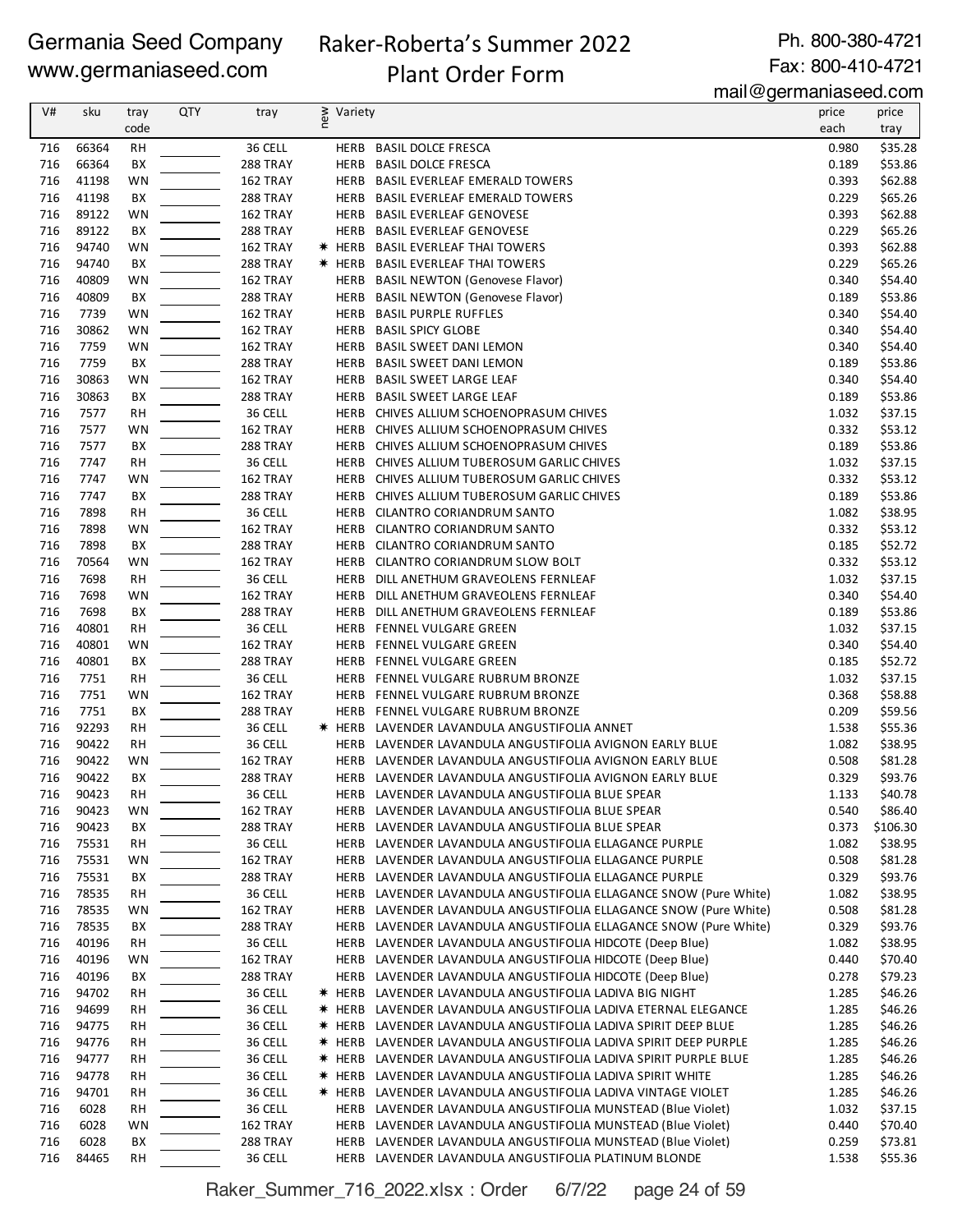# Raker-Roberta's Summer 2022

Ph. 800-380-4721 Fax: 800-410-4721

## Plant Order Form

mail@germaniaseed.com

| V#         | sku            | tray      | <b>QTY</b> | tray                 | Variety      |                                                                                                          | .<br>price     | price               |
|------------|----------------|-----------|------------|----------------------|--------------|----------------------------------------------------------------------------------------------------------|----------------|---------------------|
|            |                | code      |            |                      | new          |                                                                                                          | each           | tray                |
|            |                |           |            |                      |              |                                                                                                          |                |                     |
| 716        | 40607          | <b>RH</b> |            | 36 CELL              |              | HERB LAVENDER LAVANDULA ANGUSTIFOLIA VICENZA BLUE                                                        | 1.082          | \$38.95             |
| 716<br>716 | 40607<br>40607 | WN<br>BX  |            | 162 TRAY             | <b>HERB</b>  | LAVENDER LAVANDULA ANGUSTIFOLIA VICENZA BLUE                                                             | 0.508<br>0.322 | \$81.28<br>\$91.77  |
| 716        | 92302          |           |            | 288 TRAY<br>36 CELL  |              | HERB LAVENDER LAVANDULA ANGUSTIFOLIA VICENZA BLUE<br>* HERB LAVENDER LAVANDULA DENTATA LADIVA IMPERIAL   | 1.235          | \$44.46             |
|            |                | <b>RH</b> |            |                      |              |                                                                                                          |                |                     |
| 716<br>716 | 54219<br>40807 | <b>RH</b> |            | 36 CELL<br>36 CELL   | HERB         | LAVENDER LAVANDULA HETEROPHYLLA GOODWIN CREEK (GREY)                                                     | 1.183          | \$42.58<br>\$40.78  |
| 716        |                | <b>RH</b> |            |                      | HERB         | LAVENDER LAVANDULA STOECHAS BANDERA DEEP PURPLE                                                          | 1.133          |                     |
| 716        | 40807<br>40807 | WN<br>BX  |            | 162 TRAY<br>288 TRAY | HERB<br>HERB | LAVENDER LAVANDULA STOECHAS BANDERA DEEP PURPLE<br>LAVENDER LAVANDULA STOECHAS BANDERA DEEP PURPLE       | 0.540<br>0.360 | \$86.40<br>\$102.60 |
| 716        | 40808          | <b>RH</b> |            | 36 CELL              | HERB         | LAVENDER LAVANDULA STOECHAS BANDERA DEEP ROSE                                                            | 1.133          | \$40.78             |
| 716        | 40808          | WN        |            | 162 TRAY             |              |                                                                                                          | 0.540          | \$86.40             |
| 716        | 40808          | BX        |            | 288 TRAY             |              | HERB LAVENDER LAVANDULA STOECHAS BANDERA DEEP ROSE<br>HERB LAVENDER LAVANDULA STOECHAS BANDERA DEEP ROSE | 0.360          | \$102.60            |
| 716        | 88260          | <b>RH</b> |            | 36 CELL              |              | HERB LAVENDER LAVANDULA STOECHAS BANDERA PINK                                                            | 1.133          | \$40.78             |
| 716        | 88260          | <b>WN</b> |            | 162 TRAY             | HERB         | LAVENDER LAVANDULA STOECHAS BANDERA PINK                                                                 | 0.540          | \$86.40             |
| 716        | 88260          | ВX        |            | 288 TRAY             | HERB         | LAVENDER LAVANDULA STOECHAS BANDERA PINK                                                                 | 0.360          | \$102.60            |
| 716        | 65237          | RH        |            | 36 CELL              | HERB         | LAVENDER LAVANDULA STOECHAS BANDERA PURPLE                                                               | 1.133          | \$40.78             |
| 716        | 65237          | WN        |            | 162 TRAY             |              | HERB LAVENDER LAVANDULA STOECHAS BANDERA PURPLE                                                          | 0.540          | \$86.40             |
| 716        | 65237          | BX        |            | 288 TRAY             |              | HERB LAVENDER LAVANDULA STOECHAS BANDERA PURPLE                                                          | 0.360          | \$102.60            |
| 716        | 40976          | <b>RH</b> |            | 36 CELL              |              | * HERB LAVENDER LAVANDULA STOECHAS LADIVA PAPILLON DEEP ROSE                                             | 1.235          | \$44.46             |
| 716        | 40977          | RH        |            | 36 CELL              |              | <b>* HERB LAVENDER LAVANDULA STOECHAS LADIVA PAPILLON LIGHT ROSE</b>                                     | 1.235          | \$44.46             |
| 716        | 40978          | <b>RH</b> |            | 36 CELL              |              | * HERB LAVENDER LAVANDULA STOECHAS LADIVA PAPILLON PURPLE                                                | 1.235          | \$44.46             |
| 716        | 40979          | <b>RH</b> |            | 36 CELL              |              | <b>* HERB LAVENDER LAVANDULA STOECHAS LADIVA PAPILLON ROSE</b>                                           | 1.235          | \$44.46             |
| 716        | 92303          | <b>RH</b> |            | 36 CELL              |              | <b>* HERB LAVENDER LAVANDULA STOECHAS PRIMAVERA</b>                                                      | 1.538          | \$55.36             |
| 716        | 54217          | <b>RH</b> |            | 36 CELL              |              | HERB LAVENDER LAVANDULA X INTERMEDIA GROSSO (Purple)                                                     | 1.183          | \$42.58             |
| 716        | 84464          | <b>RH</b> |            | 36 CELL              | HERB         | LAVENDER LAVANDULA X INTERMEDIA PHENOMENAL                                                               | 1.538          | \$55.36             |
| 716        | 30889          | <b>RH</b> |            | 36 CELL              | * HERB       | LEMON BALM MELISSA OFFICINALIS                                                                           | 1.032          | \$37.15             |
| 716        | 30889          | <b>WN</b> |            | 162 TRAY             | * HERB       | LEMON BALM MELISSA OFFICINALIS                                                                           | 0.340          | \$54.40             |
| 716        | 30889          | BX        |            | 288 TRAY             | * HERB       | LEMON BALM MELISSA OFFICINALIS                                                                           | 0.189          | \$53.86             |
| 716        | 7764           | RH        |            | 36 CELL              | HERB         | <b>MARJORAM SWEET</b>                                                                                    | 1.032          | \$37.15             |
| 716        | 7764           | WN        |            | 162 TRAY             | <b>HERB</b>  | MARJORAM SWEET                                                                                           | 0.340          | \$54.40             |
| 716        | 7764           | ВX        |            | 288 TRAY             | HERB         | <b>MARJORAM SWEET</b>                                                                                    | 0.189          | \$53.86             |
| 716        | 73653          | <b>RH</b> |            | 36 CELL              | HERB         | MINT PEPPERMINT (SEED)                                                                                   | 1.032          | \$37.15             |
| 716        | 73653          | WN        |            | 162 TRAY             | HERB         | MINT PEPPERMINT (SEED)                                                                                   | 0.340          | \$54.40             |
| 716        | 73653          | BХ        |            | 288 TRAY             | HERB         | MINT PEPPERMINT (SEED)                                                                                   | 0.189          | \$53.86             |
| 716        | 73654          | <b>RH</b> |            | 36 CELL              | HERB         | MINT SPEARMINT (SEED)                                                                                    | 1.032          | \$37.15             |
| 716        | 73654          | <b>WN</b> |            | 162 TRAY             | HERB         | MINT SPEARMINT (SEED)                                                                                    | 0.340          | \$54.40             |
| 716        | 73654          | ВX        |            | 288 TRAY             | HERB         | MINT SPEARMINT (SEED)                                                                                    | 0.189          | \$53.86             |
| 716        | 6115           | RH        |            | 36 CELL              | HERB         | NEPETA MUSSINII CATMINT                                                                                  | 1.032          | \$37.15             |
| 716        | 6115           | WN        |            | 162 TRAY             | HERB         | NEPETA MUSSINII CATMINT                                                                                  | 0.429          | \$68.64             |
| 716        | 53600          | <b>RH</b> |            | 36 CELL              |              | HERB OREGANO ORIGANUM VULGARE COMMON (SEED)                                                              | 1.032          | \$37.15             |
| 716        | 53600          | WN        |            | 162 TRAY             |              | HERB OREGANO ORIGANUM VULGARE COMMON (SEED)                                                              | 0.340          | \$54.40             |
| 716        | 53600          | BХ        |            | 288 TRAY             |              | HERB OREGANO ORIGANUM VULGARE COMMON (SEED)                                                              | 0.185          | \$52.72             |
| 716        | 78672          | RH        |            | 36 CELL              | HERB         | OREGANO ORIGANUM VULGARE GREEK                                                                           | 1.032          | \$37.15             |
| 716        | 78672          | WN        |            | 162 TRAY             | HERB         | OREGANO ORIGANUM VULGARE GREEK                                                                           | 0.340          | \$54.40             |
| 716        | 78672          | BХ        |            | 288 TRAY             | HERB         | OREGANO ORIGANUM VULGARE GREEK                                                                           | 0.185          | \$52.72             |
| 716        | 30646          | RH        |            | 36 CELL              | HERB         | PARSLEY CRISPUM CURLY                                                                                    | 1.032          | \$37.15             |
| 716        | 30646          | WN        |            | 162 TRAY             | HERB         | PARSLEY CRISPUM CURLY                                                                                    | 0.340          | \$54.40             |
| 716        | 30646          | BХ        |            | 288 TRAY             | HERB         | PARSLEY CRISPUM CURLY                                                                                    | 0.185          | \$52.72             |
| 716        | 7896           | RH        |            | 36 CELL              | HERB         | PARSLEY PLAIN (SINGLE OR ITALIAN)                                                                        | 1.032          | \$37.15             |
| 716        | 7896           | WN        |            | 162 TRAY             | HERB         | PARSLEY PLAIN (SINGLE OR ITALIAN)                                                                        | 0.340          | \$54.40             |
| 716        | 7896           | BХ        |            | 288 TRAY             |              | HERB PARSLEY PLAIN (SINGLE OR ITALIAN)                                                                   | 0.185          | \$52.72             |
| 716        | 7777           | <b>RH</b> |            | 36 CELL              |              | HERB SAGE SALVIA OFFICINALIS GARDEN                                                                      | 1.032          | \$37.15             |
| 716        | 7777           | WN        |            | 162 TRAY             |              | HERB SAGE SALVIA OFFICINALIS GARDEN                                                                      | 0.340          | \$54.40             |
| 716        | 7777           | BХ        |            | 288 TRAY             |              | HERB SAGE SALVIA OFFICINALIS GARDEN                                                                      | 0.189          | \$53.86             |
| 716        | 56146          | RH        |            | 36 CELL              |              | HERB STEVIA REBAUDIANA STEVIA                                                                            | 1.133          | \$40.78             |
| 716        | 56146          | WN        |            | 162 TRAY             | HERB         | STEVIA REBAUDIANA STEVIA                                                                                 | 0.412          | \$65.92             |
| 716        | 56146          | BХ        |            | 288 TRAY             |              | HERB STEVIA REBAUDIANA STEVIA                                                                            | 0.278          | \$79.23             |
| 716        | 30917          | <b>RH</b> |            | 36 CELL              |              | HERB THYME PRAECOX SERPHYLLUM ELFIN (Lavender Creeping)                                                  | 1.032          | \$37.15             |
| 716        | 30917          | WN        |            | 162 TRAY             |              | HERB THYME PRAECOX SERPHYLLUM ELFIN (Lavender Creeping)                                                  | 0.429          | \$68.64             |
| 716        | 30917          | BХ        |            | 288 TRAY             |              | HERB THYME PRAECOX SERPHYLLUM ELFIN (Lavender Creeping)                                                  | 0.189          | \$53.86             |
| 716        | 30955          | <b>RH</b> |            | 36 CELL              |              | HERB THYME VULGARIS ENGLISH (Upright)                                                                    | 1.032          | \$37.15             |
| 716        | 30955          | WN        |            | 162 TRAY             |              | HERB THYME VULGARIS ENGLISH (Upright)                                                                    | 0.340          | \$54.40             |
| 716        | 30955          | BХ        |            | <b>288 TRAY</b>      |              | HERB THYME VULGARIS ENGLISH (Upright)                                                                    | 0.185          | \$52.72             |

Raker\_Summer\_716\_2022.xlsx : Order 6/7/22 page 25 of 59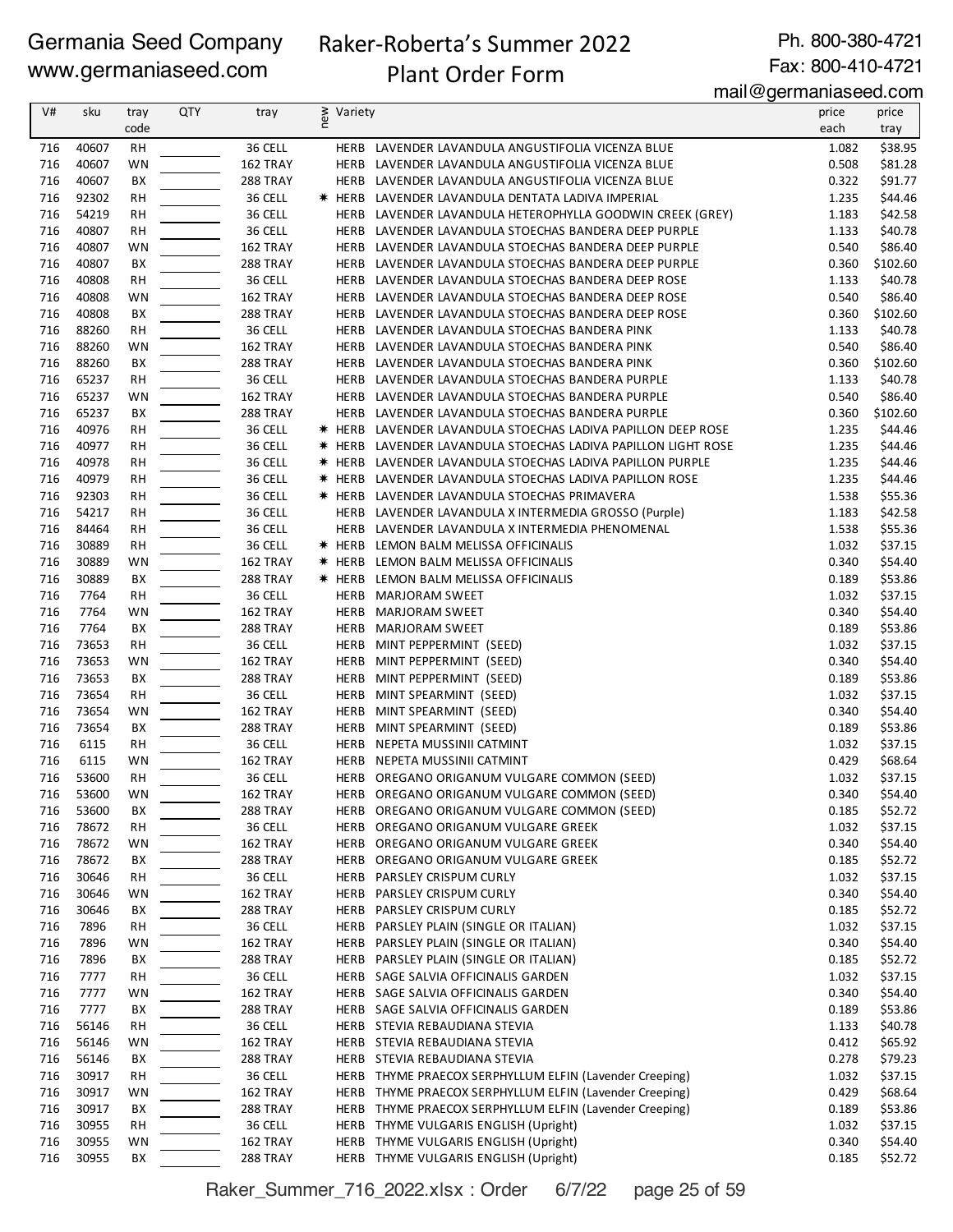# Raker-Roberta's Summer 2022

Ph. 800-380-4721 Fax: 800-410-4721

# Plant Order Form

mail@germaniaseed.com

| V#         | sku            | tray<br>code    | <b>QTY</b> | tray                 | ≷ Variety                                                                  | price<br>each  | price<br>tray       |
|------------|----------------|-----------------|------------|----------------------|----------------------------------------------------------------------------|----------------|---------------------|
| 716        | 55902          | RH              |            | 36 CELL              | HEUCHERA AMERICANA DALE'S STRAIN (Variegated)                              | 1.032          | \$37.15             |
| 716        | 55902          | WN              |            | 162 TRAY             | HEUCHERA AMERICANA DALE'S STRAIN (Variegated)                              | 0.429          | \$68.64             |
| 716        | 55902          | BX              |            | 288 TRAY             | HEUCHERA AMERICANA DALE'S STRAIN (Variegated)                              | 0.246          | \$70.11             |
| 716        | 40227          | <b>RH</b>       |            | 36 CELL              | HEUCHERA BRESSINGHAM HYBRIDS                                               | 1.032          | \$37.15             |
| 716        | 40227          | WN              |            | 162 TRAY             | HEUCHERA BRESSINGHAM HYBRIDS                                               | 0.429          | \$68.64             |
| 716        | 40227          | BX              |            | <b>288 TRAY</b>      | HEUCHERA BRESSINGHAM HYBRIDS                                               | 0.246          | \$70.11             |
| 716        | 5953           | <b>RH</b>       |            | 36 CELL              | <b>HEUCHERA FIREFLY</b>                                                    | 1.032          | \$37.15             |
| 716        | 5953           | WN              |            | 162 TRAY             | <b>HEUCHERA FIREFLY</b>                                                    | 0.429          | \$68.64             |
| 716        | 5953           | BХ              |            | <b>288 TRAY</b>      | <b>HEUCHERA FIREFLY</b>                                                    | 0.246          | \$70.11             |
| 716        | 5950           | RH              |            | 36 CELL              | HEUCHERA PALACE PURPLE (Mahogany)                                          | 1.032          | \$37.15             |
| 716        | 5950           | WN              |            | 162 TRAY             | HEUCHERA PALACE PURPLE (Mahogany)                                          | 0.429          | \$68.64             |
| 716        | 5950           | BX              |            | 288 TRAY             | HEUCHERA PALACE PURPLE (Mahogany)                                          | 0.246          | \$70.11             |
| 716        | 40226          | <b>RH</b>       |            | 36 CELL              | HEUCHERA RUBY BELLS (Fragrant Red w/Green)                                 | 1.133          | \$40.78             |
| 716        | 40226          | WN              |            | 162 TRAY             | HEUCHERA RUBY BELLS (Fragrant Red w/Green)                                 | 0.540          | \$86.40             |
| 716        | 40226          | BX              |            | <b>288 TRAY</b>      | HEUCHERA RUBY BELLS (Fragrant Red w/Green)                                 | 0.342          | \$97.47             |
| 716        | 5910           | <b>RH</b>       |            | 36 CELL              | HIBISCUS ACETOSELLA MAHOGANY SPLENDOR                                      | 1.235          | \$44.46             |
| 716        | 5910           | WN              |            | 162 TRAY             | HIBISCUS ACETOSELLA MAHOGANY SPLENDOR                                      | 0.608          | \$97.28             |
| 716<br>716 | 6580<br>6580   | RH              |            | 36 CELL              | HIBISCUS MOSCHEUTOS LUNA MIX                                               | 1.386<br>0.742 | \$49.89<br>\$118.72 |
| 716        | 72065          | WN<br><b>RH</b> |            | 162 TRAY<br>36 CELL  | HIBISCUS MOSCHEUTOS LUNA MIX<br>HIBISCUS MOSCHEUTOS LUNA PINK SWIRL        | 1.386          | \$49.89             |
| 716        | 72065          | WN              |            | 162 TRAY             | HIBISCUS MOSCHEUTOS LUNA PINK SWIRL                                        | 0.742          | \$118.72            |
| 716        | 68662          | <b>RH</b>       |            | 36 CELL              | HIBISCUS MOSCHEUTOS LUNA RED                                               | 1.386          | \$49.89             |
| 716        | 68662          | WN              |            | 162 TRAY             | HIBISCUS MOSCHEUTOS LUNA RED                                               | 0.742          | \$118.72            |
| 716        | 6574           | <b>RH</b>       |            | 36 CELL              | HIBISCUS MOSCHEUTOS LUNA ROSE                                              | 1.386          | \$49.89             |
| 716        | 6574           | WN              |            | 162 TRAY             | HIBISCUS MOSCHEUTOS LUNA ROSE                                              | 0.742          | \$118.72            |
| 716        | 72066          | <b>RH</b>       |            | 36 CELL              | HIBISCUS MOSCHEUTOS LUNA WHITE                                             | 1.386          | \$49.89             |
| 716        | 72066          | WN              |            | 162 TRAY             | HIBISCUS MOSCHEUTOS LUNA WHITE                                             | 0.742          | \$118.72            |
| 716        | 40197          | WN              |            | 162 TRAY             | HYPERICUM CALYCINUM (ST JOHNS WORT) (Bright Yellow, Creeping)              | 0.575          | \$92.00             |
| 716        | 40197          | BX              |            | <b>288 TRAY</b>      | HYPERICUM CALYCINUM (ST JOHNS WORT) (Bright Yellow, Creeping)              | 0.360          | \$102.60            |
| 716        | 1151           | WN              |            | 162 TRAY             | HYPOESTES SPLASH SELECT PINK                                               | 0.349          | \$55.84             |
| 716        | 1151           | BХ              |            | <b>288 TRAY</b>      | HYPOESTES SPLASH SELECT PINK                                               | 0.195          | \$55.57             |
| 716        | 53420          | WN              |            | 162 TRAY             | HYPOESTES SPLASH SELECT RED                                                | 0.349          | \$55.84             |
| 716        | 53420          | BX              |            | <b>288 TRAY</b>      | HYPOESTES SPLASH SELECT RED                                                | 0.195          | \$55.57             |
| 716        | 1152           | WN              |            | 162 TRAY             | HYPOESTES SPLASH SELECT ROSE                                               | 0.349          | \$55.84             |
| 716        | 1152           | BХ              |            | <b>288 TRAY</b>      | HYPOESTES SPLASH SELECT ROSE                                               | 0.195          | \$55.57             |
| 716        | 1153           | WN              |            | 162 TRAY             | HYPOESTES SPLASH SELECT WHITE                                              | 0.349          | \$55.84             |
| 716        | 1153           | BХ              |            | <b>288 TRAY</b>      | HYPOESTES SPLASH SELECT WHITE                                              | 0.195          | \$55.57             |
| 716        | 90031          | <b>RH</b>       |            | 36 CELL              | * IBERIS AMARA SUMMER SNOWDRIFT                                            | 1.335          | \$48.06             |
| 716        | 30307          | <b>RH</b>       |            | 36 CELL              | <b>IBERIS SEMPERVIRENS PURITY</b>                                          | 1.183          | \$42.58             |
| 716        | 88160          | <b>RH</b>       |            | 36 CELL              | <b>IBERIS SEMPERVIRENS SNOWSATION</b>                                      | 1.285          | \$46.26             |
| 716        | 71299          | RH              |            | 36 CELL              | IBERIS SEMPERVIRENS TAHOE (Snow White Compact)                             | 1.082          | \$38.95             |
| 716        | 71299          | WN              |            | 162 TRAY             | IBERIS SEMPERVIRENS TAHOE (Snow White Compact)                             | 0.519          | \$83.04             |
| 716        | 71299          | BХ              |            | <b>288 TRAY</b>      | <b>IBERIS SEMPERVIRENS TAHOE (Snow White Compact)</b>                      | 0.316          | \$90.06             |
| 716        | 86096<br>86096 | <b>RH</b>       |            | 36 CELL              | <b>IBERIS SEMPERVIRENS WHITEOUT</b>                                        | 1.082<br>0.540 | \$38.95<br>\$86.40  |
| 716<br>716 | 86096          | WN<br>BХ        |            | 162 TRAY<br>288 TRAY | <b>IBERIS SEMPERVIRENS WHITEOUT</b><br><b>IBERIS SEMPERVIRENS WHITEOUT</b> | 0.342          | \$97.47             |
| 716        | 40970          | RH              |            | 36 CELL              | * IBERIS SPRUZZO                                                           | 1.335          | \$48.06             |
| 716        | 40971          | RH              |            | 36 CELL              | <b>★ IBERIS TUFF CANDY</b>                                                 | 1.335          | \$48.06             |
| 716        | 41212          | BХ              |            | <b>288 TRAY</b>      | IMPATIENS BEACON BRIGHT RED (Downy Mildew Resistant)                       | 0.189          | \$53.86             |
| 716        | 41213          | BХ              |            | <b>288 TRAY</b>      | <b>IMPATIENS BEACON CORAL (Downy Mildew Resistant)</b>                     | 0.189          | \$53.86             |
| 716        | 95195          | ВX              |            | 288 TRAY             | IMPATIENS BEACON FORMULA MIX (Downy Mildew Resistant)                      | 0.189          | \$53.86             |
| 716        | 41214          | BХ              |            | <b>288 TRAY</b>      | IMPATIENS BEACON ORANGE (Downy Mildew Resistant)                           | 0.189          | \$53.86             |
| 716        | 41215          | BХ              |            | 288 TRAY             | IMPATIENS BEACON RED AND WHITE MIX (Downy Mildew Resistant)                | 0.189          | \$53.86             |
| 716        | 91912          | BХ              |            | 288 TRAY             | IMPATIENS BEACON ROSE (Downy Mildew Resistant)                             | 0.189          | \$53.86             |
| 716        | 41216          | BХ              |            | 288 TRAY             | IMPATIENS BEACON SALMON (Downy Mildew Resistant)                           | 0.189          | \$53.86             |
| 716        | 41218          | ВX              |            | 288 TRAY             | IMPATIENS BEACON VIOLET SHADES (Downy Mildew Resistant)                    | 0.189          | \$53.86             |
| 716        | 41219          | BХ              |            | 288 TRAY             | <b>IMPATIENS BEACON WHITE (Downy Mildew Resistant)</b>                     | 0.189          | \$53.86             |
| 716        | 92042          | BХ              |            | <b>288 TRAY</b>      | IMPATIENS IMARA XDR HOT MIX                                                | 0.189          | \$53.86             |
| 716        | 91136          | BХ              |            | <b>288 TRAY</b>      | IMPATIENS IMARA XDR MIX                                                    | 0.189          | \$53.86             |
| 716        | 91137          | BХ              |            | <b>288 TRAY</b>      | <b>IMPATIENS IMARA XDR ORANGE</b>                                          | 0.189          | \$53.86             |
| 716        | 91138          | BХ              |            | <b>288 TRAY</b>      | IMPATIENS IMARA XDR ORANGE STAR                                            | 0.189          | \$53.86             |
| 716        | 92043          | BХ              |            | 288 TRAY             | IMPATIENS IMARA XDR PASTEL MIX                                             | 0.189          | \$53.86             |

Raker\_Summer\_716\_2022.xlsx : Order 6/7/22 page 26 of 59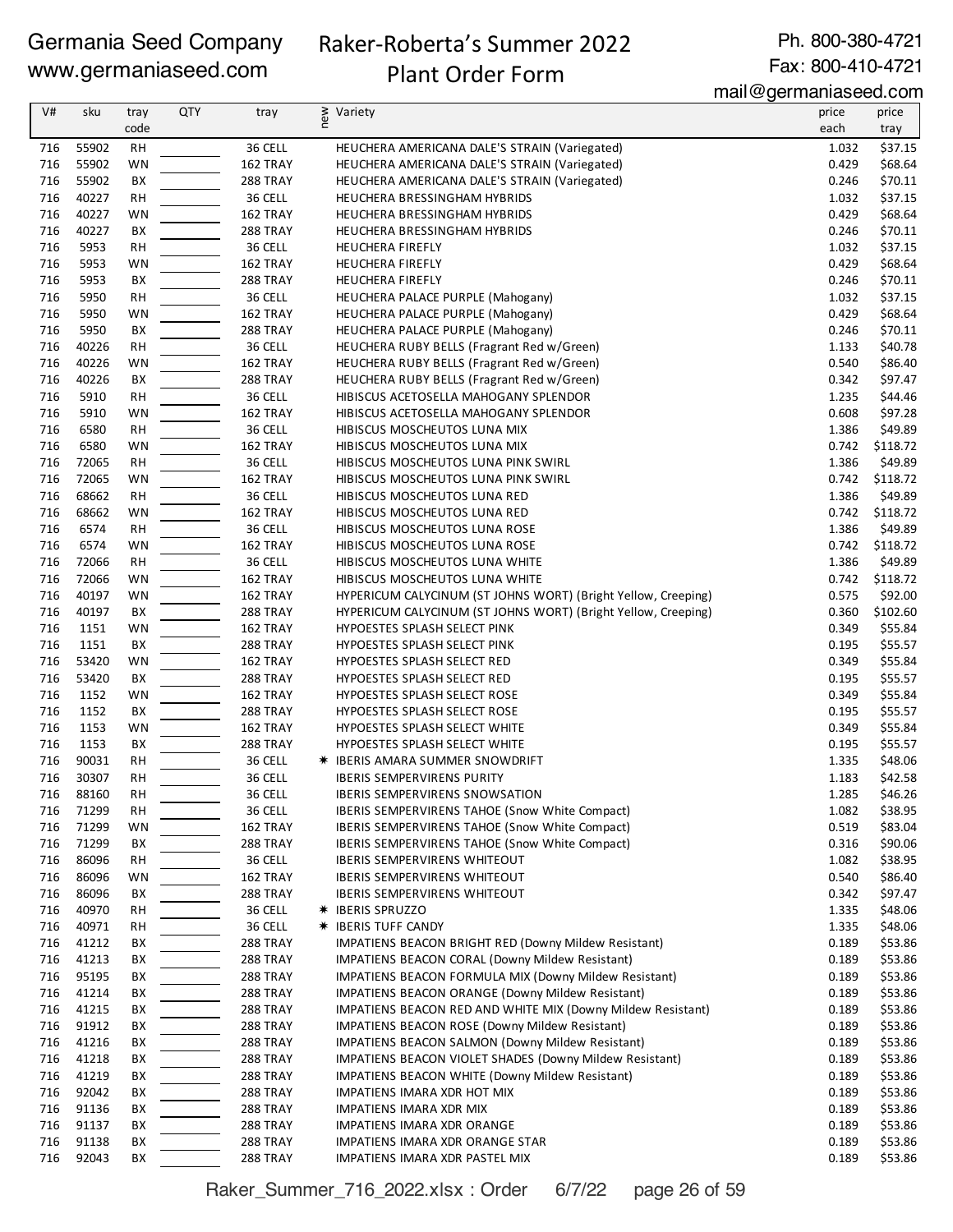# Raker-Roberta's Summer 2022

Plant Order Form

Ph. 800-380-4721 Fax: 800-410-4721

mail@germaniaseed.com

| V#  | sku   | tray | <b>QTY</b> | tray            | new<br>Variety                                     | price | price   |
|-----|-------|------|------------|-----------------|----------------------------------------------------|-------|---------|
|     |       | code |            |                 |                                                    | each  | tray    |
| 716 | 91139 | BX   |            | 288 TRAY        | IMPATIENS IMARA XDR PINK                           | 0.189 | \$53.86 |
| 716 | 92089 | BX   |            | 288 TRAY        | IMPATIENS IMARA XDR PROFORMULA MIX                 | 0.189 | \$53.86 |
| 716 | 91142 | BX   |            | <b>288 TRAY</b> | IMPATIENS IMARA XDR PURPLE (WAS VIOLET)            | 0.189 | \$53.86 |
| 716 | 91140 | BX   |            | <b>288 TRAY</b> | <b>IMPATIENS IMARA XDR RED</b>                     | 0.189 | \$53.86 |
| 716 | 41220 | BX   |            | <b>288 TRAY</b> | IMPATIENS IMARA XDR RED STAR                       | 0.189 | \$53.86 |
| 716 | 91141 | BX   |            | <b>288 TRAY</b> | <b>IMPATIENS IMARA XDR ROSE</b>                    | 0.189 | \$53.86 |
| 716 | 92052 | BХ   |            | <b>288 TRAY</b> | IMPATIENS IMARA XDR ROSY MIX                       | 0.189 | \$53.86 |
| 716 | 41221 | BХ   |            | <b>288 TRAY</b> | IMPATIENS IMARA XDR SALMON SHADES                  | 0.189 | \$53.86 |
| 716 | 92044 | BХ   |            | <b>288 TRAY</b> | IMPATIENS IMARA XDR TANGO MIX                      | 0.189 | \$53.86 |
| 716 | 91143 | BX   |            | <b>288 TRAY</b> | <b>IMPATIENS IMARA XDR WHITE</b>                   | 0.189 | \$53.86 |
| 716 | 2714  | WN   |            | 162 TRAY        | IMPATIENS SUPER ELFIN BRIGHT ORANGE                | 0.349 | \$55.84 |
| 716 | 2714  | BХ   |            | 288 TRAY        | IMPATIENS SUPER ELFIN BRIGHT ORANGE                | 0.189 | \$53.86 |
| 716 | 2723  | WN   |            | 162 TRAY        | IMPATIENS SUPER ELFIN LIPSTICK                     | 0.349 | \$55.84 |
| 716 | 2723  | BX   |            | <b>288 TRAY</b> | IMPATIENS SUPER ELFIN LIPSTICK                     | 0.189 | \$53.86 |
| 716 | 75729 | WN   |            | 162 TRAY        | IMPATIENS SUPER ELFIN MIX                          | 0.349 | \$55.84 |
| 716 | 75729 | BX   |            | <b>288 TRAY</b> | IMPATIENS SUPER ELFIN MIX                          | 0.189 | \$53.86 |
| 716 | 4400  | WN   |            | 162 TRAY        | IMPATIENS SUPER ELFIN PARADISE MIX                 | 0.349 | \$55.84 |
| 716 | 4400  | BХ   |            | <b>288 TRAY</b> | IMPATIENS SUPER ELFIN PARADISE MIX                 | 0.189 | \$53.86 |
| 716 | 2733  | WN   |            | 162 TRAY        | IMPATIENS SUPER ELFIN RUBY                         | 0.349 | \$55.84 |
| 716 | 2733  | BX   |            | <b>288 TRAY</b> | IMPATIENS SUPER ELFIN RUBY                         | 0.189 | \$53.86 |
| 716 | 2717  | WN   |            | 162 TRAY        | IMPATIENS SUPER ELFIN XP BLUE PEARL                | 0.349 | \$55.84 |
| 716 | 2717  | BХ   |            | 288 TRAY        | IMPATIENS SUPER ELFIN XP BLUE PEARL                | 0.189 | \$53.86 |
| 716 | 2863  | WN   |            | 162 TRAY        | IMPATIENS SUPER ELFIN XP CLEAR MIX                 | 0.349 | \$55.84 |
| 716 | 2863  | BX   |            | <b>288 TRAY</b> | IMPATIENS SUPER ELFIN XP CLEAR MIX                 | 0.189 | \$53.86 |
| 716 | 2710  | WN   |            | 162 TRAY        | IMPATIENS SUPER ELFIN XP CORAL                     | 0.349 | \$55.84 |
| 716 | 2710  | BX   |            | <b>288 TRAY</b> | IMPATIENS SUPER ELFIN XP CORAL                     | 0.189 | \$53.86 |
| 716 | 73609 | WN   |            | 162 TRAY        | IMPATIENS SUPER ELFIN XP FORMULA MIX               | 0.349 | \$55.84 |
| 716 | 73609 | BX   |            | <b>288 TRAY</b> | IMPATIENS SUPER ELFIN XP FORMULA MIX               | 0.189 | \$53.86 |
| 716 | 73610 | WN   |            | 162 TRAY        | IMPATIENS SUPER ELFIN XP HOT MIX                   | 0.349 | \$55.84 |
| 716 | 73610 | BХ   |            | <b>288 TRAY</b> | IMPATIENS SUPER ELFIN XP HOT MIX                   | 0.189 | \$53.86 |
| 716 | 31340 | WN   |            | 162 TRAY        | IMPATIENS SUPER ELFIN XP LILAC                     | 0.349 | \$55.84 |
| 716 | 31340 | BX   |            | <b>288 TRAY</b> | IMPATIENS SUPER ELFIN XP LILAC                     | 0.189 | \$53.86 |
| 716 | 2716  | WN   |            | 162 TRAY        | IMPATIENS SUPER ELFIN XP PINK                      | 0.349 | \$55.84 |
| 716 | 2716  | BХ   |            | <b>288 TRAY</b> | IMPATIENS SUPER ELFIN XP PINK                      | 0.189 | \$53.86 |
| 716 | 73611 | WN   |            | 162 TRAY        | IMPATIENS SUPER ELFIN XP PUNCH                     | 0.349 | \$55.84 |
| 716 | 73611 | BХ   |            | <b>288 TRAY</b> | IMPATIENS SUPER ELFIN XP PUNCH                     | 0.189 | \$53.86 |
| 716 | 2721  | WN   |            | 162 TRAY        | IMPATIENS SUPER ELFIN XP RED                       | 0.349 | \$55.84 |
| 716 | 2721  | BХ   |            | <b>288 TRAY</b> | IMPATIENS SUPER ELFIN XP RED                       | 0.189 | \$53.86 |
| 716 | 4393  | WN   |            | 162 TRAY        | IMPATIENS SUPER ELFIN XP RED STARBURST             | 0.349 | \$55.84 |
| 716 | 4393  | BX   |            | 288 TRAY        | IMPATIENS SUPER ELFIN XP RED STARBURST             | 0.189 | \$53.86 |
| 716 | 2722  | WN   |            | 162 TRAY        | IMPATIENS SUPER ELFIN XP ROSE                      | 0.349 | \$55.84 |
| 716 | 2722  | ВX   |            | 288 TRAY        | IMPATIENS SUPER ELFIN XP ROSE                      | 0.189 | \$53.86 |
| 716 | 2724  | WN   |            | 162 TRAY        | IMPATIENS SUPER ELFIN XP SALMON                    | 0.349 | \$55.84 |
| 716 | 2724  | BХ   |            | 288 TRAY        | IMPATIENS SUPER ELFIN XP SALMON                    | 0.189 | \$53.86 |
| 716 | 80762 | WN   |            | 162 TRAY        | IMPATIENS SUPER ELFIN XP SALMON SPLASH             | 0.349 | \$55.84 |
| 716 | 80762 | BX   |            | 288 TRAY        | IMPATIENS SUPER ELFIN XP SALMON SPLASH             | 0.189 | \$53.86 |
| 716 | 2725  | WN   |            | 162 TRAY        | IMPATIENS SUPER ELFIN XP SCARLET                   | 0.349 | \$55.84 |
| 716 | 2725  | BХ   |            | <b>288 TRAY</b> | IMPATIENS SUPER ELFIN XP SCARLET                   | 0.189 | \$53.86 |
| 716 | 2730  | WN   |            | 162 TRAY        | IMPATIENS SUPER ELFIN XP VIOLET                    | 0.349 | \$55.84 |
| 716 | 2730  | BX   |            | 288 TRAY        | IMPATIENS SUPER ELFIN XP VIOLET                    | 0.189 | \$53.86 |
| 716 | 78534 | WN   |            | 162 TRAY        | IMPATIENS SUPER ELFIN XP VIOLET STARBURST          | 0.349 | \$55.84 |
| 716 | 78534 | ВX   |            | 288 TRAY        | <b>IMPATIENS SUPER ELFIN XP VIOLET STARBURST</b>   | 0.189 | \$53.86 |
| 716 | 2726  | WN   |            | 162 TRAY        | IMPATIENS SUPER ELFIN XP WHITE                     | 0.349 | \$55.84 |
| 716 | 2726  | BХ   |            | 288 TRAY        | IMPATIENS SUPER ELFIN XP WHITE                     | 0.189 | \$53.86 |
| 716 | 2165  | RH   |            | 36 CELL         | IRESINE HERBSTII PURPLE LADY                       | 1.183 | \$42.58 |
| 716 | 2165  | WN   |            | 162 TRAY        | IRESINE HERBSTII PURPLE LADY                       | 0.585 | \$93.60 |
| 716 | 62061 | BХ   |            | <b>288 TRAY</b> | KALE EDIBLE ORNAMENTAL RED RUSSIAN                 | 0.195 | \$55.57 |
| 716 | 62062 | BХ   |            | 288 TRAY        | KALE EDIBLE ORNAMENTAL REDBOR                      | 0.229 | \$65.26 |
| 716 | 62063 | BХ   |            | 288 TRAY        | KALE EDIBLE ORNAMENTAL WINTERBOR                   | 0.205 | \$58.42 |
| 716 | 55721 | BХ   |            | <b>288 TRAY</b> | KALE FLOWERING CORAL PRINCE (White Feathered Leaf) | 0.199 | \$56.71 |
| 716 | 55993 | BХ   |            | <b>288 TRAY</b> | KALE FLOWERING CORAL QUEEN (Red Feathered Leaf)    | 0.199 | \$56.71 |
| 716 | 80711 | ВX   |            | 288 TRAY        | KALE FLOWERING GLAMOUR RED (Fringed Leaf)          | 0.258 | \$73.53 |

Raker\_Summer\_716\_2022.xlsx : Order 6/7/22 page 27 of 59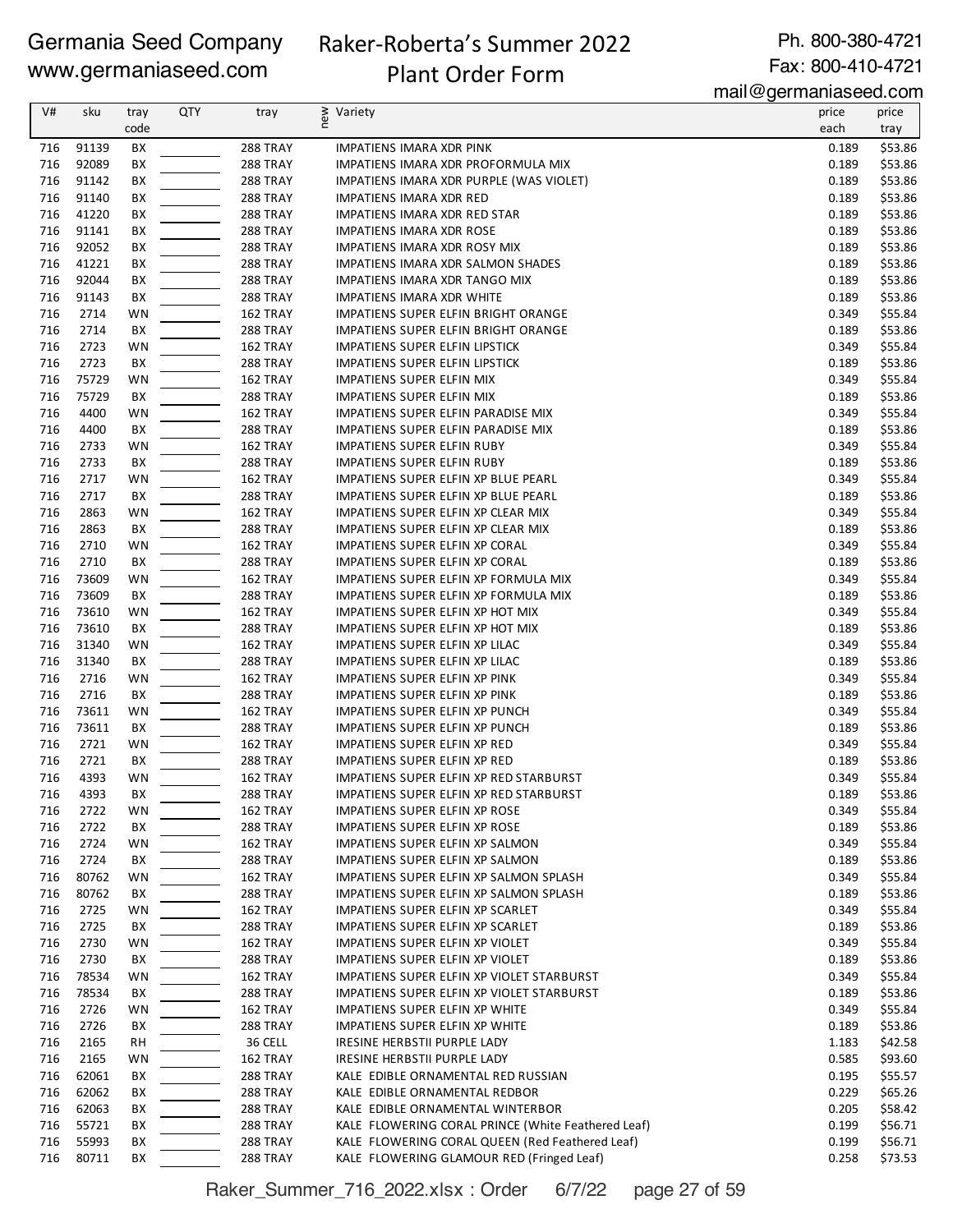# Raker-Roberta's Summer 2022

Ph. 800-380-4721 Fax: 800-410-4721

# Plant Order Form

mail@germaniaseed.com

|     |       |           |            |          |                                                            | $111$ an $\sim$ gormaniao oo a.oom |          |
|-----|-------|-----------|------------|----------|------------------------------------------------------------|------------------------------------|----------|
| V#  | sku   | tray      | <b>QTY</b> | tray     | ≥ Variety<br>E                                             | price                              | price    |
|     |       | code      |            |          |                                                            | each                               | tray     |
| 716 | 80581 | BХ        |            | 288 TRAY | KALE FLOWERING NAGOYA MIX (EMPEROR) (Wavy/Fringed Leaf)    | 0.195                              | \$55.57  |
| 716 | 80582 | BX        |            | 288 TRAY | KALE FLOWERING NAGOYA RED (EMPEROR) (Wavy/Fringed Leaf)    | 0.195                              | \$55.57  |
| 716 | 80583 | BX        |            | 288 TRAY | KALE FLOWERING NAGOYA ROSE (EMPEROR) (Wavy/Fringed Leaf)   | 0.195                              | \$55.57  |
| 716 | 80584 | BX        |            | 288 TRAY | KALE FLOWERING NAGOYA WHITE (EMPEROR) (Wavy/Fringed Leaf)  | 0.195                              | \$55.57  |
| 716 |       |           |            |          |                                                            | 0.199                              |          |
|     | 71637 | BX        |            | 288 TRAY | KALE FLOWERING PIGEON PURPLE (Rounded Leaf)                |                                    | \$56.71  |
| 716 | 71638 | BХ        |            | 288 TRAY | KALE FLOWERING PIGEON RED (Rounded Leaf)                   | 0.199                              | \$56.71  |
| 716 | 71639 | BХ        |            | 288 TRAY | KALE FLOWERING PIGEON VICTORIA (PINK) (Rounded Leaf)       | 0.199                              | \$56.71  |
| 716 | 71640 | BX        |            | 288 TRAY | KALE FLOWERING PIGEON WHITE (Rounded Leaf)                 | 0.199                              | \$56.71  |
| 716 | 55800 | <b>RH</b> |            | 36 CELL  | KNIPHOFIA (TRITOMA) UVARIA FLAMENCO (Red, Yellow, Orange)  | 1.082                              | \$38.95  |
| 716 | 55800 | WN        |            | 162 TRAY | KNIPHOFIA (TRITOMA) UVARIA FLAMENCO (Red, Yellow, Orange)  | 0.508                              | \$81.28  |
| 716 | 55800 | BХ        |            | 288 TRAY | KNIPHOFIA (TRITOMA) UVARIA FLAMENCO (Red, Yellow, Orange)  | 0.329                              | \$93.76  |
| 716 | 33573 | <b>RH</b> |            | 36 CELL  | KNIPHOFIA (TRITOMA) UVARIA ROYAL CASTLE MIX                | 1.032                              | \$37.15  |
| 716 | 33573 | WN        |            | 162 TRAY | KNIPHOFIA (TRITOMA) UVARIA ROYAL CASTLE MIX                | 0.429                              | \$68.64  |
| 716 | 33573 | BХ        |            | 288 TRAY | KNIPHOFIA (TRITOMA) UVARIA ROYAL CASTLE MIX                | 0.246                              | \$70.11  |
| 716 | 30314 | <b>RH</b> |            | 36 CELL  | LAMIUM MACULATUM BEACON SILVER (Lavender Pink)             | 1.133                              | \$40.78  |
| 716 | 64721 | <b>RH</b> |            | 36 CELL  | LAMIUM MACULATUM GOLDEN ANNIVERSARY                        | 1.285                              | \$46.26  |
| 716 | 58595 | <b>RH</b> |            | 36 CELL  | LAMIUM MACULATUM ORCHID FROST (Orchid Pink)                | 1.285                              | \$46.26  |
| 716 | 62944 | RH        |            | 36 CELL  | LAMIUM MACULATUM PURPLE DRAGON (Deep Purple)               | 1.538                              | \$55.36  |
|     |       |           |            |          |                                                            |                                    |          |
| 716 | 54958 | <b>RH</b> |            | 36 CELL  | LAMIUM MACULATUM RED NANCY                                 | 1.133                              | \$40.78  |
| 716 | 30315 | <b>RH</b> |            | 36 CELL  | LAMIUM MACULATUM WHITE NANCY                               | 1.133                              | \$40.78  |
| 716 | 6022  | <b>RH</b> |            | 36 CELL  | LATHYRUS LATIFOLIUS MIX (Rose, Pink, White)                | 1.082                              | \$38.95  |
| 716 | 6022  | BX        |            | 288 TRAY | LATHYRUS LATIFOLIUS MIX (Rose, Pink, White)                | 0.322                              | \$91.77  |
| 716 | 5747  | <b>RH</b> |            | 36 CELL  | LEUCANTHEMUM SUPERBUM ALASKA (Large White Single)          | 1.032                              | \$37.15  |
| 716 | 5747  | WN        |            | 162 TRAY | LEUCANTHEMUM SUPERBUM ALASKA (Large White Single)          | 0.429                              | \$68.64  |
| 716 | 5747  | BX        |            | 288 TRAY | LEUCANTHEMUM SUPERBUM ALASKA (Large White Single)          | 0.246                              | \$70.11  |
| 716 | 40180 | <b>RH</b> |            | 36 CELL  | LEUCANTHEMUM SUPERBUM CRAZY DAISY                          | 1.032                              | \$37.15  |
| 716 | 40180 | WN        |            | 162 TRAY | LEUCANTHEMUM SUPERBUM CRAZY DAISY                          | 0.473                              | \$75.68  |
| 716 | 40180 | BХ        |            | 288 TRAY | LEUCANTHEMUM SUPERBUM CRAZY DAISY                          | 0.278                              | \$79.23  |
| 716 | 89165 | RH        |            | 36 CELL  | LEUCANTHEMUM SUPERBUM LUCILLE CHIC                         | 1.690                              | \$60.84  |
| 716 | 89166 | <b>RH</b> |            | 36 CELL  | LEUCANTHEMUM SUPERBUM LUCILLE GRACE                        | 1.690                              | \$60.84  |
| 716 | 59217 | <b>RH</b> |            | 36 CELL  | LEUCANTHEMUM SUPERBUM LUCILLE WHITE                        | 1.690                              | \$60.84  |
| 716 |       |           |            |          |                                                            |                                    |          |
|     | 40814 | <b>RH</b> |            | 36 CELL  | LEUCANTHEMUM SUPERBUM MADONNA                              | 1.082                              | \$38.95  |
| 716 | 40814 | WN        |            | 162 TRAY | LEUCANTHEMUM SUPERBUM MADONNA                              | 0.540                              | \$86.40  |
| 716 | 40814 | BX        |            | 288 TRAY | LEUCANTHEMUM SUPERBUM MADONNA                              | 0.335                              | \$95.47  |
| 716 | 67239 | <b>RH</b> |            | 36 CELL  | <b>★ LEUCANTHEMUM SUPERBUM REAL SUNBEAM</b>                | 1.690                              | \$60.84  |
| 716 | 40198 | <b>RH</b> |            | 36 CELL  | LEUCANTHEMUM SUPERBUM SNOW LADY (White w/Yellow Center)    | 1.082                              | \$38.95  |
| 716 | 40198 | WN        |            | 162 TRAY | LEUCANTHEMUM SUPERBUM SNOW LADY (White w/Yellow Center)    | 0.540                              | \$86.40  |
| 716 | 40198 | BX        |            | 288 TRAY | LEUCANTHEMUM SUPERBUM SNOW LADY (White w/Yellow Center)    | 0.335                              | \$95.47  |
| 716 | 90032 | <b>RH</b> |            | 36 CELL  | * LEUCANTHEMUM SUPERBUM SWEET DAISY BIRDY                  | 1.690                              | \$60.84  |
| 716 | 88184 | <b>RH</b> |            | 36 CELL  | * LEUCANTHEMUM SUPERBUM SWEET DAISY CHER                   | 1.690                              | \$60.84  |
| 716 | 87403 | <b>RH</b> |            | 36 CELL  | * LEUCANTHEMUM SUPERBUM SWEET DAISY CHRISTINE              | 1.690                              | \$60.84  |
| 716 | 87404 | RH        |            | 36 CELL  | <b>* LEUCANTHEMUM SUPERBUM SWEET DAISY JANE</b>            | 1.690                              | \$60.84  |
| 716 | 91913 | <b>RH</b> |            | 36 CELL  | LEUCANTHEMUM SUPERBUM SWEET DAISY REBECCA                  | 1.690                              | \$60.84  |
| 716 | 88185 | RH        |            | 36 CELL  | <b>* LEUCANTHEMUM SUPERBUM SWEET DAISY SOPHIE (SOFIE)</b>  | 1.690                              | \$60.84  |
| 716 | 94706 | RH        |            | 36 CELL  | <b>* LEUCANTHEMUM SUPERBUM WHITE LION</b>                  | 1.133                              | \$40.78  |
| 716 | 94706 | WN        |            | 162 TRAY | <b>* LEUCANTHEMUM SUPERBUM WHITE LION</b>                  | 0.596                              | \$95.36  |
| 716 | 94706 | BХ        |            | 288 TRAY | <b>* LEUCANTHEMUM SUPERBUM WHITE LION</b>                  | 0.373                              | \$106.30 |
| 716 | 92150 | RH        |            | 36 CELL  | * LEUCANTHEMUM SUPERBUM WHITECAP                           | 1.690                              | \$60.84  |
|     |       |           |            |          |                                                            |                                    |          |
| 716 | 32604 | RH        |            | 36 CELL  | LIATRIS SPICATA FLORISTAN VIOLET                           | 1.032                              | \$37.15  |
| 716 | 32604 | BХ        |            | 288 TRAY | LIATRIS SPICATA FLORISTAN VIOLET                           | 0.278                              | \$79.23  |
| 716 | 52893 | RH        |            | 36 CELL  | LIATRIS SPICATA KOBOLD (SEED STRAIN) (GOBLIN) (GAYFEATHER) | 1.032                              | \$37.15  |
| 716 | 52893 | WN        |            | 162 TRAY | LIATRIS SPICATA KOBOLD (SEED STRAIN) (GOBLIN) (GAYFEATHER) | 0.496                              | \$79.36  |
| 716 | 52893 | BХ        |            | 288 TRAY | LIATRIS SPICATA KOBOLD (SEED STRAIN) (GOBLIN) (GAYFEATHER) | 0.309                              | \$88.06  |
| 716 | 6271  | RH        |            | 36 CELL  | LIMONIUM (STATICE) PEREZII (Dark Blue)                     | 1.032                              | \$37.15  |
| 716 | 59170 | WN        |            | 162 TRAY | * LISIANTHUS BEDDING FLORIDA BLUE                          | 0.462                              | \$73.92  |
| 716 | 59170 | BХ        |            | 288 TRAY | * LISIANTHUS BEDDING FLORIDA BLUE                          | 0.296                              | \$84.36  |
| 716 | 70588 | BХ        |            | 288 TRAY | LISIANTHUS DOUBLE ABC 1 DEEP ROSE (1-2)                    | 0.290                              | \$82.65  |
| 716 | 78524 | BХ        |            | 288 TRAY | LISIANTHUS DOUBLE ABC 1 GREEN (1-3)                        | 0.290                              | \$82.65  |
| 716 | 78525 | BХ        |            | 288 TRAY | LISIANTHUS DOUBLE ABC 1 MISTY BLUE (1-3)                   | 0.290                              | \$82.65  |
| 716 | 70589 | BХ        |            | 288 TRAY | LISIANTHUS DOUBLE ABC 1 PURPLE (1-3)                       | 0.290                              | \$82.65  |
| 716 | 70590 | BХ        |            | 288 TRAY | LISIANTHUS DOUBLE ABC 1 ROSE RIM (1-1)                     | 0.290                              | \$82.65  |
| 716 | 73613 | ВX        |            | 288 TRAY | LISIANTHUS DOUBLE ABC 1 WHITE (1-3)                        | 0.290                              | \$82.65  |
|     |       |           |            |          |                                                            |                                    |          |

Raker\_Summer\_716\_2022.xlsx : Order 6/7/22 page 28 of 59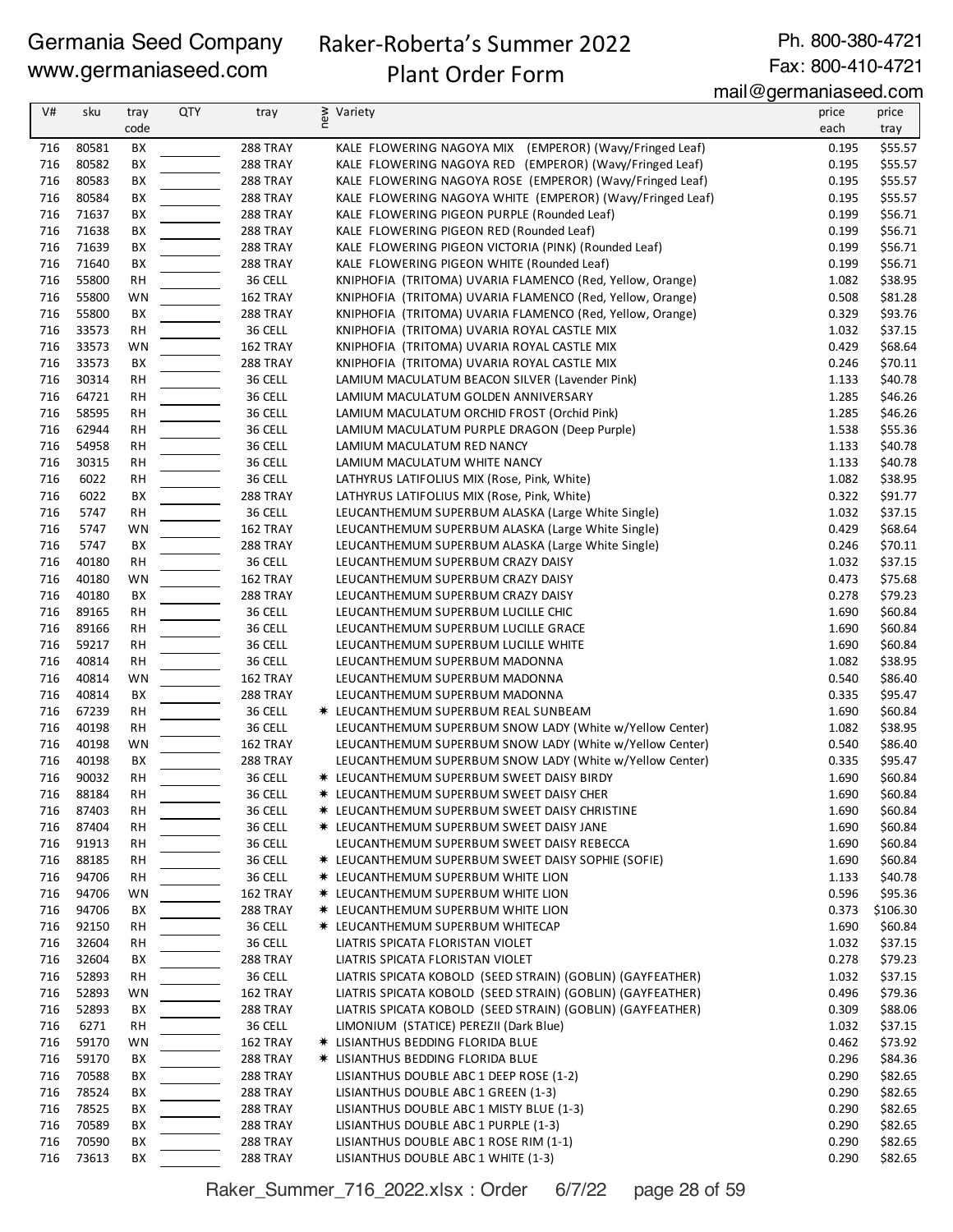# Raker-Roberta's Summer 2022

Plant Order Form

Ph. 800-380-4721 Fax: 800-410-4721

mail@germaniaseed.com

| V#         | sku            | tray<br>code | <b>QTY</b> | tray                 | ≷ Variety                                                                         | price<br>each  | price<br>tray       |
|------------|----------------|--------------|------------|----------------------|-----------------------------------------------------------------------------------|----------------|---------------------|
|            |                |              |            |                      |                                                                                   |                |                     |
| 716<br>716 | 78526<br>70580 | ВX<br>BX     |            | 288 TRAY<br>288 TRAY | LISIANTHUS DOUBLE ABC 1 YELLOW (1-3)                                              | 0.290<br>0.290 | \$82.65<br>\$82.65  |
| 716        | 70582          | BX           |            | 288 TRAY             | LISIANTHUS DOUBLE ABC 2 BLUE (2-3)<br>LISIANTHUS DOUBLE ABC 2 BLUE RIM (2-3)      | 0.290          | \$82.65             |
| 716        | 73614          | ВX           |            | 288 TRAY             | LISIANTHUS DOUBLE ABC 2 LAVENDER (2-3)                                            | 0.290          | \$82.65             |
| 716        | 78527          | BХ           |            | 288 TRAY             | LISIANTHUS DOUBLE ABC 2 MISTY BLUE (2)                                            | 0.290          | \$82.65             |
| 716        | 78528          | BХ           |            | 288 TRAY             | LISIANTHUS DOUBLE ABC 2 MISTY PINK (2-3)                                          | 0.290          | \$82.65             |
| 716        | 70583          | BX           |            | 288 TRAY             | LISIANTHUS DOUBLE ABC 2 PURPLE (2-2)                                              | 0.290          | \$82.65             |
| 716        | 70585          | BX           |            | 288 TRAY             | LISIANTHUS DOUBLE ABC 2 ROSE (2-3)                                                | 0.290          | \$82.65             |
| 716        | 70591          | BХ           |            | 288 TRAY             | LISIANTHUS DOUBLE ABC 2 YELLOW (2-4)                                              | 0.290          | \$82.65             |
| 716        | 70584          | BX           |            | 288 TRAY             | LISIANTHUS DOUBLE ABC 3 PURPLE (3-4)                                              | 0.290          | \$82.65             |
| 716        | 70586          | ВX           |            | 288 TRAY             | LISIANTHUS DOUBLE ABC 3 ROSE (3-4)                                                | 0.290          | \$82.65             |
| 716        | 70587          | BX           |            | 288 TRAY             | LISIANTHUS DOUBLE ABC 3 WHITE (3-4)                                               | 0.290          | \$82.65             |
| 716        | 40608          | BХ           |            | 288 TRAY             | LISIANTHUS DOUBLE ECHO BLUE (2-4)                                                 | 0.283          | \$80.65             |
| 716        | 55847          | BХ           |            | 288 TRAY             | LISIANTHUS DOUBLE ECHO CHAMPAGNE (2-4)                                            | 0.283          | \$80.65             |
| 716        | 66070          | BХ           |            | <b>288 TRAY</b>      | LISIANTHUS DOUBLE ECHO LAVENDER (2-4)                                             | 0.283          | \$80.65             |
| 716        | 40609          | BХ           |            | 288 TRAY             | LISIANTHUS DOUBLE ECHO PINK (2-4)                                                 | 0.283          | \$80.65             |
| 716        | 31097          | BX           |            | 288 TRAY             | LISIANTHUS DOUBLE ECHO PINK PICOTEE (2-4)                                         | 0.283          | \$80.65             |
| 716        | 40610          | BX           |            | 288 TRAY             | LISIANTHUS DOUBLE ECHO PURE WHITE (2-4)                                           | 0.283          | \$80.65             |
| 716        | 41423          | BX           |            | 288 TRAY             | LISIANTHUS DOUBLE ECHO PURPLE (2-4)                                               | 0.283          | \$80.65             |
| 716        | 53304          | BX           |            | 288 TRAY             | LISIANTHUS DOUBLE ECHO YELLOW (2-4)                                               | 0.283          | \$80.65             |
| 716<br>716 | 55855<br>74391 | BX           |            | 288 TRAY<br>288 TRAY | LISIANTHUS DOUBLE MARIACHI BLUE (3-4)<br>LISIANTHUS DOUBLE MARIACHI CARMINE (3-4) | 0.296<br>0.296 | \$84.36<br>\$84.36  |
| 716        | 59081          | ВX<br>BХ     |            | 288 TRAY             | LISIANTHUS DOUBLE MARIACHI GRANDE WHITE (3-4)                                     | 0.296          | \$84.36             |
| 716        | 59083          | BХ           |            | 288 TRAY             | LISIANTHUS DOUBLE MARIACHI LAVENDER (3-4) (Orchid)                                | 0.296          | \$84.36             |
| 716        | 55856          | BХ           |            | <b>288 TRAY</b>      | LISIANTHUS DOUBLE MARIACHI LIME GREEN (3-4)                                       | 0.296          | \$84.36             |
| 716        | 55857          | ВX           |            | 288 TRAY             | LISIANTHUS DOUBLE MARIACHI MISTY BLUE (3-4)                                       | 0.296          | \$84.36             |
| 716        | 55858          | BX           |            | 288 TRAY             | LISIANTHUS DOUBLE MARIACHI MISTY PINK (3-4)                                       | 0.296          | \$84.36             |
| 716        | 55859          | BX           |            | 288 TRAY             | LISIANTHUS DOUBLE MARIACHI PINK (3-4)                                             | 0.296          | \$84.36             |
| 716        | 59084          | BX           |            | 288 TRAY             | LISIANTHUS DOUBLE MARIACHI PINK PICOTEE (3-4)                                     | 0.296          | \$84.36             |
| 716        | 55860          | BX           |            | 288 TRAY             | LISIANTHUS DOUBLE MARIACHI PURE WHITE (3-4)                                       | 0.296          | \$84.36             |
| 716        | 57346          | BX           |            | 288 TRAY             | LISIANTHUS DOUBLE MARIACHI YELLOW (3-4)                                           | 0.296          | \$84.36             |
| 716        | 58487          | BХ           |            | <b>288 TRAY</b>      | LISIANTHUS DOUBLE ROSANNE BLACK PEARL (1)                                         | 0.342          | \$97.47             |
| 716        | 87905          | BХ           |            | 288 TRAY             | LISIANTHUS DOUBLE ROSANNE BROWN (1)                                               | 0.342          | \$97.47             |
| 716        | 66417          | BX           |            | <b>288 TRAY</b>      | LISIANTHUS DOUBLE ROSANNE GREEN (1)                                               | 0.342          | \$97.47             |
| 716        | 32902          | RH           |            | 36 CELL              | LITHODORA DIFFUSA GRACE WARD (Brilliant Blue)                                     | 1.183          | \$42.58             |
| 716        | 4730           | BХ           |            | <b>288 TRAY</b>      | LOBELIA REGATTA TRAILING BLUE SPLASH                                              | 0.189          | \$53.86             |
| 716        | 4731           | BX           |            | 288 TRAY             | LOBELIA REGATTA TRAILING LILAC                                                    | 0.189          | \$53.86             |
| 716        | 4732           | BX           |            | <b>288 TRAY</b>      | LOBELIA REGATTA TRAILING MARINE BLUE (Deep Blue/Green Foliage)                    | 0.189          | \$53.86             |
| 716        | 4733           | WN           |            | 162 TRAY             | LOBELIA REGATTA TRAILING MIDNIGHT BLUE (Dark Blue/Bronze Foliage)                 | 0.340          | \$54.40             |
| 716        | 4733           | BХ           |            | 288 TRAY             | LOBELIA REGATTA TRAILING MIDNIGHT BLUE (Dark Blue/Bronze Foliage)                 | 0.189          | \$53.86             |
| 716<br>716 | 4536<br>4734   | BХ<br>ВX     |            | 288 TRAY<br>288 TRAY | LOBELIA REGATTA TRAILING MIX<br>LOBELIA REGATTA TRAILING ROSE (Carmine/White Eye) | 0.189<br>0.189 | \$53.86<br>\$53.86  |
| 716        | 40611          | ВX           |            | 288 TRAY             | LOBELIA REGATTA TRAILING SAPPHIRE (Deep Blue/White Eye/Bronze)                    | 0.189          | \$53.86             |
| 716        | 33409          | ВX           |            | 288 TRAY             | LOBELIA REGATTA TRAILING SKY BLUE                                                 | 0.189          | \$53.86             |
| 716        | 4537           | BХ           |            | <b>288 TRAY</b>      | LOBELIA REGATTA TRAILING WHITE                                                    | 0.189          | \$53.86             |
| 716        | 40612          | BХ           |            | 288 TRAY             | LOBELIA RIVIERA UPRIGHT BLUE EYES (Mid Blue/White Eye)                            | 0.189          | \$53.86             |
| 716        | 40613          | ВX           |            | 288 TRAY             | LOBELIA RIVIERA UPRIGHT BLUE SPLASH (White/Blue Throat)                           | 0.189          | \$53.86             |
| 716        | 40614          | ВX           |            | 288 TRAY             | LOBELIA RIVIERA UPRIGHT LILAC                                                     | 0.189          | \$53.86             |
| 716        | 40615          | ВX           |            | 288 TRAY             | LOBELIA RIVIERA UPRIGHT MARINE BLUE (Mid Blue)                                    | 0.189          | \$53.86             |
| 716        | 40616          | WN           |            | 162 TRAY             | LOBELIA RIVIERA UPRIGHT MIDNIGHT BLUE (Dark Blue)                                 | 0.340          | \$54.40             |
| 716        | 40616          | BХ           |            | 288 TRAY             | LOBELIA RIVIERA UPRIGHT MIDNIGHT BLUE (Dark Blue)                                 | 0.189          | \$53.86             |
| 716        | 40617          | ВX           |            | 288 TRAY             | LOBELIA RIVIERA UPRIGHT MIX                                                       | 0.189          | \$53.86             |
| 716        | 40619          | ВX           |            | <b>288 TRAY</b>      | LOBELIA RIVIERA UPRIGHT ROSE (Carmine Rose w/White Eye)                           | 0.189          | \$53.86             |
| 716        | 40618          | BХ           |            | 288 TRAY             | LOBELIA RIVIERA UPRIGHT SKY BLUE                                                  | 0.189          | \$53.86             |
| 716        | 40620          | BХ           |            | 288 TRAY             | LOBELIA RIVIERA UPRIGHT WHITE                                                     | 0.189          | \$53.86             |
| 716        | 91677          | RH           |            | 36 CELL              | LOBELIA STARSHIP BLUE                                                             | 1.183          | \$42.58             |
| 716        | 91677          | WN           |            | 162 TRAY             | LOBELIA STARSHIP BLUE                                                             | 0.585          | \$93.60             |
| 716        | 91677          | BХ           |            | <b>288 TRAY</b>      | LOBELIA STARSHIP BLUE                                                             | 0.412          | \$117.42            |
| 716        | 92125          | RH           |            | 36 CELL              | LOBELIA STARSHIP BRONZE LEAF SCARLET                                              | 1.183          | \$42.58             |
| 716<br>716 | 92125<br>92125 | WN           |            | 162 TRAY             | LOBELIA STARSHIP BRONZE LEAF SCARLET                                              | 0.585<br>0.412 | \$93.60             |
| 716        | 91678          | BХ<br>RH     |            | 288 TRAY<br>36 CELL  | LOBELIA STARSHIP BRONZE LEAF SCARLET<br>LOBELIA STARSHIP BURGUNDY                 | 1.183          | \$117.42<br>\$42.58 |
|            |                |              |            |                      |                                                                                   |                |                     |

Raker\_Summer\_716\_2022.xlsx : Order 6/7/22 page 29 of 59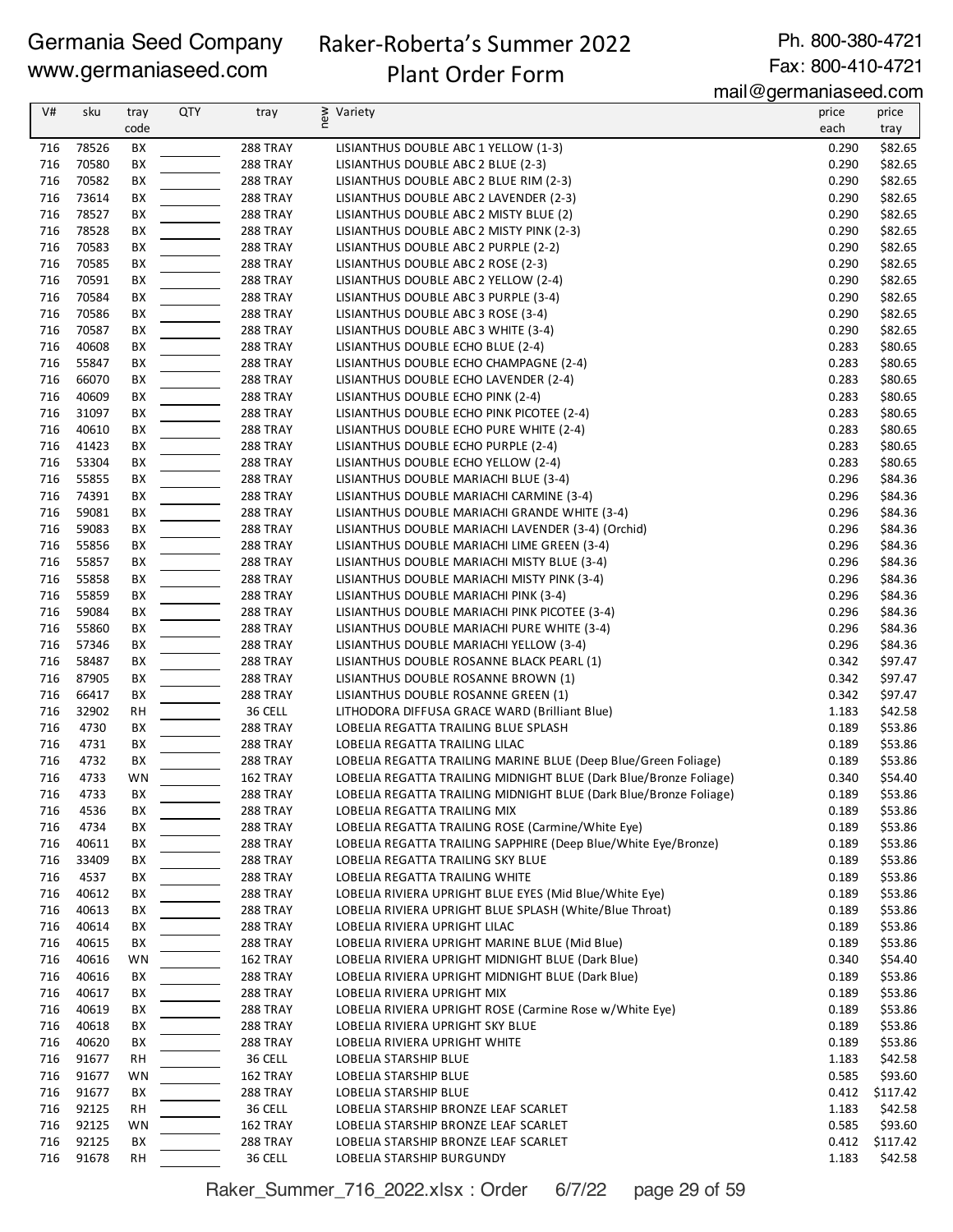# Raker-Roberta's Summer 2022 Plant Order Form

Ph. 800-380-4721 Fax: 800-410-4721

mail@germaniaseed.com

| V#  | sku   | tray      | <b>QTY</b> | tray            | new | Variety                                                    | price | price    |
|-----|-------|-----------|------------|-----------------|-----|------------------------------------------------------------|-------|----------|
|     |       | code      |            |                 |     |                                                            | each  | tray     |
| 716 | 91678 | WN        |            | 162 TRAY        |     | LOBELIA STARSHIP BURGUNDY                                  | 0.585 | \$93.60  |
| 716 | 91678 | ВX        |            | 288 TRAY        |     | <b>LOBELIA STARSHIP BURGUNDY</b>                           | 0.412 | \$117.42 |
| 716 | 94385 | <b>RH</b> |            | 36 CELL         |     | <b>* LOBELIA STARSHIP ROSE</b>                             | 1.183 | \$42.58  |
| 716 | 94385 | WN        |            | 162 TRAY        |     | <b>* LOBELIA STARSHIP ROSE</b>                             | 0.585 | \$93.60  |
| 716 | 94385 | BX        |            | 288 TRAY        |     | <b>* LOBELIA STARSHIP ROSE</b>                             | 0.412 | \$117.42 |
| 716 | 86098 | <b>RH</b> |            | 36 CELL         |     | LOBELIA STARSHIP SCARLET                                   | 1.183 | \$42.58  |
| 716 | 86098 | WN        |            | 162 TRAY        |     | LOBELIA STARSHIP SCARLET                                   | 0.585 | \$93.60  |
| 716 | 86098 | ВX        |            | 288 TRAY        |     | LOBELIA STARSHIP SCARLET                                   | 0.412 | \$117.42 |
| 716 | 40225 | RH        |            | 36 CELL         |     | LUPINUS GALLERY BLUE                                       | 1.133 | \$40.78  |
| 716 | 40225 | WN        |            | 162 TRAY        |     | LUPINUS GALLERY BLUE                                       | 0.496 | \$79.36  |
| 716 | 40225 | ВX        |            | <b>288 TRAY</b> |     | LUPINUS GALLERY BLUE                                       | 0.283 | \$80.65  |
| 716 | 40621 | <b>RH</b> |            | 36 CELL         |     | LUPINUS GALLERY MIX                                        | 1.133 | \$40.78  |
| 716 | 40621 | WN        |            | 162 TRAY        |     | LUPINUS GALLERY MIX                                        | 0.496 | \$79.36  |
| 716 | 40621 | BX        |            | 288 TRAY        |     | LUPINUS GALLERY MIX                                        | 0.283 | \$80.65  |
| 716 | 40622 | <b>RH</b> |            | 36 CELL         |     | LUPINUS GALLERY PINK                                       | 1.133 | \$40.78  |
| 716 | 40622 | WN        |            | 162 TRAY        |     | LUPINUS GALLERY PINK                                       | 0.496 | \$79.36  |
| 716 | 40622 | ВX        |            | 288 TRAY        |     | LUPINUS GALLERY PINK                                       | 0.283 | \$80.65  |
| 716 | 30328 | RH        |            | 36 CELL         |     | LUPINUS GALLERY RED                                        | 1.133 | \$40.78  |
| 716 | 30328 | WN        |            | 162 TRAY        |     | LUPINUS GALLERY RED                                        | 0.496 | \$79.36  |
| 716 | 30328 | BX        |            | <b>288 TRAY</b> |     | LUPINUS GALLERY RED                                        | 0.283 | \$80.65  |
| 716 | 40623 | <b>RH</b> |            | 36 CELL         |     | LUPINUS GALLERY YELLOW                                     | 1.133 | \$40.78  |
| 716 | 40623 | WN        |            | 162 TRAY        |     | LUPINUS GALLERY YELLOW                                     | 0.496 | \$79.36  |
| 716 | 40623 | BX        |            | 288 TRAY        |     | LUPINUS GALLERY YELLOW                                     | 0.283 | \$80.65  |
| 716 | 6066  | <b>RH</b> |            | 36 CELL         |     | LUPINUS RUSSELL MIX                                        | 1.133 | \$40.78  |
| 716 | 6066  | WN        |            | 162 TRAY        |     | LUPINUS RUSSELL MIX                                        | 0.440 | \$70.40  |
| 716 | 6066  | BX        |            | 288 TRAY        |     | LUPINUS RUSSELL MIX                                        | 0.252 | \$71.82  |
| 716 | 6072  | <b>RH</b> |            | 36 CELL         |     | LYCHNIS CHALCEDONICA MALTESE CROSS                         | 1.032 | \$37.15  |
| 716 | 6072  | WN        |            | 162 TRAY        |     | LYCHNIS CHALCEDONICA MALTESE CROSS                         | 0.429 | \$68.64  |
| 716 | 6072  | BX        |            | <b>288 TRAY</b> |     | LYCHNIS CHALCEDONICA MALTESE CROSS                         | 0.246 | \$70.11  |
| 716 | 55803 | RH        |            | 36 CELL         |     | LYCHNIS CORONARIA (AGROSTEMMA)                             | 1.032 | \$37.15  |
| 716 | 55803 | WN        |            | 162 TRAY        |     | LYCHNIS CORONARIA (AGROSTEMMA)                             | 0.429 | \$68.64  |
| 716 | 55803 | BX        |            | 288 TRAY        |     | LYCHNIS CORONARIA (AGROSTEMMA)                             | 0.246 | \$70.11  |
| 716 | 94708 | <b>RH</b> |            | 36 CELL         |     | <b>* LYSIMACHIA FIREFLY</b>                                | 1.235 | \$44.46  |
| 716 | 94707 | <b>RH</b> |            | 36 CELL         |     | * LYSIMACHIA NIGHT LIGHT                                   | 1.235 | \$44.46  |
| 716 | 92819 | RH        |            | 36 CELL         |     | LYSIMACHIA NUMMULARIA GOLDII (CREEPING JENNY) (Chartreuse) | 1.133 | \$40.78  |
| 716 | 40624 | ВX        |            | 288 TRAY        |     | MARIGOLD ANTIGUA GOLD (African)                            | 0.223 | \$63.55  |
| 716 | 40625 | ВX        |            | 288 TRAY        |     | MARIGOLD ANTIGUA MIX (African)                             | 0.223 | \$63.55  |
| 716 | 40626 | ВX        |            | <b>288 TRAY</b> |     | MARIGOLD ANTIGUA ORANGE (African)                          | 0.223 | \$63.55  |
| 716 | 31426 | ВX        |            | 288 TRAY        |     | MARIGOLD ANTIGUA PRIMROSE (African)                        | 0.223 | \$63.55  |
| 716 | 40627 | ВX        |            | 288 TRAY        |     | MARIGOLD ANTIGUA YELLOW (African)                          | 0.223 | \$63.55  |
| 716 | 40638 | ВX        |            | 288 TRAY        |     | MARIGOLD BONANZA BEE                                       | 0.195 | \$55.57  |
| 716 | 40639 | BХ        |            | 288 TRAY        |     | MARIGOLD BONANZA BOLERO                                    | 0.195 | \$55.57  |
| 716 | 40640 | ВX        |            | 288 TRAY        |     | MARIGOLD BONANZA DEEP ORANGE                               | 0.195 | \$55.57  |
| 716 | 40641 | ВX        |            | 288 TRAY        |     | MARIGOLD BONANZA FLAME                                     | 0.195 | \$55.57  |
| 716 | 40642 | ВX        |            | 288 TRAY        |     | MARIGOLD BONANZA GOLD                                      | 0.195 | \$55.57  |
| 716 | 59178 | BХ        |            | 288 TRAY        |     | MARIGOLD BONANZA HARMONY                                   | 0.195 | \$55.57  |
| 716 | 40643 | ВX        |            | 288 TRAY        |     | MARIGOLD BONANZA MIX                                       | 0.195 | \$55.57  |
| 716 | 40645 | BХ        |            | <b>288 TRAY</b> |     | MARIGOLD BONANZA YELLOW                                    | 0.195 | \$55.57  |
| 716 | 40648 | ВX        |            | 288 TRAY        |     | MARIGOLD DISCO MARIETTA                                    | 0.195 | \$55.57  |
| 716 | 40649 | ВX        |            | 288 TRAY        |     | MARIGOLD DISCO MIX                                         | 0.195 | \$55.57  |
| 716 | 40650 | ВX        |            | 288 TRAY        |     | MARIGOLD DISCO ORANGE                                      | 0.195 | \$55.57  |
| 716 | 40651 | ВX        |            | 288 TRAY        |     | MARIGOLD DISCO RED                                         | 0.195 | \$55.57  |
| 716 | 40652 | ВX        |            | <b>288 TRAY</b> |     | MARIGOLD DISCO YELLOW                                      | 0.195 | \$55.57  |
| 716 | 58488 | ВX        |            | 288 TRAY        |     | MARIGOLD FIREBALL                                          | 0.199 | \$56.71  |
| 716 | 40815 | BХ        |            | 288 TRAY        |     | MARIGOLD FLAMENCO                                          | 0.195 | \$55.57  |
| 716 | 41223 | WN        |            | 162 TRAY        |     | MARIGOLD INCA II DEEP ORANGE                               | 0.368 | \$58.88  |
| 716 | 41223 | BХ        |            | <b>288 TRAY</b> |     | MARIGOLD INCA II DEEP ORANGE                               | 0.223 | \$63.55  |
| 716 | 40628 | WN        |            | 162 TRAY        |     | MARIGOLD INCA II GOLD (African)                            | 0.368 | \$58.88  |
| 716 | 40628 | BХ        |            | 288 TRAY        |     | MARIGOLD INCA II GOLD (African)                            | 0.223 | \$63.55  |
| 716 | 40629 | WN        |            | 162 TRAY        |     | MARIGOLD INCA II MIX (African)                             | 0.368 | \$58.88  |
| 716 | 40629 | ВX        |            | <b>288 TRAY</b> |     | MARIGOLD INCA II MIX (African)                             | 0.223 | \$63.55  |
| 716 | 40631 | WN        |            | 162 TRAY        |     | MARIGOLD INCA II PRIMROSE (African)                        | 0.368 | \$58.88  |

Raker\_Summer\_716\_2022.xlsx : Order 6/7/22 page 30 of 59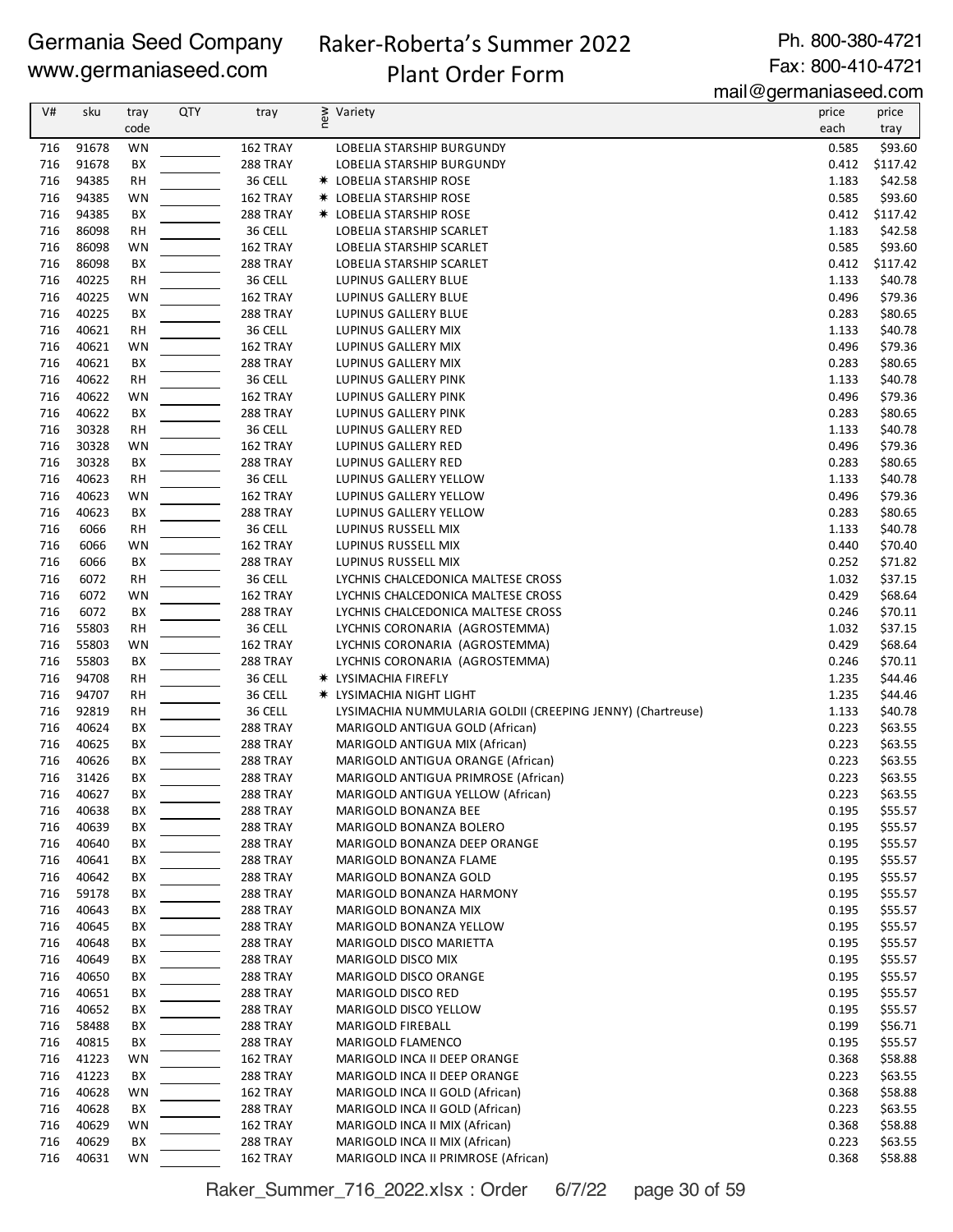# Raker-Roberta's Summer 2022 Plant Order Form

Ph. 800-380-4721 Fax: 800-410-4721

mail@germaniaseed.com

|            |                |           |            |                      |                                                                                                      | $m$ an $\approx$ yomnama $\sim$ oomn |                    |
|------------|----------------|-----------|------------|----------------------|------------------------------------------------------------------------------------------------------|--------------------------------------|--------------------|
| V#         | sku            | tray      | <b>QTY</b> | tray                 | new<br>Variety                                                                                       | price                                | price              |
|            |                | code      |            |                      |                                                                                                      | each                                 | tray               |
| 716<br>716 | 40631<br>40632 | BХ<br>WN  |            | 288 TRAY<br>162 TRAY | MARIGOLD INCA II PRIMROSE (African)                                                                  | 0.223<br>0.368                       | \$63.55<br>\$58.88 |
| 716        | 40632          | ВX        |            | 288 TRAY             | MARIGOLD INCA II YELLOW (African)<br>MARIGOLD INCA II YELLOW (African)                               | 0.223                                | \$63.55            |
| 716        | 40646          | ВX        |            | 288 TRAY             | MARIGOLD JANIE BRIGHT YELLOW                                                                         | 0.195                                | \$55.57            |
| 716        | 40647          | BХ        |            | <b>288 TRAY</b>      | MARIGOLD JANIE DEEP ORANGE                                                                           | 0.195                                | \$55.57            |
| 716        | 40633          | ВX        |            | <b>288 TRAY</b>      | MARIGOLD SAFARI BOLERO                                                                               | 0.195                                | \$55.57            |
| 716        | 40634          | ВX        |            | 288 TRAY             | MARIGOLD SAFARI MIX                                                                                  | 0.195                                | \$55.57            |
| 716        | 40635          | ВX        |            | 288 TRAY             | MARIGOLD SAFARI RED                                                                                  | 0.195                                | \$55.57            |
| 716        | 40636          | ВX        |            | 288 TRAY             | MARIGOLD SAFARI TANGERINE                                                                            | 0.195                                | \$55.57            |
| 716        | 40637          | ВX        |            | 288 TRAY             | MARIGOLD SAFARI YELLOW                                                                               | 0.195                                | \$55.57            |
| 716        | 58489          | BХ        |            | 288 TRAY             | MARIGOLD STRAWBERRY BLONDE                                                                           | 0.199                                | \$56.71            |
| 716        | 73963          | WN        |            | 162 TRAY             | MARIGOLD VANILLA (African)                                                                           | 0.412                                | \$65.92            |
| 716        | 73963          | BX        |            | 288 TRAY             | MARIGOLD VANILLA (African)                                                                           | 0.278                                | \$79.23            |
| 716        | 31428          | WN        |            | 162 TRAY             | MELAMPODIUM DERBY (Golden Yellow)                                                                    | 0.385                                | \$61.60            |
| 716        | 31428          | ВX        |            | <b>288 TRAY</b>      | MELAMPODIUM DERBY (Golden Yellow)                                                                    | 0.213                                | \$60.70            |
| 716        | 64043          | WN        |            | 162 TRAY             | MELAMPODIUM LEMON DELIGHT                                                                            | 0.438                                | \$70.08            |
| 716        | 64043          | BX        |            | 288 TRAY             | MELAMPODIUM LEMON DELIGHT                                                                            | 0.248                                | \$70.68            |
| 716        | 33729          | WN        |            | 162 TRAY             | MELAMPODIUM SHOWSTAR (Golden Yellow)                                                                 | 0.385                                | \$61.60            |
| 716        | 33729          | ВX        |            | 288 TRAY             | MELAMPODIUM SHOWSTAR (Golden Yellow)                                                                 | 0.209                                | \$59.56            |
| 716        | 40653          | WN        |            | 162 TRAY             | MIMULUS MAGIC MIX                                                                                    | 0.368                                | \$58.88            |
| 716        | 40653          | ВX        |            | 288 TRAY             | MIMULUS MAGIC MIX                                                                                    | 0.219                                | \$62.41            |
| 716        | 87694          | <b>RH</b> |            | 36 CELL              | MONARDA DIDYMA BALMY LILAC                                                                           | 1.538                                | \$55.36            |
| 716        | 85982          | RH        |            | 36 CELL              | MONARDA DIDYMA BALMY PINK                                                                            | 1.538                                | \$55.36            |
| 716        | 84614          | RH        |            | 36 CELL              | MONARDA DIDYMA BALMY PURPLE                                                                          | 1.538                                | \$55.36            |
| 716        | 86619          | <b>RH</b> |            | 36 CELL              | MONARDA DIDYMA BALMY ROSE                                                                            | 1.538                                | \$55.36            |
| 716        | 94709          | <b>RH</b> |            | 36 CELL              | <b>* MONARDA DIDYMA BEE-MINE LAVENDER</b>                                                            | 1.538                                | \$55.36            |
| 716        | 94710          | <b>RH</b> |            | 36 CELL              | <b>* MONARDA DIDYMA BEE-MINE PINK</b>                                                                | 1.538                                | \$55.36            |
| 716        | 94711          | <b>RH</b> |            | 36 CELL              | <b>* MONARDA DIDYMA BEE-MINE RED</b>                                                                 | 1.538                                | \$55.36            |
| 716        | 33577          | RH        |            | 36 CELL              | MONARDA DIDYMA PANORAMA MIX                                                                          | 1.032                                | \$37.15            |
| 716        | 33577          | WN        |            | 162 TRAY             | MONARDA DIDYMA PANORAMA MIX                                                                          | 0.452                                | \$72.32            |
| 716        | 33577          | BX        |            | 288 TRAY             | MONARDA DIDYMA PANORAMA MIX                                                                          | 0.270                                | \$76.95            |
| 716        | 90424          | <b>RH</b> |            | 36 CELL              | MONARDA DIDYMA PANORAMA RED SHADES (RED)                                                             | 1.032                                | \$37.15            |
| 716        | 90424          | WN        |            | 162 TRAY             | MONARDA DIDYMA PANORAMA RED SHADES (RED)                                                             | 0.452                                | \$72.32            |
| 716        | 90424          | ВX        |            | 288 TRAY             | MONARDA DIDYMA PANORAMA RED SHADES (RED)                                                             | 0.278                                | \$79.23            |
| 716        | 90035          | RH        |            | 36 CELL              | * MONARDA DIDYMA POCAHONTAS DEEP PURPLE                                                              | 1.386                                | \$49.89            |
| 716<br>716 | 90034<br>90036 | RH        |            | 36 CELL<br>36 CELL   | * MONARDA DIDYMA POCAHONTAS PINK (Dark Foliage)<br>MONARDA DIDYMA POCAHONTAS RED ROSE (Dark Foliage) | 1.386<br>1.386                       | \$49.89<br>\$49.89 |
| 716        | 53017          | RH<br>RH  |            | 36 CELL              | MONARDA HYBRIDA JACOB CLINE (Bright Red)                                                             | 1.235                                | \$44.46            |
| 716        | 55666          | <b>RH</b> |            | 36 CELL              | MONARDA PETITE DELIGHT (Lavender Rose)                                                               | 1.589                                | \$57.20            |
| 716        | 55746          | BX        |            | 288 TRAY             | MUSTARD EDIBLE ORNAMENTAL RED GIANT                                                                  | 0.195                                | \$55.57            |
| 716        | 55801          | <b>RH</b> |            | 36 CELL              | MYOSOTIS SYLVATICA VICTORIA BLUE                                                                     | 1.032                                | \$37.15            |
| 716        | 55801          | WN        |            | 162 TRAY             | <b>MYOSOTIS SYLVATICA VICTORIA BLUE</b>                                                              | 0.429                                | \$68.64            |
| 716        | 55801          | BХ        |            | 288 TRAY             | MYOSOTIS SYLVATICA VICTORIA BLUE                                                                     | 0.246                                | \$70.11            |
| 716        | 40980          | RH        |            | 36 CELL              | NEPETA BLUE PRELUDE                                                                                  | 1.235                                | \$44.46            |
| 716        | 94714          | RH        |            | 36 CELL              | <b>★ NEPETA PURPLE PRELUDE</b>                                                                       | 1.183                                | \$42.58            |
| 716        | 84468          | RH        |            | 36 CELL              | NEPETA X FAASSENII JUNIOR WALKER (CATMINT)                                                           | 1.589                                | \$57.20            |
| 716        | 94713          | RH        |            | 36 CELL              | NEPETA X HYBRID SYLVESTER BLUE                                                                       | 1.538                                | \$55.36            |
| 716        | 30350          | <b>RH</b> |            | 36 CELL              | OENOTHERA BERLANDIERI SISKIYOU (Pale Pink)                                                           | 1.183                                | \$42.58            |
| 716        | 40224          | RH        |            | 36 CELL              | OENOTHERA FRUTICOSA YOUNGII                                                                          | 1.032                                | \$37.15            |
| 716        | 40224          | BХ        |            | <b>288 TRAY</b>      | OENOTHERA FRUTICOSA YOUNGII                                                                          | 0.246                                | \$70.11            |
| 716        | 6122           | RH        |            | 36 CELL              | OENOTHERA MACROCARPA MISSOURIENSIS (Lemon Yellow)                                                    | 1.032                                | \$37.15            |
| 716        | 6122           | WN        |            | 162 TRAY             | OENOTHERA MACROCARPA MISSOURIENSIS (Lemon Yellow)                                                    | 0.429                                | \$68.64            |
| 716        | 6122           | BХ        |            | 288 TRAY             | OENOTHERA MACROCARPA MISSOURIENSIS (Lemon Yellow)                                                    | 0.246                                | \$70.11            |
| 716        | 88188          | RH        |            | 36 CELL              | OREGANO ORNAMENTAL ORIGANUM ROTUNDIFOLIUM KIRIGAMI                                                   | 1.183                                | \$42.58            |
| 716        | 88188          | WN        |            | 162 TRAY             | OREGANO ORNAMENTAL ORIGANUM ROTUNDIFOLIUM KIRIGAMI                                                   | 0.575                                | \$92.00            |
| 716        | 1978           | WN        |            | 162 TRAY             | ORNAMENTAL PEPPER BLACK PEARL                                                                        | 0.652                                | \$104.32           |
| 716        | 1978           | BХ        |            | 288 TRAY             | ORNAMENTAL PEPPER BLACK PEARL                                                                        | 0.412                                | \$117.42           |
| 716        | 88270          | WN        |            | 162 TRAY             | ORNAMENTAL PEPPER BLAZE                                                                              | 0.608                                | \$97.28            |
| 716        | 1968           | WN        |            | 162 TRAY             | ORNAMENTAL PEPPER CALICO                                                                             | 0.652                                | \$104.32           |
| 716        | 1925           | WN        |            | 162 TRAY             | ORNAMENTAL PEPPER CHILLY CHILI                                                                       | 0.585                                | \$93.60            |
| 716        | 1925           | BХ        |            | 288 TRAY             | ORNAMENTAL PEPPER CHILLY CHILI                                                                       | 0.355                                | \$101.17           |
| 716        | 58490          | <b>WN</b> |            | 162 TRAY             | ORNAMENTAL PEPPER HOT POPS PURPLE                                                                    | 0.608                                | \$97.28            |

Raker\_Summer\_716\_2022.xlsx : Order 6/7/22 page 31 of 59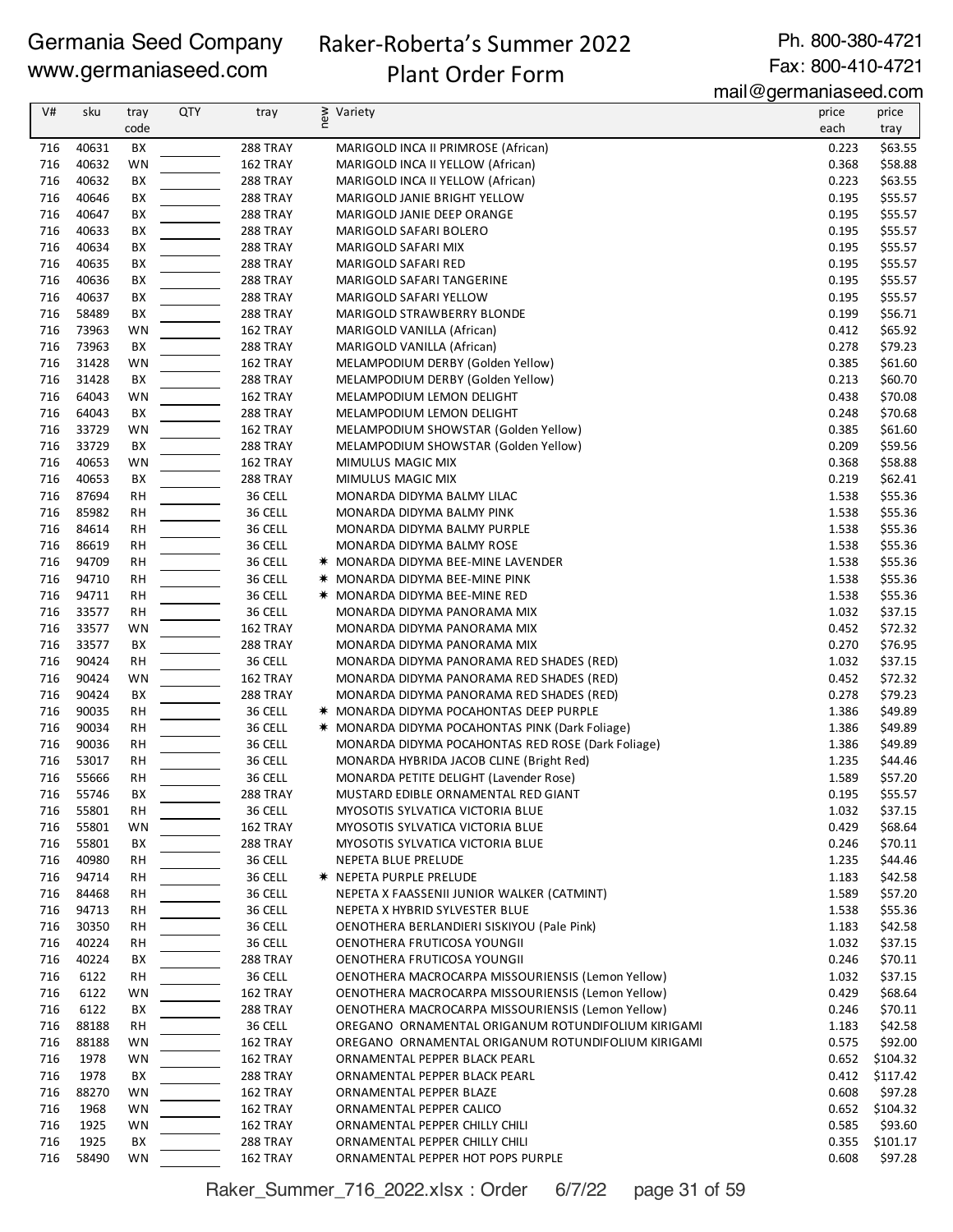# Raker-Roberta's Summer 2022

Ph. 800-380-4721 Fax: 800-410-4721

# Plant Order Form

mail@germaniaseed.com

|            |                |                 |     |                             |                                                                                  | $111$ an $\infty$ yon manasoo waxaan |                    |
|------------|----------------|-----------------|-----|-----------------------------|----------------------------------------------------------------------------------|--------------------------------------|--------------------|
| V#         | sku            | tray<br>code    | QTY | tray                        | ≥ Variety<br>E                                                                   | price<br>each                        | price<br>tray      |
| 716        | 58490          | ВX              |     | 288 TRAY                    | ORNAMENTAL PEPPER HOT POPS PURPLE                                                | 0.386                                | \$110.01           |
| 716        | 90425          | WN              |     | 162 TRAY                    | ORNAMENTAL PEPPER HOT POPS YELLOW                                                | 0.608                                | \$97.28            |
| 716        | 90425          | BХ              |     | <b>288 TRAY</b>             | ORNAMENTAL PEPPER HOT POPS YELLOW                                                | 0.386                                | \$110.01           |
| 716        | 57348          | WN              |     | 162 TRAY                    | ORNAMENTAL PEPPER MEDUSA                                                         | 0.608                                | \$97.28            |
| 716        | 57348          | BX              |     | 288 TRAY                    | ORNAMENTAL PEPPER MEDUSA                                                         | 0.386                                | \$110.01           |
| 716        | 88271          | WN              |     | 162 TRAY                    | ORNAMENTAL PEPPER MIDNIGHT FIRE                                                  | 0.608                                | \$97.28            |
| 716        | 40071          | WN              |     | 162 TRAY                    | ORNAMENTAL PEPPER ONYX (Black to Red)                                            | 0.742                                | \$118.72           |
| 716        | 40071          | BХ              |     | 288 TRAY                    | ORNAMENTAL PEPPER ONYX (Black to Red)                                            | 0.462                                | \$131.67           |
| 716        | 75659          | WN              |     | 162 TRAY                    | ORNAMENTAL PEPPER PURPLE FLASH                                                   |                                      | 0.652 \$104.32     |
| 716        | 75659          | ВX              |     | <b>288 TRAY</b>             | ORNAMENTAL PEPPER PURPLE FLASH                                                   | 0.412                                | \$117.42           |
| 716        | 75660          | WN              |     | 162 TRAY                    | ORNAMENTAL PEPPER SANGRIA                                                        | 0.608                                | \$97.28            |
| 716        | 75660          | BХ              |     | <b>288 TRAY</b>             | ORNAMENTAL PEPPER SANGRIA                                                        | 0.386                                | \$110.01           |
| 716        | 58491          | WN              |     | 162 TRAY                    | ORNAMENTAL PEPPER SEDONA SUN                                                     | 0.608                                | \$97.28            |
| 716        | 58491          | BX              |     | <b>288 TRAY</b>             | ORNAMENTAL PEPPER SEDONA SUN                                                     | 0.386                                | \$110.01           |
| 716<br>716 | 88272<br>86444 | WN              |     | 162 TRAY<br>36 CELL         | ORNAMENTAL PEPPER WICKED                                                         | 0.608<br>1.335                       | \$97.28<br>\$48.06 |
| 716        | 86444          | <b>RH</b><br>WN |     | 162 TRAY                    | OSTEOSPERMUM AKILA DAISY WHITE<br>OSTEOSPERMUM AKILA DAISY WHITE                 | 0.589                                | \$94.24            |
| 716        | 88273          | <b>RH</b>       |     | 36 CELL                     | OSTEOSPERMUM AKILA GRAND CANYON MIX                                              | 1.335                                | \$48.06            |
| 716        | 88273          | <b>WN</b>       |     | 162 TRAY                    | OSTEOSPERMUM AKILA GRAND CANYON MIX                                              | 0.589                                | \$94.24            |
| 716        | 80920          | RH              |     | 36 CELL                     | OSTEOSPERMUM AKILA LAVENDER SHADES                                               | 1.335                                | \$48.06            |
| 716        | 80920          | WN              |     | 162 TRAY                    | OSTEOSPERMUM AKILA LAVENDER SHADES                                               | 0.589                                | \$94.24            |
| 716        | 80921          | <b>RH</b>       |     | 36 CELL                     | OSTEOSPERMUM AKILA MIX                                                           | 1.335                                | \$48.06            |
| 716        | 80921          | WN              |     | 162 TRAY                    | OSTEOSPERMUM AKILA MIX                                                           | 0.589                                | \$94.24            |
| 716        | 80922          | <b>RH</b>       |     | 36 CELL                     | OSTEOSPERMUM AKILA PURPLE                                                        | 1.335                                | \$48.06            |
| 716        | 80922          | WN              |     | 162 TRAY                    | OSTEOSPERMUM AKILA PURPLE                                                        | 0.589                                | \$94.24            |
| 716        | 40816          | <b>RH</b>       |     | 36 CELL                     | OSTEOSPERMUM AKILA SUNSET SHADES                                                 | 1.335                                | \$48.06            |
| 716        | 40816          | WN              |     | 162 TRAY                    | OSTEOSPERMUM AKILA SUNSET SHADES                                                 | 0.589                                | \$94.24            |
| 716        | 80923          | RH              |     | 36 CELL                     | OSTEOSPERMUM AKILA WHITE                                                         | 1.335                                | \$48.06            |
| 716        | 80923          | WN              |     | 162 TRAY                    | OSTEOSPERMUM AKILA WHITE                                                         | 0.589                                | \$94.24            |
| 716        | 82774          | RH              |     | 36 CELL                     | OSTEOSPERMUM AKILA WHITE W/PURPLE EYE                                            | 1.335                                | \$48.06            |
| 716        | 82774          | WN              |     | 162 TRAY                    | OSTEOSPERMUM AKILA WHITE W/PURPLE EYE                                            | 0.589                                | \$94.24            |
| 716        | 72288          | BX              |     | <b>288 TRAY</b>             | PANSY BLUEBERRY THRILL (Blue/Yellow Blotch)                                      | 0.215                                | \$61.27            |
| 716        | 72288          | <b>CR</b>       |     | <b>338 TRAY</b>             | PANSY BLUEBERRY THRILL (Blue/Yellow Blotch)                                      | 0.190                                | \$63.65            |
| 716        | 96463          | BХ              |     | 288 TRAY                    | * PANSY CATS PLUS (WHISKERS) BLUE YELLOW                                         | 0.215                                | \$61.27            |
| 716        | 96463          | CR              |     | <b>338 TRAY</b>             | * PANSY CATS PLUS (WHISKERS) BLUE YELLOW                                         | 0.190                                | \$63.65            |
| 716<br>716 | 96464<br>96464 | BХ              |     | 288 TRAY                    | * PANSY CATS PLUS (WHISKERS) MARINA                                              | 0.215<br>0.190                       | \$61.27<br>\$63.65 |
| 716        | 96465          | CR<br>BХ        |     | <b>338 TRAY</b><br>288 TRAY | * PANSY CATS PLUS (WHISKERS) MARINA<br>* PANSY CATS PLUS (WHISKERS) PURPLE WHITE | 0.215                                | \$61.27            |
| 716        | 96465          | <b>CR</b>       |     | <b>338 TRAY</b>             | * PANSY CATS PLUS (WHISKERS) PURPLE WHITE                                        | 0.190                                | \$63.65            |
|            | 716 96466      | BX              |     | 288 TRAY                    | * PANSY CATS PLUS (WHISKERS) WHITE                                               | 0.215                                | \$61.27            |
| 716        | 96466          | CR              |     | 338 TRAY                    | * PANSY CATS PLUS (WHISKERS) WHITE                                               | 0.190                                | \$63.65            |
| 716        | 96474          | BХ              |     | 288 TRAY                    | * PANSY CATS PLUS (WHISKERS) YELLOW                                              | 0.215                                | \$61.27            |
| 716        | 96474          | CR              |     | <b>338 TRAY</b>             | * PANSY CATS PLUS (WHISKERS) YELLOW                                              | 0.190                                | \$63.65            |
| 716        | 74964          | BХ              |     | 288 TRAY                    | PANSY COLOSSUS BLOTCH MIX                                                        | 0.209                                | \$59.56            |
| 716        | 74964          | CR              |     | 338 TRAY                    | PANSY COLOSSUS BLOTCH MIX                                                        | 0.186                                | \$62.31            |
| 716        | 59192          | BХ              |     | 288 TRAY                    | PANSY COLOSSUS DEEP BLUE BLOTCH                                                  | 0.209                                | \$59.56            |
| 716        | 59192          | <b>CR</b>       |     | 338 TRAY                    | PANSY COLOSSUS DEEP BLUE BLOTCH                                                  | 0.186                                | \$62.31            |
| 716        | 80259          | BХ              |     | 288 TRAY                    | PANSY COLOSSUS FIRE (Blotch)                                                     | 0.209                                | \$59.56            |
| 716        | 80259          | CR              |     | 338 TRAY                    | PANSY COLOSSUS FIRE (Blotch)                                                     | 0.186                                | \$62.31            |
| 716        | 59191          | WN              |     | 162 TRAY                    | PANSY COLOSSUS FORMULA MIX (Blotch and Clear)                                    | 0.403                                | \$64.48            |
| 716        | 59191          | BХ              |     | 288 TRAY                    | PANSY COLOSSUS FORMULA MIX (Blotch and Clear)                                    | 0.209                                | \$59.56            |
| 716        | 59191          | CR              |     | <b>338 TRAY</b>             | PANSY COLOSSUS FORMULA MIX (Blotch and Clear)                                    | 0.186                                | \$62.31            |
| 716        | 76567          | BХ              |     | 288 TRAY                    | PANSY COLOSSUS LAVENDER MEDLEY (Blotch)                                          | 0.209                                | \$59.56            |
| 716        | 76567          | CR              |     | 338 TRAY                    | PANSY COLOSSUS LAVENDER MEDLEY (Blotch)                                          | 0.186                                | \$62.31            |
| 716<br>716 | 76568<br>76568 | BХ<br>CR        |     | 288 TRAY<br>338 TRAY        | PANSY COLOSSUS LEMON SHADES (Clear)<br>PANSY COLOSSUS LEMON SHADES (Clear)       | 0.209<br>0.186                       | \$59.56<br>\$62.31 |
| 716        | 72289          | BХ              |     | 288 TRAY                    | PANSY COLOSSUS NEON VIOLET (Blotch)                                              | 0.209                                | \$59.56            |
| 716        | 72289          | CR              |     | 338 TRAY                    | PANSY COLOSSUS NEON VIOLET (Blotch)                                              | 0.186                                | \$62.31            |
| 716        | 80260          | BХ              |     | 288 TRAY                    | PANSY COLOSSUS OCEAN (Blotch)                                                    | 0.209                                | \$59.56            |
| 716        | 80260          | CR              |     | <b>338 TRAY</b>             | PANSY COLOSSUS OCEAN (Blotch)                                                    | 0.186                                | \$62.31            |
| 716        | 66611          | BХ              |     | 288 TRAY                    | PANSY COLOSSUS PURPLE BLOTCH                                                     | 0.209                                | \$59.56            |
| 716        | 66611          | <b>CR</b>       |     | 338 TRAY                    | PANSY COLOSSUS PURPLE BLOTCH                                                     | 0.186                                | \$62.31            |

Raker\_Summer\_716\_2022.xlsx : Order 6/7/22 page 32 of 59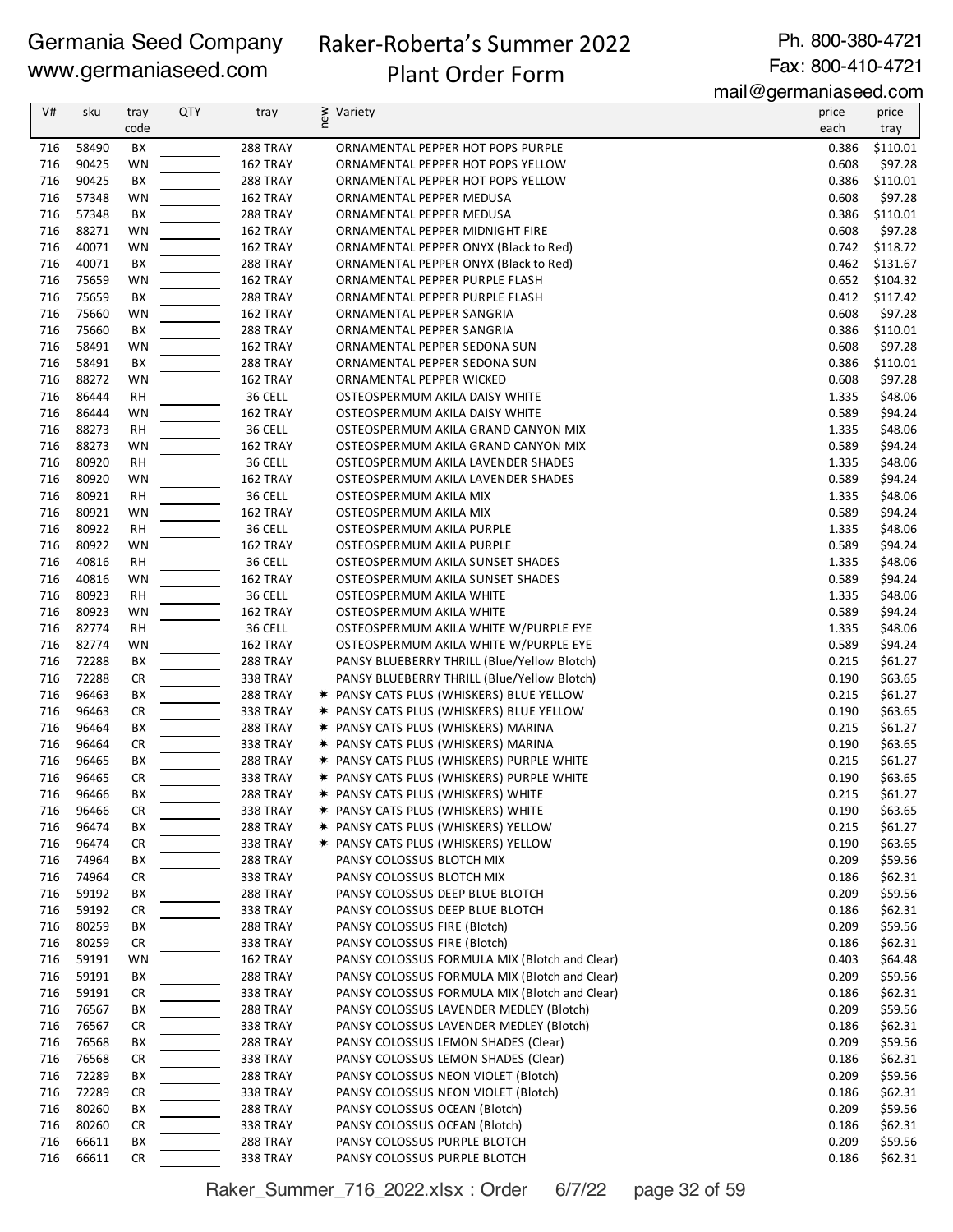# Raker-Roberta's Summer 2022

Ph. 800-380-4721 Fax: 800-410-4721

# Plant Order Form

mail@germaniaseed.com

| V#         | sku            | tray<br>code    | <b>QTY</b> | tray                 | ≥ Variety<br>E                                                         | price<br>each  | price<br>tray      |
|------------|----------------|-----------------|------------|----------------------|------------------------------------------------------------------------|----------------|--------------------|
| 716        | 59193          | BX              |            | <b>288 TRAY</b>      | PANSY COLOSSUS RED BLOTCH                                              | 0.209          | \$59.56            |
| 716        | 59193          | <b>CR</b>       |            | <b>338 TRAY</b>      | PANSY COLOSSUS RED BLOTCH                                              | 0.186          | \$62.31            |
| 716        | 59194          | BХ              |            | 288 TRAY             | PANSY COLOSSUS ROSE BLOTCH                                             | 0.209          | \$59.56            |
| 716        | 59194          | CR              |            | 338 TRAY             | PANSY COLOSSUS ROSE BLOTCH                                             | 0.186          | \$62.31            |
| 716        | 76570          | BX              |            | 288 TRAY             | PANSY COLOSSUS ROSE MEDLEY (Blotch)                                    | 0.209          | \$59.56            |
| 716        | 76570          | <b>CR</b>       |            | 338 TRAY             | PANSY COLOSSUS ROSE MEDLEY (Blotch)                                    | 0.186          | \$62.31            |
| 716        | 76571          | ВX              |            | 288 TRAY             | PANSY COLOSSUS TRICOLOR (Purple, White, Yellow)                        | 0.209          | \$59.56            |
| 716        | 76571          | <b>CR</b>       |            | 338 TRAY             | PANSY COLOSSUS TRICOLOR (Purple, White, Yellow)                        | 0.186          | \$62.31            |
| 716        | 73253          | BХ              |            | 288 TRAY             | PANSY COLOSSUS WHITE (Clear)                                           | 0.209          | \$59.56            |
| 716        | 73253          | <b>CR</b>       |            | <b>338 TRAY</b>      | PANSY COLOSSUS WHITE (Clear)                                           | 0.186          | \$62.31            |
| 716        | 59195          | BХ              |            | <b>288 TRAY</b>      | PANSY COLOSSUS WHITE BLOTCH                                            | 0.209          | \$59.56            |
| 716        | 59195          | <b>CR</b>       |            | 338 TRAY             | PANSY COLOSSUS WHITE BLOTCH                                            | 0.186          | \$62.31            |
| 716        | 76572          | BX              |            | 288 TRAY             | PANSY COLOSSUS WHITE W/PURPLE WING                                     | 0.209          | \$59.56            |
| 716        | 76572          | <b>CR</b>       |            | <b>338 TRAY</b>      | PANSY COLOSSUS WHITE W/PURPLE WING                                     | 0.186          | \$62.31            |
| 716<br>716 | 73254<br>73254 | BХ              |            | 288 TRAY<br>338 TRAY | PANSY COLOSSUS YELLOW (Clear)                                          | 0.209<br>0.186 | \$59.56            |
| 716        | 59196          | <b>CR</b><br>BХ |            | <b>288 TRAY</b>      | PANSY COLOSSUS YELLOW (Clear)<br>PANSY COLOSSUS YELLOW BLOTCH          | 0.209          | \$62.31<br>\$59.56 |
| 716        | 59196          | CR              |            | <b>338 TRAY</b>      | PANSY COLOSSUS YELLOW BLOTCH                                           | 0.186          | \$62.31            |
| 716        | 40655          | WN              |            | 162 TRAY             | PANSY COOL WAVE BERRIES N CREAM MIX (Trailing)                         | 0.456          | \$72.96            |
| 716        | 40655          | BХ              |            | <b>288 TRAY</b>      | PANSY COOL WAVE BERRIES N CREAM MIX (Trailing)                         | 0.308          | \$87.78            |
| 716        | 96457          | WN              |            | 162 TRAY             | <b>★ PANSY COOL WAVE BLUE (Trailing)</b>                               | 0.456          | \$72.96            |
| 716        | 96457          | BX              |            | 288 TRAY             | * PANSY COOL WAVE BLUE (Trailing)                                      | 0.308          | \$87.78            |
| 716        | 30812          | WN              |            | 162 TRAY             | PANSY COOL WAVE BLUE SKIES (Trailing)                                  | 0.456          | \$72.96            |
| 716        | 30812          | BХ              |            | <b>288 TRAY</b>      | PANSY COOL WAVE BLUE SKIES (Trailing)                                  | 0.308          | \$87.78            |
| 716        | 85964          | WN              |            | 162 TRAY             | PANSY COOL WAVE BLUEBERRY SWIRL (Blue and Yellow Trailing)             | 0.456          | \$72.96            |
| 716        | 85964          | BX              |            | 288 TRAY             | PANSY COOL WAVE BLUEBERRY SWIRL (Blue and Yellow Trailing)             | 0.308          | \$87.78            |
| 716        | 88010          | WN              |            | 162 TRAY             | PANSY COOL WAVE FIRE (Trailing)                                        | 0.456          | \$72.96            |
| 716        | 88010          | BХ              |            | <b>288 TRAY</b>      | PANSY COOL WAVE FIRE (Trailing)                                        | 0.308          | \$87.78            |
| 716        | 82143          | WN              |            | 162 TRAY             | PANSY COOL WAVE FROST (Trailing)                                       | 0.456          | \$72.96            |
| 716        | 82143          | BХ              |            | <b>288 TRAY</b>      | PANSY COOL WAVE FROST (Trailing)                                       | 0.308          | \$87.78            |
| 716        | 40656          | WN              |            | 162 TRAY             | PANSY COOL WAVE GOLDEN YELLOW (Trailing)                               | 0.456          | \$72.96            |
| 716        | 40656          | BX              |            | 288 TRAY             | PANSY COOL WAVE GOLDEN YELLOW (Trailing)                               | 0.308          | \$87.78            |
| 716        | 89842          | WN              |            | 162 TRAY             | PANSY COOL WAVE LEMON (Trailing)                                       | 0.456          | \$72.96            |
| 716        | 89842          | BХ              |            | <b>288 TRAY</b>      | PANSY COOL WAVE LEMON (Trailing)                                       | 0.308          | \$87.78            |
| 716        | 81250          | WN              |            | 162 TRAY             | PANSY COOL WAVE MIX (Trailing)                                         | 0.456          | \$72.96            |
| 716<br>716 | 81250<br>68208 | BX              |            | <b>288 TRAY</b>      | PANSY COOL WAVE MIX (Trailing)                                         | 0.308<br>0.456 | \$87.78<br>\$72.96 |
| 716        | 68208          | WN<br>BХ        |            | 162 TRAY<br>288 TRAY | PANSY COOL WAVE MORPHO (Trailing)<br>PANSY COOL WAVE MORPHO (Trailing) | 0.308          | \$87.78            |
| 716        | 40657          | <b>WN</b>       |            | 162 TRAY             | PANSY COOL WAVE PASTEL MIX (Trailing)                                  | 0.456          | \$72.96            |
| 716        | 40657          | BX              |            | 288 TRAY             | PANSY COOL WAVE PASTEL MIX (Trailing)                                  | 0.308          | \$87.78            |
| 716        | 40658          | WN              |            | 162 TRAY             | PANSY COOL WAVE PURPLE (Trailing)                                      | 0.456          | \$72.96            |
| 716        | 40658          | BХ              |            | 288 TRAY             | PANSY COOL WAVE PURPLE (Trailing)                                      | 0.308          | \$87.78            |
| 716        | 88001          | WN              |            | 162 TRAY             | PANSY COOL WAVE RASPBERRY (Trailing)                                   | 0.456          | \$72.96            |
| 716        | 88001          | BХ              |            | 288 TRAY             | PANSY COOL WAVE RASPBERRY (Trailing)                                   | 0.308          | \$87.78            |
| 716        | 40821          | WN              |            | 162 TRAY             | PANSY COOL WAVE RASPBERRY SWIRL (Trailing)                             | 0.456          | \$72.96            |
| 716        | 40821          | BХ              |            | 288 TRAY             | PANSY COOL WAVE RASPBERRY SWIRL (Trailing)                             | 0.308          | \$87.78            |
| 716        | 30518          | WN              |            | 162 TRAY             | PANSY COOL WAVE STRAWBERRY SWIRL (Trailing)                            | 0.456          | \$72.96            |
| 716        | 30518          | BХ              |            | 288 TRAY             | PANSY COOL WAVE STRAWBERRY SWIRL (Trailing)                            | 0.308          | \$87.78            |
| 716        | 85946          | WN              |            | 162 TRAY             | PANSY COOL WAVE SUNSHINE N WINE (Trailing)                             | 0.456          | \$72.96            |
| 716        | 85946          | BX              |            | 288 TRAY             | PANSY COOL WAVE SUNSHINE N WINE (Trailing)                             | 0.308          | \$87.78            |
| 716        | 82144          | WN              |            | 162 TRAY             | PANSY COOL WAVE VIOLET WING (Trailing)                                 | 0.456          | \$72.96            |
| 716        | 82144          | BХ              |            | 288 TRAY             | PANSY COOL WAVE VIOLET WING (Trailing)                                 | 0.308          | \$87.78            |
| 716        | 82239          | WN              |            | 162 TRAY             | PANSY COOL WAVE WHITE (Trailing)                                       | 0.456          | \$72.96            |
| 716        | 82239          | BХ              |            | 288 TRAY             | PANSY COOL WAVE WHITE (Trailing)                                       | 0.308          | \$87.78            |
| 716<br>716 | 71649<br>71649 | WN<br>BХ        |            | 162 TRAY<br>288 TRAY | PANSY DELTA BERRY TART MIX<br>PANSY DELTA BERRY TART MIX               | 0.403<br>0.209 | \$64.48<br>\$59.56 |
| 716        | 71649          | CR              |            | <b>338 TRAY</b>      | PANSY DELTA BERRY TART MIX                                             | 0.186          | \$62.31            |
| 716        | 34015          | WN              |            | 162 TRAY             | PANSY DELTA BLAZE MIX                                                  | 0.403          | \$64.48            |
| 716        | 34015          | BХ              |            | 288 TRAY             | PANSY DELTA BLAZE MIX                                                  | 0.209          | \$59.56            |
| 716        | 34015          | CR              |            | 338 TRAY             | PANSY DELTA BLAZE MIX                                                  | 0.186          | \$62.31            |
| 716        | 71643          | WN              |            | 162 TRAY             | PANSY DELTA BUTTERED POPCORN MIX                                       | 0.403          | \$64.48            |
| 716        | 71643          | BX              |            | 288 TRAY             | PANSY DELTA BUTTERED POPCORN MIX                                       | 0.209          | \$59.56            |

Raker\_Summer\_716\_2022.xlsx : Order 6/7/22 page 33 of 59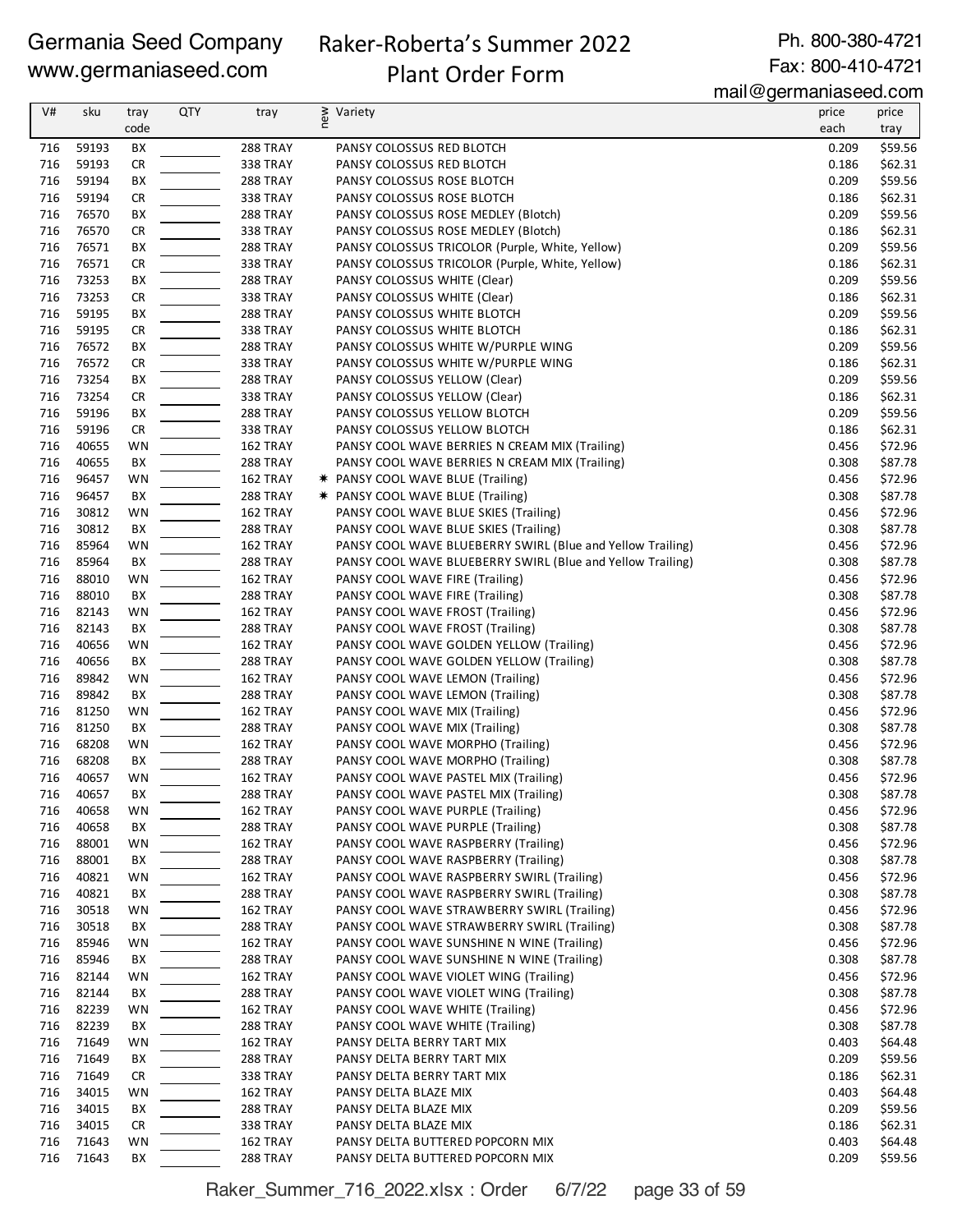# Raker-Roberta's Summer 2022 Plant Order Form

Ph. 800-380-4721 Fax: 800-410-4721

mail@germaniaseed.com

| V#  | sku   | tray      | <b>QTY</b> | tray            | new<br>Variety                                | price | price   |
|-----|-------|-----------|------------|-----------------|-----------------------------------------------|-------|---------|
|     |       | code      |            |                 |                                               | each  | tray    |
| 716 | 71643 | <b>CR</b> |            | 338 TRAY        | PANSY DELTA BUTTERED POPCORN MIX              | 0.186 | \$62.31 |
| 716 | 72546 | WN        |            | 162 TRAY        | PANSY DELTA COTTON CANDY MIX                  | 0.403 | \$64.48 |
| 716 | 72546 | BX        |            | 288 TRAY        | PANSY DELTA COTTON CANDY MIX                  | 0.209 | \$59.56 |
| 716 | 72546 | <b>CR</b> |            | <b>338 TRAY</b> | PANSY DELTA COTTON CANDY MIX                  | 0.186 | \$62.31 |
| 716 | 58382 | WN        |            | 162 TRAY        | PANSY DELTA FIRE (Blotch)                     | 0.403 | \$64.48 |
| 716 | 58382 | BX        |            | 288 TRAY        | PANSY DELTA FIRE (Blotch)                     | 0.209 | \$59.56 |
| 716 | 58382 | <b>CR</b> |            | <b>338 TRAY</b> | PANSY DELTA FIRE (Blotch)                     | 0.186 | \$62.31 |
| 716 | 33039 | WN        |            | 162 TRAY        | PANSY DELTA FORMULA MIX                       | 0.403 | \$64.48 |
| 716 | 33039 | BX        |            | 288 TRAY        | PANSY DELTA FORMULA MIX                       | 0.209 | \$59.56 |
| 716 | 33039 | <b>CR</b> |            | <b>338 TRAY</b> | PANSY DELTA FORMULA MIX                       | 0.186 | \$62.31 |
| 716 | 34017 | WN        |            | 162 TRAY        | PANSY DELTA MONET MIX                         | 0.403 | \$64.48 |
| 716 | 34017 | BX        |            | 288 TRAY        | PANSY DELTA MONET MIX                         | 0.209 | \$59.56 |
| 716 | 34017 | <b>CR</b> |            | <b>338 TRAY</b> | PANSY DELTA MONET MIX                         | 0.186 | \$62.31 |
| 716 | 33025 | WN        |            | 162 TRAY        | PANSY DELTA PINK SHADES                       | 0.403 | \$64.48 |
| 716 | 33025 | BX        |            | 288 TRAY        | PANSY DELTA PINK SHADES                       | 0.209 | \$59.56 |
| 716 | 33025 | <b>CR</b> |            | <b>338 TRAY</b> | PANSY DELTA PINK SHADES                       | 0.186 | \$62.31 |
| 716 | 86830 | WN        |            | 162 TRAY        | PANSY DELTA PREMIUM APPLE CIDER MIX           | 0.403 | \$64.48 |
| 716 | 86830 | BX        |            | 288 TRAY        | PANSY DELTA PREMIUM APPLE CIDER MIX           | 0.209 | \$59.56 |
| 716 | 86830 | <b>CR</b> |            | <b>338 TRAY</b> | PANSY DELTA PREMIUM APPLE CIDER MIX           | 0.186 | \$62.31 |
| 716 | 70280 | WN        |            | 162 TRAY        | PANSY DELTA PREMIUM BEACONSFIELD              | 0.403 | \$64.48 |
| 716 | 70280 | BX        |            | <b>288 TRAY</b> | PANSY DELTA PREMIUM BEACONSFIELD              | 0.209 | \$59.56 |
| 716 | 70280 | <b>CR</b> |            | 338 TRAY        | PANSY DELTA PREMIUM BEACONSFIELD              | 0.186 | \$62.31 |
| 716 | 71644 | WN        |            | 162 TRAY        | PANSY DELTA PREMIUM BLOTCH MIX                | 0.403 | \$64.48 |
| 716 | 71644 | BX        |            | <b>288 TRAY</b> | PANSY DELTA PREMIUM BLOTCH MIX                | 0.209 | \$59.56 |
| 716 | 71644 | <b>CR</b> |            | 338 TRAY        | PANSY DELTA PREMIUM BLOTCH MIX                | 0.186 | \$62.31 |
| 716 | 4599  | WN        |            | 162 TRAY        | PANSY DELTA PREMIUM BLUE BLOTCH               | 0.403 | \$64.48 |
| 716 | 4599  | BX        |            | 288 TRAY        | PANSY DELTA PREMIUM BLUE BLOTCH               | 0.209 | \$59.56 |
| 716 | 4599  | <b>CR</b> |            | <b>338 TRAY</b> | PANSY DELTA PREMIUM BLUE BLOTCH               | 0.186 | \$62.31 |
| 716 | 91297 | WN        |            | 162 TRAY        | PANSY DELTA PREMIUM CITRUS MIX                | 0.403 | \$64.48 |
| 716 | 91297 | BX        |            | 288 TRAY        | PANSY DELTA PREMIUM CITRUS MIX                | 0.209 | \$59.56 |
| 716 | 91297 | <b>CR</b> |            | <b>338 TRAY</b> | PANSY DELTA PREMIUM CITRUS MIX                | 0.186 | \$62.31 |
| 716 | 53572 | WN        |            | 162 TRAY        | PANSY DELTA PREMIUM COOL WATER MIX            | 0.403 | \$64.48 |
| 716 | 53572 | BX        |            | <b>288 TRAY</b> | PANSY DELTA PREMIUM COOL WATER MIX            | 0.209 | \$59.56 |
| 716 | 53572 | <b>CR</b> |            | <b>338 TRAY</b> | PANSY DELTA PREMIUM COOL WATER MIX            | 0.186 | \$62.31 |
| 716 | 85965 | WN        |            | 162 TRAY        | PANSY DELTA PREMIUM DEEP BLUE                 | 0.403 | \$64.48 |
| 716 | 85965 | BX        |            | <b>288 TRAY</b> | PANSY DELTA PREMIUM DEEP BLUE                 | 0.209 | \$59.56 |
| 716 | 85965 | <b>CR</b> |            | <b>338 TRAY</b> | PANSY DELTA PREMIUM DEEP BLUE                 | 0.186 | \$62.31 |
| 716 | 78333 | WN        |            | 162 TRAY        | PANSY DELTA PREMIUM GOLD BLOTCH               | 0.403 | \$64.48 |
| 716 | 78333 | BX        |            | <b>288 TRAY</b> | PANSY DELTA PREMIUM GOLD BLOTCH               | 0.209 | \$59.56 |
| 716 | 78333 | <b>CR</b> |            | 338 TRAY        | PANSY DELTA PREMIUM GOLD BLOTCH               | 0.186 | \$62.31 |
| 716 | 41545 | WN        |            | 162 TRAY        | PANSY DELTA PREMIUM LAVENDER BLUE SHADES      | 0.403 | \$64.48 |
| 716 | 41545 | BX        |            | 288 TRAY        | PANSY DELTA PREMIUM LAVENDER BLUE SHADES      | 0.209 | \$59.56 |
| 716 | 41545 | <b>CR</b> |            | 338 TRAY        | PANSY DELTA PREMIUM LAVENDER BLUE SHADES      | 0.186 | \$62.31 |
| 716 | 76581 | WN        |            | 162 TRAY        | PANSY DELTA PREMIUM MARINA (Clear and Blotch) | 0.403 | \$64.48 |
| 716 | 76581 | BХ        |            | <b>288 TRAY</b> | PANSY DELTA PREMIUM MARINA (Clear and Blotch) | 0.209 | \$59.56 |
| 716 | 76581 | <b>CR</b> |            | 338 TRAY        | PANSY DELTA PREMIUM MARINA (Clear and Blotch) | 0.186 | \$62.31 |
| 716 | 75641 | WN        |            | 162 TRAY        | PANSY DELTA PREMIUM MIX (Clear and Blotch)    | 0.403 | \$64.48 |
| 716 | 75641 | BХ        |            | <b>288 TRAY</b> | PANSY DELTA PREMIUM MIX (Clear and Blotch)    | 0.209 | \$59.56 |
| 716 | 75641 | <b>CR</b> |            | 338 TRAY        | PANSY DELTA PREMIUM MIX (Clear and Blotch)    | 0.186 | \$62.31 |
| 716 | 89843 | WN        |            | 162 TRAY        | PANSY DELTA PREMIUM MORPHO BLUE               | 0.403 | \$64.48 |
| 716 | 89843 | BХ        |            | <b>288 TRAY</b> | PANSY DELTA PREMIUM MORPHO BLUE               | 0.209 | \$59.56 |
| 716 | 89843 | <b>CR</b> |            | <b>338 TRAY</b> | PANSY DELTA PREMIUM MORPHO BLUE               | 0.186 | \$62.31 |
| 716 | 70281 | WN        |            | 162 TRAY        | PANSY DELTA PREMIUM NEON VIOLET (W/FACE)      | 0.403 | \$64.48 |
| 716 | 70281 | BХ        |            | 288 TRAY        | PANSY DELTA PREMIUM NEON VIOLET (W/FACE)      | 0.209 | \$59.56 |
| 716 | 70281 | <b>CR</b> |            | <b>338 TRAY</b> | PANSY DELTA PREMIUM NEON VIOLET (W/FACE)      | 0.186 | \$62.31 |
| 716 | 63505 | WN        |            | 162 TRAY        | PANSY DELTA PREMIUM PURE LEMON                | 0.403 | \$64.48 |
| 716 | 63505 | BХ        |            | <b>288 TRAY</b> | PANSY DELTA PREMIUM PURE LEMON                | 0.209 | \$59.56 |
| 716 | 63505 | <b>CR</b> |            | 338 TRAY        | PANSY DELTA PREMIUM PURE LEMON                | 0.186 | \$62.31 |
| 716 | 73249 | WN        |            | 162 TRAY        | PANSY DELTA PREMIUM PURE LIGHT BLUE           | 0.403 | \$64.48 |
| 716 | 73249 | BХ        |            | <b>288 TRAY</b> | PANSY DELTA PREMIUM PURE LIGHT BLUE           | 0.209 | \$59.56 |
| 716 | 73249 | <b>CR</b> |            | <b>338 TRAY</b> | PANSY DELTA PREMIUM PURE LIGHT BLUE           | 0.186 | \$62.31 |
| 716 | 33026 | WN        |            | 162 TRAY        | PANSY DELTA PREMIUM PURE ORANGE               | 0.403 | \$64.48 |

Raker\_Summer\_716\_2022.xlsx : Order 6/7/22 page 34 of 59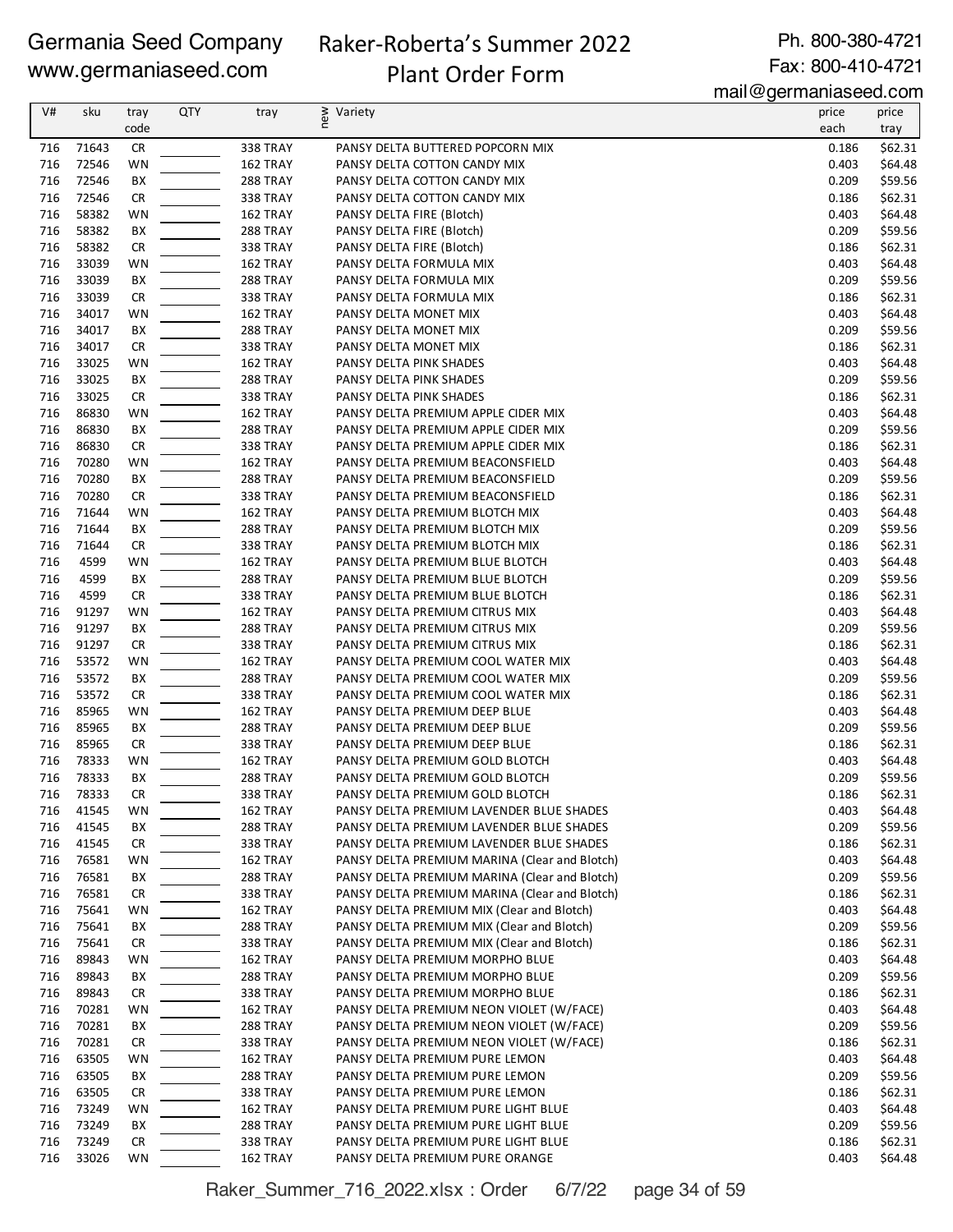# Raker-Roberta's Summer 2022 Plant Order Form

Ph. 800-380-4721 Fax: 800-410-4721

mail@germaniaseed.com

| V#         | sku            | tray      | QTY | tray            | ≷ Variety                                      | price          | price              |
|------------|----------------|-----------|-----|-----------------|------------------------------------------------|----------------|--------------------|
|            |                | code      |     |                 |                                                | each           | tray               |
| 716        | 33026          | BX        |     | 288 TRAY        | PANSY DELTA PREMIUM PURE ORANGE                | 0.209          | \$59.56            |
| 716        | 33026          | <b>CR</b> |     | 338 TRAY        | PANSY DELTA PREMIUM PURE ORANGE                | 0.186          | \$62.31            |
| 716        | 64051          | WN        |     | 162 TRAY        | PANSY DELTA PREMIUM PURE VIOLET                | 0.403          | \$64.48            |
| 716        | 64051          | ВX        |     | 288 TRAY        | PANSY DELTA PREMIUM PURE VIOLET                | 0.209          | \$59.56            |
| 716        | 64051          | <b>CR</b> |     | 338 TRAY        | PANSY DELTA PREMIUM PURE VIOLET                | 0.186          | \$62.31            |
| 716        | 64052          | WN        |     | 162 TRAY        | PANSY DELTA PREMIUM PURE WHITE                 | 0.403          | \$64.48            |
| 716        | 64052          | BX        |     | <b>288 TRAY</b> | PANSY DELTA PREMIUM PURE WHITE                 | 0.209          | \$59.56            |
| 716        | 64052          | <b>CR</b> |     | <b>338 TRAY</b> | PANSY DELTA PREMIUM PURE WHITE                 | 0.186          | \$62.31            |
| 716        | 33032          | WN        |     | 162 TRAY        | PANSY DELTA PREMIUM PURE YELLOW                | 0.403          | \$64.48            |
| 716        | 33032          | BХ        |     | 288 TRAY        | PANSY DELTA PREMIUM PURE YELLOW                | 0.209          | \$59.56            |
| 716        | 33032          | <b>CR</b> |     | 338 TRAY        | PANSY DELTA PREMIUM PURE YELLOW                | 0.186          | \$62.31            |
| 716        | 64054          | WN        |     | 162 TRAY        | PANSY DELTA PREMIUM RED BLOTCH                 | 0.403          | \$64.48            |
| 716        | 64054          | BX        |     | 288 TRAY        | PANSY DELTA PREMIUM RED BLOTCH                 | 0.209          | \$59.56            |
| 716        | 64054          | CR        |     | 338 TRAY        | PANSY DELTA PREMIUM RED BLOTCH                 | 0.186          | \$62.31            |
| 716        | 70282          | WN        |     | 162 TRAY        | PANSY DELTA PREMIUM ROSE BLOTCH                | 0.403          | \$64.48            |
| 716        | 70282          | BX        |     | <b>288 TRAY</b> | PANSY DELTA PREMIUM ROSE BLOTCH                | 0.209          | \$59.56            |
| 716        | 70282          | <b>CR</b> |     | <b>338 TRAY</b> | PANSY DELTA PREMIUM ROSE BLOTCH                | 0.186          | \$62.31            |
| 716        | 63503          | WN        |     | 162 TRAY        | PANSY DELTA PREMIUM SPIRIT MIX                 | 0.403          | \$64.48            |
| 716        | 63503          | ВX        |     | <b>288 TRAY</b> | PANSY DELTA PREMIUM SPIRIT MIX                 | 0.209          | \$59.56            |
| 716        | 63503          | <b>CR</b> |     | 338 TRAY        | PANSY DELTA PREMIUM SPIRIT MIX                 | 0.186          | \$62.31            |
| 716        | 54993          | WN        |     | 162 TRAY        | PANSY DELTA PREMIUM TAPESTRY                   | 0.403          | \$64.48            |
| 716        | 54993          | BX        |     | 288 TRAY        | PANSY DELTA PREMIUM TAPESTRY                   | 0.209          | \$59.56            |
| 716        | 54993          | <b>CR</b> |     | 338 TRAY        | PANSY DELTA PREMIUM TAPESTRY                   | 0.186          | \$62.31            |
| 716        | 40822          | WN        |     | 162 TRAY        | PANSY DELTA PREMIUM TRICOLOR MIX               | 0.403          | \$64.48            |
| 716        | 40822          | BX        |     |                 | PANSY DELTA PREMIUM TRICOLOR MIX               | 0.209          | \$59.56            |
| 716        | 40822          | <b>CR</b> |     | <b>288 TRAY</b> |                                                |                | \$62.31            |
|            |                |           |     | <b>338 TRAY</b> | PANSY DELTA PREMIUM TRICOLOR MIX               | 0.186          |                    |
| 716<br>716 | 73299<br>73299 | WN        |     | 162 TRAY        | PANSY DELTA PREMIUM TRUE BLUE (Clear)          | 0.403          | \$64.48<br>\$59.56 |
| 716        | 73299          | ВX        |     | 288 TRAY        | PANSY DELTA PREMIUM TRUE BLUE (Clear)          | 0.209<br>0.186 |                    |
|            |                | <b>CR</b> |     | 338 TRAY        | PANSY DELTA PREMIUM TRUE BLUE (Clear)          |                | \$62.31            |
| 716        | 76580          | WN        |     | 162 TRAY        | PANSY DELTA PREMIUM VIOLET AND WHITE           | 0.403          | \$64.48            |
| 716        | 76580          | ВX        |     | 288 TRAY        | PANSY DELTA PREMIUM VIOLET AND WHITE           | 0.209          | \$59.56            |
| 716        | 76580          | <b>CR</b> |     | 338 TRAY        | PANSY DELTA PREMIUM VIOLET AND WHITE           | 0.186          | \$62.31            |
| 716        | 70283          | WN        |     | 162 TRAY        | PANSY DELTA PREMIUM WHITE BLOTCH               | 0.403          | \$64.48            |
| 716        | 70283          | BX        |     | 288 TRAY        | PANSY DELTA PREMIUM WHITE BLOTCH               | 0.209          | \$59.56            |
| 716        | 70283          | <b>CR</b> |     | <b>338 TRAY</b> | PANSY DELTA PREMIUM WHITE BLOTCH               | 0.186          | \$62.31            |
| 716        | 64584          | WN        |     | 162 TRAY        | PANSY DELTA PREMIUM YELLOW BLOTCH              | 0.403          | \$64.48            |
| 716        | 64584          | BХ        |     | <b>288 TRAY</b> | PANSY DELTA PREMIUM YELLOW BLOTCH              | 0.209          | \$59.56            |
| 716        | 64584          | <b>CR</b> |     | <b>338 TRAY</b> | PANSY DELTA PREMIUM YELLOW BLOTCH              | 0.186          | \$62.31            |
| 716        | 65659          | WN        |     | 162 TRAY        | PANSY DELTA PREMIUM YELLOW W/PURPLE WING       | 0.403          | \$64.48            |
| 716        | 65659          | BX        |     | 288 TRAY        | PANSY DELTA PREMIUM YELLOW W/PURPLE WING       | 0.209          | \$59.56            |
| 716        | 65659          | CR        |     | <b>338 TRAY</b> | PANSY DELTA PREMIUM YELLOW W/PURPLE WING       | 0.186          | \$62.31            |
| 716        | 96449          | WN        |     | 162 TRAY        | * PANSY DELTA PREMIUM YELLOW W/RED WING        | 0.403          | \$64.48            |
| 716        | 96449          | BХ        |     | 288 TRAY        | <b>★ PANSY DELTA PREMIUM YELLOW W/RED WING</b> | 0.209          | \$59.56            |
| 716        | 96449          | CR        |     | 338 TRAY        | * PANSY DELTA PREMIUM YELLOW W/RED WING        | 0.186          | \$62.31            |
| 716        | 33038          | WN        |     | 162 TRAY        | PANSY DELTA PURE COLORS MIX                    | 0.403          | \$64.48            |
| 716        | 33038          | BХ        |     | 288 TRAY        | PANSY DELTA PURE COLORS MIX                    | 0.209          | \$59.56            |
| 716        | 33038          | CR        |     | <b>338 TRAY</b> | PANSY DELTA PURE COLORS MIX                    | 0.186          | \$62.31            |
| 716        | 33028          | WN        |     | 162 TRAY        | PANSY DELTA PURE RED                           | 0.403          | \$64.48            |
| 716        | 33028          | BХ        |     | <b>288 TRAY</b> | PANSY DELTA PURE RED                           | 0.209          | \$59.56            |
| 716        | 33028          | CR        |     | <b>338 TRAY</b> | PANSY DELTA PURE RED                           | 0.186          | \$62.31            |
| 716        | 33029          | WN        |     | 162 TRAY        | PANSY DELTA PURE ROSE                          | 0.403          | \$64.48            |
| 716        | 33029          | BХ        |     | 288 TRAY        | PANSY DELTA PURE ROSE                          | 0.209          | \$59.56            |
| 716        | 33029          | CR        |     | 338 TRAY        | PANSY DELTA PURE ROSE                          | 0.186          | \$62.31            |
| 716        | 70614          | WN        |     | 162 TRAY        | PANSY DELTA WATERCOLORS MIX (Pastels)          | 0.403          | \$64.48            |
| 716        | 70614          | BХ        |     | 288 TRAY        | PANSY DELTA WATERCOLORS MIX (Pastels)          | 0.209          | \$59.56            |
| 716        | 70614          | CR        |     | 338 TRAY        | PANSY DELTA WATERCOLORS MIX (Pastels)          | 0.186          | \$62.31            |
| 716        | 71647          | WN        |     | 162 TRAY        | PANSY DELTA WINE AND CHEESE MIX                | 0.403          | \$64.48            |
| 716        | 71647          | BХ        |     | <b>288 TRAY</b> | PANSY DELTA WINE AND CHEESE MIX                | 0.209          | \$59.56            |
| 716        | 71647          | CR        |     | <b>338 TRAY</b> | PANSY DELTA WINE AND CHEESE MIX                | 0.186          | \$62.31            |
| 716        | 3507           | BХ        |     | 288 TRAY        | PANSY FRIZZLE SIZZLE FORMULA MIX               | 0.209          | \$59.56            |
| 716        | 3507           | CR        |     | 338 TRAY        | PANSY FRIZZLE SIZZLE FORMULA MIX               | 0.195          | \$65.32            |
| 716        | 94630          | ВX        |     | 288 TRAY        | PANSY GRANDIO BEACON BLUE                      | 0.209          | \$59.56            |

Raker\_Summer\_716\_2022.xlsx : Order 6/7/22 page 35 of 59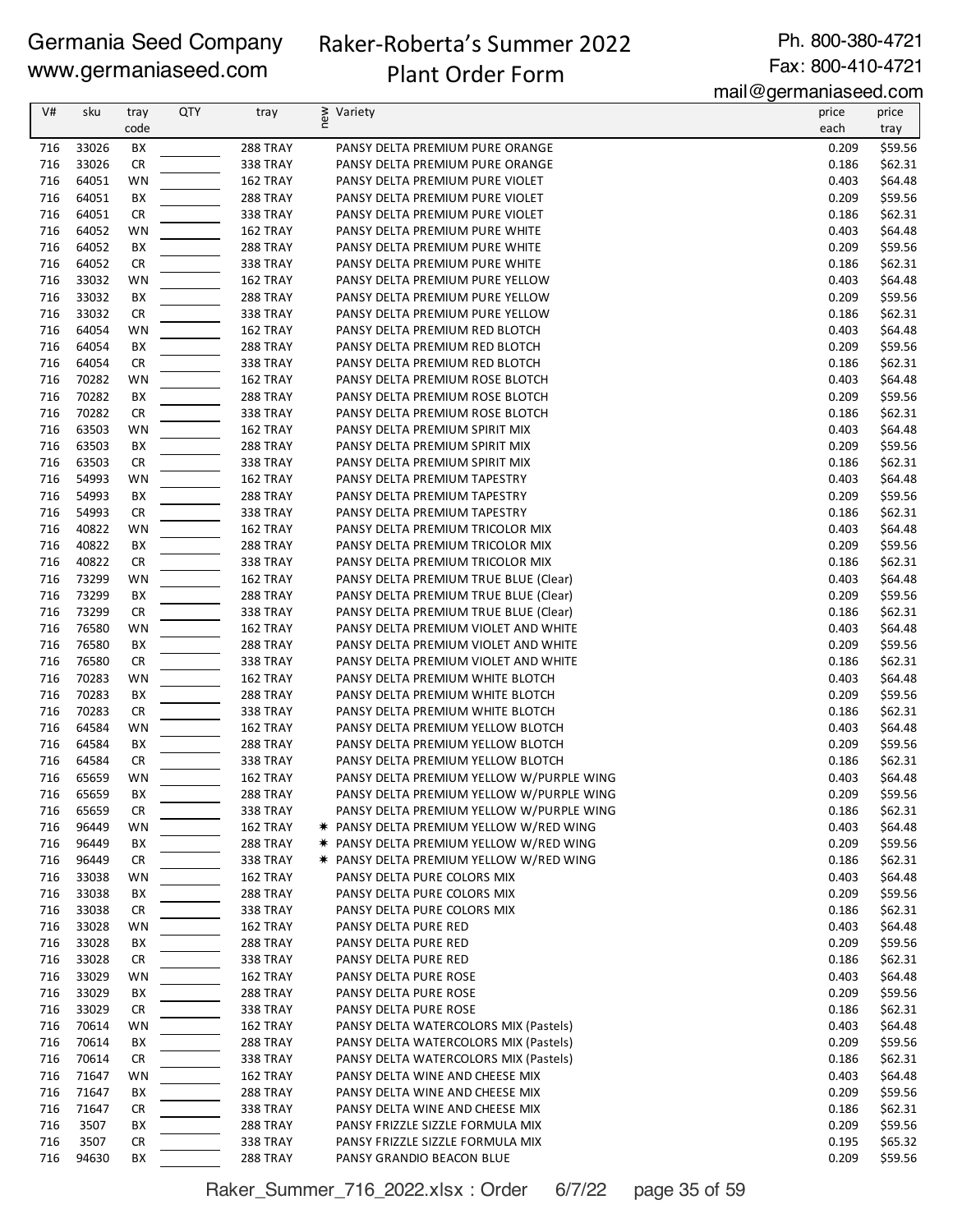### Raker-Roberta's Summer 2022 Plant Order Form

Ph. 800-380-4721 Fax: 800-410-4721

mail@germaniaseed.com

| V#         | sku            | tray<br>code    | <b>QTY</b> | tray                               | ≷ Variety<br>E                                                               | price<br>each  | price<br>tray      |
|------------|----------------|-----------------|------------|------------------------------------|------------------------------------------------------------------------------|----------------|--------------------|
| 716        | 94630          | <b>CR</b>       |            | 338 TRAY                           | PANSY GRANDIO BEACON BLUE                                                    | 0.186          | \$62.31            |
| 716        | 94631          | BX              |            | 288 TRAY                           | PANSY GRANDIO BEACON ROSE                                                    | 0.209          | \$59.56            |
| 716        | 94631          | <b>CR</b>       |            | 338 TRAY                           | PANSY GRANDIO BEACON ROSE                                                    | 0.186          | \$62.31            |
| 716        | 85391          | BX              |            | 288 TRAY                           | PANSY GRANDIO BLOTCHED COLORS MIX                                            | 0.209          | \$59.56            |
| 716        | 85391          | <b>CR</b>       |            | 338 TRAY                           | PANSY GRANDIO BLOTCHED COLORS MIX                                            | 0.186          | \$62.31            |
| 716        | 88013          | BX              |            | 288 TRAY                           | PANSY GRANDIO BLUE BLOTCH                                                    | 0.209          | \$59.56            |
| 716        | 88013          | <b>CR</b>       |            | 338 TRAY                           | PANSY GRANDIO BLUE BLOTCH                                                    | 0.186          | \$62.31            |
| 716        | 86004          | BX              |            | <b>288 TRAY</b>                    | PANSY GRANDIO BRIGHT COLORS MIX                                              | 0.209          | \$59.56            |
| 716        | 86004          | <b>CR</b>       |            | <b>338 TRAY</b>                    | PANSY GRANDIO BRIGHT COLORS MIX                                              | 0.186          | \$62.31            |
| 716        | 86005          | BX              |            | <b>288 TRAY</b>                    | PANSY GRANDIO CITRUS MIX                                                     | 0.209          | \$59.56            |
| 716        | 86005          | <b>CR</b>       |            | <b>338 TRAY</b>                    | PANSY GRANDIO CITRUS MIX                                                     | 0.186          | \$62.31            |
| 716        | 85392          | BX              |            | <b>288 TRAY</b>                    | PANSY GRANDIO CLEAR COLORS MIX                                               | 0.209          | \$59.56            |
| 716        | 85392          | <b>CR</b>       |            | 338 TRAY                           | PANSY GRANDIO CLEAR COLORS MIX                                               | 0.186          | \$62.31            |
| 716        | 84421          | BX              |            | <b>288 TRAY</b>                    | PANSY GRANDIO CLEAR ORANGE                                                   | 0.209          | \$59.56            |
| 716<br>716 | 84421<br>84422 | <b>CR</b>       |            | 338 TRAY<br>288 TRAY               | PANSY GRANDIO CLEAR ORANGE                                                   | 0.186<br>0.209 | \$62.31            |
| 716        | 84422          | BX<br><b>CR</b> |            | <b>338 TRAY</b>                    | PANSY GRANDIO CLEAR PURPLE<br>PANSY GRANDIO CLEAR PURPLE                     | 0.186          | \$59.56<br>\$62.31 |
| 716        | 84423          | BX              |            | 288 TRAY                           | PANSY GRANDIO CLEAR ROSE                                                     | 0.209          | \$59.56            |
| 716        | 84423          | <b>CR</b>       |            | <b>338 TRAY</b>                    | PANSY GRANDIO CLEAR ROSE                                                     | 0.186          | \$62.31            |
| 716        | 94632          | BX              |            | <b>288 TRAY</b>                    | PANSY GRANDIO CLEAR SCARLET                                                  | 0.209          | \$59.56            |
| 716        | 94632          | <b>CR</b>       |            | <b>338 TRAY</b>                    | PANSY GRANDIO CLEAR SCARLET                                                  | 0.186          | \$62.31            |
| 716        | 84424          | BX              |            | 288 TRAY                           | PANSY GRANDIO CLEAR WHITE                                                    | 0.209          | \$59.56            |
| 716        | 84424          | <b>CR</b>       |            | 338 TRAY                           | PANSY GRANDIO CLEAR WHITE                                                    | 0.186          | \$62.31            |
| 716        | 94633          | BX              |            | 288 TRAY                           | PANSY GRANDIO CLEAR YELLOW                                                   | 0.209          | \$59.56            |
| 716        | 94633          | <b>CR</b>       |            | 338 TRAY                           | PANSY GRANDIO CLEAR YELLOW                                                   | 0.186          | \$62.31            |
| 716        | 84425          | BX              |            | 288 TRAY                           | PANSY GRANDIO DEEP BLUE BLOTCH                                               | 0.209          | \$59.56            |
| 716        | 84425          | <b>CR</b>       |            | <b>338 TRAY</b>                    | PANSY GRANDIO DEEP BLUE BLOTCH                                               | 0.186          | \$62.31            |
| 716        | 94634          | BX              |            | 288 TRAY                           | PANSY GRANDIO PRIMROSE                                                       | 0.209          | \$59.56            |
| 716        | 94634          | <b>CR</b>       |            | <b>338 TRAY</b>                    | PANSY GRANDIO PRIMROSE                                                       | 0.186          | \$62.31            |
| 716        | 96467          | BX              |            | <b>288 TRAY</b>                    | <b>* PANSY GRANDIO RED BLOTCH</b>                                            | 0.209          | \$59.56            |
| 716        | 96467          | <b>CR</b>       |            | 338 TRAY                           | <b>★ PANSY GRANDIO RED BLOTCH</b>                                            | 0.186          | \$62.31            |
| 716        | 86007          | BX              |            | 288 TRAY                           | PANSY GRANDIO ROSE BLOTCH                                                    | 0.209          | \$59.56            |
| 716        | 86007          | <b>CR</b>       |            | 338 TRAY                           | PANSY GRANDIO ROSE BLOTCH                                                    | 0.186          | \$62.31            |
| 716        | 86008          | BX              |            | <b>288 TRAY</b>                    | PANSY GRANDIO ROYALTY MIX                                                    | 0.209          | \$59.56            |
| 716        | 86008          | <b>CR</b>       |            | <b>338 TRAY</b>                    | PANSY GRANDIO ROYALTY MIX                                                    | 0.186          | \$62.31            |
| 716        | 96468          | BX              |            | <b>288 TRAY</b>                    | <b>★ PANSY GRANDIO SILVER BLUE</b>                                           | 0.209          | \$59.56            |
| 716        | 96468          | <b>CR</b>       |            | <b>338 TRAY</b>                    | <b>★ PANSY GRANDIO SILVER BLUE</b>                                           | 0.186          | \$62.31            |
| 716<br>716 | 84426<br>84426 | BX<br><b>CR</b> |            | <b>288 TRAY</b><br><b>338 TRAY</b> | PANSY GRANDIO TRUE BLUE<br>PANSY GRANDIO TRUE BLUE                           | 0.209<br>0.186 | \$59.56<br>\$62.31 |
| 716        | 84427          | BX              |            | 288 TRAY                           | PANSY GRANDIO WHITE BLOTCH                                                   | 0.209          | \$59.56            |
| 716        | 84427          | <b>CR</b>       |            | <b>338 TRAY</b>                    | PANSY GRANDIO WHITE BLOTCH                                                   | 0.186          | \$62.31            |
| 716        | 84428          | BХ              |            | <b>288 TRAY</b>                    | PANSY GRANDIO WHITE ROSE BLOTCH                                              | 0.209          | \$59.56            |
| 716        | 84428          | <b>CR</b>       |            | 338 TRAY                           | PANSY GRANDIO WHITE ROSE BLOTCH                                              | 0.186          | \$62.31            |
| 716        | 84429          | BX              |            | 288 TRAY                           | PANSY GRANDIO YELLOW BLOTCH                                                  | 0.209          | \$59.56            |
| 716        | 84429          | <b>CR</b>       |            | <b>338 TRAY</b>                    | PANSY GRANDIO YELLOW BLOTCH                                                  | 0.186          | \$62.31            |
| 716        | 86010          | BX              |            | 288 TRAY                           | PANSY MAJESTIC GIANT II AUTUMN MIX                                           | 0.209          | \$59.56            |
| 716        | 86010          | CR              |            | <b>338 TRAY</b>                    | PANSY MAJESTIC GIANT II AUTUMN MIX                                           | 0.186          | \$62.31            |
| 716        | 86831          | BХ              |            | 288 TRAY                           | PANSY MAJESTIC GIANT II BLOTCH MIX                                           | 0.209          | \$59.56            |
| 716        | 86831          | <b>CR</b>       |            | 338 TRAY                           | PANSY MAJESTIC GIANT II BLOTCH MIX                                           | 0.186          | \$62.31            |
| 716        | 63522          | BX              |            | <b>288 TRAY</b>                    | PANSY MAJESTIC GIANT II BLUE AND WHITE (Blotch)                              | 0.209          | \$59.56            |
| 716        | 63522          | CR              |            | 338 TRAY                           | PANSY MAJESTIC GIANT II BLUE AND WHITE (Blotch)                              | 0.186          | \$62.31            |
| 716        | 62525          | BХ              |            | 288 TRAY                           | PANSY MAJESTIC GIANT II BLUE JEANS BLOTCH                                    | 0.209          | \$59.56            |
| 716        | 62525          | <b>CR</b>       |            | 338 TRAY                           | PANSY MAJESTIC GIANT II BLUE JEANS BLOTCH                                    | 0.186          | \$62.31            |
| 716        | 68219          | BX              |            | 288 TRAY                           | PANSY MAJESTIC GIANT II CLEAR MIX                                            | 0.209          | \$59.56            |
| 716        | 68219          | <b>CR</b>       |            | 338 TRAY                           | PANSY MAJESTIC GIANT II CLEAR MIX                                            | 0.186          | \$62.31            |
| 716        | 86011          | BХ              |            | 288 TRAY                           | PANSY MAJESTIC GIANT II CLEAR PURPLE                                         | 0.209          | \$59.56            |
| 716        | 86011          | CR              |            | <b>338 TRAY</b>                    | PANSY MAJESTIC GIANT II CLEAR PURPLE                                         | 0.186          | \$62.31            |
| 716        | 86014          | BХ              |            | 288 TRAY                           | PANSY MAJESTIC GIANT II CLEAR WHITE                                          | 0.209          | \$59.56            |
| 716        | 86014          | <b>CR</b>       |            | 338 TRAY                           | PANSY MAJESTIC GIANT II CLEAR WHITE                                          | 0.186          | \$62.31            |
| 716<br>716 | 82245<br>82245 | BХ<br>CR        |            | <b>288 TRAY</b><br>338 TRAY        | PANSY MAJESTIC GIANT II CLEAR YELLOW<br>PANSY MAJESTIC GIANT II CLEAR YELLOW | 0.209<br>0.186 | \$59.56<br>\$62.31 |
| 716        | 68479          | BХ              |            | 288 TRAY                           | PANSY MAJESTIC GIANT II DEEP BLUE BLOTCH                                     | 0.209          | \$59.56            |
|            |                |                 |            |                                    |                                                                              |                |                    |

Raker\_Summer\_716\_2022.xlsx : Order 6/7/22 page 36 of 59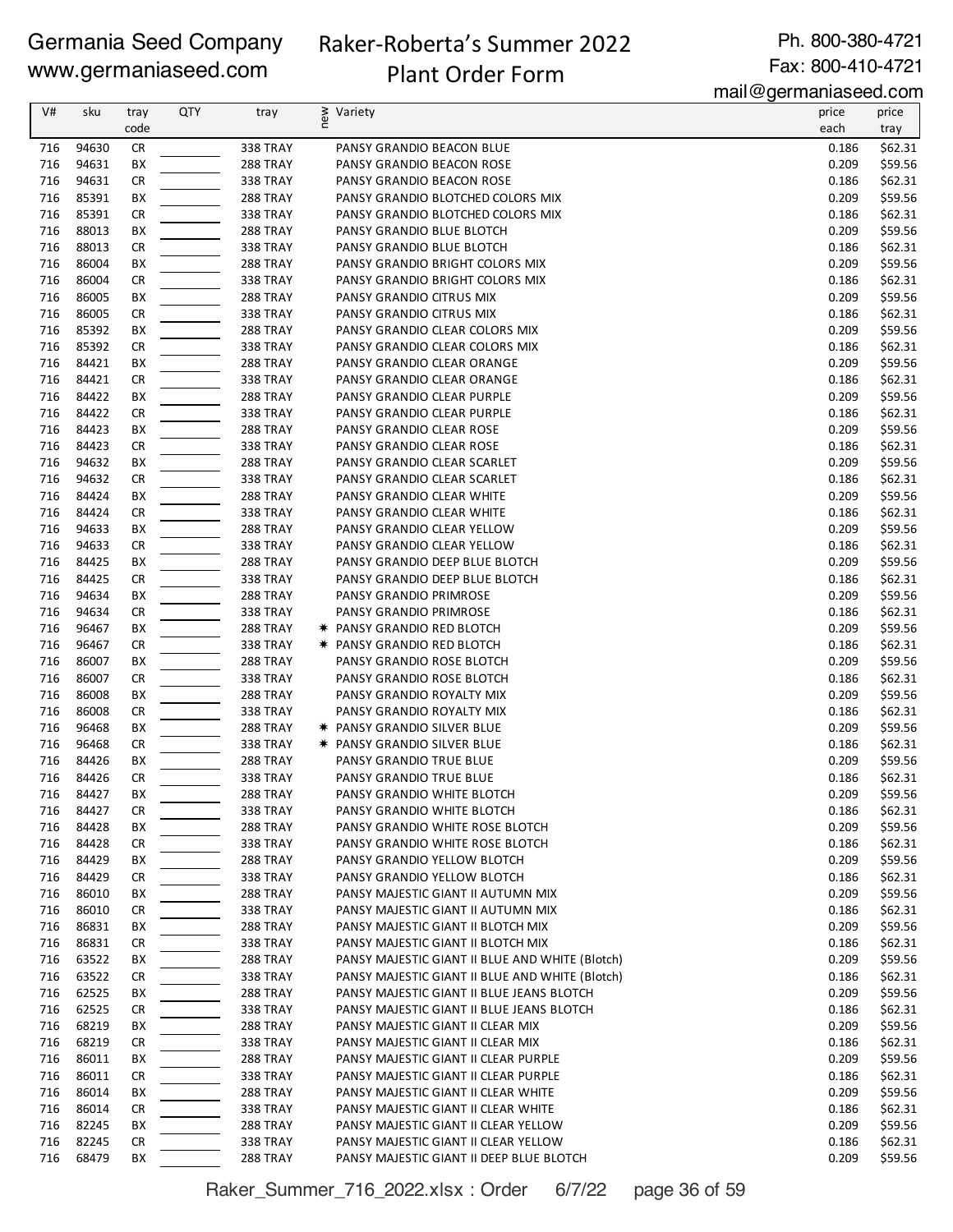# Raker-Roberta's Summer 2022

# Plant Order Form

Ph. 800-380-4721 Fax: 800-410-4721

mail@germaniaseed.com

| V#  | sku   | tray      | QTY | tray            | new<br>Variety                           | price | price   |
|-----|-------|-----------|-----|-----------------|------------------------------------------|-------|---------|
|     |       | code      |     |                 |                                          | each  | tray    |
| 716 | 68479 | <b>CR</b> |     | 338 TRAY        | PANSY MAJESTIC GIANT II DEEP BLUE BLOTCH | 0.186 | \$62.31 |
| 716 | 71650 | BX        |     | 288 TRAY        | PANSY MAJESTIC GIANT II FIRE (Blotch)    | 0.209 | \$59.56 |
| 716 | 71650 | <b>CR</b> |     | <b>338 TRAY</b> | PANSY MAJESTIC GIANT II FIRE (Blotch)    | 0.186 | \$62.31 |
| 716 | 73261 | BХ        |     | <b>288 TRAY</b> | PANSY MAJESTIC GIANT II GIRLFRIENDS MIX  | 0.209 | \$59.56 |
| 716 | 73261 | <b>CR</b> |     | <b>338 TRAY</b> | PANSY MAJESTIC GIANT II GIRLFRIENDS MIX  | 0.186 | \$62.31 |
| 716 | 65719 | BX        |     | <b>288 TRAY</b> | PANSY MAJESTIC GIANT II MARINA SHADES    | 0.209 | \$59.56 |
| 716 | 65719 | <b>CR</b> |     | <b>338 TRAY</b> | PANSY MAJESTIC GIANT II MARINA SHADES    | 0.186 | \$62.31 |
| 716 | 84430 | BX        |     | <b>288 TRAY</b> | PANSY MAJESTIC GIANT II MID BLUE         | 0.209 | \$59.56 |
| 716 | 84430 | <b>CR</b> |     | <b>338 TRAY</b> | PANSY MAJESTIC GIANT II MID BLUE         | 0.186 | \$62.31 |
| 716 | 63526 | BX        |     | 288 TRAY        | PANSY MAJESTIC GIANT II PURPLE BLOTCH    | 0.209 | \$59.56 |
| 716 | 63526 | <b>CR</b> |     | <b>338 TRAY</b> | PANSY MAJESTIC GIANT II PURPLE BLOTCH    | 0.186 | \$62.31 |
| 716 | 63527 | BХ        |     | <b>288 TRAY</b> | PANSY MAJESTIC GIANT II RED BLOTCH       | 0.209 | \$59.56 |
| 716 | 63527 | <b>CR</b> |     | <b>338 TRAY</b> | PANSY MAJESTIC GIANT II RED BLOTCH       | 0.186 | \$62.31 |
| 716 | 40666 | BХ        |     | <b>288 TRAY</b> | PANSY MAJESTIC GIANT II ROSE BLOTCH      | 0.209 | \$59.56 |
| 716 | 40666 | <b>CR</b> |     | 338 TRAY        | PANSY MAJESTIC GIANT II ROSE BLOTCH      | 0.186 | \$62.31 |
| 716 | 67660 | BХ        |     | <b>288 TRAY</b> | PANSY MAJESTIC GIANT II SEA BREEZE MIX   | 0.209 | \$59.56 |
| 716 | 67660 | <b>CR</b> |     | <b>338 TRAY</b> | PANSY MAJESTIC GIANT II SEA BREEZE MIX   | 0.186 | \$62.31 |
| 716 | 63530 | BX        |     | 288 TRAY        | PANSY MAJESTIC GIANT II WHITE BLOTCH     | 0.209 | \$59.56 |
| 716 | 63530 | <b>CR</b> |     | <b>338 TRAY</b> | PANSY MAJESTIC GIANT II WHITE BLOTCH     | 0.186 | \$62.31 |
| 716 | 63531 | BX        |     | <b>288 TRAY</b> | PANSY MAJESTIC GIANT II YELLOW BLOTCH    | 0.209 | \$59.56 |
| 716 | 63531 | <b>CR</b> |     | <b>338 TRAY</b> | PANSY MAJESTIC GIANT II YELLOW BLOTCH    | 0.186 | \$62.31 |
| 716 | 71651 | WN        |     | 162 TRAY        | PANSY MATRIX AUTUMN BLAZE MIX            | 0.403 | \$64.48 |
| 716 | 71651 | BX        |     | <b>288 TRAY</b> | PANSY MATRIX AUTUMN BLAZE MIX            | 0.209 | \$59.56 |
| 716 | 71651 | <b>CR</b> |     | <b>338 TRAY</b> | PANSY MATRIX AUTUMN BLAZE MIX            | 0.186 | \$62.31 |
| 716 | 66249 | WN        |     | 162 TRAY        | PANSY MATRIX BEACONSFIELD                | 0.403 | \$64.48 |
| 716 | 66249 | ВX        |     | <b>288 TRAY</b> | PANSY MATRIX BEACONSFIELD                | 0.209 | \$59.56 |
| 716 | 66249 | <b>CR</b> |     | 338 TRAY        | PANSY MATRIX BEACONSFIELD                | 0.186 | \$62.31 |
| 716 | 70211 | WN        |     | 162 TRAY        | PANSY MATRIX BLOTCH MIX                  | 0.403 | \$64.48 |
| 716 | 70211 | ВX        |     | <b>288 TRAY</b> | PANSY MATRIX BLOTCH MIX                  | 0.209 | \$59.56 |
| 716 | 70211 | <b>CR</b> |     | <b>338 TRAY</b> | PANSY MATRIX BLOTCH MIX                  | 0.186 | \$62.31 |
| 716 | 70212 | WN        |     | 162 TRAY        | PANSY MATRIX BLUE BLOTCH                 | 0.403 | \$64.48 |
| 716 | 70212 | BX        |     | <b>288 TRAY</b> | PANSY MATRIX BLUE BLOTCH                 | 0.209 | \$59.56 |
| 716 | 70212 | <b>CR</b> |     | <b>338 TRAY</b> | PANSY MATRIX BLUE BLOTCH                 | 0.186 | \$62.31 |
| 716 | 70214 | WN        |     | 162 TRAY        | PANSY MATRIX CITRUS MIX                  | 0.403 | \$64.48 |
| 716 | 70214 | BХ        |     | <b>288 TRAY</b> | PANSY MATRIX CITRUS MIX                  | 0.209 | \$59.56 |
| 716 | 70214 | <b>CR</b> |     | <b>338 TRAY</b> | PANSY MATRIX CITRUS MIX                  | 0.186 | \$62.31 |
| 716 | 76585 | WN        |     | 162 TRAY        | PANSY MATRIX CLEAR MIX                   | 0.403 | \$64.48 |
| 716 | 76585 | ВX        |     | <b>288 TRAY</b> | PANSY MATRIX CLEAR MIX                   | 0.209 | \$59.56 |
| 716 | 76585 | <b>CR</b> |     | <b>338 TRAY</b> | PANSY MATRIX CLEAR MIX                   | 0.186 | \$62.31 |
| 716 | 71652 | WN        |     | 162 TRAY        | PANSY MATRIX COASTAL SUNRISE MIX         | 0.403 | \$64.48 |
| 716 | 71652 | BX        |     | 288 TRAY        | PANSY MATRIX COASTAL SUNRISE MIX         | 0.209 | \$59.56 |
| 716 | 71652 | <b>CR</b> |     | 338 TRAY        | PANSY MATRIX COASTAL SUNRISE MIX         | 0.186 | \$62.31 |
| 716 | 71653 | WN        |     | 162 TRAY        | PANSY MATRIX DEEP BLUE BLOTCH            | 0.403 | \$64.48 |
| 716 | 71653 | BХ        |     | 288 TRAY        | PANSY MATRIX DEEP BLUE BLOTCH            | 0.209 | \$59.56 |
| 716 | 71653 | <b>CR</b> |     | 338 TRAY        | PANSY MATRIX DEEP BLUE BLOTCH            | 0.186 | \$62.31 |
| 716 | 68209 | WN        |     | 162 TRAY        | PANSY MATRIX DENIM (Blotch)              | 0.403 | \$64.48 |
| 716 | 68209 | ВX        |     | <b>288 TRAY</b> | PANSY MATRIX DENIM (Blotch)              | 0.209 | \$59.56 |
| 716 | 68209 | <b>CR</b> |     | 338 TRAY        | PANSY MATRIX DENIM (Blotch)              | 0.186 | \$62.31 |
| 716 | 80575 | WN        |     | 162 TRAY        | * PANSY MATRIX JEWELS MIX                | 0.403 | \$64.48 |
| 716 | 80575 | BХ        |     | 288 TRAY        | <b>* PANSY MATRIX JEWELS MIX</b>         | 0.209 | \$59.56 |
| 716 | 80575 | <b>CR</b> |     | 338 TRAY        | <b>* PANSY MATRIX JEWELS MIX</b>         | 0.186 | \$62.31 |
| 716 | 84431 | WN        |     | 162 TRAY        | PANSY MATRIX LAVENDER SHADES             | 0.403 | \$64.48 |
| 716 | 84431 | BХ        |     | 288 TRAY        | PANSY MATRIX LAVENDER SHADES             | 0.209 | \$59.56 |
| 716 | 84431 | <b>CR</b> |     | 338 TRAY        | PANSY MATRIX LAVENDER SHADES             | 0.186 | \$62.31 |
| 716 | 76586 | WN        |     | 162 TRAY        | PANSY MATRIX LIGHT BLUE (Clear)          | 0.403 | \$64.48 |
| 716 | 76586 | BХ        |     | 288 TRAY        | PANSY MATRIX LIGHT BLUE (Clear)          | 0.209 | \$59.56 |
| 716 | 76586 | <b>CR</b> |     | 338 TRAY        | PANSY MATRIX LIGHT BLUE (Clear)          | 0.186 | \$62.31 |
| 716 | 40833 | WN        |     | 162 TRAY        | PANSY MATRIX MIDNIGHT GLOW               | 0.403 | \$64.48 |
| 716 | 40833 | ВX        |     | 288 TRAY        | PANSY MATRIX MIDNIGHT GLOW               | 0.209 | \$59.56 |
| 716 | 40833 | <b>CR</b> |     | 338 TRAY        | PANSY MATRIX MIDNIGHT GLOW               | 0.186 | \$62.31 |
| 716 | 70215 | WN        |     | 162 TRAY        | PANSY MATRIX MIX                         | 0.403 | \$64.48 |
| 716 | 70215 | BХ        |     | 288 TRAY        | PANSY MATRIX MIX                         | 0.209 | \$59.56 |

Raker\_Summer\_716\_2022.xlsx : Order 6/7/22 page 37 of 59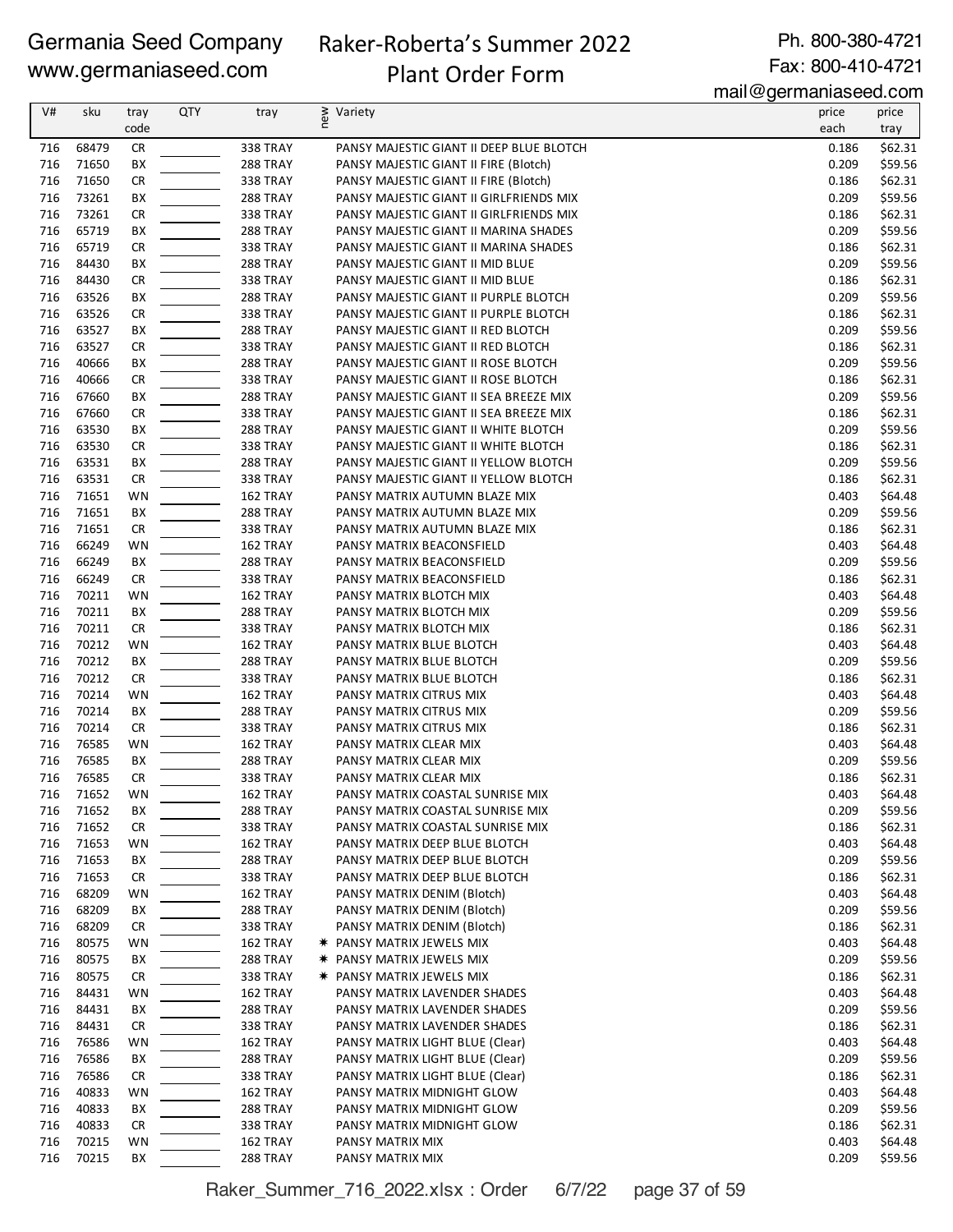# Raker-Roberta's Summer 2022 Plant Order Form

Ph. 800-380-4721 Fax: 800-410-4721

mail@germaniaseed.com

| V#         | sku            | tray            | <b>QTY</b> | tray                        | new<br>Variety                                                   | price          | price              |
|------------|----------------|-----------------|------------|-----------------------------|------------------------------------------------------------------|----------------|--------------------|
|            |                | code            |            |                             |                                                                  | each           | tray               |
| 716        | 70215          | <b>CR</b>       |            | 338 TRAY                    | PANSY MATRIX MIX                                                 | 0.186          | \$62.31            |
| 716        | 73262          | WN              |            | 162 TRAY                    | PANSY MATRIX MORPHEUS (Clear)                                    | 0.403          | \$64.48            |
| 716        | 73262          | BX              |            | <b>288 TRAY</b>             | PANSY MATRIX MORPHEUS (Clear)                                    | 0.209          | \$59.56            |
| 716        | 73262          | <b>CR</b>       |            | <b>338 TRAY</b>             | PANSY MATRIX MORPHEUS (Clear)                                    | 0.186          | \$62.31            |
| 716        | 70216          | WN              |            | 162 TRAY                    | PANSY MATRIX OCEAN (Blue Blotch)                                 | 0.403          | \$64.48            |
| 716        | 70216          | BX              |            | 288 TRAY                    | PANSY MATRIX OCEAN (Blue Blotch)                                 | 0.209          | \$59.56            |
| 716        | 70216          | <b>CR</b>       |            | <b>338 TRAY</b>             | PANSY MATRIX OCEAN (Blue Blotch)                                 | 0.186          | \$62.31            |
| 716<br>716 | 70217<br>70217 | WN              |            | 162 TRAY<br>288 TRAY        | PANSY MATRIX OCEAN BREEZE MIX                                    | 0.403<br>0.209 | \$64.48            |
| 716        | 70217          | BX<br><b>CR</b> |            | <b>338 TRAY</b>             | PANSY MATRIX OCEAN BREEZE MIX<br>PANSY MATRIX OCEAN BREEZE MIX   | 0.186          | \$59.56<br>\$62.31 |
| 716        | 70218          | WN              |            | 162 TRAY                    | PANSY MATRIX ORANGE (Clear)                                      | 0.403          | \$64.48            |
| 716        | 70218          | BX              |            | <b>288 TRAY</b>             | PANSY MATRIX ORANGE (Clear)                                      | 0.209          | \$59.56            |
| 716        | 70218          | <b>CR</b>       |            | <b>338 TRAY</b>             | PANSY MATRIX ORANGE (Clear)                                      | 0.186          | \$62.31            |
| 716        | 70219          | WN              |            | 162 TRAY                    | PANSY MATRIX PRIMROSE (Clear)                                    | 0.403          | \$64.48            |
| 716        | 70219          | BX              |            | <b>288 TRAY</b>             | PANSY MATRIX PRIMROSE (Clear)                                    | 0.209          | \$59.56            |
| 716        | 70219          | <b>CR</b>       |            | <b>338 TRAY</b>             | PANSY MATRIX PRIMROSE (Clear)                                    | 0.186          | \$62.31            |
| 716        | 70220          | WN              |            | 162 TRAY                    | PANSY MATRIX PURPLE (Clear)                                      | 0.403          | \$64.48            |
| 716        | 70220          | BX              |            | 288 TRAY                    | PANSY MATRIX PURPLE (Clear)                                      | 0.209          | \$59.56            |
| 716        | 70220          | <b>CR</b>       |            | 338 TRAY                    | PANSY MATRIX PURPLE (Clear)                                      | 0.186          | \$62.31            |
| 716        | 76587          | WN              |            | 162 TRAY                    | PANSY MATRIX RASPBERRY SUNDAE MIX                                | 0.403          | \$64.48            |
| 716        | 76587          | BX              |            | 288 TRAY                    | PANSY MATRIX RASPBERRY SUNDAE MIX                                | 0.209          | \$59.56            |
| 716        | 76587          | <b>CR</b>       |            | <b>338 TRAY</b>             | PANSY MATRIX RASPBERRY SUNDAE MIX                                | 0.186          | \$62.31            |
| 716        | 71654          | WN              |            | 162 TRAY                    | PANSY MATRIX RED BLOTCH                                          | 0.403          | \$64.48            |
| 716        | 71654          | BX              |            | 288 TRAY                    | PANSY MATRIX RED BLOTCH                                          | 0.209          | \$59.56            |
| 716        | 71654          | <b>CR</b>       |            | <b>338 TRAY</b>             | PANSY MATRIX RED BLOTCH                                          | 0.186          | \$62.31            |
| 716        | 73263          | WN              |            | 162 TRAY                    | PANSY MATRIX RED WING                                            | 0.403          | \$64.48            |
| 716<br>716 | 73263          | BX              |            | <b>288 TRAY</b>             | PANSY MATRIX RED WING                                            | 0.209          | \$59.56            |
| 716        | 73263<br>76588 | <b>CR</b><br>WN |            | 338 TRAY<br>162 TRAY        | PANSY MATRIX RED WING<br>PANSY MATRIX ROSE (Clear)               | 0.186<br>0.403 | \$62.31<br>\$64.48 |
| 716        | 76588          | BX              |            | <b>288 TRAY</b>             | PANSY MATRIX ROSE (Clear)                                        | 0.209          | \$59.56            |
| 716        | 76588          | <b>CR</b>       |            | <b>338 TRAY</b>             | PANSY MATRIX ROSE (Clear)                                        | 0.186          | \$62.31            |
| 716        | 71655          | WN              |            | 162 TRAY                    | PANSY MATRIX ROSE BLOTCH                                         | 0.403          | \$64.48            |
| 716        | 71655          | BX              |            | <b>288 TRAY</b>             | PANSY MATRIX ROSE BLOTCH                                         | 0.209          | \$59.56            |
| 716        | 71655          | <b>CR</b>       |            | <b>338 TRAY</b>             | PANSY MATRIX ROSE BLOTCH                                         | 0.186          | \$62.31            |
| 716        | 76589          | WN              |            | 162 TRAY                    | PANSY MATRIX ROSE WING (w/Face)                                  | 0.403          | \$64.48            |
| 716        | 76589          | BX              |            | <b>288 TRAY</b>             | PANSY MATRIX ROSE WING (w/Face)                                  | 0.209          | \$59.56            |
| 716        | 76589          | <b>CR</b>       |            | <b>338 TRAY</b>             | PANSY MATRIX ROSE WING (w/Face)                                  | 0.186          | \$62.31            |
| 716        | 53865          | WN              |            | 162 TRAY                    | PANSY MATRIX SOLAR FLARE (Blotch)                                | 0.403          | \$64.48            |
| 716        | 53865          | BX              |            | <b>288 TRAY</b>             | PANSY MATRIX SOLAR FLARE (Blotch)                                | 0.209          | \$59.56            |
| 716        | 53865          | <b>CR</b>       |            | 338 TRAY                    | PANSY MATRIX SOLAR FLARE (Blotch)                                | 0.186          | \$62.31            |
| 716        | 70222          | WN              |            | 162 TRAY                    | PANSY MATRIX SUNRISE (Pink/Yellow Shades Blotch)                 | 0.403          | \$64.48            |
| 716        | 70222          | BX              |            | <b>288 TRAY</b>             | PANSY MATRIX SUNRISE (Pink/Yellow Shades Blotch)                 | 0.209          | \$59.56            |
| 716        | 70222          | <b>CR</b>       |            | 338 TRAY                    | PANSY MATRIX SUNRISE (Pink/Yellow Shades Blotch)                 | 0.186          | \$62.31            |
| 716<br>716 | 80265<br>80265 | WN<br>ВX        |            | 162 TRAY<br><b>288 TRAY</b> | PANSY MATRIX TRUE BLUE (Clear)<br>PANSY MATRIX TRUE BLUE (Clear) | 0.403<br>0.209 | \$64.48<br>\$59.56 |
| 716        | 80265          | <b>CR</b>       |            | 338 TRAY                    | PANSY MATRIX TRUE BLUE (Clear)                                   | 0.186          | \$62.31            |
| 716        | 70223          | WN              |            | 162 TRAY                    | PANSY MATRIX WHITE (Clear)                                       | 0.403          | \$64.48            |
| 716        | 70223          | BХ              |            | 288 TRAY                    | PANSY MATRIX WHITE (Clear)                                       | 0.209          | \$59.56            |
| 716        | 70223          | <b>CR</b>       |            | 338 TRAY                    | PANSY MATRIX WHITE (Clear)                                       | 0.186          | \$62.31            |
| 716        | 70224          | WN              |            | 162 TRAY                    | PANSY MATRIX WHITE BLOTCH                                        | 0.403          | \$64.48            |
| 716        | 70224          | BX              |            | 288 TRAY                    | PANSY MATRIX WHITE BLOTCH                                        | 0.209          | \$59.56            |
| 716        | 70224          | <b>CR</b>       |            | 338 TRAY                    | PANSY MATRIX WHITE BLOTCH                                        | 0.186          | \$62.31            |
| 716        | 70225          | WN              |            | 162 TRAY                    | PANSY MATRIX YELLOW (Clear)                                      | 0.403          | \$64.48            |
| 716        | 70225          | BX              |            | 288 TRAY                    | PANSY MATRIX YELLOW (Clear)                                      | 0.209          | \$59.56            |
| 716        | 70225          | <b>CR</b>       |            | 338 TRAY                    | PANSY MATRIX YELLOW (Clear)                                      | 0.186          | \$62.31            |
| 716        | 70226          | WN              |            | 162 TRAY                    | PANSY MATRIX YELLOW BLOTCH                                       | 0.403          | \$64.48            |
| 716        | 70226          | BХ              |            | <b>288 TRAY</b>             | PANSY MATRIX YELLOW BLOTCH                                       | 0.209          | \$59.56            |
| 716        | 70226          | <b>CR</b>       |            | 338 TRAY                    | PANSY MATRIX YELLOW BLOTCH                                       | 0.186          | \$62.31            |
| 716        | 40823          | WN              |            | 162 TRAY                    | PANSY MATRIX YELLOW PURPLE WING                                  | 0.403          | \$64.48            |
| 716<br>716 | 40823<br>40823 | BX              |            | 288 TRAY                    | PANSY MATRIX YELLOW PURPLE WING                                  | 0.209<br>0.186 | \$59.56            |
| 716        | 63537          | <b>CR</b><br>ВX |            | 338 TRAY<br>288 TRAY        | PANSY MATRIX YELLOW PURPLE WING<br>PANSY PANOLA XP BEACONSFIELD  | 0.225          | \$62.31<br>\$64.12 |
|            |                |                 |            |                             |                                                                  |                |                    |

Raker\_Summer\_716\_2022.xlsx : Order 6/7/22 page 38 of 59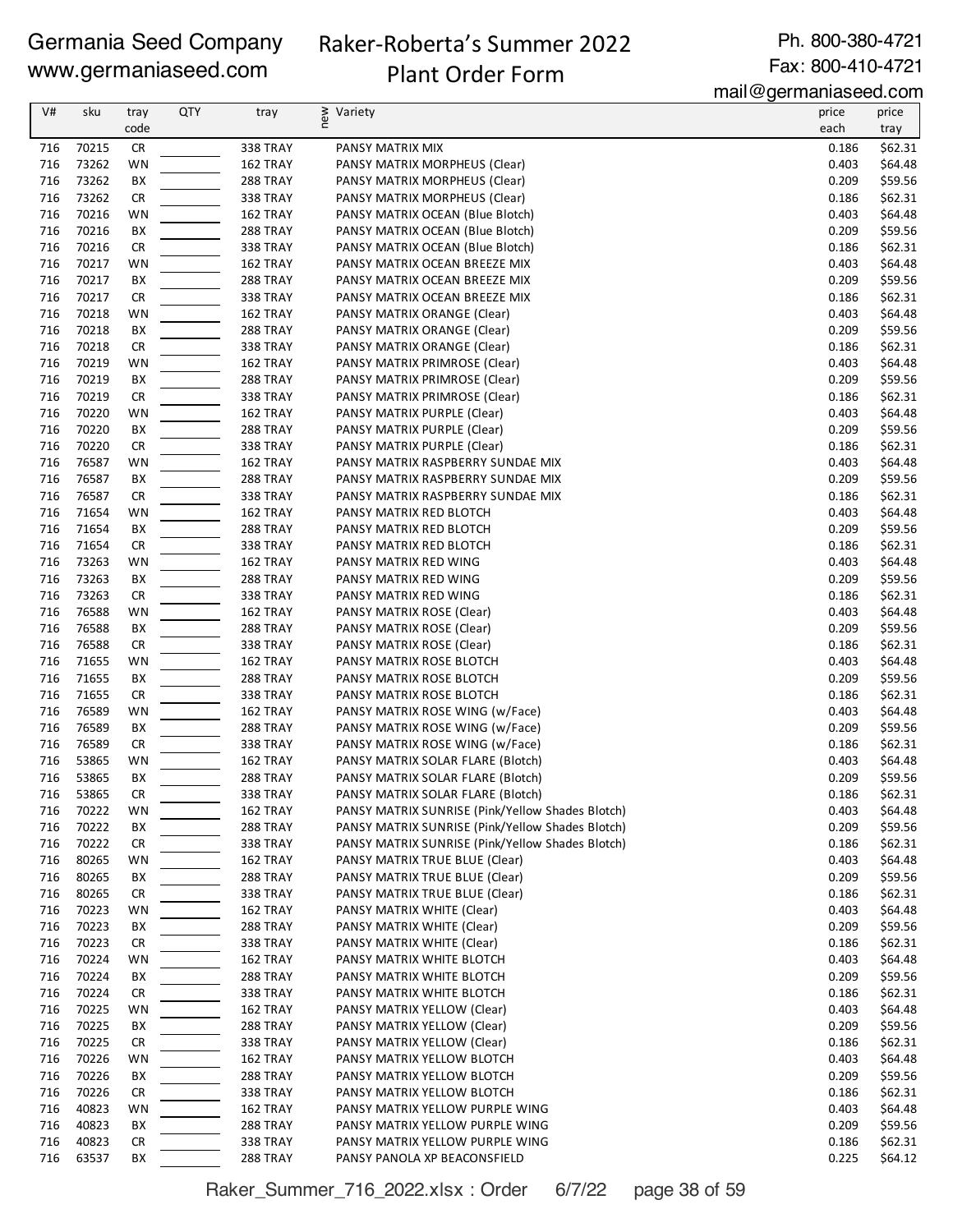# Raker-Roberta's Summer 2022 Plant Order Form

Ph. 800-380-4721 Fax: 800-410-4721

mail@germaniaseed.com

| V#         | sku            | tray            | <b>QTY</b> | tray                 | Variety                                                          | price          | price              |
|------------|----------------|-----------------|------------|----------------------|------------------------------------------------------------------|----------------|--------------------|
|            |                | code            |            |                      | new                                                              | each           | tray               |
| 716        | 63537          |                 |            | 338 TRAY             |                                                                  | 0.203          | \$68.00            |
| 716        | 75355          | <b>CR</b><br>BX |            | 288 TRAY             | PANSY PANOLA XP BEACONSFIELD                                     | 0.225          | \$64.12            |
| 716        | 75355          | <b>CR</b>       |            | 338 TRAY             | PANSY PANOLA XP CITRUS MIX<br>PANSY PANOLA XP CITRUS MIX         | 0.203          | \$68.00            |
| 716        | 67592          | BX              |            | 288 TRAY             | PANSY PANOLA XP CLEAR MIX                                        | 0.225          | \$64.12            |
| 716        | 67592          | <b>CR</b>       |            | 338 TRAY             | PANSY PANOLA XP CLEAR MIX                                        | 0.203          | \$68.00            |
| 716        | 73266          | ВX              |            | 288 TRAY             | PANSY PANOLA XP DEEP BLUE BLOTCH                                 | 0.225          | \$64.12            |
| 716        | 73266          | <b>CR</b>       |            |                      |                                                                  |                | \$68.00            |
| 716        | 73267          | ВX              |            | 338 TRAY<br>288 TRAY | PANSY PANOLA XP DEEP BLUE BLOTCH<br>PANSY PANOLA XP DEEP ORANGE  | 0.203<br>0.225 | \$64.12            |
| 716        | 73267          | <b>CR</b>       |            | <b>338 TRAY</b>      | PANSY PANOLA XP DEEP ORANGE                                      | 0.203          | \$68.00            |
|            |                |                 |            |                      |                                                                  |                |                    |
| 716<br>716 | 75341<br>75341 | ВX              |            | 288 TRAY<br>338 TRAY | PANSY PANOLA XP MIX<br>PANSY PANOLA XP MIX                       | 0.225<br>0.203 | \$64.12<br>\$68.00 |
|            |                | <b>CR</b>       |            |                      |                                                                  |                |                    |
| 716<br>716 | 73251<br>73251 | ВX<br><b>CR</b> |            | 288 TRAY<br>338 TRAY | PANSY PANOLA XP PURPLE                                           | 0.225<br>0.203 | \$64.12<br>\$68.00 |
| 716        | 70230          |                 |            |                      | PANSY PANOLA XP PURPLE                                           | 0.225          | \$64.12            |
|            |                | ВX              |            | 288 TRAY             | PANSY PANOLA XP ROSE PICOTEE                                     |                |                    |
| 716        | 70230          | <b>CR</b>       |            | 338 TRAY             | PANSY PANOLA XP ROSE PICOTEE                                     | 0.203          | \$68.00            |
| 716        | 67594          | ВX              |            | 288 TRAY             | PANSY PANOLA XP SCARLET                                          | 0.225          | \$64.12            |
| 716        | 67594          | <b>CR</b>       |            | <b>338 TRAY</b>      | PANSY PANOLA XP SCARLET                                          | 0.203          | \$68.00            |
| 716        | 75356          | BX              |            | 288 TRAY             | PANSY PANOLA XP TRUE BLUE                                        | 0.225          | \$64.12            |
| 716        | 75356          | CR              |            | <b>338 TRAY</b>      | PANSY PANOLA XP TRUE BLUE                                        | 0.203          | \$68.00            |
| 716        | 63548          | BX              |            | 288 TRAY             | PANSY PANOLA XP WHITE                                            | 0.225          | \$64.12            |
| 716        | 63548          | <b>CR</b>       |            | <b>338 TRAY</b>      | PANSY PANOLA XP WHITE                                            | 0.203          | \$68.00            |
| 716        | 76576          | BX              |            | 288 TRAY             | PANSY PANOLA XP YELLOW                                           | 0.225          | \$64.12            |
| 716        | 76576          | <b>CR</b>       |            | <b>338 TRAY</b>      | PANSY PANOLA XP YELLOW                                           | 0.203          | \$68.00            |
| 716        | 63551          | BX              |            | 288 TRAY             | PANSY PANOLA XP YELLOW BLOTCH                                    | 0.225          | \$64.12            |
| 716        | 63551          | <b>CR</b>       |            | 338 TRAY             | PANSY PANOLA XP YELLOW BLOTCH                                    | 0.203          | \$68.00            |
| 716        | 96794          | ВX              |            | 288 TRAY             | <b>* PANSY SPOOKY HALLOWEEN MIX</b>                              | 0.215          | \$61.27            |
| 716        | 96794          | <b>CR</b>       |            | <b>338 TRAY</b>      | <b>* PANSY SPOOKY HALLOWEEN MIX</b>                              | 0.195          | \$65.32            |
| 716        | 34061          | ВX              |            | 288 TRAY             | PANSY ULTIMA MORPHO (Blue and Yellow)                            | 0.205          | \$58.42            |
| 716        | 34061          | <b>CR</b>       |            | 338 TRAY             | PANSY ULTIMA MORPHO (Blue and Yellow)                            | 0.190          | \$63.65            |
| 716        | 40168          | <b>RH</b>       |            | 36 CELL              | PAPAVER (POPPY) NUDICAULE CHAMPAGNE BUBBLES MIX                  | 1.032          | \$37.15            |
| 716        | 40168          | WN              |            | 162 TRAY             | PAPAVER (POPPY) NUDICAULE CHAMPAGNE BUBBLES MIX                  | 0.452          | \$72.32            |
| 716        | 40168          | BX              |            | 288 TRAY             | PAPAVER (POPPY) NUDICAULE CHAMPAGNE BUBBLES MIX                  | 0.270          | \$76.95            |
| 716        | 33578          | <b>RH</b>       |            | 36 CELL              | PAPAVER (POPPY) NUDICAULE GARDEN GNOME MIX                       | 1.032          | \$37.15            |
| 716        | 33578          | WN              |            | 162 TRAY             | PAPAVER (POPPY) NUDICAULE GARDEN GNOME MIX                       | 0.452          | \$72.32            |
| 716        | 33578          | BX              |            | 288 TRAY             | PAPAVER (POPPY) NUDICAULE GARDEN GNOME MIX                       | 0.270          | \$76.95            |
| 716        | 53601          | <b>RH</b>       |            | 36 CELL              | PAPAVER (POPPY) ORIENTALE BEAUTY OF LIVERMORE                    | 1.082          | \$38.95            |
| 716        | 53601          | <b>WN</b>       |            | 162 TRAY             | PAPAVER (POPPY) ORIENTALE BEAUTY OF LIVERMORE                    | 0.452          | \$72.32            |
| 716        | 53601          | BX              |            | 288 TRAY             | PAPAVER (POPPY) ORIENTALE BEAUTY OF LIVERMORE                    | 0.265          | \$75.52            |
| 716        | 6147           | <b>RH</b>       |            | 36 CELL              | PAPAVER (POPPY) ORIENTALE BRILLIANT (Fiery Scarlet)              | 1.032          | \$37.15            |
| 716        | 6147           | WN              |            | 162 TRAY             | PAPAVER (POPPY) ORIENTALE BRILLIANT (Fiery Scarlet)              | 0.429          | \$68.64            |
| 716        | 6147           | ВX              |            | 288 TRAY             | PAPAVER (POPPY) ORIENTALE BRILLIANT (Fiery Scarlet)              | 0.252          | \$71.82            |
| 716        | 40799          | RH              |            | 36 CELL              | PAPAVER (POPPY) ORIENTALE PIZZICATO MIX                          | 1.032          | \$37.15            |
| 716        | 40799          | WN              |            | 162 TRAY             | PAPAVER (POPPY) ORIENTALE PIZZICATO MIX                          | 0.429          | \$68.64            |
| 716        | 40799          | BХ              |            | 288 TRAY             | PAPAVER (POPPY) ORIENTALE PIZZICATO MIX                          | 0.252          | \$71.82            |
| 716        | 6148           | RH              |            | 36 CELL              | PAPAVER (POPPY) ORIENTALE PRINCESS VICTORIA LOUISE (Pink/Salmon) | 1.032          | \$37.15            |
| 716        | 6148           | WN              |            | 162 TRAY             | PAPAVER (POPPY) ORIENTALE PRINCESS VICTORIA LOUISE (Pink/Salmon) | 0.429          | \$68.64            |
| 716        | 6148           | BХ              |            | 288 TRAY             | PAPAVER (POPPY) ORIENTALE PRINCESS VICTORIA LOUISE (Pink/Salmon) | 0.252          | \$71.82            |
| 716        | 54329          | RH              |            | 36 CELL              | PAPAVER (POPPY) ORIENTALE ROYAL WEDDING (White w/Black)          | 1.032          | \$37.15            |
| 716        | 54329          | WN              |            | 162 TRAY             | PAPAVER (POPPY) ORIENTALE ROYAL WEDDING (White w/Black)          | 0.429          | \$68.64            |
| 716        | 54329          | BХ              |            | 288 TRAY             | PAPAVER (POPPY) ORIENTALE ROYAL WEDDING (White w/Black)          | 0.259          | \$73.81            |
| 716        | 88190          | RH              |            | 36 CELL              | * PENSTEMON BARBATUS PRISTINE BLUE                               | 1.436          | \$51.69            |
| 716        | 88191          | RH              |            | 36 CELL              | * PENSTEMON BARBATUS PRISTINE DEEP ROSE                          | 1.436          | \$51.69            |
| 716        | 88192          | RH              |            | 36 CELL              | * PENSTEMON BARBATUS PRISTINE LILA PURPLE                        | 1.436          | \$51.69            |
| 716        | 88193          | RH              |            | 36 CELL              | <b>* PENSTEMON BARBATUS PRISTINE PINK</b>                        | 1.436          | \$51.69            |
| 716        | 88194          | RH              |            | 36 CELL              | <b>* PENSTEMON BARBATUS PRISTINE SCARLET</b>                     | 1.436          | \$51.69            |
| 716        | 40223          | RH              |            | 36 CELL              | PENSTEMON BARBATUS RONDO MIX                                     | 1.032          | \$37.15            |
| 716        | 40223          | WN              |            | 162 TRAY             | PENSTEMON BARBATUS RONDO MIX                                     | 0.429          | \$68.64            |
| 716        | 40223          | BХ              |            | 288 TRAY             | PENSTEMON BARBATUS RONDO MIX                                     | 0.252          | \$71.82            |
| 716        | 92307          | RH              |            | 36 CELL              | <b>★ PENSTEMON HARTWEGII SUPER STAR</b>                          | 1.335          | \$48.06            |
| 716        | 80808          | RH              |            | 36 CELL              | PENSTEMON MEXICALI RED ROCKS (Bright Rose w/Magenta Vein)        | 1.386          | \$49.89            |
| 716        | 88746          | RH              |            | 36 CELL              | * PENSTEMON PEP TALK CERISE                                      | 1.335          | \$48.06            |
| 716        | 87405          | <b>RH</b>       |            | 36 CELL              | * PENSTEMON PEP TALK HOT PINK                                    | 1.335          | \$48.06            |

Raker\_Summer\_716\_2022.xlsx : Order 6/7/22 page 39 of 59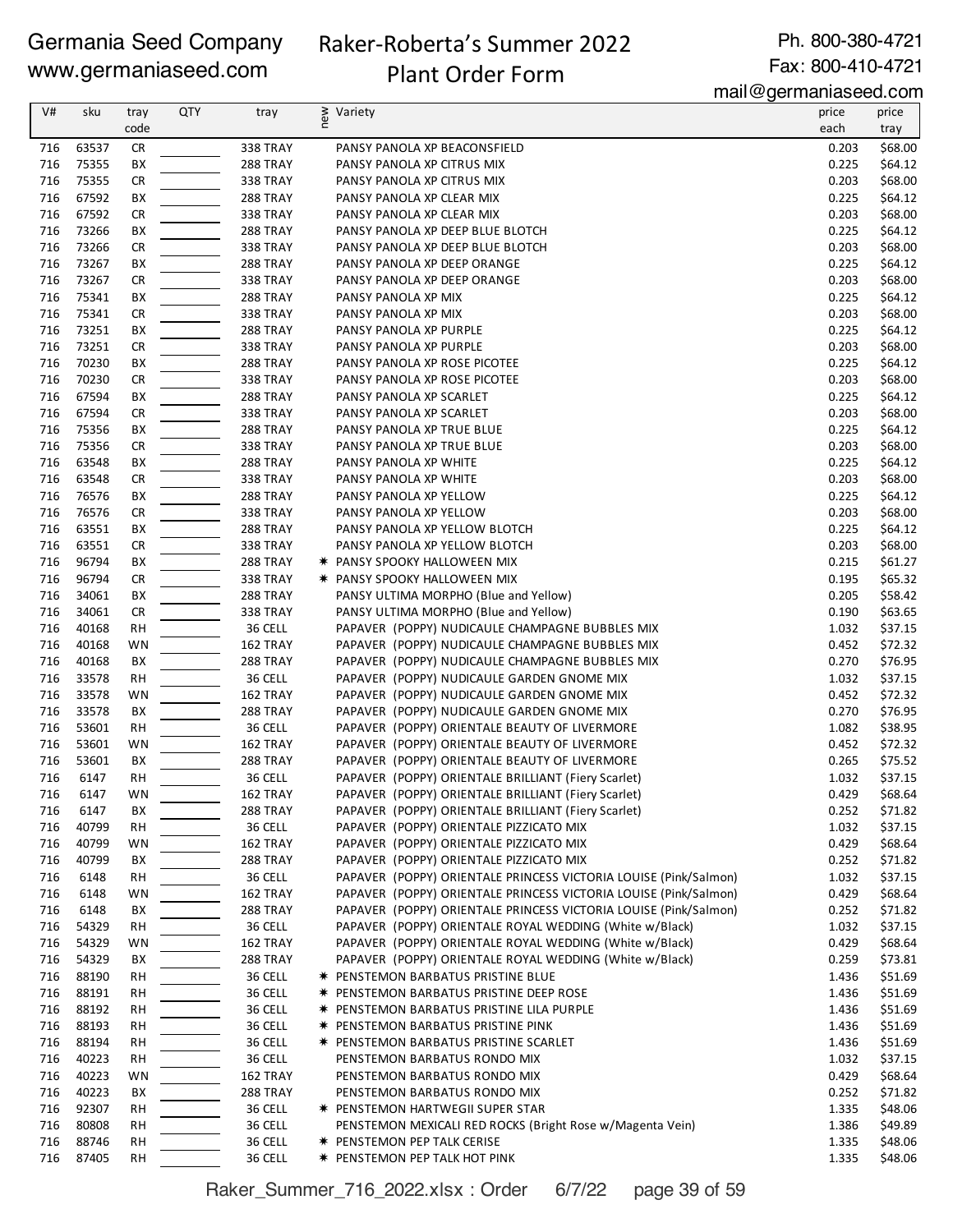# Raker-Roberta's Summer 2022

Ph. 800-380-4721 Fax: 800-410-4721

# Plant Order Form

mail@germaniaseed.com

| V#         | sku            | tray      | <b>QTY</b> | tray                        | new<br>Variety                                                       | price          | price              |
|------------|----------------|-----------|------------|-----------------------------|----------------------------------------------------------------------|----------------|--------------------|
|            |                | code      |            |                             |                                                                      | each           | tray               |
| 716        | 94784          | <b>RH</b> |            | 36 CELL                     | <b>★ PENSTEMON PEP TALK PRETTY PINK</b>                              | 1.335          | \$48.06            |
| 716        | 87407          | <b>RH</b> |            | 36 CELL                     | <b>★ PENSTEMON PEP TALK PURPLE</b>                                   | 1.335          | \$48.06            |
| 716        | 87406          | RH        |            | 36 CELL                     | <b>★ PENSTEMON PEP TALK RED</b>                                      | 1.335          | \$48.06            |
| 716        | 87968          | <b>RH</b> |            | 36 CELL                     | PENSTEMON ROCK CANDY BLUE                                            | 1.386          | \$49.89            |
| 716        | 86100          | <b>RH</b> |            | 36 CELL                     | PENSTEMON ROCK CANDY PINK                                            | 1.386          | \$49.89            |
| 716        | 40673          | WN        |            | 162 TRAY                    | PENTAS BUTTERFLY DEEP PINK                                           | 0.412          | \$65.92            |
| 716<br>716 | 66071<br>40674 | WN<br>WN  |            | 162 TRAY<br>162 TRAY        | PENTAS BUTTERFLY DEEP ROSE                                           | 0.412<br>0.412 | \$65.92<br>\$65.92 |
| 716        | 40675          | WN        |            | 162 TRAY                    | PENTAS BUTTERFLY LIGHT LAVENDER<br>PENTAS BUTTERFLY MIX              | 0.412          | \$65.92            |
| 716        | 58492          | WN        |            | 162 TRAY                    | PENTAS BUTTERFLY ORCHID                                              | 0.412          | \$65.92            |
| 716        | 63304          | <b>WN</b> |            | 162 TRAY                    | PENTAS BUTTERFLY RED                                                 | 0.412          | \$65.92            |
| 716        | 59100          | WN        |            | 162 TRAY                    | PENTAS BUTTERFLY WHITE                                               | 0.412          | \$65.92            |
| 716        | 88276          | BХ        |            | 288 TRAY                    | PENTAS GLITTERATI PURPLE STAR                                        | 0.263          | \$74.95            |
| 716        | 91915          | BХ        |            | <b>288 TRAY</b>             | PENTAS GLITTERATI RED STAR                                           | 0.263          | \$74.95            |
| 716        | 94788          | BХ        |            | <b>288 TRAY</b>             | <b>★ PENTAS GRAFFITI 20/20 CRANBERRY</b>                             | 0.263          | \$74.95            |
| 716        | 41224          | ВX        |            | 288 TRAY                    | PENTAS GRAFFITI 20/20 FLIRTY PINK                                    | 0.263          | \$74.95            |
| 716        | 41225          | BХ        |            | 288 TRAY                    | PENTAS GRAFFITI 20/20 FUCHSIA                                        | 0.263          | \$74.95            |
| 716        | 41226          | ВX        |            | 288 TRAY                    | PENTAS GRAFFITI 20/20 LAVENDER PINK                                  | 0.263          | \$74.95            |
| 716        | 41227          | BХ        |            | 288 TRAY                    | PENTAS GRAFFITI 20/20 LAZER LIPSTICK (WAS LAZER PINK (Pink)          | 0.263          | \$74.95            |
| 716        | 41228          | BX        |            | 288 TRAY                    | PENTAS GRAFFITI 20/20 MIX                                            | 0.263          | \$74.95            |
| 716        | 41229          | BX        |            | 288 TRAY                    | PENTAS GRAFFITI 20/20 RUBY                                           | 0.263          | \$74.95            |
| 716        | 41230          | BХ        |            | 288 TRAY                    | PENTAS GRAFFITI 20/20 TRUE PINK                                      | 0.263          | \$74.95            |
| 716        | 41231          | BХ        |            | <b>288 TRAY</b>             | PENTAS GRAFFITI 20/20 ULTRA VIOLET                                   | 0.263          | \$74.95            |
| 716        | 41233          | BХ        |            | <b>288 TRAY</b>             | PENTAS GRAFFITI 20/20 WHITE                                          | 0.263          | \$74.95            |
| 716        | 86178          | BХ        |            | <b>288 TRAY</b>             | PENTAS GRAFFITI RED VELVET                                           | 0.263          | \$74.95            |
| 716        | 88277          | BХ        |            | 288 TRAY                    | PENTAS LUCKY STAR DARK RED                                           | 0.263          | \$74.95            |
| 716<br>716 | 88278<br>88279 | BX<br>BX  |            | 288 TRAY<br>288 TRAY        | PENTAS LUCKY STAR DEEP PINK                                          | 0.263<br>0.263 | \$74.95<br>\$74.95 |
| 716        | 41234          | BX        |            | 288 TRAY                    | PENTAS LUCKY STAR LAVENDER<br>PENTAS LUCKY STAR LIPSTICK             | 0.263          | \$74.95            |
| 716        | 89844          | BX        |            | 288 TRAY                    | PENTAS LUCKY STAR MIX                                                | 0.263          | \$74.95            |
| 716        | 88280          | BХ        |            | 288 TRAY                    | PENTAS LUCKY STAR PINK                                               | 0.263          | \$74.95            |
| 716        | 88281          | BХ        |            | <b>288 TRAY</b>             | PENTAS LUCKY STAR VIOLET                                             | 0.263          | \$74.95            |
| 716        | 88282          | BХ        |            | <b>288 TRAY</b>             | PENTAS LUCKY STAR WHITE                                              | 0.263          | \$74.95            |
| 716        | 68311          | <b>RH</b> |            | 36 CELL                     | PEROVSKIA ATRIPLICIFOLIA BLUE JEAN BABY (Lavender Blue Russian Sage) | 1.842          | \$66.31            |
| 716        | 55484          | RH        |            | 36 CELL                     | PEROVSKIA ATRIPLICIFOLIA BLUE STEEL                                  | 1.235          | \$44.46            |
| 716        | 55484          | WN        |            | 162 TRAY                    | PEROVSKIA ATRIPLICIFOLIA BLUE STEEL                                  | 0.719          | \$115.04           |
| 716        | 55484          | BХ        |            | 288 TRAY                    | PEROVSKIA ATRIPLICIFOLIA BLUE STEEL                                  | 0.438          | \$124.83           |
| 716        | 85031          | <b>RH</b> |            | 36 CELL                     | PEROVSKIA ATRIPLICIFOLIA CRAZY BLUE                                  | 1.488          | \$53.56            |
| 716        | 81256          | <b>RH</b> |            | 36 CELL                     | PEROVSKIA ATRIPLICIFOLIA LACEY BLUE                                  | 1.842          | \$66.31            |
| 716        | 30365          | <b>RH</b> |            | 36 CELL                     | PEROVSKIA ATRIPLICIFOLIA RUSSIAN SAGE                                | 1.235          | \$44.46            |
| 716        | 40693          | BХ        |            | 288 TRAY                    | PETUNIA DADDY BLUE                                                   | 0.189          | \$53.86            |
| 716        | 40694          | BХ        |            | 288 TRAY                    | PETUNIA DADDY MIX                                                    | 0.189          | \$53.86            |
| 716        | 40695          | BХ        |            | 288 TRAY                    | PETUNIA DADDY SUGAR (Light Orchid w/Purple Veins)                    | 0.189          | \$53.86            |
| 716        | 82707          | WN        |            | 162 TRAY                    | PETUNIA DEBONAIR BLACK CHERRY                                        | 0.412          | \$65.92            |
| 716        | 82707          | BХ        |            | <b>288 TRAY</b>             | PETUNIA DEBONAIR BLACK CHERRY                                        | 0.278          | \$79.23            |
| 716        | 76804          | BХ        |            | 288 TRAY                    | PETUNIA DEBONAIR DUSTY ROSE                                          | 0.278          | \$79.23            |
| 716<br>716 | 76805<br>68485 | BХ<br>BХ  |            | 288 TRAY<br><b>288 TRAY</b> | PETUNIA DEBONAIR LIME GREEN<br>PETUNIA DOUBLE CASCADE BLUE           | 0.278<br>0.205 | \$79.23<br>\$58.42 |
| 716        | 40689          | BХ        |            | <b>288 TRAY</b>             | PETUNIA DOUBLE CASCADE BURGUNDY                                      | 0.205          | \$58.42            |
| 716        | 34064          | BХ        |            | 288 TRAY                    | PETUNIA DOUBLE CASCADE MIX                                           | 0.205          | \$58.42            |
| 716        | 62155          | BХ        |            | 288 TRAY                    | PETUNIA DOUBLE CASCADE ORCHID MIST                                   | 0.205          | \$58.42            |
| 716        | 34013          | BХ        |            | 288 TRAY                    | PETUNIA DOUBLE CASCADE PINK                                          | 0.205          | \$58.42            |
| 716        | 40830          | BХ        |            | <b>288 TRAY</b>             | PETUNIA DOUBLE CASCADE VALENTINE (WAS VALENTINE) (Red)               | 0.205          | \$58.42            |
| 716        | 40691          | BХ        |            | 288 TRAY                    | PETUNIA DOUBLE PIROUETTE RED                                         | 0.205          | \$58.42            |
| 716        | 40692          | BХ        |            | <b>288 TRAY</b>             | PETUNIA DOUBLE PIROUETTE ROSE                                        | 0.205          | \$58.42            |
| 716        | 40696          | BХ        |            | <b>288 TRAY</b>             | PETUNIA DREAMS APPLEBLOSSOM                                          | 0.189          | \$53.86            |
| 716        | 40697          | BХ        |            | <b>288 TRAY</b>             | PETUNIA DREAMS BURGUNDY                                              | 0.189          | \$53.86            |
| 716        | 68486          | BХ        |            | <b>288 TRAY</b>             | PETUNIA DREAMS BURGUNDY PICOTEE                                      | 0.189          | \$53.86            |
| 716        | 40698          | WN        |            | 162 TRAY                    | PETUNIA DREAMS MIDNIGHT                                              | 0.340          | \$54.40            |
| 716        | 40698          | BX        |            | 288 TRAY                    | PETUNIA DREAMS MIDNIGHT                                              | 0.189          | \$53.86            |
| 716        | 40699          | WN        |            | 162 TRAY                    | PETUNIA DREAMS MIX                                                   | 0.340          | \$54.40            |
| 716        | 40699          | BX        |            | 288 TRAY                    | PETUNIA DREAMS MIX                                                   | 0.189          | \$53.86            |

Raker\_Summer\_716\_2022.xlsx : Order 6/7/22 page 40 of 59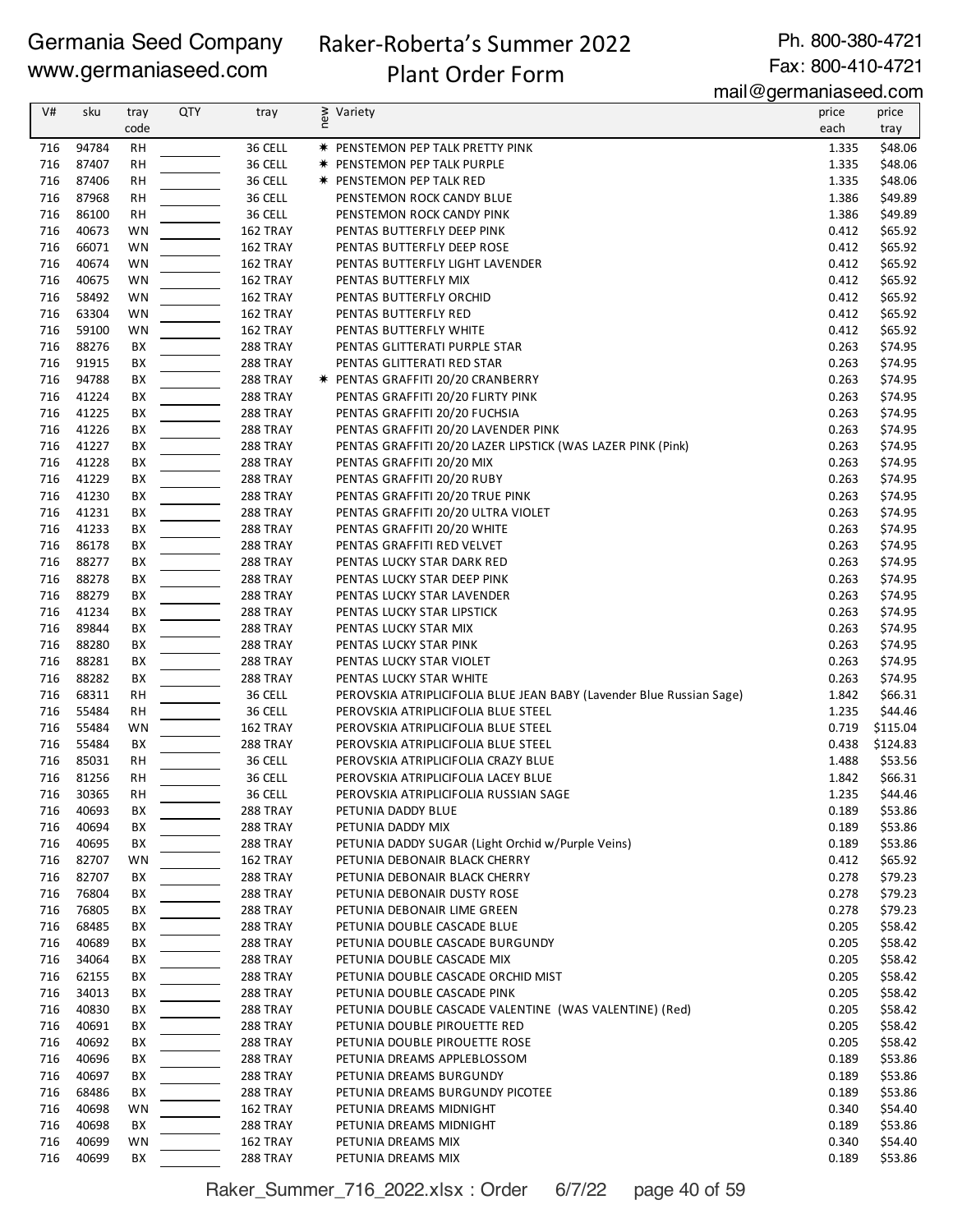### Raker-Roberta's Summer 2022 Plant Order Form

Ph. 800-380-4721 Fax: 800-410-4721

mail@germaniaseed.com

| V#         | sku            | tray     | QTY | tray                        | new | Variety                                                                                         | price          | price              |
|------------|----------------|----------|-----|-----------------------------|-----|-------------------------------------------------------------------------------------------------|----------------|--------------------|
|            |                | code     |     |                             |     |                                                                                                 | each           | tray               |
| 716        | 40700          | BX       |     | 288 TRAY                    |     | PETUNIA DREAMS NEON ROSE                                                                        | 0.189          | \$53.86            |
| 716        | 40701          | BX       |     | 288 TRAY                    |     | PETUNIA DREAMS PATRIOT MIX                                                                      | 0.189          | \$53.86            |
| 716        | 40702          | BX       |     | 288 TRAY                    |     | PETUNIA DREAMS PINK                                                                             | 0.189          | \$53.86            |
| 716        | 40703          | WN       |     | 162 TRAY                    |     | PETUNIA DREAMS RED                                                                              | 0.340          | \$54.40            |
| 716        | 40703          | ВX       |     | 288 TRAY                    |     | PETUNIA DREAMS RED                                                                              | 0.189          | \$53.86            |
| 716        | 68487          | ВX       |     | 288 TRAY                    |     | PETUNIA DREAMS RED PICOTEE                                                                      | 0.189          | \$53.86            |
| 716        | 40704          | BX       |     | 288 TRAY                    |     | PETUNIA DREAMS ROSE                                                                             | 0.189          | \$53.86            |
| 716<br>716 | 73622<br>68488 | ВX       |     | 288 TRAY                    |     | PETUNIA DREAMS ROSE MORN                                                                        | 0.189<br>0.189 | \$53.86            |
| 716        | 40705          | ВX<br>BX |     | <b>288 TRAY</b><br>288 TRAY |     | PETUNIA DREAMS ROSE PICOTEE<br>PETUNIA DREAMS SALMON                                            | 0.189          | \$53.86<br>\$53.86 |
| 716        | 68489          | BX       |     | 288 TRAY                    |     | PETUNIA DREAMS SKY BLUE                                                                         | 0.189          | \$53.86            |
| 716        | 40706          | BX       |     | 288 TRAY                    |     | PETUNIA DREAMS WATERFALL MIX                                                                    | 0.189          | \$53.86            |
| 716        | 40707          | WN       |     | 162 TRAY                    |     | PETUNIA DREAMS WHITE                                                                            | 0.340          | \$54.40            |
| 716        | 40707          | ВX       |     | 288 TRAY                    |     | PETUNIA DREAMS WHITE                                                                            | 0.189          | \$53.86            |
| 716        | 40721          | ВX       |     | 288 TRAY                    |     | PETUNIA FROST BLUE                                                                              | 0.189          | \$53.86            |
| 716        | 64057          | ВX       |     | 288 TRAY                    |     | PETUNIA FROST MIX                                                                               | 0.189          | \$53.86            |
| 716        | 94797          | ВX       |     | 288 TRAY                    |     | <b>* PETUNIA MADNESS BLUE STAR</b>                                                              | 0.189          | \$53.86            |
| 716        | 94798          | ВX       |     | 288 TRAY                    |     | <b>* PETUNIA MADNESS BLUE VEIN</b>                                                              | 0.189          | \$53.86            |
| 716        | 40357          | BX       |     | 288 TRAY                    |     | <b>* PETUNIA MADNESS BURGUNDY</b>                                                               | 0.189          | \$53.86            |
| 716        | 40358          | BX       |     | 288 TRAY                    |     | * PETUNIA MADNESS BURGUNDY STAR                                                                 | 0.189          | \$53.86            |
| 716        | 67611          | BX       |     | 288 TRAY                    |     | * PETUNIA MADNESS CLEAR MIX                                                                     | 0.189          | \$53.86            |
| 716        | 94338          | ВX       |     | 288 TRAY                    |     | * PETUNIA MADNESS DEEP ROSE                                                                     | 0.189          | \$53.86            |
| 716<br>716 | 40744<br>40744 | WN       |     | 162 TRAY<br>288 TRAY        |     | PETUNIA MADNESS DOUBLE MIX                                                                      | 0.359<br>0.199 | \$57.44<br>\$56.71 |
| 716        | 40360          | BX<br>ВX |     | 288 TRAY                    |     | PETUNIA MADNESS DOUBLE MIX<br><b>★ PETUNIA MADNESS JUST MADNESS MIX (Veined Colors)</b>         | 0.189          | \$53.86            |
| 716        | 41888          | ВX       |     | 288 TRAY                    |     | <b>★ PETUNIA MADNESS LILAC</b>                                                                  | 0.189          | \$53.86            |
| 716        | 41889          | BX       |     | 288 TRAY                    |     | <b>* PETUNIA MADNESS MAGENTA</b>                                                                | 0.189          | \$53.86            |
| 716        | 40361          | BX       |     | 288 TRAY                    |     | <b>* PETUNIA MADNESS MERLOT MIX</b>                                                             | 0.189          | \$53.86            |
| 716        | 94799          | BX       |     | <b>288 TRAY</b>             |     | <b>★ PETUNIA MADNESS MID BLUE</b>                                                               | 0.189          | \$53.86            |
| 716        | 40362          | BX       |     | 288 TRAY                    |     | * PETUNIA MADNESS MIDNIGHT (Deep Blue)                                                          | 0.189          | \$53.86            |
| 716        | 62379          | ВX       |     | 288 TRAY                    |     | * PETUNIA MADNESS OLD GLORY MIX                                                                 | 0.189          | \$53.86            |
| 716        | 40363          | ВX       |     | 288 TRAY                    |     | <b>*</b> PETUNIA MADNESS ORCHID (Lavender w/Darker Veins)                                       | 0.189          | \$53.86            |
| 716        | 40364          | BХ       |     | 288 TRAY                    |     | <b>★ PETUNIA MADNESS PINK</b>                                                                   | 0.189          | \$53.86            |
| 716        | 40365          | ВX       |     | 288 TRAY                    |     | <b>★ PETUNIA MADNESS PLUM</b>                                                                   | 0.189          | \$53.86            |
| 716<br>716 | 40366<br>69454 | ВX<br>ВX |     | <b>288 TRAY</b><br>288 TRAY |     | <b>*</b> PETUNIA MADNESS PLUM CRAZY (Light Plum w/Darker Veins)<br><b>* PETUNIA MADNESS RED</b> | 0.189<br>0.189 | \$53.86<br>\$53.86 |
| 716        | 74959          | BX       |     | 288 TRAY                    |     | <b>*</b> PETUNIA MADNESS RED MORN (Red w/White Throat)                                          | 0.189          | \$53.86            |
| 716        | 72549          | ВX       |     | <b>288 TRAY</b>             |     | <b>★ PETUNIA MADNESS RED PICOTEE</b>                                                            | 0.189          | \$53.86            |
| 716        | 40367          | BX       |     | 288 TRAY                    |     | <b>★ PETUNIA MADNESS ROSE</b>                                                                   | 0.189          | \$53.86            |
| 716        | 70626          | BX       |     | 288 TRAY                    |     | <b>*</b> PETUNIA MADNESS ROSE MORN (Hot Rose w/White Center)                                    | 0.189          | \$53.86            |
| 716        | 94800          | BX       |     | 288 TRAY                    |     | <b>★ PETUNIA MADNESS ROSE STAR</b>                                                              | 0.189          | \$53.86            |
| 716        | 41890          | BХ       |     | 288 TRAY                    |     | <b>★ PETUNIA MADNESS ROYAL</b>                                                                  | 0.189          | \$53.86            |
| 716        | 41891          | BХ       |     | 288 TRAY                    |     | <b>★ PETUNIA MADNESS SHEER</b>                                                                  | 0.189          | \$53.86            |
| 716        | 41892          | BХ       |     | 288 TRAY                    |     | <b>*</b> PETUNIA MADNESS SIMPLY (Pink)                                                          | 0.189          | \$53.86            |
| 716        | 94801          | BХ       |     | 288 TRAY                    |     | <b>* PETUNIA MADNESS SKY BLUE</b>                                                               | 0.189          | \$53.86            |
| 716        | 41893          | BX       |     | 288 TRAY                    |     | <b>*</b> PETUNIA MADNESS SPRING (Pink w/Vein)                                                   | 0.189          | \$53.86            |
| 716<br>716 | 41894<br>92288 | BХ<br>ВX |     | 288 TRAY<br>288 TRAY        |     | <b>★ PETUNIA MADNESS SUGAR</b><br>* PETUNIA MADNESS SUMMER (Hot Pink Creamy White Edges)        | 0.189<br>0.189 | \$53.86<br>\$53.86 |
| 716        | 40369          | BX       |     | 288 TRAY                    |     | <b>* PETUNIA MADNESS TOTAL MIX</b>                                                              | 0.189          | \$53.86            |
| 716        | 64677          | BХ       |     | 288 TRAY                    |     | <b>* PETUNIA MADNESS WATERFALL MIX</b>                                                          | 0.189          | \$53.86            |
| 716        | 40370          | BХ       |     | 288 TRAY                    |     | <b>★ PETUNIA MADNESS WHITE</b>                                                                  | 0.189          | \$53.86            |
| 716        | 40371          | BХ       |     | 288 TRAY                    |     | * PETUNIA MADNESS YELLOW                                                                        | 0.189          | \$53.86            |
| 716        | 40738          | BХ       |     | <b>288 TRAY</b>             |     | PETUNIA PICOBELLA BLUE                                                                          | 0.199          | \$56.71            |
| 716        | 40739          | BХ       |     | 288 TRAY                    |     | PETUNIA PICOBELLA CARMINE                                                                       | 0.199          | \$56.71            |
| 716        | 40740          | BХ       |     | 288 TRAY                    |     | PETUNIA PICOBELLA LIGHT LAVENDER                                                                | 0.199          | \$56.71            |
| 716        | 40741          | BХ       |     | 288 TRAY                    |     | PETUNIA PICOBELLA MIX                                                                           | 0.199          | \$56.71            |
| 716        | 58493          | ВX       |     | <b>288 TRAY</b>             |     | PETUNIA PICOBELLA PINK                                                                          | 0.199          | \$56.71            |
| 716        | 40831<br>40742 | ВX       |     | 288 TRAY                    |     | PETUNIA PICOBELLA RED                                                                           | 0.199<br>0.199 | \$56.71            |
| 716<br>716 | 78631          | ВX<br>BХ |     | 288 TRAY<br><b>288 TRAY</b> |     | PETUNIA PICOBELLA ROSE<br>PETUNIA PICOBELLA ROSE MORN                                           | 0.199          | \$56.71<br>\$56.71 |
| 716        | 78632          | BХ       |     | 288 TRAY                    |     | PETUNIA PICOBELLA ROSE STAR                                                                     | 0.199          | \$56.71            |
| 716        | 76812          | BХ       |     | 288 TRAY                    |     | PETUNIA PICOBELLA SALMON                                                                        | 0.199          | \$56.71            |

Raker\_Summer\_716\_2022.xlsx : Order 6/7/22 page 41 of 59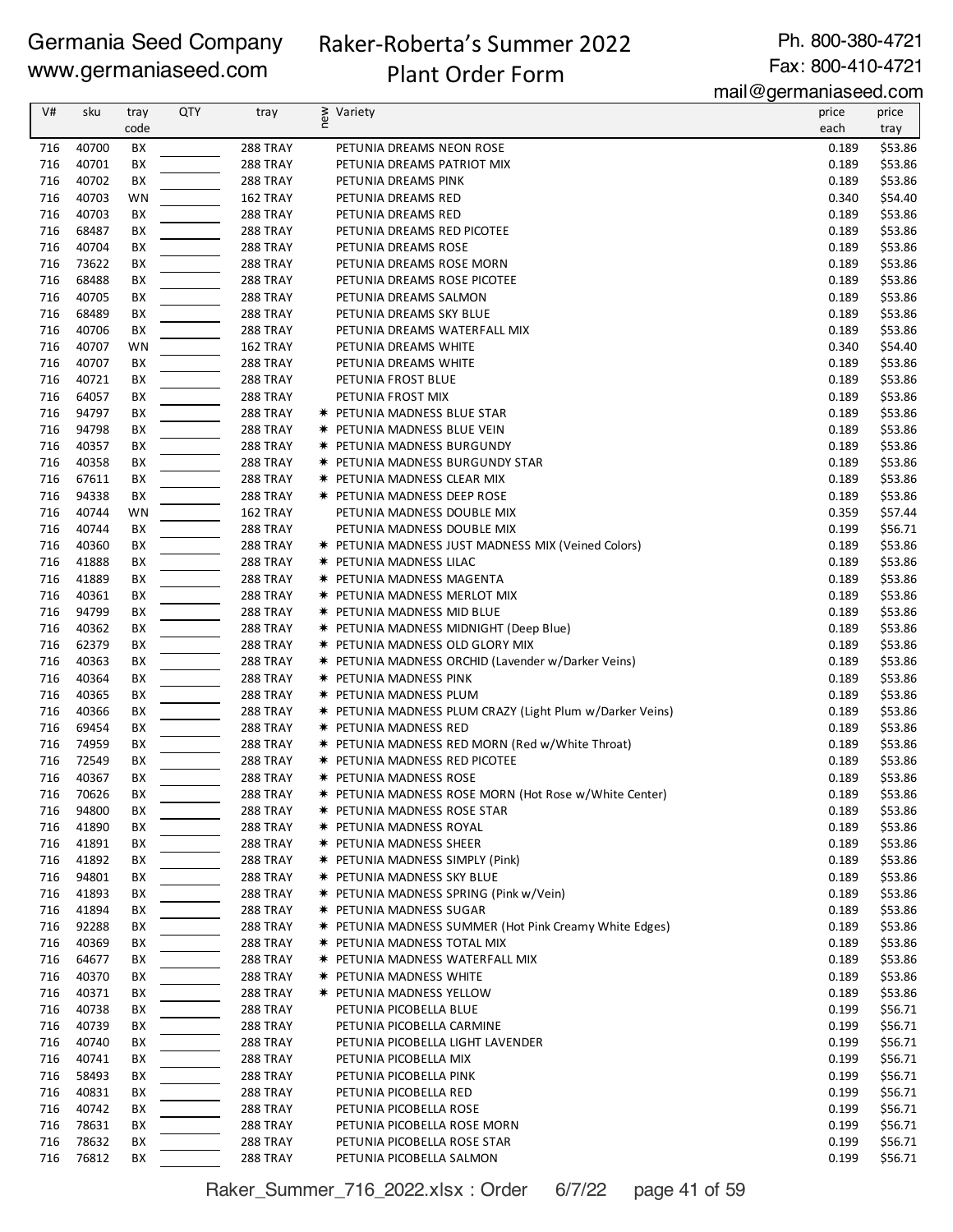# Raker-Roberta's Summer 2022 Plant Order Form

Ph. 800-380-4721 Fax: 800-410-4721

mail@germaniaseed.com

| V#  | sku   | tray      | <b>QTY</b> | tray            | new | Variety                                  | price | price   |
|-----|-------|-----------|------------|-----------------|-----|------------------------------------------|-------|---------|
|     |       | code      |            |                 |     |                                          | each  | tray    |
| 716 | 40743 | BХ        |            | 288 TRAY        |     | PETUNIA PICOBELLA WHITE                  | 0.199 | \$56.71 |
|     |       |           |            |                 |     |                                          |       |         |
| 716 | 40722 | BX        |            | 288 TRAY        |     | PETUNIA PRISM SUNSHINE (Yellow)          | 0.189 | \$53.86 |
| 716 | 41235 | <b>RH</b> |            | 36 CELL         |     | PETUNIA SKY BOX ROSE STAR                | 1.183 | \$42.58 |
| 716 | 41235 | WN        |            | 162 TRAY        |     | PETUNIA SKY BOX ROSE STAR                | 0.465 | \$74.40 |
| 716 | 41235 | BX        |            | 288 TRAY        |     | PETUNIA SKY BOX ROSE STAR                | 0.326 | \$92.91 |
| 716 | 40723 | BX        |            | 288 TRAY        |     | PETUNIA SOPHISTICA ANTIQUE SHADES        | 0.278 | \$79.23 |
| 716 | 40724 | BX        |            | 288 TRAY        |     | PETUNIA SOPHISTICA BLACKBERRY            | 0.278 | \$79.23 |
| 716 | 40725 | BX        |            | 288 TRAY        |     | PETUNIA SOPHISTICA BLUE MORN             | 0.278 | \$79.23 |
| 716 | 40726 | ВX        |            | 288 TRAY        |     | PETUNIA SOPHISTICA LIME BICOLOR          | 0.278 | \$79.23 |
| 716 | 40727 | BХ        |            | 288 TRAY        |     | PETUNIA SOPHISTICA LIME GREEN            | 0.278 | \$79.23 |
| 716 | 40728 | BX        |            | 288 TRAY        |     | PETUNIA SOPHISTICA TWILIGHT              | 0.278 | \$79.23 |
| 716 | 66421 | BX        |            | 288 TRAY        |     | PETUNIA TRITUNIA BLUE STAR               | 0.189 | \$53.86 |
| 716 | 66422 | BX        |            | 288 TRAY        |     | PETUNIA TRITUNIA CRIMSON STAR            | 0.189 | \$53.86 |
| 716 | 66423 | BX        |            | 288 TRAY        |     | PETUNIA TRITUNIA RED STAR                | 0.189 | \$53.86 |
| 716 | 66424 | BX        |            | 288 TRAY        |     | PETUNIA TRITUNIA ROSE STAR               | 0.189 | \$53.86 |
| 716 | 66425 | ВX        |            | 288 TRAY        |     | PETUNIA TRITUNIA STAR MIX                | 0.189 | \$53.86 |
| 716 | 41236 | <b>RH</b> |            | 36 CELL         |     | PETUNIA WAVE CARMINE VELOUR              | 1.183 | \$42.58 |
| 716 | 41236 | WN        |            | 162 TRAY        |     | PETUNIA WAVE CARMINE VELOUR              | 0.456 | \$72.96 |
| 716 | 41236 | ВX        |            | 288 TRAY        |     | PETUNIA WAVE CARMINE VELOUR              | 0.298 | \$84.93 |
| 716 | 94824 | <b>RH</b> |            | 36 CELL         |     | <b>* PETUNIA WAVE E3 EASY BLUE</b>       | 1.183 | \$42.58 |
| 716 | 94824 | WN        |            | 162 TRAY        |     | <b>* PETUNIA WAVE E3 EASY BLUE</b>       | 0.448 | \$71.68 |
| 716 | 94824 | BX        |            | 288 TRAY        |     | <b>* PETUNIA WAVE E3 EASY BLUE</b>       | 0.298 | \$84.93 |
| 716 | 94825 | <b>RH</b> |            | 36 CELL         |     | <b>* PETUNIA WAVE E3 EASY CORAL</b>      | 1.183 | \$42.58 |
| 716 | 94825 | WN        |            | 162 TRAY        |     | <b>* PETUNIA WAVE E3 EASY CORAL</b>      | 0.448 | \$71.68 |
| 716 | 94825 | BX        |            | 288 TRAY        |     | <b>* PETUNIA WAVE E3 EASY CORAL</b>      | 0.298 | \$84.93 |
| 716 | 94826 | RH        |            | 36 CELL         |     | * PETUNIA WAVE E3 EASY PINK              | 1.183 | \$42.58 |
| 716 | 94826 | WN        |            | 162 TRAY        |     | <b>★ PETUNIA WAVE E3 EASY PINK</b>       | 0.448 | \$71.68 |
| 716 | 94826 | BX        |            | 288 TRAY        |     | <b>★ PETUNIA WAVE E3 EASY PINK</b>       | 0.298 | \$84.93 |
| 716 | 94827 | <b>RH</b> |            | 36 CELL         |     | <b>* PETUNIA WAVE E3 EASY PINK COSMO</b> | 1.183 | \$42.58 |
| 716 | 94827 | WN        |            | 162 TRAY        |     | <b>* PETUNIA WAVE E3 EASY PINK COSMO</b> | 0.448 | \$71.68 |
| 716 | 94827 | ВX        |            | 288 TRAY        |     | <b>* PETUNIA WAVE E3 EASY PINK COSMO</b> | 0.298 | \$84.93 |
| 716 | 94828 | <b>RH</b> |            | 36 CELL         |     | <b>* PETUNIA WAVE E3 EASY RED</b>        | 1.183 | \$42.58 |
| 716 | 94828 | WN        |            | 162 TRAY        |     | <b>* PETUNIA WAVE E3 EASY RED</b>        | 0.448 | \$71.68 |
| 716 | 94828 | BX        |            | 288 TRAY        |     | <b>* PETUNIA WAVE E3 EASY RED</b>        | 0.298 | \$84.93 |
| 716 | 94829 |           |            | 36 CELL         |     |                                          | 1.183 | \$42.58 |
| 716 | 94829 | RH<br>WN  |            | 162 TRAY        |     | <b>* PETUNIA WAVE E3 EASY SKY BLUE</b>   | 0.448 | \$71.68 |
|     |       |           |            |                 |     | <b>* PETUNIA WAVE E3 EASY SKY BLUE</b>   |       |         |
| 716 | 94829 | BX        |            | 288 TRAY        |     | <b>* PETUNIA WAVE E3 EASY SKY BLUE</b>   | 0.298 | \$84.93 |
| 716 | 94830 | <b>RH</b> |            | 36 CELL         |     | <b>* PETUNIA WAVE E3 EASY WHITE</b>      | 1.183 | \$42.58 |
| 716 | 94830 | WN        |            | 162 TRAY        |     | * PETUNIA WAVE E3 EASY WHITE             | 0.448 | \$71.68 |
| 716 | 94830 | ВX        |            | 288 TRAY        |     | * PETUNIA WAVE E3 EASY WHITE             | 0.298 | \$84.93 |
| 716 | 72478 | <b>RH</b> |            | 36 CELL         |     | PETUNIA WAVE EASY BEACHCOMBER MIX        | 1.183 | \$42.58 |
| 716 | 72478 | WN        |            | 162 TRAY        |     | PETUNIA WAVE EASY BEACHCOMBER MIX        | 0.456 | \$72.96 |
| 716 | 72478 | BХ        |            | <b>288 TRAY</b> |     | PETUNIA WAVE EASY BEACHCOMBER MIX        | 0.298 | \$84.93 |
| 716 | 86180 | <b>RH</b> |            | 36 CELL         |     | PETUNIA WAVE EASY BERRY VELOUR           | 1.183 | \$42.58 |
| 716 | 86180 | WN        |            | 162 TRAY        |     | PETUNIA WAVE EASY BERRY VELOUR           | 0.456 | \$72.96 |
| 716 | 86180 | BХ        |            | 288 TRAY        |     | PETUNIA WAVE EASY BERRY VELOUR           | 0.298 | \$84.93 |
| 716 | 68492 | <b>RH</b> |            | 36 CELL         |     | PETUNIA WAVE EASY BLUE                   | 1.183 | \$42.58 |
| 716 | 68492 | WN        |            | 162 TRAY        |     | PETUNIA WAVE EASY BLUE                   | 0.456 | \$72.96 |
| 716 | 68492 | BХ        |            | <b>288 TRAY</b> |     | PETUNIA WAVE EASY BLUE                   | 0.298 | \$84.93 |
| 716 | 40745 | <b>RH</b> |            | 36 CELL         |     | PETUNIA WAVE EASY BURGUNDY STAR          | 1.183 | \$42.58 |
| 716 | 40745 | WN        |            | 162 TRAY        |     | PETUNIA WAVE EASY BURGUNDY STAR          | 0.456 | \$72.96 |
| 716 | 40745 | BХ        |            | <b>288 TRAY</b> |     | PETUNIA WAVE EASY BURGUNDY STAR          | 0.298 | \$84.93 |
| 716 | 40746 | <b>RH</b> |            | 36 CELL         |     | PETUNIA WAVE EASY BURGUNDY VELOUR        | 1.183 | \$42.58 |
| 716 | 40746 | WN        |            | 162 TRAY        |     | PETUNIA WAVE EASY BURGUNDY VELOUR        | 0.456 | \$72.96 |
| 716 | 40746 | BХ        |            | <b>288 TRAY</b> |     | PETUNIA WAVE EASY BURGUNDY VELOUR        | 0.298 | \$84.93 |
| 716 | 40747 | <b>RH</b> |            | 36 CELL         |     | PETUNIA WAVE EASY CORAL REEF             | 1.183 | \$42.58 |
| 716 | 40747 | WN        |            | 162 TRAY        |     | PETUNIA WAVE EASY CORAL REEF             | 0.456 | \$72.96 |
| 716 | 40747 | BХ        |            | <b>288 TRAY</b> |     | PETUNIA WAVE EASY CORAL REEF             | 0.298 | \$84.93 |
| 716 | 40748 | <b>RH</b> |            | 36 CELL         |     | PETUNIA WAVE EASY FORMULA MIX            | 1.183 | \$42.58 |
| 716 | 40748 | WN        |            | 162 TRAY        |     | PETUNIA WAVE EASY FORMULA MIX            | 0.456 | \$72.96 |
| 716 | 40748 | BХ        |            | <b>288 TRAY</b> |     | PETUNIA WAVE EASY FORMULA MIX            | 0.298 | \$84.93 |
| 716 | 40749 | RH        |            | 36 CELL         |     | PETUNIA WAVE EASY GREAT LAKES MIX        | 1.183 | \$42.58 |

Raker\_Summer\_716\_2022.xlsx : Order 6/7/22 page 42 of 59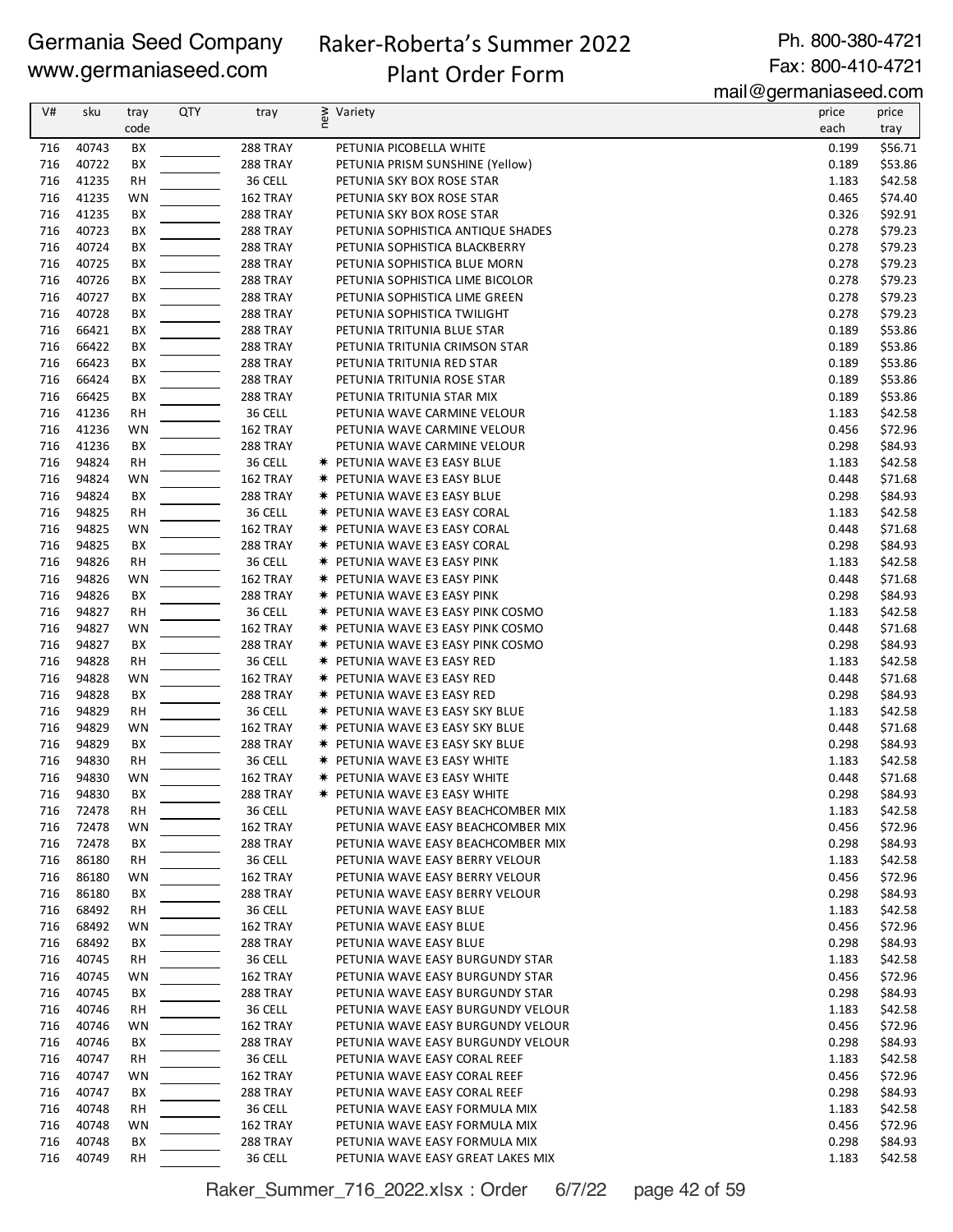# Raker-Roberta's Summer 2022

Ph. 800-380-4721 Fax: 800-410-4721

# Plant Order Form

mail@germaniaseed.com

|     |           |           |     |                 |                                         | $111$ an $\infty$ yon manasoo waxaan |         |
|-----|-----------|-----------|-----|-----------------|-----------------------------------------|--------------------------------------|---------|
| V#  | sku       | tray      | QTY | tray            | ≥ Variety<br>E                          | price                                | price   |
|     |           | code      |     |                 |                                         | each                                 | tray    |
| 716 | 40749     | <b>WN</b> |     | 162 TRAY        | PETUNIA WAVE EASY GREAT LAKES MIX       | 0.456                                | \$72.96 |
| 716 | 40749     | ВX        |     | 288 TRAY        | PETUNIA WAVE EASY GREAT LAKES MIX       | 0.298                                | \$84.93 |
| 716 | 40750     | RH        |     | 36 CELL         | PETUNIA WAVE EASY LAVENDER SKY BLUE     | 1.183                                | \$42.58 |
| 716 | 40750     | WN        |     | 162 TRAY        | PETUNIA WAVE EASY LAVENDER SKY BLUE     | 0.456                                | \$72.96 |
| 716 | 40750     | BX        |     | 288 TRAY        | PETUNIA WAVE EASY LAVENDER SKY BLUE     | 0.298                                | \$84.93 |
| 716 | 40751     | RH        |     | 36 CELL         | PETUNIA WAVE EASY NEON ROSE             | 1.183                                | \$42.58 |
| 716 | 40751     | WN        |     | 162 TRAY        | PETUNIA WAVE EASY NEON ROSE             | 0.456                                | \$72.96 |
| 716 | 40751     | ВX        |     | 288 TRAY        | PETUNIA WAVE EASY NEON ROSE             | 0.298                                | \$84.93 |
| 716 | 40752     | <b>RH</b> |     | 36 CELL         | PETUNIA WAVE EASY OPPOSITES ATTRACT MIX | 1.183                                | \$42.58 |
| 716 | 40752     | WN        |     | 162 TRAY        | PETUNIA WAVE EASY OPPOSITES ATTRACT MIX | 0.456                                | \$72.96 |
| 716 | 40752     | ВX        |     | 288 TRAY        | PETUNIA WAVE EASY OPPOSITES ATTRACT MIX | 0.298                                | \$84.93 |
| 716 | 40753     | RH        |     | 36 CELL         | PETUNIA WAVE EASY PINK                  | 1.183                                | \$42.58 |
| 716 | 40753     | WN        |     | 162 TRAY        | PETUNIA WAVE EASY PINK                  | 0.456                                | \$72.96 |
| 716 | 40753     | ВX        |     | <b>288 TRAY</b> | PETUNIA WAVE EASY PINK                  | 0.298                                | \$84.93 |
|     |           |           |     |                 |                                         |                                      |         |
| 716 | 65202     | RH        |     | 36 CELL         | PETUNIA WAVE EASY PINK PASSION          | 1.183                                | \$42.58 |
| 716 | 65202     | WN        |     | 162 TRAY        | PETUNIA WAVE EASY PINK PASSION          | 0.456                                | \$72.96 |
| 716 | 65202     | ВX        |     | 288 TRAY        | PETUNIA WAVE EASY PINK PASSION          | 0.298                                | \$84.93 |
| 716 | 40754     | <b>RH</b> |     | 36 CELL         | PETUNIA WAVE EASY PLUM PUDDING MIX      | 1.183                                | \$42.58 |
| 716 | 40754     | WN        |     | 162 TRAY        | PETUNIA WAVE EASY PLUM PUDDING MIX      | 0.456                                | \$72.96 |
| 716 | 40754     | ВX        |     | 288 TRAY        | PETUNIA WAVE EASY PLUM PUDDING MIX      | 0.298                                | \$84.93 |
| 716 | 40755     | RH        |     | 36 CELL         | PETUNIA WAVE EASY PLUM VEIN             | 1.183                                | \$42.58 |
| 716 | 40755     | WN        |     | 162 TRAY        | PETUNIA WAVE EASY PLUM VEIN             | 0.456                                | \$72.96 |
| 716 | 40755     | ВX        |     | <b>288 TRAY</b> | PETUNIA WAVE EASY PLUM VEIN             | 0.298                                | \$84.93 |
| 716 | 68493     | RH        |     | 36 CELL         | PETUNIA WAVE EASY RED                   | 1.183                                | \$42.58 |
| 716 | 68493     | WN        |     | 162 TRAY        | PETUNIA WAVE EASY RED                   | 0.456                                | \$72.96 |
| 716 | 68493     | BX        |     | 288 TRAY        | PETUNIA WAVE EASY RED                   | 0.298                                | \$84.93 |
| 716 | 86181     | <b>RH</b> |     | 36 CELL         | PETUNIA WAVE EASY RED VELOUR            | 1.183                                | \$42.58 |
| 716 | 86181     | WN        |     | 162 TRAY        | PETUNIA WAVE EASY RED VELOUR            | 0.456                                | \$72.96 |
| 716 | 86181     | ВX        |     | 288 TRAY        | PETUNIA WAVE EASY RED VELOUR            | 0.298                                | \$84.93 |
| 716 | 91917     | RH        |     | 36 CELL         | PETUNIA WAVE EASY ROSE FUSION           | 1.183                                | \$42.58 |
| 716 | 91917     | WN        |     | 162 TRAY        | PETUNIA WAVE EASY ROSE FUSION           | 0.456                                | \$72.96 |
| 716 | 91917     | ВX        |     | 288 TRAY        | PETUNIA WAVE EASY ROSE FUSION           | 0.298                                | \$84.93 |
| 716 | 40756     | RH        |     | 36 CELL         | PETUNIA WAVE EASY ROSY DAWN             | 1.183                                | \$42.58 |
| 716 | 40756     | WN        |     | 162 TRAY        | PETUNIA WAVE EASY ROSY DAWN             | 0.456                                | \$72.96 |
| 716 |           |           |     |                 |                                         |                                      |         |
|     | 40756     | BX        |     | 288 TRAY        | PETUNIA WAVE EASY ROSY DAWN             | 0.298                                | \$84.93 |
| 716 | 65203     | RH        |     | 36 CELL         | PETUNIA WAVE EASY SILVER                | 1.183                                | \$42.58 |
| 716 | 65203     | WN        |     | 162 TRAY        | PETUNIA WAVE EASY SILVER                | 0.456                                | \$72.96 |
| 716 | 65203     | BX        |     | 288 TRAY        | PETUNIA WAVE EASY SILVER                | 0.298                                | \$84.93 |
| 716 | 80769     | <b>RH</b> |     | 36 CELL         | PETUNIA WAVE EASY SOUTH BEACH MIX       | 1.183                                | \$42.58 |
|     | 716 80769 | WN        |     | 162 TRAY        | PETUNIA WAVE EASY SOUTH BEACH MIX       | 0.456                                | \$72.96 |
| 716 | 80769     | BХ        |     | <b>288 TRAY</b> | PETUNIA WAVE EASY SOUTH BEACH MIX       | 0.298                                | \$84.93 |
| 716 | 40757     | RH        |     | 36 CELL         | PETUNIA WAVE EASY STARFISH MIX          | 1.183                                | \$42.58 |
| 716 | 40757     | WN        |     | 162 TRAY        | PETUNIA WAVE EASY STARFISH MIX          | 0.456                                | \$72.96 |
| 716 | 40757     | BХ        |     | 288 TRAY        | PETUNIA WAVE EASY STARFISH MIX          | 0.298                                | \$84.93 |
| 716 | 40758     | RH        |     | 36 CELL         | PETUNIA WAVE EASY THE FLAG MIX          | 1.183                                | \$42.58 |
| 716 | 40758     | WN        |     | 162 TRAY        | PETUNIA WAVE EASY THE FLAG MIX          | 0.456                                | \$72.96 |
| 716 | 40758     | ВX        |     | 288 TRAY        | PETUNIA WAVE EASY THE FLAG MIX          | 0.298                                | \$84.93 |
| 716 | 40759     | RH        |     | 36 CELL         | PETUNIA WAVE EASY VIOLET                | 1.183                                | \$42.58 |
| 716 | 40759     | WN        |     | 162 TRAY        | PETUNIA WAVE EASY VIOLET                | 0.456                                | \$72.96 |
| 716 | 40759     | BХ        |     | 288 TRAY        | PETUNIA WAVE EASY VIOLET                | 0.298                                | \$84.93 |
| 716 | 40760     | RH        |     | 36 CELL         | PETUNIA WAVE EASY WHITE                 | 1.183                                | \$42.58 |
| 716 | 40760     | WN        |     | 162 TRAY        | PETUNIA WAVE EASY WHITE                 | 0.456                                | \$72.96 |
| 716 | 40760     | ВX        |     | 288 TRAY        | PETUNIA WAVE EASY WHITE                 | 0.298                                | \$84.93 |
| 716 | 66302     | RH        |     | 36 CELL         | PETUNIA WAVE EASY YELLOW                | 1.183                                | \$42.58 |
| 716 | 66302     | WN        |     | 162 TRAY        | PETUNIA WAVE EASY YELLOW                | 0.456                                | \$72.96 |
| 716 | 66302     | ВX        |     | <b>288 TRAY</b> | PETUNIA WAVE EASY YELLOW                | 0.298                                | \$84.93 |
| 716 | 40770     |           |     | 36 CELL         | PETUNIA WAVE LAVENDER                   | 1.183                                |         |
|     |           | RH        |     |                 |                                         |                                      | \$42.58 |
| 716 | 40770     | WN        |     | 162 TRAY        | PETUNIA WAVE LAVENDER                   | 0.456                                | \$72.96 |
| 716 | 40770     | BХ        |     | 288 TRAY        | PETUNIA WAVE LAVENDER                   | 0.298                                | \$84.93 |
| 716 | 55888     | RH        |     | 36 CELL         | PETUNIA WAVE MISTY LILAC                | 1.183                                | \$42.58 |
| 716 | 55888     | WN        |     | 162 TRAY        | PETUNIA WAVE MISTY LILAC                | 0.456                                | \$72.96 |
| 716 | 55888     | ВX        |     | 288 TRAY        | PETUNIA WAVE MISTY LILAC                | 0.298                                | \$84.93 |

Raker\_Summer\_716\_2022.xlsx : Order 6/7/22 page 43 of 59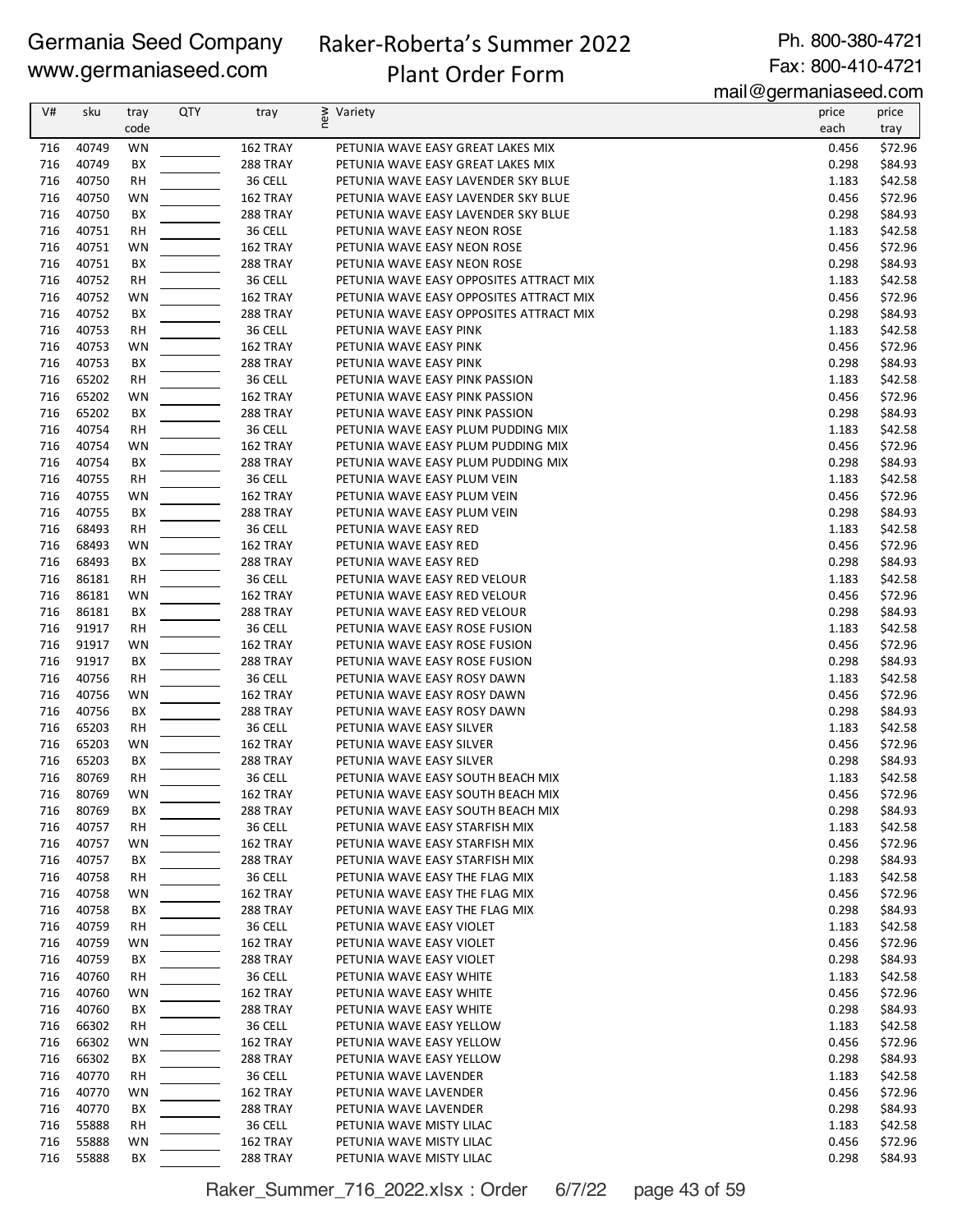### Raker-Roberta's Summer 2022 Plant Order Form

Ph. 800-380-4721 Fax: 800-410-4721

mail@germaniaseed.com

|            |                |              |            |                      |                                                            | $111$ an $\sim$ gormaniao oo a.oo n |                    |
|------------|----------------|--------------|------------|----------------------|------------------------------------------------------------|-------------------------------------|--------------------|
| V#         | sku            | tray<br>code | <b>QTY</b> | tray                 | new<br>Variety                                             | price<br>each                       | price              |
| 716        | 40832          | RH           |            | 36 CELL              | PETUNIA WAVE PINK                                          | 1.183                               | tray<br>\$42.58    |
| 716        | 40832          | WN           |            | 162 TRAY             | PETUNIA WAVE PINK                                          | 0.456                               | \$72.96            |
| 716        | 40832          | BX           |            | 288 TRAY             | PETUNIA WAVE PINK                                          | 0.298                               | \$84.93            |
| 716        | 41095          | <b>RH</b>    |            | 36 CELL              | PETUNIA WAVE PURPLE IMPROVED                               | 1.183                               | \$42.58            |
| 716        | 41095          | WN           |            | 162 TRAY             | PETUNIA WAVE PURPLE IMPROVED                               | 0.456                               | \$72.96            |
| 716        | 41095          | BX           |            | 288 TRAY             | PETUNIA WAVE PURPLE IMPROVED                               | 0.298                               | \$84.93            |
| 716        | 40730          | WN           |            | 162 TRAY             | PETUNIA WAVE SHOCK CORAL CRUSH                             | 0.456                               | \$72.96            |
| 716        | 40730          | BX           |            | 288 TRAY             | PETUNIA WAVE SHOCK CORAL CRUSH                             | 0.318                               | \$90.63            |
| 716        | 82697          | WN           |            | 162 TRAY             | PETUNIA WAVE SHOCK DEEP PURPLE                             | 0.456                               | \$72.96            |
| 716        | 82697          | BX           |            | <b>288 TRAY</b>      | PETUNIA WAVE SHOCK DEEP PURPLE                             | 0.318                               | \$90.63            |
| 716        | 40731          | WN           |            | 162 TRAY             | PETUNIA WAVE SHOCK DENIM                                   | 0.456                               | \$72.96            |
| 716        | 40731          | BX           |            | 288 TRAY             | PETUNIA WAVE SHOCK DENIM                                   | 0.318                               | \$90.63            |
| 716        | 40732          | WN           |            | 162 TRAY             | PETUNIA WAVE SHOCK PINK SHADES                             | 0.456                               | \$72.96            |
| 716        | 40732          | BX           |            | <b>288 TRAY</b>      | PETUNIA WAVE SHOCK PINK SHADES                             | 0.318                               | \$90.63            |
| 716        | 40733          | WN           |            | 162 TRAY             | PETUNIA WAVE SHOCK PINK VEIN                               | 0.456                               | \$72.96            |
| 716        | 40733          | ВX           |            | 288 TRAY             | PETUNIA WAVE SHOCK PINK VEIN                               | 0.318                               | \$90.63            |
| 716        | 91679          | WN           |            | 162 TRAY             | PETUNIA WAVE SHOCK PURPLE TIE DYE                          | 0.456                               | \$72.96            |
| 716        | 91679          | BX           |            | 288 TRAY             | PETUNIA WAVE SHOCK PURPLE TIE DYE                          | 0.318                               | \$90.63            |
| 716        | 40734          | WN           |            | 162 TRAY             | PETUNIA WAVE SHOCK RED                                     | 0.456                               | \$72.96            |
| 716        | 40734          | BX           |            | <b>288 TRAY</b>      | PETUNIA WAVE SHOCK RED                                     | 0.318                               | \$90.63            |
| 716        | 40735          | WN           |            | 162 TRAY             | PETUNIA WAVE SHOCK ROSE                                    | 0.456                               | \$72.96            |
| 716        | 40735          | BX           |            | 288 TRAY             | PETUNIA WAVE SHOCK ROSE                                    | 0.318                               | \$90.63            |
| 716        | 40736          | WN           |            | 162 TRAY             | PETUNIA WAVE SHOCK SPARK MIX                               | 0.456                               | \$72.96            |
| 716        | 40736          | BX           |            | 288 TRAY             | PETUNIA WAVE SHOCK SPARK MIX                               | 0.318                               | \$90.63            |
| 716        | 40737          | WN           |            | 162 TRAY             | PETUNIA WAVE SHOCK VOLT MIX                                | 0.456                               | \$72.96            |
| 716        | 40737          | BX           |            | 288 TRAY             | PETUNIA WAVE SHOCK VOLT MIX                                | 0.318                               | \$90.63            |
| 716        | 94339          | WN           |            | 162 TRAY             | PETUNIA WAVE SHOCK WHITE                                   | 0.456                               | \$72.96            |
| 716        | 94339          | BX           |            | <b>288 TRAY</b>      | PETUNIA WAVE SHOCK WHITE                                   | 0.318                               | \$90.63            |
| 716        | 57525          | WN           |            | 162 TRAY             | PETUNIA WAVE TIDAL CHERRY                                  | 0.456                               | \$72.96            |
| 716        | 57525          | BX           |            | <b>288 TRAY</b>      | PETUNIA WAVE TIDAL CHERRY                                  | 0.308                               | \$87.78            |
| 716        | 57526          | WN           |            | 162 TRAY             | PETUNIA WAVE TIDAL HOT PINK                                | 0.456                               | \$72.96            |
| 716        | 57526          | BX           |            | 288 TRAY             | PETUNIA WAVE TIDAL HOT PINK                                | 0.308                               | \$87.78            |
| 716        | 64059          | WN           |            | 162 TRAY             | PETUNIA WAVE TIDAL PURPLE                                  | 0.456                               | \$72.96            |
| 716        | 64059          | ВX           |            | 288 TRAY             | PETUNIA WAVE TIDAL PURPLE                                  | 0.308                               | \$87.78            |
| 716        | 66427<br>66427 | WN           |            | 162 TRAY             | PETUNIA WAVE TIDAL RED VELOUR                              | 0.456                               | \$72.96            |
| 716        | 40729          | ВX           |            | <b>288 TRAY</b>      | PETUNIA WAVE TIDAL RED VELOUR<br>PETUNIA WAVE TIDAL SILVER | 0.308                               | \$87.78<br>\$72.96 |
| 716<br>716 | 40729          | WN<br>ВX     |            | 162 TRAY<br>288 TRAY | PETUNIA WAVE TIDAL SILVER                                  | 0.456<br>0.308                      | \$87.78            |
| 716        | 92388          | RH           |            | 36 CELL              | * PHLOX DIVARICATA WOODLANDER LILAC                        | 1.335                               | \$48.06            |
| 716        | 92389          | <b>RH</b>    |            | 36 CELL              | <b>★ PHLOX DIVARICATA WOODLANDER PINK</b>                  | 1.335                               | \$48.06            |
| 716        | 92390          | RH           |            | 36 CELL              | <b>★ PHLOX DIVARICATA WOODLANDER ROSE</b>                  | 1.335                               | \$48.06            |
| 716        | 92391          | RH           |            | 36 CELL              | * PHLOX DIVARICATA WOODLANDER WHITE                        | 1.335                               | \$48.06            |
| 716        | 64800          | <b>RH</b>    |            | 36 CELL              | <b>* PHLOX PANICULATA EARLY CERISE</b>                     | 1.589                               | \$57.20            |
| 716        | 92308          | <b>RH</b>    |            | 36 CELL              | <b>* PHLOX PANICULATA EARLY MAGENTA</b>                    | 1.589                               | \$57.20            |
| 716        | 90179          | <b>RH</b>    |            | 36 CELL              | <b>★ PHLOX PANICULATA EARLY PINK</b>                       | 1.589                               | \$57.20            |
| 716        | 90039          | RH           |            | 36 CELL              | <b>★ PHLOX PANICULATA EARLY PINK CANDY</b>                 | 1.589                               | \$57.20            |
| 716        | 85455          | RН           |            | 36 CELL              | <b>* PHLOX PANICULATA EARLY PINK EYE</b>                   | 1.993                               | \$71.74            |
| 716        | 85456          | <b>RH</b>    |            | 36 CELL              | <b>* PHLOX PANICULATA EARLY PURPLE EYE</b>                 | 1.993                               | \$71.74            |
| 716        | 90040          | <b>RH</b>    |            | 36 CELL              | <b>★ PHLOX PANICULATA EARLY PURPLE PINK EYE</b>            | 1.993                               | \$71.74            |
| 716        | 87697          | RH           |            | 36 CELL              | * PHLOX PANICULATA EARLY RED                               | 1.589                               | \$57.20            |
| 716        | 85458          | RH           |            | 36 CELL              | <b>* PHLOX PANICULATA EARLY WHITE</b>                      | 1.589                               | \$57.20            |
| 716        | 84477          | <b>RH</b>    |            | 36 CELL              | * PHLOX PANICULATA FLAME BLUE                              | 1.589                               | \$57.20            |
| 716        | 76657          | <b>RH</b>    |            | 36 CELL              | <b>★ PHLOX PANICULATA FLAME CORAL</b>                      | 1.589                               | \$57.20            |
| 716        | 90043          | <b>RH</b>    |            | 36 CELL              | * PHLOX PANICULATA FLAME LIGHT BLUE (MARINE)               | 1.589                               | \$57.20            |
| 716        | 70734          | RH           |            | 36 CELL              | <b>★ PHLOX PANICULATA FLAME LIGHT PINK</b>                 | 1.589                               | \$57.20            |
| 716        | 70735          | <b>RH</b>    |            | 36 CELL              | <b>* PHLOX PANICULATA FLAME LILAC</b>                      | 1.589                               | \$57.20            |
| 716        | 94718          | <b>RH</b>    |            | 36 CELL              | <b>★ PHLOX PANICULATA FLAME LILAC STAR</b>                 | 1.589                               | \$57.20            |
| 716        | 70736          | <b>RH</b>    |            | 36 CELL              | PHLOX PANICULATA FLAME PINK (Deep Rose Pink)               | 1.792                               | \$64.51            |
| 716        | 90045          | RH           |            | 36 CELL              | <b>★ PHLOX PANICULATA FLAME PINK EYE</b>                   | 1.589                               | \$57.20            |
| 716        | 40983          | RН           |            | 36 CELL              | <b>★ PHLOX PANICULATA FLAME PRO BABY DOLL</b>              | 1.589                               | \$57.20            |
| 716        | 40984          | <b>RH</b>    |            | 36 CELL              | <b>★ PHLOX PANICULATA FLAME PRO CERISE</b>                 | 1.589                               | \$57.20            |
| 716        | 40985          | RH           |            | 36 CELL              | <b>★ PHLOX PANICULATA FLAME PRO LILAC</b>                  | 1.589                               | \$57.20            |

Raker\_Summer\_716\_2022.xlsx : Order 6/7/22 page 44 of 59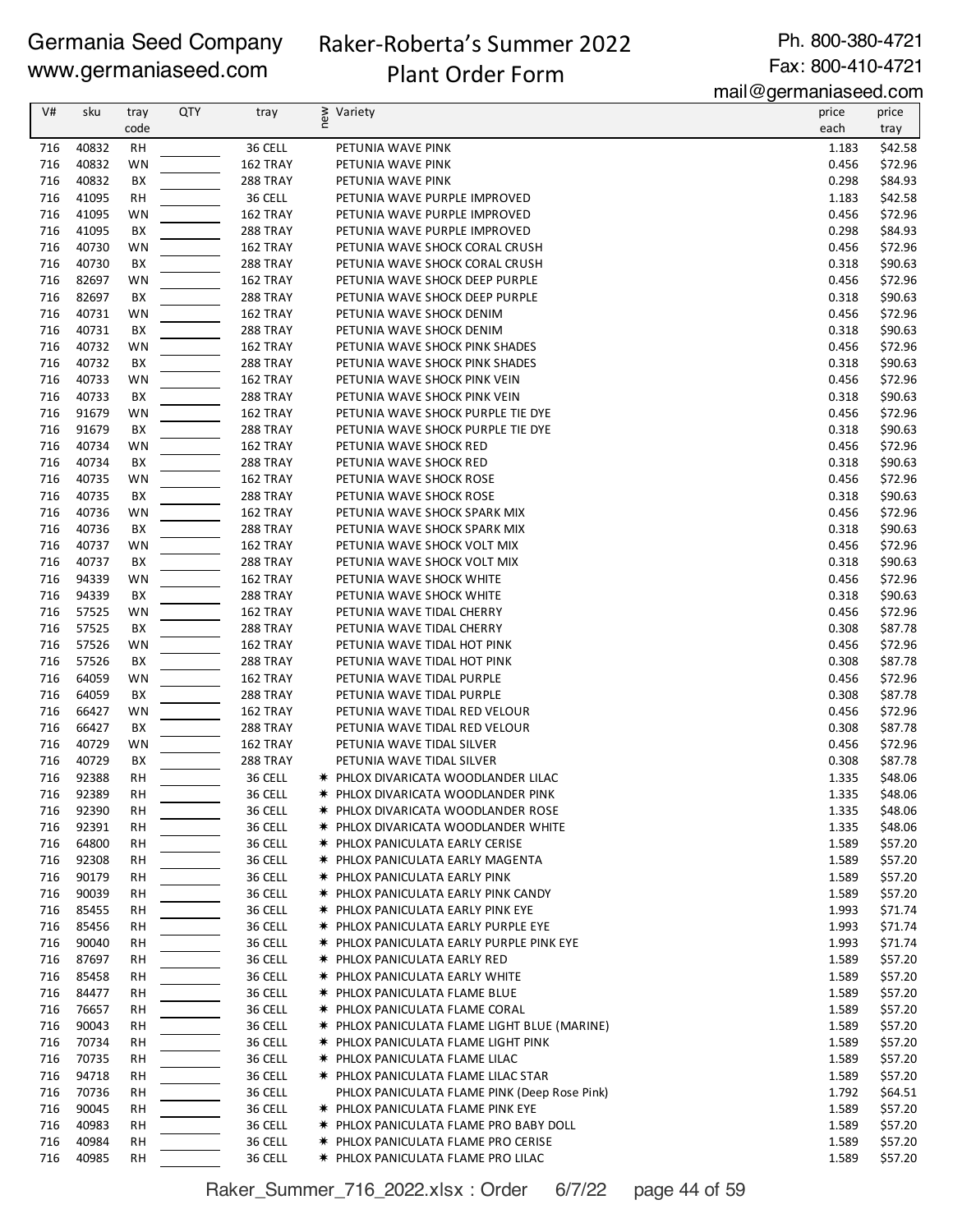# Raker-Roberta's Summer 2022

Ph. 800-380-4721 Fax: 800-410-4721

# Plant Order Form

mail@germaniaseed.com

| V#         | sku            | tray            | <b>QTY</b> | tray                 | new | Variety                                                                          | price          | price              |
|------------|----------------|-----------------|------------|----------------------|-----|----------------------------------------------------------------------------------|----------------|--------------------|
|            |                | code            |            |                      |     |                                                                                  | each           | tray               |
| 716        | 94719          | <b>RH</b>       |            | 36 CELL              |     | * PHLOX PANICULATA FLAME PRO PINK POP                                            | 1.589          | \$57.20            |
| 716        | 40986          | <b>RH</b>       |            | 36 CELL              |     | <b>* PHLOX PANICULATA FLAME PRO PURPLE</b>                                       | 1.589          | \$57.20            |
| 716        | 40987          | <b>RH</b>       |            | 36 CELL              |     | <b>* PHLOX PANICULATA FLAME PRO VIOLET CHARME</b>                                | 1.589          | \$57.20            |
| 716        | 92506          | <b>RH</b>       |            | 36 CELL              |     | <b>★ PHLOX PANICULATA FLAME PRO WHITE</b>                                        | 1.589          | \$57.20            |
| 716        | 70737          | RH              |            | 36 CELL              |     | PHLOX PANICULATA FLAME PURPLE (Dark Purple w/Dark Eye)                           | 1.792          | \$64.51            |
| 716        | 84490          | <b>RH</b>       |            | 36 CELL              |     | * PHLOX PANICULATA FLAME PURPLE EYE (Purple w/Light Eye)                         | 1.589          | \$57.20            |
| 716        | 82411          | <b>RH</b>       |            | 36 CELL              |     | PHLOX PANICULATA FLAME RED                                                       | 1.792          | \$64.51            |
| 716        | 94720          | RH              |            | 36 CELL              |     | * PHLOX PANICULATA FLAME WATERMELON                                              | 1.589          | \$57.20            |
| 716        | 76659          | RH              |            | 36 CELL              |     | PHLOX PANICULATA FLAME WHITE W/EYE                                               | 1.589          | \$57.20            |
| 716        | 90440          | <b>RH</b>       |            | 36 CELL              |     | PHLOX PANICULATA KA-POW LAVENDER                                                 | 1.538          | \$55.36            |
| 716        | 90441          | <b>RH</b>       |            | 36 CELL              |     | PHLOX PANICULATA KA-POW PINK                                                     | 1.538          | \$55.36            |
| 716        | 90442          | <b>RH</b>       |            | 36 CELL              |     | PHLOX PANICULATA KA-POW PURPLE                                                   | 1.538          | \$55.36            |
| 716        | 94721          | RH              |            | 36 CELL              |     | <b>★ PHLOX PANICULATA KA-POW SOFT PINK</b>                                       | 1.538          | \$55.36            |
| 716<br>716 | 91923<br>90443 | RH<br><b>RH</b> |            | 36 CELL<br>36 CELL   |     | PHLOX PANICULATA KA-POW WHITE                                                    | 1.538<br>1.538 | \$55.36<br>\$55.36 |
| 716        | 56795          | <b>RH</b>       |            | 36 CELL              |     | PHLOX PANICULATA KA-POW WHITE BICOLOR<br>PHLOX PANICULATA LAURA (Purple w/White) | 1.285          | \$46.26            |
| 716        | 30397          | RH              |            | 36 CELL              |     | PHLOX SUBULATA CANDY STRIPE (Pink/White)                                         | 1.183          | \$42.58            |
| 716        | 30400          | RH              |            | 36 CELL              |     | PHLOX SUBULATA EMERALD BLUE (Lilac)                                              | 1.183          | \$42.58            |
| 716        | 30401          | <b>RH</b>       |            | 36 CELL              |     | PHLOX SUBULATA EMERALD PINK (Compact Pink)                                       | 1.183          | \$42.58            |
| 716        | 30407          | <b>RH</b>       |            | 36 CELL              |     | PHLOX SUBULATA RED WINGS (Crimson w/Dark Red Center)                             | 1.183          | \$42.58            |
| 716        | 30409          | <b>RH</b>       |            | 36 CELL              |     | PHLOX SUBULATA SCARLET FLAME                                                     | 1.183          | \$42.58            |
| 716        | 81894          | <b>RH</b>       |            | 36 CELL              |     | <b>★ PHLOX SUBULATA SPRING BLUE</b>                                              | 1.235          | \$44.46            |
| 716        | 81895          | RH              |            | 36 CELL              |     | * PHLOX SUBULATA SPRING DARK PINK                                                | 1.235          | \$44.46            |
| 716        | 92328          | RH              |            | 36 CELL              |     | <b>★ PHLOX SUBULATA SPRING DARK PINK EYE</b>                                     | 1.235          | \$44.46            |
| 716        | 64814          | <b>RH</b>       |            | 36 CELL              |     | <b>★ PHLOX SUBULATA SPRING HOT PINK</b>                                          | 1.235          | \$44.46            |
| 716        | 81896          | <b>RH</b>       |            | 36 CELL              |     | <b>★ PHLOX SUBULATA SPRING LAVENDER</b>                                          | 1.235          | \$44.46            |
| 716        | 90051          | RH              |            | 36 CELL              |     | * PHLOX SUBULATA SPRING LIGHT PINK                                               | 1.235          | \$44.46            |
| 716        | 91413          | <b>RH</b>       |            | 36 CELL              |     | * PHLOX SUBULATA SPRING LILAC                                                    | 1.235          | \$44.46            |
| 716        | 92327          | <b>RH</b>       |            | 36 CELL              |     | <b>★ PHLOX SUBULATA SPRING PINK</b>                                              | 1.235          | \$44.46            |
| 716        | 81898          | <b>RH</b>       |            | 36 CELL              |     | * PHLOX SUBULATA SPRING PURPLE                                                   | 1.235          | \$44.46            |
| 716        | 92329          | <b>RH</b>       |            | 36 CELL              |     | * PHLOX SUBULATA SPRING SCARLET                                                  | 1.235          | \$44.46            |
| 716        | 92330          | RH              |            | 36 CELL              |     | * PHLOX SUBULATA SPRING SOFT PINK                                                | 1.235          | \$44.46            |
| 716        | 81899          | <b>RH</b>       |            | 36 CELL              |     | <b>★ PHLOX SUBULATA SPRING WHITE</b>                                             | 1.235          | \$44.46            |
| 716        | 6131           | <b>RH</b>       |            | 36 CELL              |     | PHYSALIS ALKEKENGII FRANCHETTI CHINESE LANTERN                                   | 1.032          | \$37.15            |
| 716        | 6131           | WN              |            | 162 TRAY             |     | PHYSALIS ALKEKENGII FRANCHETTI CHINESE LANTERN                                   | 0.429          | \$68.64            |
| 716        | 6131           | ВX              |            | 288 TRAY             |     | PHYSALIS ALKEKENGII FRANCHETTI CHINESE LANTERN                                   | 0.246          | \$70.11            |
| 716        | 6133           | <b>RH</b>       |            | 36 CELL              |     | PHYSOSTEGIA VIRGINIANA ALBA OBEDIENT PLANT (White)                               | 1.133          | \$40.78            |
| 716        | 6133           | BX              |            | 288 TRAY             |     | PHYSOSTEGIA VIRGINIANA ALBA OBEDIENT PLANT (White)                               | 0.342          | \$97.47            |
| 716        | 31035          | <b>RH</b>       |            | 36 CELL              |     | PHYSOSTEGIA VIRGINIANA ROSE OBEDIENT PLANT                                       | 1.133          | \$40.78            |
| 716        | 31035          | BX              |            | 288 TRAY             |     | PHYSOSTEGIA VIRGINIANA ROSE OBEDIENT PLANT                                       | 0.360          | \$102.60           |
| 716        | 6138           | RH              |            | 36 CELL              |     | PLATYCODON GRANDIFLORA MARIESII BLUE DWARF                                       | 1.032          | \$37.15            |
| 716        | 6138           | WN              |            | 162 TRAY             |     | PLATYCODON GRANDIFLORA MARIESII BLUE DWARF                                       | 0.429          | \$68.64            |
| 716        | 6138           | ВX              |            | <b>288 TRAY</b>      |     | PLATYCODON GRANDIFLORA MARIESII BLUE DWARF                                       | 0.252          | \$71.82<br>\$38.95 |
| 716        | 61715          | RH              |            | 36 CELL              |     | PLATYCODON GRANDIFLORUS ASTRA BLUE                                               | 1.082          |                    |
| 716<br>716 | 61715<br>61715 | WN<br>BХ        |            | 162 TRAY<br>288 TRAY |     | PLATYCODON GRANDIFLORUS ASTRA BLUE<br>PLATYCODON GRANDIFLORUS ASTRA BLUE         | 0.552<br>0.316 | \$88.32<br>\$90.06 |
| 716        | 61716          | WN              |            | 162 TRAY             |     | PLATYCODON GRANDIFLORUS ASTRA PINK (Light Pink)                                  | 0.552          | \$88.32            |
| 716        | 61716          | BX              |            | <b>288 TRAY</b>      |     | PLATYCODON GRANDIFLORUS ASTRA PINK (Light Pink)                                  | 0.316          | \$90.06            |
| 716        | 82708          | RH              |            | 36 CELL              |     | PLATYCODON GRANDIFLORUS ASTRA SEMI DOUBLE PINK                                   | 1.082          | \$38.95            |
| 716        | 82708          | WN              |            | 162 TRAY             |     | PLATYCODON GRANDIFLORUS ASTRA SEMI DOUBLE PINK                                   | 0.552          | \$88.32            |
| 716        | 82708          | ВX              |            | 288 TRAY             |     | PLATYCODON GRANDIFLORUS ASTRA SEMI DOUBLE PINK                                   | 0.316          | \$90.06            |
| 716        | 40164          | ВX              |            | 288 TRAY             |     | PLATYCODON GRANDIFLORUS ASTRA SEMI DOUBLE WHITE                                  | 0.316          | \$90.06            |
| 716        | 61718          | RH              |            | 36 CELL              |     | PLATYCODON GRANDIFLORUS ASTRA WHITE                                              | 1.082          | \$38.95            |
| 716        | 61718          | WN              |            | 162 TRAY             |     | PLATYCODON GRANDIFLORUS ASTRA WHITE                                              | 0.552          | \$88.32            |
| 716        | 61718          | ВX              |            | <b>288 TRAY</b>      |     | PLATYCODON GRANDIFLORUS ASTRA WHITE                                              | 0.316          | \$90.06            |
| 716        | 90444          | RH              |            | 36 CELL              |     | PLATYCODON TWINKLE BLUE                                                          | 1.082          | \$38.95            |
| 716        | 90444          | WN              |            | 162 TRAY             |     | PLATYCODON TWINKLE BLUE                                                          | 0.540          | \$86.40            |
| 716        | 90444          | BX              |            | <b>288 TRAY</b>      |     | PLATYCODON TWINKLE BLUE                                                          | 0.309          | \$88.06            |
| 716        | 3629           | RH              |            | 36 CELL              |     | PLECTRANTHUS ARGENTATUS SILVER CREST                                             | 1.183          | \$42.58            |
| 716        | 3629           | WN              |            | 162 TRAY             |     | PLECTRANTHUS ARGENTATUS SILVER CREST                                             | 0.608          | \$97.28            |
| 716        | 68494          | <b>RH</b>       |            | 36 CELL              |     | PLECTRANTHUS SILVER SHIELD                                                       | 1.183          | \$42.58            |
| 716        | 68494          | WN              |            | 162 TRAY             |     | PLECTRANTHUS SILVER SHIELD                                                       | 0.608          | \$97.28            |

Raker\_Summer\_716\_2022.xlsx : Order 6/7/22 page 45 of 59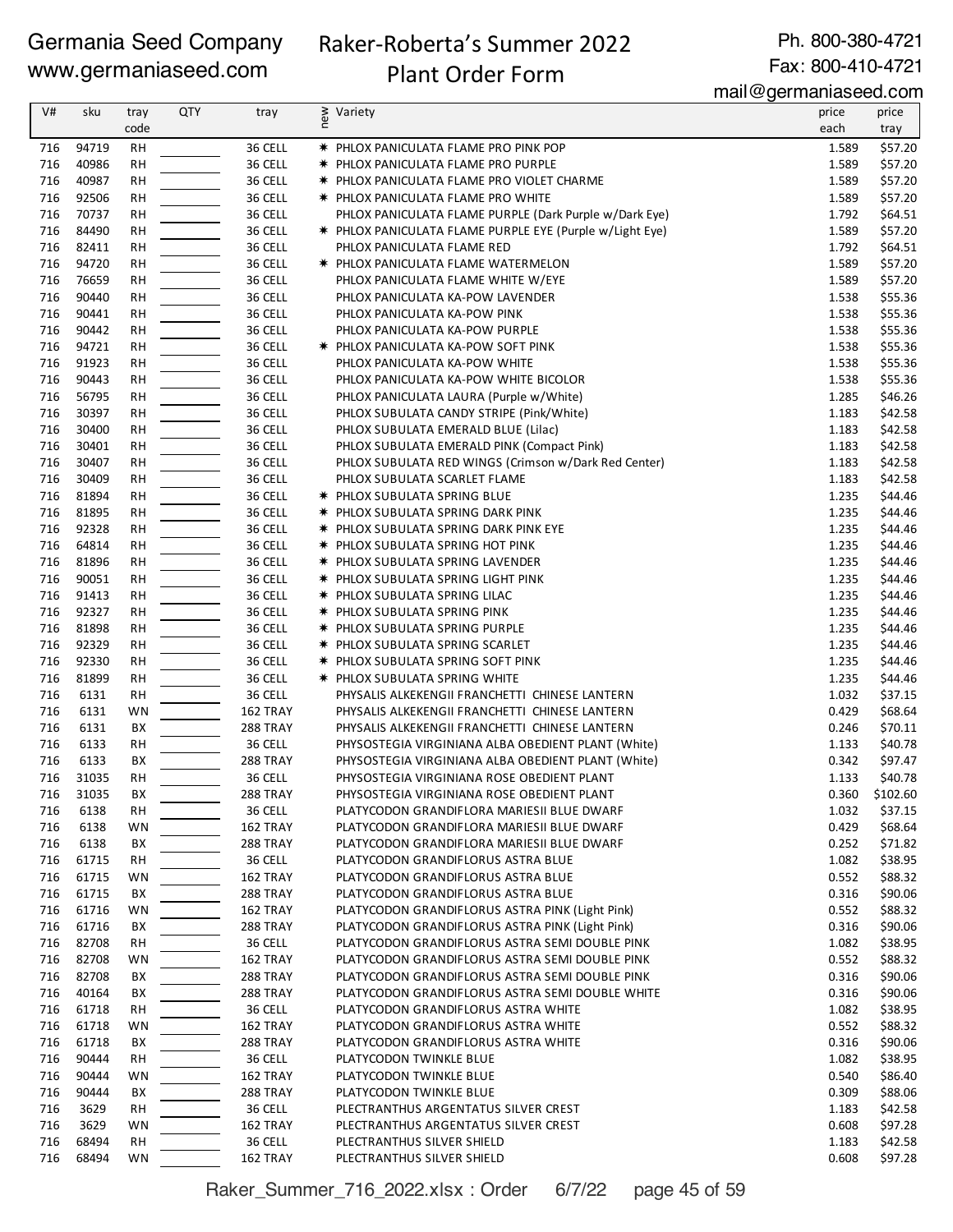# Raker-Roberta's Summer 2022

Ph. 800-380-4721 Fax: 800-410-4721

# Plant Order Form

mail@germaniaseed.com

| V#  | sku   | tray      | <b>QTY</b> | tray            | new<br>Variety                                                   | price | price    |
|-----|-------|-----------|------------|-----------------|------------------------------------------------------------------|-------|----------|
|     |       | code      |            |                 |                                                                  | each  | tray     |
| 716 | 80771 | BХ        |            | <b>288 TRAY</b> | PORTULACA GRANDIFLORA HAPPY HOUR BANANA                          | 0.205 | \$58.42  |
|     |       |           |            |                 |                                                                  |       |          |
| 716 | 80772 | BX        |            | 288 TRAY        | PORTULACA GRANDIFLORA HAPPY HOUR COCONUT                         | 0.205 | \$58.42  |
| 716 | 80773 | BX        |            | 288 TRAY        | PORTULACA GRANDIFLORA HAPPY HOUR DEEP RED                        | 0.205 | \$58.42  |
| 716 | 80774 | BX        |            | <b>288 TRAY</b> | PORTULACA GRANDIFLORA HAPPY HOUR FUCHSIA                         | 0.205 | \$58.42  |
| 716 | 80775 | BХ        |            | <b>288 TRAY</b> | PORTULACA GRANDIFLORA HAPPY HOUR LEMON                           | 0.205 | \$58.42  |
| 716 | 40676 | WN        |            | 162 TRAY        | PORTULACA GRANDIFLORA HAPPY HOUR MIX                             | 0.349 | \$55.84  |
| 716 | 40676 | BХ        |            | <b>288 TRAY</b> | PORTULACA GRANDIFLORA HAPPY HOUR MIX                             | 0.205 | \$58.42  |
|     |       |           |            |                 |                                                                  |       |          |
| 716 | 80776 | ВX        |            | <b>288 TRAY</b> | PORTULACA GRANDIFLORA HAPPY HOUR ORANGE                          | 0.205 | \$58.42  |
| 716 | 80777 | BХ        |            | <b>288 TRAY</b> | PORTULACA GRANDIFLORA HAPPY HOUR PEPPERMINT                      | 0.205 | \$58.42  |
| 716 | 82710 | BХ        |            | <b>288 TRAY</b> | PORTULACA GRANDIFLORA HAPPY HOUR PINK PASSION MIX                | 0.205 | \$58.42  |
| 716 | 80778 | BХ        |            | <b>288 TRAY</b> | PORTULACA GRANDIFLORA HAPPY HOUR ROSITA                          | 0.205 | \$58.42  |
| 716 | 82711 | BX        |            | 288 TRAY        | PORTULACA GRANDIFLORA HAPPY HOUR TROPICAL MIX                    | 0.205 | \$58.42  |
| 716 | 41059 | WN        |            | 162 TRAY        | PORTULACA GRANDIFLORA SUNDIAL MIX                                | 0.349 | \$55.84  |
|     |       |           |            |                 |                                                                  |       |          |
| 716 | 41059 | BX        |            | <b>288 TRAY</b> | PORTULACA GRANDIFLORA SUNDIAL MIX                                | 0.205 | \$58.42  |
| 716 | 30425 | RH        |            | 36 CELL         | POTENTILLA FRAGIFORMIS MEGALANTHA (CINQUEFOIL)                   | 1.032 | \$37.15  |
| 716 | 30425 | WN        |            | 162 TRAY        | POTENTILLA FRAGIFORMIS MEGALANTHA (CINQUEFOIL)                   | 0.429 | \$68.64  |
| 716 | 30425 | ВX        |            | <b>288 TRAY</b> | POTENTILLA FRAGIFORMIS MEGALANTHA (CINQUEFOIL)                   | 0.259 | \$73.81  |
| 716 | 40222 | RH        |            | 36 CELL         | POTENTILLA NEPALENSIS MISS WILMOTT (CINQUEFOIL)                  | 1.032 | \$37.15  |
| 716 | 40222 | BХ        |            | <b>288 TRAY</b> | POTENTILLA NEPALENSIS MISS WILMOTT (CINQUEFOIL)                  | 0.246 | \$70.11  |
|     |       |           |            |                 |                                                                  |       |          |
| 716 | 32949 | BX        |            | <b>288 TRAY</b> | PRIMULA ACAULIS DANOVA GROWER SELECT MIX                         | 0.366 | \$104.31 |
| 716 | 72590 | WN        |            | 162 TRAY        | PRIMULA ACAULIS DANOVA MIX                                       | 0.540 | \$86.40  |
| 716 | 72590 | BX        |            | 288 TRAY        | PRIMULA ACAULIS DANOVA MIX                                       | 0.366 | \$104.31 |
| 716 | 32918 | WN        |            | 162 TRAY        | PRIMULA DENTICULATA RONSDORF STRAIN                              | 0.429 | \$68.64  |
| 716 | 32918 | BX        |            | <b>288 TRAY</b> | PRIMULA DENTICULATA RONSDORF STRAIN                              | 0.246 | \$70.11  |
| 716 | 69464 | <b>RH</b> |            | 36 CELL         | PRIMULA POLYANTHUS SUPERNOVA MIX                                 | 1.133 | \$40.78  |
|     |       |           |            |                 |                                                                  |       |          |
| 716 | 69464 | BX        |            | <b>288 TRAY</b> | PRIMULA POLYANTHUS SUPERNOVA MIX                                 | 0.373 | \$106.30 |
| 716 | 5545  | RH        |            | 36 CELL         | PULSATILLA (ANEMONE) VULGARIS PASQUE FLOWER (Violet)             | 1.133 | \$40.78  |
| 716 | 5545  | WN        |            | 162 TRAY        | PULSATILLA (ANEMONE) VULGARIS PASQUE FLOWER (Violet)             | 0.508 | \$81.28  |
| 716 | 5545  | BX        |            | <b>288 TRAY</b> | PULSATILLA (ANEMONE) VULGARIS PASQUE FLOWER (Violet)             | 0.335 | \$95.47  |
| 716 | 6209  | <b>RH</b> |            | 36 CELL         | PYRETHRUM (TANACETUM) COCCINEUM ROBINSON'S DARK CRIMSON (Red)    | 1.032 | \$37.15  |
| 716 | 6209  | WN        |            | 162 TRAY        | PYRETHRUM (TANACETUM) COCCINEUM ROBINSON'S DARK CRIMSON (Red)    | 0.429 | \$68.64  |
|     |       |           |            |                 |                                                                  |       |          |
| 716 | 6209  | BX        |            | 288 TRAY        | PYRETHRUM (TANACETUM) COCCINEUM ROBINSON'S DARK CRIMSON (Red)    | 0.246 | \$70.11  |
| 716 | 6211  | <b>RH</b> |            | 36 CELL         | PYRETHRUM (TANACETUM) COCCINEUM ROBINSON'S SINGLE MIX            | 1.032 | \$37.15  |
| 716 | 6211  | WN        |            | 162 TRAY        | PYRETHRUM (TANACETUM) COCCINEUM ROBINSON'S SINGLE MIX            | 0.429 | \$68.64  |
| 716 | 6211  | BХ        |            | <b>288 TRAY</b> | PYRETHRUM (TANACETUM) COCCINEUM ROBINSON'S SINGLE MIX            | 0.246 | \$70.11  |
| 716 | 40214 | <b>WN</b> |            | 162 TRAY        | RANUNCULUS BLOOMINGDALE II MIX (Compact)                         | 0.552 | \$88.32  |
| 716 | 71569 | WN        |            | 162 TRAY        | RANUNCULUS MACHE MIX (Mid Height)                                | 0.552 | \$88.32  |
| 716 | 40192 | <b>RH</b> |            | 36 CELL         | RUDBECKIA FULGIDA GOLDSTURM                                      | 1.082 | \$38.95  |
|     |       |           |            |                 |                                                                  |       |          |
| 716 | 40192 | WN        |            | 162 TRAY        | RUDBECKIA FULGIDA GOLDSTURM                                      | 0.452 | \$72.32  |
| 716 | 40192 | ВX        |            | 288 TRAY        | RUDBECKIA FULGIDA GOLDSTURM                                      | 0.278 | \$79.23  |
| 716 | 91918 | RH        |            | 36 CELL         | RUDBECKIA HIRTA AMARILLO GOLD                                    | 1.133 | \$40.78  |
| 716 | 91918 | WN        |            | 162 TRAY        | RUDBECKIA HIRTA AMARILLO GOLD                                    | 0.630 | \$100.80 |
| 716 | 91918 | ВX        |            | 288 TRAY        | RUDBECKIA HIRTA AMARILLO GOLD                                    | 0.386 | \$110.01 |
| 716 | 40169 | RH        |            | 36 CELL         | RUDBECKIA HIRTA AUTUMN COLORS (MIX) (Deep Reds, Browns, Yellows) | 1.082 | \$38.95  |
|     |       |           |            |                 |                                                                  |       |          |
| 716 | 40169 | WN        |            | 162 TRAY        | RUDBECKIA HIRTA AUTUMN COLORS (MIX) (Deep Reds, Browns, Yellows) | 0.519 | \$83.04  |
| 716 | 40169 | BХ        |            | 288 TRAY        | RUDBECKIA HIRTA AUTUMN COLORS (MIX) (Deep Reds, Browns, Yellows) | 0.303 | \$86.35  |
| 716 | 60143 | RH        |            | 36 CELL         | RUDBECKIA HIRTA CHEROKEE SUNSET (MIX)                            | 1.032 | \$37.15  |
| 716 | 60143 | WN        |            | 162 TRAY        | RUDBECKIA HIRTA CHEROKEE SUNSET (MIX)                            | 0.508 | \$81.28  |
| 716 | 60143 | BХ        |            | 288 TRAY        | RUDBECKIA HIRTA CHEROKEE SUNSET (MIX)                            | 0.296 | \$84.36  |
| 716 | 40167 | RH        |            | 36 CELL         | RUDBECKIA HIRTA CHERRY BRANDY (Cherry Red w/Chocolate Cone)      | 1.133 | \$40.78  |
| 716 |       |           |            |                 |                                                                  | 0.596 |          |
|     | 40167 | WN        |            | 162 TRAY        | RUDBECKIA HIRTA CHERRY BRANDY (Cherry Red w/Chocolate Cone)      |       | \$95.36  |
| 716 | 40167 | BХ        |            | 288 TRAY        | RUDBECKIA HIRTA CHERRY BRANDY (Cherry Red w/Chocolate Cone)      | 0.373 | \$106.30 |
| 716 | 78812 | RH        |            | 36 CELL         | RUDBECKIA HIRTA DENVER DAISY (Golden w/Dark Eye and Ring)        | 1.032 | \$37.15  |
| 716 | 78812 | WN        |            | 162 TRAY        | RUDBECKIA HIRTA DENVER DAISY (Golden w/Dark Eye and Ring)        | 0.508 | \$81.28  |
| 716 | 78812 | BХ        |            | <b>288 TRAY</b> | RUDBECKIA HIRTA DENVER DAISY (Golden w/Dark Eye and Ring)        | 0.303 | \$86.35  |
| 716 | 40207 | RH        |            | 36 CELL         | RUDBECKIA HIRTA GOLDILOCKS (Double Bright Yellow)                | 1.032 | \$37.15  |
| 716 | 40207 | WN        |            | 162 TRAY        | RUDBECKIA HIRTA GOLDILOCKS (Double Bright Yellow)                | 0.440 | \$70.40  |
|     |       |           |            |                 |                                                                  |       |          |
| 716 | 40207 | BХ        |            | <b>288 TRAY</b> | RUDBECKIA HIRTA GOLDILOCKS (Double Bright Yellow)                | 0.252 | \$71.82  |
| 716 | 40209 | RH        |            | 36 CELL         | RUDBECKIA HIRTA MARMALADE (Golden Orange)                        | 1.032 | \$37.15  |
| 716 | 40209 | WN        |            | 162 TRAY        | RUDBECKIA HIRTA MARMALADE (Golden Orange)                        | 0.440 | \$70.40  |
| 716 | 40209 | ВX        |            | <b>288 TRAY</b> | RUDBECKIA HIRTA MARMALADE (Golden Orange)                        | 0.252 | \$71.82  |
| 716 | 3684  | RH        |            | 36 CELL         | RUDBECKIA HIRTA MAYA (Double Yellow)                             | 1.082 | \$38.95  |
|     |       |           |            |                 |                                                                  |       |          |

Raker\_Summer\_716\_2022.xlsx : Order 6/7/22 page 46 of 59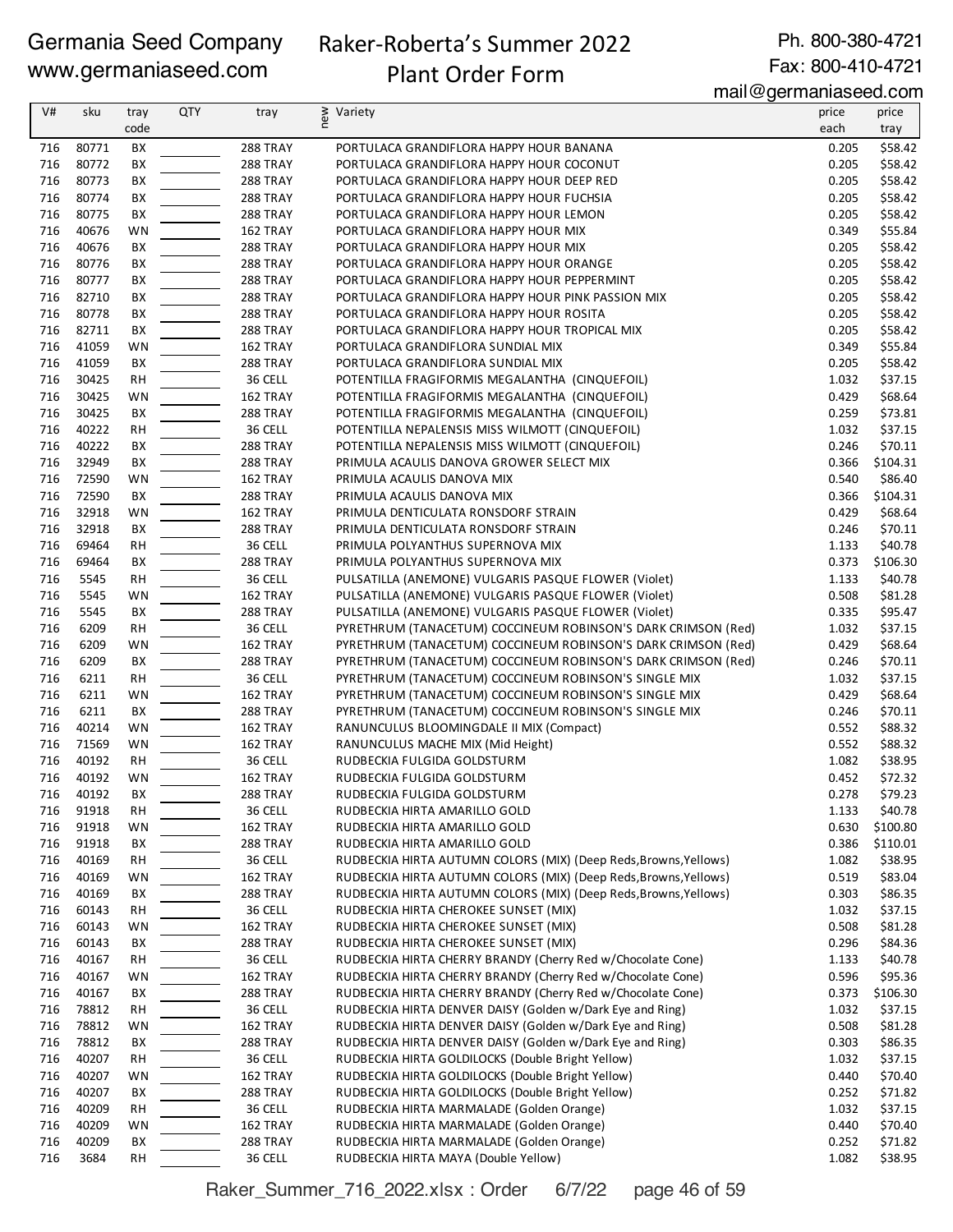# Raker-Roberta's Summer 2022

Ph. 800-380-4721 Fax: 800-410-4721

# Plant Order Form

mail@germaniaseed.com

|     |       |           |            |          |                                                         | 11811290111811800000001 |          |
|-----|-------|-----------|------------|----------|---------------------------------------------------------|-------------------------|----------|
| V#  | sku   | tray      | <b>QTY</b> | tray     | new<br>Variety                                          | price                   | price    |
|     |       | code      |            |          |                                                         | each                    | tray     |
| 716 | 3682  | RH        |            | 36 CELL  | RUDBECKIA HIRTA PRAIRIE SUN (Gold/Lemon Yellow Bicolor) | 1.082                   | \$38.95  |
| 716 | 3682  | WN        |            | 162 TRAY | RUDBECKIA HIRTA PRAIRIE SUN (Gold/Lemon Yellow Bicolor) | 0.540                   | \$86.40  |
| 716 | 3682  | BX        |            | 288 TRAY | RUDBECKIA HIRTA PRAIRIE SUN (Gold/Lemon Yellow Bicolor) | 0.335                   | \$95.47  |
| 716 | 3703  | <b>RH</b> |            | 36 CELL  | RUDBECKIA HIRTA SONORA (Yellow w/Mahogany Center)       | 1.082                   | \$38.95  |
| 716 | 3703  | WN        |            | 162 TRAY | RUDBECKIA HIRTA SONORA (Yellow w/Mahogany Center)       | 0.519                   | \$83.04  |
| 716 | 57390 | <b>RH</b> |            | 36 CELL  | RUDBECKIA HIRTA TOTO GOLD                               | 1.032                   | \$37.15  |
| 716 | 57390 | WN        |            | 162 TRAY | RUDBECKIA HIRTA TOTO GOLD                               | 0.473                   | \$75.68  |
| 716 | 57390 | BX        |            | 288 TRAY | RUDBECKIA HIRTA TOTO GOLD                               | 0.283                   | \$80.65  |
| 716 | 3687  | <b>RH</b> |            | 36 CELL  | RUDBECKIA HIRTA TOTO LEMON (Light Yellow)               | 1.032                   | \$37.15  |
| 716 | 3687  | WN        |            | 162 TRAY | RUDBECKIA HIRTA TOTO LEMON (Light Yellow)               | 0.473                   | \$75.68  |
| 716 | 3687  | ВX        |            | 288 TRAY | RUDBECKIA HIRTA TOTO LEMON (Light Yellow)               | 0.283                   | \$80.65  |
| 716 | 66624 | <b>RH</b> |            | 36 CELL  | RUDBECKIA HIRTA TOTO MIX                                | 1.032                   | \$37.15  |
| 716 | 66624 | WN        |            | 162 TRAY | RUDBECKIA HIRTA TOTO MIX                                | 0.473                   | \$75.68  |
| 716 | 66624 | ВX        |            | 288 TRAY | RUDBECKIA HIRTA TOTO MIX                                | 0.283                   | \$80.65  |
| 716 | 3686  | <b>RH</b> |            | 36 CELL  | RUDBECKIA HIRTA TOTO RUSTIC (Yellow w/Deep Red Centers) | 1.032                   | \$37.15  |
| 716 | 3686  | WN        |            | 162 TRAY | RUDBECKIA HIRTA TOTO RUSTIC (Yellow w/Deep Red Centers) | 0.473                   | \$75.68  |
| 716 | 3686  | BX        |            | 288 TRAY | RUDBECKIA HIRTA TOTO RUSTIC (Yellow w/Deep Red Centers) | 0.283                   | \$80.65  |
| 716 | 54917 | <b>RH</b> |            | 36 CELL  | RUDBECKIA TRILOBA (BROWN EYED SUSAN)                    | 1.032                   | \$37.15  |
| 716 | 54917 | WN        |            | 162 TRAY | RUDBECKIA TRILOBA (BROWN EYED SUSAN)                    | 0.429                   | \$68.64  |
| 716 | 54917 | ВX        |            | 288 TRAY | RUDBECKIA TRILOBA (BROWN EYED SUSAN)                    | 0.246                   | \$70.11  |
| 716 | 31047 | <b>RH</b> |            | 36 CELL  | SAGINA SUBULATA IRISH MOSS (Green)                      | 1.032                   | \$37.15  |
|     |       |           |            |          |                                                         |                         |          |
| 716 | 31047 | WN        |            | 162 TRAY | SAGINA SUBULATA IRISH MOSS (Green)                      | 0.452                   | \$72.32  |
| 716 | 31047 | BX        |            | 288 TRAY | SAGINA SUBULATA IRISH MOSS (Green)                      | 0.278                   | \$79.23  |
| 716 | 75751 | RH        |            | 36 CELL  | SALVIA ARGENTEA ARTEMIS                                 | 1.032                   | \$37.15  |
| 716 | 75751 | WN        |            | 162 TRAY | SALVIA ARGENTEA ARTEMIS                                 | 0.508                   | \$81.28  |
| 716 | 75751 | BX        |            | 288 TRAY | SALVIA ARGENTEA ARTEMIS                                 | 0.278                   | \$79.23  |
| 716 | 92049 | WN        |            | 162 TRAY | SALVIA CANARIENSIS LANCELOT (Lavender)                  | 0.640                   | \$102.40 |
| 716 | 92049 | ВX        |            | 288 TRAY | SALVIA CANARIENSIS LANCELOT (Lavender)                  | 0.462                   | \$131.67 |
| 716 | 58494 | WN        |            | 162 TRAY | SALVIA COCCINEA SUMMER JEWEL LAVENDER                   | 0.359                   | \$57.44  |
| 716 | 58494 | BX        |            | 288 TRAY | SALVIA COCCINEA SUMMER JEWEL LAVENDER                   | 0.199                   | \$56.71  |
| 716 | 65204 | <b>WN</b> |            | 162 TRAY | SALVIA COCCINEA SUMMER JEWEL MIX                        | 0.359                   | \$57.44  |
| 716 | 65204 | ВX        |            | 288 TRAY | SALVIA COCCINEA SUMMER JEWEL MIX                        | 0.199                   | \$56.71  |
| 716 | 3737  | WN        |            | 162 TRAY | SALVIA COCCINEA SUMMER JEWEL PINK                       | 0.359                   | \$57.44  |
| 716 | 3737  | ВX        |            | 288 TRAY | SALVIA COCCINEA SUMMER JEWEL PINK                       | 0.199                   | \$56.71  |
| 716 | 3742  | <b>WN</b> |            | 162 TRAY | SALVIA COCCINEA SUMMER JEWEL RED                        | 0.359                   | \$57.44  |
| 716 | 3742  | BX        |            | 288 TRAY | SALVIA COCCINEA SUMMER JEWEL RED                        | 0.199                   | \$56.71  |
| 716 | 65205 | WN        |            | 162 TRAY | SALVIA COCCINEA SUMMER JEWEL WHITE                      | 0.359                   | \$57.44  |
| 716 | 65205 | BX        |            | 288 TRAY | SALVIA COCCINEA SUMMER JEWEL WHITE                      | 0.199                   | \$56.71  |
| 716 | 3480  | WN        |            | 162 TRAY | SALVIA FARINACEA EVOLUTION VIOLET (DEEP VIOLET)         | 0.340                   | \$54.40  |
| 716 | 3480  | ВX        |            | 288 TRAY | SALVIA FARINACEA EVOLUTION VIOLET (DEEP VIOLET)         | 0.189                   | \$53.86  |
| 716 | 3478  | <b>WN</b> |            | 162 TRAY | SALVIA FARINACEA EVOLUTION WHITE                        | 0.340                   | \$54.40  |
| 716 | 3478  | BХ        |            | 288 TRAY | SALVIA FARINACEA EVOLUTION WHITE                        | 0.189                   | \$53.86  |
| 716 | 73631 | WN        |            | 162 TRAY | SALVIA FARINACEA FAIRY QUEEN (Sapphire Blue w/White)    | 0.340                   | \$54.40  |
| 716 | 73631 | BХ        |            | 288 TRAY | SALVIA FARINACEA FAIRY QUEEN (Sapphire Blue w/White)    | 0.189                   | \$53.86  |
| 716 | 3764  | <b>WN</b> |            | 162 TRAY | SALVIA FARINACEA VICTORIA BLUE                          | 0.340                   | \$54.40  |
| 716 | 3764  | BХ        |            | 288 TRAY | SALVIA FARINACEA VICTORIA BLUE                          | 0.189                   | \$53.86  |
| 716 | 52782 | WN        |            | 162 TRAY | SALVIA FARINACEA VICTORIA WHITE                         | 0.340                   | \$54.40  |
| 716 | 52782 | BХ        |            | 288 TRAY | SALVIA FARINACEA VICTORIA WHITE                         | 0.189                   | \$53.86  |
| 716 | 90446 | <b>WN</b> |            | 162 TRAY | SALVIA GUARANITICA BIG BLUE (Clear Blue)                | 0.492                   | \$78.72  |
| 716 | 90446 | BХ        |            | 288 TRAY | SALVIA GUARANITICA BIG BLUE (Clear Blue)                | 0.326                   | \$92.91  |
| 716 | 90058 | RH        |            | 36 CELL  | * SALVIA NEMOROSA BLUE BY YOU                           | 1.538                   | \$55.36  |
| 716 | 58884 | <b>RH</b> |            | 36 CELL  | SALVIA NEMOROSA CARADONNA (Violet Blue w/Dark Stems)    | 1.235                   | \$44.46  |
| 716 | 89202 | RH        |            | 36 CELL  | * SALVIA NEMOROSA CARAMIA                               | 1.386                   | \$49.89  |
| 716 | 30450 | RH        |            | 36 CELL  | SALVIA NEMOROSA EAST FRIESLAND (Intense Violet Blue)    | 1.235                   | \$44.46  |
| 716 | 64927 | RH        |            | 36 CELL  | SALVIA NEMOROSA MARCUS (Compact Deep Violet)            | 1.740                   | \$62.64  |
| 716 | 86310 | <b>RH</b> |            | 36 CELL  | SALVIA NEMOROSA MARVEL BLUE                             | 1.639                   | \$59.00  |
| 716 | 88136 | RH        |            | 36 CELL  | SALVIA NEMOROSA MARVEL ROSE                             | 1.538                   | \$55.36  |
| 716 | 90057 | RH        |            | 36 CELL  | SALVIA NEMOROSA MARVEL SKY BLUE                         | 1.538                   | \$55.36  |
| 716 | 30451 | RH        |            | 36 CELL  | SALVIA NEMOROSA MAY NIGHT (Indigo Blue)                 | 1.386                   | \$49.89  |
| 716 | 92334 | <b>RH</b> |            | 36 CELL  | * SALVIA NEMOROSA MIDNIGHT PURPLE                       | 1.386                   | \$49.89  |
| 716 | 92335 | RH        |            | 36 CELL  | * SALVIA NEMOROSA MIDNIGHT ROSE                         | 1.386                   | \$49.89  |
| 716 | 76662 | <b>RH</b> |            | 36 CELL  | SALVIA NEMOROSA NEW DIMENSION BLUE                      | 1.082                   | \$38.95  |
|     |       |           |            |          |                                                         |                         |          |

Raker\_Summer\_716\_2022.xlsx : Order 6/7/22 page 47 of 59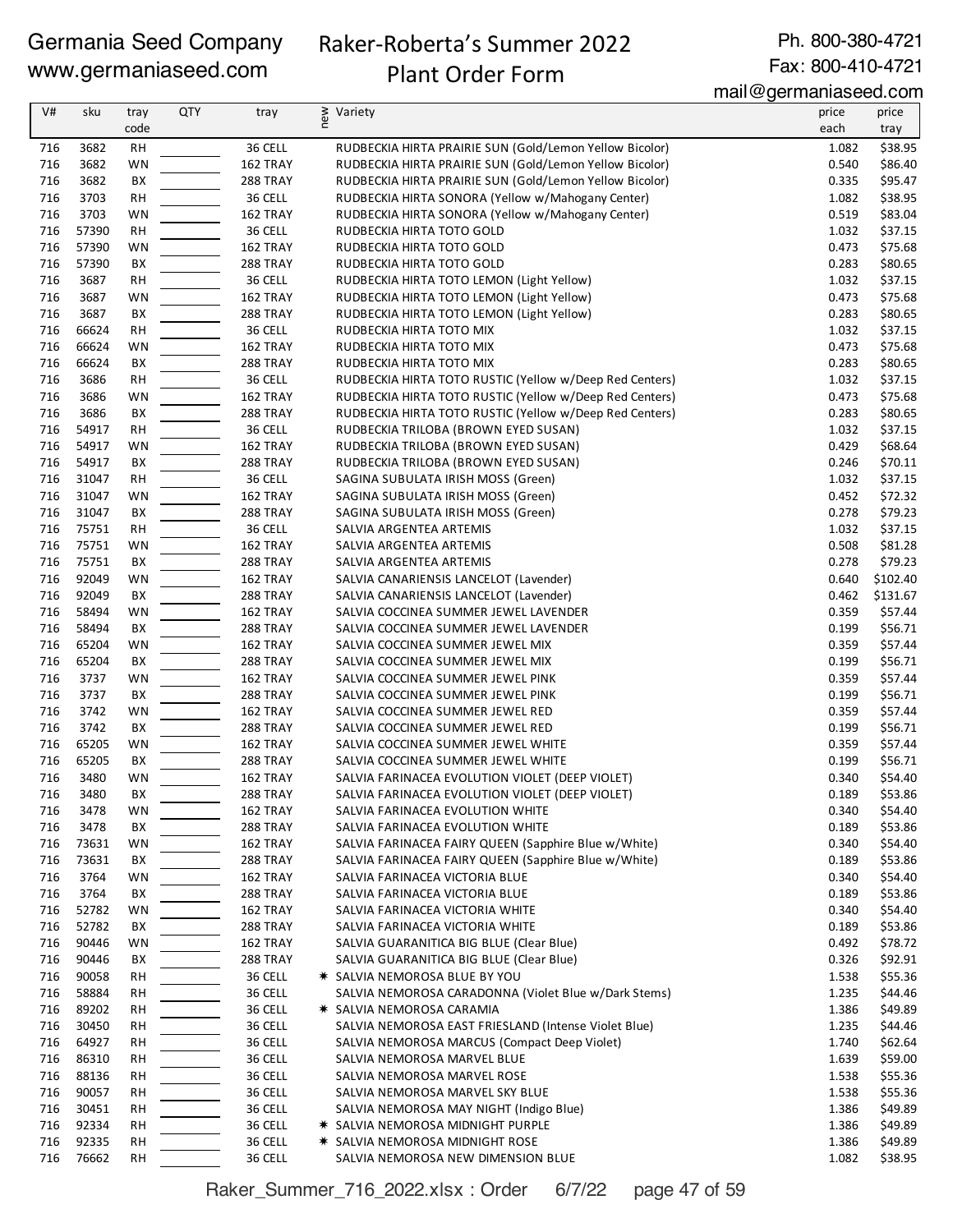# Raker-Roberta's Summer 2022

Ph. 800-380-4721 Fax: 800-410-4721

# Plant Order Form

mail@germaniaseed.com

| V#         | sku            | tray                   | <b>QTY</b> | tray                 | new<br>Variety                                                                      | price          | price               |
|------------|----------------|------------------------|------------|----------------------|-------------------------------------------------------------------------------------|----------------|---------------------|
|            |                | code                   |            |                      |                                                                                     | each           | tray                |
| 716        | 76662          | ВX                     |            | 288 TRAY             | SALVIA NEMOROSA NEW DIMENSION BLUE                                                  | 0.303          | \$86.35             |
| 716        | 76663          | <b>RH</b>              |            | 36 CELL              | SALVIA NEMOROSA NEW DIMENSION ROSE                                                  | 1.082          | \$38.95             |
| 716        | 76663          | BX                     |            | 288 TRAY             | SALVIA NEMOROSA NEW DIMENSION ROSE                                                  | 0.303          | \$86.35             |
| 716        | 40916          | RH                     |            | 36 CELL              | * SALVIA NEMOROSA SALUTE BLUE                                                       | 1.386          | \$49.89             |
| 716        | 88449          | RH                     |            | 36 CELL              | * SALVIA NEMOROSA SALUTE DEEP BLUE                                                  | 1.386          | \$49.89             |
| 716        | 89203          | RH                     |            | 36 CELL              | * SALVIA NEMOROSA SALUTE ICE BLUE                                                   | 1.386          | \$49.89             |
| 716        | 90059          | <b>RH</b>              |            | 36 CELL              | * SALVIA NEMOROSA SALUTE LIGHT PINK                                                 | 1.386          | \$49.89             |
| 716<br>716 | 89204<br>89205 | <b>RH</b><br>RH        |            | 36 CELL<br>36 CELL   | * SALVIA NEMOROSA SALUTE PINK<br>* SALVIA NEMOROSA SALUTE WHITE                     | 1.386<br>1.386 | \$49.89<br>\$49.89  |
| 716        | 40988          | <b>RH</b>              |            | 36 CELL              | SALVIA NEMOROSA SALVATORE BLUE                                                      | 1.082          | \$38.95             |
| 716        | 40988          | WN                     |            | 162 TRAY             | SALVIA NEMOROSA SALVATORE BLUE                                                      | 0.529          | \$84.64             |
| 716        | 40988          | BX                     |            | 288 TRAY             | SALVIA NEMOROSA SALVATORE BLUE                                                      | 0.329          | \$93.76             |
| 716        | 63174          | RH                     |            | 36 CELL              | * SALVIA NEMOROSA SPRING KING                                                       | 1.386          | \$49.89             |
| 716        | 90060          | <b>RH</b>              |            | 36 CELL              | <b>* SALVIA NEMOROSA SPRING KING MINI</b>                                           | 1.386          | \$49.89             |
| 716        | 70638          | ВX                     |            | 288 TRAY             | SALVIA SPLENDENS LIGHTHOUSE RED                                                     | 0.199          | \$56.71             |
| 716        | 4635           | WN                     |            | 162 TRAY             | SALVIA SPLENDENS VISTA MIX                                                          | 0.359          | \$57.44             |
| 716        | 4635           | BX                     |            | 288 TRAY             | SALVIA SPLENDENS VISTA MIX                                                          | 0.199          | \$56.71             |
| 716        | 4632           | BX                     |            | 288 TRAY             | SALVIA SPLENDENS VISTA PURPLE                                                       | 0.199          | \$56.71             |
| 716        | 53443          | WN                     |            | 162 TRAY             | SALVIA SPLENDENS VISTA RED                                                          | 0.359          | \$57.44             |
| 716        | 53443          | BX                     |            | 288 TRAY             | SALVIA SPLENDENS VISTA RED                                                          | 0.199          | \$56.71             |
| 716        | 4634           | BX                     |            | 288 TRAY             | SALVIA SPLENDENS VISTA WHITE                                                        | 0.199          | \$56.71             |
| 716        | 6235           | WN                     |            | 162 TRAY             | SAPONARIA OCYMOIDES (Bright Pink)                                                   | 0.429          | \$68.64             |
| 716        | 6235           | ВX                     |            | 288 TRAY             | SAPONARIA OCYMOIDES (Bright Pink)                                                   | 0.246          | \$70.11             |
| 716        | 86105          | <b>RH</b>              |            | 36 CELL              | SAXIFRAGA ARENDSII ROCCO RED                                                        | 1.082          | \$38.95             |
| 716<br>716 | 86105<br>86105 | <b>WN</b><br>ВX        |            | 162 TRAY<br>288 TRAY | SAXIFRAGA ARENDSII ROCCO RED<br>SAXIFRAGA ARENDSII ROCCO RED                        | 0.563<br>0.366 | \$90.08<br>\$104.31 |
| 716        | 94812          | RH                     |            | 36 CELL              | ☀ SAXIFRAGA ARENDSII SCENIC RED                                                     | 1.386          | \$49.89             |
| 716        | 94813          | <b>RH</b>              |            | 36 CELL              | <b>★ SAXIFRAGA ARENDSII SCENIC WHITE</b>                                            | 1.386          | \$49.89             |
| 716        | 30459          | <b>RH</b>              |            | 36 CELL              | SCABIOSA COLUMBARIA BUTTERFLY BLUE                                                  | 1.285          | \$46.26             |
| 716        | 40515          | WN                     |            | 162 TRAY             | SCABIOSA JAPONICA ALPINA RITZ BLUE                                                  | 0.529          | \$84.64             |
| 716        | 78638          | WN                     |            | 162 TRAY             | SCABIOSA JAPONICA ALPINA RITZ ROSE                                                  | 0.519          | \$83.04             |
| 716        | 30820          | <b>RH</b>              |            | 36 CELL              | SEDUM GROUNDCOVER ACRE (Bright Yellow)                                              | 1.032          | \$37.15             |
| 716        | 30820          | WN                     |            | 162 TRAY             | SEDUM GROUNDCOVER ACRE (Bright Yellow)                                              | 0.429          | \$68.64             |
| 716        | 30820          | BX                     |            | <b>288 TRAY</b>      | SEDUM GROUNDCOVER ACRE (Bright Yellow)                                              | 0.246          | \$70.11             |
| 716        | 66926          | <b>RH</b>              |            | 36 CELL              | SEDUM GROUNDCOVER ANGELINA (Yellow)                                                 | 1.183          | \$42.58             |
| 716        | 30831          | RH                     |            | 36 CELL              | SEDUM GROUNDCOVER BLUE SPRUCE (Yellow)                                              | 1.183          | \$42.58             |
| 716        | 6247           | <b>RH</b>              |            | 36 CELL              | SEDUM GROUNDCOVER DRAGON'S BLOOD (Neon Red)                                         | 1.032          | \$37.15             |
| 716        | 6247           | WN                     |            | 162 TRAY             | SEDUM GROUNDCOVER DRAGON'S BLOOD (Neon Red)                                         | 0.429          | \$68.64             |
| 716        | 6247           | BX                     |            | 288 TRAY             | SEDUM GROUNDCOVER DRAGON'S BLOOD (Neon Red)                                         | 0.246          | \$70.11             |
| 716<br>716 | 40994<br>65236 | <b>RH</b><br><b>RH</b> |            | 36 CELL<br>36 CELL   | SEDUM GROUNDCOVER PRIMA ANGELINA<br>SEDUM GROUNDCOVER SUNSPARKLER (SEDORO) BLUE ELF | 1.183<br>1.740 | \$42.58<br>\$62.64  |
| 716        | 82864          | RH                     |            | 36 CELL              | SEDUM GROUNDCOVER SUNSPARKLER DAZZLEBERRY                                           | 1.589          | \$57.20             |
| 716        | 85931          | RH                     |            | 36 CELL              | SEDUM GROUNDCOVER SUNSPARKLER FIRECRACKER                                           | 1.690          | \$60.84             |
| 716        | 85987          | RH                     |            | 36 CELL              | SEDUM GROUNDCOVER SUNSPARKLER JADE TUFFET                                           | 1.690          | \$60.84             |
| 716        | 55916          | RH                     |            | 36 CELL              | SEDUM GROUNDCOVER SUNSPARKLER LIME TWISTER                                          | 1.842          | \$66.31             |
| 716        | 82863          | RH                     |            | 36 CELL              | SEDUM GROUNDCOVER SUNSPARKLER LIME ZINGER                                           | 1.690          | \$60.84             |
| 716        | 30472          | RH                     |            | 36 CELL              | SEDUM GROUNDCOVER TRICOLOR (Green, Pink, White)                                     | 1.183          | \$42.58             |
| 716        | 6280           | RH                     |            | 36 CELL              | SEDUM GROUNDCOVER VOODOO (Rose)                                                     | 1.082          | \$38.95             |
| 716        | 6280           | WN                     |            | 162 TRAY             | SEDUM GROUNDCOVER VOODOO (Rose)                                                     | 0.508          | \$81.28             |
| 716        | 6280           | BХ                     |            | 288 TRAY             | SEDUM GROUNDCOVER VOODOO (Rose)                                                     | 0.322          | \$91.77             |
| 716        | 41052          | RH                     |            | 36 CELL              | SEDUM UPRIGHT POWDERPUFF                                                            | 1.690          | \$60.84             |
| 716        | 75875          | RH                     |            | 36 CELL              | SEDUM FOSTERIANUM ORACLE (Golden)                                                   | 1.082          | \$38.95             |
| 716        | 75875          | WN                     |            | 162 TRAY             | SEDUM FOSTERIANUM ORACLE (Golden)                                                   | 0.529          | \$84.64             |
| 716        | 75875          | ВX                     |            | 288 TRAY             | SEDUM FOSTERIANUM ORACLE (Golden)                                                   | 0.309          | \$88.06             |
| 716<br>716 | 41237<br>41237 | RH<br>WN               |            | 36 CELL<br>162 TRAY  | SEDUM LIZARD<br>SEDUM LIZARD                                                        | 1.082<br>0.529 | \$38.95<br>\$84.64  |
| 716        | 41237          | BХ                     |            | 288 TRAY             | SEDUM LIZARD                                                                        | 0.355          | \$101.17            |
| 716        | 92050          | RH                     |            | 36 CELL              | SEMPERVIVUM HIPPIE CHICKS                                                           | 1.082          | \$38.95             |
| 716        | 92050          | WN                     |            | 162 TRAY             | SEMPERVIVUM HIPPIE CHICKS                                                           | 0.585          | \$93.60             |
| 716        | 92050          | BX                     |            | 288 TRAY             | SEMPERVIVUM HIPPIE CHICKS                                                           | 0.329          | \$93.76             |
| 716        | 58495          | <b>WN</b>              |            | 162 TRAY             | SMALL FRUIT STRAWBERRY EVERBEARING DELIZZ (Hanging Basket)                          | 0.742          | \$118.72            |
| 716        | 70783          | WN                     |            | 162 TRAY             | SMALL FRUIT STRAWBERRY EVERBEARING ELAN (Hanging Basket)                            | 0.675          | \$108.00            |

Raker\_Summer\_716\_2022.xlsx : Order 6/7/22 page 48 of 59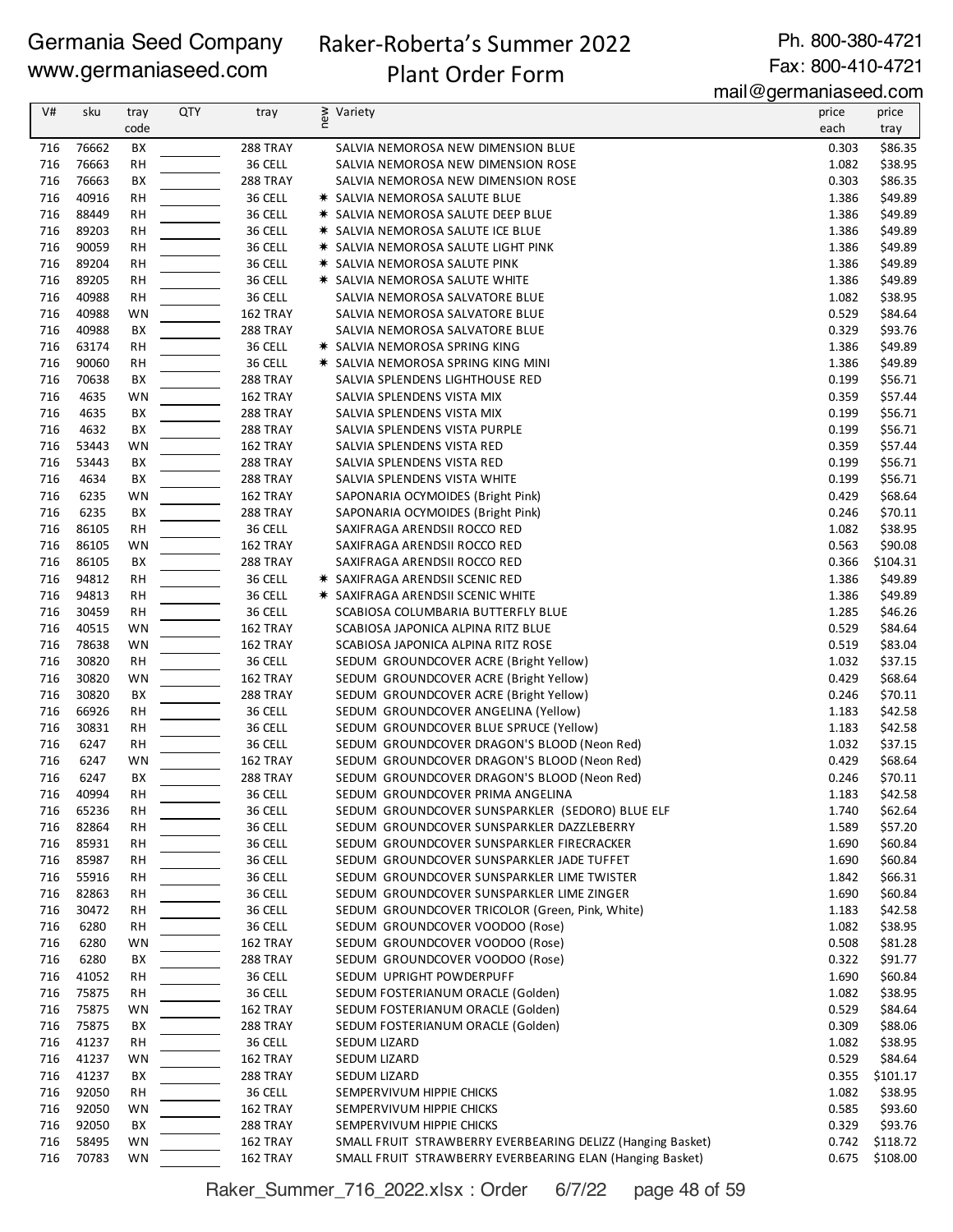# Raker-Roberta's Summer 2022

Ph. 800-380-4721 Fax: 800-410-4721

### Plant Order Form

mail@germaniaseed.com

| V#         | sku            | tray                   | <b>QTY</b> | tray                        | new<br>Variety                                                                                       | price          | price              |
|------------|----------------|------------------------|------------|-----------------------------|------------------------------------------------------------------------------------------------------|----------------|--------------------|
|            |                | code                   |            |                             |                                                                                                      | each           | tray               |
| 716        | 66337          | WN                     |            | 162 TRAY                    | SMALL FRUIT STRAWBERRY EVERBEARING RUBY ANN (Hanging Basket)                                         | 0.675          | \$108.00           |
| 716        | 82628          | WN                     |            | 162 TRAY                    | SMALL FRUIT STRAWBERRY EVERBEARING TOSCANA (Hanging Basket)                                          | 0.675          | \$108.00           |
| 716        | 82712          | <b>WN</b>              |            | 162 TRAY                    | SNAPDRAGON DWARF CANDY SHOWERS TRAILING DEEP PURPLE                                                  | 0.552          | \$88.32            |
| 716        | 86165          | <b>WN</b>              |            | 162 TRAY                    | SNAPDRAGON DWARF CANDY SHOWERS TRAILING MIX                                                          | 0.552          | \$88.32            |
| 716<br>716 | 82713          | WN                     |            | 162 TRAY                    | SNAPDRAGON DWARF CANDY SHOWERS TRAILING ORANGE                                                       | 0.552          | \$88.32            |
| 716        | 82688<br>82689 | WN                     |            | 162 TRAY                    | SNAPDRAGON DWARF CANDY SHOWERS TRAILING RED                                                          | 0.552          | \$88.32            |
| 716        | 41238          | <b>WN</b><br><b>WN</b> |            | 162 TRAY<br>162 TRAY        | SNAPDRAGON DWARF CANDY SHOWERS TRAILING ROSE<br>SNAPDRAGON DWARF CANDY SHOWERS TRAILING SHOWERS PINK | 0.552<br>0.552 | \$88.32<br>\$88.32 |
| 716        | 86312          | WN                     |            | 162 TRAY                    | SNAPDRAGON DWARF CANDY SHOWERS TRAILING WHITE                                                        | 0.552          | \$88.32            |
| 716        | 82690          | WN                     |            | 162 TRAY                    | SNAPDRAGON DWARF CANDY SHOWERS TRAILING YELLOW                                                       | 0.552          | \$88.32            |
| 716        | 76821          | ВX                     |            | 288 TRAY                    | SNAPDRAGON DWARF DOUBLE TWINNY PEACH                                                                 | 0.213          | \$60.70            |
| 716        | 89519          | ВX                     |            | 288 TRAY                    | SNAPDRAGON DWARF SNAPSHOT APPLEBLOSSOM                                                               | 0.199          | \$56.71            |
| 716        | 75333          | BХ                     |            | 288 TRAY                    | SNAPDRAGON DWARF SNAPSHOT BURGUNDY                                                                   | 0.199          | \$56.71            |
| 716        | 89520          | BХ                     |            | <b>288 TRAY</b>             | SNAPDRAGON DWARF SNAPSHOT BURGUNDY BICOLOR                                                           | 0.199          | \$56.71            |
| 716        | 70613          | BХ                     |            | <b>288 TRAY</b>             | SNAPDRAGON DWARF SNAPSHOT CITRUS MIX                                                                 | 0.199          | \$56.71            |
| 716        | 90450          | ВX                     |            | <b>288 TRAY</b>             | SNAPDRAGON DWARF SNAPSHOT CORAL BICOLOR                                                              | 0.199          | \$56.71            |
| 716        | 70874          | ВX                     |            | 288 TRAY                    | SNAPDRAGON DWARF SNAPSHOT MERLOT MIX                                                                 | 0.199          | \$56.71            |
| 716        | 70782          | WN                     |            | 162 TRAY                    | SNAPDRAGON DWARF SNAPSHOT MIX                                                                        | 0.349          | \$55.84            |
| 716        | 70782          | ВX                     |            | 288 TRAY                    | SNAPDRAGON DWARF SNAPSHOT MIX                                                                        | 0.199          | \$56.71            |
| 716        | 66448          | ВX                     |            | 288 TRAY                    | SNAPDRAGON DWARF SNAPSHOT ORANGE                                                                     | 0.199          | \$56.71            |
| 716        | 77340          | ВX                     |            | 288 TRAY                    | SNAPDRAGON DWARF SNAPSHOT PINK                                                                       | 0.199          | \$56.71            |
| 716        | 66449          | BХ                     |            | 288 TRAY                    | SNAPDRAGON DWARF SNAPSHOT PLUM BLOSSOM                                                               | 0.199          | \$56.71            |
| 716        | 77341          | BХ                     |            | <b>288 TRAY</b>             | SNAPDRAGON DWARF SNAPSHOT PURPLE                                                                     | 0.199          | \$56.71            |
| 716        | 75332          | BX                     |            | <b>288 TRAY</b>             | SNAPDRAGON DWARF SNAPSHOT RED                                                                        | 0.199          | \$56.71            |
| 716        | 87223          | ВX                     |            | 288 TRAY                    | SNAPDRAGON DWARF SNAPSHOT RED BICOLOR                                                                | 0.199          | \$56.71            |
| 716        | 75334          | BХ                     |            | 288 TRAY                    | SNAPDRAGON DWARF SNAPSHOT ROSE                                                                       | 0.199          | \$56.71            |
| 716        | 79642          | ВX                     |            | 288 TRAY                    | SNAPDRAGON DWARF SNAPSHOT SPRING MIX                                                                 | 0.199          | \$56.71            |
| 716        | 70875          | ВX                     |            | 288 TRAY                    | SNAPDRAGON DWARF SNAPSHOT SUNSET                                                                     | 0.199          | \$56.71            |
| 716        | 75335          | ВX                     |            | <b>288 TRAY</b>             | SNAPDRAGON DWARF SNAPSHOT WHITE                                                                      | 0.199          | \$56.71            |
| 716        | 75336          | ВX                     |            | 288 TRAY                    | SNAPDRAGON DWARF SNAPSHOT YELLOW                                                                     | 0.199          | \$56.71            |
| 716        | 62193          | ВX                     |            | 288 TRAY                    | SNAPDRAGON LIBERTY CLASSIC BRONZE                                                                    | 0.205          | \$58.42            |
| 716        | 62195          | ВX                     |            | 288 TRAY                    | SNAPDRAGON LIBERTY CLASSIC CRIMSON                                                                   | 0.205          | \$58.42            |
| 716        | 62196          | ВX                     |            | 288 TRAY                    | SNAPDRAGON LIBERTY CLASSIC LAVENDER                                                                  | 0.205          | \$58.42            |
| 716        | 62197          | WN                     |            | 162 TRAY                    | SNAPDRAGON LIBERTY CLASSIC MIX                                                                       | 0.340          | \$54.40            |
| 716        | 62197          | BХ                     |            | <b>288 TRAY</b>             | SNAPDRAGON LIBERTY CLASSIC MIX                                                                       | 0.205          | \$58.42            |
| 716<br>716 | 62198          | ВX                     |            | <b>288 TRAY</b>             | SNAPDRAGON LIBERTY CLASSIC ROSE PINK                                                                 | 0.205          | \$58.42            |
| 716        | 62200<br>62201 | ВX<br>ВX               |            | 288 TRAY<br><b>288 TRAY</b> | SNAPDRAGON LIBERTY CLASSIC WHITE<br>SNAPDRAGON LIBERTY CLASSIC YELLOW                                | 0.205<br>0.205 | \$58.42<br>\$58.42 |
| 716        | 59141          | ВX                     |            | 288 TRAY                    | SNAPDRAGON ROCKET GOLDEN                                                                             | 0.199          | \$56.71            |
| 716        | 74965          | WN                     |            | 162 TRAY                    | SNAPDRAGON ROCKET MIX                                                                                | 0.340          | \$54.40            |
| 716        | 74965          | BХ                     |            | 288 TRAY                    | SNAPDRAGON ROCKET MIX                                                                                | 0.199          | \$56.71            |
| 716        | 64540          | ВX                     |            | 288 TRAY                    | SNAPDRAGON ROCKET PINK                                                                               | 0.199          | \$56.71            |
| 716        | 3821           | BХ                     |            | 288 TRAY                    | SNAPDRAGON ROCKET RED                                                                                | 0.199          | \$56.71            |
| 716        | 3822           | BХ                     |            | 288 TRAY                    | SNAPDRAGON ROCKET ROSE                                                                               | 0.199          | \$56.71            |
| 716        | 3826           | BХ                     |            | <b>288 TRAY</b>             | SNAPDRAGON ROCKET WHITE                                                                              | 0.199          | \$56.71            |
| 716        | 61623          | RH                     |            | 36 CELL                     | SOLIDAGO CANADENSIS BABY GOLD                                                                        | 1.032          | \$37.15            |
| 716        | 61623          | BХ                     |            | 288 TRAY                    | SOLIDAGO CANADENSIS BABY GOLD                                                                        | 0.246          | \$70.11            |
| 716        | 6269           | RH                     |            | 36 CELL                     | STACHYS LANATA (BYZANTINA) LAMB'S EARS                                                               | 1.032          | \$37.15            |
| 716        | 6269           | WN                     |            | 162 TRAY                    | STACHYS LANATA (BYZANTINA) LAMB'S EARS                                                               | 0.429          | \$68.64            |
| 716        | 6269           | ВX                     |            | 288 TRAY                    | STACHYS LANATA (BYZANTINA) LAMB'S EARS                                                               | 0.246          | \$70.11            |
| 716        | 4962           | BХ                     |            | 288 TRAY                    | STOCKS VINTAGE MIX                                                                                   | 0.199          | \$56.71            |
| 716        | 96167          | RH                     |            | 36 CELL                     | SUNFLOWER (HELIANTHUS) SUNFINITY YELLOW DARK EYE                                                     | 2.146          | \$77.25            |
| 716        | 82714          | BХ                     |            | <b>288 TRAY</b>             | TORENIA KAUAI BLUE AND WHITE                                                                         | 0.209          | \$59.56            |
| 716        | 80782          | BХ                     |            | 288 TRAY                    | TORENIA KAUAI DEEP BLUE                                                                              | 0.209          | \$59.56            |
| 716        | 80783          | WN                     |            | 162 TRAY                    | TORENIA KAUAI MIX                                                                                    | 0.376          | \$60.16            |
| 716        | 80783          | BХ                     |            | 288 TRAY                    | TORENIA KAUAI MIX                                                                                    | 0.209          | \$59.56            |
| 716        | 80784          | ВX                     |            | <b>288 TRAY</b>             | TORENIA KAUAI ROSE                                                                                   | 0.209          | \$59.56            |
| 716        | 66377          | BХ                     |            | <b>288 TRAY</b>             | VEGETABLE BROCCOLI DESTINY                                                                           | 0.189          | \$53.86            |
| 716        | 31344          | BХ                     |            | 288 TRAY                    | VEGETABLE CABBAGE RUBY PERFECTION                                                                    | 0.189          | \$53.86            |
| 716        | 40805          | ВX                     |            | 288 TRAY                    | VEGETABLE CABBAGE STONEHEAD                                                                          | 0.189          | \$53.86            |
| 716        | 55114          | BХ                     |            | 288 TRAY                    | VEGETABLE CAULIFLOWER SNOW CROWN                                                                     | 0.189          | \$53.86            |
| 716        | 79670          | ВX                     |            | <b>288 TRAY</b>             | VEGETABLE CELERY TANGO                                                                               | 0.189          | \$53.86            |

Raker\_Summer\_716\_2022.xlsx : Order 6/7/22 page 49 of 59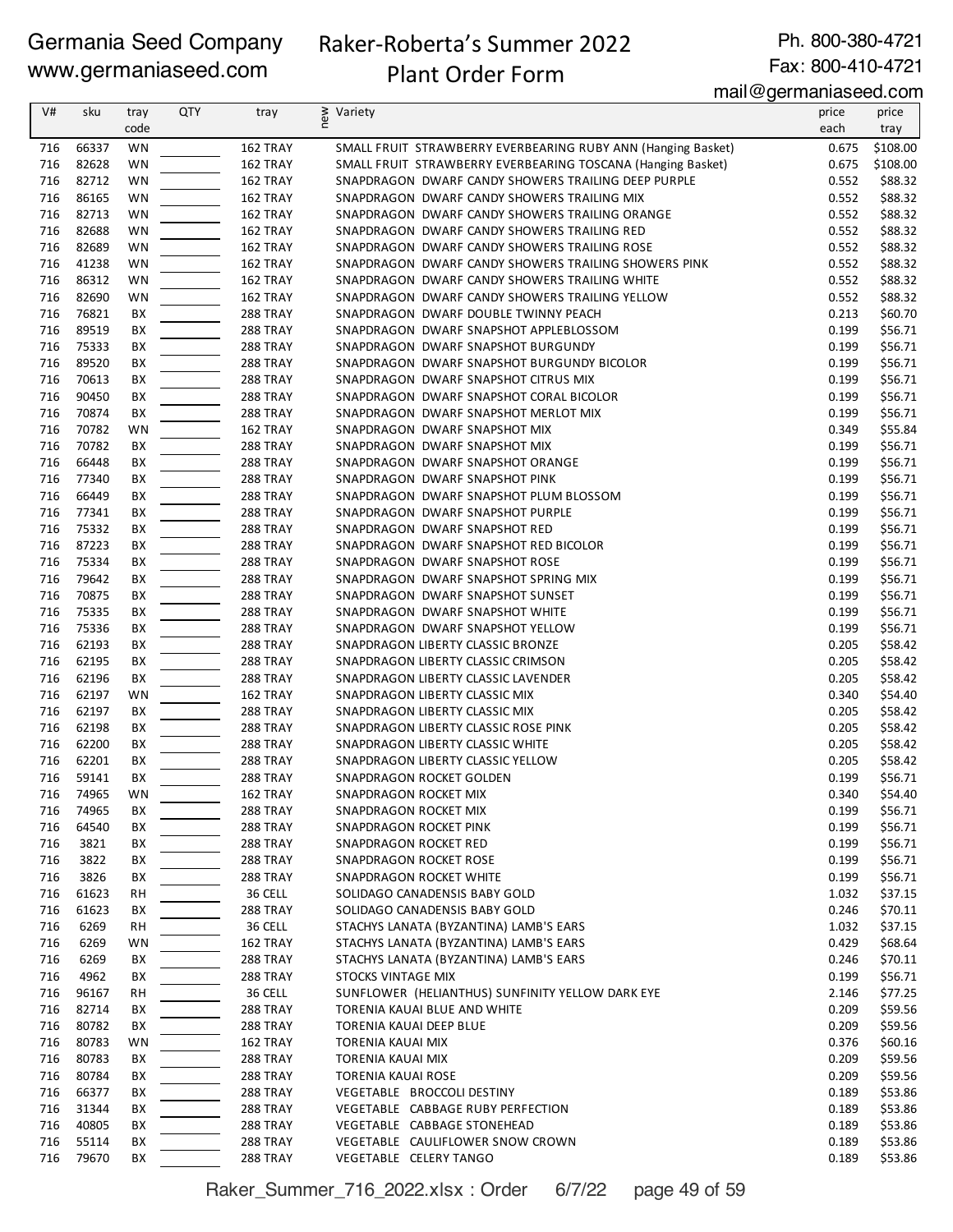# Raker-Roberta's Summer 2022

Ph. 800-380-4721 Fax: 800-410-4721

### Plant Order Form

mail@germaniaseed.com

|     |       |           |            |                 |                |                                                      | 118129011181180000000011 |          |
|-----|-------|-----------|------------|-----------------|----------------|------------------------------------------------------|--------------------------|----------|
| V#  | sku   | tray      | <b>QTY</b> | tray            | ≷ Variety<br>E |                                                      | price                    | price    |
|     |       | code      |            |                 |                |                                                      | each                     | tray     |
| 716 | 7716  | BX        |            | 288 TRAY        |                | VEGETABLE EGGPLANT BLACK BEAUTY                      | 0.189                    | \$53.86  |
| 716 | 53446 | ВX        |            | 288 TRAY        |                | VEGETABLE EGGPLANT LITTLE FINGERS                    | 0.189                    | \$53.86  |
| 716 | 86434 | BX        |            | 288 TRAY        |                | VEGETABLE EGGPLANT PATIO BABY                        | 0.248                    | \$70.68  |
| 716 | 88286 | BX        |            | 288 TRAY        |                | VEGETABLE PEPPER HOT AJI RICO                        | 0.292                    | \$83.22  |
|     |       |           |            |                 |                |                                                      |                          |          |
| 716 | 7945  | BX        |            | 288 TRAY        |                | VEGETABLE PEPPER HOT ANAHEIM CHILI                   | 0.189                    | \$53.86  |
| 716 | 80767 | BХ        |            | 288 TRAY        |                | VEGETABLE PEPPER HOT BASKET OF FIRE                  | 0.356                    | \$101.46 |
| 716 | 7998  | BХ        |            | 288 TRAY        |                | VEGETABLE PEPPER HOT CAJUN BELLE                     | 0.278                    | \$79.23  |
| 716 | 72484 | ВX        |            | 288 TRAY        |                | VEGETABLE PEPPER HOT CHEYENNE (Patio Type)           | 0.298                    | \$84.93  |
| 716 | 80764 | BX        |            | 288 TRAY        |                | VEGETABLE PEPPER HOT HABANERO ORANGE                 | 0.189                    | \$53.86  |
| 716 | 90427 | BХ        |            | 288 TRAY        |                | VEGETABLE PEPPER HOT HABANERO PRIMERO RED            | 0.308                    | \$87.78  |
| 716 | 80763 | BХ        |            | 288 TRAY        |                | VEGETABLE PEPPER HOT HABANERO RED                    | 0.189                    | \$53.86  |
| 716 | 7956  | ВX        |            | 288 TRAY        |                | VEGETABLE PEPPER HOT HUNGARIAN (Yellow)              | 0.189                    | \$53.86  |
| 716 | 7961  | BX        |            | 288 TRAY        |                | VEGETABLE PEPPER HOT JALAPENO                        | 0.189                    | \$53.86  |
| 716 | 92062 | WN        |            | 162 TRAY        |                | VEGETABLE PEPPER HOT KITCHEN MINI HOT BURRITO        | 0.526                    | \$84.16  |
| 716 | 92063 | WN        |            | 162 TRAY        |                | VEGETABLE PEPPER HOT KITCHEN MINI TAQUITO            | 0.526                    | \$84.16  |
| 716 | 72562 | BX        |            | 288 TRAY        |                | VEGETABLE PEPPER HOT LONG RED THIN CAYENNE           | 0.189                    | \$53.86  |
|     |       |           |            |                 |                |                                                      |                          |          |
| 716 | 7974  | ВX        |            | 288 TRAY        |                | VEGETABLE PEPPER HOT POBLANO (ANCHO)                 | 0.189                    | \$53.86  |
| 716 | 94787 | BX        |            | 288 TRAY        |                | * VEGETABLE PEPPER HOT POT-A-PENO                    | 0.278                    | \$79.23  |
| 716 | 7955  | BХ        |            | 288 TRAY        |                | VEGETABLE PEPPER SWEET BANANA                        | 0.189                    | \$53.86  |
| 716 | 40586 | ВX        |            | 288 TRAY        |                | VEGETABLE PEPPER SWEET CALIFORNIA WONDER             | 0.189                    | \$53.86  |
| 716 | 94790 | ВX        |            | 288 TRAY        |                | * VEGETABLE PEPPER SWEET CANDY CANE CHOCOLATE CHERRY | 0.282                    | \$80.37  |
| 716 | 88290 | BX        |            | 288 TRAY        |                | VEGETABLE PEPPER SWEET CANDY CANE RED                | 0.298                    | \$84.93  |
| 716 | 76524 | BX        |            | 288 TRAY        |                | VEGETABLE PEPPER SWEET CARMEN                        | 0.292                    | \$83.22  |
| 716 | 7953  | BХ        |            | 288 TRAY        |                | VEGETABLE PEPPER SWEET CUBANELLE                     | 0.189                    | \$53.86  |
| 716 | 87202 | ВX        |            | 288 TRAY        |                | VEGETABLE PEPPER SWEET FLAVORBURST (Yellow)          | 0.263                    | \$74.95  |
| 716 | 7912  | ВX        |            | 288 TRAY        |                | VEGETABLE PEPPER SWEET GIANT MARCONI                 | 0.248                    | \$70.68  |
| 716 | 92067 | <b>WN</b> |            | 162 TRAY        |                | VEGETABLE PEPPER SWEET KITCHEN MINI FRESH BITES RED  | 0.553                    | \$88.48  |
| 716 | 52799 | BX        |            | 288 TRAY        |                | VEGETABLE PEPPER SWEET LADY BELL                     | 0.239                    | \$68.11  |
|     |       |           |            |                 |                |                                                      |                          |          |
| 716 | 7921  | BX        |            | <b>288 TRAY</b> |                | VEGETABLE PEPPER SWEET ORANGE BLAZE                  | 0.336                    | \$95.76  |
| 716 | 94789 | BХ        |            | 288 TRAY        |                | * VEGETABLE PEPPER SWEET PEPPI CORNISSIMO            | 0.308                    | \$87.78  |
| 716 | 92582 | BX        |            | <b>288 TRAY</b> |                | * VEGETABLE PEPPER SWEET PEPPI GRANDE RED            | 0.308                    | \$87.78  |
| 716 | 94791 | BX        |            | 288 TRAY        |                | * VEGETABLE PEPPER SWEET PEPPI RED                   | 0.308                    | \$87.78  |
| 716 | 94792 | BX        |            | 288 TRAY        |                | * VEGETABLE PEPPER SWEET PEPPI YELLOW                | 0.308                    | \$87.78  |
| 716 | 7975  | BX        |            | 288 TRAY        |                | VEGETABLE PEPPER SWEET PURPLE BEAUTY                 | 0.189                    | \$53.86  |
| 716 | 72308 | ВX        |            | 288 TRAY        |                | VEGETABLE PEPPER SWEET REDSKIN (Patio Type)          | 0.292                    | \$83.22  |
| 716 | 42282 | BX        |            | 288 TRAY        |                | VEGETABLE PEPPER SWEET SHISHITO                      | 0.195                    | \$55.57  |
| 716 | 90426 | BХ        |            | 288 TRAY        |                | VEGETABLE PEPPER SWEET SNACKABELLE RED               | 0.248                    | \$70.68  |
| 716 | 80765 | ВX        |            | 288 TRAY        |                | VEGETABLE PEPPER SWEET SWEET HEAT                    | 0.263                    | \$74.95  |
| 716 | 8075  | ВX        |            | <b>288 TRAY</b> |                | VEGETABLE SWISS CHARD BRIGHT LIGHTS                  | 0.195                    | \$55.57  |
| 716 | 85038 | ВX        |            | 288 TRAY        |                | VEGETABLE SWISS CHARD PEPPERMINT                     | 0.195                    | \$55.57  |
| 716 | 62060 | BХ        |            | <b>288 TRAY</b> |                | VEGETABLE SWISS CHARD RHUBARB RED                    | 0.195                    | \$55.57  |
|     |       |           |            |                 |                |                                                      |                          |          |
| 716 | 8534  | BХ        |            | 288 TRAY        |                | VEGETABLE TOMATO BEEFMASTER                          | 0.229                    | \$65.26  |
| 716 | 67030 | BХ        |            | 288 TRAY        |                | VEGETABLE TOMATO BEEFSTEAK                           | 0.189                    | \$53.86  |
| 716 | 8533  | BХ        |            | 288 TRAY        |                | VEGETABLE TOMATO BETTER BOY                          | 0.229                    | \$65.26  |
| 716 | 31350 | BХ        |            | 288 TRAY        |                | VEGETABLE TOMATO BETTER BUSH                         | 0.209                    | \$59.56  |
| 716 | 8532  | BХ        |            | <b>288 TRAY</b> |                | VEGETABLE TOMATO BIG BEEF                            | 0.243                    | \$69.25  |
| 716 | 67158 | BХ        |            | 288 TRAY        |                | VEGETABLE TOMATO BRANDYWINE PINK                     | 0.189                    | \$53.86  |
| 716 | 8513  | BХ        |            | 288 TRAY        |                | VEGETABLE TOMATO BURPEE BIG BOY                      | 0.229                    | \$65.26  |
| 716 | 66049 | BХ        |            | 288 TRAY        |                | VEGETABLE TOMATO CANDYLAND RED                       | 0.229                    | \$65.26  |
| 716 | 86184 | BХ        |            | 288 TRAY        |                | VEGETABLE TOMATO CARMELLO                            | 0.219                    | \$62.41  |
| 716 | 8563  | BХ        |            | 288 TRAY        |                | VEGETABLE TOMATO CELEBRITY                           | 0.243                    | \$69.25  |
| 716 | 94814 | BХ        |            | 288 TRAY        |                | * VEGETABLE TOMATO DARKSTAR                          | 0.278                    | \$79.23  |
| 716 | 69120 | BХ        |            | <b>288 TRAY</b> |                | VEGETABLE TOMATO EARLY GIRL                          | 0.209                    | \$59.56  |
| 716 | 85839 | BХ        |            | <b>288 TRAY</b> |                | VEGETABLE TOMATO FANTASTICO                          | 0.273                    | \$77.80  |
| 716 | 40587 |           |            | <b>288 TRAY</b> |                | VEGETABLE TOMATO GRAPE RED                           | 0.308                    | \$87.78  |
|     |       | BХ        |            |                 |                |                                                      |                          |          |
| 716 | 86476 | BХ        |            | 288 TRAY        |                | VEGETABLE TOMATO HEIRLOOM MARRIAGE BIG BRANDY        | 0.258                    | \$73.53  |
| 716 | 65207 | BХ        |            | 288 TRAY        |                | VEGETABLE TOMATO HEIRLOOM MARRIAGE CHEROKEE CARBON   | 0.258                    | \$73.53  |
| 716 | 86477 | BХ        |            | 288 TRAY        |                | VEGETABLE TOMATO HEIRLOOM MARRIAGE GENUWINE          | 0.258                    | \$73.53  |
| 716 | 65208 | BХ        |            | 288 TRAY        |                | VEGETABLE TOMATO HEIRLOOM MARRIAGE MARZINERA         | 0.258                    | \$73.53  |
| 716 | 87917 | BХ        |            | 288 TRAY        |                | VEGETABLE TOMATO HEIRLOOM MARRIAGE PERFECT FLAME     | 0.258                    | \$73.53  |
| 716 | 8590  | BХ        |            | 288 TRAY        |                | VEGETABLE TOMATO JET STAR                            | 0.213                    | \$60.70  |
| 716 | 94815 | WN        |            | 162 TRAY        |                | * VEGETABLE TOMATO KITCHEN COCOA                     | 0.526                    | \$84.16  |

Raker\_Summer\_716\_2022.xlsx : Order 6/7/22 page 50 of 59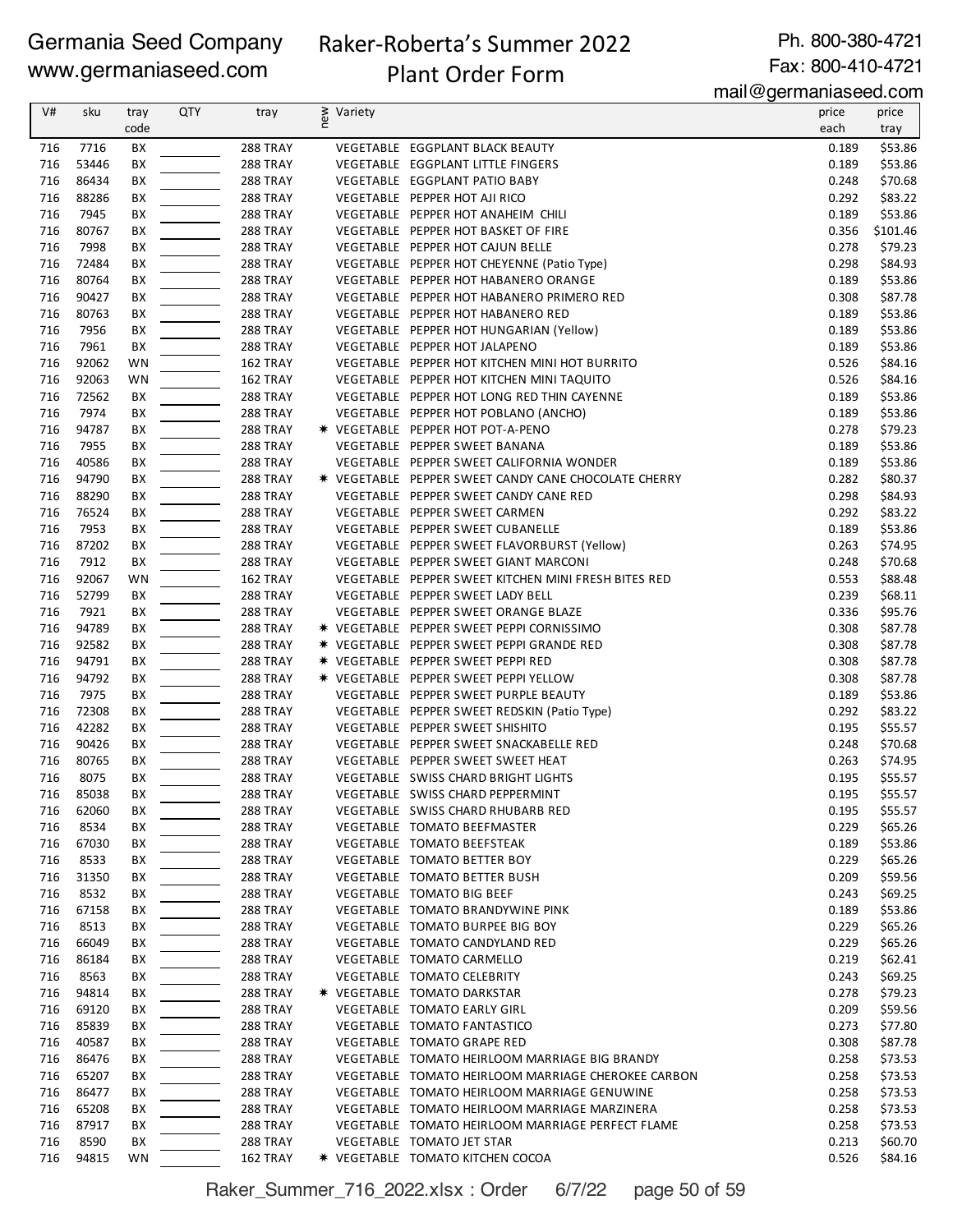# Raker-Roberta's Summer 2022

Ph. 800-380-4721 Fax: 800-410-4721

# Plant Order Form

mail@germaniaseed.com

|            |                |                 |            |                      |                                                                         | $1.1811$ $\sim$ gorman nao oo alloom. |                    |
|------------|----------------|-----------------|------------|----------------------|-------------------------------------------------------------------------|---------------------------------------|--------------------|
| V#         | sku            | tray            | <b>QTY</b> | tray                 | new<br>Variety                                                          | price                                 | price              |
|            |                | code            |            |                      |                                                                         | each                                  | tray               |
| 716        | 92069          | <b>WN</b>       |            | 162 TRAY             | VEGETABLE TOMATO KITCHEN MINI SIAM                                      | 0.526                                 | \$84.16            |
| 716        | 94816          | WN              |            | 162 TRAY             | * VEGETABLE TOMATO KITCHEN RED VELVET                                   | 0.526                                 | \$84.16            |
| 716        | 8540           | ВX              |            | 288 TRAY             | VEGETABLE TOMATO LEMON BOY                                              | 0.239                                 | \$68.11            |
| 716        | 88313          | BХ              |            | 288 TRAY             | VEGETABLE TOMATO MIDNIGHT SNACK (Cherry)                                | 0.273                                 | \$77.80            |
| 716        | 85838          | ВX              |            | 288 TRAY             | VEGETABLE TOMATO MOUNTAIN MERIT                                         | 0.318                                 | \$90.63            |
| 716        | 90453          | BХ              |            | 288 TRAY             | VEGETABLE TOMATO RED RACER                                              | 0.336                                 | \$95.76            |
| 716        | 8454           | BX              |            | 288 TRAY             | VEGETABLE TOMATO ROMA VF                                                | 0.189                                 | \$53.86            |
| 716        | 84214          | ВX              |            | 288 TRAY             | VEGETABLE TOMATO SAN MARZANO                                            | 0.189                                 | \$53.86            |
| 716        | 58496          | BX              |            | 288 TRAY             | VEGETABLE TOMATO STELLAR                                                | 0.298                                 | \$84.93            |
| 716        | 58498          | BХ              |            | 288 TRAY             | VEGETABLE TOMATO SUNRISE (SAUCE)                                        | 0.298                                 | \$84.93            |
| 716        | 55119          | BХ              |            | 288 TRAY             | VEGETABLE TOMATO SUPERSWEET 100                                         | 0.223                                 | \$63.55            |
| 716        | 76818          | BХ              |            | 288 TRAY             | VEGETABLE TOMATO SWEET N NEAT SCARLET                                   | 0.263                                 | \$74.95            |
| 716        | 76819          | ВX              |            | 288 TRAY             | VEGETABLE TOMATO SWEET N NEAT YELLOW                                    | 0.263                                 | \$74.95            |
| 716        | 8542           | BХ              |            | 288 TRAY             | VEGETABLE TOMATO TOPSY TOM                                              | 0.268                                 | \$76.38            |
| 716        | 68827          | BХ              |            | 288 TRAY             | VEGETABLE TOMATO WHOPPER                                                | 0.243                                 | \$69.25            |
| 716        | 31130          | ВX              |            | 288 TRAY             | VEGETABLE TOMATO YELLOW PEAR                                            | 0.195                                 | \$55.57            |
| 716        | 94728          | <b>RH</b>       |            | 36 CELL              | * VERBENA CANADENSIS HOMESTEAD HOT PINK                                 | 1.133                                 | \$40.78            |
| 716        | 30512          | <b>RH</b>       |            | 36 CELL              | VERBENA CANADENSIS HOMESTEAD PURPLE                                     | 1.133                                 | \$40.78            |
| 716        | 66087          | BХ              |            | 288 TRAY             | <b>VERBENA OBSESSION APRICOT</b>                                        | 0.229                                 | \$65.26            |
| 716        | 72963          | BХ              |            | 288 TRAY             | <b>VERBENA OBSESSION BERRY TART MIX</b>                                 | 0.229                                 | \$65.26            |
| 716        | 59372          | BX              |            | 288 TRAY             | VERBENA OBSESSION BLUE W/EYE                                            | 0.229                                 | \$65.26            |
| 716        | 56954          | ВX              |            | 288 TRAY             | VERBENA OBSESSION BORDEAUX (Velvet Red Eye)                             | 0.229                                 | \$65.26            |
| 716        | 59268          | BХ              |            | 288 TRAY             | <b>VERBENA OBSESSION BURGUNDY W/EYE</b>                                 | 0.229                                 | \$65.26            |
| 716        | 88327          | BХ              |            | 288 TRAY             | VERBENA OBSESSION CASCADE TWISTER PURPLE                                | 0.229                                 | \$65.26            |
| 716        | 88326          | BX              |            | 288 TRAY             | <b>VERBENA OBSESSION CASCADE TWISTER RED</b>                            | 0.229                                 | \$65.26            |
| 716        | 62064          | ВX              |            | 288 TRAY             | VERBENA OBSESSION CORAL W/EYE                                           | 0.229                                 | \$65.26            |
| 716        | 66088          | BX              |            | 288 TRAY             | <b>VERBENA OBSESSION EYED MIX</b>                                       | 0.229                                 | \$65.26            |
| 716<br>716 | 66089          | ВX              |            | 288 TRAY             | VERBENA OBSESSION LIGHT BLUE W/EYE                                      | 0.229                                 | \$65.26            |
|            | 59271          | BX              |            | 288 TRAY             | <b>VERBENA OBSESSION LILAC</b>                                          | 0.229                                 | \$65.26            |
| 716        | 56004          | WN              |            | 162 TRAY             | <b>VERBENA OBSESSION MIX</b>                                            | 0.368                                 | \$58.88            |
| 716        | 56004          | BX              |            | 288 TRAY             | <b>VERBENA OBSESSION MIX</b><br>VERBENA OBSESSION PASTEL MIX            | 0.229                                 | \$65.26            |
| 716<br>716 | 66090          | ВX              |            | 288 TRAY             |                                                                         | 0.229                                 | \$65.26            |
| 716        | 59272<br>59273 | BХ              |            | 288 TRAY             | <b>VERBENA OBSESSION PINK</b>                                           | 0.229<br>0.229                        | \$65.26<br>\$65.26 |
| 716        | 59009          | BХ<br>ВX        |            | 288 TRAY<br>288 TRAY | <b>VERBENA OBSESSION RED</b><br><b>VERBENA OBSESSION RED W/EYE</b>      | 0.229                                 | \$65.26            |
| 716        | 59274          |                 |            | 288 TRAY             |                                                                         | 0.229                                 | \$65.26            |
| 716        | 64064          | ВX              |            | 288 TRAY             | <b>VERBENA OBSESSION SCARLET</b><br><b>VERBENA OBSESSION SPIRIT MIX</b> | 0.229                                 | \$65.26            |
| 716        | 59275          | BХ<br>ВX        |            | 288 TRAY             | <b>VERBENA OBSESSION WHITE</b>                                          | 0.229                                 | \$65.26            |
| 716        | 4170           | WN              |            | 162 TRAY             | <b>VERBENA SPECIOSA IMAGINATION (Bright Purple)</b>                     | 0.385                                 | \$61.60            |
|            | 716 4170       | BX              |            | 288 TRAY             | VERBENA SPECIOSA IMAGINATION (Bright Purple)                            | 0.239                                 | \$68.11            |
| 716        | 41195          | <b>RH</b>       |            | 36 CELL              | VERONICA LONGIFOLIA FIRST BRIDE (White)                                 | 1.639                                 | \$59.00            |
| 716        | 84309          |                 |            | 36 CELL              | VERONICA LONGIFOLIA FIRST GLORY (Blue)                                  | 1.639                                 | \$59.00            |
| 716        | 90457          | RH<br><b>RH</b> |            | 36 CELL              | VERONICA LONGIFOLIA FIRST KISS (Pink)                                   | 1.639                                 | \$59.00            |
| 716        | 90458          | RH              |            | 36 CELL              | VERONICA LONGIFOLIA FIRST MATCH (Dark Pink/Purple)                      | 1.639                                 | \$59.00            |
| 716        | 85988          | <b>RH</b>       |            | 36 CELL              | VERONICA MOODY BLUES DARK BLUE                                          | 1.639                                 | \$59.00            |
| 716        | 40917          | RH              |            | 36 CELL              | VERONICA MOODY BLUES DARK PINK                                          | 1.639                                 | \$59.00            |
| 716        | 55904          | <b>RH</b>       |            | 36 CELL              | <b>VERONICA REPENS SUNSHINE</b>                                         | 1.235                                 | \$44.46            |
| 716        | 57392          | RH              |            | 36 CELL              | VERONICA SPICATA BLUE CARPET                                            | 1.032                                 | \$37.15            |
| 716        | 57392          | BХ              |            | 288 TRAY             | VERONICA SPICATA BLUE CARPET                                            | 0.246                                 | \$70.11            |
| 716        | 30516          | RH              |            | 36 CELL              | VERONICA SPICATA RED FOX (Bright Fuchsia Pink)                          | 1.235                                 | \$44.46            |
| 716        | 40211          | BХ              |            | 288 TRAY             | VERONICA SPICATA ROSE                                                   | 0.265                                 | \$75.52            |
| 716        | 58993          | RH              |            | 36 CELL              | VERONICA SPICATA ROYAL CANDLES (Violet Blue)                            | 1.690                                 | \$60.84            |
| 716        | 84767          | WN              |            | 162 TRAY             | VINCA CORA CASCADE APRICOT                                              | 0.465                                 | \$74.40            |
| 716        | 84767          | BХ              |            | 288 TRAY             | VINCA CORA CASCADE APRICOT                                              | 0.308                                 | \$87.78            |
| 716        | 91921          | WN              |            | 162 TRAY             | VINCA CORA CASCADE BRIGHT ROSE                                          | 0.465                                 | \$74.40            |
| 716        | 91921          | BХ              |            | 288 TRAY             | VINCA CORA CASCADE BRIGHT ROSE                                          | 0.308                                 | \$87.78            |
| 716        | 76822          | WN              |            | 162 TRAY             | VINCA CORA CASCADE CHERRY                                               | 0.465                                 | \$74.40            |
| 716        | 76822          | BХ              |            | 288 TRAY             | VINCA CORA CASCADE CHERRY                                               | 0.308                                 | \$87.78            |
| 716        | 90459          | WN              |            | 162 TRAY             | VINCA CORA CASCADE LAVENDER W/EYE                                       | 0.465                                 | \$74.40            |
| 716        | 90459          | BХ              |            | 288 TRAY             | VINCA CORA CASCADE LAVENDER W/EYE                                       | 0.308                                 | \$87.78            |
| 716        | 76823          | WN              |            | 162 TRAY             | VINCA CORA CASCADE LILAC                                                | 0.465                                 | \$74.40            |
| 716        | 76823          | ВX              |            | <b>288 TRAY</b>      | VINCA CORA CASCADE LILAC                                                | 0.308                                 | \$87.78            |
|            |                |                 |            |                      |                                                                         |                                       |                    |

Raker\_Summer\_716\_2022.xlsx : Order 6/7/22 page 51 of 59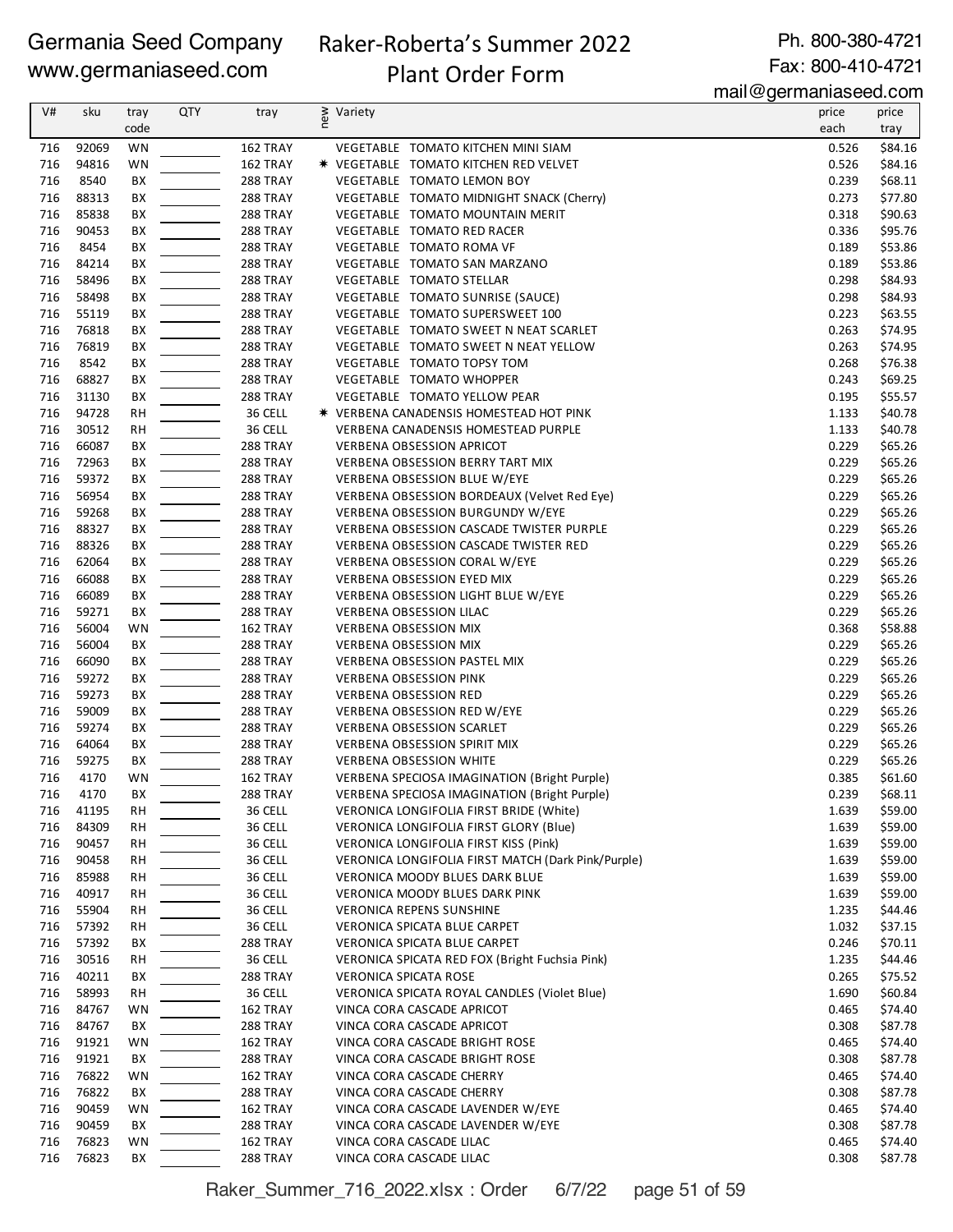# Raker-Roberta's Summer 2022 Plant Order Form

Ph. 800-380-4721 Fax: 800-410-4721

mail@germaniaseed.com

|            |                |           |     |                                    |                                                           | $\mu$ an wyt $\mu$ nianiastru.com |                    |
|------------|----------------|-----------|-----|------------------------------------|-----------------------------------------------------------|-----------------------------------|--------------------|
| V#         | sku            | tray      | QTY | tray                               | new<br>Variety                                            | price                             | price              |
|            |                | code      |     |                                    |                                                           | each                              | tray               |
| 716        | 77029<br>77029 | WN        |     | 162 TRAY                           | VINCA CORA CASCADE MIX                                    | 0.465                             | \$74.40            |
| 716<br>716 | 76826          | BX<br>WN  |     | 288 TRAY<br>162 TRAY               | VINCA CORA CASCADE MIX<br>VINCA CORA CASCADE POLKA DOT    | 0.308<br>0.465                    | \$87.78<br>\$74.40 |
| 716        | 76826          | BX        |     | 288 TRAY                           | VINCA CORA CASCADE POLKA DOT                              | 0.308                             | \$87.78            |
| 716        | 90460          | WN        |     | 162 TRAY                           | VINCA CORA CASCADE SHELL PINK                             | 0.465                             | \$74.40            |
| 716        | 90460          | BX        |     | 288 TRAY                           | VINCA CORA CASCADE SHELL PINK                             | 0.308                             | \$87.78            |
| 716        | 82691          | WN        |     | 162 TRAY                           | VINCA CORA CASCADE STRAWBERRY                             | 0.465                             | \$74.40            |
| 716        | 82691          | BX        |     | 288 TRAY                           | VINCA CORA CASCADE STRAWBERRY                             | 0.308                             | \$87.78            |
| 716        | 88330          | WN        |     | 162 TRAY                           | VINCA CORA CASCADE VIOLET                                 | 0.465                             | \$74.40            |
| 716        | 88330          | BX        |     | 288 TRAY                           | VINCA CORA CASCADE VIOLET                                 | 0.308                             | \$87.78            |
| 716        | 90461          | WN        |     | 162 TRAY                           | VINCA CORA CASCADE WHITE                                  | 0.465                             | \$74.40            |
| 716        | 90461          | BX        |     | 288 TRAY                           | VINCA CORA CASCADE WHITE                                  | 0.308                             | \$87.78            |
| 716        | 82692          | WN        |     | 162 TRAY                           | VINCA CORA RED                                            | 0.420                             | \$67.20            |
| 716        | 82692          | BX        |     | 288 TRAY                           | VINCA CORA RED                                            | 0.263                             | \$74.95            |
| 716        | 92051          | <b>WN</b> |     | 162 TRAY                           | VINCA CORA XDR APRICOT                                    | 0.420                             | \$67.20            |
| 716        | 92051          | BX        |     | 288 TRAY                           | VINCA CORA XDR APRICOT                                    | 0.263                             | \$74.95            |
| 716        | 41239          | WN        |     | 162 TRAY                           | VINCA CORA XDR CRANBERRY                                  | 0.420                             | \$67.20            |
| 716        | 41239          | ВX        |     | 288 TRAY                           | VINCA CORA XDR CRANBERRY                                  | 0.263                             | \$74.95            |
| 716        | 41240          | <b>WN</b> |     | 162 TRAY                           | VINCA CORA XDR DEEP STRAWBERRY                            | 0.420                             | \$67.20            |
| 716        | 41240          | BX        |     | 288 TRAY                           | VINCA CORA XDR DEEP STRAWBERRY                            | 0.263                             | \$74.95            |
| 716        | 41241          | WN        |     | 162 TRAY                           | VINCA CORA XDR HOTGENTA                                   | 0.420                             | \$67.20            |
| 716        | 41241          | BX        |     | 288 TRAY                           | VINCA CORA XDR HOTGENTA                                   | 0.263                             | \$74.95            |
| 716        | 41242          | WN        |     | 162 TRAY                           | VINCA CORA XDR LIGHT PINK                                 | 0.420                             | \$67.20            |
| 716        | 41242          | BX        |     | 288 TRAY                           | VINCA CORA XDR LIGHT PINK                                 | 0.263                             | \$74.95            |
| 716        | 41243          | WN        |     | 162 TRAY                           | VINCA CORA XDR MAGENTA HALO                               | 0.420                             | \$67.20            |
| 716        | 41243          | BX        |     | 288 TRAY                           | VINCA CORA XDR MAGENTA HALO                               | 0.263                             | \$74.95            |
| 716        | 41244          | WN        |     | 162 TRAY                           | VINCA CORA XDR MIX                                        | 0.420                             | \$67.20            |
| 716        | 41244          | BX        |     | 288 TRAY                           | VINCA CORA XDR MIX                                        | 0.263                             | \$74.95            |
| 716        | 41245          | WN        |     | 162 TRAY                           | VINCA CORA XDR ORCHID                                     | 0.420                             | \$67.20            |
| 716        | 41245          | BX        |     | 288 TRAY                           | VINCA CORA XDR ORCHID                                     | 0.263                             | \$74.95            |
| 716        | 41246          | WN        |     | 162 TRAY                           | VINCA CORA XDR PINK HALO                                  | 0.420                             | \$67.20            |
| 716        | 41246          | BX        |     | 288 TRAY                           | VINCA CORA XDR PINK HALO                                  | 0.263                             | \$74.95            |
| 716        | 41247          | WN        |     | 162 TRAY                           | VINCA CORA XDR POLKA DOT                                  | 0.420                             | \$67.20            |
| 716        | 41247          | BX        |     | 288 TRAY                           | VINCA CORA XDR POLKA DOT                                  | 0.263                             | \$74.95            |
| 716        | 41248          | WN        |     | 162 TRAY                           | VINCA CORA XDR PUNCH                                      | 0.420                             | \$67.20            |
| 716        | 41248          | BX        |     | 288 TRAY                           | VINCA CORA XDR PUNCH                                      | 0.263                             | \$74.95            |
| 716        | 41249          | <b>WN</b> |     | 162 TRAY                           | VINCA CORA XDR WHITE                                      | 0.420                             | \$67.20            |
| 716        | 41249          | BX        |     | 288 TRAY                           | VINCA CORA XDR WHITE                                      | 0.263                             | \$74.95            |
| 716        | 55895          | <b>WN</b> |     | 162 TRAY                           | VINCA MEDITERRANEAN LILAC                                 | 0.376                             | \$60.16            |
| 716        | 90462          | <b>WN</b> |     | 162 TRAY                           | VINCA MEDITERRANEAN XP BURGUNDY HALO                      | 0.376                             | \$60.16            |
| 716        | 75700          | WN        |     | 162 TRAY                           | VINCA MEDITERRANEAN XP DARK RED                           | 0.376                             | \$60.16            |
| 716        | 75700          | ВX        |     | <b>288 TRAY</b>                    | VINCA MEDITERRANEAN XP DARK RED                           | 0.223                             | \$63.55            |
| 716        | 75702          | WN        |     | 162 TRAY                           | VINCA MEDITERRANEAN XP HOT ROSE                           | 0.376                             | \$60.16            |
| 716        | 75747          | WN        |     | 162 TRAY                           | VINCA MEDITERRANEAN XP MIX                                | 0.376                             | \$60.16            |
| 716        | 75747          | BX        |     | 288 TRAY                           | VINCA MEDITERRANEAN XP MIX                                | 0.223                             | \$63.55            |
| 716        | 75902          | WN        |     | 162 TRAY                           | VINCA MEDITERRANEAN XP PEACH                              | 0.376                             | \$60.16            |
| 716        | 75754          | WN        |     | 162 TRAY                           | VINCA MEDITERRANEAN XP RED                                | 0.376                             | \$60.16            |
| 716        | 78654          | WN        |     | 162 TRAY                           | VINCA MEDITERRANEAN XP ROSE HALO                          | 0.376                             | \$60.16            |
| 716        | 75748          | WN        |     | 162 TRAY                           | VINCA MEDITERRANEAN XP STRAWBERRY                         | 0.376                             | \$60.16            |
| 716        | 75749          | <b>WN</b> |     | 162 TRAY                           | VINCA MEDITERRANEAN XP WHITE                              | 0.376                             | \$60.16            |
| 716        | 75749          | BХ        |     | <b>288 TRAY</b>                    | VINCA MEDITERRANEAN XP WHITE                              | 0.223                             | \$63.55            |
| 716        | 88331          | BX        |     | <b>288 TRAY</b>                    | VINCA MEGA BLOOM ORCHID HALO                              | 0.263                             | \$74.95            |
| 716        | 88332          | ВX        |     | 288 TRAY                           | VINCA MEGA BLOOM PINK HALO                                | 0.263                             | \$74.95            |
| 716        | 75343          | BX        |     | <b>288 TRAY</b>                    | VINCA PACIFICA XP APRICOT                                 | 0.195                             | \$55.57            |
| 716        | 31409          | ВX        |     | <b>288 TRAY</b>                    | VINCA PACIFICA XP BLUSH                                   | 0.195                             | \$55.57            |
| 716        | 78655          | BХ        |     | <b>288 TRAY</b>                    | VINCA PACIFICA XP BOLD MIX                                | 0.195                             | \$55.57            |
| 716        | 75345          | BХ        |     | <b>288 TRAY</b>                    | VINCA PACIFICA XP BURGUNDY                                | 0.195                             | \$55.57            |
| 716<br>716 | 75346<br>75906 | BХ        |     | <b>288 TRAY</b><br><b>288 TRAY</b> | VINCA PACIFICA XP BURGUNDY HALO                           | 0.195<br>0.195                    | \$55.57<br>\$55.57 |
| 716        |                | BХ        |     |                                    | VINCA PACIFICA XP CHERRY RED HALO                         |                                   |                    |
| 716        | 4425<br>75348  | BХ<br>BХ  |     | <b>288 TRAY</b><br>288 TRAY        | VINCA PACIFICA XP CRANBERRY<br>VINCA PACIFICA XP DARK RED | 0.195<br>0.195                    | \$55.57<br>\$55.57 |
| 716        | 75349          | ВX        |     | 288 TRAY                           | VINCA PACIFICA XP DEEP ORCHID                             | 0.195                             | \$55.57            |
|            |                |           |     |                                    |                                                           |                                   |                    |

Raker\_Summer\_716\_2022.xlsx : Order 6/7/22 page 52 of 59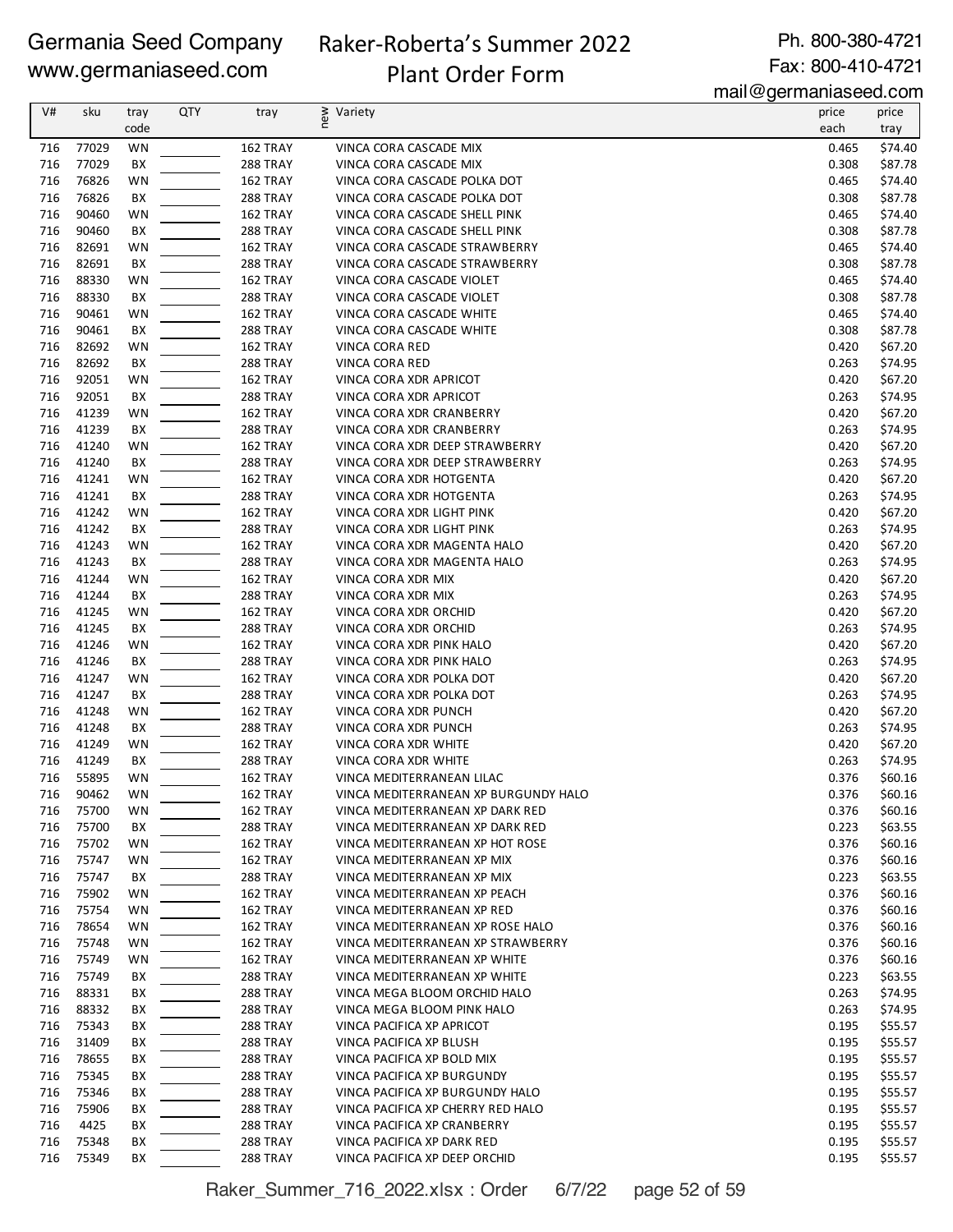### Raker-Roberta's Summer 2022 Plant Order Form

Ph. 800-380-4721 Fax: 800-410-4721

mail@germaniaseed.com

| V#  | sku   | tray      | QTY | tray            | new<br>Variety                    | price | price   |
|-----|-------|-----------|-----|-----------------|-----------------------------------|-------|---------|
|     |       | code      |     |                 |                                   | each  | tray    |
| 716 | 75909 | BX        |     | 288 TRAY        | VINCA PACIFICA XP ICY PINK        | 0.195 | \$55.57 |
| 716 | 31410 | BX        |     | 288 TRAY        | VINCA PACIFICA XP LILAC           | 0.195 | \$55.57 |
| 716 | 75350 | BХ        |     | 288 TRAY        | VINCA PACIFICA XP MAGENTA HALO    | 0.195 | \$55.57 |
| 716 | 75344 | WN        |     | 162 TRAY        | VINCA PACIFICA XP MIX             | 0.349 | \$55.84 |
|     |       |           |     |                 |                                   |       |         |
| 716 | 75344 | BХ        |     | 288 TRAY        | VINCA PACIFICA XP MIX             | 0.195 | \$55.57 |
| 716 | 78657 | BХ        |     | 288 TRAY        | VINCA PACIFICA XP ORANGE          | 0.195 | \$55.57 |
| 716 | 75351 | BX        |     | 288 TRAY        | VINCA PACIFICA XP POLKA DOT       | 0.195 | \$55.57 |
| 716 | 75352 | BХ        |     | 288 TRAY        | VINCA PACIFICA XP PUNCH           | 0.195 | \$55.57 |
| 716 | 75911 | BХ        |     | 288 TRAY        | VINCA PACIFICA XP RASPBERRY       | 0.195 | \$55.57 |
| 716 | 75353 | BХ        |     | 288 TRAY        | VINCA PACIFICA XP REALLY RED      | 0.195 | \$55.57 |
| 716 | 75354 | BХ        |     | 288 TRAY        | VINCA PACIFICA XP ROSE HALO       | 0.195 | \$55.57 |
| 716 | 31411 | BХ        |     | 288 TRAY        | VINCA PACIFICA XP WHITE           | 0.195 | \$55.57 |
| 716 | 92104 | WN        |     | 162 TRAY        | VINCA TATTOO AMERICAN PIE MIX     | 0.412 | \$65.92 |
| 716 | 92104 | BX        |     | 288 TRAY        | VINCA TATTOO AMERICAN PIE MIX     | 0.253 | \$72.10 |
| 716 | 90463 | <b>WN</b> |     | 162 TRAY        | VINCA TATTOO BLACK CHERRY         | 0.412 | \$65.92 |
| 716 | 90463 | BХ        |     | 288 TRAY        | VINCA TATTOO BLACK CHERRY         | 0.253 | \$72.10 |
| 716 | 92105 | <b>WN</b> |     | 162 TRAY        | VINCA TATTOO BLACKBERRY           | 0.412 | \$65.92 |
| 716 | 92105 | BХ        |     | 288 TRAY        | VINCA TATTOO BLACKBERRY           | 0.253 | \$72.10 |
| 716 | 92106 | <b>WN</b> |     | 162 TRAY        | VINCA TATTOO BLUEBERRY            | 0.412 | \$65.92 |
| 716 | 92106 | BX        |     | 288 TRAY        | VINCA TATTOO BLUEBERRY            | 0.253 | \$72.10 |
| 716 | 90464 | WN        |     | 162 TRAY        | VINCA TATTOO PAPAYA               | 0.412 | \$65.92 |
| 716 | 90464 | BХ        |     | 288 TRAY        | VINCA TATTOO PAPAYA               | 0.253 | \$72.10 |
| 716 | 90465 | WN        |     | 162 TRAY        | VINCA TATTOO RASPBERRY            | 0.412 | \$65.92 |
| 716 | 90465 | BX        |     | 288 TRAY        | VINCA TATTOO RASPBERRY            | 0.253 | \$72.10 |
| 716 | 90466 | <b>WN</b> |     | 162 TRAY        | VINCA TATTOO TANGERINE            | 0.412 | \$65.92 |
| 716 | 90466 | BХ        |     | 288 TRAY        | VINCA TATTOO TANGERINE            | 0.253 | \$72.10 |
| 716 | 76827 | BХ        |     |                 | VINCA TITAN APRICOT               | 0.258 | \$73.53 |
|     |       |           |     | 288 TRAY        |                                   |       |         |
| 716 | 68952 | BХ        |     | 288 TRAY        | VINCA TITAN BLUSH                 | 0.258 | \$73.53 |
| 716 | 78659 | ВX        |     | 288 TRAY        | VINCA TITAN BUBBLEGUM MIX         | 0.258 | \$73.53 |
| 716 | 68953 | BX        |     | 288 TRAY        | <b>VINCA TITAN BURGUNDY</b>       | 0.258 | \$73.53 |
| 716 | 78660 | BХ        |     | 288 TRAY        | VINCA TITAN CLEAR MIX             | 0.258 | \$73.53 |
| 716 | 76828 | BX        |     | 288 TRAY        | VINCA TITAN DARK RED              | 0.258 | \$73.53 |
| 716 | 76829 | BХ        |     | 288 TRAY        | VINCA TITAN ICY PINK              | 0.258 | \$73.53 |
| 716 | 68954 | ВX        |     | 288 TRAY        | VINCA TITAN LAVENDER BLUE HALO    | 0.258 | \$73.53 |
| 716 | 68955 | BХ        |     | 288 TRAY        | VINCA TITAN LILAC                 | 0.258 | \$73.53 |
| 716 | 68956 | BХ        |     | 288 TRAY        | VINCA TITAN MIX                   | 0.258 | \$73.53 |
| 716 | 68957 | BХ        |     | 288 TRAY        | VINCA TITAN POLKA DOT             | 0.258 | \$73.53 |
| 716 | 68958 | ВX        |     | 288 TRAY        | VINCA TITAN PUNCH                 | 0.258 | \$73.53 |
| 716 | 73942 | ВX        |     | 288 TRAY        | VINCA TITAN PURE WHITE            | 0.258 | \$73.53 |
| 716 | 58499 | BX        |     | 288 TRAY        | VINCA TITAN REALLY RED            | 0.258 | \$73.53 |
| 716 | 68959 | BX        |     | <b>288 TRAY</b> | <b>VINCA TITAN ROSE</b>           | 0.258 | \$73.53 |
| 716 | 85039 | BХ        |     | 288 TRAY        | VINCA TITAN ROSE HALO             | 0.258 | \$73.53 |
| 716 | 78663 | BХ        |     | <b>288 TRAY</b> | VINCA TITAN SUMMER BREEZE MIX     | 0.258 | \$73.53 |
| 716 | 54904 | RH        |     | 36 CELL         | VINCA VINE MINOR BOWLES (Blue)    | 1.386 | \$49.89 |
| 716 | 94635 | BХ        |     | 288 TRAY        | VIOLA COLORMAX BEACON ROSE        | 0.209 | \$59.56 |
| 716 | 94635 | <b>CR</b> |     | 338 TRAY        | VIOLA COLORMAX BEACON ROSE        | 0.186 | \$62.31 |
| 716 | 85956 | BХ        |     | <b>288 TRAY</b> | VIOLA COLORMAX BERRY PIE          | 0.209 | \$59.56 |
| 716 | 85956 | CR        |     | 338 TRAY        | VIOLA COLORMAX BERRY PIE          | 0.186 | \$62.31 |
| 716 | 89846 | BХ        |     | 288 TRAY        | VIOLA COLORMAX CITRUS MIX         | 0.209 | \$59.56 |
| 716 | 89846 | <b>CR</b> |     | 338 TRAY        | VIOLA COLORMAX CITRUS MIX         | 0.186 | \$62.31 |
| 716 | 85957 | BХ        |     | 288 TRAY        | VIOLA COLORMAX CLEAR ORANGE       | 0.209 | \$59.56 |
| 716 | 85957 | <b>CR</b> |     | <b>338 TRAY</b> | VIOLA COLORMAX CLEAR ORANGE       | 0.186 | \$62.31 |
| 716 | 87861 | ВX        |     | 288 TRAY        | VIOLA COLORMAX CLEAR PURPLE       | 0.209 | \$59.56 |
| 716 | 87861 | <b>CR</b> |     | 338 TRAY        | VIOLA COLORMAX CLEAR PURPLE       | 0.186 | \$62.31 |
|     |       |           |     |                 |                                   |       | \$59.56 |
| 716 | 85958 | BХ        |     | 288 TRAY        | VIOLA COLORMAX CLEAR YELLOW       | 0.209 |         |
| 716 | 85958 | CR        |     | 338 TRAY        | VIOLA COLORMAX CLEAR YELLOW       | 0.186 | \$62.31 |
| 716 | 85959 | BХ        |     | 288 TRAY        | VIOLA COLORMAX ICY BLUE           | 0.209 | \$59.56 |
| 716 | 85959 | <b>CR</b> |     | 338 TRAY        | VIOLA COLORMAX ICY BLUE           | 0.186 | \$62.31 |
| 716 | 87862 | BХ        |     | 288 TRAY        | VIOLA COLORMAX LEMON SPLASH       | 0.209 | \$59.56 |
| 716 | 87862 | <b>CR</b> |     | 338 TRAY        | VIOLA COLORMAX LEMON SPLASH       | 0.186 | \$62.31 |
| 716 | 89847 | BХ        |     | 288 TRAY        | VIOLA COLORMAX LEMONBERRY PIE MIX | 0.209 | \$59.56 |
| 716 | 89847 | <b>CR</b> |     | 338 TRAY        | VIOLA COLORMAX LEMONBERRY PIE MIX | 0.186 | \$62.31 |

Raker\_Summer\_716\_2022.xlsx : Order 6/7/22 page 53 of 59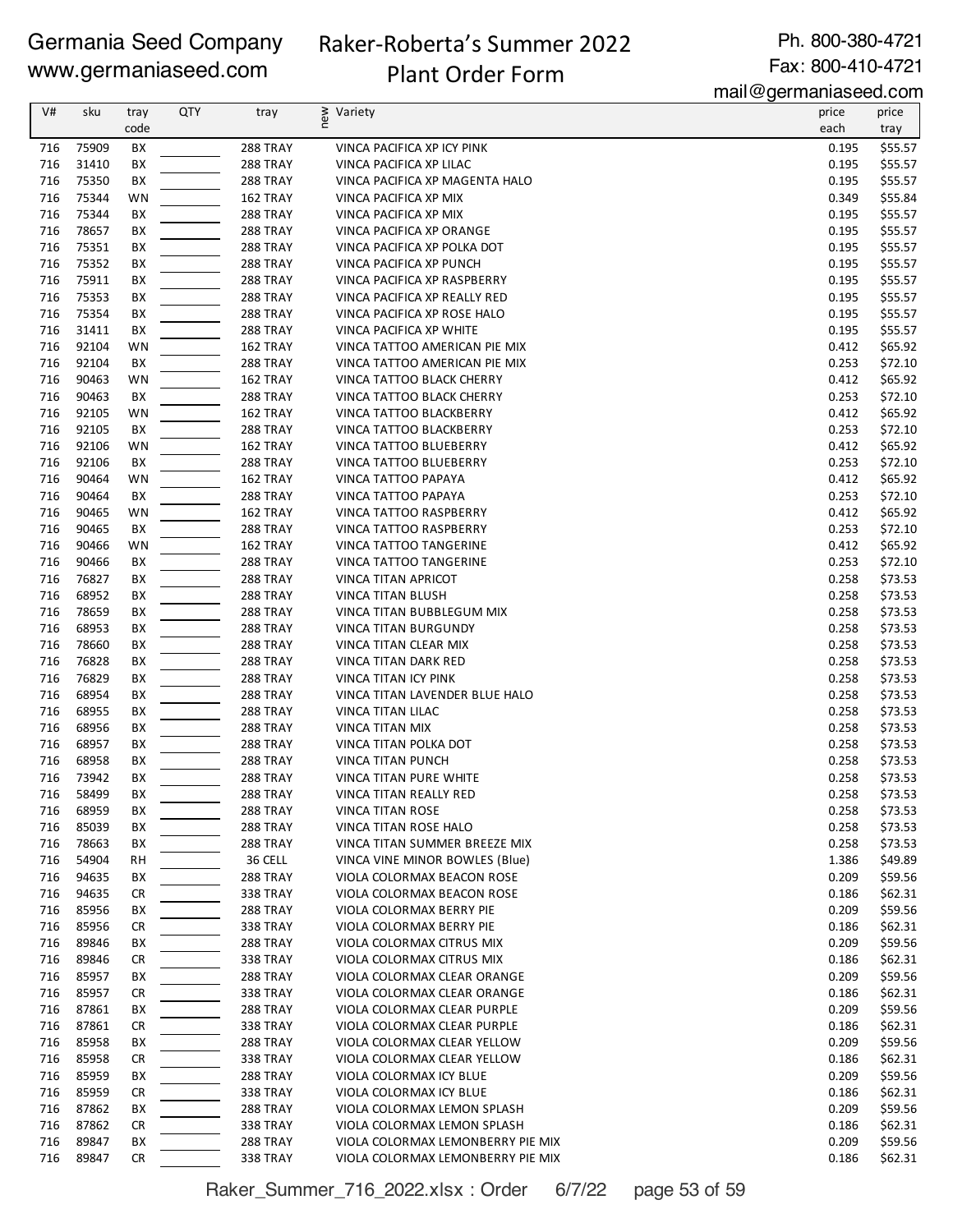# Raker-Roberta's Summer 2022 Plant Order Form

Ph. 800-380-4721 Fax: 800-410-4721

mail@germaniaseed.com

| V#         | sku            | tray<br>code    | <b>QTY</b> | tray                        | new<br>Variety                                                                  | price<br>each  | price              |
|------------|----------------|-----------------|------------|-----------------------------|---------------------------------------------------------------------------------|----------------|--------------------|
|            |                |                 |            |                             |                                                                                 |                | tray               |
| 716<br>716 | 85960<br>85960 | BX<br><b>CR</b> |            | 288 TRAY<br>338 TRAY        | VIOLA COLORMAX MIX<br>VIOLA COLORMAX MIX                                        | 0.209<br>0.186 | \$59.56<br>\$62.31 |
| 716        | 85961          | BX              |            | 288 TRAY                    | VIOLA COLORMAX POPCORN                                                          | 0.209          | \$59.56            |
| 716        | 85961          | <b>CR</b>       |            | 338 TRAY                    | VIOLA COLORMAX POPCORN                                                          | 0.186          | \$62.31            |
| 716        | 85962          | ВX              |            | 288 TRAY                    | VIOLA COLORMAX PURPLE GLOW                                                      | 0.209          | \$59.56            |
| 716        | 85962          | <b>CR</b>       |            | 338 TRAY                    | VIOLA COLORMAX PURPLE GLOW                                                      | 0.186          | \$62.31            |
| 716        | 87864          | BX              |            | 288 TRAY                    | VIOLA COLORMAX ROSE BLOTCH                                                      | 0.209          | \$59.56            |
| 716        | 87864          | <b>CR</b>       |            | <b>338 TRAY</b>             | VIOLA COLORMAX ROSE BLOTCH                                                      | 0.186          | \$62.31            |
| 716        | 89848          | BX              |            | 288 TRAY                    | VIOLA COLORMAX ROYAL MIX                                                        | 0.209          | \$59.56            |
| 716        | 89848          | <b>CR</b>       |            | <b>338 TRAY</b>             | VIOLA COLORMAX ROYAL MIX                                                        | 0.186          | \$62.31            |
| 716        | 96473          | BX              |            | 288 TRAY                    | <b>* VIOLA COLORMAX TRUE BLUE</b>                                               | 0.209          | \$59.56            |
| 716        | 96473          | <b>CR</b>       |            | <b>338 TRAY</b>             | <b>* VIOLA COLORMAX TRUE BLUE</b>                                               | 0.186          | \$62.31            |
| 716<br>716 | 87865<br>87865 | ВX              |            | 288 TRAY                    | VIOLA COLORMAX YELLOW JUMP UP                                                   | 0.209<br>0.186 | \$59.56            |
| 716        | 67043          | <b>CR</b><br>WN |            | <b>338 TRAY</b><br>162 TRAY | VIOLA COLORMAX YELLOW JUMP UP<br>VIOLA JOHNNY JUMP UP (HELEN MOUNT) (Tri-Color) | 0.340          | \$62.31<br>\$54.40 |
| 716        | 67043          | BX              |            | 288 TRAY                    | VIOLA JOHNNY JUMP UP (HELEN MOUNT) (Tri-Color)                                  | 0.190          | \$54.15            |
| 716        | 67043          | <b>CR</b>       |            | <b>338 TRAY</b>             | VIOLA JOHNNY JUMP UP (HELEN MOUNT) (Tri-Color)                                  | 0.165          | \$55.27            |
| 716        | 40806          | <b>WN</b>       |            | 162 TRAY                    | VIOLA KING HENRY (Tri-Color)                                                    | 0.340          | \$54.40            |
| 716        | 40806          | BX              |            | 288 TRAY                    | VIOLA KING HENRY (Tri-Color)                                                    | 0.190          | \$54.15            |
| 716        | 40806          | <b>CR</b>       |            | <b>338 TRAY</b>             | VIOLA KING HENRY (Tri-Color)                                                    | 0.165          | \$55.27            |
| 716        | 71669          | ВX              |            | 288 TRAY                    | VIOLA PENNY ALL SEASONS MIX                                                     | 0.205          | \$58.42            |
| 716        | 71669          | <b>CR</b>       |            | 338 TRAY                    | VIOLA PENNY ALL SEASONS MIX                                                     | 0.182          | \$60.97            |
| 716        | 65670          | ВX              |            | 288 TRAY                    | VIOLA PENNY BEACONSFIELD                                                        | 0.205          | \$58.42            |
| 716        | 65670          | <b>CR</b>       |            | <b>338 TRAY</b>             | VIOLA PENNY BEACONSFIELD                                                        | 0.182          | \$60.97            |
| 716        | 88002          | BX              |            | 288 TRAY                    | VIOLA PENNY BLACK                                                               | 0.205          | \$58.42            |
| 716        | 88002          | <b>CR</b>       |            | <b>338 TRAY</b>             | VIOLA PENNY BLACK                                                               | 0.182          | \$60.97            |
| 716        | 6416           | BX              |            | 288 TRAY                    | <b>VIOLA PENNY BLUE</b>                                                         | 0.205          | \$58.42            |
| 716        | 6416           | <b>CR</b>       |            | <b>338 TRAY</b>             | VIOLA PENNY BLUE                                                                | 0.182          | \$60.97            |
| 716<br>716 | 58392<br>58392 | BX<br><b>CR</b> |            | 288 TRAY                    | VIOLA PENNY CITRUS MIX<br>VIOLA PENNY CITRUS MIX                                | 0.205<br>0.182 | \$58.42<br>\$60.97 |
| 716        | 76577          | ВX              |            | <b>338 TRAY</b><br>288 TRAY | VIOLA PENNY CLEAR YELLOW                                                        | 0.205          | \$58.42            |
| 716        | 76577          | <b>CR</b>       |            | <b>338 TRAY</b>             | VIOLA PENNY CLEAR YELLOW                                                        | 0.182          | \$60.97            |
| 716        | 34072          | BX              |            | 288 TRAY                    | VIOLA PENNY DEEP BLUE                                                           | 0.205          | \$58.42            |
| 716        | 34072          | <b>CR</b>       |            | <b>338 TRAY</b>             | VIOLA PENNY DEEP BLUE                                                           | 0.182          | \$60.97            |
| 716        | 6767           | BX              |            | 288 TRAY                    | VIOLA PENNY DENIM JUMP UP                                                       | 0.205          | \$58.42            |
| 716        | 6767           | <b>CR</b>       |            | 338 TRAY                    | VIOLA PENNY DENIM JUMP UP                                                       | 0.182          | \$60.97            |
| 716        | 70236          | ВX              |            | 288 TRAY                    | VIOLA PENNY JUMP UP MIX                                                         | 0.205          | \$58.42            |
| 716        | 70236          | <b>CR</b>       |            | <b>338 TRAY</b>             | VIOLA PENNY JUMP UP MIX                                                         | 0.182          | \$60.97            |
| 716        | 62593          | BX              |            | <b>288 TRAY</b>             | VIOLA PENNY LANE MIX                                                            | 0.205          | \$58.42            |
| 716        | 62593          | <b>CR</b>       |            | 338 TRAY                    | VIOLA PENNY LANE MIX                                                            | 0.182          | \$60.97            |
| 716        | 70238          | ВX              |            | 288 TRAY                    | VIOLA PENNY MARINA                                                              | 0.205          | \$58.42            |
| 716        | 70238          | <b>CR</b>       |            | <b>338 TRAY</b>             | VIOLA PENNY MARINA                                                              | 0.182          | \$60.97            |
| 716        | 6768           | BX              |            | 288 TRAY                    | VIOLA PENNY MICKEY                                                              | 0.205          | \$58.42            |
| 716        | 6768           | <b>CR</b>       |            | 338 TRAY                    | VIOLA PENNY MICKEY                                                              | 0.182          | \$60.97            |
| 716<br>716 | 58393<br>58393 | BХ<br><b>CR</b> |            | 288 TRAY<br>338 TRAY        | VIOLA PENNY ORANGE<br>VIOLA PENNY ORANGE                                        | 0.205<br>0.182 | \$58.42<br>\$60.97 |
| 716        | 6407           | BХ              |            | 288 TRAY                    | <b>VIOLA PENNY ORANGE JUMP UP</b>                                               | 0.205          | \$58.42            |
| 716        | 6407           | <b>CR</b>       |            | 338 TRAY                    | VIOLA PENNY ORANGE JUMP UP                                                      | 0.182          | \$60.97            |
| 716        | 73272          | BХ              |            | 288 TRAY                    | VIOLA PENNY PEACH JUMP UP                                                       | 0.205          | \$58.42            |
| 716        | 73272          | <b>CR</b>       |            | <b>338 TRAY</b>             | VIOLA PENNY PEACH JUMP UP                                                       | 0.182          | \$60.97            |
| 716        | 40678          | BХ              |            | 288 TRAY                    | VIOLA PENNY PRIMROSE BICOLOR                                                    | 0.205          | \$58.42            |
| 716        | 40678          | CR              |            | <b>338 TRAY</b>             | VIOLA PENNY PRIMROSE BICOLOR                                                    | 0.182          | \$60.97            |
| 716        | 78341          | ВX              |            | 288 TRAY                    | VIOLA PENNY PRIMROSE PICOTEE (Purple Edge)                                      | 0.205          | \$58.42            |
| 716        | 78341          | <b>CR</b>       |            | 338 TRAY                    | VIOLA PENNY PRIMROSE PICOTEE (Purple Edge)                                      | 0.182          | \$60.97            |
| 716        | 73273          | BХ              |            | 288 TRAY                    | VIOLA PENNY PURPLE PICOTEE                                                      | 0.205          | \$58.42            |
| 716        | 73273          | CR              |            | 338 TRAY                    | VIOLA PENNY PURPLE PICOTEE                                                      | 0.182          | \$60.97            |
| 716        | 67638          | BХ              |            | 288 TRAY                    | VIOLA PENNY RED BLOTCH                                                          | 0.205          | \$58.42            |
| 716        | 67638          | CR              |            | <b>338 TRAY</b>             | VIOLA PENNY RED BLOTCH                                                          | 0.182          | \$60.97            |
| 716        | 6771           | BХ              |            | 288 TRAY                    | VIOLA PENNY RED WING                                                            | 0.205          | \$58.42            |
| 716        | 6771           | <b>CR</b>       |            | 338 TRAY                    | VIOLA PENNY RED WING                                                            | 0.182          | \$60.97            |
| 716<br>716 | 6769<br>6769   | ВX<br><b>CR</b> |            | 288 TRAY<br>338 TRAY        | VIOLA PENNY ROSE BLOTCH                                                         | 0.205<br>0.182 | \$58.42<br>\$60.97 |
|            |                |                 |            |                             | VIOLA PENNY ROSE BLOTCH                                                         |                |                    |

Raker\_Summer\_716\_2022.xlsx : Order 6/7/22 page 54 of 59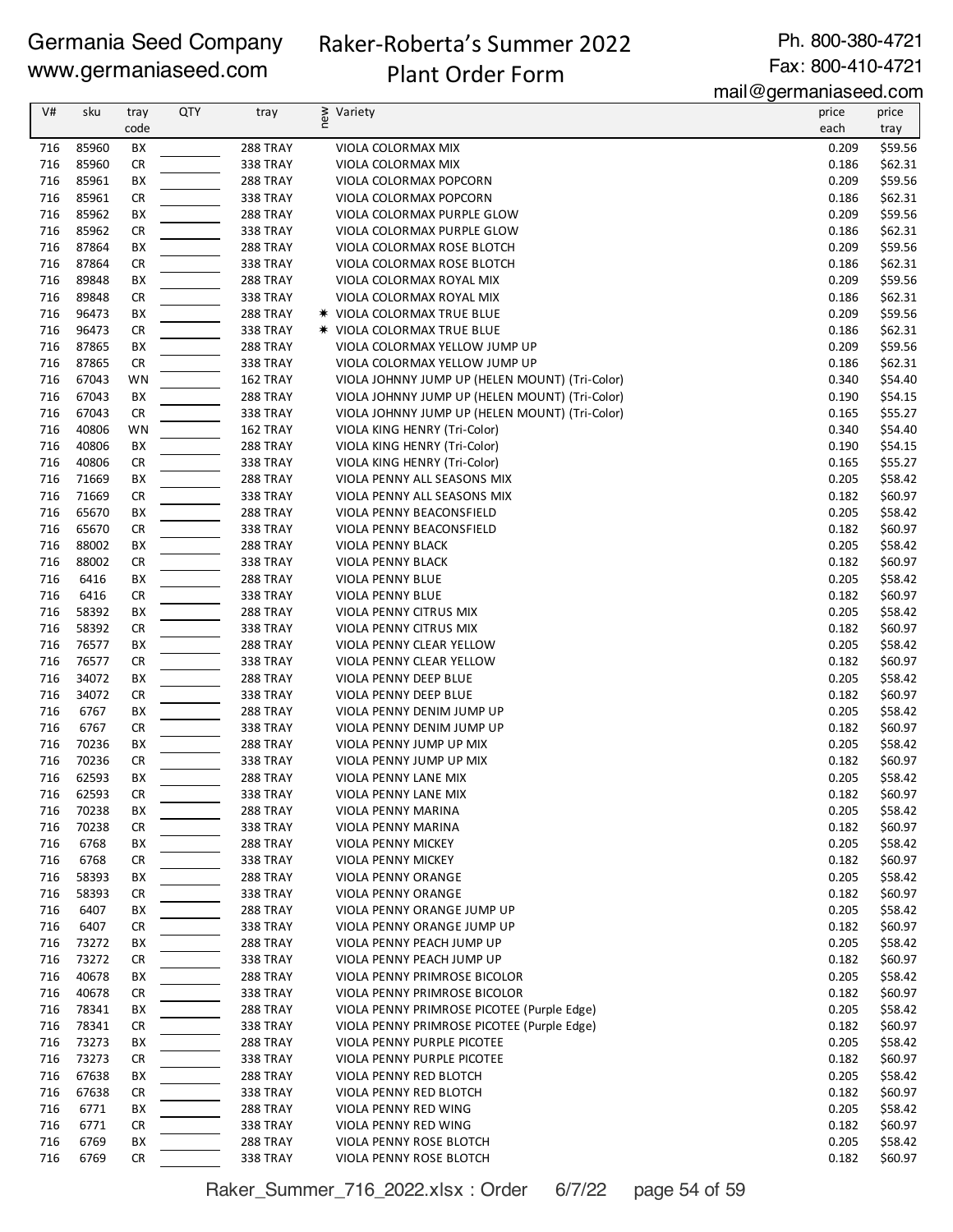# Raker-Roberta's Summer 2022 Plant Order Form

Ph. 800-380-4721 Fax: 800-410-4721

mail@germaniaseed.com

| V#         | sku            |              | <b>QTY</b> |                      | Variety                                                       | $1.1911 - 9$<br>price | .                  |
|------------|----------------|--------------|------------|----------------------|---------------------------------------------------------------|-----------------------|--------------------|
|            |                | tray<br>code |            | tray                 | new                                                           |                       | price              |
|            |                |              |            |                      |                                                               | each                  | tray               |
| 716        | 63556          | BX           |            | 288 TRAY             | VIOLA PENNY VIOLET                                            | 0.205                 | \$58.42            |
| 716        | 63556          | <b>CR</b>    |            | 338 TRAY             | VIOLA PENNY VIOLET                                            | 0.182                 | \$60.97            |
| 716        | 89853          | BX           |            | 288 TRAY             | VIOLA PENNY VIOLET FACE                                       | 0.205                 | \$58.42            |
| 716        | 89853          | <b>CR</b>    |            | <b>338 TRAY</b>      | VIOLA PENNY VIOLET FACE                                       | 0.182                 | \$60.97            |
| 716        | 94382          | BX           |            | 288 TRAY             | VIOLA PENNY VIOLET TIGER FACE                                 | 0.205                 | \$58.42            |
| 716        | 94382          | <b>CR</b>    |            | 338 TRAY             | VIOLA PENNY VIOLET TIGER FACE                                 | 0.182                 | \$60.97            |
| 716        | 34073          | BX           |            | 288 TRAY             | VIOLA PENNY WHITE                                             | 0.205                 | \$58.42            |
| 716        | 34073          | <b>CR</b>    |            | 338 TRAY             | <b>VIOLA PENNY WHITE</b>                                      | 0.182                 | \$60.97            |
| 716        | 40679          | BX           |            | 288 TRAY             | VIOLA PENNY WHITE BLOTCH                                      | 0.205                 | \$58.42            |
| 716        | 40679          | <b>CR</b>    |            | <b>338 TRAY</b>      | VIOLA PENNY WHITE BLOTCH                                      | 0.182                 | \$60.97            |
| 716        | 67639          | BX           |            | <b>288 TRAY</b>      | VIOLA PENNY WHITE JUMP UP                                     | 0.205                 | \$58.42            |
| 716        | 67639          | <b>CR</b>    |            | <b>338 TRAY</b>      | VIOLA PENNY WHITE JUMP UP                                     | 0.182                 | \$60.97            |
| 716        | 67640          | BX           |            | <b>288 TRAY</b>      | VIOLA PENNY WINTER MIX                                        | 0.205                 | \$58.42            |
| 716        | 67640          | <b>CR</b>    |            | <b>338 TRAY</b>      | VIOLA PENNY WINTER MIX                                        | 0.182                 | \$60.97            |
| 716        | 6415           | BX           |            | 288 TRAY             | VIOLA PENNY YELLOW                                            | 0.205                 | \$58.42            |
| 716        | 6415           | <b>CR</b>    |            | <b>338 TRAY</b>      | VIOLA PENNY YELLOW                                            | 0.182                 | \$60.97            |
| 716        | 67641          | BX           |            | 288 TRAY             | VIOLA PENNY YELLOW BLOTCH                                     | 0.205                 | \$58.42            |
| 716        | 67641          | <b>CR</b>    |            | 338 TRAY             | VIOLA PENNY YELLOW BLOTCH                                     | 0.182                 | \$60.97            |
| 716        | 58395          | BX           |            | 288 TRAY             | VIOLA PENNY YELLOW JUMP UP                                    | 0.205                 | \$58.42            |
| 716        | 58395          | <b>CR</b>    |            | <b>338 TRAY</b>      | VIOLA PENNY YELLOW JUMP UP                                    | 0.182                 | \$60.97            |
| 716        | 34075          | WN           |            | 162 TRAY             | VIOLA SORBET BLACK DELIGHT (Black w/Yellow Eye)               | 0.376                 | \$60.16            |
| 716        | 34075          | BX           |            | 288 TRAY             | VIOLA SORBET BLACK DELIGHT (Black w/Yellow Eye)               | 0.205                 | \$58.42            |
| 716        | 34075          | <b>CR</b>    |            | 338 TRAY             | VIOLA SORBET BLACK DELIGHT (Black w/Yellow Eye)               | 0.182                 | \$60.97            |
| 716        | 82255          | WN           |            | 162 TRAY             | VIOLA SORBET CARMINE ROSE                                     | 0.376                 | \$60.16            |
| 716        | 82255          | BX           |            | <b>288 TRAY</b>      | VIOLA SORBET CARMINE ROSE                                     | 0.205                 | \$58.42            |
| 716        | 82255          | <b>CR</b>    |            | <b>338 TRAY</b>      | VIOLA SORBET CARMINE ROSE                                     | 0.182                 | \$60.97            |
| 716        | 85947          | WN           |            | 162 TRAY             | VIOLA SORBET FIRE                                             | 0.376                 | \$60.16            |
| 716        | 85947          | BX           |            | 288 TRAY             | VIOLA SORBET FIRE                                             | 0.205                 | \$58.42            |
| 716        | 85947          | <b>CR</b>    |            | 338 TRAY             | VIOLA SORBET FIRE                                             | 0.182                 | \$60.97            |
| 716        | 88004          | WN           |            | 162 TRAY             | VIOLA SORBET HONEYBEE                                         | 0.376                 | \$60.16            |
| 716        | 88004          | BX           |            | <b>288 TRAY</b>      | VIOLA SORBET HONEYBEE                                         | 0.205                 | \$58.42            |
| 716        | 88004          | <b>CR</b>    |            | 338 TRAY             | VIOLA SORBET HONEYBEE                                         | 0.182                 | \$60.97            |
| 716        | 6354           | WN           |            | 162 TRAY             | VIOLA SORBET ICY BLUE                                         | 0.376                 | \$60.16            |
| 716        | 6354           | BX           |            | <b>288 TRAY</b>      | VIOLA SORBET ICY BLUE                                         | 0.205                 | \$58.42            |
| 716        | 6354           | <b>CR</b>    |            | <b>338 TRAY</b>      | VIOLA SORBET ICY BLUE                                         | 0.182                 | \$60.97            |
| 716        | 31436          | WN           |            | 162 TRAY             | VIOLA SORBET LEMON CHIFFON                                    | 0.376                 | \$60.16            |
| 716        | 31436          | BX           |            | 288 TRAY             | VIOLA SORBET LEMON CHIFFON                                    | 0.205                 | \$58.42            |
| 716        | 31436          | <b>CR</b>    |            | 338 TRAY             | VIOLA SORBET LEMON CHIFFON                                    | 0.182                 | \$60.97            |
| 716        | 58397          | WN           |            | 162 TRAY             | VIOLA SORBET LILAC ICE                                        | 0.376                 | \$60.16            |
| 716        | 58397          | BX           |            | 288 TRAY             | VIOLA SORBET LILAC ICE                                        | 0.205                 | \$58.42            |
| 716        | 58397          | CR           |            | <b>338 TRAY</b>      | VIOLA SORBET LILAC ICE                                        | 0.182                 | \$60.97            |
| 716        | 80616          |              |            | 162 TRAY             | VIOLA SORBET MIDNIGHT GLOW                                    | 0.376                 | \$60.16            |
| 716        | 80616          | WN<br>BХ     |            | 288 TRAY             | VIOLA SORBET MIDNIGHT GLOW                                    | 0.205                 | \$58.42            |
|            |                |              |            |                      |                                                               |                       |                    |
| 716<br>716 | 80616<br>78350 | CR<br>WN     |            | 338 TRAY<br>162 TRAY | VIOLA SORBET MIDNIGHT GLOW<br>VIOLA SORBET ORCHID ROSE BEACON | 0.182<br>0.376        | \$60.97<br>\$60.16 |
|            |                |              |            |                      |                                                               |                       |                    |
| 716        | 78350          | BХ           |            | <b>288 TRAY</b>      | VIOLA SORBET ORCHID ROSE BEACON                               | 0.205                 | \$58.42            |
| 716        | 78350          | CR           |            | 338 TRAY             | VIOLA SORBET ORCHID ROSE BEACON                               | 0.182                 | \$60.97            |
| 716        | 94638          | WN           |            | 162 TRAY             | VIOLA SORBET TIGER EYE                                        | 0.376                 | \$60.16            |
| 716        | 94638          | BХ           |            | 288 TRAY             | VIOLA SORBET TIGER EYE                                        | 0.205                 | \$58.42            |
| 716        | 94638          | CR           |            | <b>338 TRAY</b>      | VIOLA SORBET TIGER EYE                                        | 0.182                 | \$60.97            |
| 716        | 42416          | WN           |            | 162 TRAY             | VIOLA SORBET XP ALL SEASON MIX                                | 0.376                 | \$60.16            |
| 716        | 42416          | BХ           |            | <b>288 TRAY</b>      | VIOLA SORBET XP ALL SEASON MIX                                | 0.205                 | \$58.42            |
| 716        | 42416          | CR           |            | <b>338 TRAY</b>      | VIOLA SORBET XP ALL SEASON MIX                                | 0.182                 | \$60.97            |
| 716        | 68210          | WN           |            | 162 TRAY             | VIOLA SORBET XP AUTUMN SELECT MIX                             | 0.376                 | \$60.16            |
| 716        | 68210          | BX           |            | <b>288 TRAY</b>      | VIOLA SORBET XP AUTUMN SELECT MIX                             | 0.205                 | \$58.42            |
| 716        | 68210          | CR           |            | 338 TRAY             | VIOLA SORBET XP AUTUMN SELECT MIX                             | 0.182                 | \$60.97            |
| 716        | 6351           | WN           |            | 162 TRAY             | VIOLA SORBET XP BEACONSFIELD                                  | 0.376                 | \$60.16            |
| 716        | 6351           | BХ           |            | 288 TRAY             | VIOLA SORBET XP BEACONSFIELD                                  | 0.205                 | \$58.42            |
| 716        | 6351           | CR           |            | <b>338 TRAY</b>      | VIOLA SORBET XP BEACONSFIELD                                  | 0.182                 | \$60.97            |
| 716        | 78344          | WN           |            | 162 TRAY             | VIOLA SORBET XP BLUE BLOTCH                                   | 0.376                 | \$60.16            |
| 716        | 78344          | BХ           |            | <b>288 TRAY</b>      | VIOLA SORBET XP BLUE BLOTCH                                   | 0.205                 | \$58.42            |
| 716        | 78344          | <b>CR</b>    |            | <b>338 TRAY</b>      | VIOLA SORBET XP BLUE BLOTCH                                   | 0.182                 | \$60.97            |

Raker\_Summer\_716\_2022.xlsx : Order 6/7/22 page 55 of 59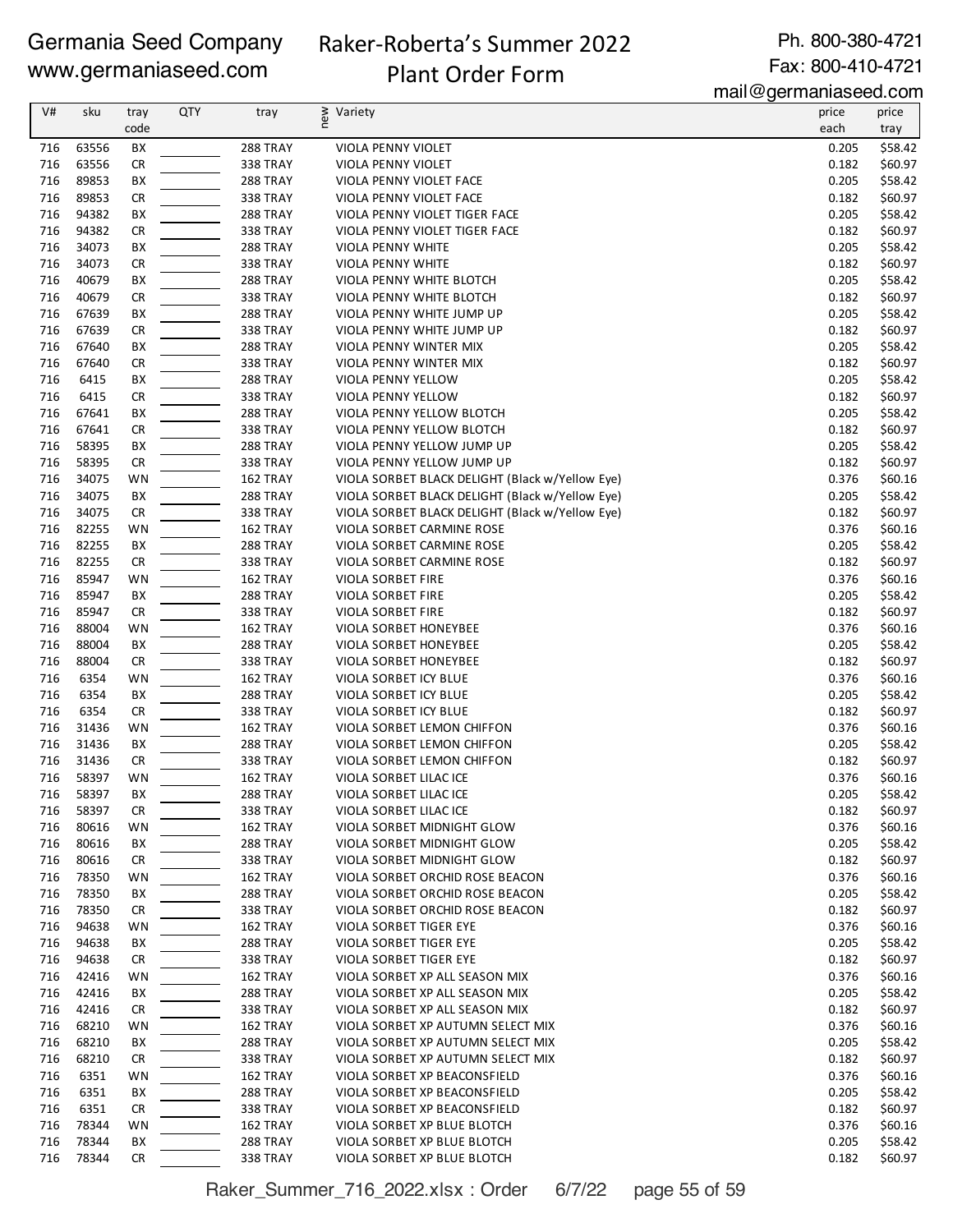### Raker-Roberta's Summer 2022 Plant Order Form

Ph. 800-380-4721 Fax: 800-410-4721

mail@germaniaseed.com

| each<br>code<br>tray<br>89854<br>WN<br>162 TRAY<br>VIOLA SORBET XP BLUEBERRY SUNDAE MIX<br>0.376<br>716<br>89854<br>BX<br>288 TRAY<br>0.205<br>716<br>VIOLA SORBET XP BLUEBERRY SUNDAE MIX<br>89854<br><b>CR</b><br>338 TRAY<br>0.182<br>716<br>VIOLA SORBET XP BLUEBERRY SUNDAE MIX<br>66099<br>0.376<br>716<br>WN<br>162 TRAY<br>VIOLA SORBET XP CITRUS MIX<br>716<br>66099<br>ВX<br>288 TRAY<br>VIOLA SORBET XP CITRUS MIX<br>0.205<br>66099<br><b>CR</b><br>0.182<br>\$60.97<br>716<br>338 TRAY<br>VIOLA SORBET XP CITRUS MIX<br>88006<br>716<br>WN<br>162 TRAY<br>VIOLA SORBET XP DEEP ORANGE<br>0.376<br>0.205<br>716<br>88006<br>ВX<br><b>288 TRAY</b><br>VIOLA SORBET XP DEEP ORANGE<br>\$58.42<br>716<br>88006<br>CR<br><b>338 TRAY</b><br>VIOLA SORBET XP DEEP ORANGE<br>0.182<br>\$60.97<br>6435<br>WN<br>0.376<br>\$60.16<br>716<br>162 TRAY<br>VIOLA SORBET XP DELFT BLUE<br>6435<br>BX<br>0.205<br>716<br>288 TRAY<br>VIOLA SORBET XP DELFT BLUE<br>\$58.42<br>716<br>6435<br><b>CR</b><br>338 TRAY<br>0.182<br>\$60.97<br>VIOLA SORBET XP DELFT BLUE<br>0.376<br>\$60.16<br>716<br>84915<br>WN<br>162 TRAY<br>VIOLA SORBET XP DENIM JUMP UP<br>84915<br>716<br>ВX<br>288 TRAY<br>VIOLA SORBET XP DENIM JUMP UP<br>0.205<br>\$58.42<br>84915<br><b>CR</b><br>0.182<br>\$60.97<br>716<br>338 TRAY<br>VIOLA SORBET XP DENIM JUMP UP<br>78346<br>716<br>WN<br>162 TRAY<br>VIOLA SORBET XP HARVEST MIX<br>0.376<br>\$60.16<br>0.205<br>716<br>78346<br>BX<br><b>288 TRAY</b><br>VIOLA SORBET XP HARVEST MIX<br>\$58.42<br>716<br>78346<br>CR<br><b>338 TRAY</b><br>VIOLA SORBET XP HARVEST MIX<br>0.182<br>\$60.97<br>WN<br>716<br>53888<br>162 TRAY<br>VIOLA SORBET XP JUMP UP MIX<br>0.376<br>\$60.16<br>53888<br>BX<br>0.205<br>\$58.42<br>716<br>288 TRAY<br>VIOLA SORBET XP JUMP UP MIX<br>53888<br>0.182<br>\$60.97<br>716<br>CR<br><b>338 TRAY</b><br>VIOLA SORBET XP JUMP UP MIX<br>716<br>65210<br>0.376<br>\$60.16<br>WN<br>162 TRAY<br>VIOLA SORBET XP LAVENDER PINK<br>716<br>65210<br>0.205<br>ВX<br>288 TRAY<br>VIOLA SORBET XP LAVENDER PINK<br>\$58.42<br>65210<br><b>CR</b><br>0.182<br>716<br><b>338 TRAY</b><br>VIOLA SORBET XP LAVENDER PINK<br>86013<br>716<br>WN<br>162 TRAY<br>VIOLA SORBET XP LEMON ICE BLOTCH<br>0.376<br>86013<br>0.205<br>716<br>ВX<br><b>288 TRAY</b><br>VIOLA SORBET XP LEMON ICE BLOTCH<br>86013<br>716<br>CR<br><b>338 TRAY</b><br>VIOLA SORBET XP LEMON ICE BLOTCH<br>0.182<br>84916<br>WN<br>716<br>162 TRAY<br>VIOLA SORBET XP LEMON JUMP UP<br>0.376<br>716<br>84916<br>BХ<br>288 TRAY<br>VIOLA SORBET XP LEMON JUMP UP<br>0.205<br>84916<br>0.182<br>716<br><b>CR</b><br><b>338 TRAY</b><br>VIOLA SORBET XP LEMON JUMP UP<br>0.376<br>716<br>6493<br>WN<br>162 TRAY<br>VIOLA SORBET XP MARINA<br>716<br>6493<br>BX<br>0.205<br>288 TRAY<br>VIOLA SORBET XP MARINA<br>6493<br><b>CR</b><br>0.182<br>716<br><b>338 TRAY</b><br>VIOLA SORBET XP MARINA<br>0.376<br>716<br>6401<br>WN<br>162 TRAY<br>VIOLA SORBET XP MIX<br>0.205<br>716<br>6401<br>BX<br>288 TRAY<br>VIOLA SORBET XP MIX<br>716<br>6401<br>CR<br><b>338 TRAY</b><br>VIOLA SORBET XP MIX<br>0.182<br>\$60.97<br>\$60.16<br>716<br>85949<br>WN<br>162 TRAY<br>VIOLA SORBET XP MORPHO<br>0.376<br>85949<br>BХ<br>288 TRAY<br>VIOLA SORBET XP MORPHO<br>0.205<br>\$58.42<br>716<br>85949<br>\$60.97<br>716<br>CR<br><b>338 TRAY</b><br>VIOLA SORBET XP MORPHO<br>0.182<br>40826<br>0.376<br>716<br>WN<br>162 TRAY<br>VIOLA SORBET XP NEPTUNE<br>\$60.16<br>40826<br>ВX<br>288 TRAY<br>VIOLA SORBET XP NEPTUNE<br>0.205<br>\$58.42<br>716<br>40826<br><b>CR</b><br>0.182<br>\$60.97<br>716<br>338 TRAY<br>VIOLA SORBET XP NEPTUNE<br>0.376<br>716<br>86188<br>WN<br>162 TRAY<br>\$60.16<br>VIOLA SORBET XP ORANGE JUMP UP<br>0.205<br>716<br>86188<br>288 TRAY<br>VIOLA SORBET XP ORANGE JUMP UP<br>\$58.42<br>BХ<br>716<br>86188<br>338 TRAY<br>0.182<br>\$60.97<br>CR<br>VIOLA SORBET XP ORANGE JUMP UP<br>82258<br>716<br>WN<br>162 TRAY<br>VIOLA SORBET XP PINK HALO<br>0.376<br>\$60.16<br>716<br>82258<br>BХ<br>288 TRAY<br>VIOLA SORBET XP PINK HALO<br>0.205<br>\$58.42<br>716<br>82258<br>CR<br><b>338 TRAY</b><br>VIOLA SORBET XP PINK HALO<br>0.182<br>\$60.97<br>89849<br>WN<br>162 TRAY<br>VIOLA SORBET XP PINK WING<br>0.376<br>\$60.16<br>716<br>89849<br>716<br>BХ<br>288 TRAY<br>VIOLA SORBET XP PINK WING<br>0.205<br>\$58.42<br>716<br>89849<br><b>CR</b><br><b>338 TRAY</b><br>VIOLA SORBET XP PINK WING<br>0.182<br>0.376<br>716<br>6539<br>WN<br>162 TRAY<br>VIOLA SORBET XP PRIMROSE BLOTCH<br>0.205<br>716<br>6539<br>ВX<br>288 TRAY<br>VIOLA SORBET XP PRIMROSE BLOTCH<br>716<br>6539<br><b>CR</b><br>338 TRAY<br>0.182<br>VIOLA SORBET XP PRIMROSE BLOTCH<br>78352<br>WN<br>0.376<br>716<br>162 TRAY<br>VIOLA SORBET XP PURPLE<br>78352<br>0.205<br>716<br>BХ<br>288 TRAY<br>VIOLA SORBET XP PURPLE<br>78352<br><b>338 TRAY</b><br>VIOLA SORBET XP PURPLE<br>0.182<br>716<br>CR<br>716<br>78353<br>WN<br>162 TRAY<br>VIOLA SORBET XP PURPLE FACE<br>0.376<br>716<br>78353<br>ВX<br>288 TRAY<br>0.205<br>VIOLA SORBET XP PURPLE FACE<br>78353<br>716<br><b>CR</b><br><b>338 TRAY</b><br>VIOLA SORBET XP PURPLE FACE<br>0.182<br>6442<br>0.376<br>716<br>WN<br>162 TRAY<br>VIOLA SORBET XP RASPBERRY<br>716<br>6442<br>BХ<br>288 TRAY<br>VIOLA SORBET XP RASPBERRY<br>0.205 | V# | sku | tray | QTY | tray | new<br>Variety | price | price   |
|---------------------------------------------------------------------------------------------------------------------------------------------------------------------------------------------------------------------------------------------------------------------------------------------------------------------------------------------------------------------------------------------------------------------------------------------------------------------------------------------------------------------------------------------------------------------------------------------------------------------------------------------------------------------------------------------------------------------------------------------------------------------------------------------------------------------------------------------------------------------------------------------------------------------------------------------------------------------------------------------------------------------------------------------------------------------------------------------------------------------------------------------------------------------------------------------------------------------------------------------------------------------------------------------------------------------------------------------------------------------------------------------------------------------------------------------------------------------------------------------------------------------------------------------------------------------------------------------------------------------------------------------------------------------------------------------------------------------------------------------------------------------------------------------------------------------------------------------------------------------------------------------------------------------------------------------------------------------------------------------------------------------------------------------------------------------------------------------------------------------------------------------------------------------------------------------------------------------------------------------------------------------------------------------------------------------------------------------------------------------------------------------------------------------------------------------------------------------------------------------------------------------------------------------------------------------------------------------------------------------------------------------------------------------------------------------------------------------------------------------------------------------------------------------------------------------------------------------------------------------------------------------------------------------------------------------------------------------------------------------------------------------------------------------------------------------------------------------------------------------------------------------------------------------------------------------------------------------------------------------------------------------------------------------------------------------------------------------------------------------------------------------------------------------------------------------------------------------------------------------------------------------------------------------------------------------------------------------------------------------------------------------------------------------------------------------------------------------------------------------------------------------------------------------------------------------------------------------------------------------------------------------------------------------------------------------------------------------------------------------------------------------------------------------------------------------------------------------------------------------------------------------------------------------------------------------------------------------------------------------------------------------------------------------------------------------------------------------------------------------------------------------------------------------------------------------------------------------------------------------------------------------------------------------------------------------------------------------------------------------------------------------------------------------------------------------------------------------------------------------------------------------------------------------------------------------------------------------------------------------------------------------------------------------------------------------------------------------------------------------------------------------------------------------------------------------------------------------------------------------------------------------------------------------------------------------------------------------------------------------------------------------------------------------------------------------------|----|-----|------|-----|------|----------------|-------|---------|
|                                                                                                                                                                                                                                                                                                                                                                                                                                                                                                                                                                                                                                                                                                                                                                                                                                                                                                                                                                                                                                                                                                                                                                                                                                                                                                                                                                                                                                                                                                                                                                                                                                                                                                                                                                                                                                                                                                                                                                                                                                                                                                                                                                                                                                                                                                                                                                                                                                                                                                                                                                                                                                                                                                                                                                                                                                                                                                                                                                                                                                                                                                                                                                                                                                                                                                                                                                                                                                                                                                                                                                                                                                                                                                                                                                                                                                                                                                                                                                                                                                                                                                                                                                                                                                                                                                                                                                                                                                                                                                                                                                                                                                                                                                                                                                                                                                                                                                                                                                                                                                                                                                                                                                                                                                                                                                                           |    |     |      |     |      |                |       |         |
|                                                                                                                                                                                                                                                                                                                                                                                                                                                                                                                                                                                                                                                                                                                                                                                                                                                                                                                                                                                                                                                                                                                                                                                                                                                                                                                                                                                                                                                                                                                                                                                                                                                                                                                                                                                                                                                                                                                                                                                                                                                                                                                                                                                                                                                                                                                                                                                                                                                                                                                                                                                                                                                                                                                                                                                                                                                                                                                                                                                                                                                                                                                                                                                                                                                                                                                                                                                                                                                                                                                                                                                                                                                                                                                                                                                                                                                                                                                                                                                                                                                                                                                                                                                                                                                                                                                                                                                                                                                                                                                                                                                                                                                                                                                                                                                                                                                                                                                                                                                                                                                                                                                                                                                                                                                                                                                           |    |     |      |     |      |                |       | \$60.16 |
|                                                                                                                                                                                                                                                                                                                                                                                                                                                                                                                                                                                                                                                                                                                                                                                                                                                                                                                                                                                                                                                                                                                                                                                                                                                                                                                                                                                                                                                                                                                                                                                                                                                                                                                                                                                                                                                                                                                                                                                                                                                                                                                                                                                                                                                                                                                                                                                                                                                                                                                                                                                                                                                                                                                                                                                                                                                                                                                                                                                                                                                                                                                                                                                                                                                                                                                                                                                                                                                                                                                                                                                                                                                                                                                                                                                                                                                                                                                                                                                                                                                                                                                                                                                                                                                                                                                                                                                                                                                                                                                                                                                                                                                                                                                                                                                                                                                                                                                                                                                                                                                                                                                                                                                                                                                                                                                           |    |     |      |     |      |                |       | \$58.42 |
|                                                                                                                                                                                                                                                                                                                                                                                                                                                                                                                                                                                                                                                                                                                                                                                                                                                                                                                                                                                                                                                                                                                                                                                                                                                                                                                                                                                                                                                                                                                                                                                                                                                                                                                                                                                                                                                                                                                                                                                                                                                                                                                                                                                                                                                                                                                                                                                                                                                                                                                                                                                                                                                                                                                                                                                                                                                                                                                                                                                                                                                                                                                                                                                                                                                                                                                                                                                                                                                                                                                                                                                                                                                                                                                                                                                                                                                                                                                                                                                                                                                                                                                                                                                                                                                                                                                                                                                                                                                                                                                                                                                                                                                                                                                                                                                                                                                                                                                                                                                                                                                                                                                                                                                                                                                                                                                           |    |     |      |     |      |                |       | \$60.97 |
|                                                                                                                                                                                                                                                                                                                                                                                                                                                                                                                                                                                                                                                                                                                                                                                                                                                                                                                                                                                                                                                                                                                                                                                                                                                                                                                                                                                                                                                                                                                                                                                                                                                                                                                                                                                                                                                                                                                                                                                                                                                                                                                                                                                                                                                                                                                                                                                                                                                                                                                                                                                                                                                                                                                                                                                                                                                                                                                                                                                                                                                                                                                                                                                                                                                                                                                                                                                                                                                                                                                                                                                                                                                                                                                                                                                                                                                                                                                                                                                                                                                                                                                                                                                                                                                                                                                                                                                                                                                                                                                                                                                                                                                                                                                                                                                                                                                                                                                                                                                                                                                                                                                                                                                                                                                                                                                           |    |     |      |     |      |                |       | \$60.16 |
|                                                                                                                                                                                                                                                                                                                                                                                                                                                                                                                                                                                                                                                                                                                                                                                                                                                                                                                                                                                                                                                                                                                                                                                                                                                                                                                                                                                                                                                                                                                                                                                                                                                                                                                                                                                                                                                                                                                                                                                                                                                                                                                                                                                                                                                                                                                                                                                                                                                                                                                                                                                                                                                                                                                                                                                                                                                                                                                                                                                                                                                                                                                                                                                                                                                                                                                                                                                                                                                                                                                                                                                                                                                                                                                                                                                                                                                                                                                                                                                                                                                                                                                                                                                                                                                                                                                                                                                                                                                                                                                                                                                                                                                                                                                                                                                                                                                                                                                                                                                                                                                                                                                                                                                                                                                                                                                           |    |     |      |     |      |                |       | \$58.42 |
|                                                                                                                                                                                                                                                                                                                                                                                                                                                                                                                                                                                                                                                                                                                                                                                                                                                                                                                                                                                                                                                                                                                                                                                                                                                                                                                                                                                                                                                                                                                                                                                                                                                                                                                                                                                                                                                                                                                                                                                                                                                                                                                                                                                                                                                                                                                                                                                                                                                                                                                                                                                                                                                                                                                                                                                                                                                                                                                                                                                                                                                                                                                                                                                                                                                                                                                                                                                                                                                                                                                                                                                                                                                                                                                                                                                                                                                                                                                                                                                                                                                                                                                                                                                                                                                                                                                                                                                                                                                                                                                                                                                                                                                                                                                                                                                                                                                                                                                                                                                                                                                                                                                                                                                                                                                                                                                           |    |     |      |     |      |                |       |         |
|                                                                                                                                                                                                                                                                                                                                                                                                                                                                                                                                                                                                                                                                                                                                                                                                                                                                                                                                                                                                                                                                                                                                                                                                                                                                                                                                                                                                                                                                                                                                                                                                                                                                                                                                                                                                                                                                                                                                                                                                                                                                                                                                                                                                                                                                                                                                                                                                                                                                                                                                                                                                                                                                                                                                                                                                                                                                                                                                                                                                                                                                                                                                                                                                                                                                                                                                                                                                                                                                                                                                                                                                                                                                                                                                                                                                                                                                                                                                                                                                                                                                                                                                                                                                                                                                                                                                                                                                                                                                                                                                                                                                                                                                                                                                                                                                                                                                                                                                                                                                                                                                                                                                                                                                                                                                                                                           |    |     |      |     |      |                |       | \$60.16 |
|                                                                                                                                                                                                                                                                                                                                                                                                                                                                                                                                                                                                                                                                                                                                                                                                                                                                                                                                                                                                                                                                                                                                                                                                                                                                                                                                                                                                                                                                                                                                                                                                                                                                                                                                                                                                                                                                                                                                                                                                                                                                                                                                                                                                                                                                                                                                                                                                                                                                                                                                                                                                                                                                                                                                                                                                                                                                                                                                                                                                                                                                                                                                                                                                                                                                                                                                                                                                                                                                                                                                                                                                                                                                                                                                                                                                                                                                                                                                                                                                                                                                                                                                                                                                                                                                                                                                                                                                                                                                                                                                                                                                                                                                                                                                                                                                                                                                                                                                                                                                                                                                                                                                                                                                                                                                                                                           |    |     |      |     |      |                |       |         |
|                                                                                                                                                                                                                                                                                                                                                                                                                                                                                                                                                                                                                                                                                                                                                                                                                                                                                                                                                                                                                                                                                                                                                                                                                                                                                                                                                                                                                                                                                                                                                                                                                                                                                                                                                                                                                                                                                                                                                                                                                                                                                                                                                                                                                                                                                                                                                                                                                                                                                                                                                                                                                                                                                                                                                                                                                                                                                                                                                                                                                                                                                                                                                                                                                                                                                                                                                                                                                                                                                                                                                                                                                                                                                                                                                                                                                                                                                                                                                                                                                                                                                                                                                                                                                                                                                                                                                                                                                                                                                                                                                                                                                                                                                                                                                                                                                                                                                                                                                                                                                                                                                                                                                                                                                                                                                                                           |    |     |      |     |      |                |       |         |
|                                                                                                                                                                                                                                                                                                                                                                                                                                                                                                                                                                                                                                                                                                                                                                                                                                                                                                                                                                                                                                                                                                                                                                                                                                                                                                                                                                                                                                                                                                                                                                                                                                                                                                                                                                                                                                                                                                                                                                                                                                                                                                                                                                                                                                                                                                                                                                                                                                                                                                                                                                                                                                                                                                                                                                                                                                                                                                                                                                                                                                                                                                                                                                                                                                                                                                                                                                                                                                                                                                                                                                                                                                                                                                                                                                                                                                                                                                                                                                                                                                                                                                                                                                                                                                                                                                                                                                                                                                                                                                                                                                                                                                                                                                                                                                                                                                                                                                                                                                                                                                                                                                                                                                                                                                                                                                                           |    |     |      |     |      |                |       |         |
|                                                                                                                                                                                                                                                                                                                                                                                                                                                                                                                                                                                                                                                                                                                                                                                                                                                                                                                                                                                                                                                                                                                                                                                                                                                                                                                                                                                                                                                                                                                                                                                                                                                                                                                                                                                                                                                                                                                                                                                                                                                                                                                                                                                                                                                                                                                                                                                                                                                                                                                                                                                                                                                                                                                                                                                                                                                                                                                                                                                                                                                                                                                                                                                                                                                                                                                                                                                                                                                                                                                                                                                                                                                                                                                                                                                                                                                                                                                                                                                                                                                                                                                                                                                                                                                                                                                                                                                                                                                                                                                                                                                                                                                                                                                                                                                                                                                                                                                                                                                                                                                                                                                                                                                                                                                                                                                           |    |     |      |     |      |                |       |         |
|                                                                                                                                                                                                                                                                                                                                                                                                                                                                                                                                                                                                                                                                                                                                                                                                                                                                                                                                                                                                                                                                                                                                                                                                                                                                                                                                                                                                                                                                                                                                                                                                                                                                                                                                                                                                                                                                                                                                                                                                                                                                                                                                                                                                                                                                                                                                                                                                                                                                                                                                                                                                                                                                                                                                                                                                                                                                                                                                                                                                                                                                                                                                                                                                                                                                                                                                                                                                                                                                                                                                                                                                                                                                                                                                                                                                                                                                                                                                                                                                                                                                                                                                                                                                                                                                                                                                                                                                                                                                                                                                                                                                                                                                                                                                                                                                                                                                                                                                                                                                                                                                                                                                                                                                                                                                                                                           |    |     |      |     |      |                |       |         |
|                                                                                                                                                                                                                                                                                                                                                                                                                                                                                                                                                                                                                                                                                                                                                                                                                                                                                                                                                                                                                                                                                                                                                                                                                                                                                                                                                                                                                                                                                                                                                                                                                                                                                                                                                                                                                                                                                                                                                                                                                                                                                                                                                                                                                                                                                                                                                                                                                                                                                                                                                                                                                                                                                                                                                                                                                                                                                                                                                                                                                                                                                                                                                                                                                                                                                                                                                                                                                                                                                                                                                                                                                                                                                                                                                                                                                                                                                                                                                                                                                                                                                                                                                                                                                                                                                                                                                                                                                                                                                                                                                                                                                                                                                                                                                                                                                                                                                                                                                                                                                                                                                                                                                                                                                                                                                                                           |    |     |      |     |      |                |       |         |
|                                                                                                                                                                                                                                                                                                                                                                                                                                                                                                                                                                                                                                                                                                                                                                                                                                                                                                                                                                                                                                                                                                                                                                                                                                                                                                                                                                                                                                                                                                                                                                                                                                                                                                                                                                                                                                                                                                                                                                                                                                                                                                                                                                                                                                                                                                                                                                                                                                                                                                                                                                                                                                                                                                                                                                                                                                                                                                                                                                                                                                                                                                                                                                                                                                                                                                                                                                                                                                                                                                                                                                                                                                                                                                                                                                                                                                                                                                                                                                                                                                                                                                                                                                                                                                                                                                                                                                                                                                                                                                                                                                                                                                                                                                                                                                                                                                                                                                                                                                                                                                                                                                                                                                                                                                                                                                                           |    |     |      |     |      |                |       |         |
|                                                                                                                                                                                                                                                                                                                                                                                                                                                                                                                                                                                                                                                                                                                                                                                                                                                                                                                                                                                                                                                                                                                                                                                                                                                                                                                                                                                                                                                                                                                                                                                                                                                                                                                                                                                                                                                                                                                                                                                                                                                                                                                                                                                                                                                                                                                                                                                                                                                                                                                                                                                                                                                                                                                                                                                                                                                                                                                                                                                                                                                                                                                                                                                                                                                                                                                                                                                                                                                                                                                                                                                                                                                                                                                                                                                                                                                                                                                                                                                                                                                                                                                                                                                                                                                                                                                                                                                                                                                                                                                                                                                                                                                                                                                                                                                                                                                                                                                                                                                                                                                                                                                                                                                                                                                                                                                           |    |     |      |     |      |                |       |         |
|                                                                                                                                                                                                                                                                                                                                                                                                                                                                                                                                                                                                                                                                                                                                                                                                                                                                                                                                                                                                                                                                                                                                                                                                                                                                                                                                                                                                                                                                                                                                                                                                                                                                                                                                                                                                                                                                                                                                                                                                                                                                                                                                                                                                                                                                                                                                                                                                                                                                                                                                                                                                                                                                                                                                                                                                                                                                                                                                                                                                                                                                                                                                                                                                                                                                                                                                                                                                                                                                                                                                                                                                                                                                                                                                                                                                                                                                                                                                                                                                                                                                                                                                                                                                                                                                                                                                                                                                                                                                                                                                                                                                                                                                                                                                                                                                                                                                                                                                                                                                                                                                                                                                                                                                                                                                                                                           |    |     |      |     |      |                |       |         |
|                                                                                                                                                                                                                                                                                                                                                                                                                                                                                                                                                                                                                                                                                                                                                                                                                                                                                                                                                                                                                                                                                                                                                                                                                                                                                                                                                                                                                                                                                                                                                                                                                                                                                                                                                                                                                                                                                                                                                                                                                                                                                                                                                                                                                                                                                                                                                                                                                                                                                                                                                                                                                                                                                                                                                                                                                                                                                                                                                                                                                                                                                                                                                                                                                                                                                                                                                                                                                                                                                                                                                                                                                                                                                                                                                                                                                                                                                                                                                                                                                                                                                                                                                                                                                                                                                                                                                                                                                                                                                                                                                                                                                                                                                                                                                                                                                                                                                                                                                                                                                                                                                                                                                                                                                                                                                                                           |    |     |      |     |      |                |       |         |
|                                                                                                                                                                                                                                                                                                                                                                                                                                                                                                                                                                                                                                                                                                                                                                                                                                                                                                                                                                                                                                                                                                                                                                                                                                                                                                                                                                                                                                                                                                                                                                                                                                                                                                                                                                                                                                                                                                                                                                                                                                                                                                                                                                                                                                                                                                                                                                                                                                                                                                                                                                                                                                                                                                                                                                                                                                                                                                                                                                                                                                                                                                                                                                                                                                                                                                                                                                                                                                                                                                                                                                                                                                                                                                                                                                                                                                                                                                                                                                                                                                                                                                                                                                                                                                                                                                                                                                                                                                                                                                                                                                                                                                                                                                                                                                                                                                                                                                                                                                                                                                                                                                                                                                                                                                                                                                                           |    |     |      |     |      |                |       |         |
|                                                                                                                                                                                                                                                                                                                                                                                                                                                                                                                                                                                                                                                                                                                                                                                                                                                                                                                                                                                                                                                                                                                                                                                                                                                                                                                                                                                                                                                                                                                                                                                                                                                                                                                                                                                                                                                                                                                                                                                                                                                                                                                                                                                                                                                                                                                                                                                                                                                                                                                                                                                                                                                                                                                                                                                                                                                                                                                                                                                                                                                                                                                                                                                                                                                                                                                                                                                                                                                                                                                                                                                                                                                                                                                                                                                                                                                                                                                                                                                                                                                                                                                                                                                                                                                                                                                                                                                                                                                                                                                                                                                                                                                                                                                                                                                                                                                                                                                                                                                                                                                                                                                                                                                                                                                                                                                           |    |     |      |     |      |                |       |         |
|                                                                                                                                                                                                                                                                                                                                                                                                                                                                                                                                                                                                                                                                                                                                                                                                                                                                                                                                                                                                                                                                                                                                                                                                                                                                                                                                                                                                                                                                                                                                                                                                                                                                                                                                                                                                                                                                                                                                                                                                                                                                                                                                                                                                                                                                                                                                                                                                                                                                                                                                                                                                                                                                                                                                                                                                                                                                                                                                                                                                                                                                                                                                                                                                                                                                                                                                                                                                                                                                                                                                                                                                                                                                                                                                                                                                                                                                                                                                                                                                                                                                                                                                                                                                                                                                                                                                                                                                                                                                                                                                                                                                                                                                                                                                                                                                                                                                                                                                                                                                                                                                                                                                                                                                                                                                                                                           |    |     |      |     |      |                |       |         |
|                                                                                                                                                                                                                                                                                                                                                                                                                                                                                                                                                                                                                                                                                                                                                                                                                                                                                                                                                                                                                                                                                                                                                                                                                                                                                                                                                                                                                                                                                                                                                                                                                                                                                                                                                                                                                                                                                                                                                                                                                                                                                                                                                                                                                                                                                                                                                                                                                                                                                                                                                                                                                                                                                                                                                                                                                                                                                                                                                                                                                                                                                                                                                                                                                                                                                                                                                                                                                                                                                                                                                                                                                                                                                                                                                                                                                                                                                                                                                                                                                                                                                                                                                                                                                                                                                                                                                                                                                                                                                                                                                                                                                                                                                                                                                                                                                                                                                                                                                                                                                                                                                                                                                                                                                                                                                                                           |    |     |      |     |      |                |       |         |
|                                                                                                                                                                                                                                                                                                                                                                                                                                                                                                                                                                                                                                                                                                                                                                                                                                                                                                                                                                                                                                                                                                                                                                                                                                                                                                                                                                                                                                                                                                                                                                                                                                                                                                                                                                                                                                                                                                                                                                                                                                                                                                                                                                                                                                                                                                                                                                                                                                                                                                                                                                                                                                                                                                                                                                                                                                                                                                                                                                                                                                                                                                                                                                                                                                                                                                                                                                                                                                                                                                                                                                                                                                                                                                                                                                                                                                                                                                                                                                                                                                                                                                                                                                                                                                                                                                                                                                                                                                                                                                                                                                                                                                                                                                                                                                                                                                                                                                                                                                                                                                                                                                                                                                                                                                                                                                                           |    |     |      |     |      |                |       |         |
|                                                                                                                                                                                                                                                                                                                                                                                                                                                                                                                                                                                                                                                                                                                                                                                                                                                                                                                                                                                                                                                                                                                                                                                                                                                                                                                                                                                                                                                                                                                                                                                                                                                                                                                                                                                                                                                                                                                                                                                                                                                                                                                                                                                                                                                                                                                                                                                                                                                                                                                                                                                                                                                                                                                                                                                                                                                                                                                                                                                                                                                                                                                                                                                                                                                                                                                                                                                                                                                                                                                                                                                                                                                                                                                                                                                                                                                                                                                                                                                                                                                                                                                                                                                                                                                                                                                                                                                                                                                                                                                                                                                                                                                                                                                                                                                                                                                                                                                                                                                                                                                                                                                                                                                                                                                                                                                           |    |     |      |     |      |                |       | \$60.97 |
|                                                                                                                                                                                                                                                                                                                                                                                                                                                                                                                                                                                                                                                                                                                                                                                                                                                                                                                                                                                                                                                                                                                                                                                                                                                                                                                                                                                                                                                                                                                                                                                                                                                                                                                                                                                                                                                                                                                                                                                                                                                                                                                                                                                                                                                                                                                                                                                                                                                                                                                                                                                                                                                                                                                                                                                                                                                                                                                                                                                                                                                                                                                                                                                                                                                                                                                                                                                                                                                                                                                                                                                                                                                                                                                                                                                                                                                                                                                                                                                                                                                                                                                                                                                                                                                                                                                                                                                                                                                                                                                                                                                                                                                                                                                                                                                                                                                                                                                                                                                                                                                                                                                                                                                                                                                                                                                           |    |     |      |     |      |                |       | \$60.16 |
|                                                                                                                                                                                                                                                                                                                                                                                                                                                                                                                                                                                                                                                                                                                                                                                                                                                                                                                                                                                                                                                                                                                                                                                                                                                                                                                                                                                                                                                                                                                                                                                                                                                                                                                                                                                                                                                                                                                                                                                                                                                                                                                                                                                                                                                                                                                                                                                                                                                                                                                                                                                                                                                                                                                                                                                                                                                                                                                                                                                                                                                                                                                                                                                                                                                                                                                                                                                                                                                                                                                                                                                                                                                                                                                                                                                                                                                                                                                                                                                                                                                                                                                                                                                                                                                                                                                                                                                                                                                                                                                                                                                                                                                                                                                                                                                                                                                                                                                                                                                                                                                                                                                                                                                                                                                                                                                           |    |     |      |     |      |                |       | \$58.42 |
|                                                                                                                                                                                                                                                                                                                                                                                                                                                                                                                                                                                                                                                                                                                                                                                                                                                                                                                                                                                                                                                                                                                                                                                                                                                                                                                                                                                                                                                                                                                                                                                                                                                                                                                                                                                                                                                                                                                                                                                                                                                                                                                                                                                                                                                                                                                                                                                                                                                                                                                                                                                                                                                                                                                                                                                                                                                                                                                                                                                                                                                                                                                                                                                                                                                                                                                                                                                                                                                                                                                                                                                                                                                                                                                                                                                                                                                                                                                                                                                                                                                                                                                                                                                                                                                                                                                                                                                                                                                                                                                                                                                                                                                                                                                                                                                                                                                                                                                                                                                                                                                                                                                                                                                                                                                                                                                           |    |     |      |     |      |                |       | \$60.97 |
|                                                                                                                                                                                                                                                                                                                                                                                                                                                                                                                                                                                                                                                                                                                                                                                                                                                                                                                                                                                                                                                                                                                                                                                                                                                                                                                                                                                                                                                                                                                                                                                                                                                                                                                                                                                                                                                                                                                                                                                                                                                                                                                                                                                                                                                                                                                                                                                                                                                                                                                                                                                                                                                                                                                                                                                                                                                                                                                                                                                                                                                                                                                                                                                                                                                                                                                                                                                                                                                                                                                                                                                                                                                                                                                                                                                                                                                                                                                                                                                                                                                                                                                                                                                                                                                                                                                                                                                                                                                                                                                                                                                                                                                                                                                                                                                                                                                                                                                                                                                                                                                                                                                                                                                                                                                                                                                           |    |     |      |     |      |                |       | \$60.16 |
|                                                                                                                                                                                                                                                                                                                                                                                                                                                                                                                                                                                                                                                                                                                                                                                                                                                                                                                                                                                                                                                                                                                                                                                                                                                                                                                                                                                                                                                                                                                                                                                                                                                                                                                                                                                                                                                                                                                                                                                                                                                                                                                                                                                                                                                                                                                                                                                                                                                                                                                                                                                                                                                                                                                                                                                                                                                                                                                                                                                                                                                                                                                                                                                                                                                                                                                                                                                                                                                                                                                                                                                                                                                                                                                                                                                                                                                                                                                                                                                                                                                                                                                                                                                                                                                                                                                                                                                                                                                                                                                                                                                                                                                                                                                                                                                                                                                                                                                                                                                                                                                                                                                                                                                                                                                                                                                           |    |     |      |     |      |                |       | \$58.42 |
|                                                                                                                                                                                                                                                                                                                                                                                                                                                                                                                                                                                                                                                                                                                                                                                                                                                                                                                                                                                                                                                                                                                                                                                                                                                                                                                                                                                                                                                                                                                                                                                                                                                                                                                                                                                                                                                                                                                                                                                                                                                                                                                                                                                                                                                                                                                                                                                                                                                                                                                                                                                                                                                                                                                                                                                                                                                                                                                                                                                                                                                                                                                                                                                                                                                                                                                                                                                                                                                                                                                                                                                                                                                                                                                                                                                                                                                                                                                                                                                                                                                                                                                                                                                                                                                                                                                                                                                                                                                                                                                                                                                                                                                                                                                                                                                                                                                                                                                                                                                                                                                                                                                                                                                                                                                                                                                           |    |     |      |     |      |                |       | \$60.97 |
|                                                                                                                                                                                                                                                                                                                                                                                                                                                                                                                                                                                                                                                                                                                                                                                                                                                                                                                                                                                                                                                                                                                                                                                                                                                                                                                                                                                                                                                                                                                                                                                                                                                                                                                                                                                                                                                                                                                                                                                                                                                                                                                                                                                                                                                                                                                                                                                                                                                                                                                                                                                                                                                                                                                                                                                                                                                                                                                                                                                                                                                                                                                                                                                                                                                                                                                                                                                                                                                                                                                                                                                                                                                                                                                                                                                                                                                                                                                                                                                                                                                                                                                                                                                                                                                                                                                                                                                                                                                                                                                                                                                                                                                                                                                                                                                                                                                                                                                                                                                                                                                                                                                                                                                                                                                                                                                           |    |     |      |     |      |                |       | \$60.16 |
|                                                                                                                                                                                                                                                                                                                                                                                                                                                                                                                                                                                                                                                                                                                                                                                                                                                                                                                                                                                                                                                                                                                                                                                                                                                                                                                                                                                                                                                                                                                                                                                                                                                                                                                                                                                                                                                                                                                                                                                                                                                                                                                                                                                                                                                                                                                                                                                                                                                                                                                                                                                                                                                                                                                                                                                                                                                                                                                                                                                                                                                                                                                                                                                                                                                                                                                                                                                                                                                                                                                                                                                                                                                                                                                                                                                                                                                                                                                                                                                                                                                                                                                                                                                                                                                                                                                                                                                                                                                                                                                                                                                                                                                                                                                                                                                                                                                                                                                                                                                                                                                                                                                                                                                                                                                                                                                           |    |     |      |     |      |                |       | \$58.42 |
|                                                                                                                                                                                                                                                                                                                                                                                                                                                                                                                                                                                                                                                                                                                                                                                                                                                                                                                                                                                                                                                                                                                                                                                                                                                                                                                                                                                                                                                                                                                                                                                                                                                                                                                                                                                                                                                                                                                                                                                                                                                                                                                                                                                                                                                                                                                                                                                                                                                                                                                                                                                                                                                                                                                                                                                                                                                                                                                                                                                                                                                                                                                                                                                                                                                                                                                                                                                                                                                                                                                                                                                                                                                                                                                                                                                                                                                                                                                                                                                                                                                                                                                                                                                                                                                                                                                                                                                                                                                                                                                                                                                                                                                                                                                                                                                                                                                                                                                                                                                                                                                                                                                                                                                                                                                                                                                           |    |     |      |     |      |                |       | \$60.97 |
|                                                                                                                                                                                                                                                                                                                                                                                                                                                                                                                                                                                                                                                                                                                                                                                                                                                                                                                                                                                                                                                                                                                                                                                                                                                                                                                                                                                                                                                                                                                                                                                                                                                                                                                                                                                                                                                                                                                                                                                                                                                                                                                                                                                                                                                                                                                                                                                                                                                                                                                                                                                                                                                                                                                                                                                                                                                                                                                                                                                                                                                                                                                                                                                                                                                                                                                                                                                                                                                                                                                                                                                                                                                                                                                                                                                                                                                                                                                                                                                                                                                                                                                                                                                                                                                                                                                                                                                                                                                                                                                                                                                                                                                                                                                                                                                                                                                                                                                                                                                                                                                                                                                                                                                                                                                                                                                           |    |     |      |     |      |                |       | \$60.16 |
|                                                                                                                                                                                                                                                                                                                                                                                                                                                                                                                                                                                                                                                                                                                                                                                                                                                                                                                                                                                                                                                                                                                                                                                                                                                                                                                                                                                                                                                                                                                                                                                                                                                                                                                                                                                                                                                                                                                                                                                                                                                                                                                                                                                                                                                                                                                                                                                                                                                                                                                                                                                                                                                                                                                                                                                                                                                                                                                                                                                                                                                                                                                                                                                                                                                                                                                                                                                                                                                                                                                                                                                                                                                                                                                                                                                                                                                                                                                                                                                                                                                                                                                                                                                                                                                                                                                                                                                                                                                                                                                                                                                                                                                                                                                                                                                                                                                                                                                                                                                                                                                                                                                                                                                                                                                                                                                           |    |     |      |     |      |                |       | \$58.42 |
|                                                                                                                                                                                                                                                                                                                                                                                                                                                                                                                                                                                                                                                                                                                                                                                                                                                                                                                                                                                                                                                                                                                                                                                                                                                                                                                                                                                                                                                                                                                                                                                                                                                                                                                                                                                                                                                                                                                                                                                                                                                                                                                                                                                                                                                                                                                                                                                                                                                                                                                                                                                                                                                                                                                                                                                                                                                                                                                                                                                                                                                                                                                                                                                                                                                                                                                                                                                                                                                                                                                                                                                                                                                                                                                                                                                                                                                                                                                                                                                                                                                                                                                                                                                                                                                                                                                                                                                                                                                                                                                                                                                                                                                                                                                                                                                                                                                                                                                                                                                                                                                                                                                                                                                                                                                                                                                           |    |     |      |     |      |                |       |         |
|                                                                                                                                                                                                                                                                                                                                                                                                                                                                                                                                                                                                                                                                                                                                                                                                                                                                                                                                                                                                                                                                                                                                                                                                                                                                                                                                                                                                                                                                                                                                                                                                                                                                                                                                                                                                                                                                                                                                                                                                                                                                                                                                                                                                                                                                                                                                                                                                                                                                                                                                                                                                                                                                                                                                                                                                                                                                                                                                                                                                                                                                                                                                                                                                                                                                                                                                                                                                                                                                                                                                                                                                                                                                                                                                                                                                                                                                                                                                                                                                                                                                                                                                                                                                                                                                                                                                                                                                                                                                                                                                                                                                                                                                                                                                                                                                                                                                                                                                                                                                                                                                                                                                                                                                                                                                                                                           |    |     |      |     |      |                |       |         |
|                                                                                                                                                                                                                                                                                                                                                                                                                                                                                                                                                                                                                                                                                                                                                                                                                                                                                                                                                                                                                                                                                                                                                                                                                                                                                                                                                                                                                                                                                                                                                                                                                                                                                                                                                                                                                                                                                                                                                                                                                                                                                                                                                                                                                                                                                                                                                                                                                                                                                                                                                                                                                                                                                                                                                                                                                                                                                                                                                                                                                                                                                                                                                                                                                                                                                                                                                                                                                                                                                                                                                                                                                                                                                                                                                                                                                                                                                                                                                                                                                                                                                                                                                                                                                                                                                                                                                                                                                                                                                                                                                                                                                                                                                                                                                                                                                                                                                                                                                                                                                                                                                                                                                                                                                                                                                                                           |    |     |      |     |      |                |       |         |
|                                                                                                                                                                                                                                                                                                                                                                                                                                                                                                                                                                                                                                                                                                                                                                                                                                                                                                                                                                                                                                                                                                                                                                                                                                                                                                                                                                                                                                                                                                                                                                                                                                                                                                                                                                                                                                                                                                                                                                                                                                                                                                                                                                                                                                                                                                                                                                                                                                                                                                                                                                                                                                                                                                                                                                                                                                                                                                                                                                                                                                                                                                                                                                                                                                                                                                                                                                                                                                                                                                                                                                                                                                                                                                                                                                                                                                                                                                                                                                                                                                                                                                                                                                                                                                                                                                                                                                                                                                                                                                                                                                                                                                                                                                                                                                                                                                                                                                                                                                                                                                                                                                                                                                                                                                                                                                                           |    |     |      |     |      |                |       |         |
|                                                                                                                                                                                                                                                                                                                                                                                                                                                                                                                                                                                                                                                                                                                                                                                                                                                                                                                                                                                                                                                                                                                                                                                                                                                                                                                                                                                                                                                                                                                                                                                                                                                                                                                                                                                                                                                                                                                                                                                                                                                                                                                                                                                                                                                                                                                                                                                                                                                                                                                                                                                                                                                                                                                                                                                                                                                                                                                                                                                                                                                                                                                                                                                                                                                                                                                                                                                                                                                                                                                                                                                                                                                                                                                                                                                                                                                                                                                                                                                                                                                                                                                                                                                                                                                                                                                                                                                                                                                                                                                                                                                                                                                                                                                                                                                                                                                                                                                                                                                                                                                                                                                                                                                                                                                                                                                           |    |     |      |     |      |                |       |         |
|                                                                                                                                                                                                                                                                                                                                                                                                                                                                                                                                                                                                                                                                                                                                                                                                                                                                                                                                                                                                                                                                                                                                                                                                                                                                                                                                                                                                                                                                                                                                                                                                                                                                                                                                                                                                                                                                                                                                                                                                                                                                                                                                                                                                                                                                                                                                                                                                                                                                                                                                                                                                                                                                                                                                                                                                                                                                                                                                                                                                                                                                                                                                                                                                                                                                                                                                                                                                                                                                                                                                                                                                                                                                                                                                                                                                                                                                                                                                                                                                                                                                                                                                                                                                                                                                                                                                                                                                                                                                                                                                                                                                                                                                                                                                                                                                                                                                                                                                                                                                                                                                                                                                                                                                                                                                                                                           |    |     |      |     |      |                |       |         |
|                                                                                                                                                                                                                                                                                                                                                                                                                                                                                                                                                                                                                                                                                                                                                                                                                                                                                                                                                                                                                                                                                                                                                                                                                                                                                                                                                                                                                                                                                                                                                                                                                                                                                                                                                                                                                                                                                                                                                                                                                                                                                                                                                                                                                                                                                                                                                                                                                                                                                                                                                                                                                                                                                                                                                                                                                                                                                                                                                                                                                                                                                                                                                                                                                                                                                                                                                                                                                                                                                                                                                                                                                                                                                                                                                                                                                                                                                                                                                                                                                                                                                                                                                                                                                                                                                                                                                                                                                                                                                                                                                                                                                                                                                                                                                                                                                                                                                                                                                                                                                                                                                                                                                                                                                                                                                                                           |    |     |      |     |      |                |       |         |
|                                                                                                                                                                                                                                                                                                                                                                                                                                                                                                                                                                                                                                                                                                                                                                                                                                                                                                                                                                                                                                                                                                                                                                                                                                                                                                                                                                                                                                                                                                                                                                                                                                                                                                                                                                                                                                                                                                                                                                                                                                                                                                                                                                                                                                                                                                                                                                                                                                                                                                                                                                                                                                                                                                                                                                                                                                                                                                                                                                                                                                                                                                                                                                                                                                                                                                                                                                                                                                                                                                                                                                                                                                                                                                                                                                                                                                                                                                                                                                                                                                                                                                                                                                                                                                                                                                                                                                                                                                                                                                                                                                                                                                                                                                                                                                                                                                                                                                                                                                                                                                                                                                                                                                                                                                                                                                                           |    |     |      |     |      |                |       |         |
|                                                                                                                                                                                                                                                                                                                                                                                                                                                                                                                                                                                                                                                                                                                                                                                                                                                                                                                                                                                                                                                                                                                                                                                                                                                                                                                                                                                                                                                                                                                                                                                                                                                                                                                                                                                                                                                                                                                                                                                                                                                                                                                                                                                                                                                                                                                                                                                                                                                                                                                                                                                                                                                                                                                                                                                                                                                                                                                                                                                                                                                                                                                                                                                                                                                                                                                                                                                                                                                                                                                                                                                                                                                                                                                                                                                                                                                                                                                                                                                                                                                                                                                                                                                                                                                                                                                                                                                                                                                                                                                                                                                                                                                                                                                                                                                                                                                                                                                                                                                                                                                                                                                                                                                                                                                                                                                           |    |     |      |     |      |                |       |         |
|                                                                                                                                                                                                                                                                                                                                                                                                                                                                                                                                                                                                                                                                                                                                                                                                                                                                                                                                                                                                                                                                                                                                                                                                                                                                                                                                                                                                                                                                                                                                                                                                                                                                                                                                                                                                                                                                                                                                                                                                                                                                                                                                                                                                                                                                                                                                                                                                                                                                                                                                                                                                                                                                                                                                                                                                                                                                                                                                                                                                                                                                                                                                                                                                                                                                                                                                                                                                                                                                                                                                                                                                                                                                                                                                                                                                                                                                                                                                                                                                                                                                                                                                                                                                                                                                                                                                                                                                                                                                                                                                                                                                                                                                                                                                                                                                                                                                                                                                                                                                                                                                                                                                                                                                                                                                                                                           |    |     |      |     |      |                |       |         |
|                                                                                                                                                                                                                                                                                                                                                                                                                                                                                                                                                                                                                                                                                                                                                                                                                                                                                                                                                                                                                                                                                                                                                                                                                                                                                                                                                                                                                                                                                                                                                                                                                                                                                                                                                                                                                                                                                                                                                                                                                                                                                                                                                                                                                                                                                                                                                                                                                                                                                                                                                                                                                                                                                                                                                                                                                                                                                                                                                                                                                                                                                                                                                                                                                                                                                                                                                                                                                                                                                                                                                                                                                                                                                                                                                                                                                                                                                                                                                                                                                                                                                                                                                                                                                                                                                                                                                                                                                                                                                                                                                                                                                                                                                                                                                                                                                                                                                                                                                                                                                                                                                                                                                                                                                                                                                                                           |    |     |      |     |      |                |       |         |
|                                                                                                                                                                                                                                                                                                                                                                                                                                                                                                                                                                                                                                                                                                                                                                                                                                                                                                                                                                                                                                                                                                                                                                                                                                                                                                                                                                                                                                                                                                                                                                                                                                                                                                                                                                                                                                                                                                                                                                                                                                                                                                                                                                                                                                                                                                                                                                                                                                                                                                                                                                                                                                                                                                                                                                                                                                                                                                                                                                                                                                                                                                                                                                                                                                                                                                                                                                                                                                                                                                                                                                                                                                                                                                                                                                                                                                                                                                                                                                                                                                                                                                                                                                                                                                                                                                                                                                                                                                                                                                                                                                                                                                                                                                                                                                                                                                                                                                                                                                                                                                                                                                                                                                                                                                                                                                                           |    |     |      |     |      |                |       |         |
|                                                                                                                                                                                                                                                                                                                                                                                                                                                                                                                                                                                                                                                                                                                                                                                                                                                                                                                                                                                                                                                                                                                                                                                                                                                                                                                                                                                                                                                                                                                                                                                                                                                                                                                                                                                                                                                                                                                                                                                                                                                                                                                                                                                                                                                                                                                                                                                                                                                                                                                                                                                                                                                                                                                                                                                                                                                                                                                                                                                                                                                                                                                                                                                                                                                                                                                                                                                                                                                                                                                                                                                                                                                                                                                                                                                                                                                                                                                                                                                                                                                                                                                                                                                                                                                                                                                                                                                                                                                                                                                                                                                                                                                                                                                                                                                                                                                                                                                                                                                                                                                                                                                                                                                                                                                                                                                           |    |     |      |     |      |                |       |         |
|                                                                                                                                                                                                                                                                                                                                                                                                                                                                                                                                                                                                                                                                                                                                                                                                                                                                                                                                                                                                                                                                                                                                                                                                                                                                                                                                                                                                                                                                                                                                                                                                                                                                                                                                                                                                                                                                                                                                                                                                                                                                                                                                                                                                                                                                                                                                                                                                                                                                                                                                                                                                                                                                                                                                                                                                                                                                                                                                                                                                                                                                                                                                                                                                                                                                                                                                                                                                                                                                                                                                                                                                                                                                                                                                                                                                                                                                                                                                                                                                                                                                                                                                                                                                                                                                                                                                                                                                                                                                                                                                                                                                                                                                                                                                                                                                                                                                                                                                                                                                                                                                                                                                                                                                                                                                                                                           |    |     |      |     |      |                |       |         |
|                                                                                                                                                                                                                                                                                                                                                                                                                                                                                                                                                                                                                                                                                                                                                                                                                                                                                                                                                                                                                                                                                                                                                                                                                                                                                                                                                                                                                                                                                                                                                                                                                                                                                                                                                                                                                                                                                                                                                                                                                                                                                                                                                                                                                                                                                                                                                                                                                                                                                                                                                                                                                                                                                                                                                                                                                                                                                                                                                                                                                                                                                                                                                                                                                                                                                                                                                                                                                                                                                                                                                                                                                                                                                                                                                                                                                                                                                                                                                                                                                                                                                                                                                                                                                                                                                                                                                                                                                                                                                                                                                                                                                                                                                                                                                                                                                                                                                                                                                                                                                                                                                                                                                                                                                                                                                                                           |    |     |      |     |      |                |       | \$60.97 |
|                                                                                                                                                                                                                                                                                                                                                                                                                                                                                                                                                                                                                                                                                                                                                                                                                                                                                                                                                                                                                                                                                                                                                                                                                                                                                                                                                                                                                                                                                                                                                                                                                                                                                                                                                                                                                                                                                                                                                                                                                                                                                                                                                                                                                                                                                                                                                                                                                                                                                                                                                                                                                                                                                                                                                                                                                                                                                                                                                                                                                                                                                                                                                                                                                                                                                                                                                                                                                                                                                                                                                                                                                                                                                                                                                                                                                                                                                                                                                                                                                                                                                                                                                                                                                                                                                                                                                                                                                                                                                                                                                                                                                                                                                                                                                                                                                                                                                                                                                                                                                                                                                                                                                                                                                                                                                                                           |    |     |      |     |      |                |       | \$60.16 |
|                                                                                                                                                                                                                                                                                                                                                                                                                                                                                                                                                                                                                                                                                                                                                                                                                                                                                                                                                                                                                                                                                                                                                                                                                                                                                                                                                                                                                                                                                                                                                                                                                                                                                                                                                                                                                                                                                                                                                                                                                                                                                                                                                                                                                                                                                                                                                                                                                                                                                                                                                                                                                                                                                                                                                                                                                                                                                                                                                                                                                                                                                                                                                                                                                                                                                                                                                                                                                                                                                                                                                                                                                                                                                                                                                                                                                                                                                                                                                                                                                                                                                                                                                                                                                                                                                                                                                                                                                                                                                                                                                                                                                                                                                                                                                                                                                                                                                                                                                                                                                                                                                                                                                                                                                                                                                                                           |    |     |      |     |      |                |       | \$58.42 |
|                                                                                                                                                                                                                                                                                                                                                                                                                                                                                                                                                                                                                                                                                                                                                                                                                                                                                                                                                                                                                                                                                                                                                                                                                                                                                                                                                                                                                                                                                                                                                                                                                                                                                                                                                                                                                                                                                                                                                                                                                                                                                                                                                                                                                                                                                                                                                                                                                                                                                                                                                                                                                                                                                                                                                                                                                                                                                                                                                                                                                                                                                                                                                                                                                                                                                                                                                                                                                                                                                                                                                                                                                                                                                                                                                                                                                                                                                                                                                                                                                                                                                                                                                                                                                                                                                                                                                                                                                                                                                                                                                                                                                                                                                                                                                                                                                                                                                                                                                                                                                                                                                                                                                                                                                                                                                                                           |    |     |      |     |      |                |       | \$60.97 |
|                                                                                                                                                                                                                                                                                                                                                                                                                                                                                                                                                                                                                                                                                                                                                                                                                                                                                                                                                                                                                                                                                                                                                                                                                                                                                                                                                                                                                                                                                                                                                                                                                                                                                                                                                                                                                                                                                                                                                                                                                                                                                                                                                                                                                                                                                                                                                                                                                                                                                                                                                                                                                                                                                                                                                                                                                                                                                                                                                                                                                                                                                                                                                                                                                                                                                                                                                                                                                                                                                                                                                                                                                                                                                                                                                                                                                                                                                                                                                                                                                                                                                                                                                                                                                                                                                                                                                                                                                                                                                                                                                                                                                                                                                                                                                                                                                                                                                                                                                                                                                                                                                                                                                                                                                                                                                                                           |    |     |      |     |      |                |       | \$60.16 |
|                                                                                                                                                                                                                                                                                                                                                                                                                                                                                                                                                                                                                                                                                                                                                                                                                                                                                                                                                                                                                                                                                                                                                                                                                                                                                                                                                                                                                                                                                                                                                                                                                                                                                                                                                                                                                                                                                                                                                                                                                                                                                                                                                                                                                                                                                                                                                                                                                                                                                                                                                                                                                                                                                                                                                                                                                                                                                                                                                                                                                                                                                                                                                                                                                                                                                                                                                                                                                                                                                                                                                                                                                                                                                                                                                                                                                                                                                                                                                                                                                                                                                                                                                                                                                                                                                                                                                                                                                                                                                                                                                                                                                                                                                                                                                                                                                                                                                                                                                                                                                                                                                                                                                                                                                                                                                                                           |    |     |      |     |      |                |       | \$58.42 |
|                                                                                                                                                                                                                                                                                                                                                                                                                                                                                                                                                                                                                                                                                                                                                                                                                                                                                                                                                                                                                                                                                                                                                                                                                                                                                                                                                                                                                                                                                                                                                                                                                                                                                                                                                                                                                                                                                                                                                                                                                                                                                                                                                                                                                                                                                                                                                                                                                                                                                                                                                                                                                                                                                                                                                                                                                                                                                                                                                                                                                                                                                                                                                                                                                                                                                                                                                                                                                                                                                                                                                                                                                                                                                                                                                                                                                                                                                                                                                                                                                                                                                                                                                                                                                                                                                                                                                                                                                                                                                                                                                                                                                                                                                                                                                                                                                                                                                                                                                                                                                                                                                                                                                                                                                                                                                                                           |    |     |      |     |      |                |       | \$60.97 |
|                                                                                                                                                                                                                                                                                                                                                                                                                                                                                                                                                                                                                                                                                                                                                                                                                                                                                                                                                                                                                                                                                                                                                                                                                                                                                                                                                                                                                                                                                                                                                                                                                                                                                                                                                                                                                                                                                                                                                                                                                                                                                                                                                                                                                                                                                                                                                                                                                                                                                                                                                                                                                                                                                                                                                                                                                                                                                                                                                                                                                                                                                                                                                                                                                                                                                                                                                                                                                                                                                                                                                                                                                                                                                                                                                                                                                                                                                                                                                                                                                                                                                                                                                                                                                                                                                                                                                                                                                                                                                                                                                                                                                                                                                                                                                                                                                                                                                                                                                                                                                                                                                                                                                                                                                                                                                                                           |    |     |      |     |      |                |       | \$60.16 |
|                                                                                                                                                                                                                                                                                                                                                                                                                                                                                                                                                                                                                                                                                                                                                                                                                                                                                                                                                                                                                                                                                                                                                                                                                                                                                                                                                                                                                                                                                                                                                                                                                                                                                                                                                                                                                                                                                                                                                                                                                                                                                                                                                                                                                                                                                                                                                                                                                                                                                                                                                                                                                                                                                                                                                                                                                                                                                                                                                                                                                                                                                                                                                                                                                                                                                                                                                                                                                                                                                                                                                                                                                                                                                                                                                                                                                                                                                                                                                                                                                                                                                                                                                                                                                                                                                                                                                                                                                                                                                                                                                                                                                                                                                                                                                                                                                                                                                                                                                                                                                                                                                                                                                                                                                                                                                                                           |    |     |      |     |      |                |       | \$58.42 |
|                                                                                                                                                                                                                                                                                                                                                                                                                                                                                                                                                                                                                                                                                                                                                                                                                                                                                                                                                                                                                                                                                                                                                                                                                                                                                                                                                                                                                                                                                                                                                                                                                                                                                                                                                                                                                                                                                                                                                                                                                                                                                                                                                                                                                                                                                                                                                                                                                                                                                                                                                                                                                                                                                                                                                                                                                                                                                                                                                                                                                                                                                                                                                                                                                                                                                                                                                                                                                                                                                                                                                                                                                                                                                                                                                                                                                                                                                                                                                                                                                                                                                                                                                                                                                                                                                                                                                                                                                                                                                                                                                                                                                                                                                                                                                                                                                                                                                                                                                                                                                                                                                                                                                                                                                                                                                                                           |    |     |      |     |      |                |       | \$60.97 |
|                                                                                                                                                                                                                                                                                                                                                                                                                                                                                                                                                                                                                                                                                                                                                                                                                                                                                                                                                                                                                                                                                                                                                                                                                                                                                                                                                                                                                                                                                                                                                                                                                                                                                                                                                                                                                                                                                                                                                                                                                                                                                                                                                                                                                                                                                                                                                                                                                                                                                                                                                                                                                                                                                                                                                                                                                                                                                                                                                                                                                                                                                                                                                                                                                                                                                                                                                                                                                                                                                                                                                                                                                                                                                                                                                                                                                                                                                                                                                                                                                                                                                                                                                                                                                                                                                                                                                                                                                                                                                                                                                                                                                                                                                                                                                                                                                                                                                                                                                                                                                                                                                                                                                                                                                                                                                                                           |    |     |      |     |      |                |       | \$60.16 |
|                                                                                                                                                                                                                                                                                                                                                                                                                                                                                                                                                                                                                                                                                                                                                                                                                                                                                                                                                                                                                                                                                                                                                                                                                                                                                                                                                                                                                                                                                                                                                                                                                                                                                                                                                                                                                                                                                                                                                                                                                                                                                                                                                                                                                                                                                                                                                                                                                                                                                                                                                                                                                                                                                                                                                                                                                                                                                                                                                                                                                                                                                                                                                                                                                                                                                                                                                                                                                                                                                                                                                                                                                                                                                                                                                                                                                                                                                                                                                                                                                                                                                                                                                                                                                                                                                                                                                                                                                                                                                                                                                                                                                                                                                                                                                                                                                                                                                                                                                                                                                                                                                                                                                                                                                                                                                                                           |    |     |      |     |      |                |       | \$58.42 |

Raker\_Summer\_716\_2022.xlsx : Order 6/7/22 page 56 of 59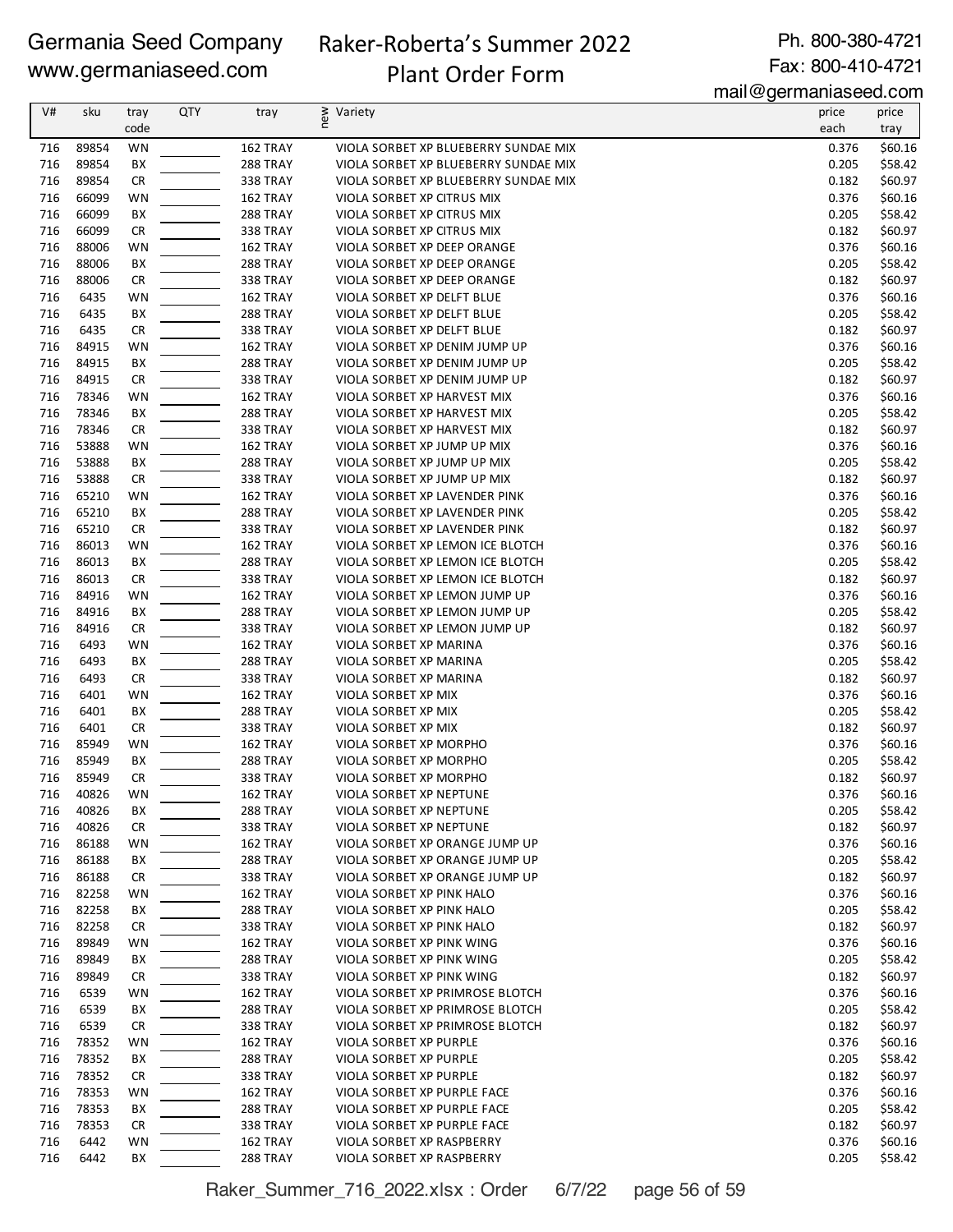# Raker-Roberta's Summer 2022 Plant Order Form

Ph. 800-380-4721 Fax: 800-410-4721

| V#  | sku   | tray      | QTY | tray            | new<br>Variety                                   | price | price   |
|-----|-------|-----------|-----|-----------------|--------------------------------------------------|-------|---------|
|     |       | code      |     |                 |                                                  | each  | tray    |
| 716 | 6442  | <b>CR</b> |     | <b>338 TRAY</b> | VIOLA SORBET XP RASPBERRY                        | 0.182 | \$60.97 |
| 716 | 96450 | WN        |     | 162 TRAY        | <b>* VIOLA SORBET XP RED</b>                     | 0.376 | \$60.16 |
| 716 | 96450 | BX        |     | 288 TRAY        | <b>* VIOLA SORBET XP RED</b>                     | 0.205 | \$58.42 |
| 716 | 96450 | <b>CR</b> |     | 338 TRAY        | <b>★ VIOLA SORBET XP RED</b>                     | 0.182 | \$60.97 |
| 716 | 84434 | WN        |     | 162 TRAY        |                                                  | 0.376 | \$60.16 |
|     |       |           |     |                 | VIOLA SORBET XP RED BLOTCH                       |       |         |
| 716 | 84434 | BX        |     | 288 TRAY        | VIOLA SORBET XP RED BLOTCH                       | 0.205 | \$58.42 |
| 716 | 84434 | <b>CR</b> |     | 338 TRAY        | VIOLA SORBET XP RED BLOTCH                       | 0.182 | \$60.97 |
| 716 | 94384 | WN        |     | 162 TRAY        | VIOLA SORBET XP ROSE BLOTCH                      | 0.376 | \$60.16 |
| 716 | 94384 | BХ        |     | 288 TRAY        | VIOLA SORBET XP ROSE BLOTCH                      | 0.205 | \$58.42 |
| 716 | 94384 | <b>CR</b> |     | <b>338 TRAY</b> | VIOLA SORBET XP ROSE BLOTCH                      | 0.182 | \$60.97 |
| 716 | 68213 | WN        |     | 162 TRAY        | VIOLA SORBET XP SPRING SELECT MIX                | 0.376 | \$60.16 |
| 716 | 68213 | BX        |     | 288 TRAY        | VIOLA SORBET XP SPRING SELECT MIX                | 0.205 | \$58.42 |
| 716 | 68213 | <b>CR</b> |     | 338 TRAY        | VIOLA SORBET XP SPRING SELECT MIX                | 0.182 | \$60.97 |
| 716 | 68459 | <b>WN</b> |     | 162 TRAY        | VIOLA SORBET XP TRUE BLUE                        | 0.376 | \$60.16 |
| 716 | 68459 | BX        |     | 288 TRAY        | VIOLA SORBET XP TRUE BLUE                        | 0.205 | \$58.42 |
| 716 | 68459 | <b>CR</b> |     | 338 TRAY        | VIOLA SORBET XP TRUE BLUE                        | 0.182 | \$60.97 |
| 716 | 78355 | WN        |     | 162 TRAY        | VIOLA SORBET XP VIOLET BEACON                    | 0.376 | \$60.16 |
| 716 | 78355 | BХ        |     | 288 TRAY        | VIOLA SORBET XP VIOLET BEACON                    | 0.205 | \$58.42 |
| 716 | 78355 | <b>CR</b> |     | <b>338 TRAY</b> | VIOLA SORBET XP VIOLET BEACON                    | 0.182 | \$60.97 |
| 716 | 78356 | WN        |     | 162 TRAY        | <b>VIOLA SORBET XP WHITE</b>                     | 0.376 | \$60.16 |
| 716 | 78356 | ВX        |     | 288 TRAY        | VIOLA SORBET XP WHITE                            | 0.205 | \$58.42 |
| 716 | 78356 | <b>CR</b> |     | 338 TRAY        | VIOLA SORBET XP WHITE                            | 0.182 | \$60.97 |
| 716 | 6536  | WN        |     | 162 TRAY        | VIOLA SORBET XP WHITE BLOTCH                     | 0.376 | \$60.16 |
| 716 | 6536  | BX        |     | 288 TRAY        | VIOLA SORBET XP WHITE BLOTCH                     | 0.205 | \$58.42 |
| 716 | 6536  | <b>CR</b> |     | 338 TRAY        | VIOLA SORBET XP WHITE BLOTCH                     | 0.182 | \$60.97 |
| 716 | 84917 | WN        |     | 162 TRAY        | VIOLA SORBET XP WHITE JUMP UP                    | 0.376 | \$60.16 |
| 716 | 84917 | BX        |     | 288 TRAY        | VIOLA SORBET XP WHITE JUMP UP                    | 0.205 | \$58.42 |
| 716 | 84917 | <b>CR</b> |     | <b>338 TRAY</b> | VIOLA SORBET XP WHITE JUMP UP                    | 0.182 | \$60.97 |
| 716 | 78357 | WN        |     | 162 TRAY        | VIOLA SORBET XP YELLOW                           | 0.376 | \$60.16 |
| 716 | 78357 | BХ        |     | 288 TRAY        | VIOLA SORBET XP YELLOW                           | 0.205 | \$58.42 |
| 716 | 78357 | <b>CR</b> |     |                 | VIOLA SORBET XP YELLOW                           | 0.182 | \$60.97 |
|     |       |           |     | <b>338 TRAY</b> |                                                  |       |         |
| 716 | 78358 | <b>WN</b> |     | 162 TRAY        | VIOLA SORBET XP YELLOW BLOTCH                    | 0.376 | \$60.16 |
| 716 | 78358 | BX        |     | 288 TRAY        | VIOLA SORBET XP YELLOW BLOTCH                    | 0.205 | \$58.42 |
| 716 | 78358 | <b>CR</b> |     | <b>338 TRAY</b> | VIOLA SORBET XP YELLOW BLOTCH                    | 0.182 | \$60.97 |
| 716 | 89851 | WN        |     | 162 TRAY        | VIOLA SORBET XP YELLOW BLUE JUMP UP              | 0.376 | \$60.16 |
| 716 | 89851 | BX        |     | 288 TRAY        | VIOLA SORBET XP YELLOW BLUE JUMP UP              | 0.205 | \$58.42 |
| 716 | 89851 | <b>CR</b> |     | <b>338 TRAY</b> | VIOLA SORBET XP YELLOW BLUE JUMP UP              | 0.182 | \$60.97 |
| 716 | 89850 | WN        |     | 162 TRAY        | VIOLA SORBET XP YELLOW BURGUNDY JUMP UP          | 0.376 | \$60.16 |
| 716 | 89850 | ВX        |     | 288 TRAY        | VIOLA SORBET XP YELLOW BURGUNDY JUMP UP          | 0.205 | \$58.42 |
| 716 | 89850 | <b>CR</b> |     | <b>338 TRAY</b> | VIOLA SORBET XP YELLOW BURGUNDY JUMP UP          | 0.182 | \$60.97 |
| 716 | 78359 | <b>WN</b> |     | 162 TRAY        | VIOLA SORBET XP YELLOW JUMP UP (YELLOW DUET)     | 0.376 | \$60.16 |
| 716 | 78359 | BХ        |     | 288 TRAY        | VIOLA SORBET XP YELLOW JUMP UP (YELLOW DUET)     | 0.205 | \$58.42 |
| 716 | 78359 | <b>CR</b> |     | <b>338 TRAY</b> | VIOLA SORBET XP YELLOW JUMP UP (YELLOW DUET)     | 0.182 | \$60.97 |
| 716 | 68214 | WN        |     | 162 TRAY        | VIOLA SORBET XP YELLOW PINK JUMP UP              | 0.376 | \$60.16 |
| 716 | 68214 | BХ        |     | 288 TRAY        | VIOLA SORBET XP YELLOW PINK JUMP UP              | 0.205 | \$58.42 |
| 716 | 68214 | CR        |     | 338 TRAY        | VIOLA SORBET XP YELLOW PINK JUMP UP              | 0.182 | \$60.97 |
| 716 | 86166 | WN        |     | 162 TRAY        | VIOLA SORBET XP YESTERDAY, TODAY, TOMORROW (YTT) | 0.376 | \$60.16 |
| 716 | 86166 | BХ        |     | 288 TRAY        | VIOLA SORBET XP YESTERDAY, TODAY, TOMORROW (YTT) | 0.205 | \$58.42 |
| 716 | 86166 | CR        |     | 338 TRAY        | VIOLA SORBET XP YESTERDAY, TODAY, TOMORROW (YTT) | 0.182 | \$60.97 |
| 716 | 4431  | BХ        |     | <b>288 TRAY</b> | ZINNIA ANGUSTIFOLIA STAR BRIGHT MIX              | 0.199 | \$56.71 |
| 716 | 4432  | BХ        |     | <b>288 TRAY</b> | ZINNIA ANGUSTIFOLIA STAR GOLD                    | 0.199 | \$56.71 |
| 716 | 4430  | BХ        |     | 288 TRAY        | ZINNIA ANGUSTIFOLIA STAR ORANGE                  | 0.199 | \$56.71 |
| 716 | 4429  | BX        |     | 288 TRAY        | ZINNIA ANGUSTIFOLIA STAR WHITE                   | 0.199 | \$56.71 |
| 716 | 57532 | BХ        |     | 288 TRAY        | ZINNIA BENARY GIANT MIX                          | 0.213 | \$60.70 |
| 716 | 40680 | BХ        |     | 288 TRAY        | ZINNIA DREAMLAND CORAL                           | 0.263 | \$74.95 |
| 716 | 40681 | BХ        |     | 288 TRAY        | ZINNIA DREAMLAND IVORY                           | 0.263 | \$74.95 |
| 716 | 40682 | WN        |     | 162 TRAY        | ZINNIA DREAMLAND MIX                             | 0.438 | \$70.08 |
| 716 | 40682 | BХ        |     | 288 TRAY        | ZINNIA DREAMLAND MIX                             | 0.263 | \$74.95 |
| 716 | 40683 | BХ        |     | 288 TRAY        | ZINNIA DREAMLAND PINK                            | 0.263 | \$74.95 |
| 716 | 40684 | BХ        |     | <b>288 TRAY</b> | ZINNIA DREAMLAND RED                             | 0.263 | \$74.95 |
| 716 | 40685 | BХ        |     | <b>288 TRAY</b> | ZINNIA DREAMLAND ROSE                            | 0.263 | \$74.95 |
| 716 | 40686 | ВX        |     |                 |                                                  | 0.263 | \$74.95 |
|     |       |           |     | 288 TRAY        | ZINNIA DREAMLAND SCARLET                         |       |         |

Raker\_Summer\_716\_2022.xlsx : Order 6/7/22 page 57 of 59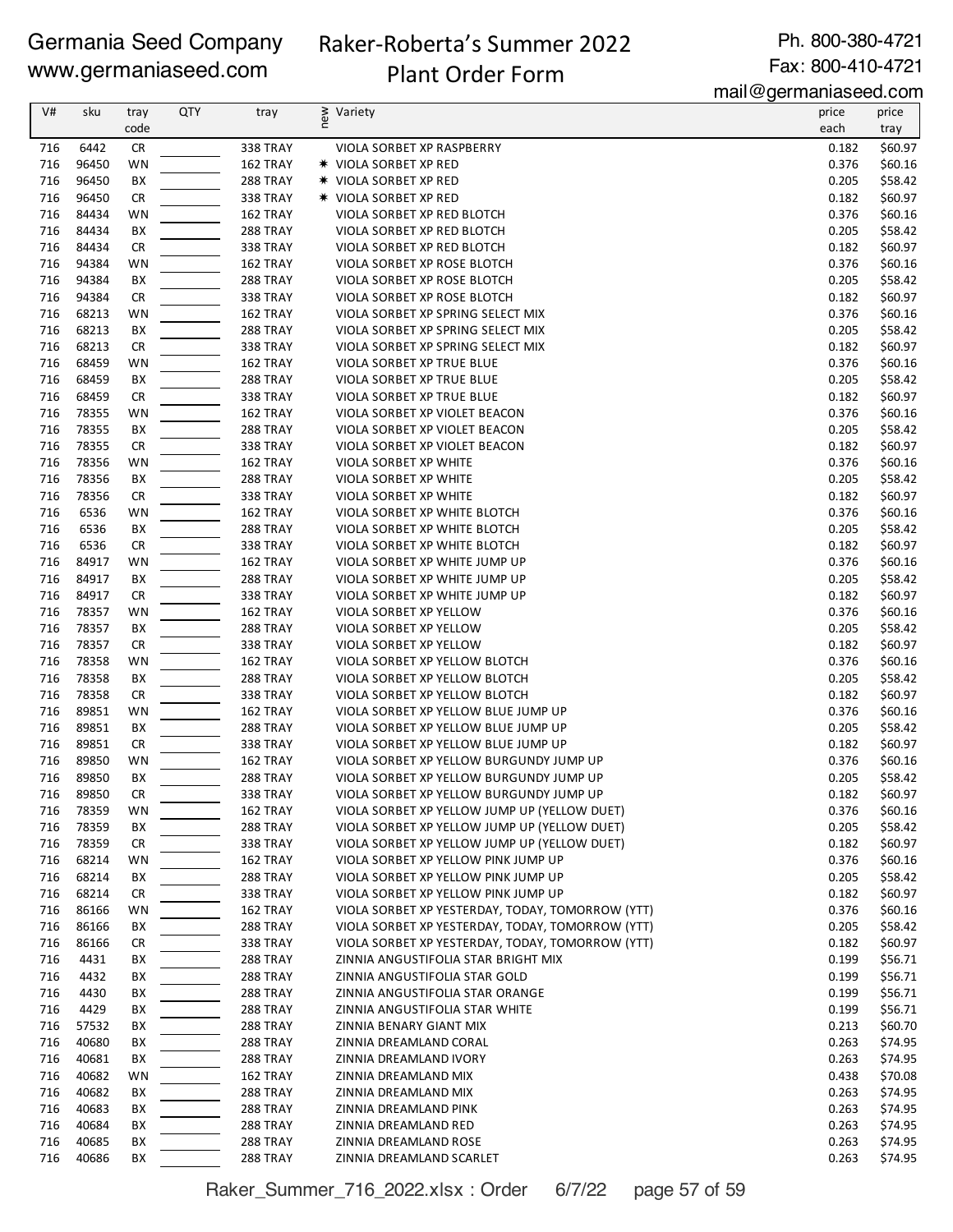# Raker-Roberta's Summer 2022 Plant Order Form

Ph. 800-380-4721 Fax: 800-410-4721

mail@germaniaseed.com

| V#         | sku            | tray     | QTY | tray                               | new<br>Variety                                          | price          | price              |
|------------|----------------|----------|-----|------------------------------------|---------------------------------------------------------|----------------|--------------------|
|            |                | code     |     |                                    |                                                         | each           | tray               |
| 716        | 40687          | BX       |     | 288 TRAY                           | ZINNIA DREAMLAND YELLOW                                 | 0.263          | \$74.95            |
| 716        | 68508          | BX       |     | 288 TRAY                           | ZINNIA MAGELLAN CHERRY                                  | 0.308          | \$87.78            |
| 716        | 68509          | BX       |     | <b>288 TRAY</b>                    | ZINNIA MAGELLAN CORAL                                   | 0.308          | \$87.78            |
| 716        | 68510          | BХ       |     | <b>288 TRAY</b>                    | ZINNIA MAGELLAN IVORY                                   | 0.308          | \$87.78            |
| 716<br>716 | 68511<br>68511 | WN       |     | 162 TRAY                           | ZINNIA MAGELLAN MIX                                     | 0.509<br>0.308 | \$81.44            |
| 716        | 68512          | BХ<br>BX |     | 288 TRAY<br>288 TRAY               | ZINNIA MAGELLAN MIX<br>ZINNIA MAGELLAN ORANGE           | 0.308          | \$87.78<br>\$87.78 |
| 716        | 68513          | BХ       |     | 288 TRAY                           | ZINNIA MAGELLAN PINK                                    | 0.308          | \$87.78            |
| 716        | 68514          | BХ       |     | 288 TRAY                           | ZINNIA MAGELLAN SALMON                                  | 0.308          | \$87.78            |
| 716        | 68515          | BX       |     | 288 TRAY                           | ZINNIA MAGELLAN SCARLET                                 | 0.308          | \$87.78            |
| 716        | 68516          | BX       |     | 288 TRAY                           | ZINNIA MAGELLAN YELLOW                                  | 0.308          | \$87.78            |
| 716        | 92426          | BХ       |     | <b>288 TRAY</b>                    | ZINNIA PRECIOSA LIGHT YELLOW                            | 0.308          | \$87.78            |
| 716        | 42375          | BХ       |     | <b>288 TRAY</b>                    | ZINNIA PRECIOSA MIX                                     | 0.308          | \$87.78            |
| 716        | 92427          | BХ       |     | <b>288 TRAY</b>                    | ZINNIA PRECIOSA ORANGE                                  | 0.308          | \$87.78            |
| 716        | 92428          | BХ       |     | 288 TRAY                           | ZINNIA PRECIOSA PINK                                    | 0.308          | \$87.78            |
| 716        | 93857          | BХ       |     | <b>288 TRAY</b>                    | ZINNIA PRECIOSA RED                                     | 0.308          | \$87.78            |
| 716        | 92429          | BХ       |     | 288 TRAY                           | ZINNIA PRECIOSA ROSE                                    | 0.308          | \$87.78            |
| 716        | 92430          | BХ       |     | 288 TRAY                           | ZINNIA PRECIOSA SCARLET                                 | 0.308          | \$87.78            |
| 716        | 92431          | BX       |     | 288 TRAY                           | ZINNIA PRECIOSA TROPICAL BLEND                          | 0.308          | \$87.78            |
| 716        | 92432          | BX       |     | 288 TRAY                           | ZINNIA PRECIOSA WHITE                                   | 0.308          | \$87.78            |
| 716        | 92433          | BХ       |     | 288 TRAY                           | ZINNIA PRECIOSA YELLOW                                  | 0.308          | \$87.78            |
| 716        | 70680          | BХ       |     | 288 TRAY                           | ZINNIA PROFUSION 5 COLOR MIX                            | 0.243          | \$69.25            |
| 716        | 70978          | BХ       |     | <b>288 TRAY</b>                    | ZINNIA PROFUSION ALL AMERICAN MIX                       | 0.243          | \$69.25            |
| 716        | 67501          | BХ       |     | 288 TRAY                           | ZINNIA PROFUSION APRICOT                                | 0.243          | \$69.25            |
| 716        | 4280           | BХ       |     | <b>288 TRAY</b>                    | ZINNIA PROFUSION CHERRY                                 | 0.243          | \$69.25            |
| 716        | 41250          | BХ       |     | <b>288 TRAY</b>                    | ZINNIA PROFUSION CHERRY BICOLOR                         | 0.243          | \$69.25            |
| 716        | 84769          | BХ       |     | 288 TRAY                           | ZINNIA PROFUSION DOUBLE DEEP SALMON                     | 0.243          | \$69.25            |
| 716        | 75714          | BX       |     | 288 TRAY                           | ZINNIA PROFUSION DOUBLE FIRE                            | 0.243          | \$69.25            |
| 716        | 75715          | BХ       |     | <b>288 TRAY</b>                    | ZINNIA PROFUSION DOUBLE GOLDEN                          | 0.243          | \$69.25            |
| 716        | 84770          | BХ       |     | 288 TRAY                           | ZINNIA PROFUSION DOUBLE HOT CHERRY                      | 0.243          | \$69.25            |
| 716        | 75917          | BХ       |     | <b>288 TRAY</b>                    | ZINNIA PROFUSION DOUBLE MIX                             | 0.243          | \$69.25            |
| 716        | 94820          | BХ       |     | 288 TRAY                           | ☀ ZINNIA PROFUSION DOUBLE RED                           | 0.243          | \$69.25            |
| 716<br>716 | 75716<br>85048 | BХ<br>BХ |     | <b>288 TRAY</b><br><b>288 TRAY</b> | ZINNIA PROFUSION DOUBLE WHITE                           | 0.243<br>0.243 | \$69.25<br>\$69.25 |
| 716        | 67502          | BХ       |     | <b>288 TRAY</b>                    | ZINNIA PROFUSION DOUBLE YELLOW<br>ZINNIA PROFUSION FIRE | 0.243          | \$69.25            |
| 716        | 90467          | BХ       |     | <b>288 TRAY</b>                    | ZINNIA PROFUSION LEMON                                  | 0.243          | \$69.25            |
| 716        | 4281           | BХ       |     | 288 TRAY                           | ZINNIA PROFUSION ORANGE                                 | 0.243          | \$69.25            |
| 716        | 88310          | BX       |     | 288 TRAY                           | ZINNIA PROFUSION RED                                    | 0.243          | \$69.25            |
| 716        | 93952          | BX       |     | 288 TRAY                           | ZINNIA PROFUSION RED YELLOW BICOLOR                     | 0.243          | \$69.25            |
| 716        | 4286           | BX       |     | 288 TRAY                           | ZINNIA PROFUSION WHITE                                  | 0.243          | \$69.25            |
| 716        | 76831          | BХ       |     | 288 TRAY                           | ZINNIA PROFUSION YELLOW                                 | 0.243          | \$69.25            |
| 716        | 4264           | BХ       |     | 288 TRAY                           | ZINNIA SHORT STUFF MIX                                  | 0.282          | \$80.37            |
| 716        | 4235           | BХ       |     | 288 TRAY                           | ZINNIA SWIZZLE CHERRY AND IVORY                         | 0.376          | \$107.16           |
| 716        | 4237           | BХ       |     | 288 TRAY                           | ZINNIA SWIZZLE SCARLET AND YELLOW                       | 0.376          | \$107.16           |
| 716        | 4371           | WN       |     | 162 TRAY                           | ZINNIA UPROAR ROSE                                      | 0.518          | \$82.88            |
| 716        | 4371           | BХ       |     | 288 TRAY                           | ZINNIA UPROAR ROSE                                      | 0.308          | \$87.78            |
| 716        | 40688          | BХ       |     | 288 TRAY                           | ZINNIA ZAHARA BONFIRE MIX                               | 0.239          | \$68.11            |
| 716        | 84771          | BХ       |     | <b>288 TRAY</b>                    | ZINNIA ZAHARA CHERRY                                    | 0.239          | \$68.11            |
| 716        | 90468          | BХ       |     | <b>288 TRAY</b>                    | ZINNIA ZAHARA DOUBLE BRIGHT ORANGE                      | 0.239          | \$68.11            |
| 716        | 87978          | BХ       |     | 288 TRAY                           | ZINNIA ZAHARA DOUBLE BRILLIANT MIX                      | 0.239          | \$68.11            |
| 716        | 4427           | BХ       |     | <b>288 TRAY</b>                    | ZINNIA ZAHARA DOUBLE CHERRY                             | 0.239          | \$68.11            |
| 716        | 78664          | BХ       |     | 288 TRAY                           | ZINNIA ZAHARA DOUBLE FIRE                               | 0.239          | \$68.11            |
| 716        | 88333          | BХ       |     | <b>288 TRAY</b>                    | ZINNIA ZAHARA DOUBLE MIX                                | 0.239          | \$68.11            |
| 716        | 88334          | BХ       |     | 288 TRAY                           | ZINNIA ZAHARA DOUBLE RASPBERRY RIPPLE                   | 0.239          | \$68.11            |
| 716        | 90469          | BХ       |     | <b>288 TRAY</b>                    | ZINNIA ZAHARA DOUBLE SALMON                             | 0.239          | \$68.11            |
| 716        | 90470          | BХ       |     | <b>288 TRAY</b>                    | ZINNIA ZAHARA DOUBLE WHITE                              | 0.239          | \$68.11            |
| 716        | 65212          | BХ       |     | <b>288 TRAY</b>                    | ZINNIA ZAHARA DOUBLE YELLOW                             | 0.239          | \$68.11            |
| 716<br>716 | 4391<br>4384   | BХ<br>BХ |     | <b>288 TRAY</b><br>288 TRAY        | ZINNIA ZAHARA FIRE<br>ZINNIA ZAHARA MIX                 | 0.239<br>0.239 | \$68.11<br>\$68.11 |
| 716        | 86186          | BХ       |     | <b>288 TRAY</b>                    | ZINNIA ZAHARA RASPBERRY                                 | 0.239          | \$68.11            |
| 716        | 4487           | BХ       |     | 288 TRAY                           | ZINNIA ZAHARA RASPBERRY LEMONADE MIX                    | 0.239          | \$68.11            |
| 716        | 65213          | BХ       |     | 288 TRAY                           | ZINNIA ZAHARA RED                                       | 0.239          | \$68.11            |
|            |                |          |     |                                    |                                                         |                |                    |

Raker\_Summer\_716\_2022.xlsx : Order 6/7/22 page 58 of 59